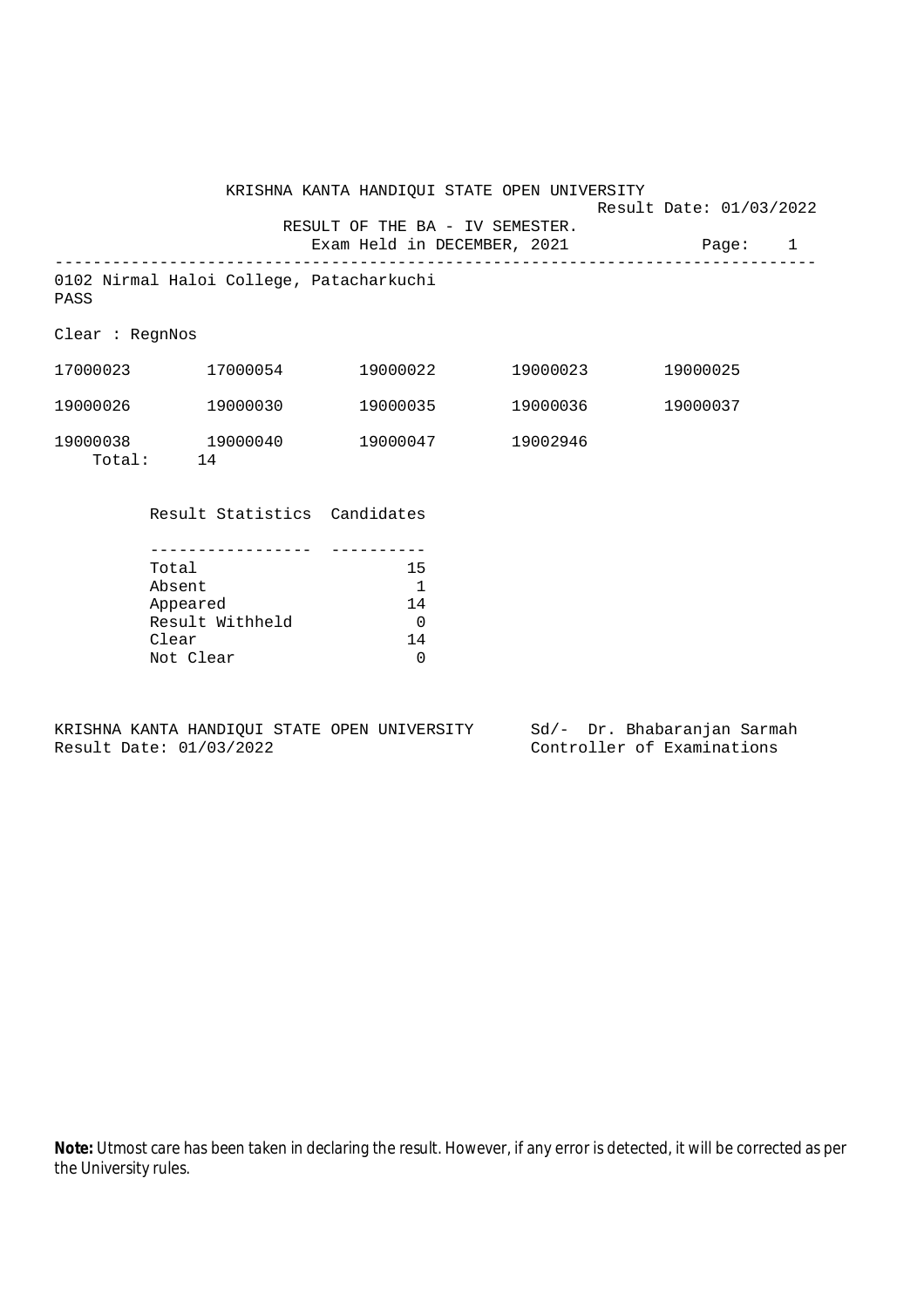KRISHNA KANTA HANDIQUI STATE OPEN UNIVERSITY Result Date: 01/03/2022 RESULT OF THE BA - IV SEMESTER. Exam Held in DECEMBER, 2021 Page: 2 -------------------------------------------------------------------------------- 0103 Madhya Kamrup College, Chenga PASS Clear : RegnNos 19000066 19000068 Total: 2 Result Statistics Candidates ----------------- ---------- Total 4 Absent<br>
Appeared 2<br>
Result Withheld 0<br>
Clear 2 Appeared Result Withheld 0 Clear Not Clear 0

KRISHNA KANTA HANDIQUI STATE OPEN UNIVERSITY Sd/- Dr. Bhabaranjan Sarmah Result Date: 01/03/2022 Controller of Examinations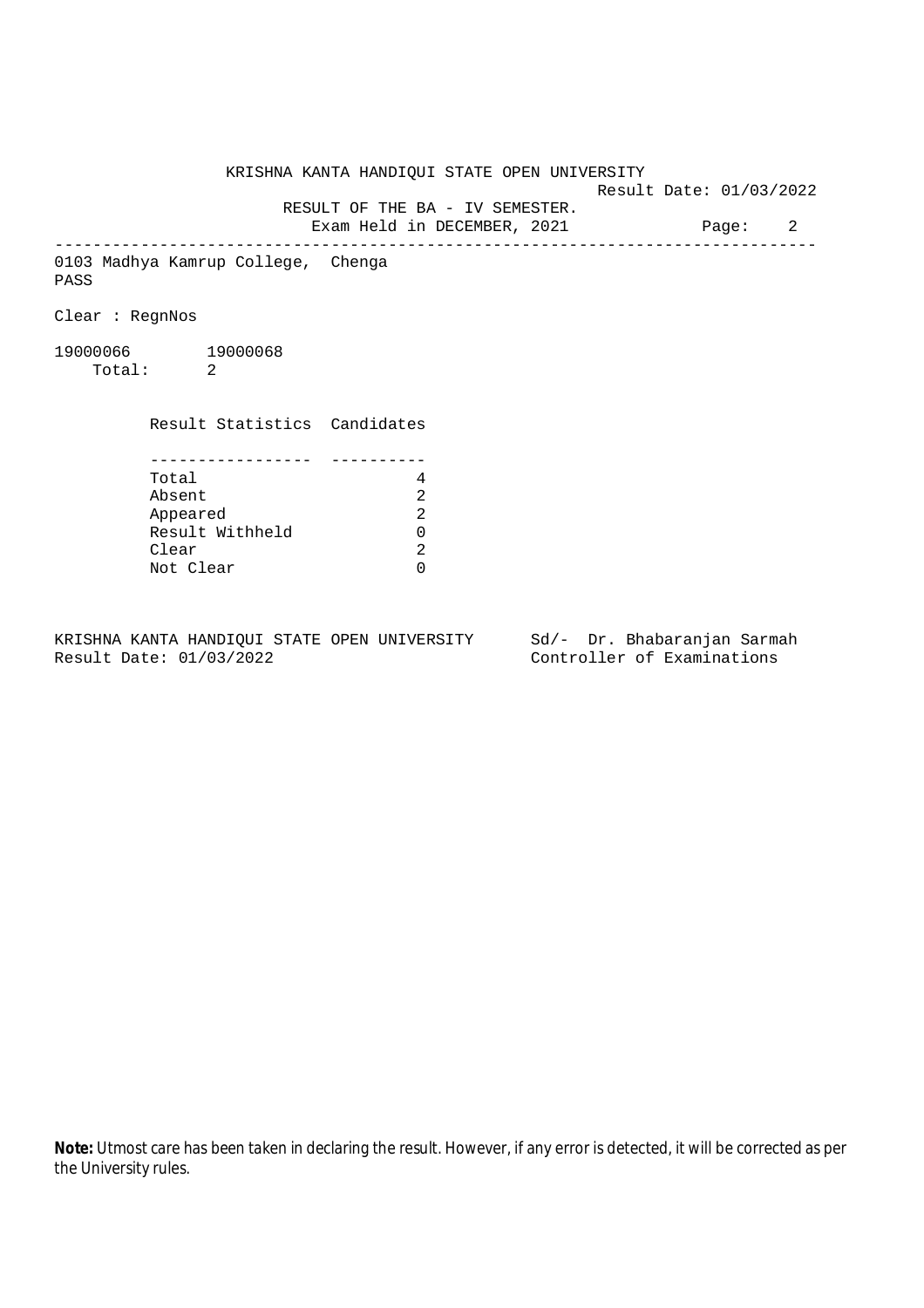|                    |                                                                                                     | KRISHNA KANTA HANDIQUI STATE OPEN UNIVERSITY                   |          |                                                      |   |
|--------------------|-----------------------------------------------------------------------------------------------------|----------------------------------------------------------------|----------|------------------------------------------------------|---|
|                    |                                                                                                     | RESULT OF THE BA - IV SEMESTER.<br>Exam Held in DECEMBER, 2021 |          | Result Date: 01/03/2022<br>Page:                     | 3 |
| PASS               |                                                                                                     | 0107 Jnyanam Educational Institute, Pathsala                   |          |                                                      |   |
| Clear : RegnNos    |                                                                                                     |                                                                |          |                                                      |   |
| 18000097           | 18000106                                                                                            | 19000075                                                       | 19000077 | 19000082                                             |   |
| 19000090           | 19000093                                                                                            | 19000094                                                       | 19000096 | 19000097                                             |   |
| 19000103           | 19000109                                                                                            | 19000110                                                       | 19000111 | 19000114                                             |   |
| 19000120           | 19000122                                                                                            | 19000123                                                       | 19000128 | 19000131                                             |   |
| 19000132           | 19000133                                                                                            | 19000137                                                       | 19000138 | 19000139                                             |   |
| 19000140           | 19000141                                                                                            | 19000143                                                       | 19000145 | 19000146                                             |   |
| 19000157<br>Total: | 31                                                                                                  |                                                                |          |                                                      |   |
| Not Clear: RegnNos |                                                                                                     |                                                                |          |                                                      |   |
| Total:             | 18000067 19000076<br>-3                                                                             | 19000136                                                       |          |                                                      |   |
|                    | Result Statistics Candidates                                                                        |                                                                |          |                                                      |   |
|                    | _ _ _ _ _ _ _ _ _ _ _ _ _ _<br>Total<br>Absent<br>Appeared<br>Result Withheld<br>Clear<br>Not Clear | 35<br>1<br>34<br>0<br>31<br>3                                  |          |                                                      |   |
|                    | Result Date: 01/03/2022                                                                             | KRISHNA KANTA HANDIQUI STATE OPEN UNIVERSITY                   | Sd/-     | Dr. Bhabaranjan Sarmah<br>Controller of Examinations |   |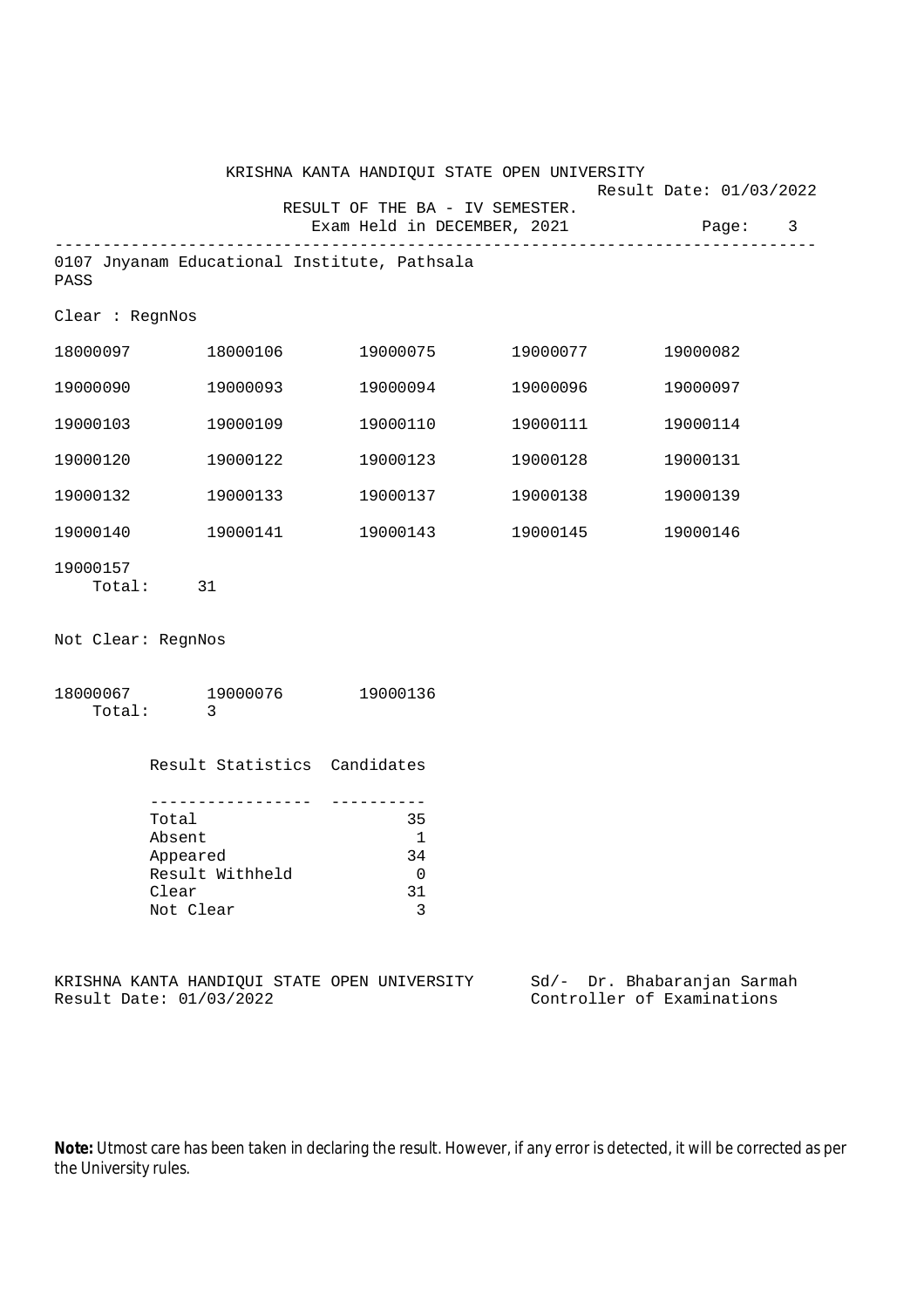Result Date: 01/03/2022

 RESULT OF THE BA - IV SEMESTER. Exam Held in DECEMBER, 2021 Page: 4

--------------------------------------------------------------------------------

0111 Sankardev ODL Study Centre PASS

Clear : RegnNos

17000649 17000653 Total: 2

Result Statistics Candidates

| Total           | ર |
|-----------------|---|
| Absent          |   |
| Appeared        | 2 |
| Result Withheld | ∩ |
| Clear           | 2 |
| Not Clear       |   |

KRISHNA KANTA HANDIQUI STATE OPEN UNIVERSITY Sd/- Dr. Bhabaranjan Sarmah<br>Result Date: 01/03/2022

Controller of Examinations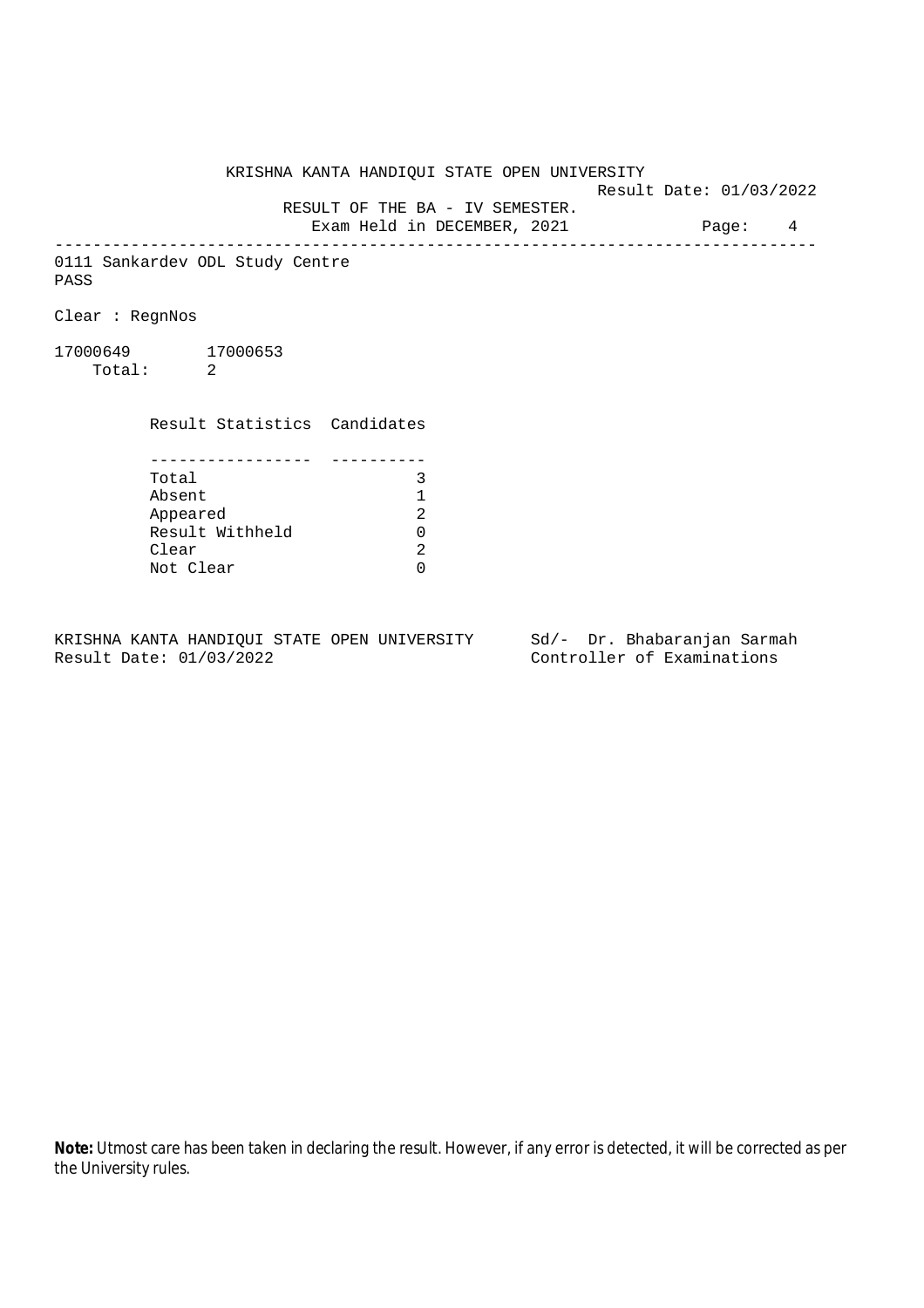KRISHNA KANTA HANDIQUI STATE OPEN UNIVERSITY Result Date: 01/03/2022 RESULT OF THE BA - IV SEMESTER. Exam Held in DECEMBER, 2021 Page: 5 -------------------------------------------------------------------------------- 0112 Mandia Anchalik College PASS Not Clear : RegnNos 19000181 Total: 1 Result Statistics Candidates ----------------- ---------- Total 1 Absent 0<br>
Appeared 1<br>
Result Withheld 0 Appeared 1 Result Withheld Clear 0 Not Clear 1

KRISHNA KANTA HANDIQUI STATE OPEN UNIVERSITY Sd/- Dr. Bhabaranjan Sarmah Result Date: 01/03/2022 Controller of Examinations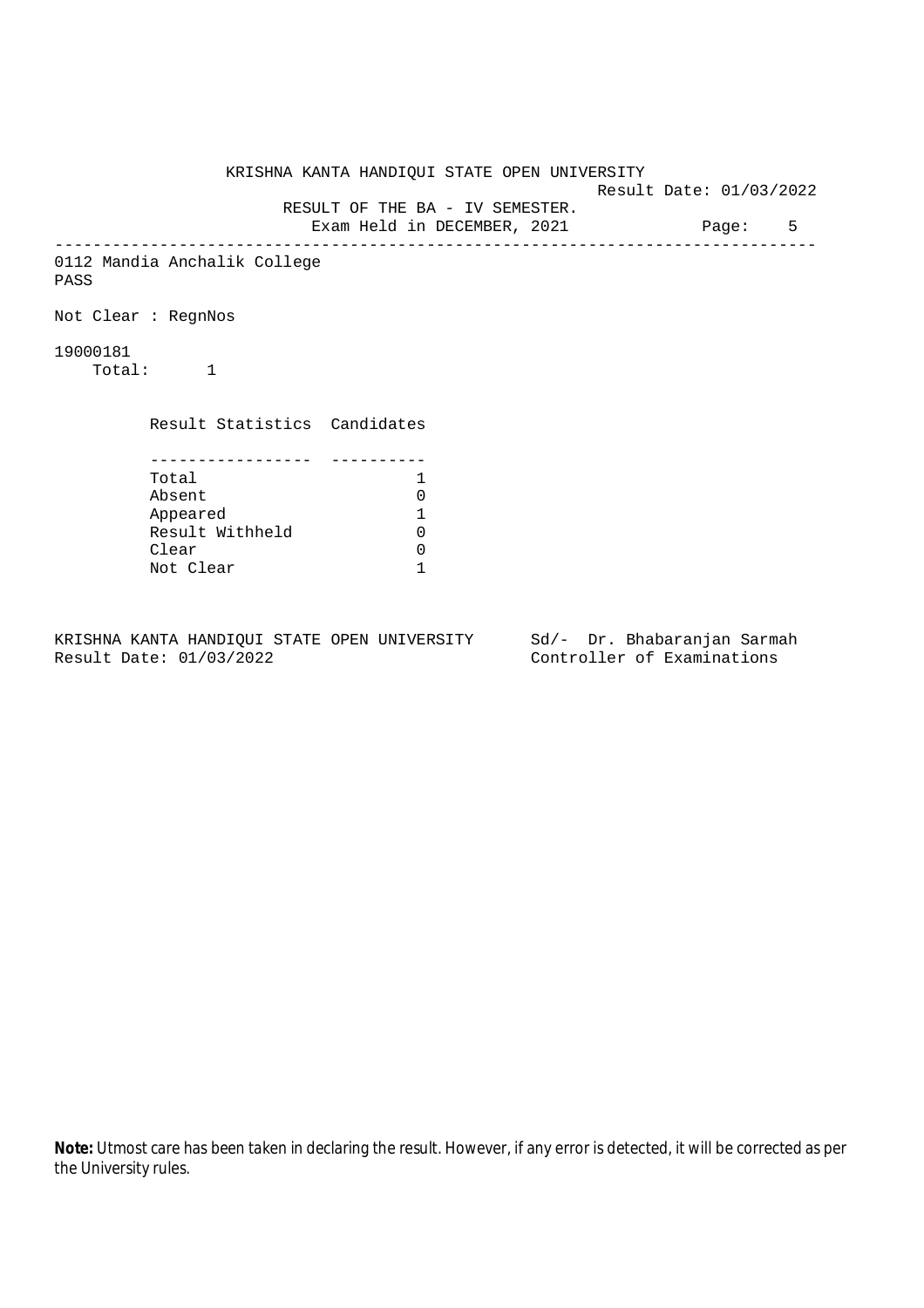|                 |                                                                      | KRISHNA KANTA HANDIQUI STATE OPEN UNIVERSITY      | Result Date: 01/03/2022           |   |
|-----------------|----------------------------------------------------------------------|---------------------------------------------------|-----------------------------------|---|
|                 |                                                                      | RESULT OF THE BA - IV SEMESTER.                   | Exam Held in DECEMBER, 2021 Page: | 6 |
| PASS            | 0115 Ataur Rahman College of Edun., Udamari                          |                                                   |                                   |   |
| Clear : RegnNos |                                                                      |                                                   |                                   |   |
|                 | $17000834$ $18000159$ $18000162$ $19000190$                          |                                                   | 19000197                          |   |
|                 | 19000199    19000201    19000203    19000211    19000213             |                                                   |                                   |   |
| 19000214        | Total: 11                                                            |                                                   |                                   |   |
|                 | Result Statistics Candidates                                         |                                                   |                                   |   |
|                 | Total<br>Absent<br>Appeared<br>Result Withheld<br>Clear<br>Not Clear | 13<br>2<br>11<br>$\overline{0}$<br>11<br>$\Omega$ |                                   |   |

KRISHNA KANTA HANDIQUI STATE OPEN UNIVERSITY Sd/- Dr. Bhabaranjan Sarmah<br>Result Date: 01/03/2022 Controller of Examinations

Controller of Examinations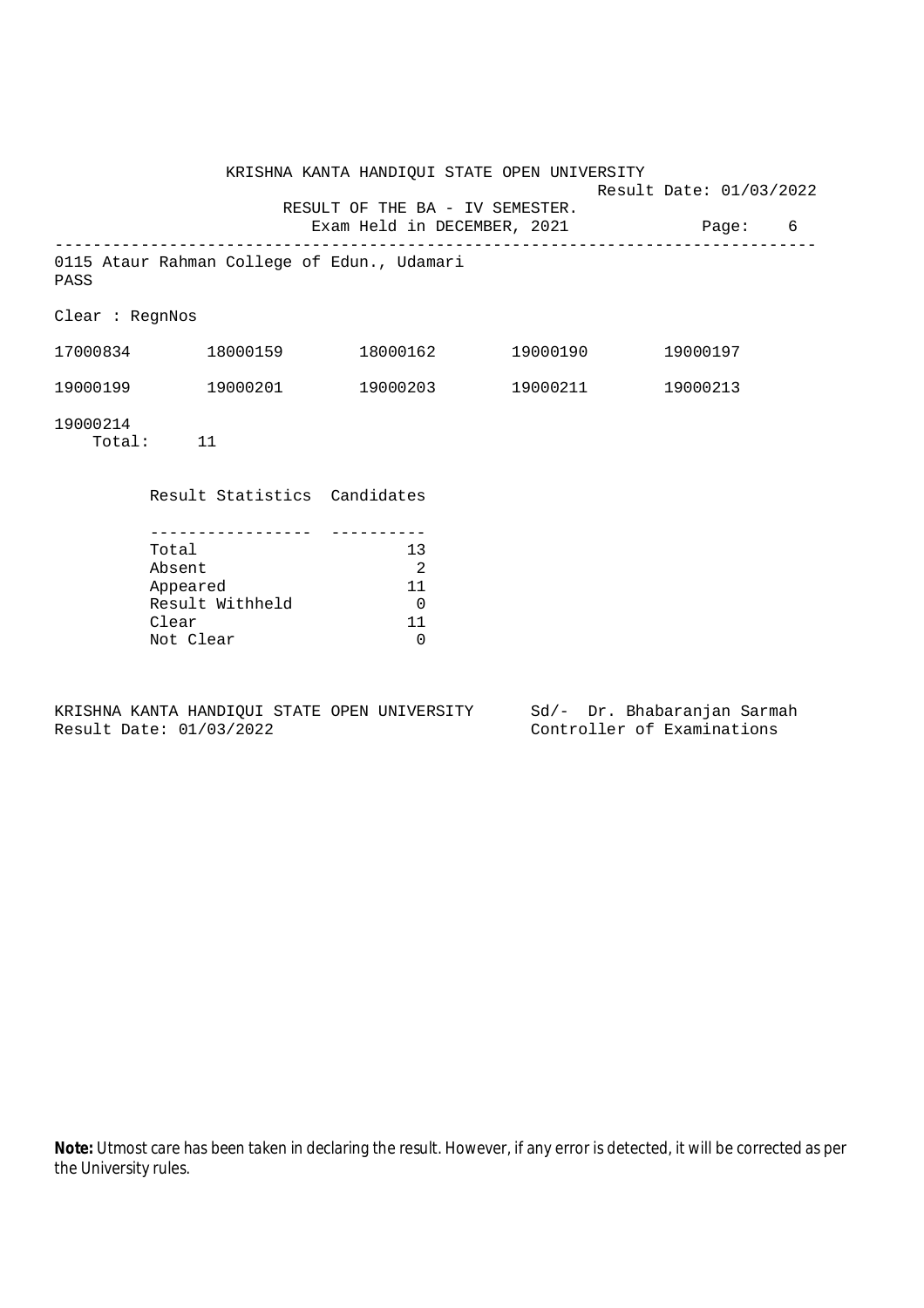Result Date: 01/03/2022

 RESULT OF THE BA - IV SEMESTER. Exam Held in DECEMBER, 2021 Page: 7

--------------------------------------------------------------------------------

0116 Howly Junior College, Howly PASS

Clear : RegnNos

19000220 19000225 Total: 2

> Result Statistics Candidates ----------------- ----------

| Total           | 2             |
|-----------------|---------------|
| Absent          | 0             |
| Appeared        | $\mathcal{L}$ |
| Result Withheld | O.            |
| Clear           | 2             |
| Not Clear       |               |

KRISHNA KANTA HANDIQUI STATE OPEN UNIVERSITY Sd/- Dr. Bhabaranjan Sarmah Result Date: 01/03/2022 Controller of Examinations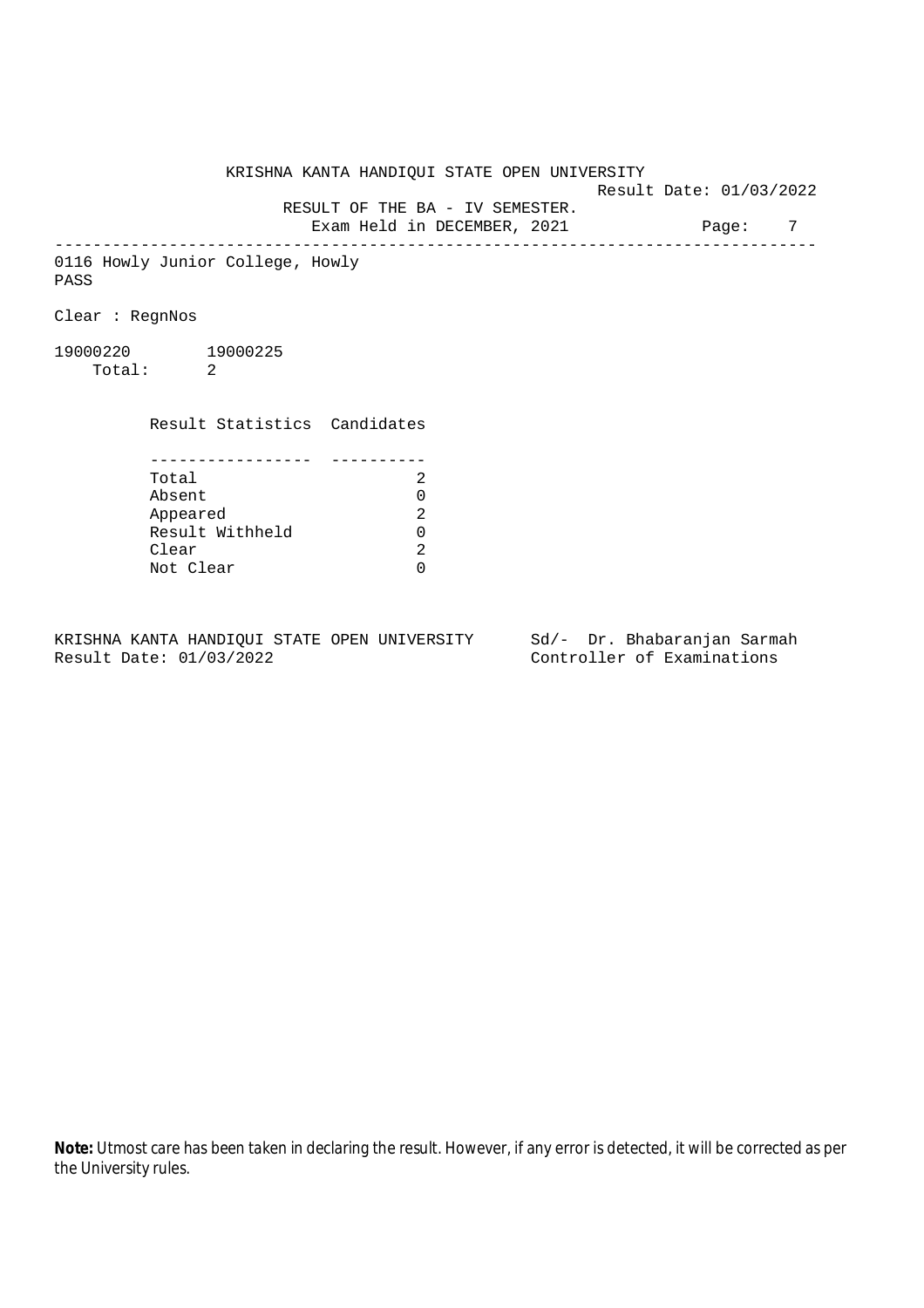|                                                                      |                                                                     |                                                                                                            | Page: 8                                                        |                                                                                                                                                                  |
|----------------------------------------------------------------------|---------------------------------------------------------------------|------------------------------------------------------------------------------------------------------------|----------------------------------------------------------------|------------------------------------------------------------------------------------------------------------------------------------------------------------------|
|                                                                      |                                                                     |                                                                                                            |                                                                |                                                                                                                                                                  |
| Clear : RegnNos                                                      |                                                                     |                                                                                                            |                                                                |                                                                                                                                                                  |
|                                                                      |                                                                     |                                                                                                            | 19000240                                                       |                                                                                                                                                                  |
|                                                                      |                                                                     |                                                                                                            | 19000260                                                       |                                                                                                                                                                  |
|                                                                      |                                                                     |                                                                                                            | 19000267                                                       |                                                                                                                                                                  |
| Total: 16                                                            |                                                                     |                                                                                                            |                                                                |                                                                                                                                                                  |
| Not Clear: RegnNos                                                   |                                                                     |                                                                                                            |                                                                |                                                                                                                                                                  |
| 19000263 19000300<br>Total: 2                                        |                                                                     |                                                                                                            |                                                                |                                                                                                                                                                  |
|                                                                      |                                                                     |                                                                                                            |                                                                |                                                                                                                                                                  |
| Total<br>Absent<br>Appeared<br>Result Withheld<br>Clear<br>Not Clear | 20<br>$\overline{\phantom{0}}^2$<br>18<br>$\overline{0}$<br>16<br>2 |                                                                                                            |                                                                |                                                                                                                                                                  |
|                                                                      |                                                                     | 0119 Bhawanipur Anchalik College<br>19000252 19000254<br>19000261 19000262<br>Result Statistics Candidates | RESULT OF THE BA - IV SEMESTER.<br>Exam Held in DECEMBER, 2021 | KRISHNA KANTA HANDIQUI STATE OPEN UNIVERSITY<br>Result Date: 01/03/2022<br>$19000227$ $19000231$ $19000238$ $19000239$<br>19000256 19000259<br>19000264 19000266 |

KRISHNA KANTA HANDIQUI STATE OPEN UNIVERSITY Sd/- Dr. Bhabaranjan Sarmah Result Date: 01/03/2022 Controller of Examinations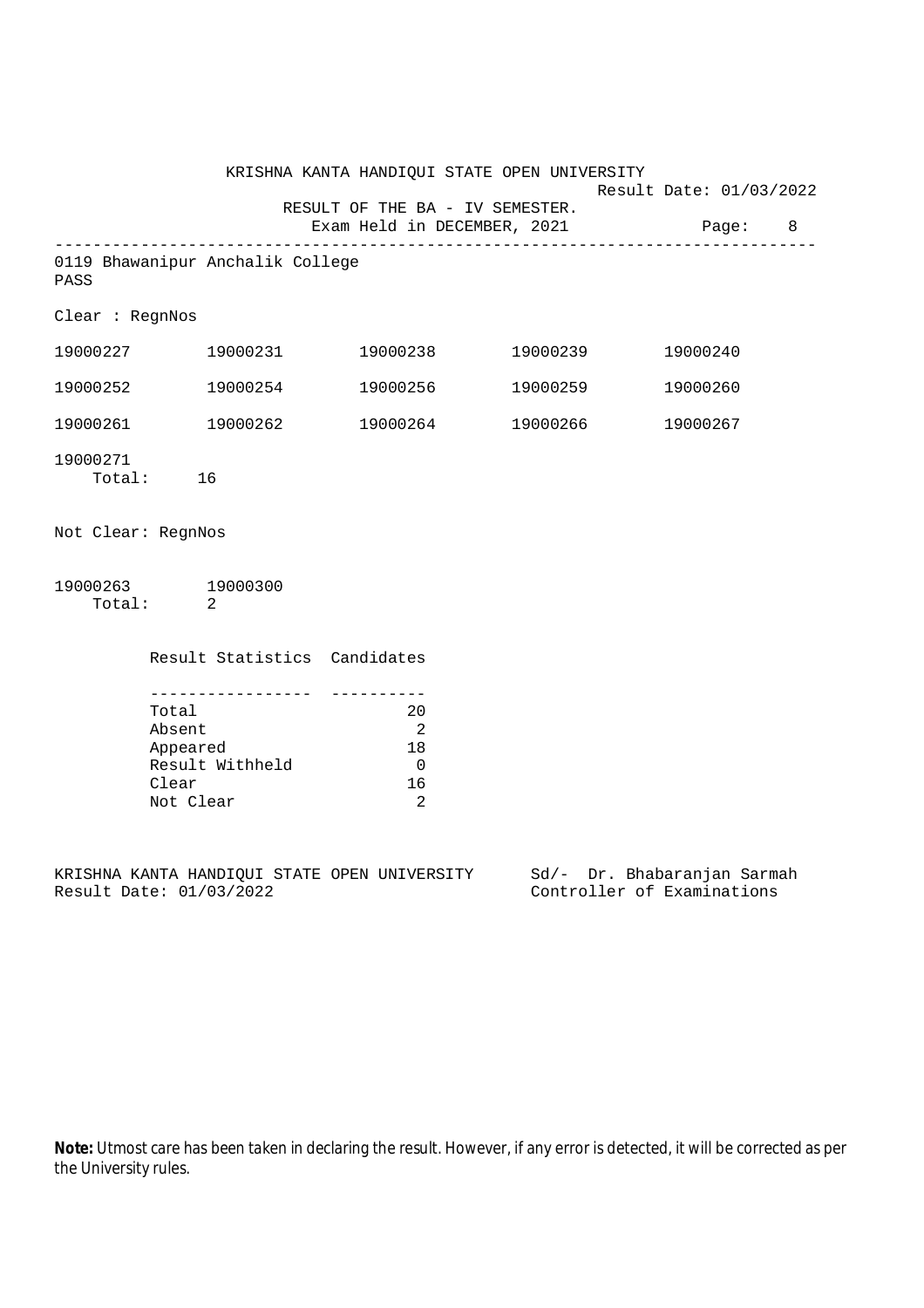|                                |                                                                                | KRISHNA KANTA HANDIQUI STATE OPEN UNIVERSITY                       |                   | Result Date: 01/03/2022             |
|--------------------------------|--------------------------------------------------------------------------------|--------------------------------------------------------------------|-------------------|-------------------------------------|
|                                |                                                                                | RESULT OF THE BA - IV SEMESTER.                                    |                   | Exam Held in DECEMBER, 2021 Page: 9 |
| 0120 Nabajyoti College<br>PASS |                                                                                |                                                                    |                   |                                     |
| Clear : RegnNos                |                                                                                |                                                                    |                   |                                     |
|                                |                                                                                | $19000272$ $19000273$ $19000275$ $19000276$                        |                   | 19000279                            |
| 19000280                       | 19000282                                                                       | 19000283                                                           | 19000284          | 19000285                            |
| 19000287                       | 19000289                                                                       |                                                                    |                   | 19000292                            |
| 19001832                       | 19001833                                                                       |                                                                    | 19001835 19001849 | 19001851                            |
| 19001903 19001918<br>Total: 22 |                                                                                |                                                                    |                   |                                     |
| Not Clear: RegnNos             |                                                                                |                                                                    |                   |                                     |
| 19000288<br>Total: 1           |                                                                                |                                                                    |                   |                                     |
|                                | Result Statistics Candidates                                                   |                                                                    |                   |                                     |
|                                | Total<br>Absent<br>Appeared<br>Record<br>Result Withheld<br>Clear<br>Not Clear | 23<br>$\overline{0}$<br>23<br>$\overline{0}$<br>22<br>$\mathbf{1}$ |                   |                                     |
|                                |                                                                                | KRISHNA KANTA HANDIQUI STATE OPEN UNIVERSITY                       |                   | Sd/- Dr. Bhabaranjan Sarmah         |

Result Date: 01/03/2022 Controller of Examinations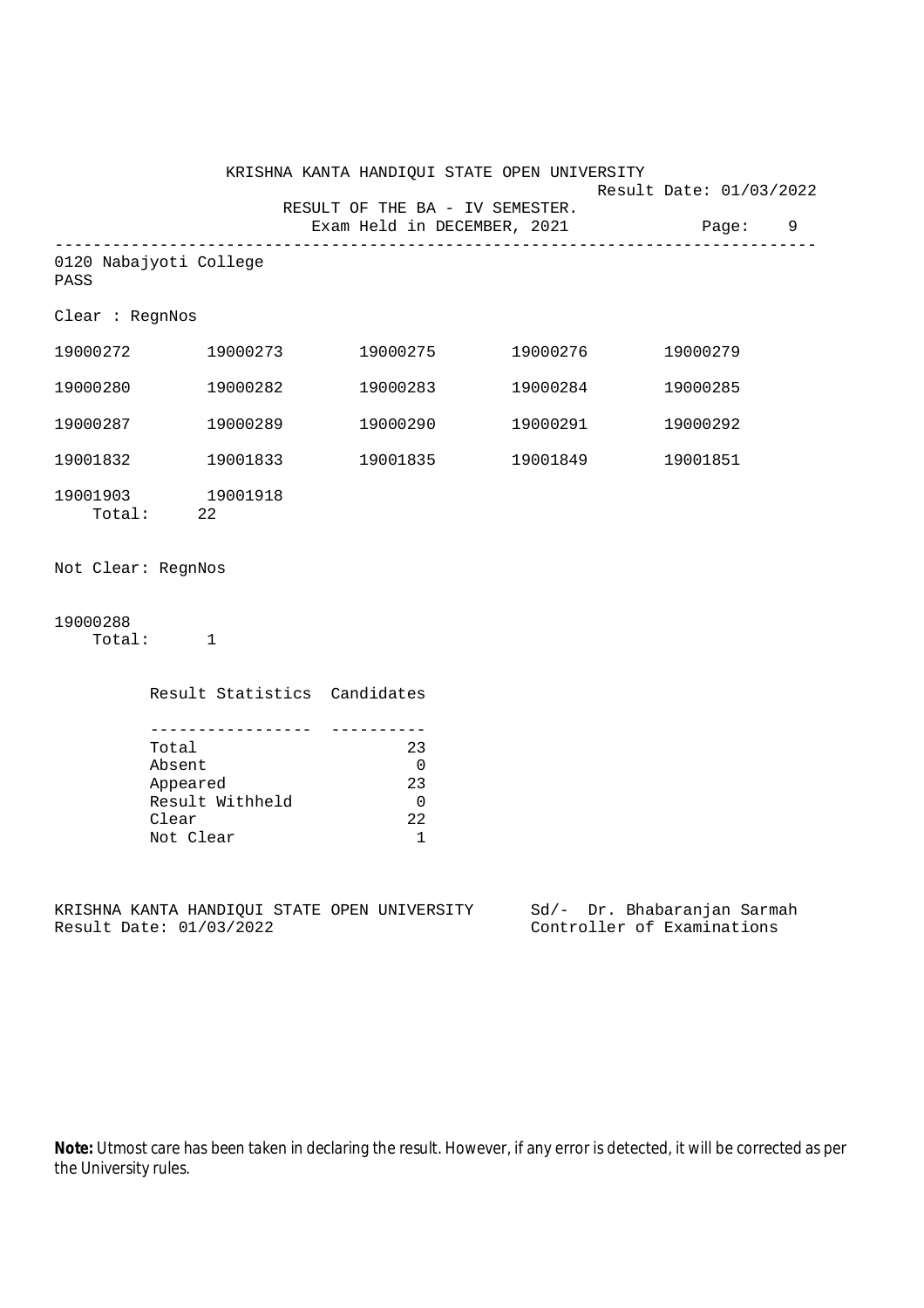Result Date: 01/03/2022

RESULT OF THE BA - IV SEMESTER.

Exam Held in DECEMBER, 2021 Page: 10 --------------------------------------------------------------------------------

0124 Kayakuchi College PASS

Clear : RegnNos

17001074 19000298 Total: 2

> Result Statistics Candidates ----------------- ---------- Total 3<br>Absent 1

> Absent 1 Appeared Result Withheld 0 Clear Not Clear 0

KRISHNA KANTA HANDIQUI STATE OPEN UNIVERSITY Sd/- Dr. Bhabaranjan Sarmah Result Date: 01/03/2022 Controller of Examinations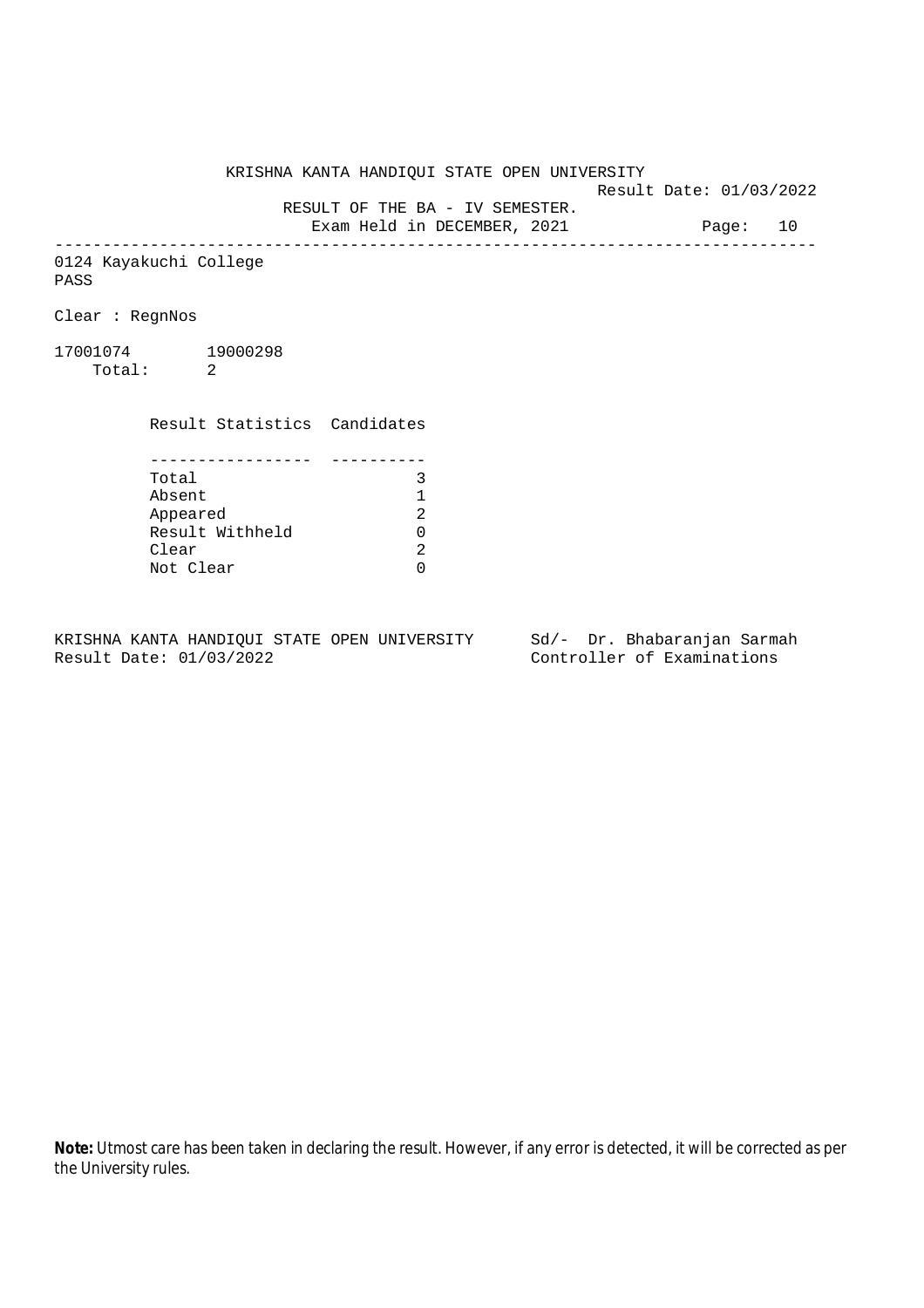KRISHNA KANTA HANDIQUI STATE OPEN UNIVERSITY Result Date: 01/03/2022 RESULT OF THE BA - IV SEMESTER. Exam Held in DECEMBER, 2021 Page: 11 -------------------------------------------------------------------------------- 0125 Buds Academy, Sorbhog PASS Clear : RegnNos 19000302 19000308 19000310 Total: 3 Not Clear: RegnNos 19000307 Total: 1 Result Statistics Candidates ----------------- ---------- Total 4 Absent 0 Appeared 4 Result Withheld 0 Clear 3 Not Clear 1

KRISHNA KANTA HANDIQUI STATE OPEN UNIVERSITY Sd/- Dr. Bhabaranjan Sarmah Result Date: 01/03/2022 Controller of Examinations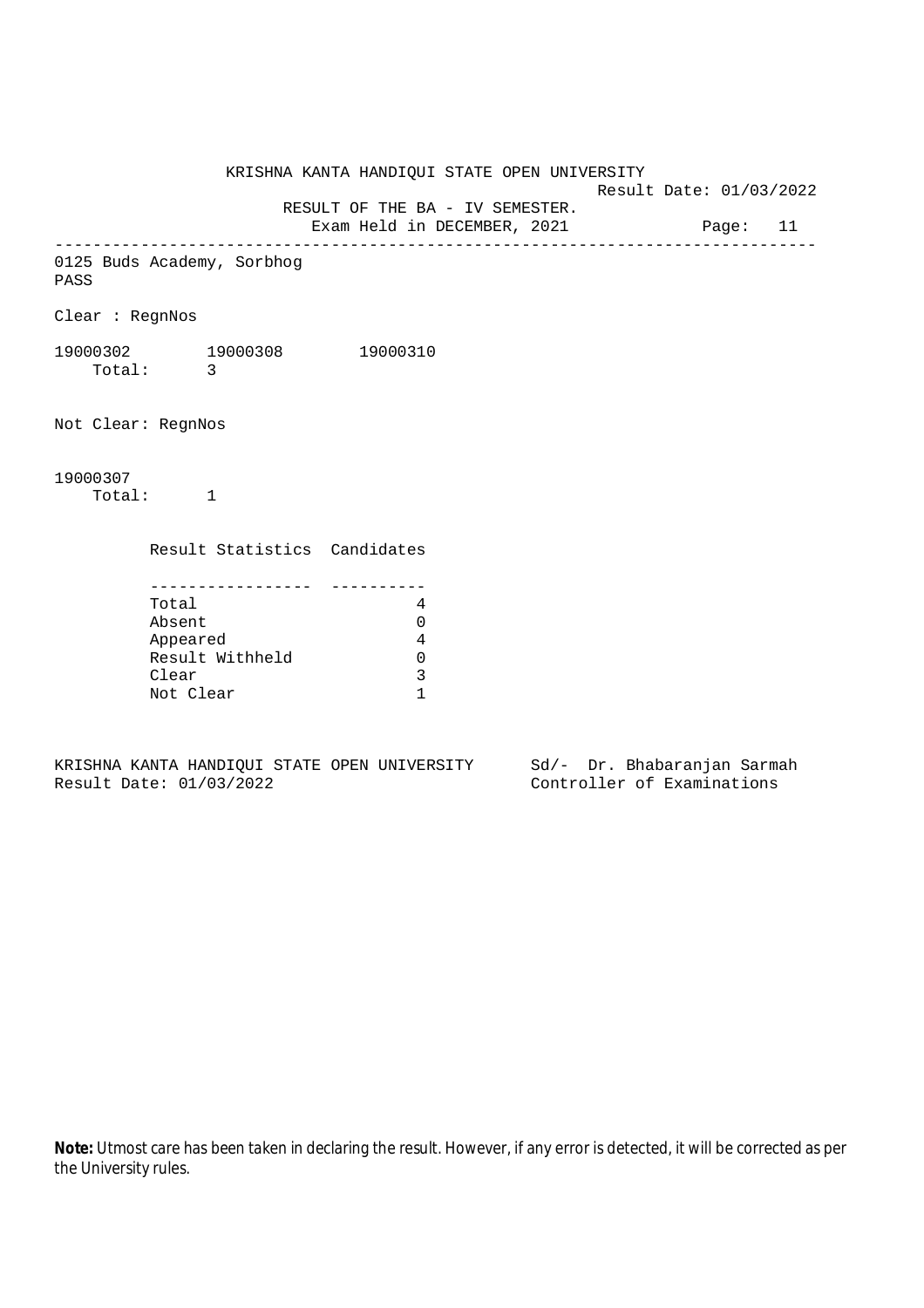Result Date: 01/03/2022

 RESULT OF THE BA - IV SEMESTER. Exam Held in DECEMBER, 2021 Page: 12

--------------------------------------------------------------------------------

0127 Barpeta Girls' College PASS

Clear : RegnNos

18000206 18000262 Total: 2

Clear

 Result Statistics Candidates ----------------- ---------- Total 2 Absent<br>
Appeared 2<br>
Result Withheld 0<br>
Clear 2 Appeared Result Withheld 0

Not Clear 0

KRISHNA KANTA HANDIQUI STATE OPEN UNIVERSITY Sd/- Dr. Bhabaranjan Sarmah Result Date: 01/03/2022 Controller of Examinations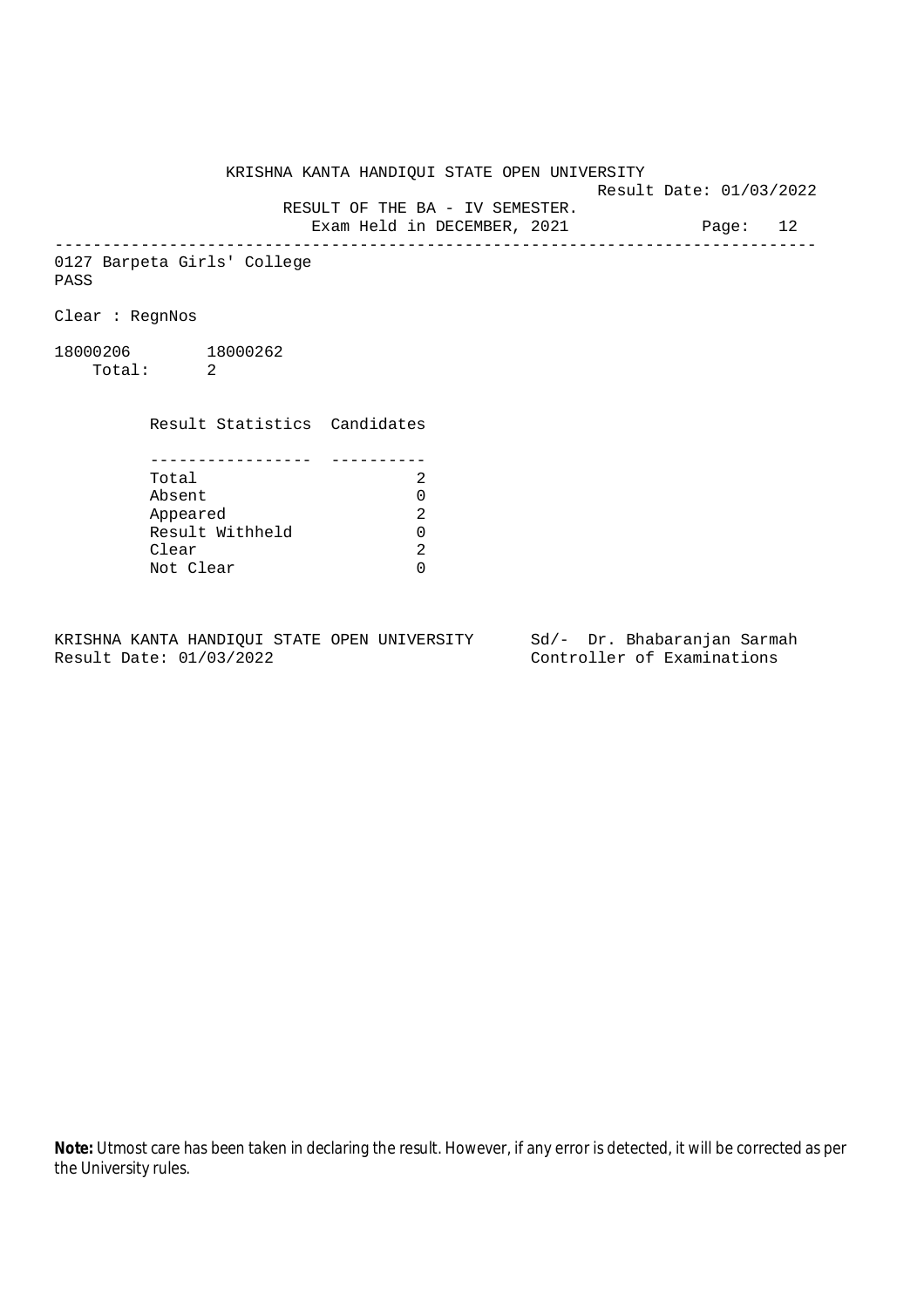KRISHNA KANTA HANDIQUI STATE OPEN UNIVERSITY Result Date: 01/03/2022 RESULT OF THE BA - IV SEMESTER. Exam Held in DECEMBER, 2021 Page: 13 -------------------------------------------------------------------------------- 0128 Bajali College PASS Clear : RegnNos 17001323 Total: 1 Result Statistics Candidates ----------------- ---------- Total 1<br>Absent 0 Absent<br>
Appeared 1<br>
Result Withheld 0<br>
Clear 1 Appeared 1 Result Withheld Clear Not Clear 0

KRISHNA KANTA HANDIQUI STATE OPEN UNIVERSITY Sd/- Dr. Bhabaranjan Sarmah Result Date: 01/03/2022 Controller of Examinations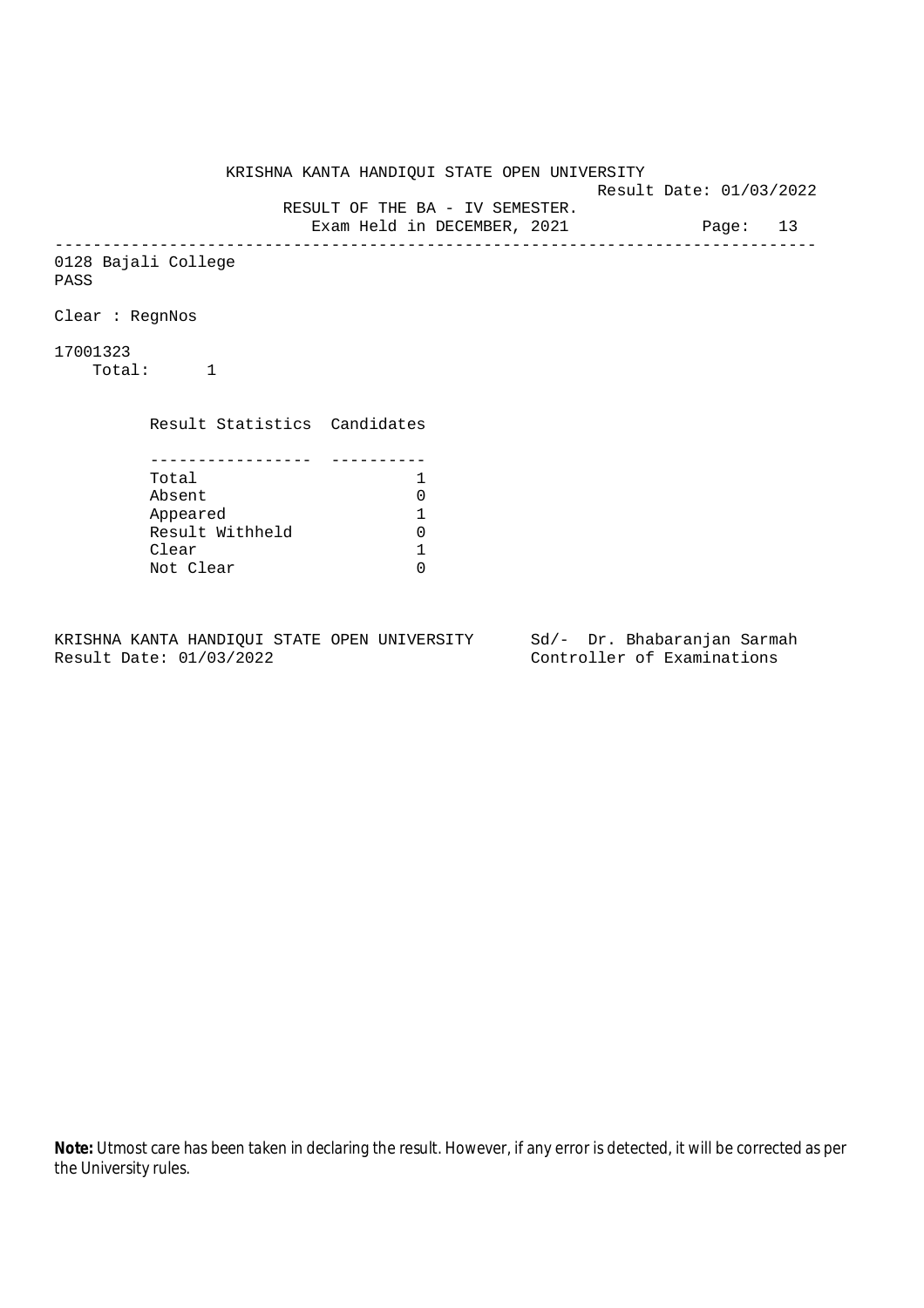|                    | KRISHNA KANTA HANDIQUI STATE OPEN UNIVERSITY<br>Result Date: 01/03/2022 |                                                                    |                   |                             |
|--------------------|-------------------------------------------------------------------------|--------------------------------------------------------------------|-------------------|-----------------------------|
|                    |                                                                         | RESULT OF THE BA - IV SEMESTER.<br>Exam Held in DECEMBER, 2021     |                   | Page: 14                    |
| PASS               | 0129 Madhya Bajali Junior College, Nityananda                           |                                                                    |                   |                             |
| Clear : RegnNos    |                                                                         |                                                                    |                   |                             |
|                    | 19000330 19000332                                                       |                                                                    | 19000333 19000334 | 19000335                    |
|                    | 19000336 19000337                                                       | 19000338                                                           | 19000339          | 19000341                    |
|                    | 19000344 19000346                                                       |                                                                    | 19000347 19000348 | 19000349                    |
|                    | 19000351 19000352                                                       |                                                                    | 19000353 19000354 | 19000355                    |
|                    | 19000357 19000361<br>Total: 22                                          |                                                                    |                   |                             |
| Not Clear: RegnNos |                                                                         |                                                                    |                   |                             |
| 19000340           | Total: 1                                                                |                                                                    |                   |                             |
|                    | Result Statistics Candidates                                            |                                                                    |                   |                             |
|                    | Total<br>Absent<br>Appeared<br>Result Withheld<br>Clear<br>Not Clear    | 23<br>$\overline{0}$<br>23<br>$\overline{0}$<br>22<br>$\mathbf{1}$ |                   |                             |
|                    | KRISHNA KANTA HANDIQUI STATE OPEN UNIVERSITY                            |                                                                    |                   | Sd/- Dr. Bhabaranjan Sarmah |

Result Date: 01/03/2022 Controller of Examinations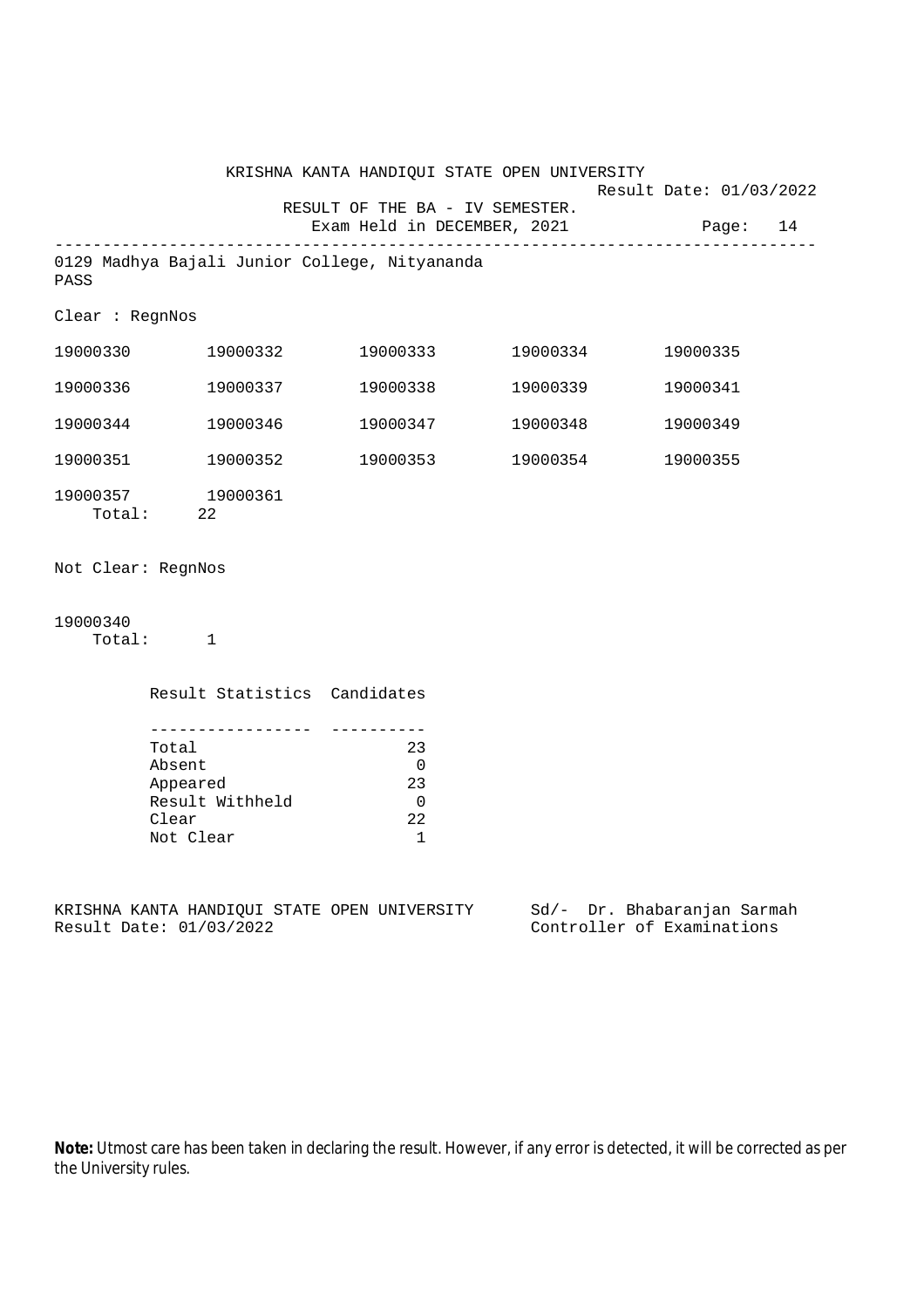KRISHNA KANTA HANDIQUI STATE OPEN UNIVERSITY Result Date: 01/03/2022 RESULT OF THE BA - IV SEMESTER. Exam Held in DECEMBER, 2021 Page: 15 -------------------------------------------------------------------------------- 0130 G.L. Choudhury College PASS Not Clear : RegnNos 19000369 19000373 19000377 19000378 19000379 19000382 19000383 19000384 19000385 Total: 9 Result Statistics Candidates ----------------- ---------- Total 10 Absent 1<br>Appeared 9

KRISHNA KANTA HANDIQUI STATE OPEN UNIVERSITY Sd/- Dr. Bhabaranjan Sarmah Result Date: 01/03/2022 Controller of Examinations

Not Clear

Appeared 9<br>Result Withheld 0 Result Withheld 0<br>Clear 0 Clear 0<br>Not Clear 9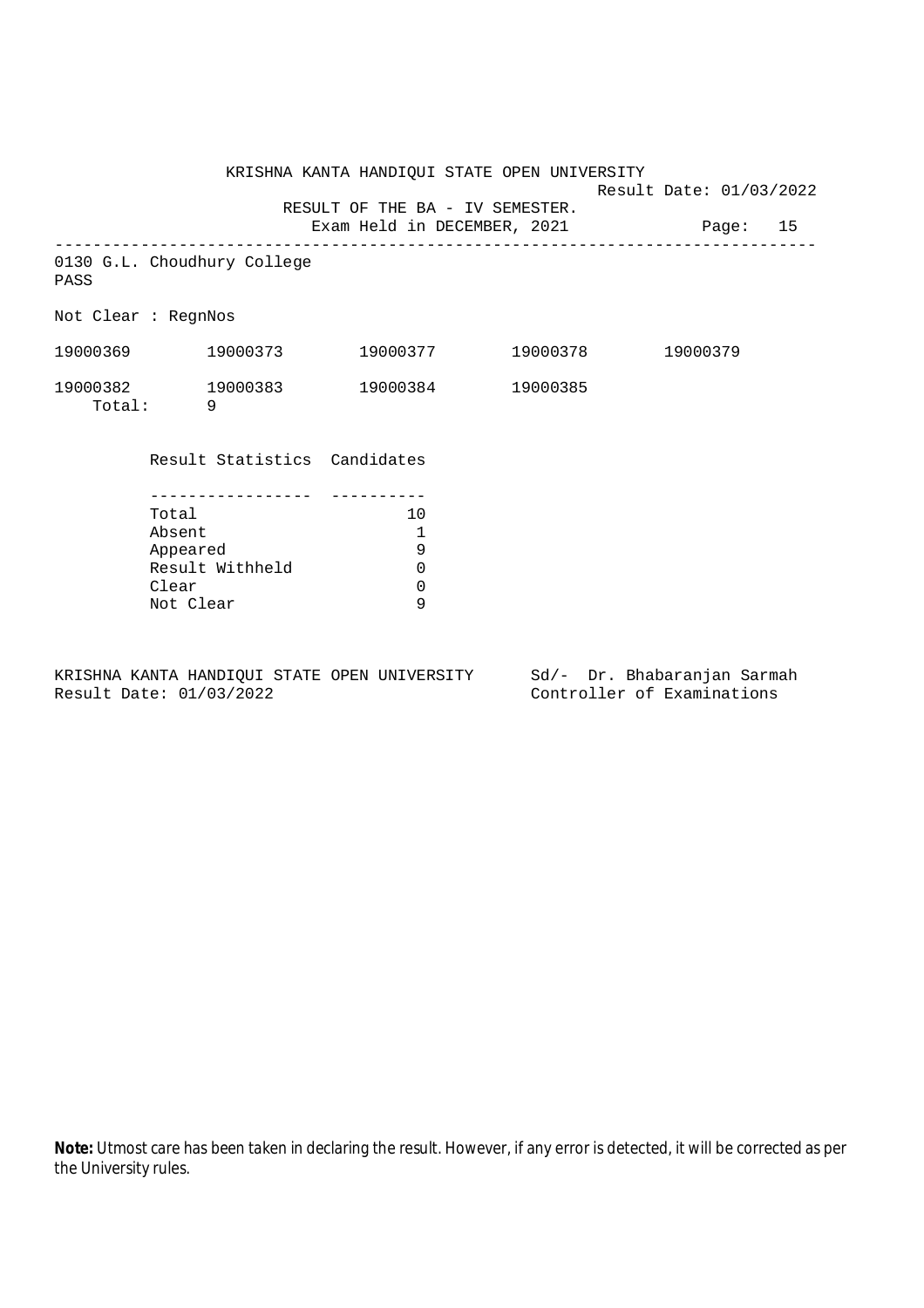KRISHNA KANTA HANDIQUI STATE OPEN UNIVERSITY Result Date: 01/03/2022 RESULT OF THE BA - IV SEMESTER. Exam Held in DECEMBER, 2021 Page: 16 -------------------------------------------------------------------------------- 0131 Luitparia College PASS Clear : RegnNos 17001212 19000387 19000388 19000392 19000393 Total: 5 Result Statistics Candidates ----------------- ---------- Total 5 Absent<br>
Appeared 5<br>
Result Withheld 0<br>
Clear 5 Appeared Result Withheld 0 Clear Not Clear 0

KRISHNA KANTA HANDIQUI STATE OPEN UNIVERSITY Sd/- Dr. Bhabaranjan Sarmah Result Date: 01/03/2022 Controller of Examinations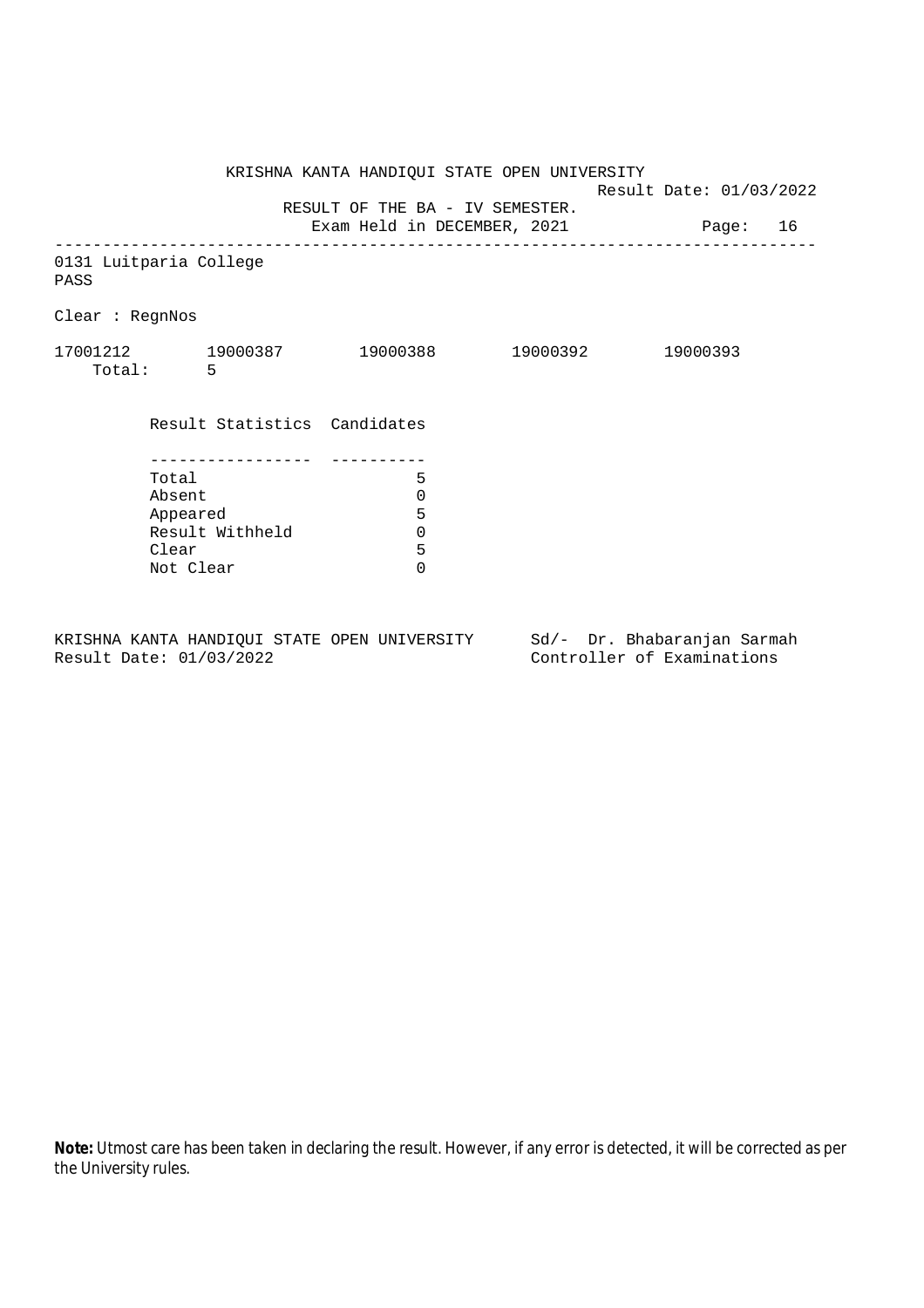KRISHNA KANTA HANDIQUI STATE OPEN UNIVERSITY Result Date: 01/03/2022 RESULT OF THE BA - IV SEMESTER. Exam Held in DECEMBER, 2021 Page: 17 -------------------------------------------------------------------------------- 0135 B.B.K. College, Nagaon, Barpeta

Clear : RegnNos

PASS

19000403 19000405 20010035 Total: 3

> Result Statistics Candidates ----------------- ---------- Total 3 Absent 0<br>
> Appeared 3<br>
> Result Withheld 0 Appeared Result Withheld 0<br>Clear 3 Clear Not Clear 0

KRISHNA KANTA HANDIQUI STATE OPEN UNIVERSITY Sd/- Dr. Bhabaranjan Sarmah Result Date: 01/03/2022 Controller of Examinations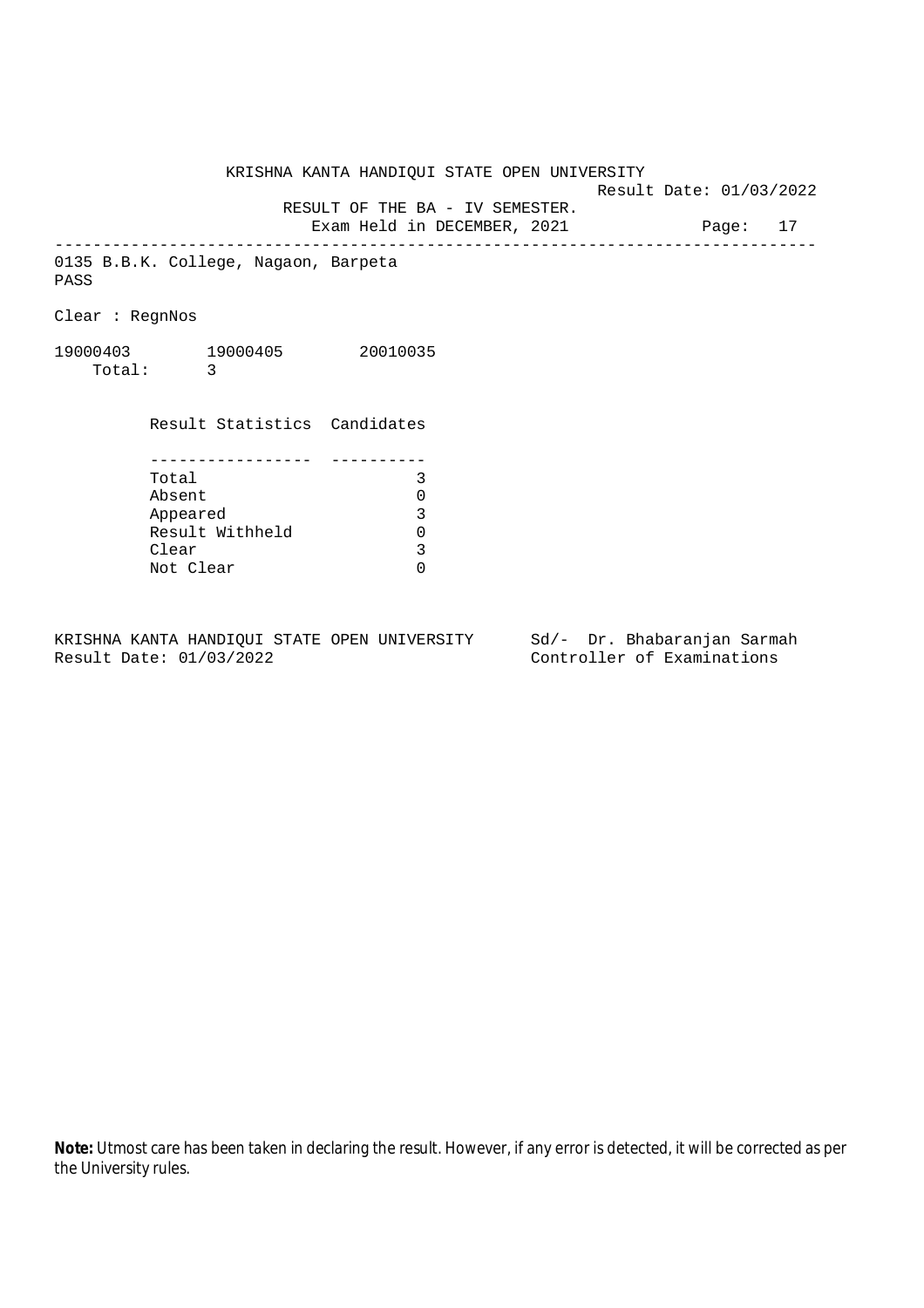Result Date: 01/03/2022

RESULT OF THE BA - IV SEMESTER.

Exam Held in DECEMBER, 2021 Page: 18 --------------------------------------------------------------------------------

0201 Goreswar College, Goreswar PASS

Clear : RegnNos

19000417 19000431 19000432 Total: 3

> Result Statistics Candidates ----------------- ---------- Total 3 Absent 0<br>
> Appeared 3<br>
> Result Withheld 0 Appeared Result Withheld 0<br>Clear 3 Clear Not Clear 0

KRISHNA KANTA HANDIQUI STATE OPEN UNIVERSITY Sd/- Dr. Bhabaranjan Sarmah Result Date: 01/03/2022 Controller of Examinations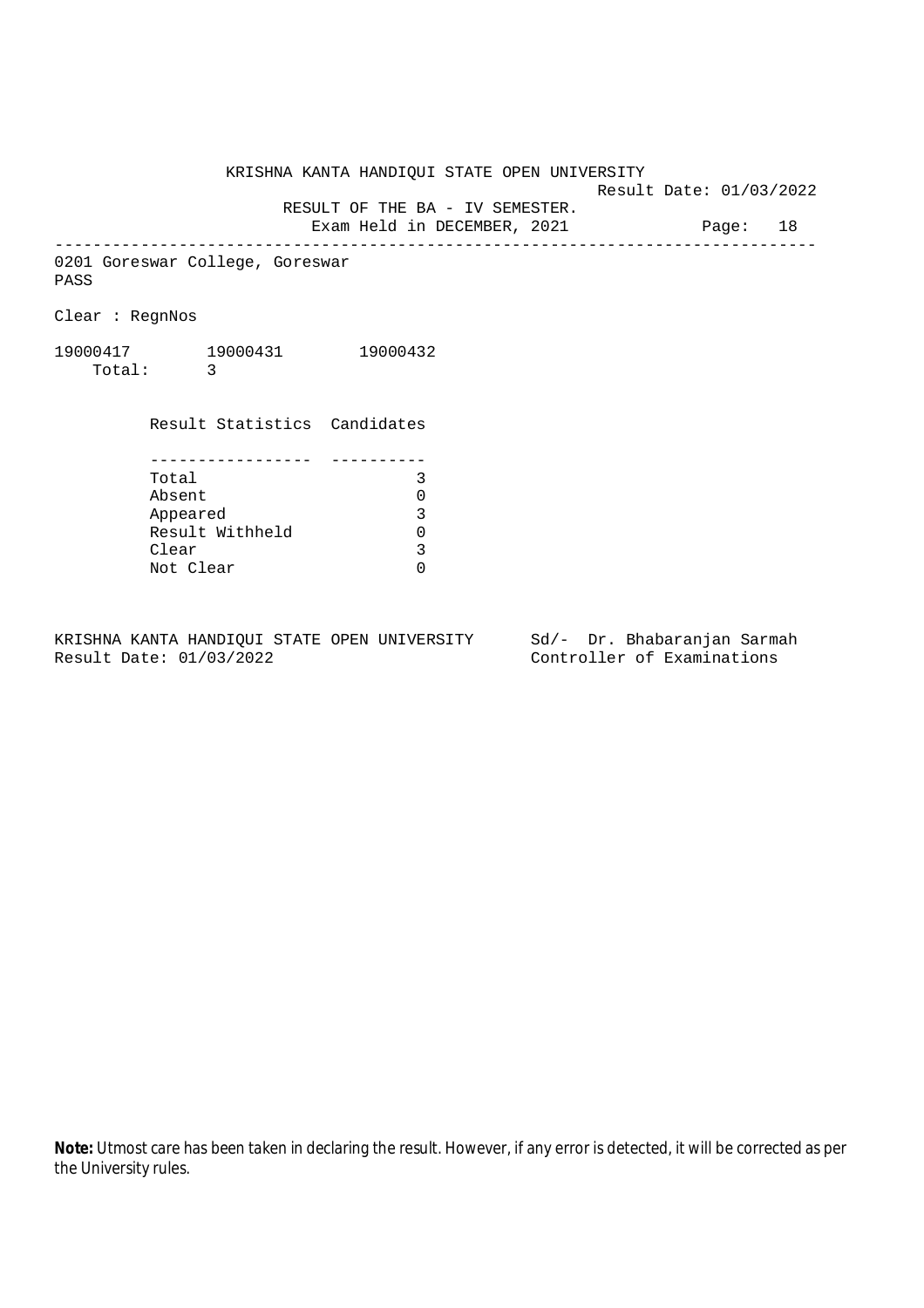KRISHNA KANTA HANDIQUI STATE OPEN UNIVERSITY Result Date: 01/03/2022 RESULT OF THE BA - IV SEMESTER. Exam Held in DECEMBER, 2021 Page: 19 -------------------------------------------------------------------------------- 0202 B. B. Kishan College, Jalahghat PASS Clear : RegnNos 19000436 19000437 19000439 19000442 19000443 19000444 19000445 19000447 19000448 19000450 19000452 19000453 Total: 12 Not Clear: RegnNos 19000438 Total: 1 Result Statistics Candidates ----------------- ---------- Total 13 Absent 0<br>Appeared 13 Appeared 13 Result Withheld 0 Clear 12 Not Clear 1

KRISHNA KANTA HANDIQUI STATE OPEN UNIVERSITY Sd/- Dr. Bhabaranjan Sarmah<br>Result Date: 01/03/2022 Controller of Examinations

Controller of Examinations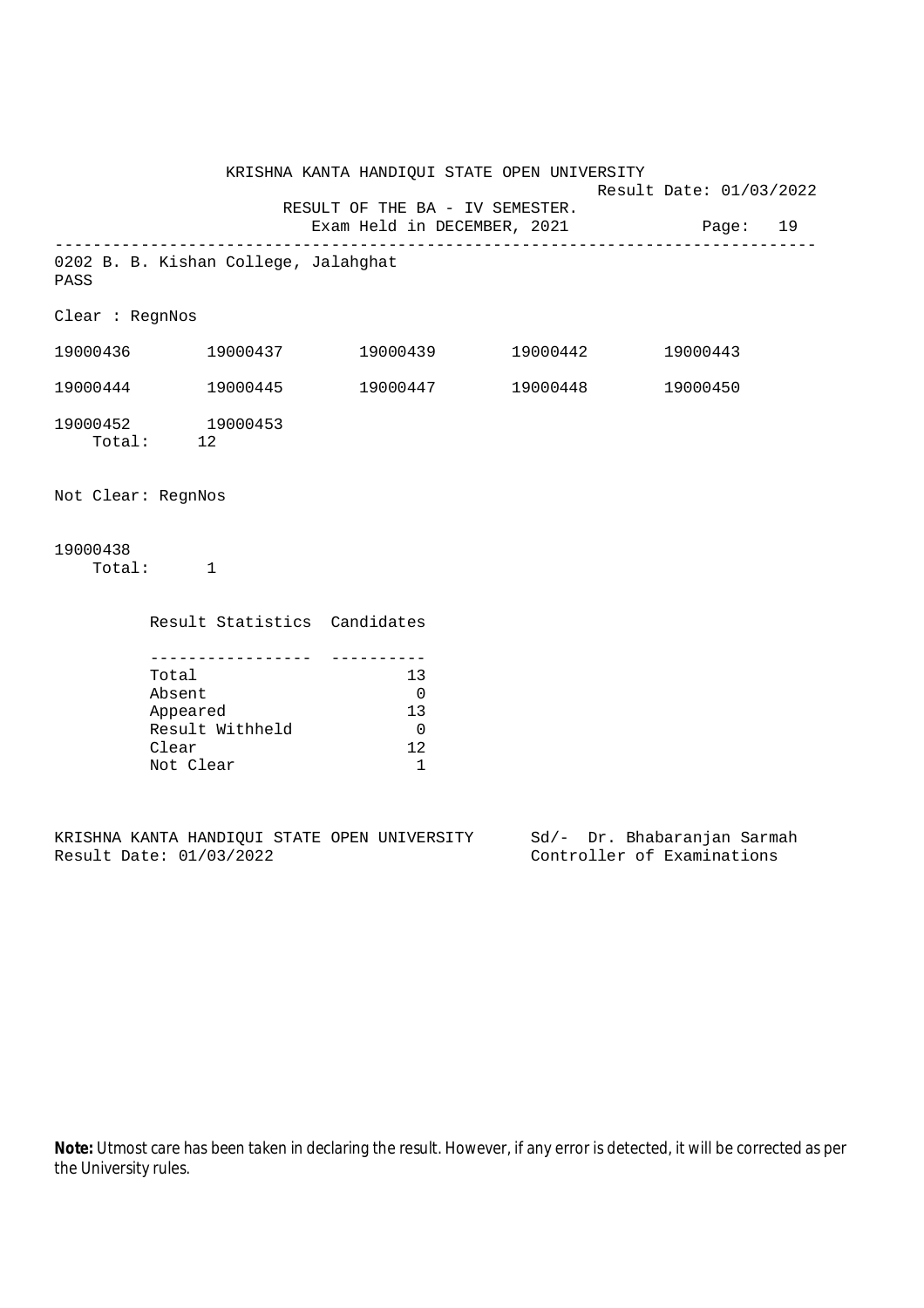|                    |                                                                         | KRISHNA KANTA HANDIQUI STATE OPEN UNIVERSITY                   |          |                                                           |
|--------------------|-------------------------------------------------------------------------|----------------------------------------------------------------|----------|-----------------------------------------------------------|
|                    |                                                                         | RESULT OF THE BA - IV SEMESTER.<br>Exam Held in DECEMBER, 2021 |          | Result Date: 01/03/2022<br>Page: 20                       |
| PASS               | 0203 Tamulpur Commerce College (Jr.)                                    |                                                                |          |                                                           |
| Clear : RegnNos    |                                                                         |                                                                |          |                                                           |
| 17001796           | 17001815                                                                |                                                                |          | 19000458                                                  |
| 19000460           | 19000461                                                                | 19000463                                                       | 19000466 | 19000467                                                  |
| 19000468           | 19000471                                                                | 19000472                                                       | 19000473 | 19000474                                                  |
| 19000479           | 19000480                                                                | 19000481                                                       | 19000482 | 19000483                                                  |
| 19000488           | 19000490                                                                | 19000493                                                       | 19000499 | 19000500                                                  |
| 19000502           | 19000506                                                                | 19000508                                                       | 19000509 | 19000510                                                  |
|                    | 19000513 19000517<br>Total: 34                                          | 19000518                                                       | 19000521 |                                                           |
| Not Clear: RegnNos |                                                                         |                                                                |          |                                                           |
| Total:             | $19000462$ 19000477 19000498 19000511 19000512<br>$\overline{5}$        |                                                                |          |                                                           |
|                    | Result Statistics Candidates                                            |                                                                |          |                                                           |
|                    | Total<br>Absent<br>Appeared<br>Result Withheld<br>Clear<br>Not Clear    | 39<br>$\mathbf 0$<br>39<br>0<br>34<br>5                        |          |                                                           |
|                    | KRISHNA KANTA HANDIQUI STATE OPEN UNIVERSITY<br>Result Date: 01/03/2022 |                                                                |          | Sd/- Dr. Bhabaranjan Sarmah<br>Controller of Examinations |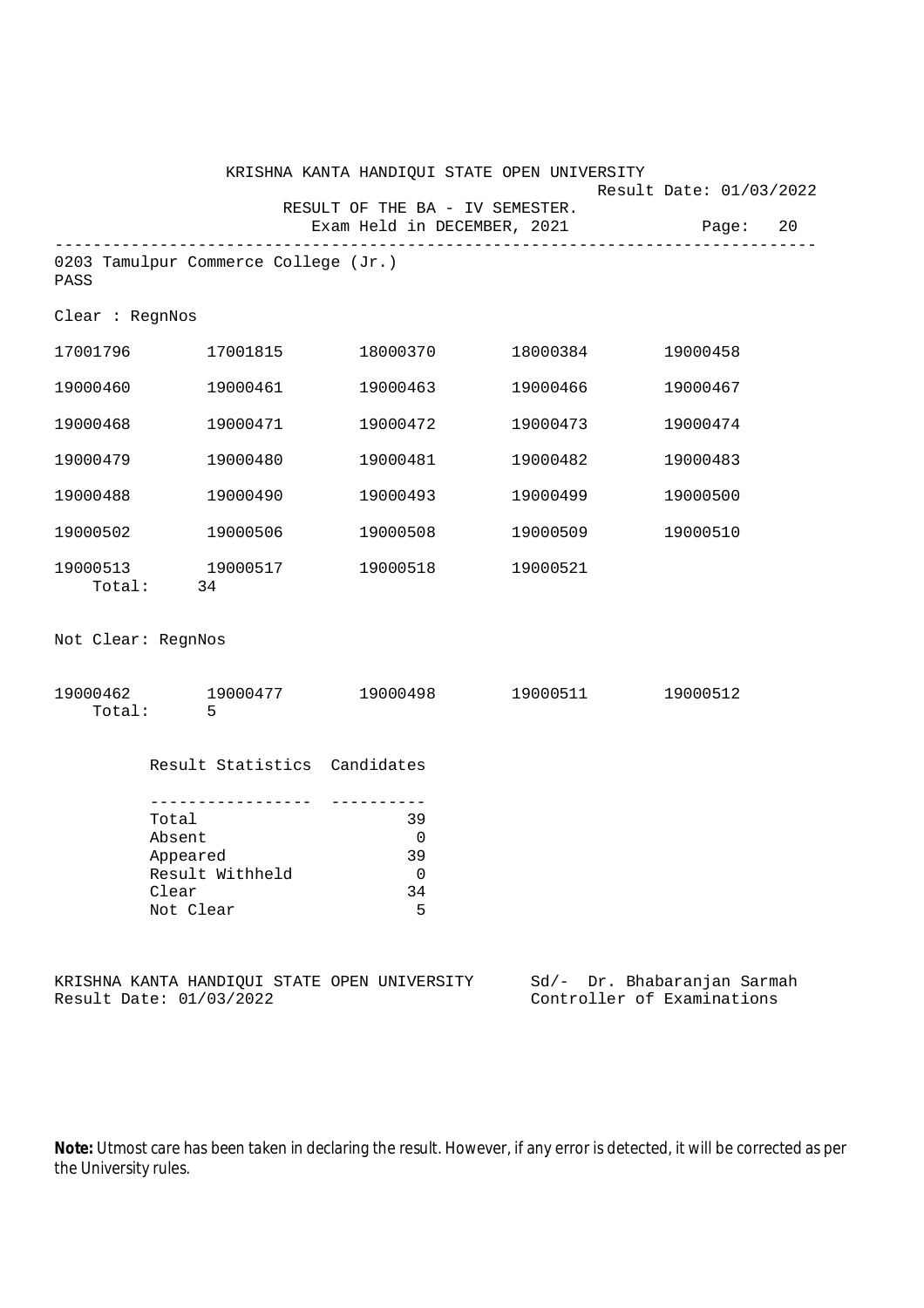KRISHNA KANTA HANDIQUI STATE OPEN UNIVERSITY Result Date: 01/03/2022 RESULT OF THE BA - IV SEMESTER. Exam Held in DECEMBER, 2021 Page: 21 -------------------------------------------------------------------------------- 0204 Salbari College PASS Clear : RegnNos 17001848 19000523 19000525 19000527 19000530 Total: 5 Result Statistics Candidates ----------------- ---------- Total 6 Absent<br>
Appeared 5<br>
Result Withheld 0<br>
Clear 5 Appeared Result Withheld 0 Clear Not Clear 0

KRISHNA KANTA HANDIQUI STATE OPEN UNIVERSITY Sd/- Dr. Bhabaranjan Sarmah Result Date: 01/03/2022 Controller of Examinations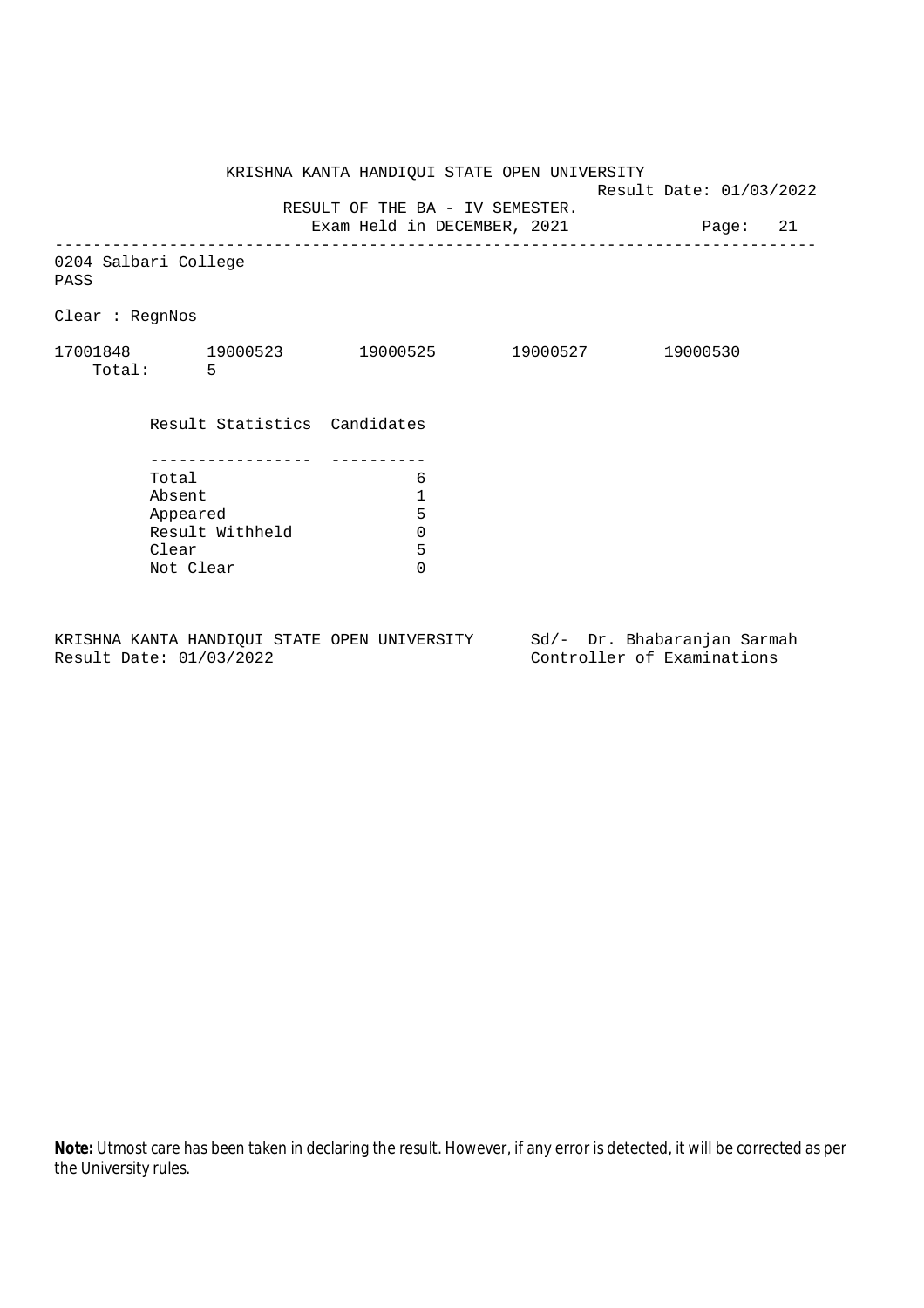KRISHNA KANTA HANDIQUI STATE OPEN UNIVERSITY Result Date: 01/03/2022 RESULT OF THE BA - IV SEMESTER. Exam Held in DECEMBER, 2021 Page: 22 -------------------------------------------------------------------------------- 0205 Mushalpur College PASS Clear : RegnNos 19000534 19000538 19000540 19000544 19000547 19000551 19000552 19000556 19000557 19000558 19010812 Total: 11 Not Clear: RegnNos 19000537 19000553 Total: 2 Result Statistics Candidates ----------------- ---------- Total 13 Absent 0<br>Appeared 13 Appeared Result Withheld 0 Clear 11

KRISHNA KANTA HANDIQUI STATE OPEN UNIVERSITY Sd/- Dr. Bhabaranjan Sarmah Result Date: 01/03/2022 Controller of Examinations

Not Clear 2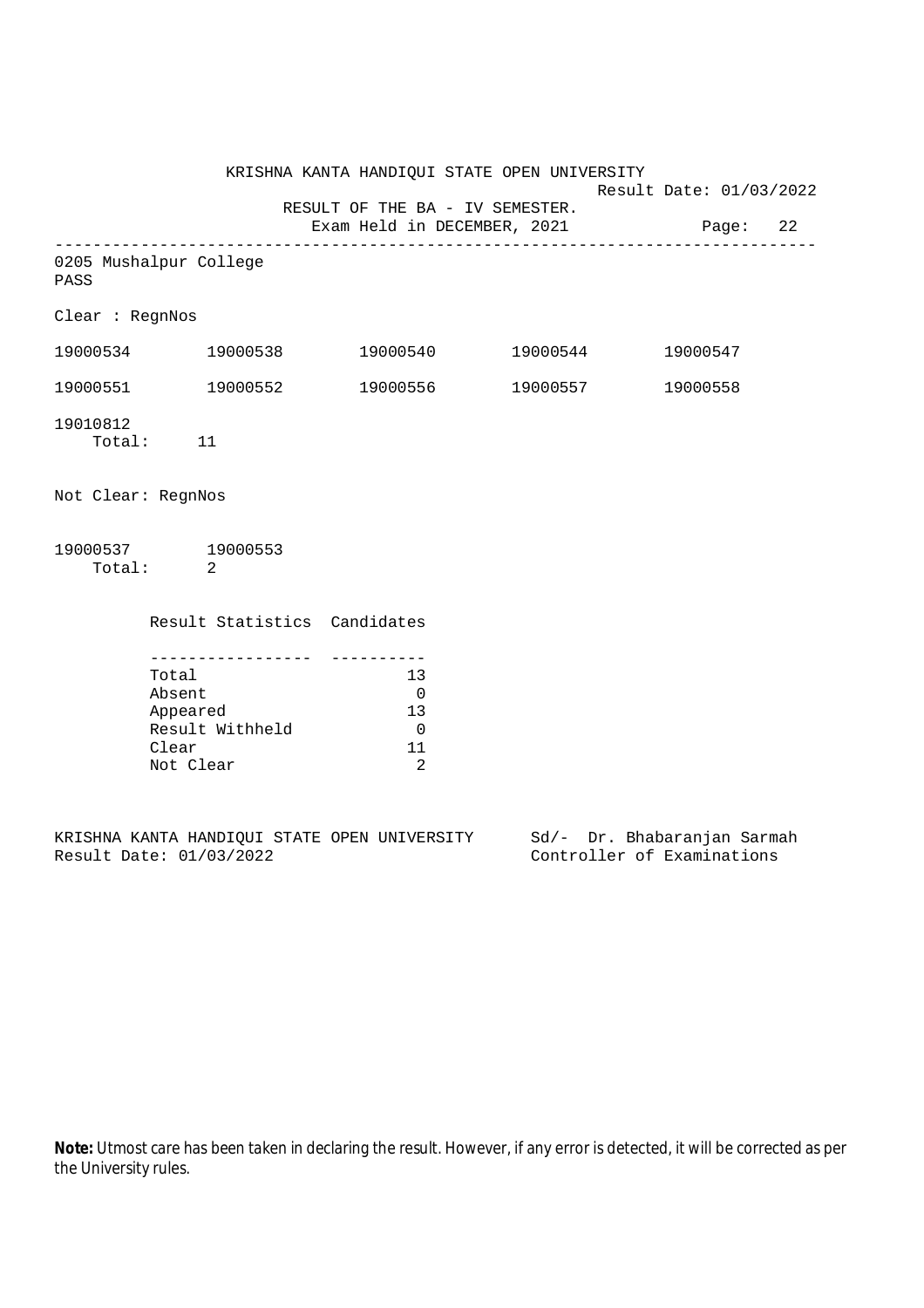Result Date: 01/03/2022

RESULT OF THE BA - IV SEMESTER.

Exam Held in DECEMBER, 2021 Page: 23 --------------------------------------------------------------------------------

0206 Barama College PASS

Clear : RegnNos

19000561 19000564 19000570 Total: 3

> Result Statistics Candidates ----------------- ---------- Total 3 Absent<br>
> Appeared 0<br>
> Result Withheld 0<br>
> Clear 3 Appeared Result Withheld Clear Not Clear 0

KRISHNA KANTA HANDIQUI STATE OPEN UNIVERSITY Sd/- Dr. Bhabaranjan Sarmah Result Date: 01/03/2022 Controller of Examinations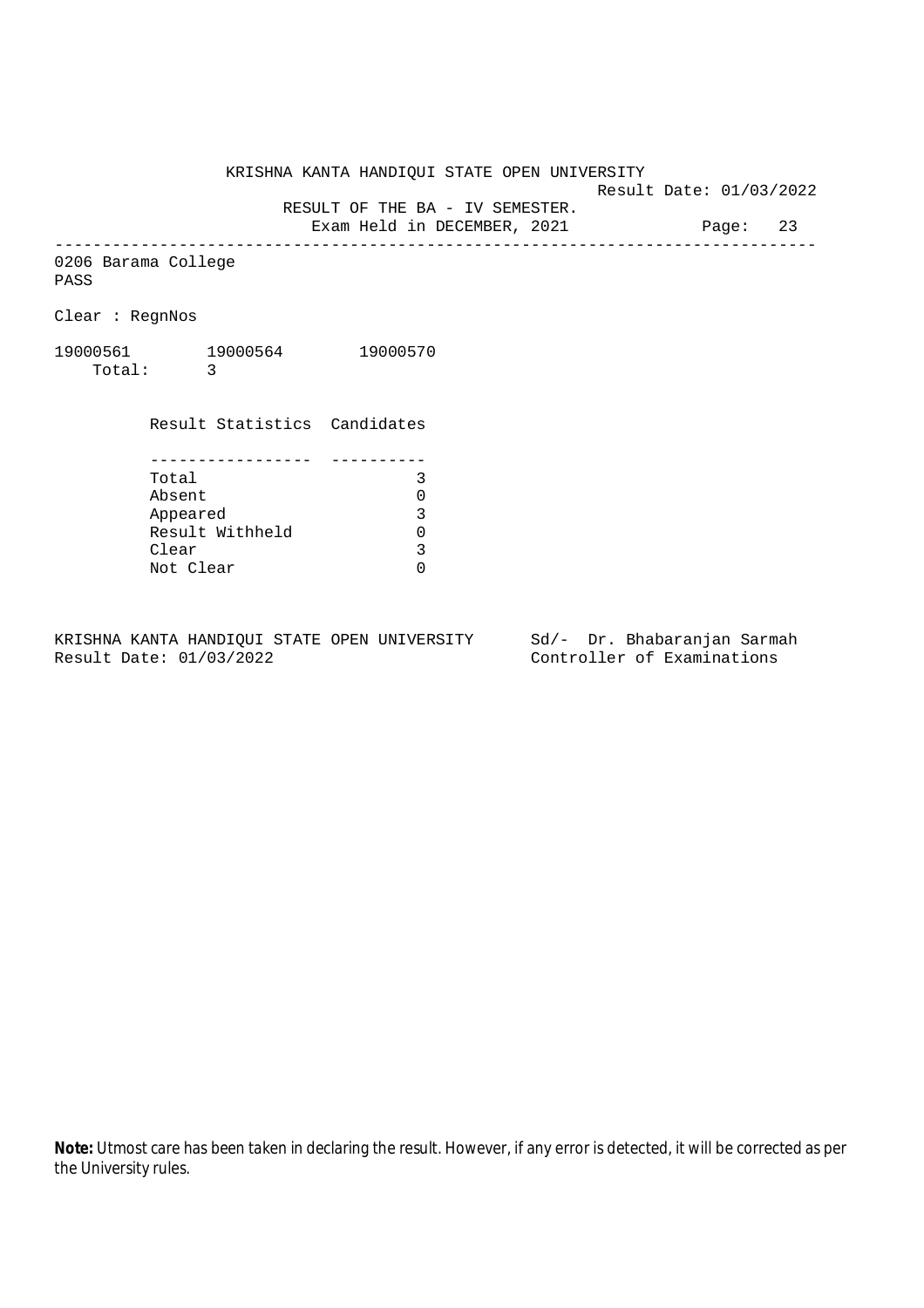KRISHNA KANTA HANDIQUI STATE OPEN UNIVERSITY Result Date: 01/03/2022 RESULT OF THE BA - IV SEMESTER. Exam Held in DECEMBER, 2021 Page: 24 -------------------------------------------------------------------------------- 0301 Birjhora Mahavidyalaya PASS Clear : RegnNos 19000589 Total: 1 Not Clear: RegnNos 19000587 19000590 Total: 2 Result Statistics Candidates ----------------- ---------- Total 3 Absent 0 Appeared 3 Result Withheld 0 Clear 1 Not Clear 2

KRISHNA KANTA HANDIQUI STATE OPEN UNIVERSITY Sd/- Dr. Bhabaranjan Sarmah Result Date: 01/03/2022 Controller of Examinations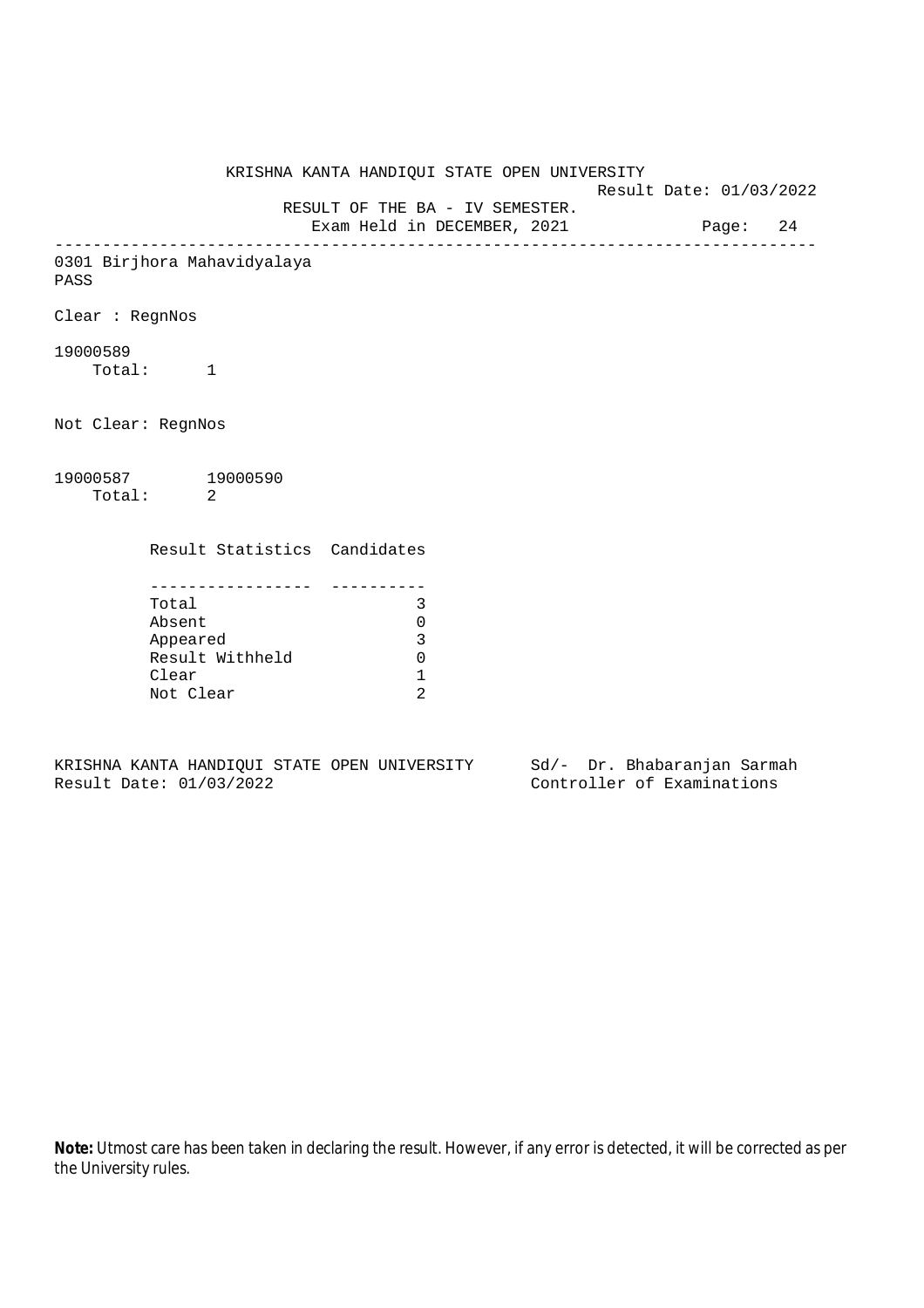|                    |                                                                      | KRISHNA KANTA HANDIQUI STATE OPEN UNIVERSITY                                   |          |                                                           |
|--------------------|----------------------------------------------------------------------|--------------------------------------------------------------------------------|----------|-----------------------------------------------------------|
|                    |                                                                      | RESULT OF THE BA - IV SEMESTER.                                                |          | Result Date: 01/03/2022                                   |
|                    |                                                                      |                                                                                |          | Exam Held in DECEMBER, 2021 Page: 25                      |
| PASS               | 0302 Birjhora Kanya Mahavidyalaya                                    |                                                                                |          |                                                           |
| Clear : RegnNos    |                                                                      |                                                                                |          |                                                           |
|                    | 19000601 19000607<br>Total: 5                                        | 19000626 19000659                                                              |          | 20010038                                                  |
| Not Clear: RegnNos |                                                                      |                                                                                |          |                                                           |
| 19000602           | 19000610                                                             | 19000624                                                                       | 19000628 | 19000631                                                  |
| 19000641           | 19000648                                                             | 19000656                                                                       | 19000658 | 19000662                                                  |
|                    | 19000663 19000664                                                    | 19000665                                                                       | 19000669 | 19000670                                                  |
| 19000672           | Total: 16                                                            |                                                                                |          |                                                           |
|                    | Result Statistics Candidates                                         |                                                                                |          |                                                           |
|                    | Total<br>Absent<br>Appeared<br>Result Withheld<br>Clear<br>Not Clear | 23<br>$\overline{\phantom{0}}^2$<br>-21<br>$\overline{\phantom{0}}$<br>5<br>16 |          |                                                           |
|                    | Result Date: 01/03/2022                                              | KRISHNA KANTA HANDIQUI STATE OPEN UNIVERSITY                                   |          | Sd/- Dr. Bhabaranjan Sarmah<br>Controller of Examinations |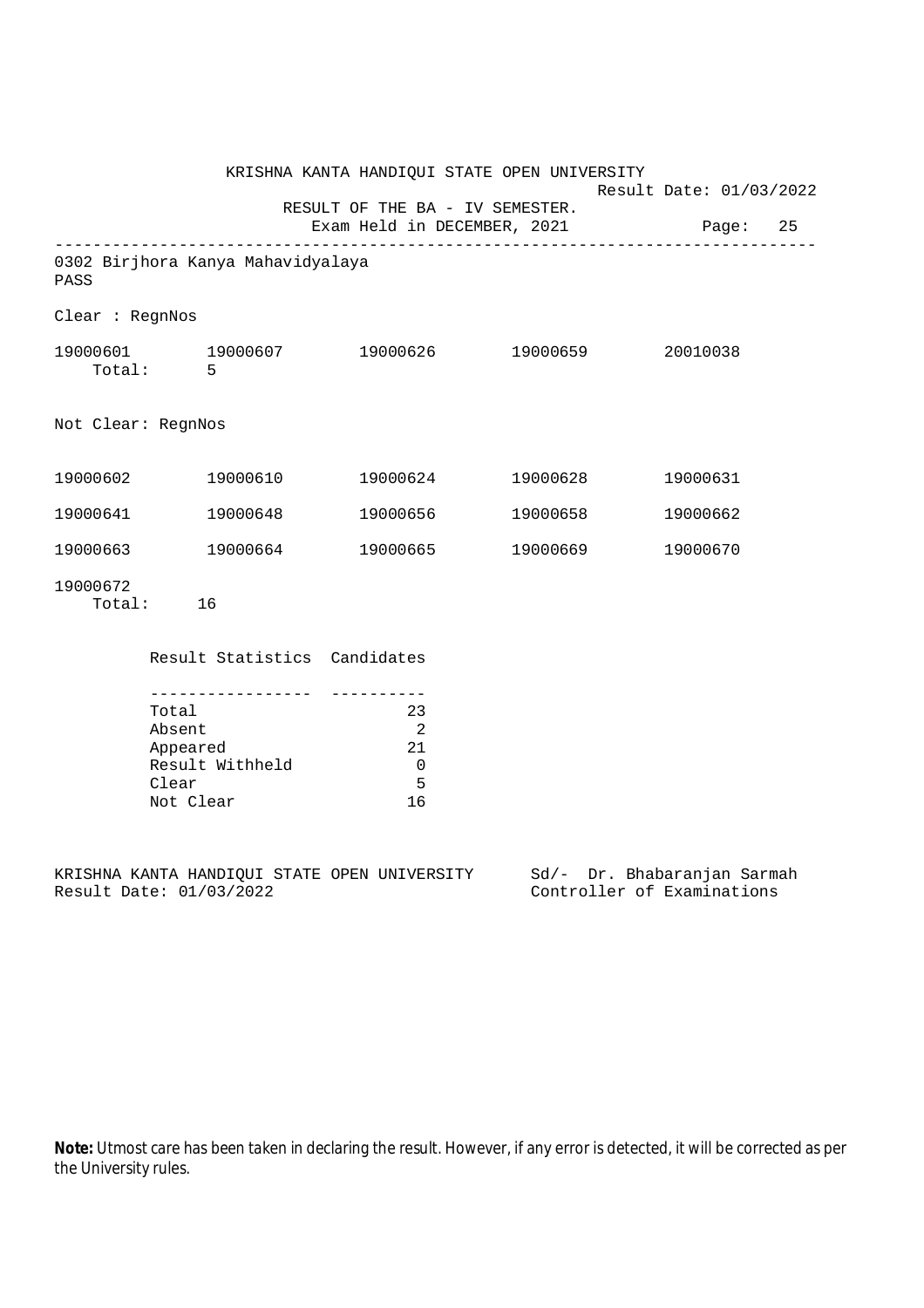|                    | KRISHNA KANTA HANDIQUI STATE OPEN UNIVERSITY                         | Result Date: 01/03/2022                                                        |                   |          |
|--------------------|----------------------------------------------------------------------|--------------------------------------------------------------------------------|-------------------|----------|
|                    |                                                                      | RESULT OF THE BA - IV SEMESTER.<br>Exam Held in DECEMBER, 2021                 |                   | Page: 26 |
| PASS               | 0303 Abhayapuri College                                              |                                                                                |                   |          |
| Clear : RegnNos    |                                                                      |                                                                                |                   |          |
|                    | 17002243 17002245                                                    |                                                                                | 19000683 19000687 | 19000689 |
|                    | 19000697 19000701                                                    |                                                                                | 19000702 19000703 | 19000704 |
|                    | 19000705 19000706                                                    |                                                                                | 19000707 19000708 | 19000712 |
|                    | 19000714 19000717<br>Total: 20                                       |                                                                                |                   | 19000720 |
| Not Clear: RegnNos |                                                                      |                                                                                |                   |          |
|                    | Total: 4                                                             | 19000692 19000713 19000715 19000721                                            |                   |          |
|                    | Result Statistics Candidates                                         |                                                                                |                   |          |
|                    | Total<br>Absent<br>Appeared<br>Result Withheld<br>Clear<br>Not Clear | 27<br>$\overline{\phantom{a}}$<br>24<br>$\overline{0}$<br>20<br>$\overline{4}$ |                   |          |

KRISHNA KANTA HANDIQUI STATE OPEN UNIVERSITY Sd/- Dr. Bhabaranjan Sarmah Result Date: 01/03/2022 Controller of Examinations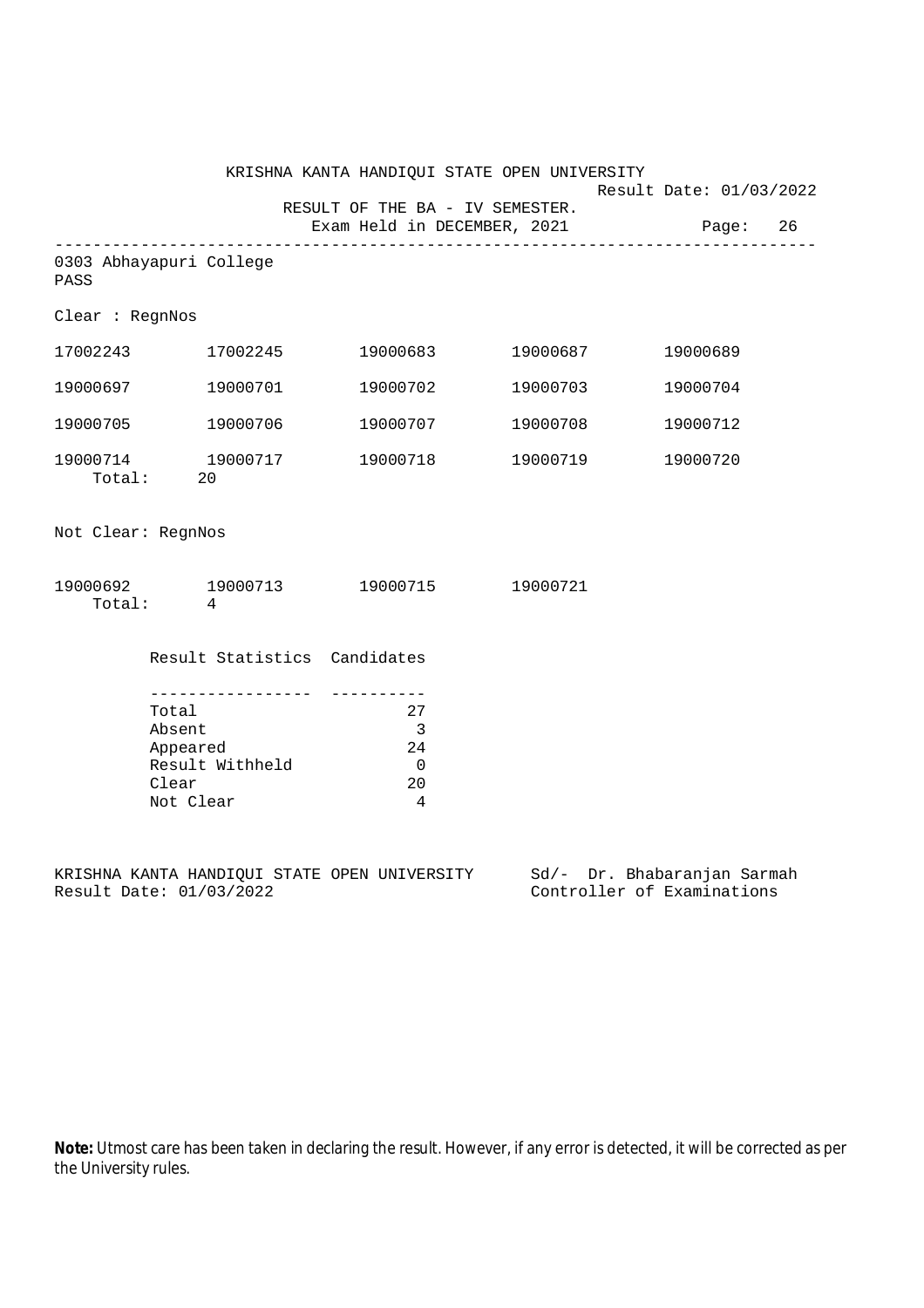Result Date: 01/03/2022

 RESULT OF THE BA - IV SEMESTER. Exam Held in DECEMBER, 2021 Page: 27

-------------------------------------------------------------------------------- 0401 Cachar College PASS Clear : RegnNos 18000576 18000648 18000730 18000823 19001060 Total: 5 Not Clear: RegnNos 17002356 17002501 17002504 17002589 17002593 18000578 18000644 18000649 18000699 18000757 18000782 18000788 20010040 20010041 00782 18<br>Total: 14

Result Statistics Candidates

| Total           | 21 |
|-----------------|----|
| Absent          |    |
| Appeared        | 19 |
| Result Withheld |    |
| Clear           | 5  |
| Not Clear       |    |

KRISHNA KANTA HANDIQUI STATE OPEN UNIVERSITY Sd/- Dr. Bhabaranjan Sarmah Result Date: 01/03/2022 Controller of Examinations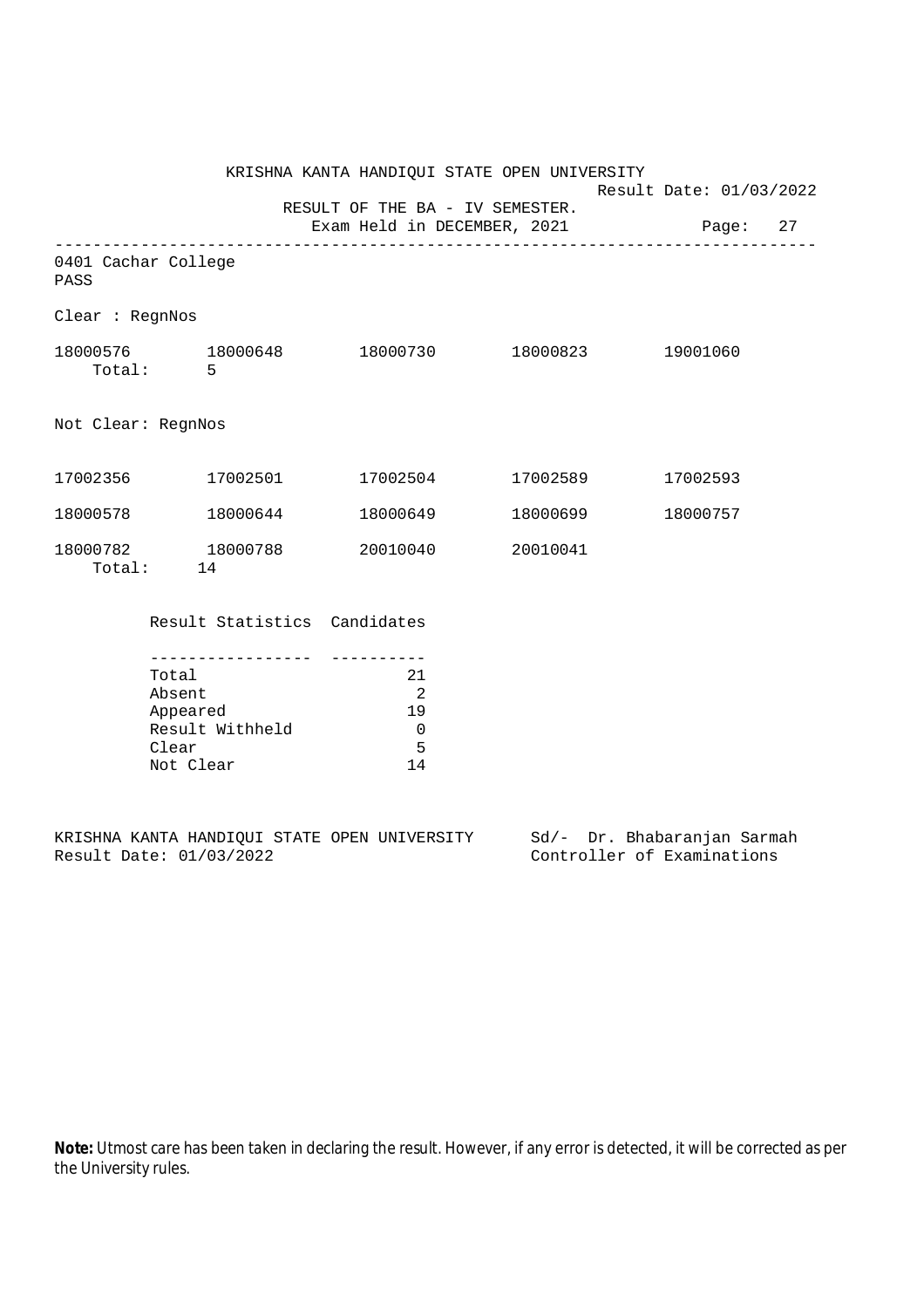|                    | KRISHNA KANTA HANDIQUI STATE OPEN UNIVERSITY<br>Result Date: 01/03/2022                      |                                                                        |          |                                                           |
|--------------------|----------------------------------------------------------------------------------------------|------------------------------------------------------------------------|----------|-----------------------------------------------------------|
|                    |                                                                                              | RESULT OF THE BA - IV SEMESTER.<br>Exam Held in DECEMBER, 2021         |          | Page: 28                                                  |
| PASS               | 0405 Janata College, Kabuganj                                                                |                                                                        |          |                                                           |
| Clear : RegnNos    |                                                                                              |                                                                        |          |                                                           |
|                    | 18000840 18000843                                                                            |                                                                        |          | 19000757                                                  |
| 19000759           | 19000769                                                                                     | 19000775                                                               | 19000776 | 19000777                                                  |
|                    | 19000783 19000784<br>Total: 12                                                               |                                                                        |          |                                                           |
| Not Clear: RegnNos |                                                                                              |                                                                        |          |                                                           |
|                    | 18000848 18000860                                                                            | 19000732                                                               | 19000747 | 19000749                                                  |
|                    | 19000752 19000760                                                                            | 19000762                                                               | 19000768 | 19000772                                                  |
| 19000774           | 19000779<br>Total: 15                                                                        | 19000782                                                               | 19000787 | 19000788                                                  |
|                    | Result Statistics Candidates                                                                 |                                                                        |          |                                                           |
|                    | --------------------<br>Total<br>Absent<br>Appeared<br>Result Withheld<br>Clear<br>Not Clear | ----------<br>28<br>$\overline{1}$<br>27<br>$\overline{0}$<br>12<br>15 |          |                                                           |
|                    | KRISHNA KANTA HANDIQUI STATE OPEN UNIVERSITY<br>Result Date: 01/03/2022                      |                                                                        |          | Sd/- Dr. Bhabaranjan Sarmah<br>Controller of Examinations |

Bu<sub>l</sub>t Die Brandmannung barnmannung Controller of Examinations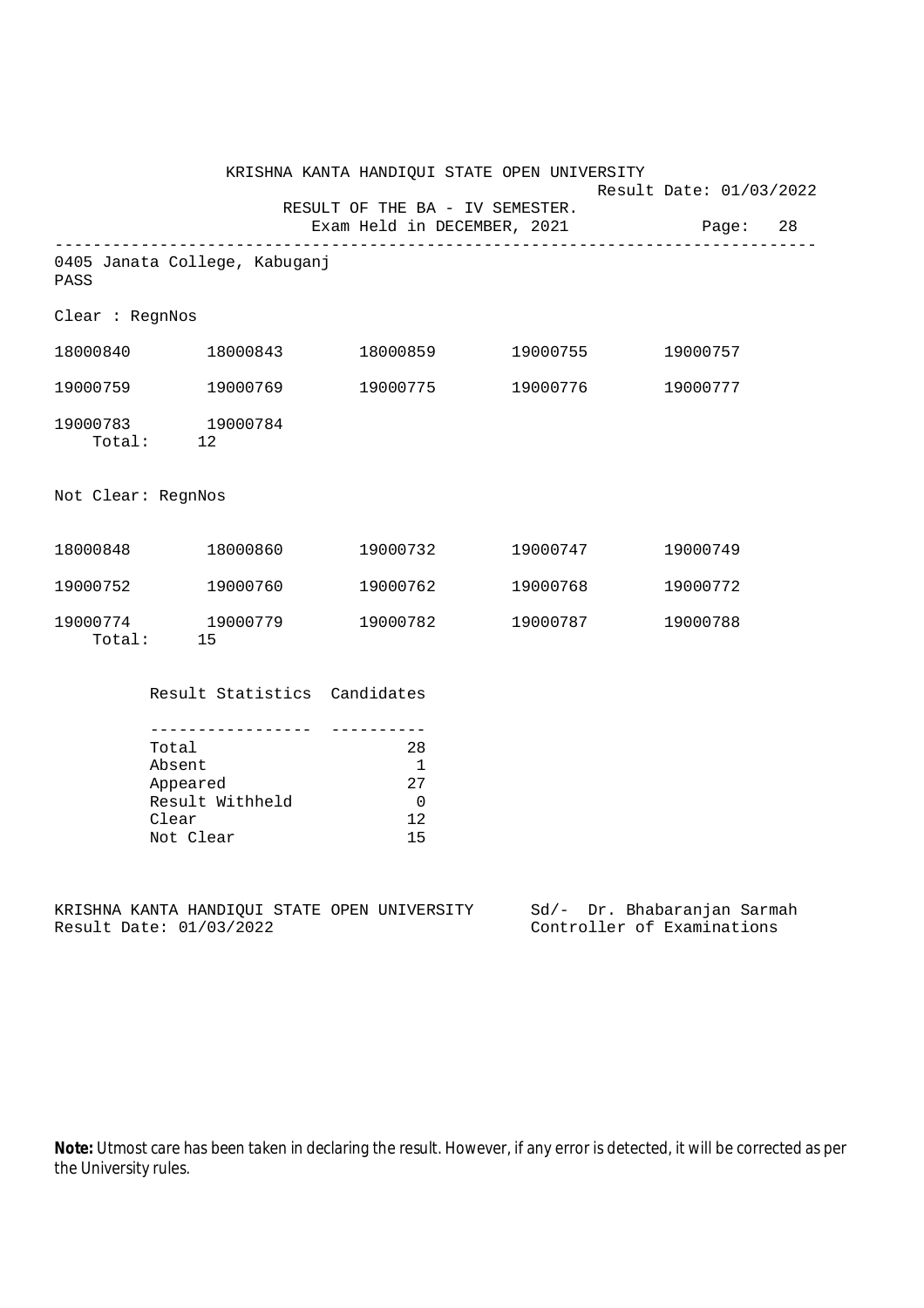|                    |                                                                            | KRISHNA KANTA HANDIQUI STATE OPEN UNIVERSITY             |          | Result Date: 01/03/2022                                   |  |  |  |
|--------------------|----------------------------------------------------------------------------|----------------------------------------------------------|----------|-----------------------------------------------------------|--|--|--|
|                    | RESULT OF THE BA - IV SEMESTER.<br>Exam Held in DECEMBER, 2021<br>Page: 29 |                                                          |          |                                                           |  |  |  |
| PASS               | 0411 Katigorah Jr. College,                                                |                                                          |          |                                                           |  |  |  |
| Clear : RegnNos    |                                                                            |                                                          |          |                                                           |  |  |  |
|                    | 17002837 17002906                                                          |                                                          |          | 19000792                                                  |  |  |  |
| 19000802           | 19000808                                                                   | 19000822                                                 | 19000824 | 19000831                                                  |  |  |  |
|                    | 19000836 19000843<br>Total: 13                                             | 19000854                                                 |          |                                                           |  |  |  |
| Not Clear: RegnNos |                                                                            |                                                          |          |                                                           |  |  |  |
|                    | 18000894 18000951                                                          | 19000803                                                 | 19000804 | 19000806                                                  |  |  |  |
|                    | 19000816 19000837                                                          | 19000849                                                 | 19000850 | 19000853                                                  |  |  |  |
| 19000856           | 19000858<br>Total: 13                                                      | 19000863                                                 |          |                                                           |  |  |  |
|                    | Result Statistics Candidates                                               |                                                          |          |                                                           |  |  |  |
|                    | Total<br>Absent<br>Appeared<br>Result Withheld<br>Clear<br>Not Clear       | 28<br>$\overline{2}$<br>26<br>$\overline{0}$<br>13<br>13 |          |                                                           |  |  |  |
|                    | KRISHNA KANTA HANDIQUI STATE OPEN UNIVERSITY<br>Result Date: 01/03/2022    |                                                          |          | Sd/- Dr. Bhabaranjan Sarmah<br>Controller of Examinations |  |  |  |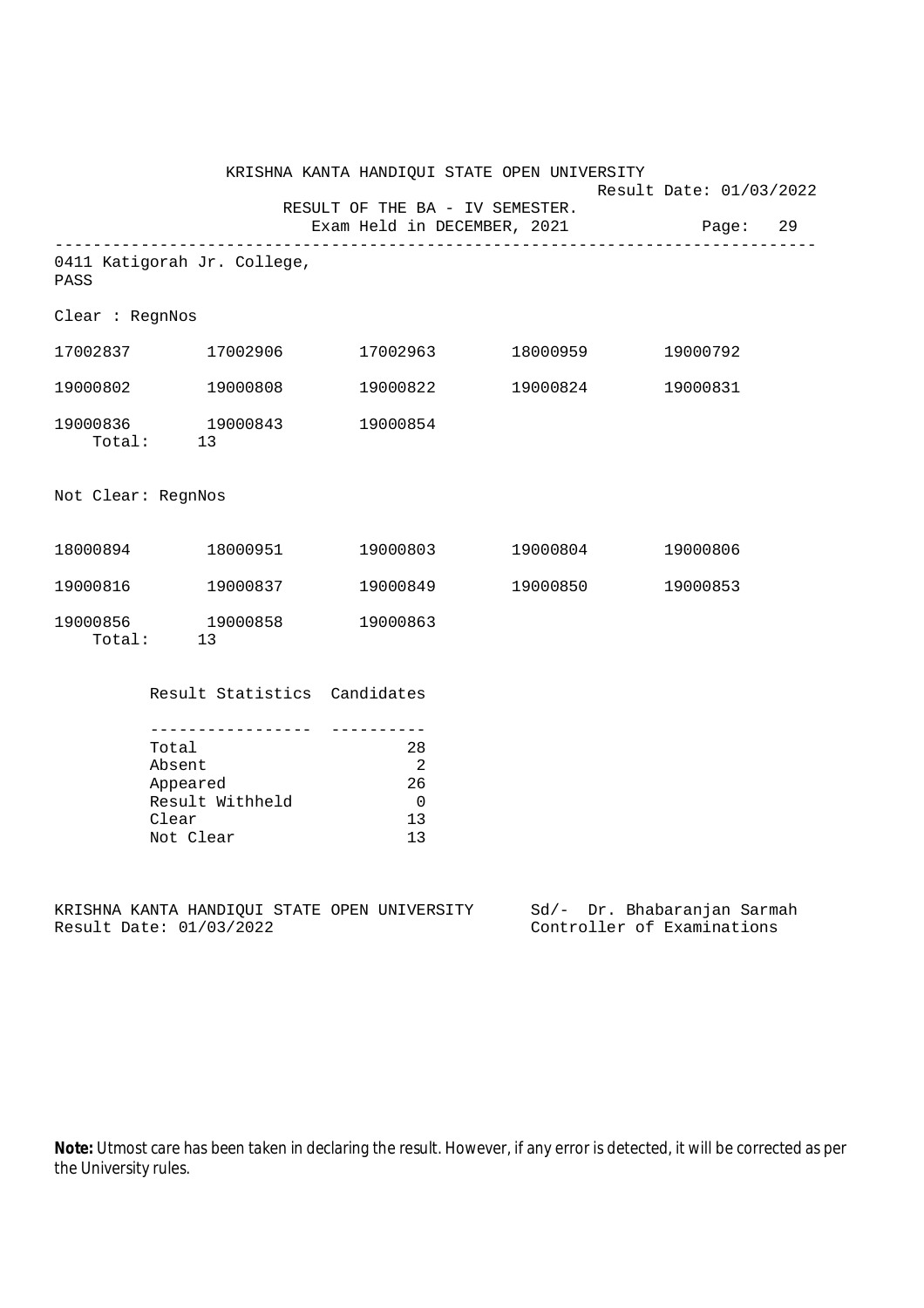KRISHNA KANTA HANDIQUI STATE OPEN UNIVERSITY Result Date: 01/03/2022 RESULT OF THE BA - IV SEMESTER. Exam Held in DECEMBER, 2021 Page: 30 -------------------------------------------------------------------------------- 0412 Bhaswati Deb Memorial Centre for Higher Education (BDMCHE) PASS Not Clear : RegnNos 19000869 Total: 1 Result Statistics Candidates ----------------- ---------- Total 1 Absent 0<br>
Appeared 1<br>
Result Withheld 0 Appeared 1 Result Withheld Clear 0 Not Clear 1

KRISHNA KANTA HANDIQUI STATE OPEN UNIVERSITY Sd/- Dr. Bhabaranjan Sarmah Result Date: 01/03/2022 Controller of Examinations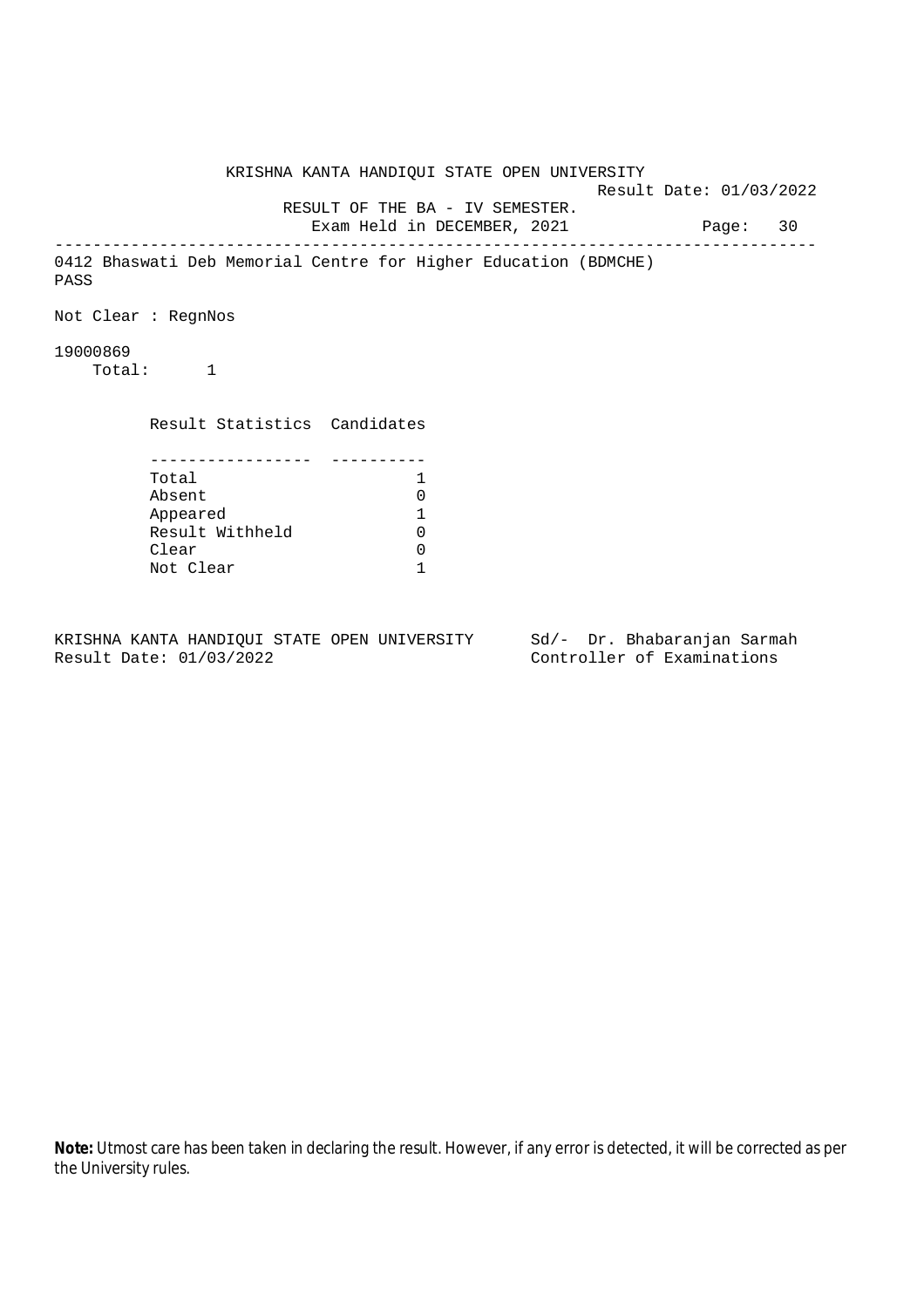|                    |                                                                                           |                                                                | KRISHNA KANTA HANDIQUI STATE OPEN UNIVERSITY |                                                      |
|--------------------|-------------------------------------------------------------------------------------------|----------------------------------------------------------------|----------------------------------------------|------------------------------------------------------|
|                    |                                                                                           | RESULT OF THE BA - IV SEMESTER.<br>Exam Held in DECEMBER, 2021 |                                              | Result Date: 01/03/2022<br>Page: 31                  |
|                    |                                                                                           |                                                                |                                              |                                                      |
| PASS               | 0413 Nehru College, Pailapool                                                             |                                                                |                                              |                                                      |
| Clear : RegnNos    |                                                                                           |                                                                |                                              |                                                      |
| 17003020           | 17003025                                                                                  |                                                                | 17003027 17003028                            | 19000874                                             |
| 19000877           | 19000879                                                                                  | 19000884                                                       | 19000889                                     | 19000892                                             |
|                    | 19000894 19000897                                                                         | 19000902                                                       | 19000904                                     | 19000905                                             |
| 19000906           | 19000908                                                                                  | 19000909                                                       | 19000910                                     | 19000912                                             |
|                    | 19000913   19000914<br>Total:   23                                                        | 19002086                                                       |                                              |                                                      |
| Not Clear: RegnNos |                                                                                           |                                                                |                                              |                                                      |
|                    | $17003024$ $17003029$ $17003032$ $19000881$                                               |                                                                |                                              | 19000883                                             |
| 19000903           | Total: 6                                                                                  |                                                                |                                              |                                                      |
|                    | Result Statistics Candidates                                                              |                                                                |                                              |                                                      |
|                    | <u> Distribución de la pro</u><br>Total<br>Absent<br>Appeared<br>Result Withheld<br>Clear | 30<br>- 1<br>29<br>0<br>23                                     |                                              |                                                      |
|                    | Not Clear<br>KRISHNA KANTA HANDIQUI STATE OPEN UNIVERSITY<br>Result Date: 01/03/2022      | 6                                                              | $Sd/-$                                       | Dr. Bhabaranjan Sarmah<br>Controller of Examinations |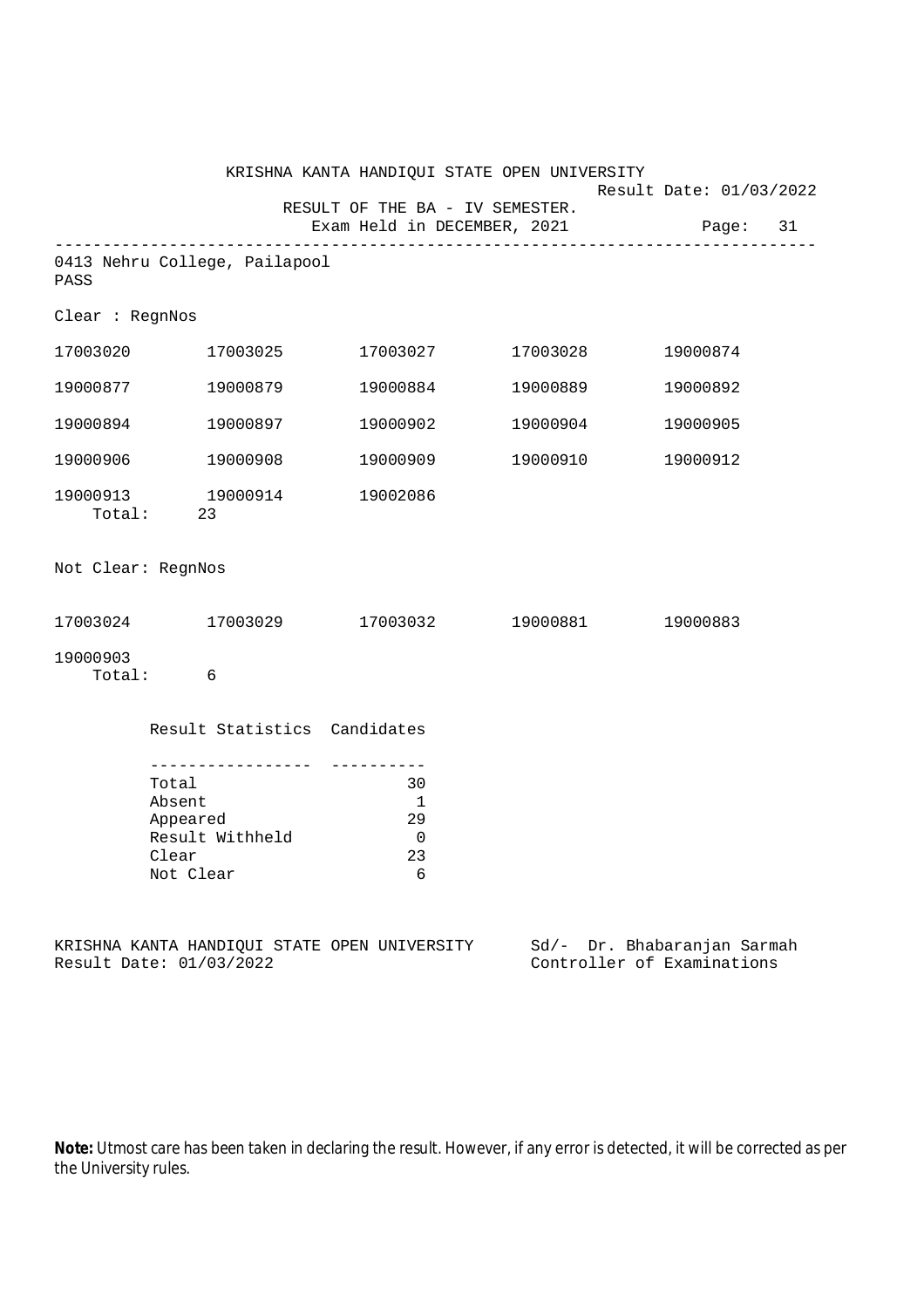|                                  |                | KRISHNA KANTA HANDIQUI STATE OPEN UNIVERSITY |          |                         |
|----------------------------------|----------------|----------------------------------------------|----------|-------------------------|
|                                  |                | RESULT OF THE BA - IV SEMESTER.              |          | Result Date: 01/03/2022 |
|                                  |                | Exam Held in DECEMBER, 2021                  |          | 32<br>Page:             |
| 0415 Guru Charan College<br>PASS |                |                                              |          |                         |
| Clear : RegnNos<br>18001041      | 18001047       | 19000920                                     | 19000931 | 19000932                |
| 19000933                         | 19000939       | 19000940                                     | 19000952 | 19000954                |
| 19000959                         | 19000960       | 19000965                                     | 19000973 | 19000974                |
| 19000981                         | 19000994       | 19001007                                     | 19001008 | 19001010                |
| 19001020                         | 19001022       | 19001024                                     | 19001026 | 19001034                |
| 19001036                         | 19001037       | 19001048                                     | 19001062 | 19001075                |
| 19001076                         | 19001079       | 19001084                                     | 19001092 | 19001107                |
| 19001116                         | 19001120       | 19001121                                     | 19001127 | 19001136                |
| 19001138                         | 19001139       | 19001141                                     | 19001152 | 19001154                |
| 19001155                         | 19001163       | 19001165                                     | 19001166 | 19001173                |
| 19001183<br>Total:               | 19001193<br>54 | 19001195                                     | 19006635 |                         |
| Not Clear: RegnNos               |                |                                              |          |                         |
| 19000916                         | 19000917       | 19000919                                     | 19000935 | 19000936                |
| 19000938                         | 19000946       | 19000962                                     | 19000987 | 19000993                |
| 19000996                         | 19001025       | 19001038                                     | 19001046 | 19001049                |
| 19001052                         | 19001056       | 19001083                                     | 19001088 | 19001090                |
| 19001098                         | 19001100       | 19001105                                     | 19001112 | 19001113                |
| 19001119                         | 19001125       | 19001129                                     | 19001132 | 19001140                |
| 19001143                         | 19001146       | 19001150                                     | 19001156 | 19001164                |
| 19001171                         | 19001172       | 19001181                                     | 19001184 | 19001189                |
| 19001196<br>Total:               | 19001197<br>43 | 19001198                                     |          |                         |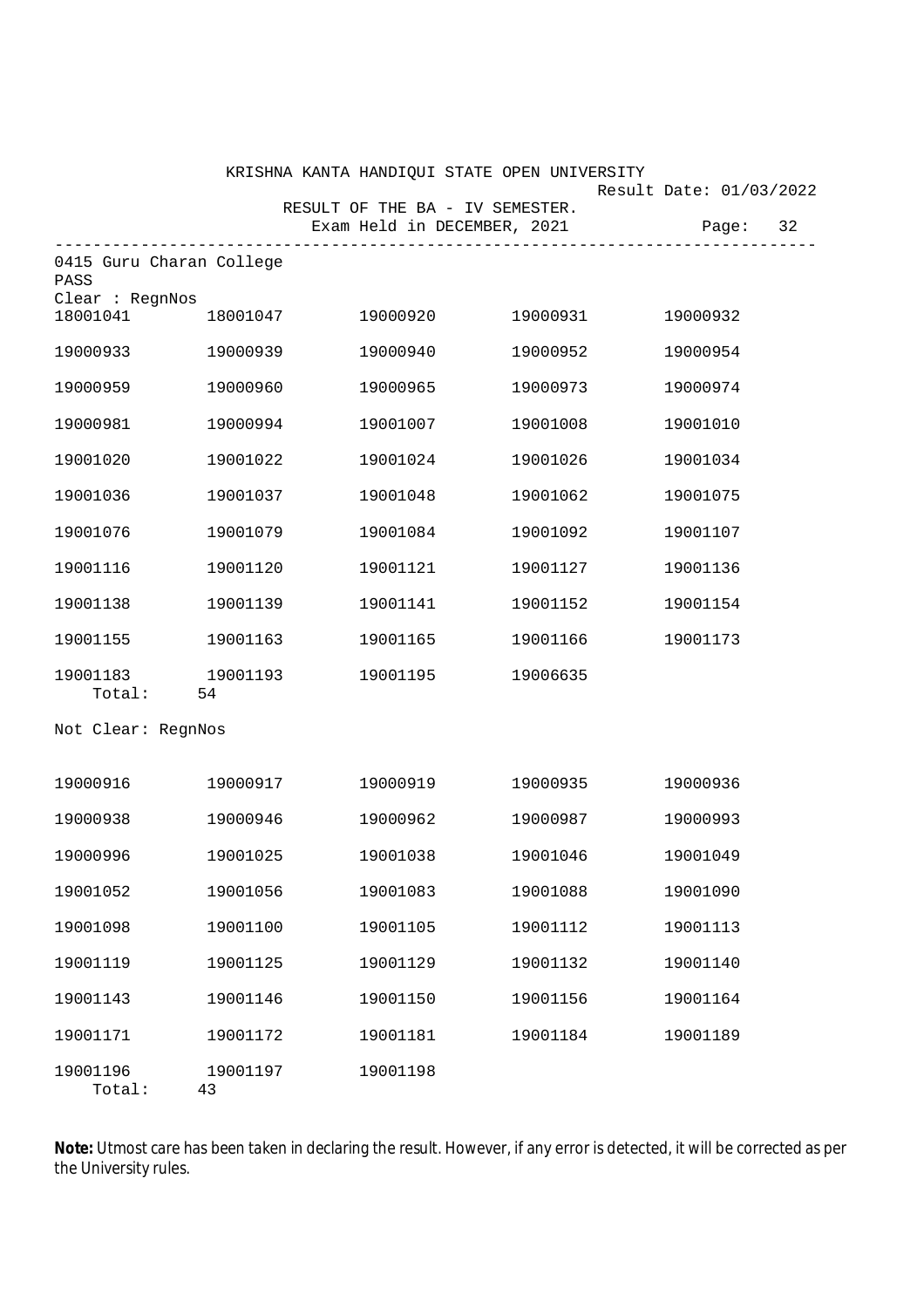Result Date: 01/03/2022

RESULT OF THE BA - IV SEMESTER.

Exam Held in DECEMBER, 2021 Page: 33 --------------------------------------------------------------------------------

0415 Guru Charan College PASS

Not Clear : RegnNos

Result Statistics Candidates

| Total           | 106 |
|-----------------|-----|
| Absent          |     |
| Appeared        | 97  |
| Result Withheld |     |
| Clear           | 54  |
| Not Clear       |     |

KRISHNA KANTA HANDIQUI STATE OPEN UNIVERSITY Sd/- Dr. Bhabaranjan Sarmah<br>Result Date: 01/03/2022 Controller of Examinations

Controller of Examinations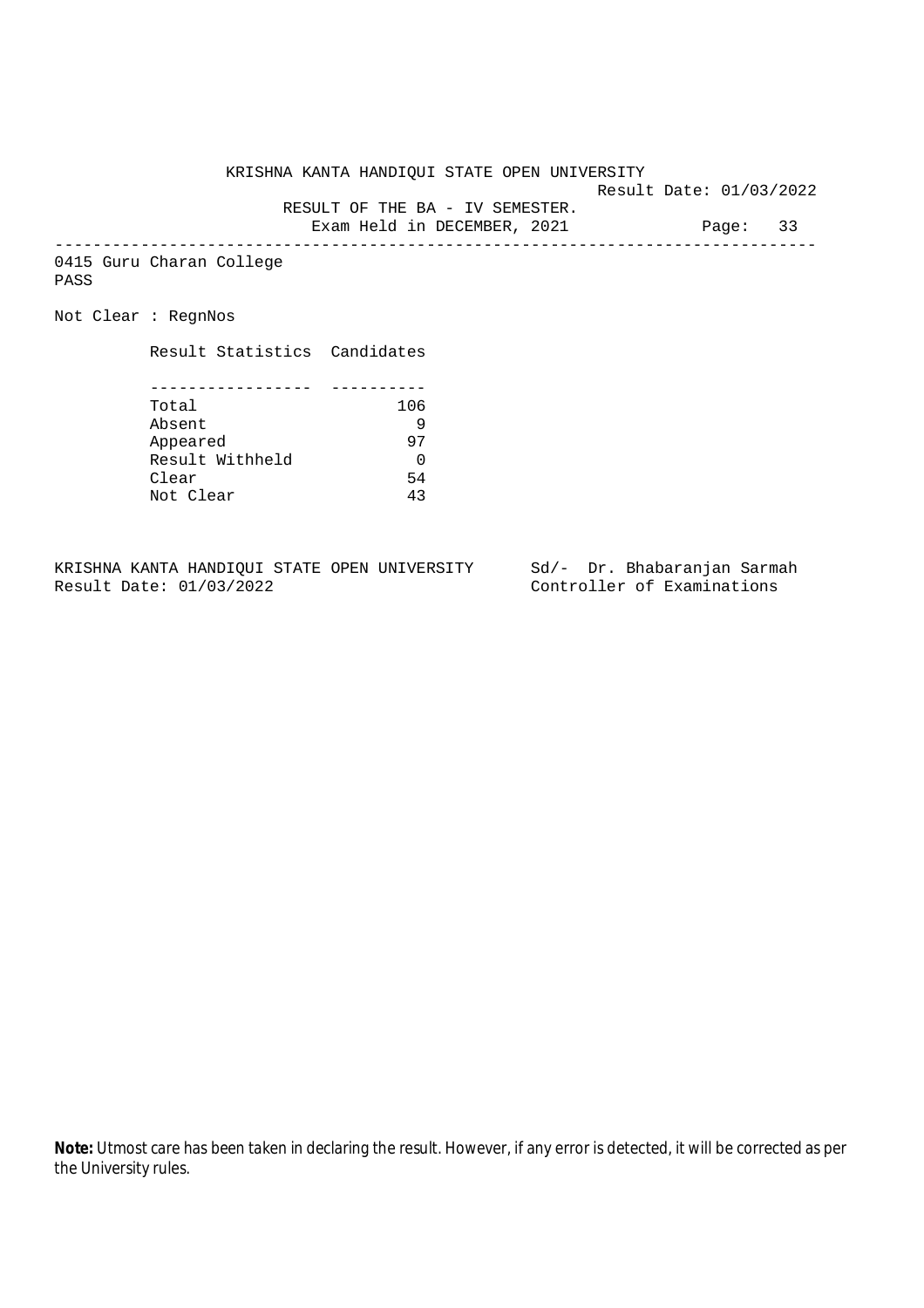KRISHNA KANTA HANDIQUI STATE OPEN UNIVERSITY Result Date: 01/03/2022 RESULT OF THE BA - IV SEMESTER. Exam Held in DECEMBER, 2021 Page: 34 -------------------------------------------------------------------------------- 0501 Bijni College PASS Clear : RegnNos 18001072 19001201 19001202 19001214 19001215 19001225 19001233 19001240 19001242 19001243 Total: 10 Not Clear: RegnNos

19001229

Total: 1

| Result Statistics Candidates |    |
|------------------------------|----|
|                              |    |
| Total                        | 12 |
| Absent                       |    |
| Appeared                     | 11 |
| Result Withheld              |    |
| Clear                        | 10 |
| Not Clear                    |    |
|                              |    |

|  |                         |  | KRISHNA KANTA HANDIOUI STATE OPEN UNIVERSITY |  |  | Sd/- Dr. Bhabaranjan Sarmah |  |
|--|-------------------------|--|----------------------------------------------|--|--|-----------------------------|--|
|  | Result Date: 01/03/2022 |  |                                              |  |  | Controller of Examinations  |  |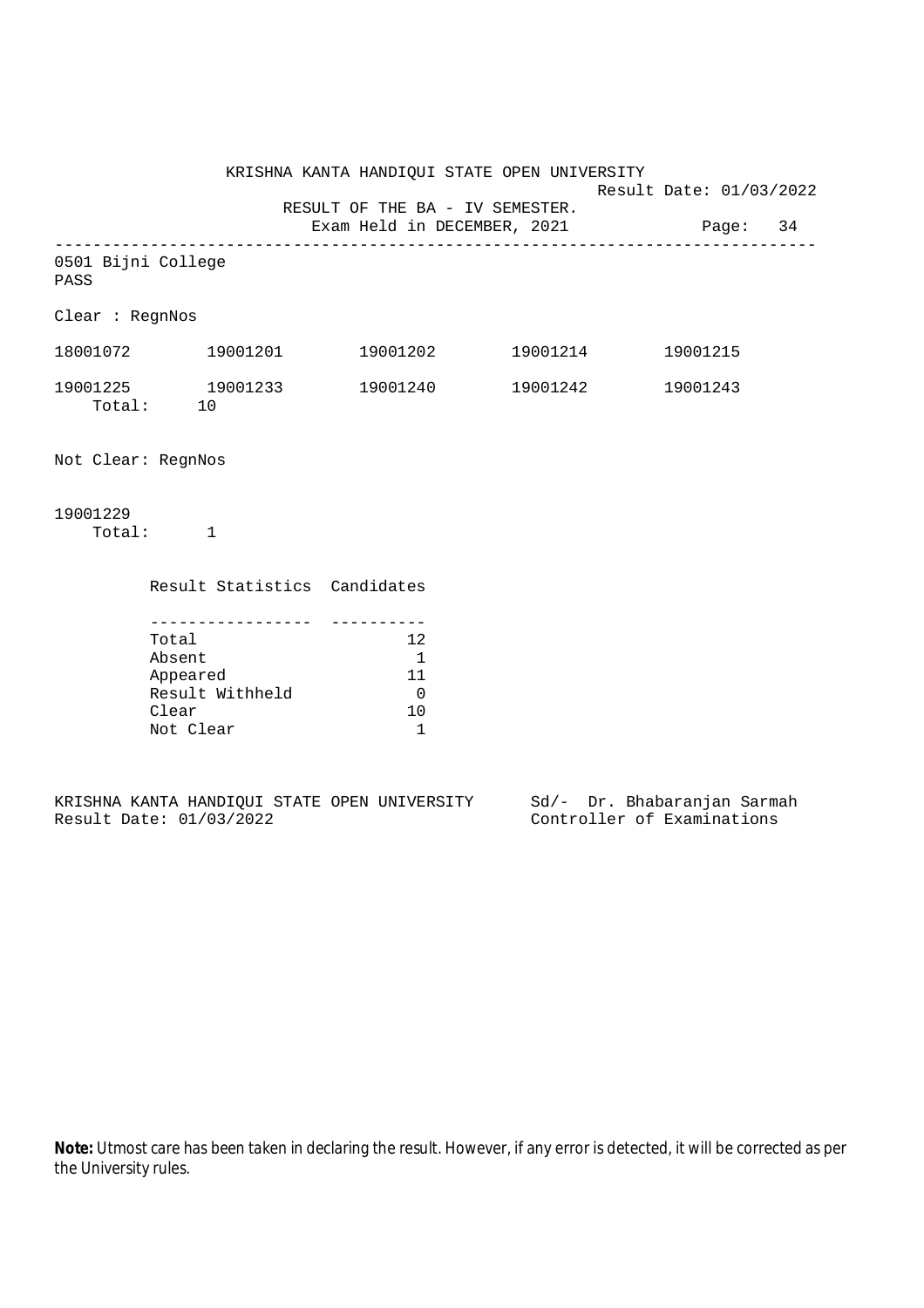|                    |                                                                                           |                                                          | KRISHNA KANTA HANDIQUI STATE OPEN UNIVERSITY |                                                           |          |
|--------------------|-------------------------------------------------------------------------------------------|----------------------------------------------------------|----------------------------------------------|-----------------------------------------------------------|----------|
|                    |                                                                                           | RESULT OF THE BA - IV SEMESTER.                          | Exam Held in DECEMBER, 2021                  | Result Date: 01/03/2022                                   | Page: 35 |
| PASS               | 0502 Bengtol College                                                                      |                                                          |                                              |                                                           |          |
| Clear : RegnNos    |                                                                                           |                                                          |                                              |                                                           |          |
|                    | 17003243 17005343                                                                         |                                                          |                                              | 18001122                                                  |          |
| 18001577           | 18001578                                                                                  | 19001249                                                 | 19001254                                     | 19001258                                                  |          |
| 19001260           | 19001262                                                                                  | 19001265                                                 | 19001266                                     | 19001267                                                  |          |
| 19001280           | 19001281                                                                                  | 19001282                                                 | 19001285                                     | 19001287                                                  |          |
| 19001291           | 19001292                                                                                  | 19001293                                                 | 19001294                                     | 19001299                                                  |          |
|                    | 19001303 19001305<br>Total: 30                                                            | 19001308                                                 | 19001317                                     | 19001319                                                  |          |
| Not Clear: RegnNos |                                                                                           |                                                          |                                              |                                                           |          |
| Total:             | $-5$                                                                                      |                                                          | $18001581$ $19001301$ $19001302$ $19001304$  | 19001316                                                  |          |
|                    | Result Statistics Candidates                                                              |                                                          |                                              |                                                           |          |
|                    | -----------------<br>Total<br>Absent<br>Appeared<br>Result Withheld<br>Clear<br>Not Clear | 37<br>$\overline{\phantom{a}}^2$<br>35<br>0<br>$30$<br>5 |                                              |                                                           |          |
|                    | Result Date: 01/03/2022                                                                   | KRISHNA KANTA HANDIQUI STATE OPEN UNIVERSITY             |                                              | Sd/- Dr. Bhabaranjan Sarmah<br>Controller of Examinations |          |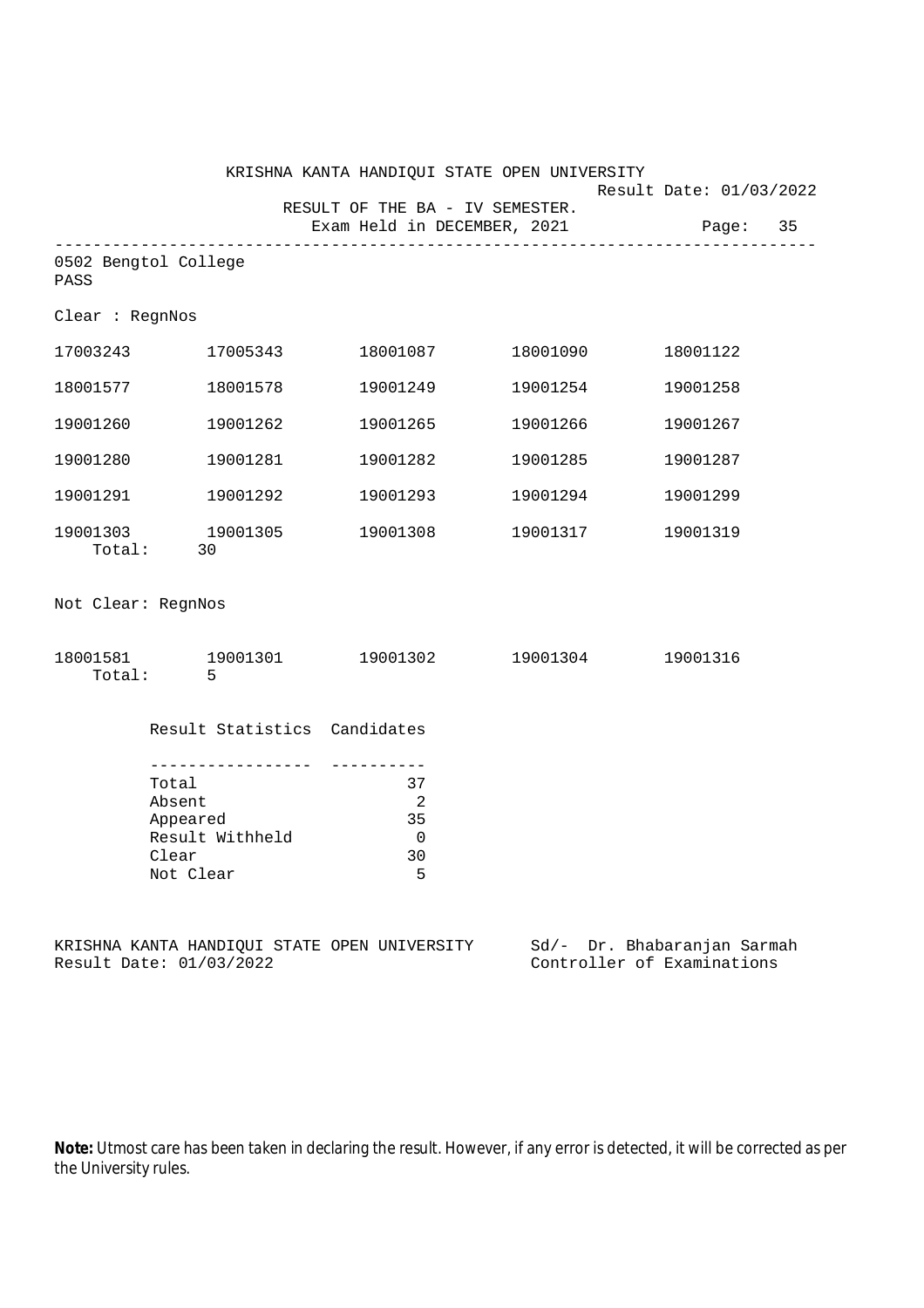|                                  |           |                              | KRISHNA KANTA HANDIQUI STATE OPEN UNIVERSITY                            | Result Date: 01/03/2022 |  |  |
|----------------------------------|-----------|------------------------------|-------------------------------------------------------------------------|-------------------------|--|--|
|                                  |           |                              | RESULT OF THE BA - IV SEMESTER.<br>Exam Held in DECEMBER, 2021 Page: 36 |                         |  |  |
| 0602 Purbanchal Jyanpith<br>PASS |           |                              |                                                                         |                         |  |  |
| Clear : RegnNos                  |           |                              |                                                                         |                         |  |  |
|                                  |           |                              | $17003522$ 17003525 18001169 18001179 19001326                          |                         |  |  |
| 19001327                         | Total: 6  |                              |                                                                         |                         |  |  |
|                                  |           | Result Statistics Candidates |                                                                         |                         |  |  |
|                                  |           |                              |                                                                         |                         |  |  |
|                                  | Total     |                              | 6                                                                       |                         |  |  |
|                                  | Absent    |                              | 0                                                                       |                         |  |  |
|                                  | Appeared  |                              | 6                                                                       |                         |  |  |
|                                  |           | Result Withheld              | $\mathbf 0$                                                             |                         |  |  |
|                                  | Clear     |                              | 6                                                                       |                         |  |  |
|                                  | Not Clear |                              | $\Omega$                                                                |                         |  |  |
|                                  |           |                              |                                                                         |                         |  |  |

KRISHNA KANTA HANDIQUI STATE OPEN UNIVERSITY Sd/- Dr. Bhabaranjan Sarmah Result Date: 01/03/2022 Controller of Examinations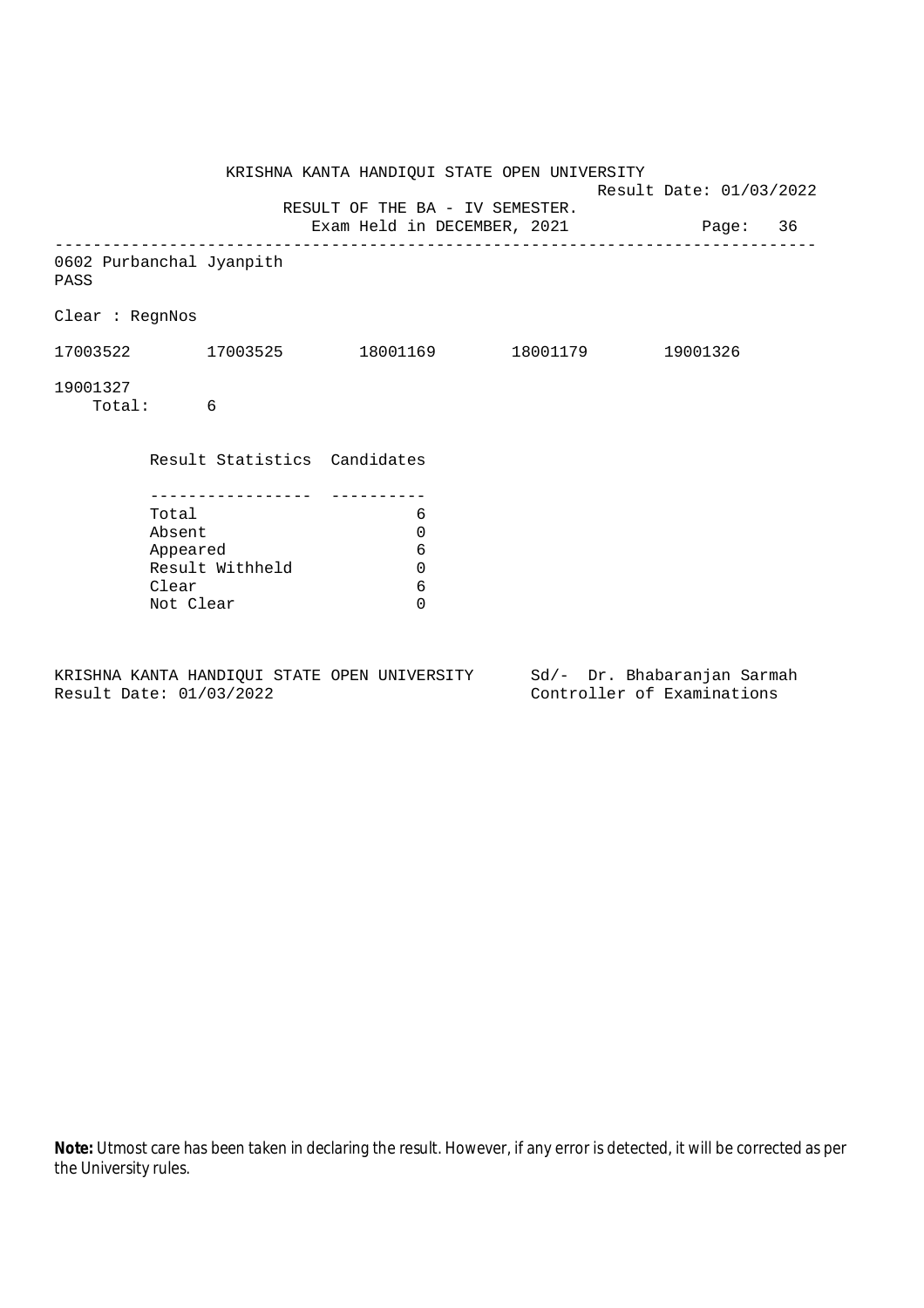KRISHNA KANTA HANDIQUI STATE OPEN UNIVERSITY Result Date: 01/03/2022 RESULT OF THE BA - IV SEMESTER. Exam Held in DECEMBER, 2021 Page: 37 -------------------------------------------------------------------------------- 0603 National College (IT), Kharupetia PASS Clear : RegnNos 17003581 18001192 18001193 19001331 Total: 4 Not Clear: RegnNos 19001335 Total: 1 Result Statistics Candidates ----------------- ---------- Total 5 Absent 0 Appeared 5 Result Withheld 0 Clear 4 Not Clear 1

KRISHNA KANTA HANDIQUI STATE OPEN UNIVERSITY Sd/- Dr. Bhabaranjan Sarmah Result Date: 01/03/2022 Controller of Examinations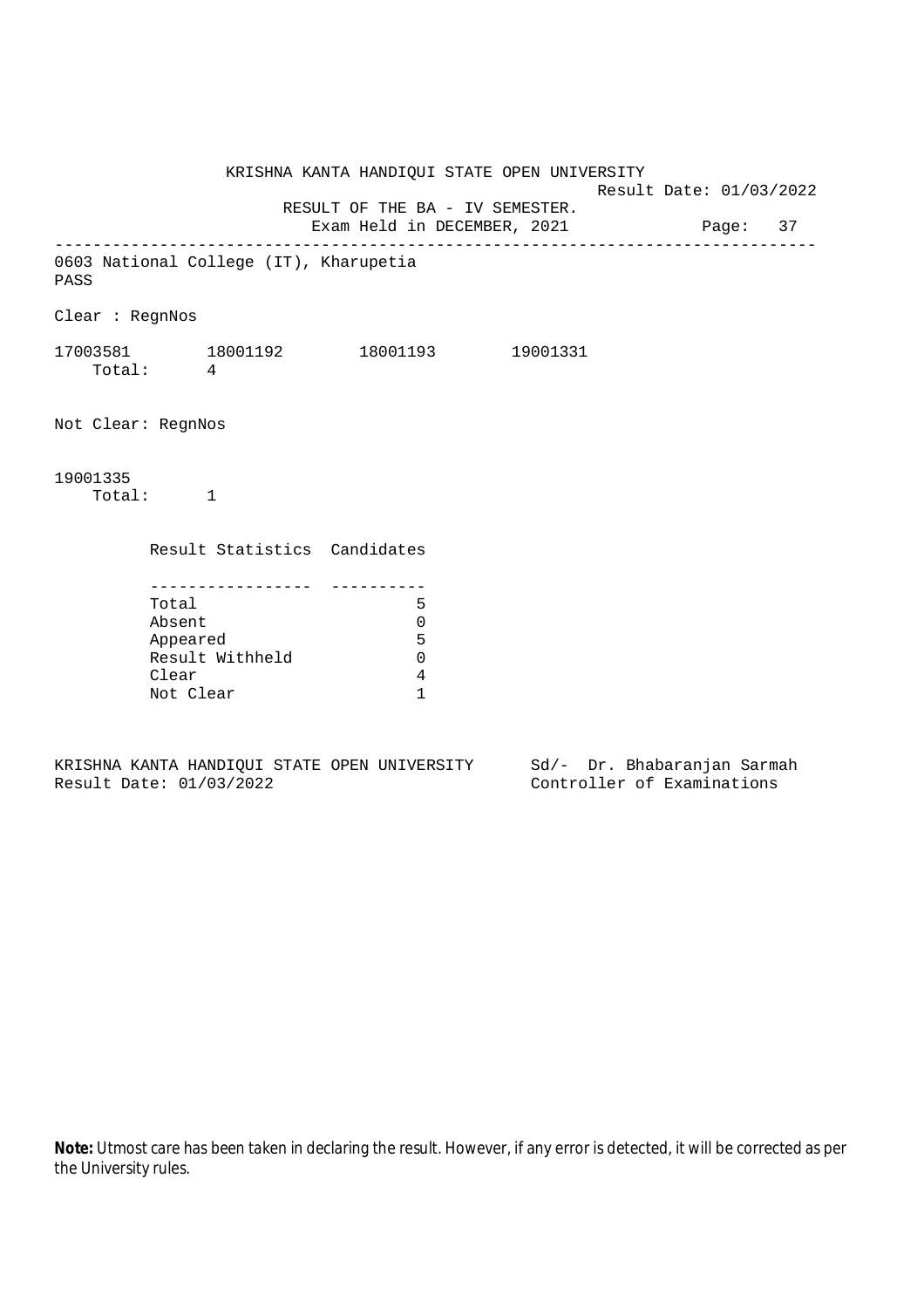|                                 | KRISHNA KANTA HANDIQUI STATE OPEN UNIVERSITY |                                               |                                                         |                   |                                      | Result Date: 01/03/2022 |  |
|---------------------------------|----------------------------------------------|-----------------------------------------------|---------------------------------------------------------|-------------------|--------------------------------------|-------------------------|--|
|                                 |                                              |                                               | RESULT OF THE BA - IV SEMESTER.                         |                   | Exam Held in DECEMBER, 2021 Page: 38 |                         |  |
| 0604 Kharupetia College<br>PASS |                                              |                                               |                                                         |                   |                                      |                         |  |
| Clear : RegnNos                 |                                              |                                               |                                                         |                   |                                      |                         |  |
|                                 |                                              | 17003628 17003633                             |                                                         |                   | 18001223                             |                         |  |
|                                 |                                              |                                               |                                                         | 19001343 19001346 | 19001348                             |                         |  |
| 19001355                        |                                              | 19001357                                      |                                                         | 19001358 19001359 | 19001363                             |                         |  |
| 19001366                        |                                              | 19001367                                      |                                                         | 19001368 19001370 | 19001372                             |                         |  |
| 19001378 19001383<br>Total: 22  |                                              |                                               |                                                         |                   |                                      |                         |  |
| Not Clear: RegnNos              |                                              |                                               |                                                         |                   |                                      |                         |  |
| 19001375 19001376<br>Total: 2   |                                              |                                               |                                                         |                   |                                      |                         |  |
|                                 |                                              | Result Statistics Candidates                  |                                                         |                   |                                      |                         |  |
|                                 | Total<br>Absent<br>Clear<br>Not Clear        | --------------<br>Appeared<br>Result Withheld | 24<br>$\overline{0}$<br>24<br>$\overline{0}$<br>22<br>2 |                   |                                      |                         |  |

KRISHNA KANTA HANDIQUI STATE OPEN UNIVERSITY Sd/- Dr. Bhabaranjan Sarmah<br>Result Date: 01/03/2022 Controller of Examinations

Controller of Examinations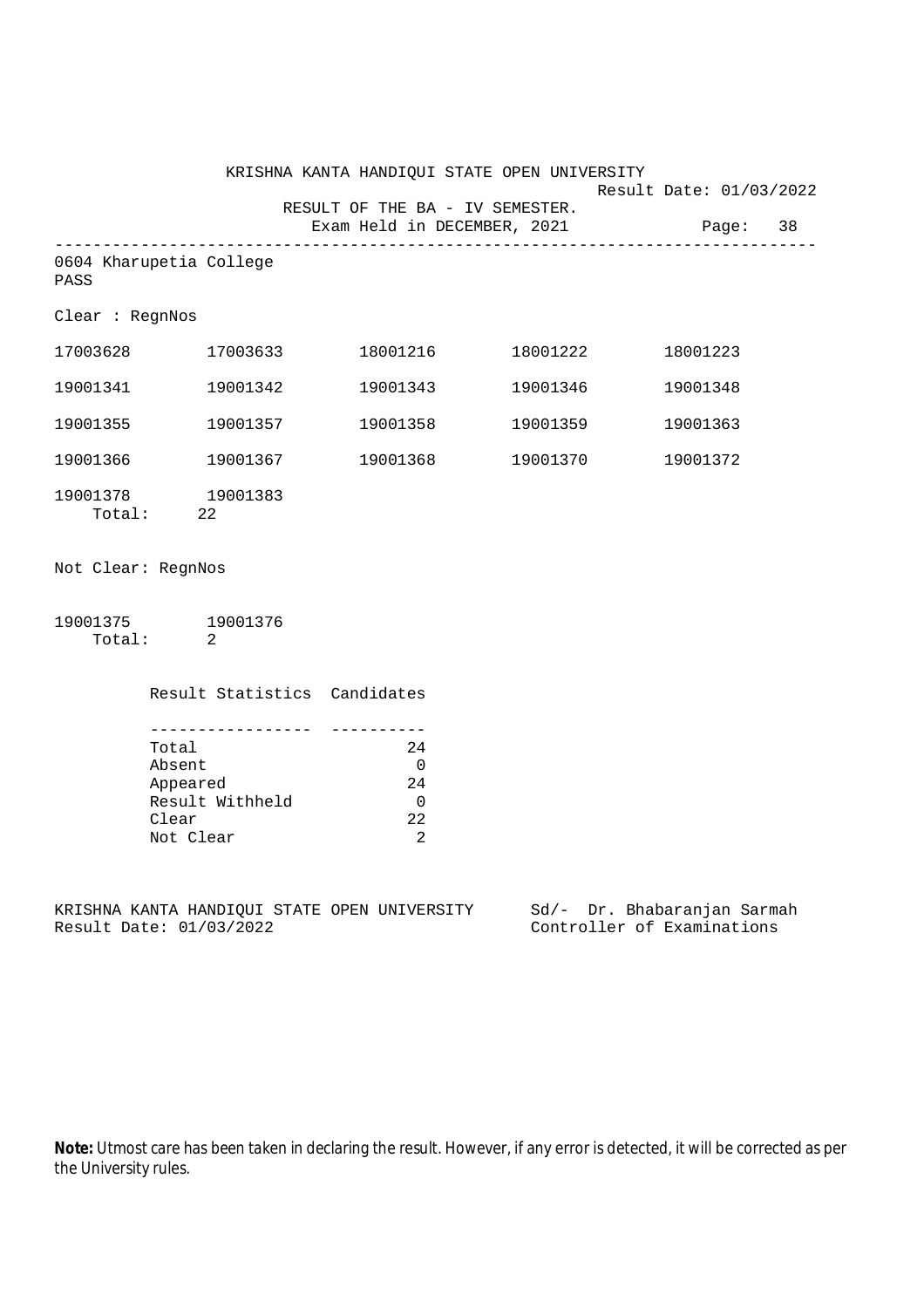|                                                                      |                                                                                                                                     |                                                   | 19001389                                                                                          |                                                                                                                                                           |
|----------------------------------------------------------------------|-------------------------------------------------------------------------------------------------------------------------------------|---------------------------------------------------|---------------------------------------------------------------------------------------------------|-----------------------------------------------------------------------------------------------------------------------------------------------------------|
|                                                                      | 19001401                                                                                                                            |                                                   | 19001414                                                                                          |                                                                                                                                                           |
| 19001419                                                             | 19001420                                                                                                                            | 19001423                                          | 19001424                                                                                          |                                                                                                                                                           |
| 19001432                                                             | 19001433                                                                                                                            | 19001437                                          | 19001439                                                                                          |                                                                                                                                                           |
| 19001442                                                             |                                                                                                                                     | 19001445                                          | 19001446                                                                                          |                                                                                                                                                           |
| 19001451                                                             | 19001458                                                                                                                            | 19001460                                          | 19001466                                                                                          |                                                                                                                                                           |
| 19001468                                                             | 19001470                                                                                                                            | 19001472                                          | 19001476                                                                                          |                                                                                                                                                           |
| 19001478                                                             | 19001479                                                                                                                            | 19001482                                          | 19001483                                                                                          |                                                                                                                                                           |
| 19001490                                                             | 19001492                                                                                                                            | 19001493                                          | 19001495                                                                                          |                                                                                                                                                           |
| 19001499                                                             |                                                                                                                                     | 19001501                                          | 19001503                                                                                          |                                                                                                                                                           |
|                                                                      |                                                                                                                                     |                                                   |                                                                                                   |                                                                                                                                                           |
|                                                                      |                                                                                                                                     |                                                   |                                                                                                   |                                                                                                                                                           |
| $\overline{4}$                                                       |                                                                                                                                     |                                                   |                                                                                                   |                                                                                                                                                           |
|                                                                      |                                                                                                                                     |                                                   |                                                                                                   |                                                                                                                                                           |
| Total<br>Absent<br>Appeared<br>Result Withheld<br>Clear<br>Not Clear | 59<br>$\mathbf 1$<br>58<br>0<br>54<br>4                                                                                             |                                                   |                                                                                                   |                                                                                                                                                           |
|                                                                      | 0605 Mangaldai College<br>Clear : RegnNos<br>17003723<br>19001395 19001398<br>19001510<br>Total: 54<br>Not Clear: RegnNos<br>Total: | 19001441 19001447<br>Result Statistics Candidates | RESULT OF THE BA - IV SEMESTER.<br>19001444<br>19001500<br>19001511 19001512<br>19001491 19001991 | KRISHNA KANTA HANDIQUI STATE OPEN UNIVERSITY<br>Result Date: 01/03/2022<br>Exam Held in DECEMBER, 2021 Page: 39<br>17003744 18001132 19001350<br>19001411 |

KRISHNA KANTA HANDIQUI STATE OPEN UNIVERSITY Sd/- Dr. Bhabaranjan Sarmah Result Date: 01/03/2022 Controller of Examinations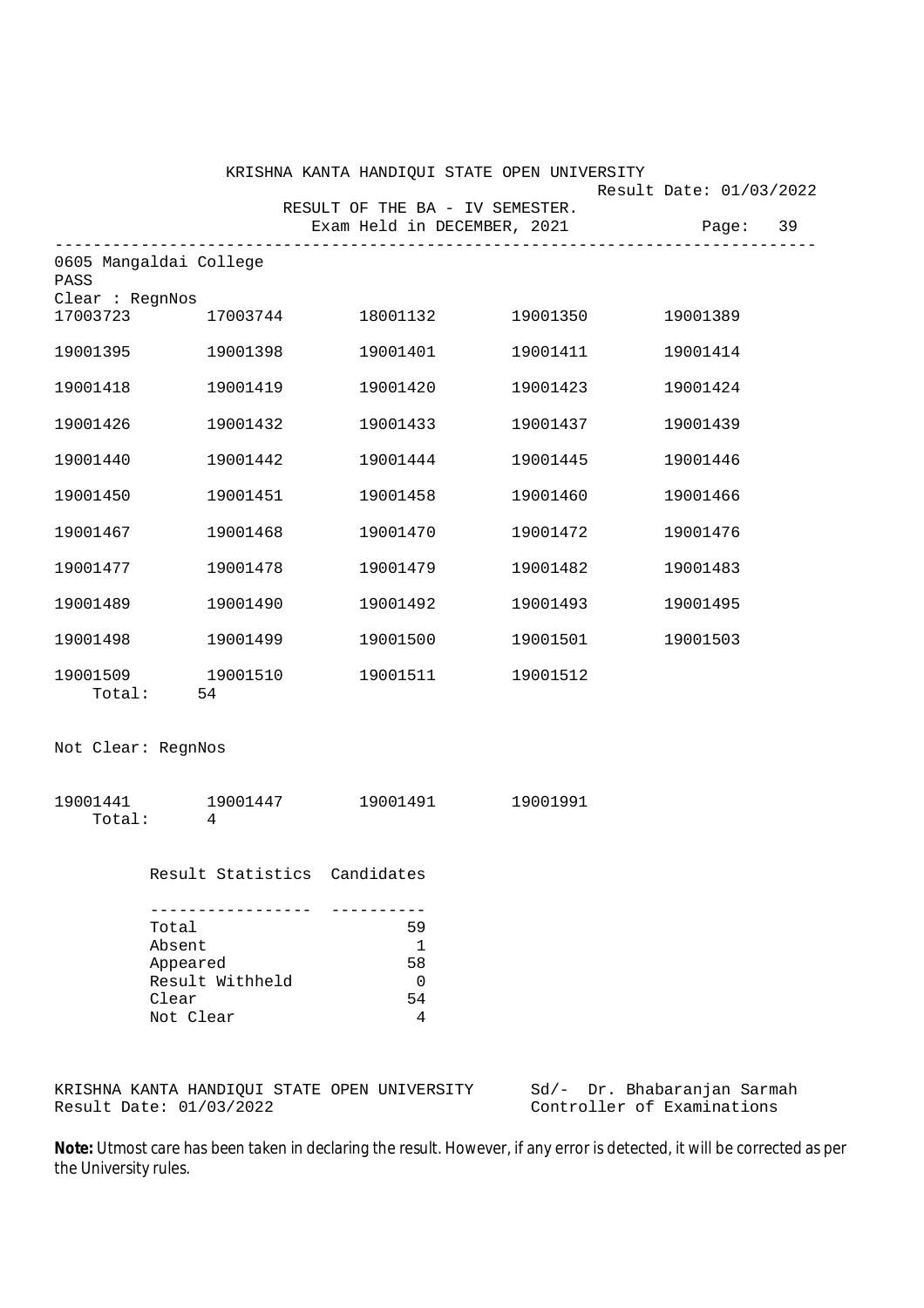|                    |                                                                                           |                                                           | KRISHNA KANTA HANDIQUI STATE OPEN UNIVERSITY                            | Result Date: 01/03/2022 |  |
|--------------------|-------------------------------------------------------------------------------------------|-----------------------------------------------------------|-------------------------------------------------------------------------|-------------------------|--|
|                    |                                                                                           |                                                           | RESULT OF THE BA - IV SEMESTER.<br>Exam Held in DECEMBER, 2021 Page: 40 |                         |  |
| PASS               | 0606 Deomornoi College                                                                    |                                                           |                                                                         |                         |  |
| Clear : RegnNos    |                                                                                           |                                                           |                                                                         |                         |  |
|                    | 18001309 19001525 19001526 19001528 19001531                                              |                                                           |                                                                         |                         |  |
| 19001532           | Total: 6                                                                                  |                                                           |                                                                         |                         |  |
| Not Clear: RegnNos |                                                                                           |                                                           |                                                                         |                         |  |
| 17003924           | Total: 1                                                                                  |                                                           |                                                                         |                         |  |
|                    | Result Statistics Candidates                                                              |                                                           |                                                                         |                         |  |
|                    | -----------------<br>Total<br>Absent<br>Appeared<br>Result Withheld<br>Clear<br>Not Clear | 7<br>$\mathbf 0$<br>7<br>$\mathbf 0$<br>6<br>$\mathbf{1}$ |                                                                         |                         |  |

|  |                         |  | KRISHNA KANTA HANDIQUI STATE OPEN UNIVERSITY |  | Sd/- Dr. Bhabaranjan Sarmah |  |
|--|-------------------------|--|----------------------------------------------|--|-----------------------------|--|
|  | Result Date: 01/03/2022 |  |                                              |  | Controller of Examinations  |  |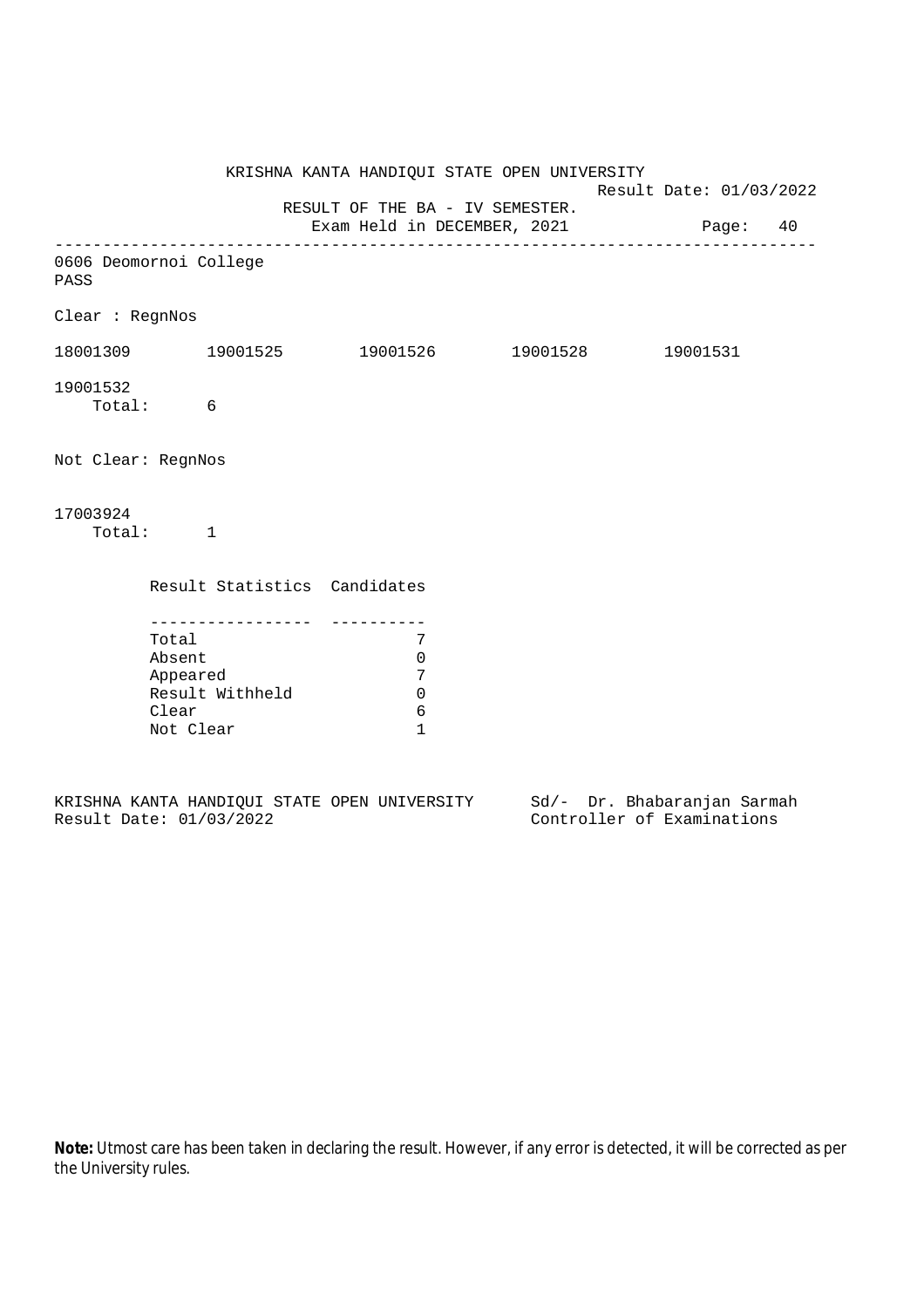|                                |          | KRISHNA KANTA HANDIQUI STATE OPEN UNIVERSITY                   |          | Result Date: 01/03/2022 |
|--------------------------------|----------|----------------------------------------------------------------|----------|-------------------------|
|                                |          | RESULT OF THE BA - IV SEMESTER.<br>Exam Held in DECEMBER, 2021 |          | Page: 41                |
| 0607 Sipajhar College<br>PASS  |          |                                                                |          |                         |
| Clear : RegnNos                |          |                                                                |          |                         |
| 18001322                       | 18001339 | 18001347                                                       | 18001358 | 18001372                |
| 18001377 19001561              |          | 19001570                                                       | 19001582 | 19001586                |
| 19001587 19001597              |          | 19001601                                                       | 19001603 | 19001605                |
| 19001607 19001609<br>Total: 20 |          | 19001615                                                       | 19001618 | 19001619                |
| Not Clear: RegnNos             |          |                                                                |          |                         |
| 18001333 18001379              |          | 19001538                                                       | 19001540 | 19001543                |
| 19001545                       | 19001546 | 19001554                                                       | 19001556 | 19001557                |
| 19001564                       | 19001565 | 19001566                                                       | 19001569 | 19001572                |
| 19001574                       | 19001576 | 19001583                                                       | 19001591 | 19001594                |
| 19001598                       | 19001602 | 19001604                                                       | 19001606 | 19001610                |
| 19001614<br>Total:             | 26       |                                                                |          |                         |

| Total           | 48             |
|-----------------|----------------|
| Absent          | $\mathfrak{D}$ |
| Appeared        | 46             |
| Result Withheld | ∩              |
| Clear           | 20             |
| Not Clear       | 26             |

KRISHNA KANTA HANDIQUI STATE OPEN UNIVERSITY Sd/- Dr. Bhabaranjan Sarmah<br>Result Date: 01/03/2022 Controller of Examinations

Controller of Examinations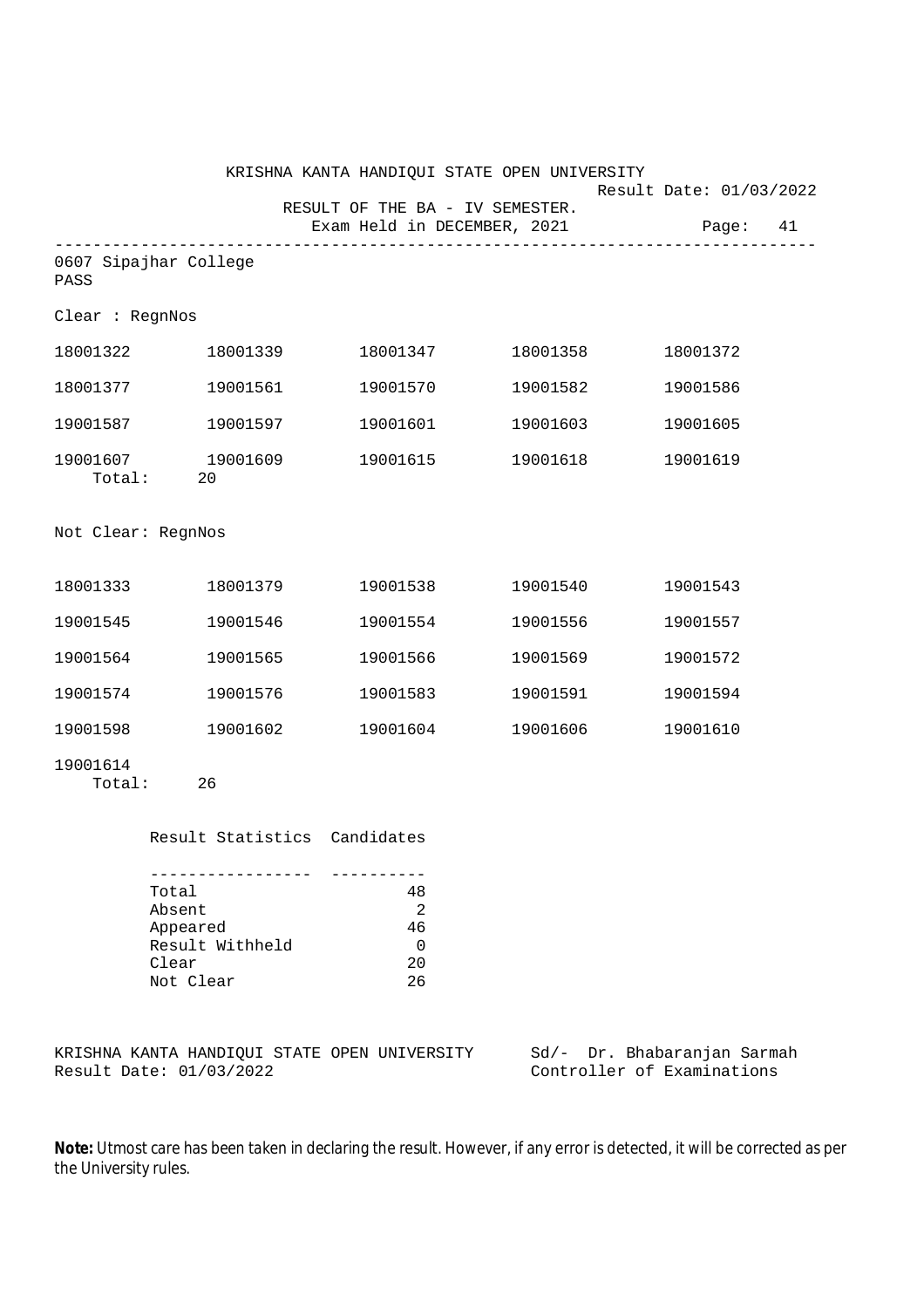|                                        |          | KRISHNA KANTA HANDIQUI STATE OPEN UNIVERSITY |          |                         |
|----------------------------------------|----------|----------------------------------------------|----------|-------------------------|
|                                        |          | RESULT OF THE BA - IV SEMESTER.              |          | Result Date: 01/03/2022 |
|                                        |          | Exam Held in DECEMBER, 2021                  |          | 42<br>Page:             |
| 0608 Burhinagar Degree College<br>PASS |          |                                              |          |                         |
| Clear : RegnNos<br>17021058            | 17021869 | 18001396                                     | 18001408 | 19001623                |
| 19001625                               | 19001626 | 19001627                                     | 19001628 | 19001629                |
| 19001635                               | 19001636 | 19001638                                     | 19001639 | 19001640                |
| 19001641                               | 19001644 | 19001645                                     | 19001647 | 19001648                |
| 19001649                               | 19001651 | 19001652                                     | 19001653 | 19001654                |
| 19001655                               | 19001657 | 19001659                                     | 19001661 | 19001663                |
| 19001664                               | 19001665 | 19001666                                     | 19001667 | 19001670                |
| 19001671                               | 19001673 | 19001674                                     | 19001675 | 19001677                |
| 19001680                               | 19001681 | 19001682                                     | 19001683 | 19001684                |
| 19001685                               | 19001686 | 19001687                                     | 19001688 | 19001689                |
| 19001690                               | 19001691 | 19001693                                     | 19001694 | 19001696                |
| 19001698                               | 19001699 | 19001701                                     | 19001702 | 19001703                |
| 19001704                               | 19001705 | 19001706                                     | 19001707 | 19001708                |
| 19001711                               | 19001712 | 19001713                                     | 19001714 | 19001715                |
| 19001718                               | 19001719 | 19001720                                     | 19001721 | 19001723                |
| 19001725                               | 19001726 | 19001727                                     | 19001729 | 19001730                |
| 19001731                               | 19001732 | 19001733                                     | 19001734 | 19001735                |
| 19001736                               | 19001737 | 19001740                                     | 19001741 | 19001742                |
| 19001743                               | 19001744 | 19001746                                     | 19001747 | 19001748                |
| 19001749                               | 19001750 | 19001751                                     | 19001752 | 19001754                |
| 19001755                               | 19001756 | 19001757                                     | 19001758 | 19006700                |
| 19006704<br>Total:                     | 106      |                                              |          |                         |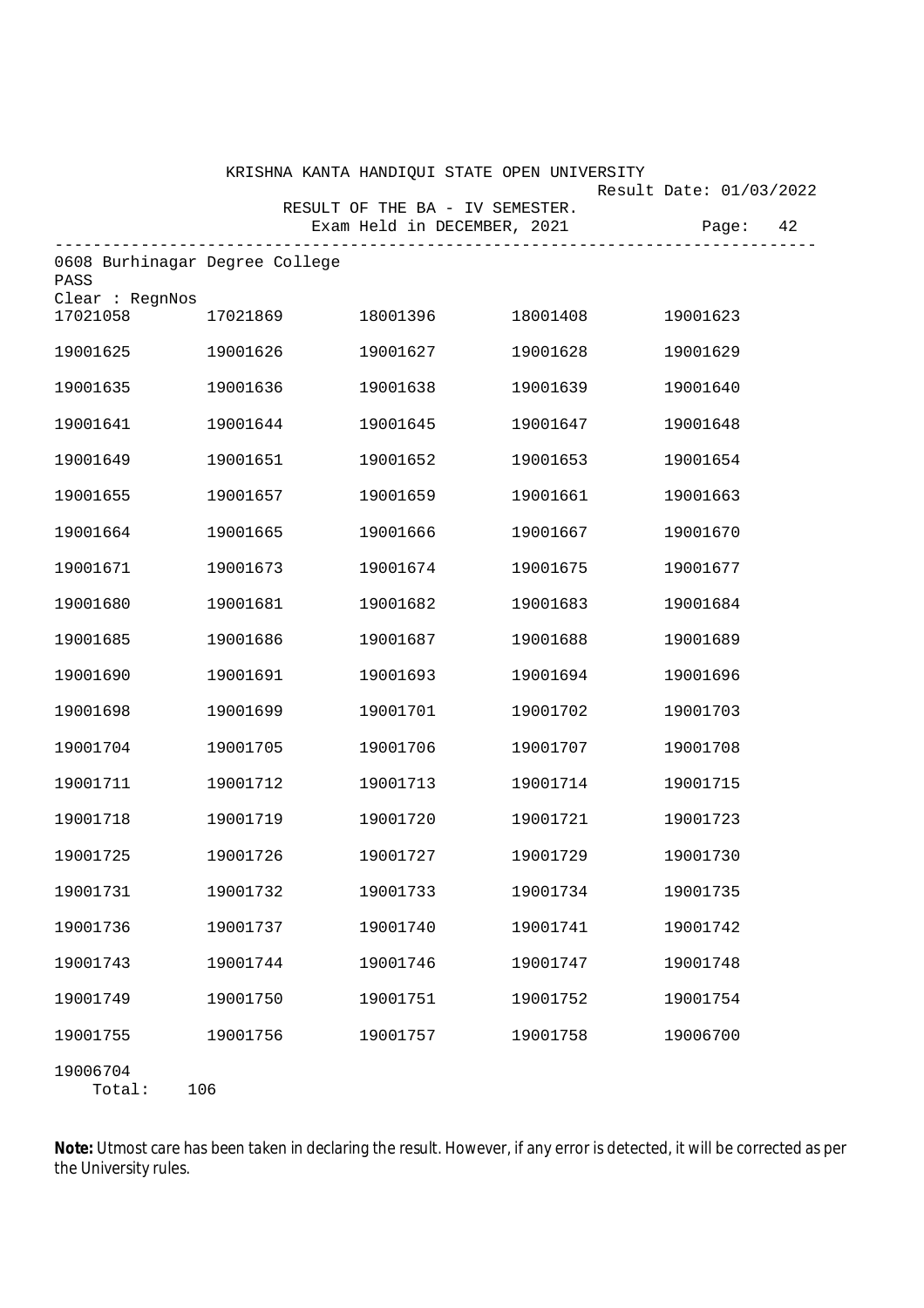KRISHNA KANTA HANDIQUI STATE OPEN UNIVERSITY Result Date: 01/03/2022 RESULT OF THE BA - IV SEMESTER. Exam Held in DECEMBER, 2021 Page: 43 -------------------------------------------------------------------------------- 0608 Burhinagar Degree College PASS Not Clear : RegnNos 19001739 Total: 1 Result Statistics Candidates ----------------- ---------- Total 112 Absent 5 Appeared 107 Result Withheld 0<br>Clear 106 Clear Not Clear 1

KRISHNA KANTA HANDIQUI STATE OPEN UNIVERSITY Sd/- Dr. Bhabaranjan Sarmah Result Date: 01/03/2022 Controller of Examinations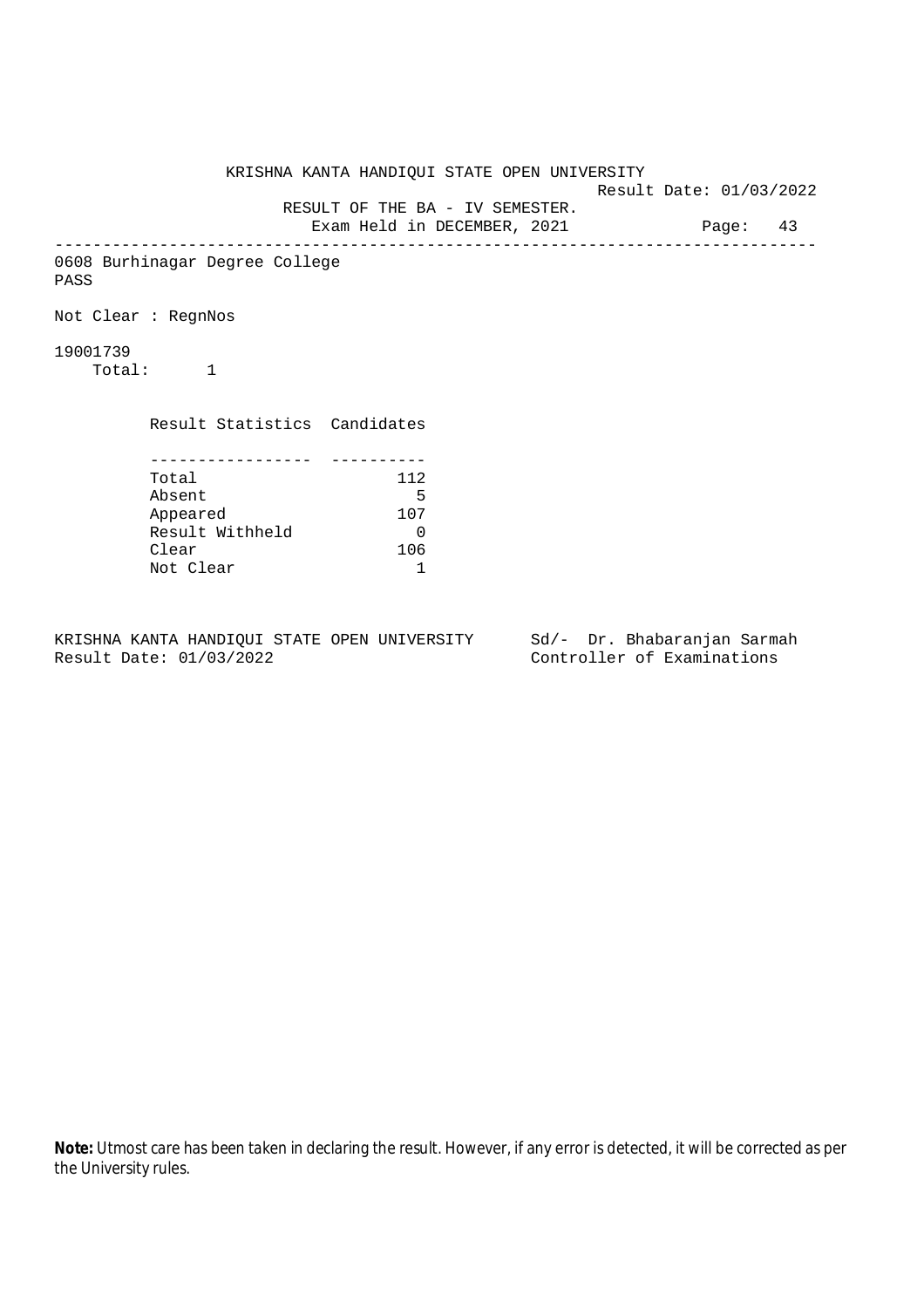KRISHNA KANTA HANDIQUI STATE OPEN UNIVERSITY Result Date: 01/03/2022 RESULT OF THE BA - IV SEMESTER. Exam Held in DECEMBER, 2021 Page: 44 -------------------------------------------------------------------------------- 0612 District Jail, Mangaldoi PASS Not Clear : RegnNos 18010417 Total: 1 Result Statistics Candidates ----------------- ---------- Total 2<br>Absent 1 Absent 1 Appeared 1 Result Withheld Clear 0 Not Clear 1

KRISHNA KANTA HANDIQUI STATE OPEN UNIVERSITY Sd/- Dr. Bhabaranjan Sarmah Result Date: 01/03/2022 Controller of Examinations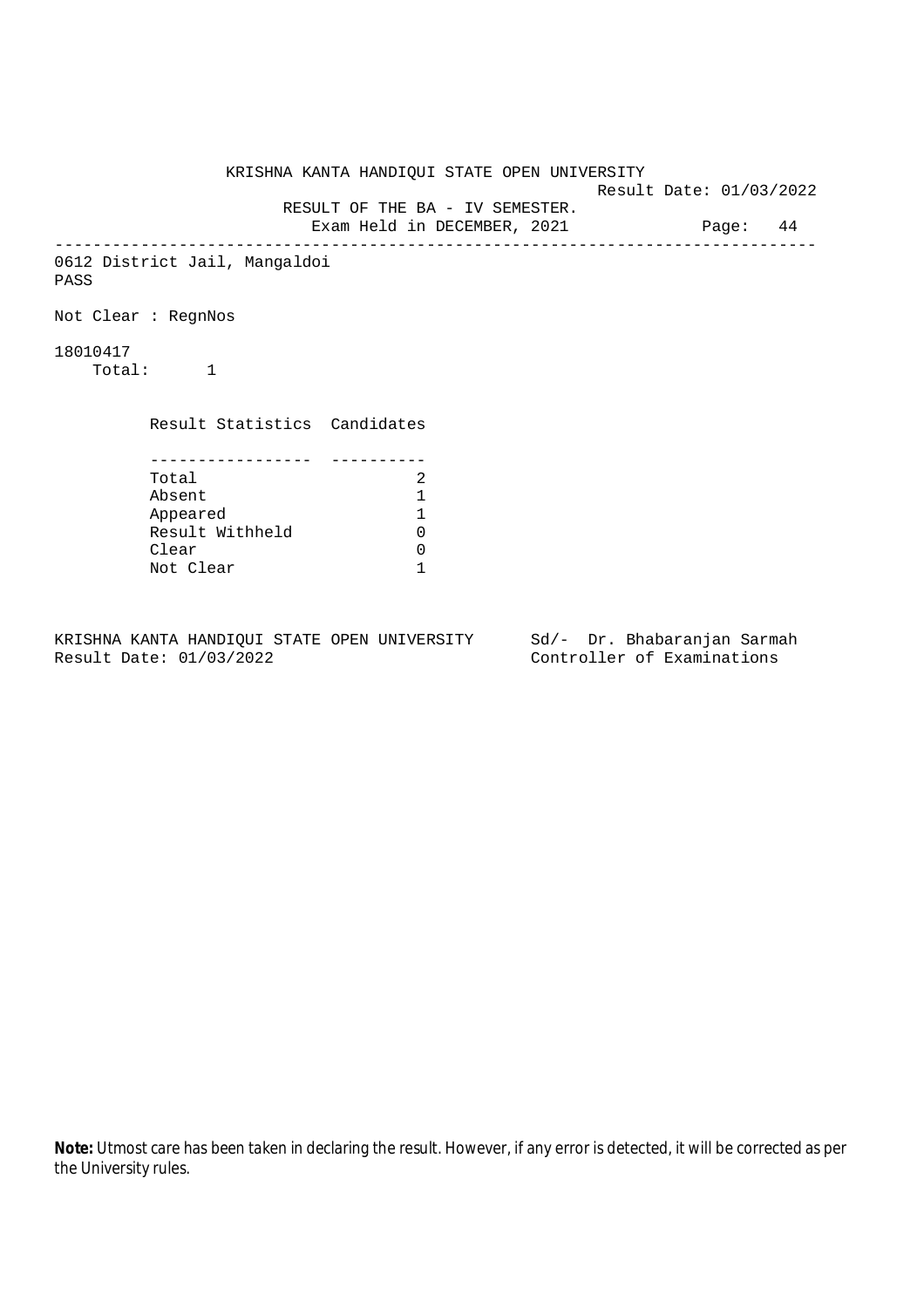Result Date: 01/03/2022

 RESULT OF THE BA - IV SEMESTER. Exam Held in DECEMBER, 2021 Page: 45

--------------------------------------------------------------------------------

0703 Dhemaji Town College, Bharalichuk PASS

Clear : RegnNos

19001764 19001767 19001773 Total: 3

> Result Statistics Candidates ----------------- ---------- Total 3 Absent 0<br>
> Appeared 3<br>
> Result Withheld 0 Appeared Result Withheld 0<br>Clear 3 Clear Not Clear 0

KRISHNA KANTA HANDIQUI STATE OPEN UNIVERSITY Sd/- Dr. Bhabaranjan Sarmah Result Date: 01/03/2022 Controller of Examinations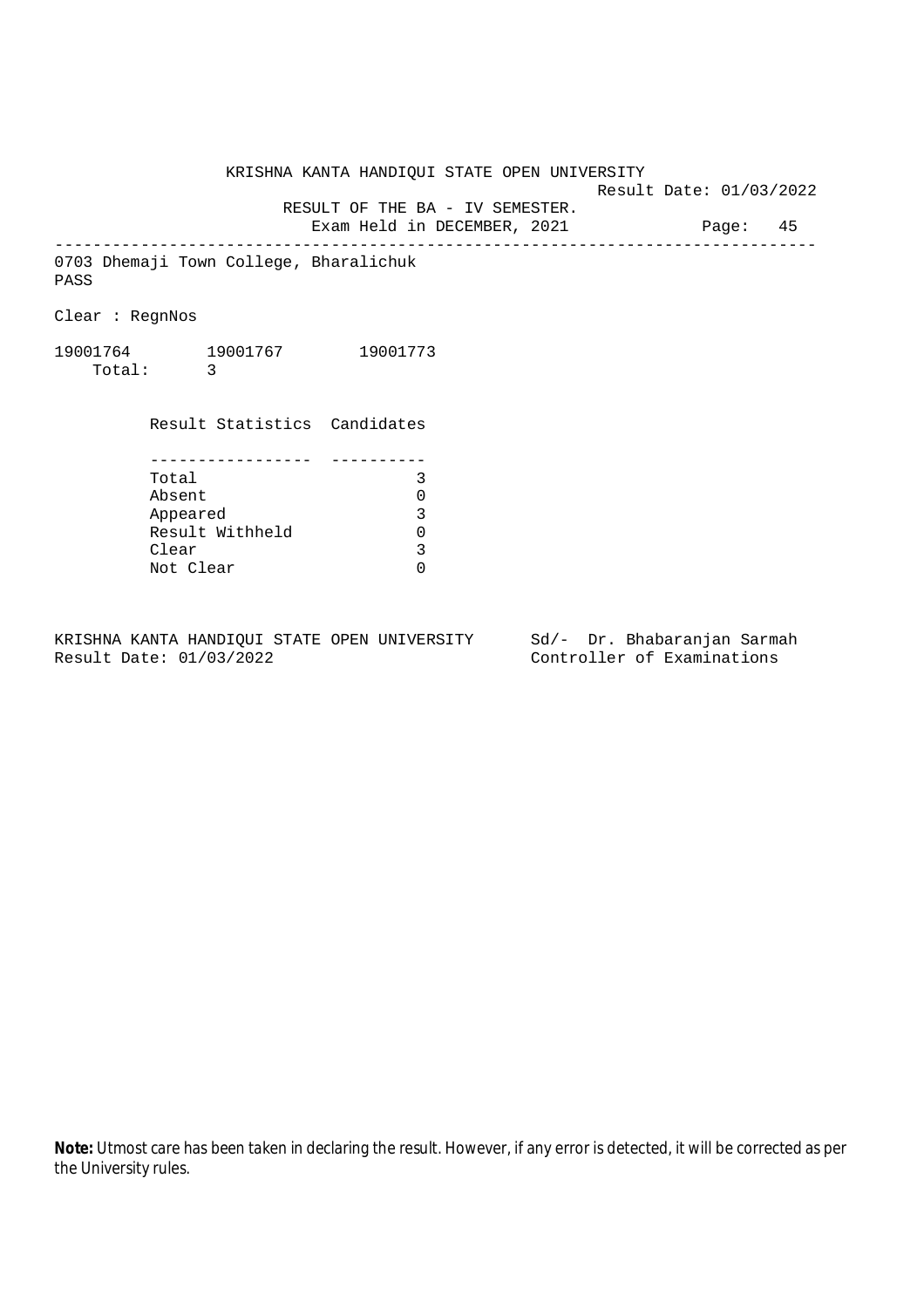Result Date: 01/03/2022

 RESULT OF THE BA - IV SEMESTER. Exam Held in DECEMBER, 2021 Page: 46

--------------------------------------------------------------------------------

0704 Gogamukh College PASS

Clear : RegnNos

| 19001775           | 19001787 | 19001791 | 19001792 | 19001802 |
|--------------------|----------|----------|----------|----------|
| 19001805<br>Total: | 19001806 | 19001807 | 19001809 |          |

Result Statistics Candidates

| Total           | 11 |
|-----------------|----|
| Absent          | 2  |
| Appeared        | q  |
| Result Withheld |    |
| Clear           | q  |
| Not Clear       |    |

KRISHNA KANTA HANDIQUI STATE OPEN UNIVERSITY Sd/- Dr. Bhabaranjan Sarmah Result Date: 01/03/2022 Controller of Examinations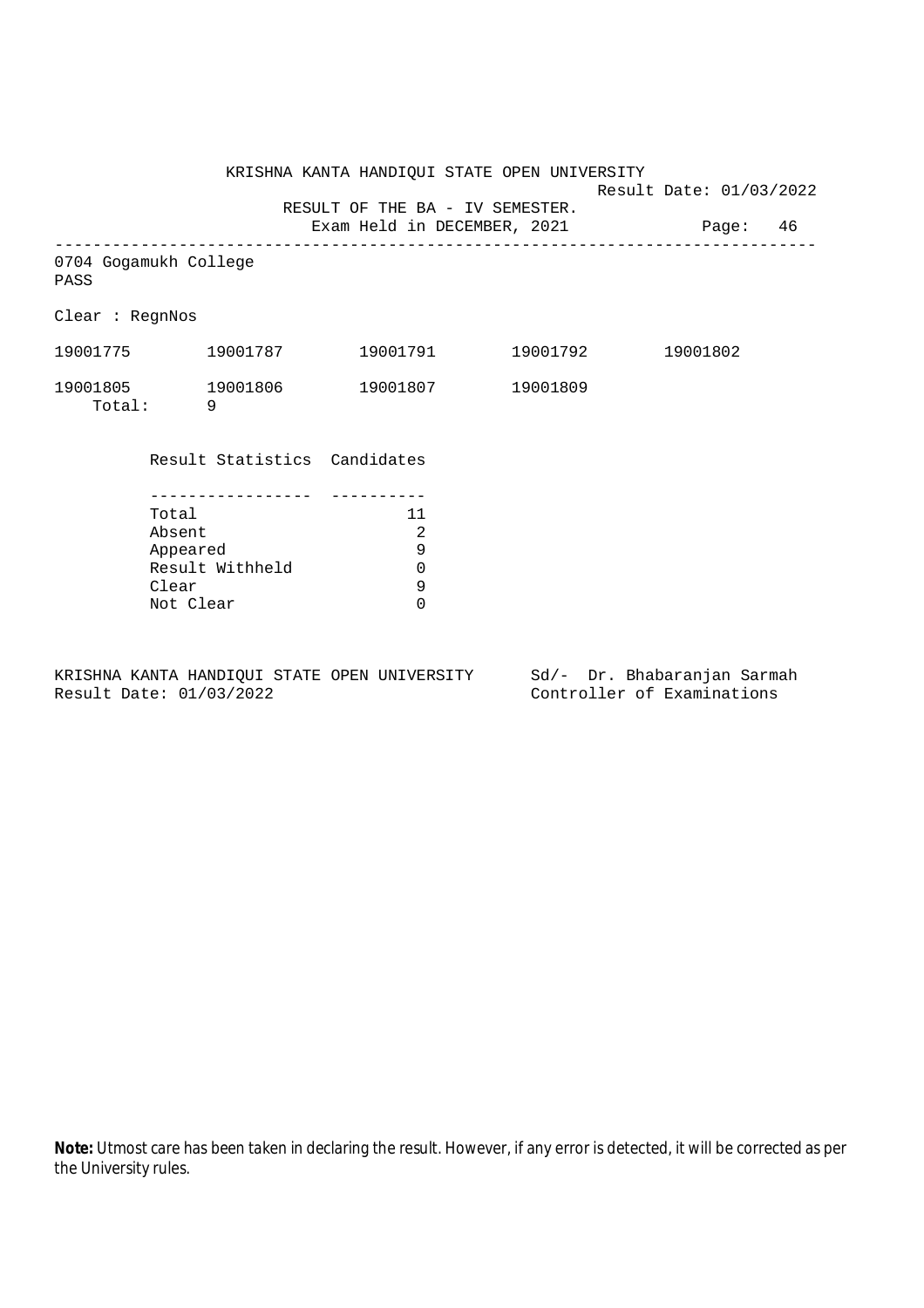Result Date: 01/03/2022

 RESULT OF THE BA - IV SEMESTER. Exam Held in DECEMBER, 2021 Page: 47

--------------------------------------------------------------------------------

0705 Jonai Girls College

PASS

Clear : RegnNos

| 19001816 | 19001817 | 19001818 | 19001820 | 19001821 |
|----------|----------|----------|----------|----------|
| 19001824 | 19001825 | 19001827 | 19001830 |          |
| Total:   |          |          |          |          |

Result Statistics Candidates

| Total           |   |
|-----------------|---|
| Absent          |   |
| Appeared        | q |
| Result Withheld |   |
| Clear           | q |
| Not Clear       |   |

KRISHNA KANTA HANDIQUI STATE OPEN UNIVERSITY Sd/- Dr. Bhabaranjan Sarmah Result Date: 01/03/2022 Controller of Examinations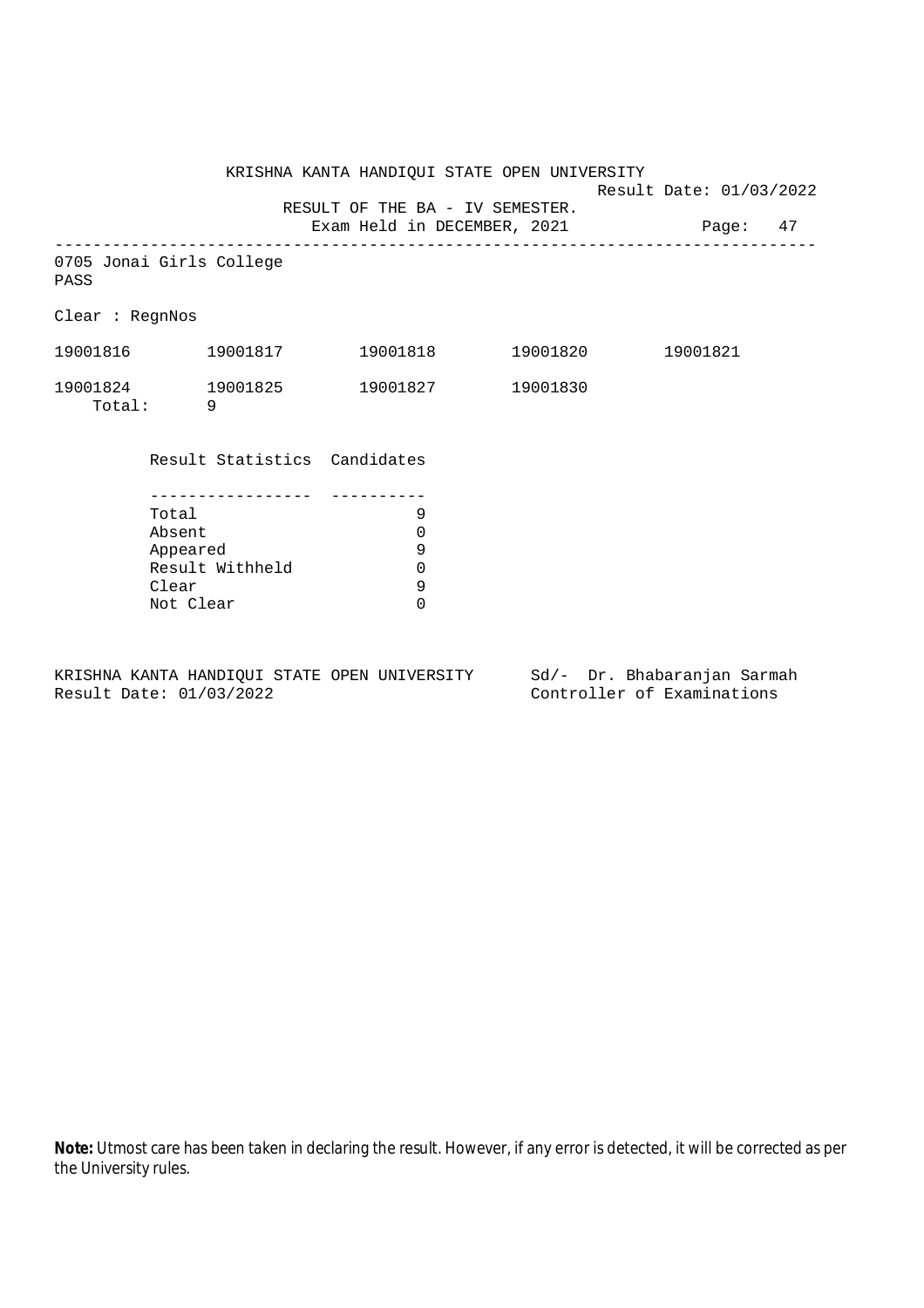|                    |                                | KRISHNA KANTA HANDIQUI STATE OPEN UNIVERSITY |          | Result Date: 01/03/2022 |       |    |
|--------------------|--------------------------------|----------------------------------------------|----------|-------------------------|-------|----|
|                    |                                | RESULT OF THE BA - IV SEMESTER.              |          |                         |       |    |
|                    |                                | Exam Held in DECEMBER, 2021                  |          |                         | Page: | 48 |
| PASS               | 0803 Ratnapith College, Chapar |                                              |          |                         |       |    |
| Clear : RegnNos    |                                |                                              |          |                         |       |    |
| 17004337           | 18001510                       | 18001512                                     | 18001525 | 18001526                |       |    |
| 18001562           | 19001834                       | 19001838                                     | 19001842 | 19001845                |       |    |
| 19001854           | 19001856                       | 19001858                                     | 19001859 | 19001861                |       |    |
| 19001862           | 19001863                       | 19001866                                     | 19001868 | 19001871                |       |    |
| 19001874           | 19001877                       | 19001878                                     | 19001879 | 19001881                |       |    |
| 19001882           | 19001885                       | 19001886                                     | 19001892 | 19001894                |       |    |
| 19001895           | 19001896                       | 19001898                                     | 19001899 | 19001900                |       |    |
| 19001901           | 19001902                       | 19001908                                     | 19001910 | 19001915                |       |    |
| 19001917           | 19001919                       | 19001920                                     | 19001922 | 19001923                |       |    |
| 19001925           | 19001926                       | 19001929                                     | 19001932 | 19001934                |       |    |
| 19001935           | 19001937                       | 19001939                                     | 19001940 | 19001941                |       |    |
| 19001942<br>Total: | 19001944<br>59                 | 19001949                                     | 19001957 |                         |       |    |

Not Clear: RegnNos

17004312 17004494 Total: 2

Result Statistics Candidates

| Total           | 65           |
|-----------------|--------------|
| Absent          | 4            |
| Appeared        | 61           |
| Result Withheld | <sup>n</sup> |
| Clear           | 59           |
| Not Clear       | 2            |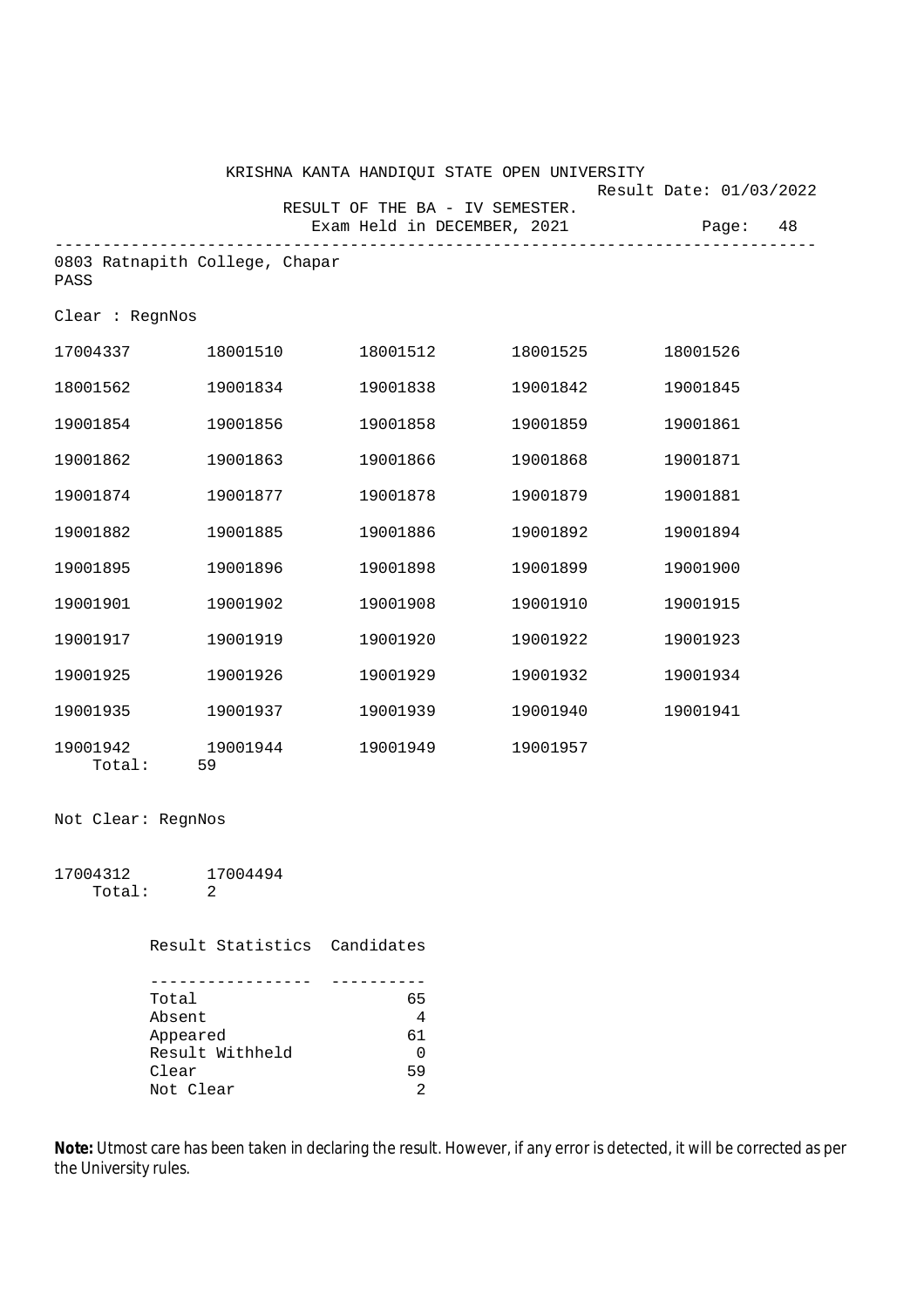KRISHNA KANTA HANDIQUI STATE OPEN UNIVERSITY Result Date: 01/03/2022 RESULT OF THE BA - IV SEMESTER. Exam Held in DECEMBER, 2021 Page: 49

0803 Ratnapith College, Chapar PASS

Not Clear : RegnNos

KRISHNA KANTA HANDIQUI STATE OPEN UNIVERSITY Sd/- Dr. Bhabaranjan Sarmah Result Date: 01/03/2022 Controller of Examinations

--------------------------------------------------------------------------------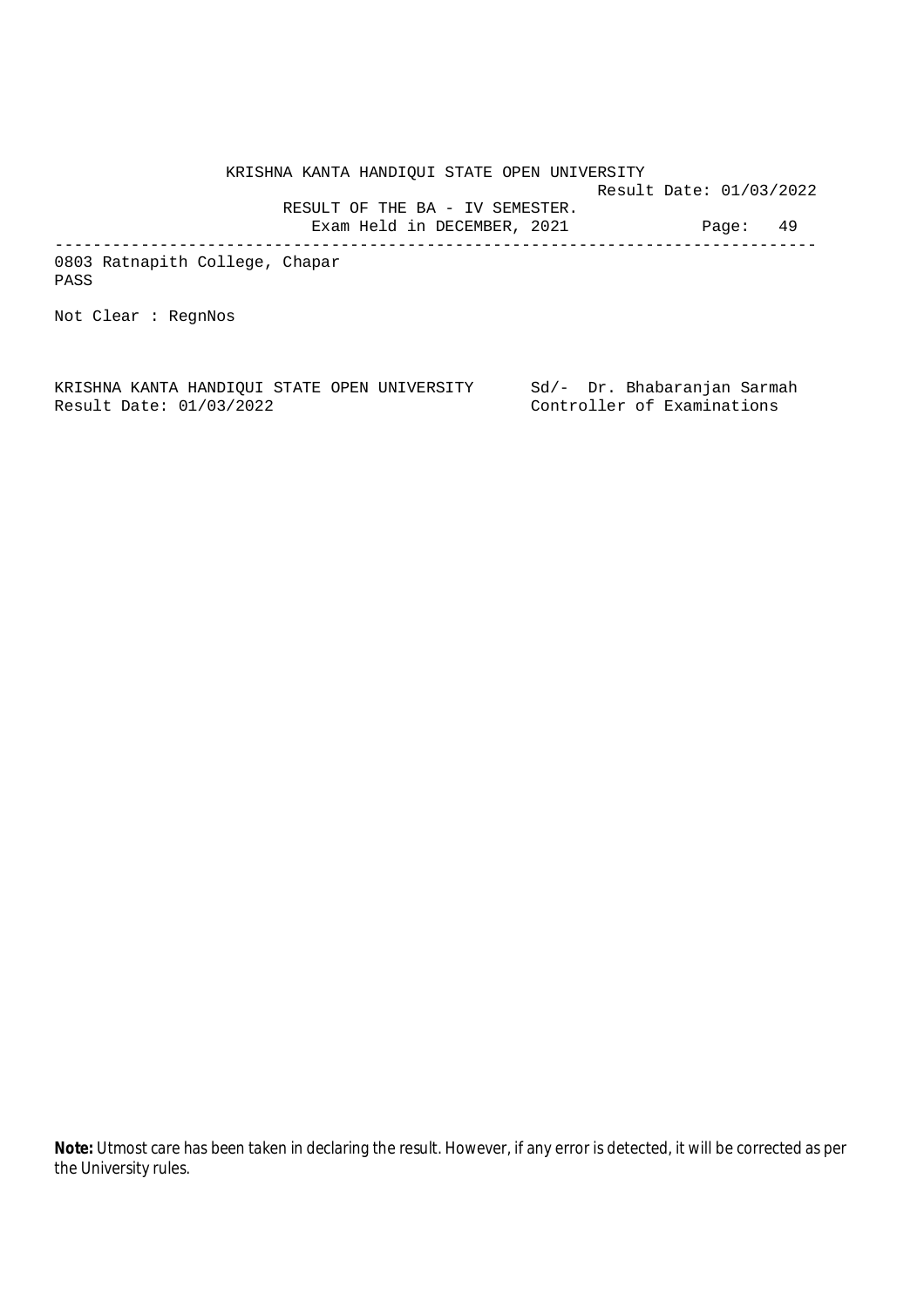KRISHNA KANTA HANDIQUI STATE OPEN UNIVERSITY Result Date: 01/03/2022 RESULT OF THE BA - IV SEMESTER. Exam Held in DECEMBER, 2021 Page: 50 -------------------------------------------------------------------------------- 0805 Pramathesh Barua College, Gauripur Clear : RegnNos 17004706 17004765 17004766 17004769 17004771 17004797 18001623 19001970 19001971 19001984 19001989 19001992 19001993 19001995 19001996 19002003 19002004 19002006 19002007 19002009

19002010 19002012 Total: 22

PASS

Result Statistics Candidates

| Total           | 22   |
|-----------------|------|
| Absent          |      |
| Appeared        | 2.2. |
| Result Withheld |      |
| Clear           | 2.2. |
| Not Clear       |      |

|  |                         |  | KRISHNA KANTA HANDIOUI STATE OPEN UNIVERSITY |  | Sd/- Dr. Bhabaranjan Sarmah |  |
|--|-------------------------|--|----------------------------------------------|--|-----------------------------|--|
|  | Result Date: 01/03/2022 |  |                                              |  | Controller of Examinations  |  |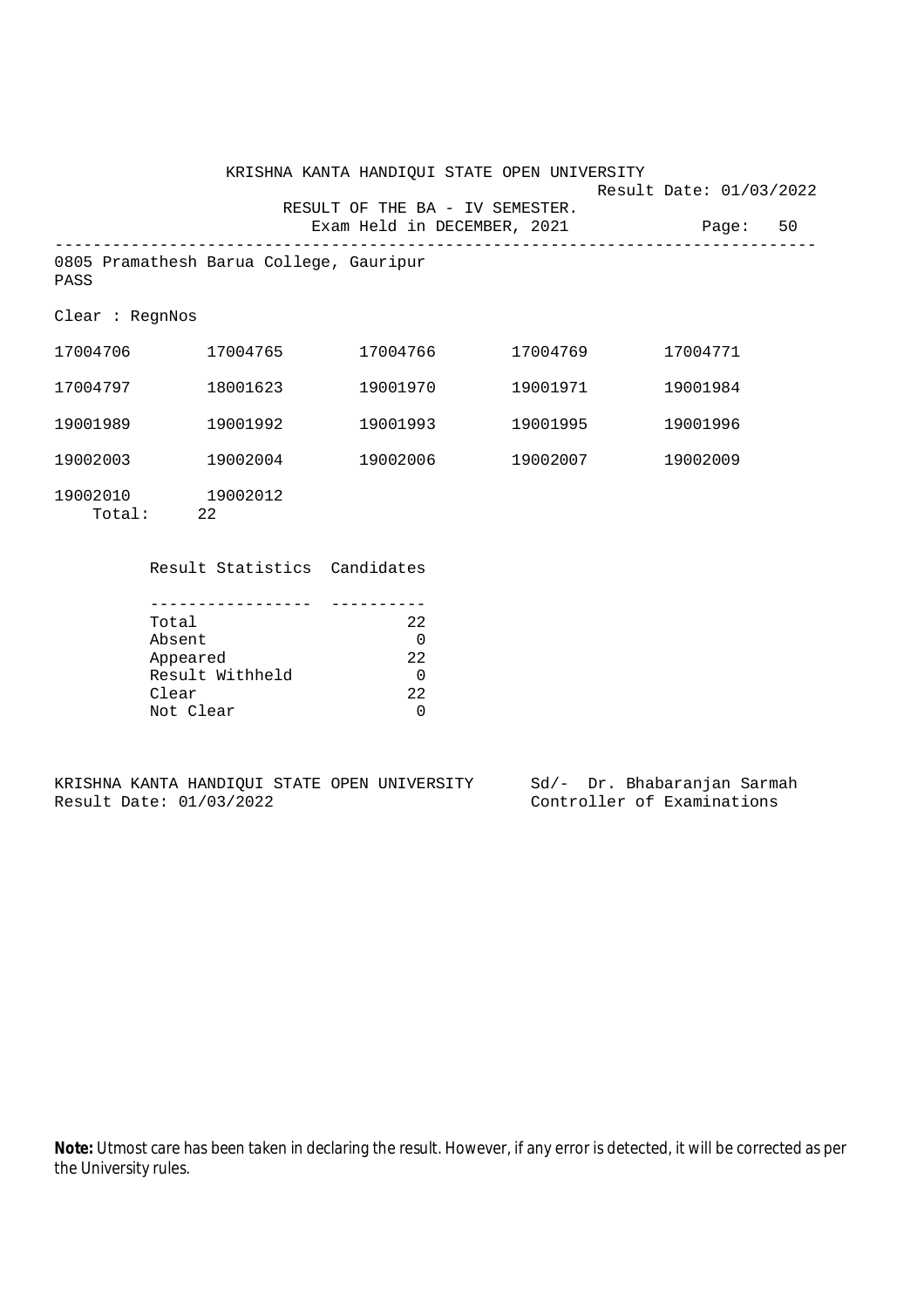|                                 |              | KRISHNA KANTA HANDIQUI STATE OPEN UNIVERSITY                   |          | Result Date: 01/03/2022 |
|---------------------------------|--------------|----------------------------------------------------------------|----------|-------------------------|
|                                 |              | RESULT OF THE BA - IV SEMESTER.<br>Exam Held in DECEMBER, 2021 |          | 51<br>Page:             |
| 0807 Bilasipara College<br>PASS | ------------ |                                                                |          |                         |
| Clear : RegnNos                 |              |                                                                |          |                         |
| 17004846                        | 17004861     | 17004895                                                       | 17004904 | 17004910                |
| 17005046                        | 18001564     | 18001633                                                       | 18001636 | 18001649                |
| 18001665                        | 18001675     | 18001678                                                       | 18001682 | 19001914                |
| 19002017                        | 19002021     | 19002023                                                       | 19002024 | 19002027                |
| 19002029                        | 19002030     | 19002031                                                       | 19002034 | 19002037                |
| 19002038                        | 19002039     | 19002041                                                       | 19002042 | 19002046                |
| 19002049                        | 19002051     | 19002054                                                       | 19002057 | 19002058                |
| 19002061                        | 19002062     | 19002065                                                       | 19002067 | 19002068                |
| 19002071                        | 19002073     | 19002074                                                       | 19002075 | 19002077                |
| 19002079                        | 19002080     | 19002081                                                       | 19002082 | 19002083                |
| 19002084                        | 19002085     | 19002087                                                       | 19002088 | 19002090                |
| 19002091                        | 19002093     | 19002095                                                       | 19002096 | 19002098                |
| 19002099                        | 19002100     | 19002101                                                       | 19002103 | 19002104                |
| 19002108                        | 19002110     | 19002112                                                       | 19002116 | 19002117                |
| 19002118<br>Total:              | 71           |                                                                |          |                         |

Not Clear: RegnNos

19002014 19002115 Total: 2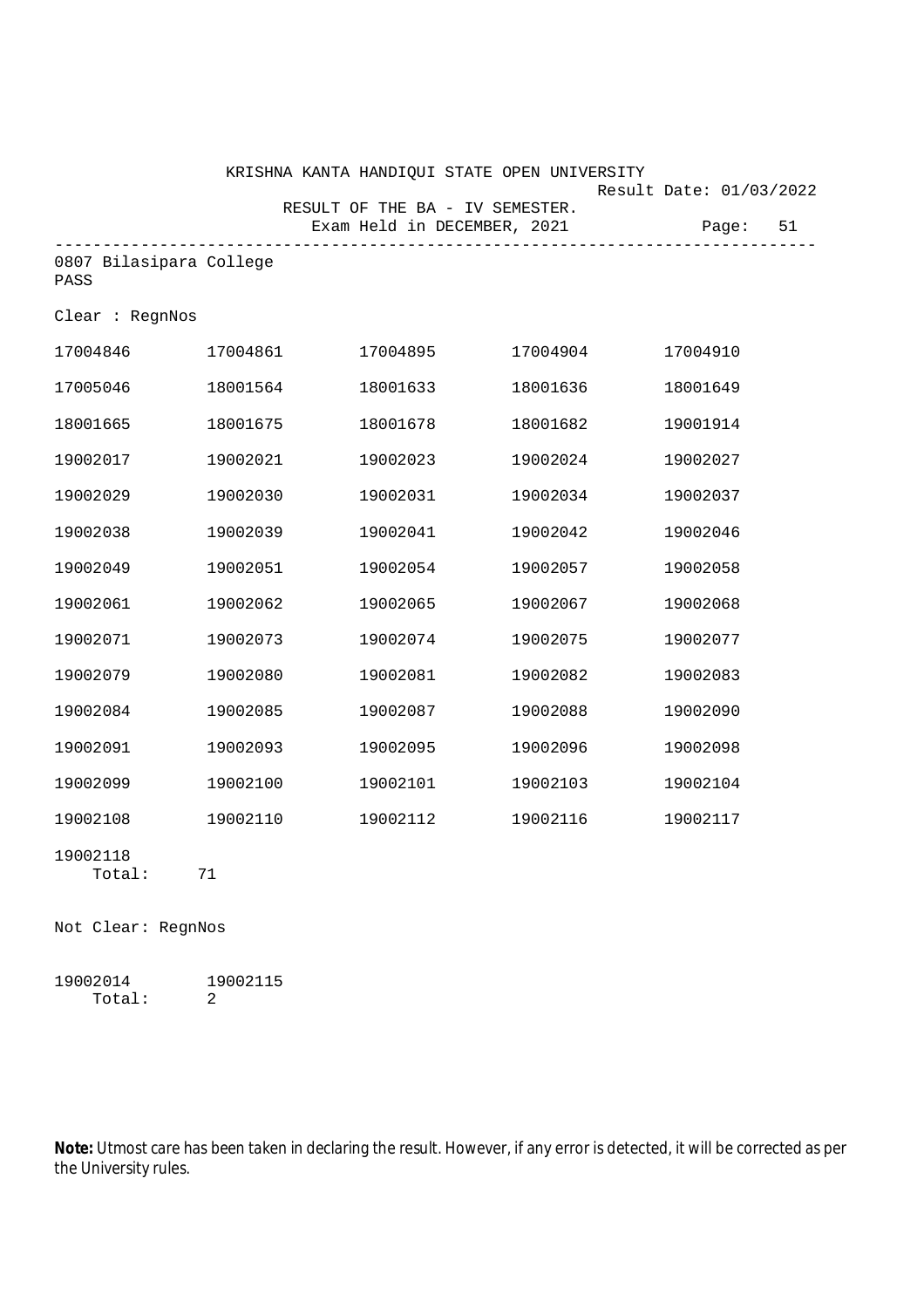Result Date: 01/03/2022

RESULT OF THE BA - IV SEMESTER.

Exam Held in DECEMBER, 2021 Page: 52 --------------------------------------------------------------------------------

0807 Bilasipara College PASS

Not Clear : RegnNos

Result Statistics Candidates

| Total           | 80 |
|-----------------|----|
| Absent          |    |
| Appeared        | 73 |
| Result Withheld |    |
| Clear           | 71 |
| Not Clear       |    |

KRISHNA KANTA HANDIQUI STATE OPEN UNIVERSITY Sd/- Dr. Bhabaranjan Sarmah<br>Result Date: 01/03/2022 Controller of Examinations

Controller of Examinations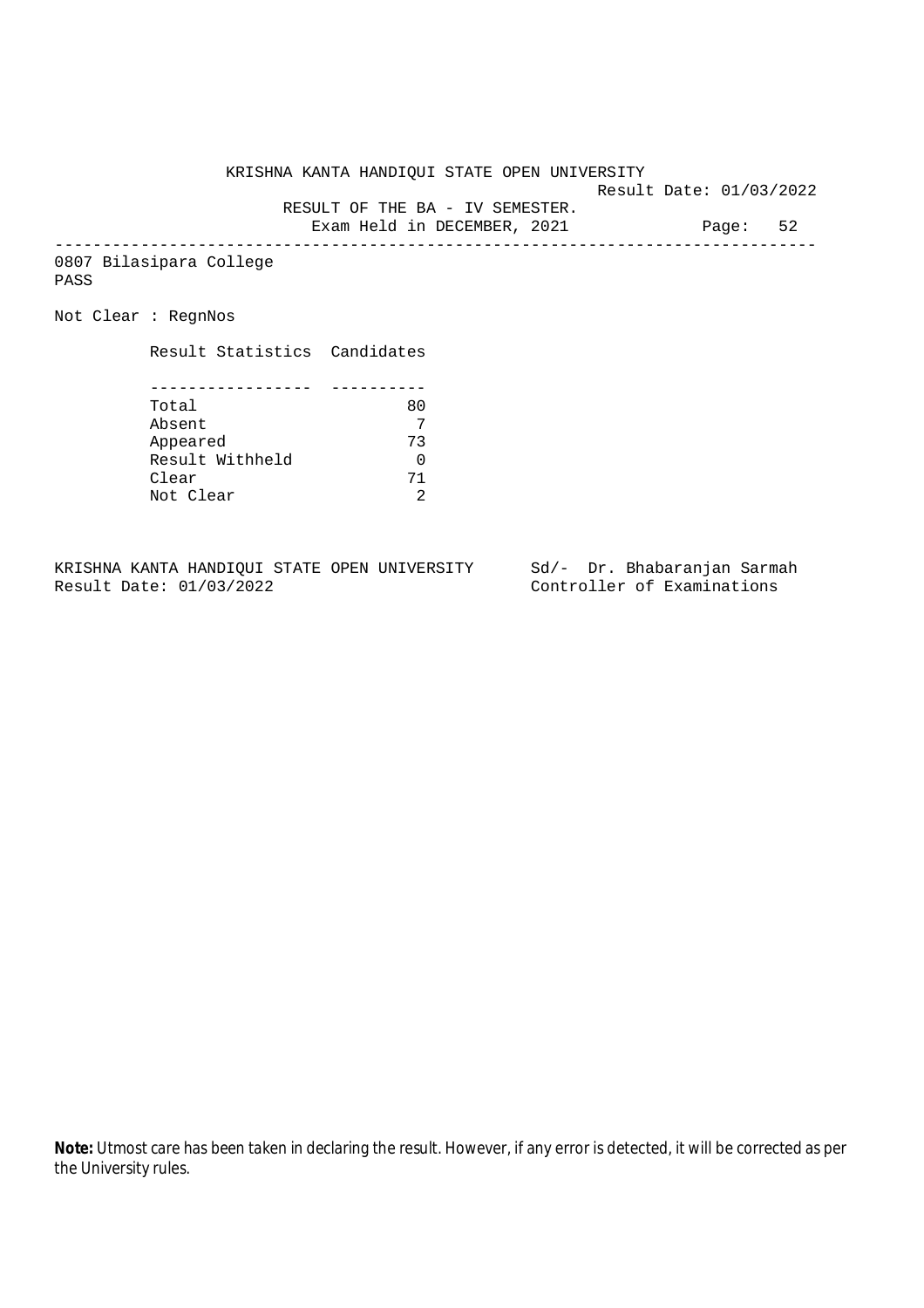|                         |                                              | KRISHNA KANTA HANDIQUI STATE OPEN UNIVERSITY |                                   | Result Date: 01/03/2022 |
|-------------------------|----------------------------------------------|----------------------------------------------|-----------------------------------|-------------------------|
|                         |                                              | RESULT OF THE BA - IV SEMESTER.              | Exam Held in DECEMBER, 2021 Page: | 53                      |
| PASS<br>Clear : RegnNos | 0810 HATSINGIMARI JR. COLLEGE, SOUTH SALMARA |                                              |                                   |                         |
| 17005248                | 17005284                                     | 19002121                                     | 19002122                          | 19002123                |
| 19002125                | 19002126                                     | 19002127                                     | 19002128                          | 19002130                |
| 19002132                | 19002133                                     | 19002135                                     | 19002137                          | 19002138                |
| 19002142                | 19002143                                     | 19002144                                     | 19002145                          | 19002146                |
| 19002147                | 19002148                                     | 19002149                                     | 19002150                          | 19002151                |
| 19002152                | 19002153                                     | 19002154                                     | 19002155                          | 19002156                |
| 19002157                | 19002158                                     | 19002159                                     | 19002160                          | 19002161                |
| 19002162                | 19002163                                     | 19002164                                     | 19002166                          | 19002167                |
| 19002168                | 19002170                                     | 19002172                                     | 19002173                          | 19002174                |
| 19002175                | 19002176                                     | 19002177                                     | 19002178                          | 19002182                |
| 19002185<br>Total:      | 19002186<br>55                               | 19002187                                     | 19002188                          | 19002189                |

Not Clear: RegnNos

| 19002180 | 19002184 |
|----------|----------|
| Total:   |          |

Result Statistics Candidates

| Total           | 59 |
|-----------------|----|
| Absent          | っ  |
| Appeared        | 57 |
| Result Withheld |    |
| Clear           | 55 |
| Not Clear       |    |

KRISHNA KANTA HANDIQUI STATE OPEN UNIVERSITY Sd/- Dr. Bhabaranjan Sarmah Result Date: 01/03/2022 Controller of Examinations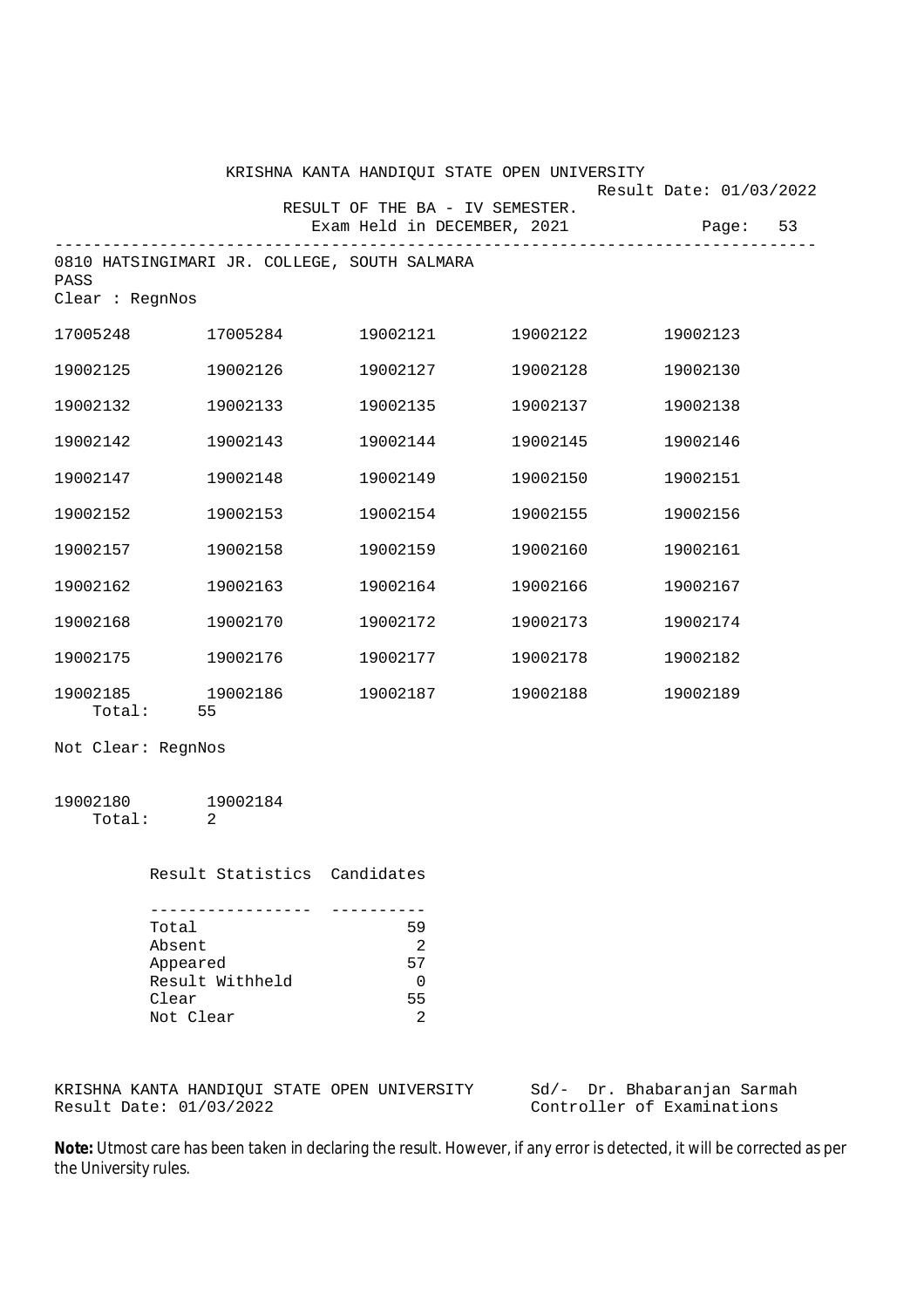KRISHNA KANTA HANDIQUI STATE OPEN UNIVERSITY Result Date: 01/03/2022 RESULT OF THE BA - IV SEMESTER. Exam Held in DECEMBER, 2021 Page: 54 -------------------------------------------------------------------------------- 0811 DHARMASALA COLLEGE PASS Clear : RegnNos 19002190 19002191 19002192 19002193 19002194 Total: 5 Result Statistics Candidates ----------------- ---------- Total 5 Absent<br>
Appeared 5<br>
Result Withheld 0<br>
Clear 5 Appeared Result Withheld 0 Clear Not Clear 0

KRISHNA KANTA HANDIQUI STATE OPEN UNIVERSITY Sd/- Dr. Bhabaranjan Sarmah Result Date: 01/03/2022 Controller of Examinations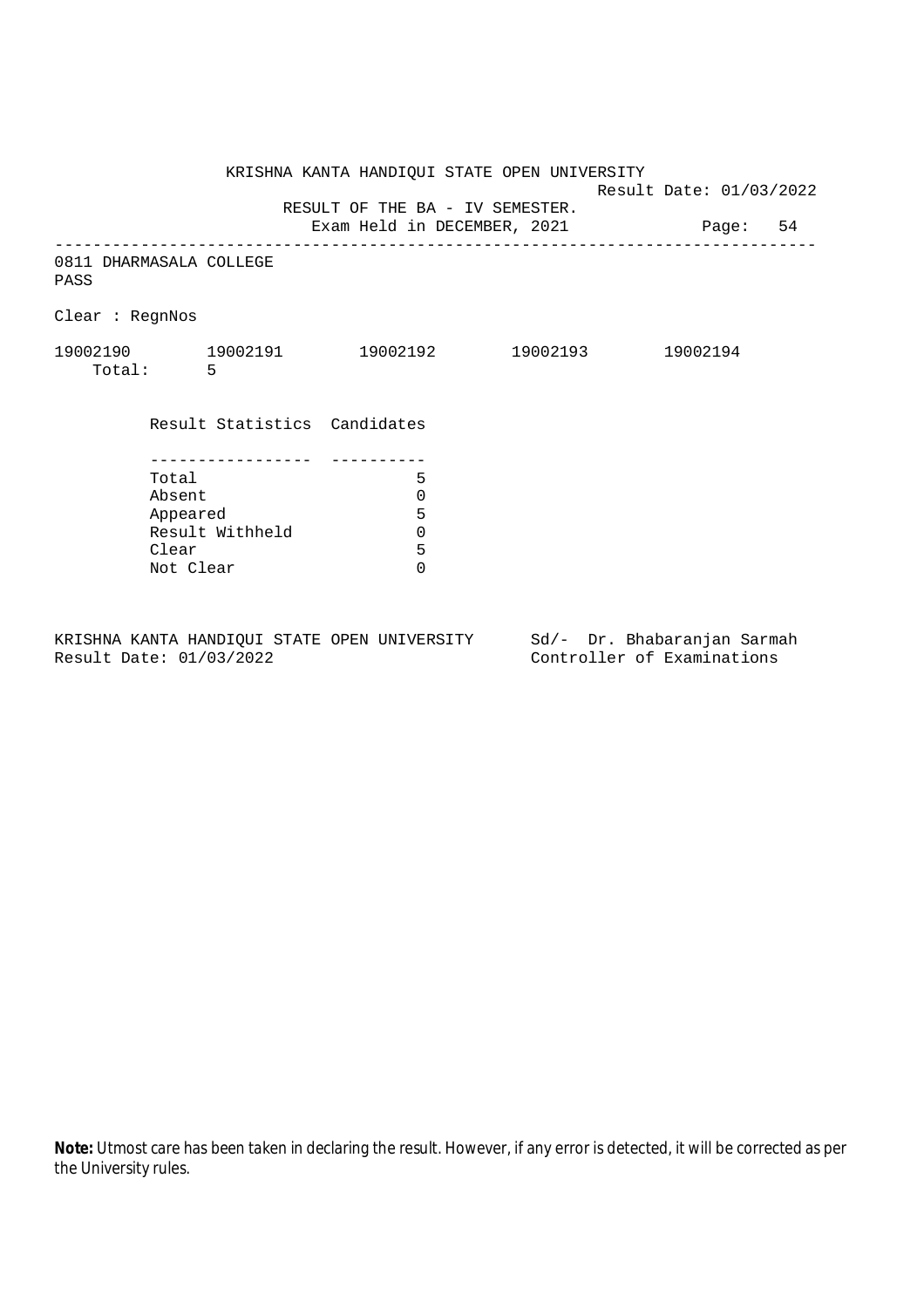|                    |                                   |                                 | KRISHNA KANTA HANDIQUI STATE OPEN UNIVERSITY |                         |  |
|--------------------|-----------------------------------|---------------------------------|----------------------------------------------|-------------------------|--|
|                    |                                   | RESULT OF THE BA - IV SEMESTER. |                                              | Result Date: 01/03/2022 |  |
|                    |                                   | Exam Held in DECEMBER, 2021     |                                              | Page: 55                |  |
| PASS               | 0812 MANKACHAR COLLEGE, MANKACHAR |                                 |                                              |                         |  |
| Clear : RegnNos    |                                   |                                 |                                              |                         |  |
| 17005384           | 17005387                          | 18001844                        | 18001852                                     | 19002195                |  |
| 19002196           | 19002198                          | 19002199                        | 19002203                                     | 19002204                |  |
| 19002205           | 19002206                          | 19002207                        | 19002209                                     | 19002210                |  |
| 19002213           | 19002214                          | 19002216                        | 19002220                                     | 19002223                |  |
| 19002226           | 19002229                          | 19002230                        | 19002231                                     | 19002233                |  |
| 19002235           | 19002238                          | 19002241                        | 19002242                                     | 19002243                |  |
| 19002244<br>Total: | 31                                |                                 |                                              |                         |  |

Result Statistics Candidates

| Total           | 33 |
|-----------------|----|
| Absent          | 2  |
| Appeared        | 31 |
| Result Withheld |    |
| Clear           | 31 |
| Not Clear       |    |

KRISHNA KANTA HANDIQUI STATE OPEN UNIVERSITY Sd/- Dr. Bhabaranjan Sarmah<br>Result Date: 01/03/2022 Controller of Examinations

Controller of Examinations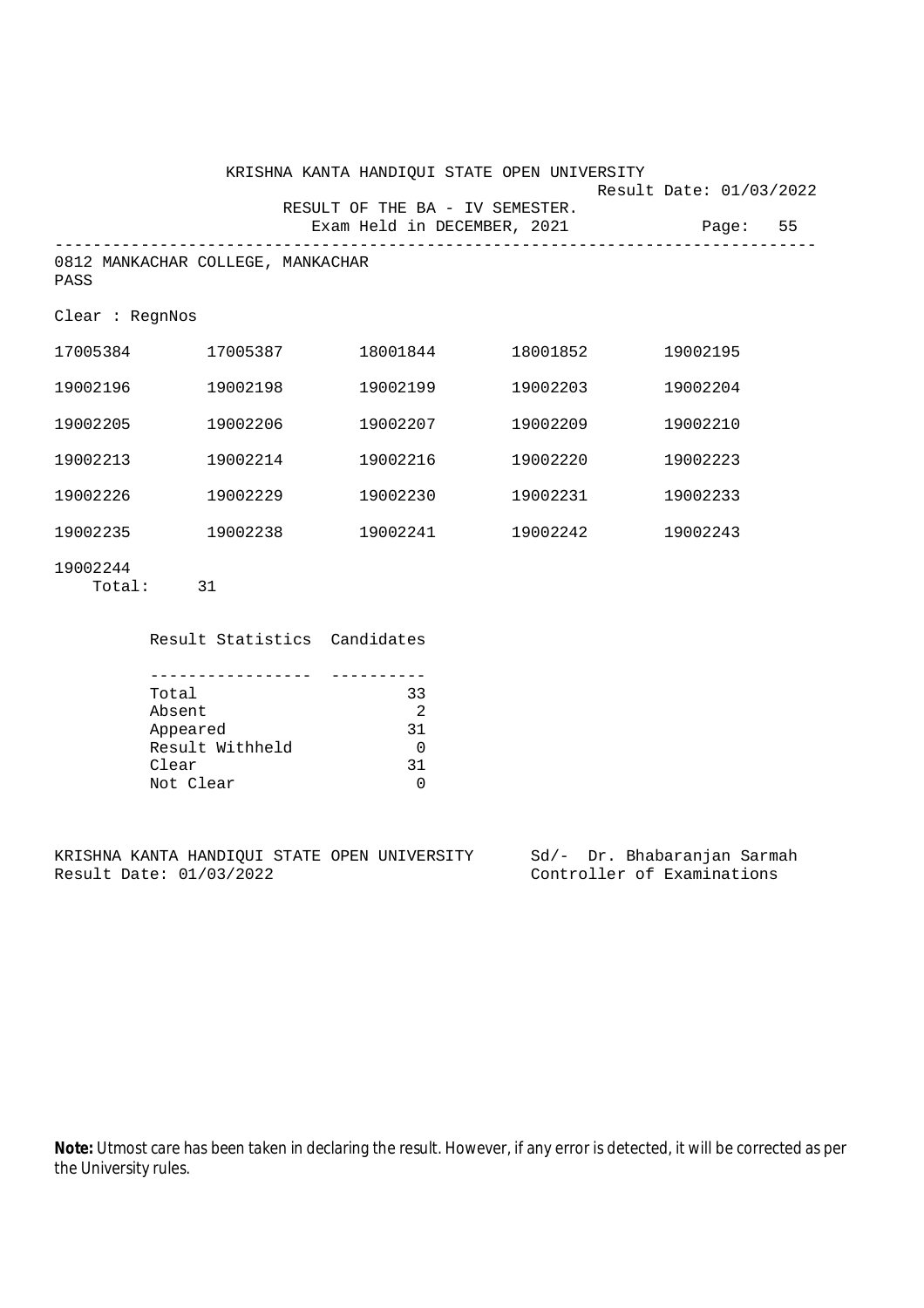KRISHNA KANTA HANDIQUI STATE OPEN UNIVERSITY Result Date: 01/03/2022 RESULT OF THE BA - IV SEMESTER. Exam Held in DECEMBER, 2021 Page: 56 -------------------------------------------------------------------------------- 0814 Sapatgram College PASS Clear : RegnNos 19002246 Total: 1 Result Statistics Candidates ----------------- ---------- Total 1 Absent<br>
Appeared 1<br>
Result Withheld 0<br>
Clear 1 Appeared 1 Result Withheld Clear Not Clear 0

KRISHNA KANTA HANDIQUI STATE OPEN UNIVERSITY Sd/- Dr. Bhabaranjan Sarmah Result Date: 01/03/2022 Controller of Examinations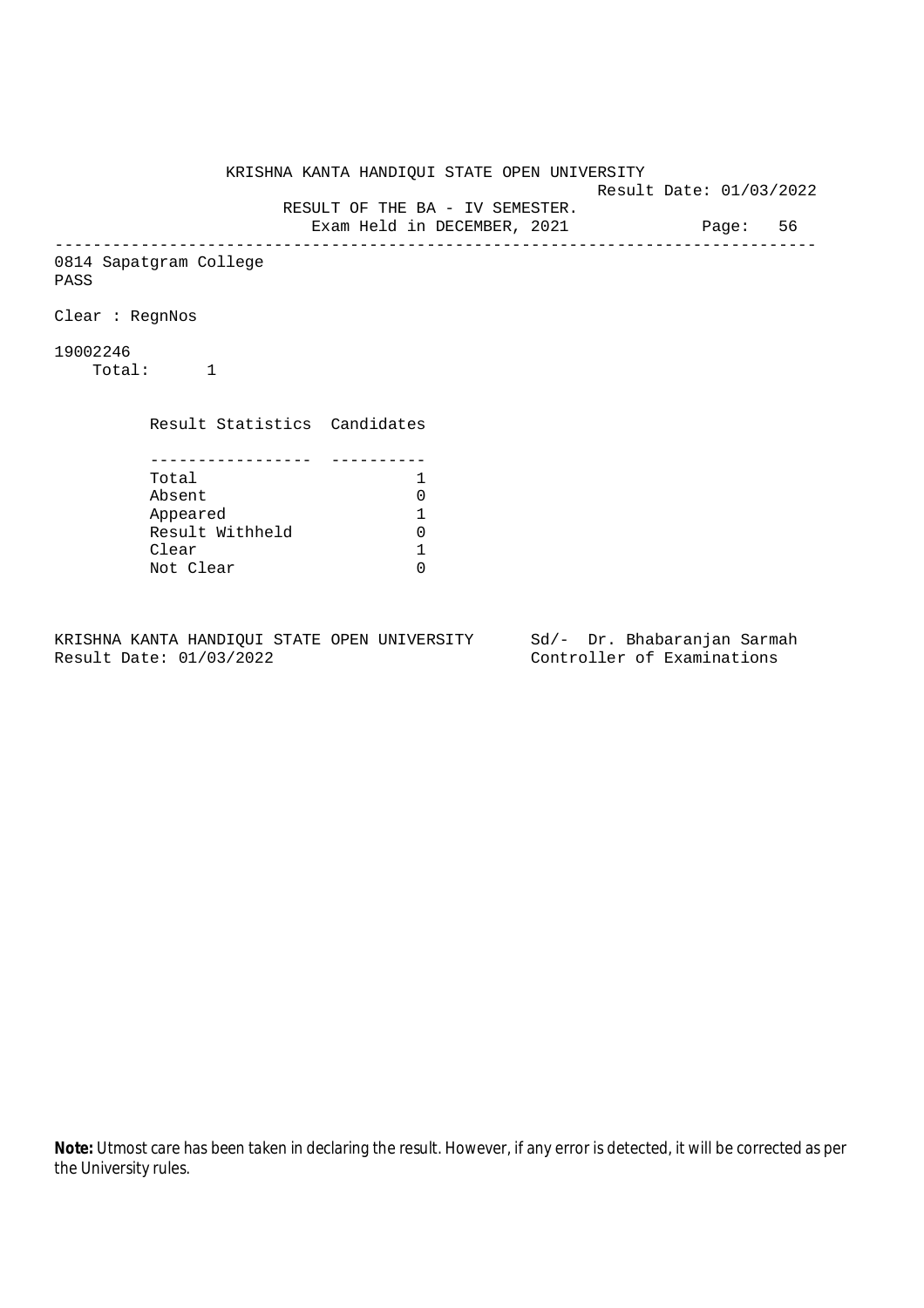|                                                                                                       |                                                                         | KRISHNA KANTA HANDIQUI STATE OPEN UNIVERSITY                   |                   |                                                           |  |
|-------------------------------------------------------------------------------------------------------|-------------------------------------------------------------------------|----------------------------------------------------------------|-------------------|-----------------------------------------------------------|--|
|                                                                                                       |                                                                         | RESULT OF THE BA - IV SEMESTER.<br>Exam Held in DECEMBER, 2021 |                   | Result Date: 01/03/2022<br>Page: 57                       |  |
| PASS                                                                                                  | 0815 Halakura College                                                   |                                                                |                   |                                                           |  |
| Clear : RegnNos                                                                                       |                                                                         |                                                                |                   |                                                           |  |
| 18001888                                                                                              | 19002248                                                                |                                                                | 19002251 19002260 | 19002263                                                  |  |
| 19002266                                                                                              | 19002267                                                                | 19002268                                                       | 19002270          | 19002271                                                  |  |
| 19002273                                                                                              | 19002276                                                                | 19002282                                                       | 19002283          | 19002284                                                  |  |
| 19002287                                                                                              | 19002288                                                                | 19002290                                                       | 19002291          | 19002293                                                  |  |
| 19002298                                                                                              | 19002300                                                                | 19002301                                                       | 19002306          | 19002308                                                  |  |
| 19002309                                                                                              | 19002311                                                                |                                                                | 19002313 19002314 | 19002315                                                  |  |
|                                                                                                       | 19002322 19002326<br>Total: 32                                          |                                                                |                   |                                                           |  |
| Not Clear: RegnNos                                                                                    |                                                                         |                                                                |                   |                                                           |  |
| Total:                                                                                                | 19002274 19002317 19002319 19002325<br>4                                |                                                                |                   |                                                           |  |
|                                                                                                       | Result Statistics Candidates                                            |                                                                |                   |                                                           |  |
| . _ _ _ _ _ _ _ _ _ _ _ _ _ _<br>Total<br>Absent<br>Appeared<br>Result Withheld<br>Clear<br>Not Clear |                                                                         | 42<br>6<br>36<br>0<br>32<br>4                                  |                   |                                                           |  |
|                                                                                                       | KRISHNA KANTA HANDIQUI STATE OPEN UNIVERSITY<br>Result Date: 01/03/2022 |                                                                |                   | Sd/- Dr. Bhabaranjan Sarmah<br>Controller of Examinations |  |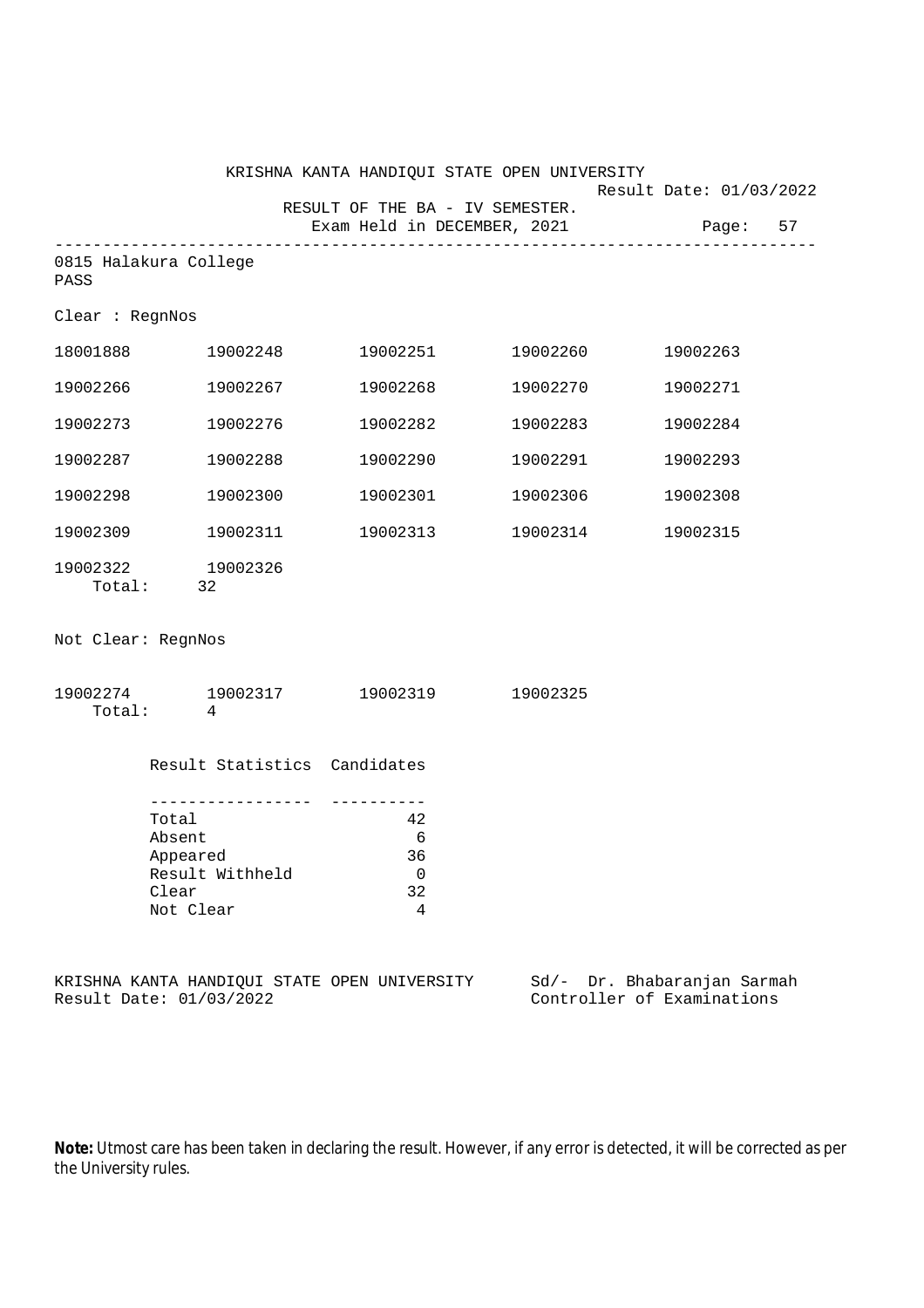|                                |          | KRISHNA KANTA HANDIQUI STATE OPEN UNIVERSITY                   |          | Result Date: 01/03/2022 |  |
|--------------------------------|----------|----------------------------------------------------------------|----------|-------------------------|--|
|                                |          | RESULT OF THE BA - IV SEMESTER.<br>Exam Held in DECEMBER, 2021 |          | Page: 58                |  |
| 0817 Hatidhura College<br>PASS |          |                                                                |          |                         |  |
| Clear: RegnNos                 |          |                                                                |          |                         |  |
| 17005658 18001914              |          | 18001938                                                       | 19002328 | 19002329                |  |
| 19002330                       | 19002331 | 19002332                                                       | 19002333 | 19002334                |  |
| 19002335                       | 19002336 | 19002338                                                       | 19002339 | 19002342                |  |
| 19002343                       | 19002344 | 19002347                                                       | 19002348 | 19002349                |  |
| 19002350                       | 19002351 | 19002352                                                       | 19002353 | 19002356                |  |
| 19002359                       | 19002360 | 19002361                                                       | 19002363 | 19002364                |  |
| 19002366                       | 19002368 | 19002369                                                       | 19002370 | 19002371                |  |
| 19002374 19002375<br>Total:    | 39       | 19002376                                                       | 19002378 |                         |  |

Not Clear: RegnNos

| 19002372 | 19002377 |
|----------|----------|
| Total:   |          |

| Result Statistics Candidates |    |
|------------------------------|----|
|                              |    |
|                              |    |
| Total                        | 41 |
| Absent                       |    |
| Appeared                     | 41 |
| Result Withheld              |    |
| Clear                        | 39 |
| Not Clear                    |    |

|  |                         |  | KRISHNA KANTA HANDIOUI STATE OPEN UNIVERSITY |  | Sd/- Dr. Bhabaranjan Sarmah |  |
|--|-------------------------|--|----------------------------------------------|--|-----------------------------|--|
|  | Result Date: 01/03/2022 |  |                                              |  | Controller of Examinations  |  |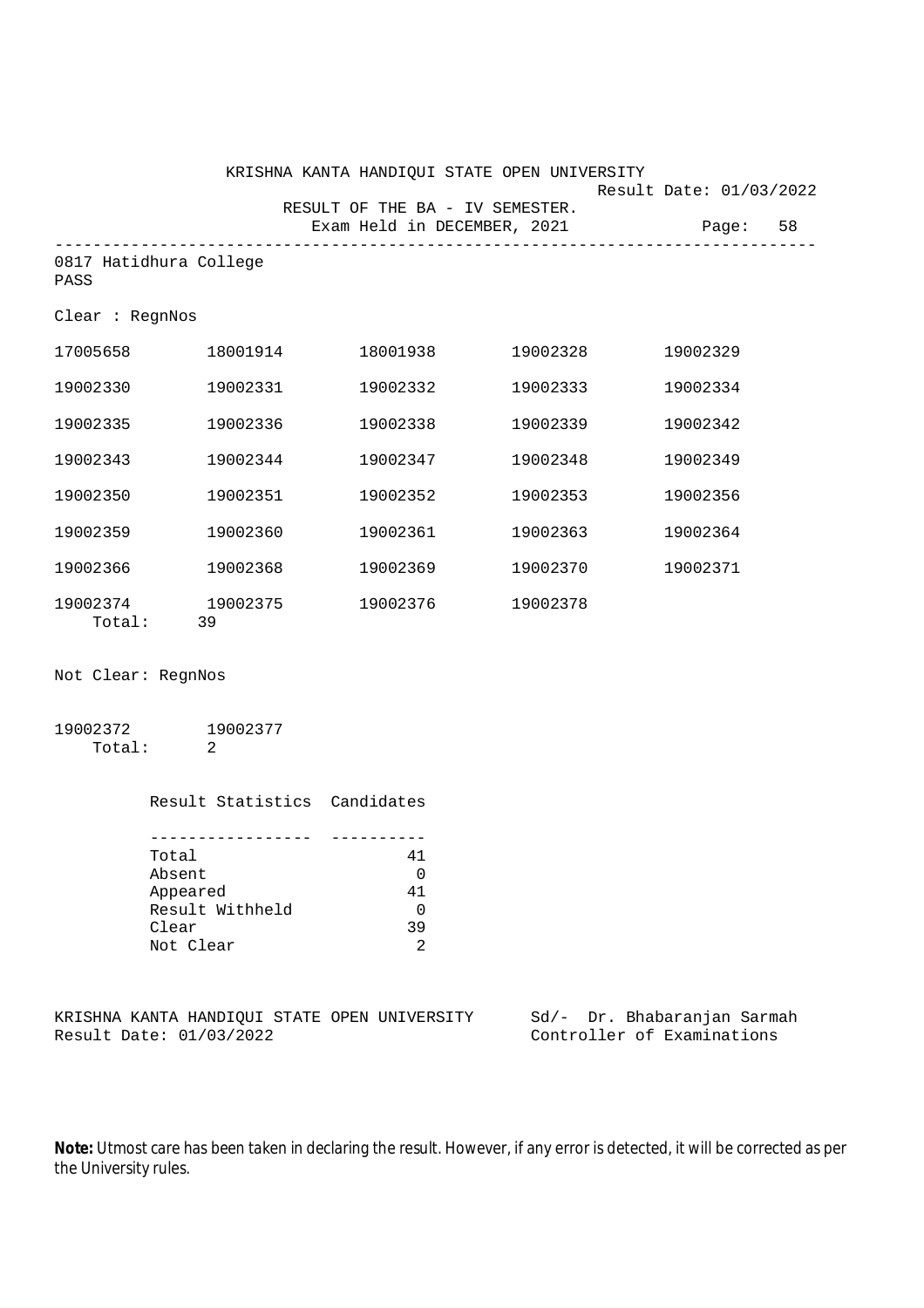|                    |                                                                      |                                              | KRISHNA KANTA HANDIQUI STATE OPEN UNIVERSITY                   |                                                           |  |
|--------------------|----------------------------------------------------------------------|----------------------------------------------|----------------------------------------------------------------|-----------------------------------------------------------|--|
|                    |                                                                      |                                              | RESULT OF THE BA - IV SEMESTER.<br>Exam Held in DECEMBER, 2021 | Result Date: 01/03/2022<br>Page: 59                       |  |
| PASS               | 0818 Progati College, Agomani                                        |                                              |                                                                |                                                           |  |
| Clear : RegnNos    |                                                                      |                                              |                                                                |                                                           |  |
|                    | 18001949 18001964                                                    |                                              | 18001972 19002381                                              | 19002383                                                  |  |
| 19002384           | 19002385                                                             | 19002386                                     | 19002387                                                       | 19002388                                                  |  |
| 19002389           | 19002390                                                             | 19002391                                     | 19002393                                                       | 19002394                                                  |  |
| 19002396           | 19002397                                                             | 19002402                                     | 19002403                                                       | 19002405                                                  |  |
| 19002410           | 19002414                                                             | 19002415                                     | 19002416                                                       | 19002418                                                  |  |
| Total:             | 19002420 19002421<br>29                                              | 19002422                                     | 19002423                                                       |                                                           |  |
| Not Clear: RegnNos |                                                                      |                                              |                                                                |                                                           |  |
|                    |                                                                      |                                              | $18001971$ $19002382$ $19002409$ $19002413$                    | 19002417                                                  |  |
| 20010050<br>Total: | 6                                                                    |                                              |                                                                |                                                           |  |
|                    | Result Statistics Candidates                                         |                                              |                                                                |                                                           |  |
|                    | Total<br>Absent<br>Appeared<br>Result Withheld<br>Clear<br>Not Clear | 37<br>$\overline{2}$<br>35<br>0<br>29<br>6   |                                                                |                                                           |  |
|                    | Result Date: 01/03/2022                                              | KRISHNA KANTA HANDIQUI STATE OPEN UNIVERSITY |                                                                | Sd/- Dr. Bhabaranjan Sarmah<br>Controller of Examinations |  |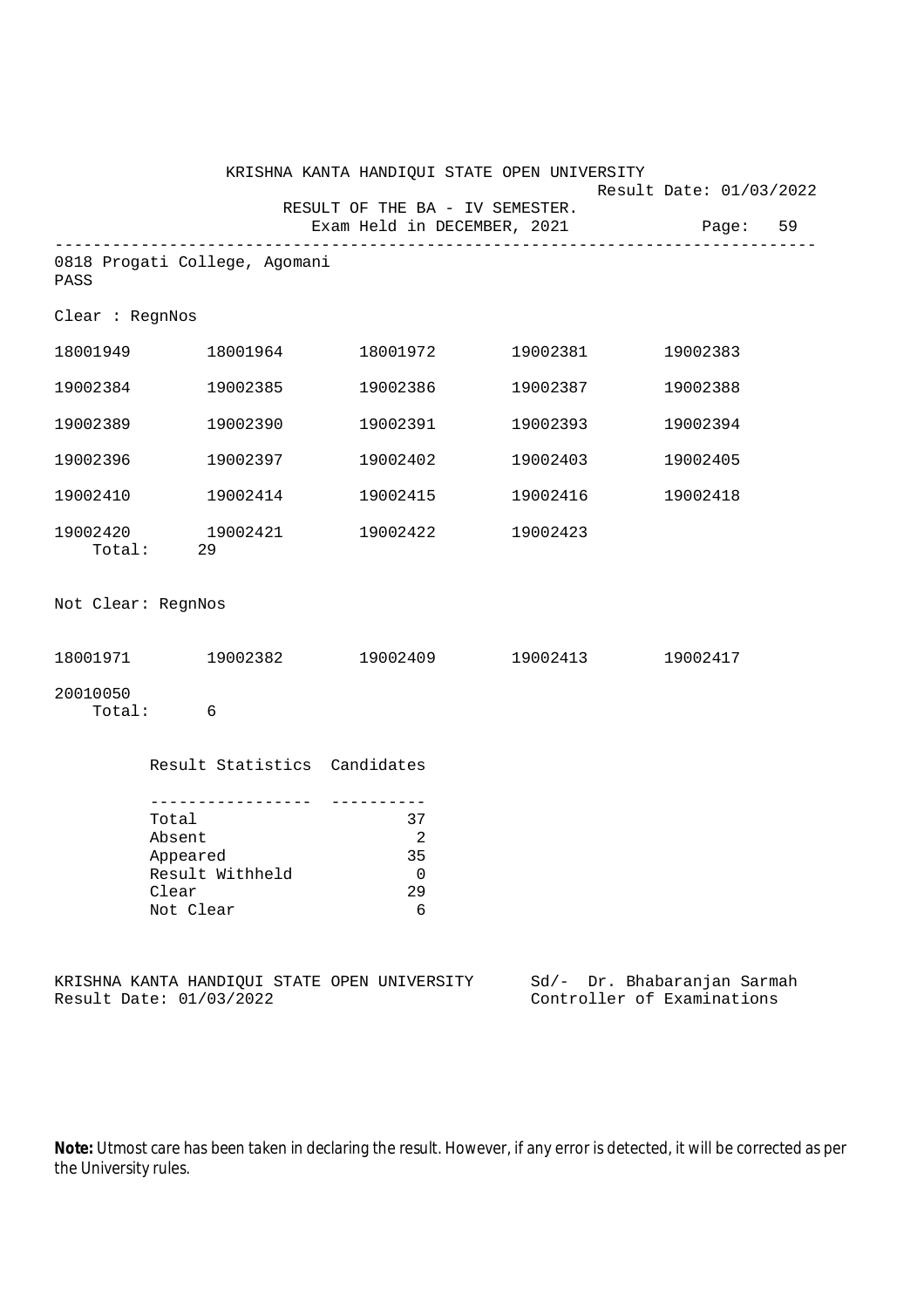|                                   |                | KRISHNA KANTA HANDIQUI STATE OPEN UNIVERSITY                   |                             | Result Date: 01/03/2022 |    |
|-----------------------------------|----------------|----------------------------------------------------------------|-----------------------------|-------------------------|----|
|                                   |                | RESULT OF THE BA - IV SEMESTER.<br>Exam Held in DECEMBER, 2021 | ___________________________ | Paqe:                   | 60 |
| 0899 Hatsingimari College<br>PASS |                |                                                                |                             |                         |    |
| Clear : <b>ReqnNos</b>            |                |                                                                |                             |                         |    |
| 19002424                          | 19002425       | 19002427                                                       | 19002428                    | 19002429                |    |
| 19002432                          | 19002434       | 19002435                                                       | 19002436                    | 19002438                |    |
| 19002439                          | 19002440       | 19002441                                                       | 19002443                    | 19002444                |    |
| 19002445                          | 19002446       | 19002447                                                       | 19002448                    | 19002449                |    |
| 19002450<br>Total:                | 19002451<br>22 |                                                                |                             |                         |    |

Result Statistics Candidates

| Total           | 22   |
|-----------------|------|
| Absent          |      |
| Appeared        | 22   |
| Result Withheld |      |
| Clear           | 2.2. |
| Not Clear       |      |

|  |                         |  | KRISHNA KANTA HANDIOUI STATE OPEN UNIVERSITY |  |  | Sd/- Dr. Bhabaranjan Sarmah |  |
|--|-------------------------|--|----------------------------------------------|--|--|-----------------------------|--|
|  | Result Date: 01/03/2022 |  |                                              |  |  | Controller of Examinations  |  |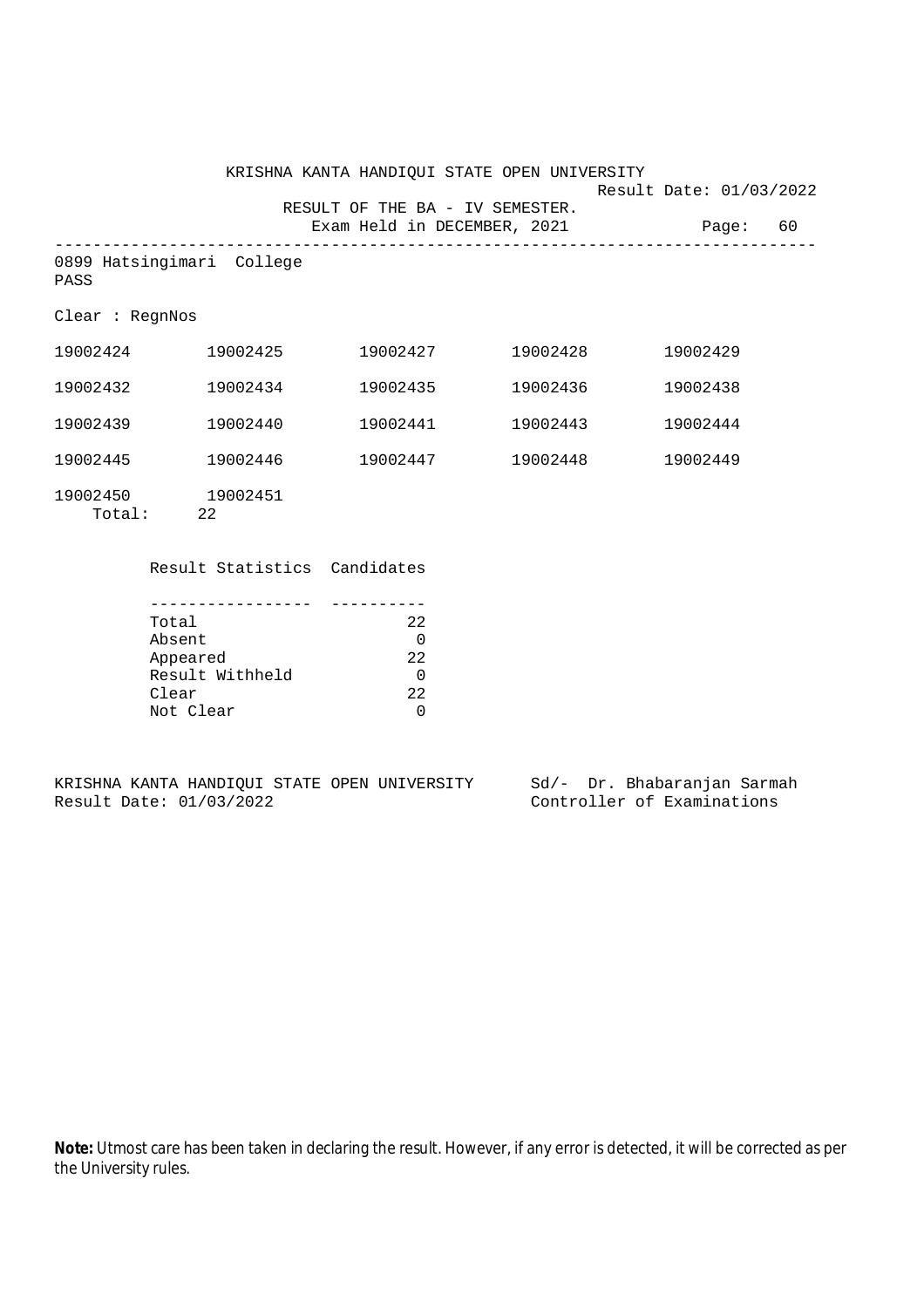KRISHNA KANTA HANDIQUI STATE OPEN UNIVERSITY Result Date: 01/03/2022 RESULT OF THE BA - IV SEMESTER. Exam Held in DECEMBER, 2021 Page: 61 -------------------------------------------------------------------------------- 0903 D. H. S. K. College PASS Clear : RegnNos 17005905 17005915 17005955 19002464 19002465 19002469 19002470 19002479 19002487 19002498 19002469 19<br>Total: 10 Not Clear: RegnNos

| 19002473 | 19002477 |
|----------|----------|
| Total:   |          |

|           | Result Statistics Candidates |    |
|-----------|------------------------------|----|
|           |                              |    |
|           |                              |    |
| Total     |                              | 13 |
| Absent    |                              |    |
| Appeared  |                              | 12 |
|           | Result Withheld              |    |
| Clear     |                              | 10 |
| Not Clear |                              |    |

|  |                         |  | KRISHNA KANTA HANDIOUI STATE OPEN UNIVERSITY |  | Sd/- Dr. Bhabaranjan Sarmah |  |
|--|-------------------------|--|----------------------------------------------|--|-----------------------------|--|
|  | Result Date: 01/03/2022 |  |                                              |  | Controller of Examinations  |  |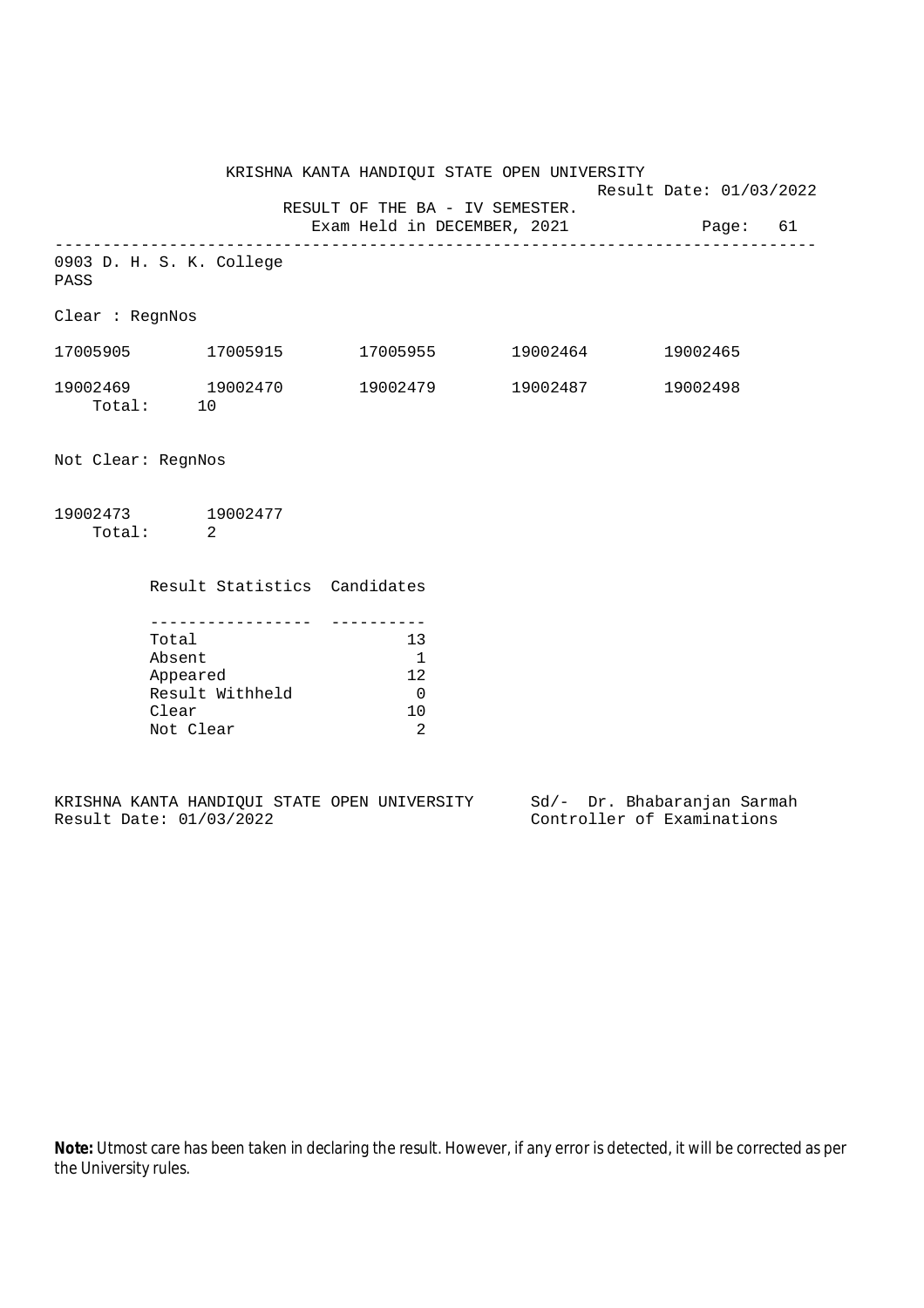KRISHNA KANTA HANDIQUI STATE OPEN UNIVERSITY Result Date: 01/03/2022 RESULT OF THE BA - IV SEMESTER. Exam Held in DECEMBER, 2021 Page: 62 -------------------------------------------------------------------------------- 0904 Nandalal Borgohain City College PASS Clear : RegnNos 17005992 17006041 19002518 19002530 Total: 4 Not Clear: RegnNos 18002080 Total: 1 Result Statistics Candidates ----------------- ---------- Total 7 Absent 2 Appeared 5 Result Withheld 0 Clear 4 Not Clear 1

KRISHNA KANTA HANDIQUI STATE OPEN UNIVERSITY Sd/- Dr. Bhabaranjan Sarmah Result Date: 01/03/2022 Controller of Examinations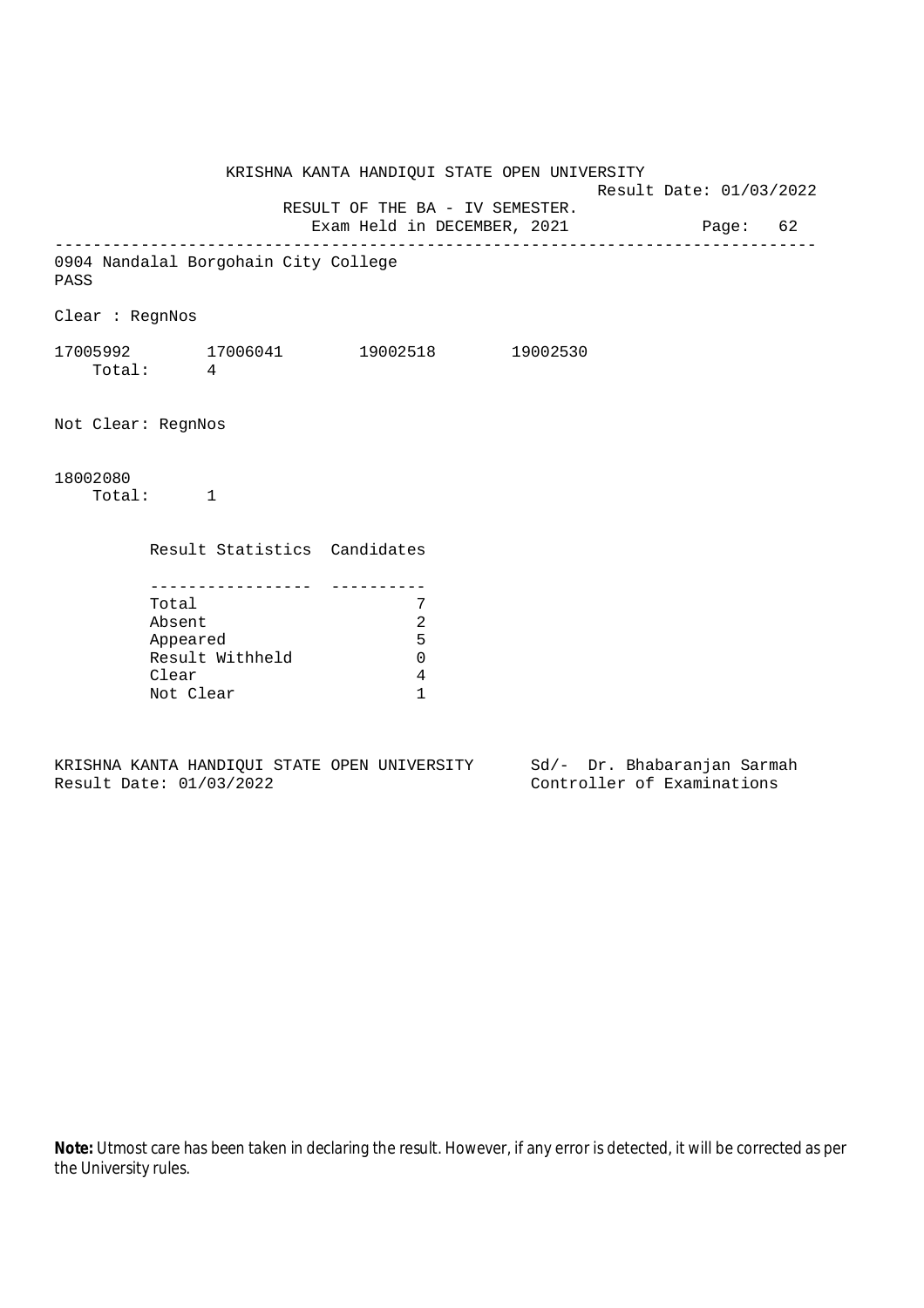|                    |                                                                                             | KRISHNA KANTA HANDIQUI STATE OPEN UNIVERSITY                                       |                   | Result Date: 01/03/2022 |  |
|--------------------|---------------------------------------------------------------------------------------------|------------------------------------------------------------------------------------|-------------------|-------------------------|--|
|                    |                                                                                             | RESULT OF THE BA - IV SEMESTER.<br>Exam Held in DECEMBER, 2021                     |                   | Page: 63                |  |
| PASS               | 0905 Naharkatiya College                                                                    |                                                                                    |                   |                         |  |
| Clear : RegnNos    |                                                                                             |                                                                                    |                   |                         |  |
|                    | 18002100 19002549                                                                           |                                                                                    | 19002561 19002563 | 19002564                |  |
| 19002566           | 19002567                                                                                    |                                                                                    | 19002570 19002574 | 19002575                |  |
|                    | 19002577 19002578                                                                           |                                                                                    | 19002579 19002580 | 19002581                |  |
| 19002582           | Total: 16                                                                                   |                                                                                    |                   |                         |  |
| Not Clear: RegnNos |                                                                                             |                                                                                    |                   |                         |  |
| Total:             | 19002556 19002572<br>$\overline{2}$                                                         |                                                                                    |                   |                         |  |
|                    | Result Statistics Candidates                                                                |                                                                                    |                   |                         |  |
|                    | ___________________<br>Total<br>Absent<br>Appeared<br>Result Withheld<br>Clear<br>Not Clear | -----------<br>20<br>$\overline{\phantom{0}}^2$<br>18<br>$\overline{0}$<br>16<br>2 |                   |                         |  |
|                    | CAL THE PROGRESS OF THE CHANGE OF THE TRIVE OF THE PROGRESS OF PROGRESS COMPO               |                                                                                    |                   |                         |  |

KRISHNA KANTA HANDIQUI STATE OPEN UNIVERSITY<br>Result Date: 01/03/2022

Sd/- Dr. Bhabaranjan Sarmah<br>Controller of Examinations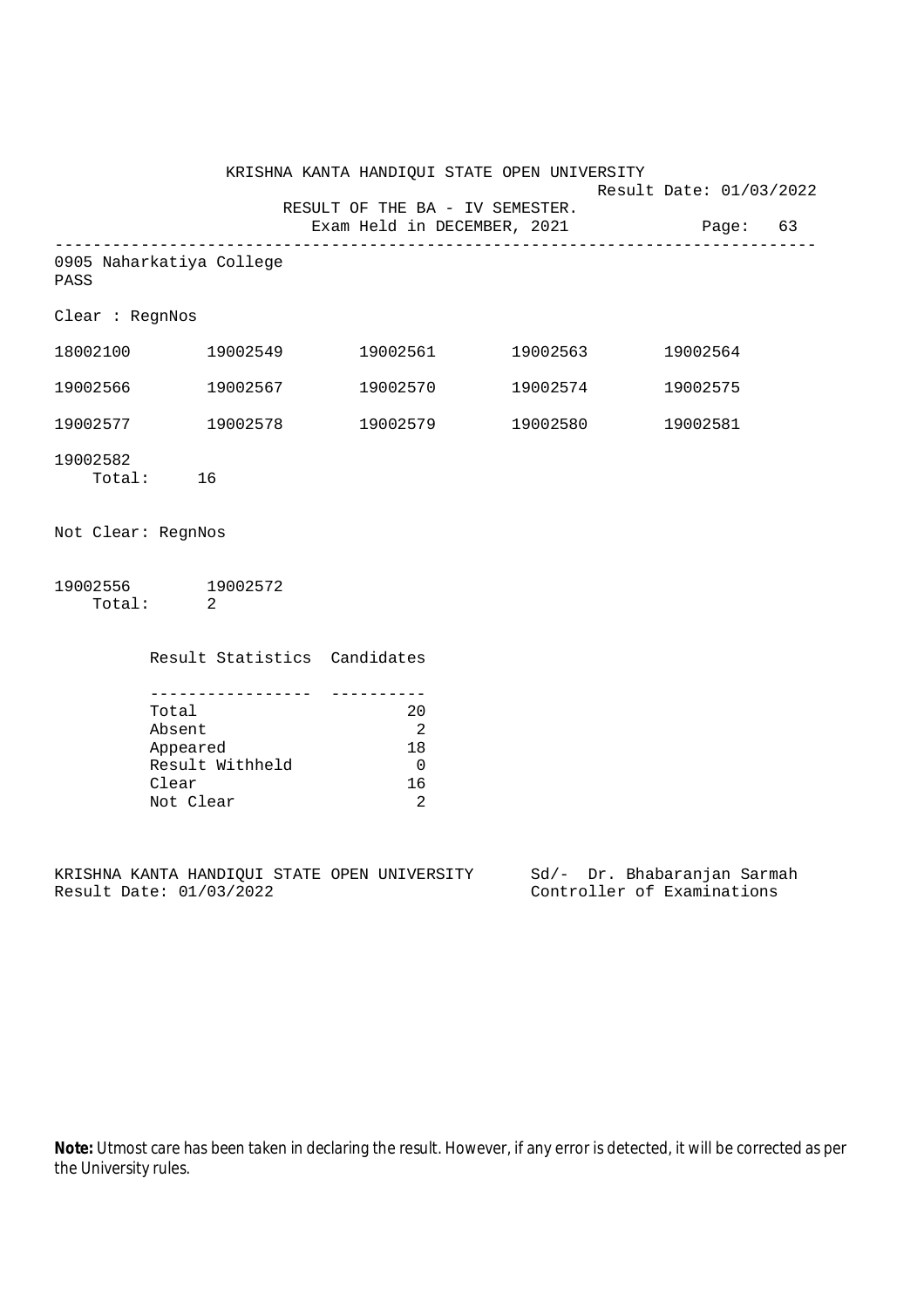KRISHNA KANTA HANDIQUI STATE OPEN UNIVERSITY Result Date: 01/03/2022 RESULT OF THE BA - IV SEMESTER. Exam Held in DECEMBER, 2021 Page: 64 -------------------------------------------------------------------------------- 0906 Namrup College PASS Clear : RegnNos 19002593 Total: 1 Result Statistics Candidates ----------------- ---------- Total 1<br>Absent 0 Absent<br>
Appeared 1<br>
Result Withheld 0<br>
Clear 1 Appeared 1 Result Withheld Clear Not Clear 0

KRISHNA KANTA HANDIQUI STATE OPEN UNIVERSITY Sd/- Dr. Bhabaranjan Sarmah Result Date: 01/03/2022 Controller of Examinations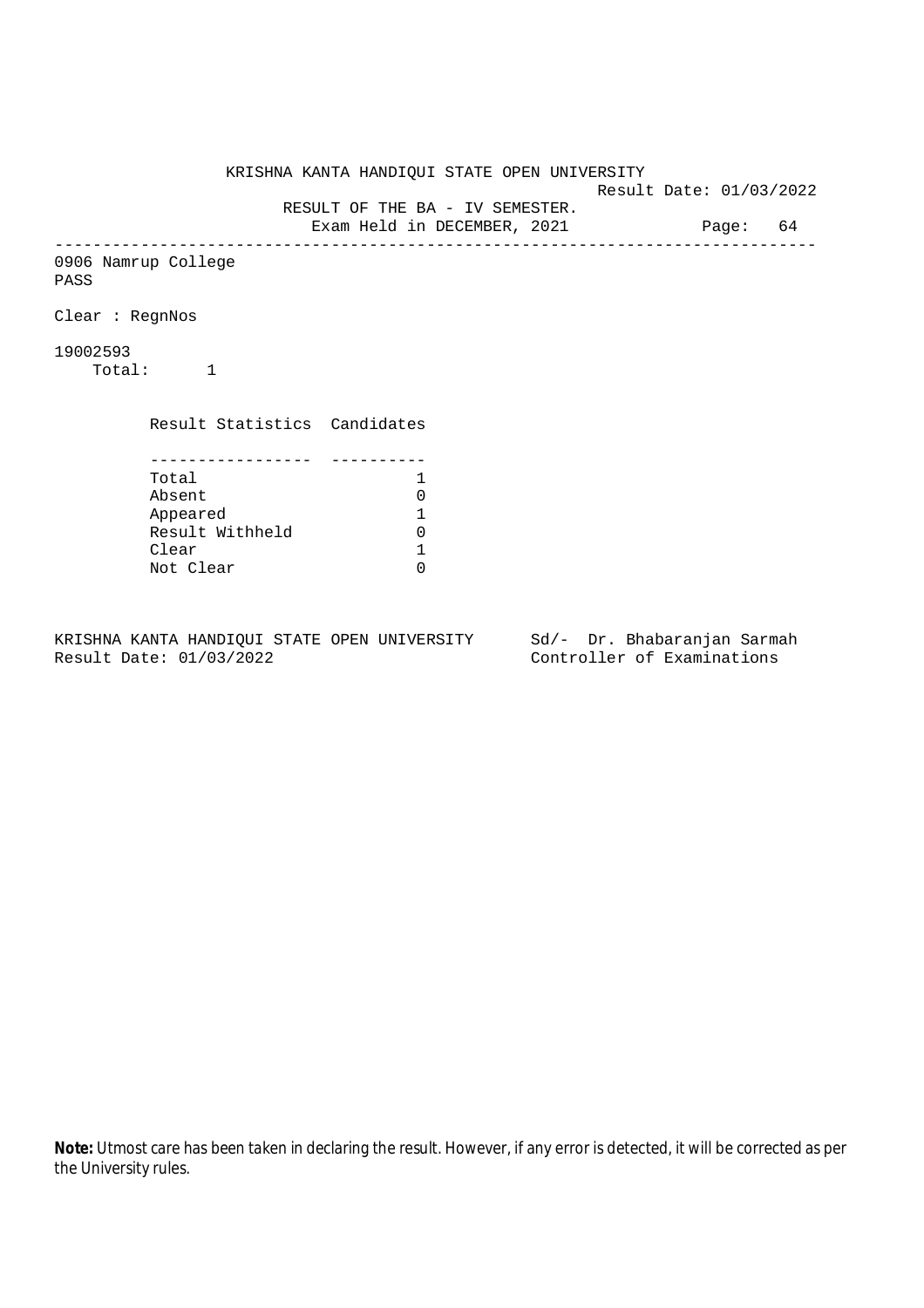Result Date: 01/03/2022

 RESULT OF THE BA - IV SEMESTER. Exam Held in DECEMBER, 2021 Page: 65

-------------------------------------------------------------------------------- 0907 Duliajan College

PASS

Clear : RegnNos

| 17027720           | 19002598 | 19002603 | 19002605 | 19002607 |
|--------------------|----------|----------|----------|----------|
| 19002611<br>Total: | 19002613 | 19002620 | 19002622 | 19002623 |

Not Clear: RegnNos

| 19002601 | 19002604 |
|----------|----------|
| Total:   |          |

| Result Statistics Candidates |     |
|------------------------------|-----|
|                              |     |
| Total                        | 19  |
| Absent                       |     |
| Appeared                     | 12. |
| Result Withheld              |     |
| Clear                        |     |
| Not Clear                    |     |
|                              |     |

|  |                         |  | KRISHNA KANTA HANDIQUI STATE OPEN UNIVERSITY |  | Sd/- Dr. Bhabaranjan Sarmah |  |
|--|-------------------------|--|----------------------------------------------|--|-----------------------------|--|
|  | Result Date: 01/03/2022 |  |                                              |  | Controller of Examinations  |  |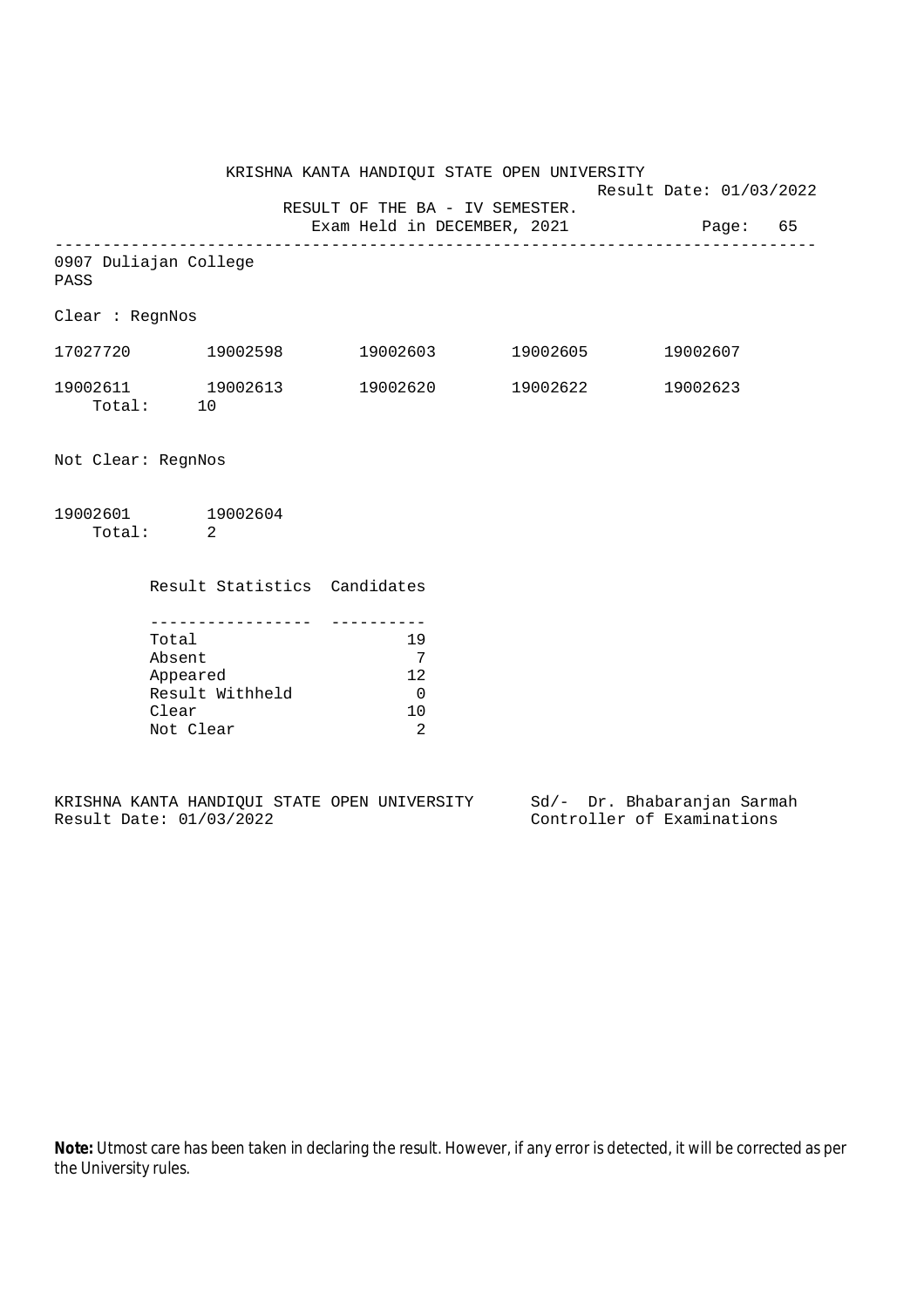Result Date: 01/03/2022 RESULT OF THE BA - IV SEMESTER. Exam Held in DECEMBER, 2021 Page: 66 -------------------------------------------------------------------------------- 0909 Lahowal College, Lahowal PASS Clear : RegnNos 18002165 19002643 19002647 Total: 3 Not Clear: RegnNos 18002167 19002635 Total: 2 Result Statistics Candidates ----------------- ---------- Total 6

KRISHNA KANTA HANDIQUI STATE OPEN UNIVERSITY

| тотат           |   |
|-----------------|---|
| Absent          |   |
| Appeared        | 5 |
| Result Withheld |   |
| Clear           |   |
| Not Clear       |   |

KRISHNA KANTA HANDIQUI STATE OPEN UNIVERSITY Sd/- Dr. Bhabaranjan Sarmah Result Date: 01/03/2022 Controller of Examinations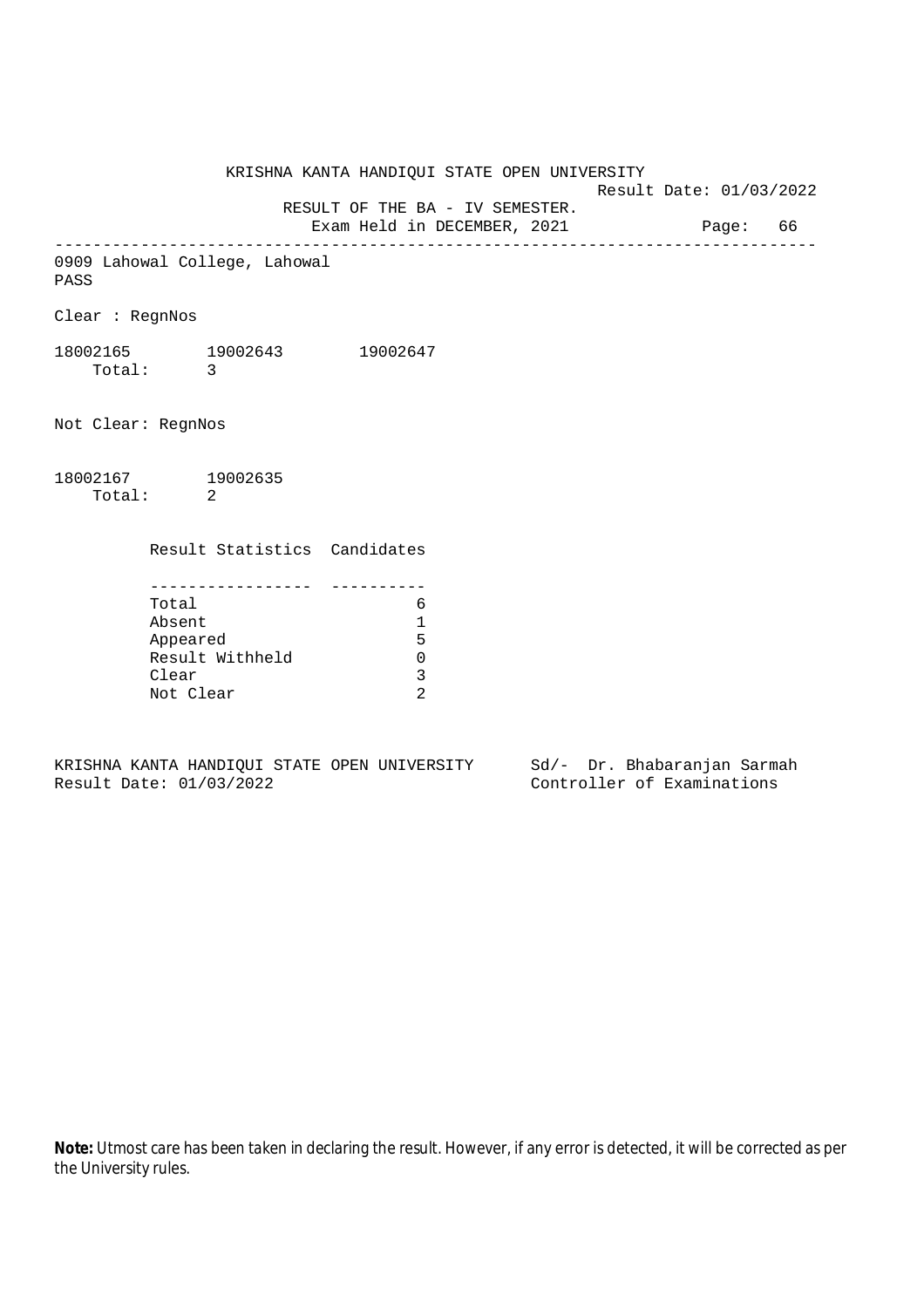|                                                                      |          |                                                              | KRISHNA KANTA HANDIQUI STATE OPEN UNIVERSITY                                                           |  | Result Date: 01/03/2022 |  |  |
|----------------------------------------------------------------------|----------|--------------------------------------------------------------|--------------------------------------------------------------------------------------------------------|--|-------------------------|--|--|
|                                                                      |          | Exam Held in DECEMBER, 2021 Page: 67                         |                                                                                                        |  |                         |  |  |
| 0913 Tingkhong College<br>PASS                                       |          |                                                              |                                                                                                        |  |                         |  |  |
| Clear : RegnNos                                                      |          |                                                              |                                                                                                        |  |                         |  |  |
|                                                                      | Total: 5 |                                                              | $17006226 \qquad \qquad 18002183 \qquad \qquad 18002188 \qquad \qquad 18002194 \qquad \qquad 18002199$ |  |                         |  |  |
| Not Clear: RegnNos                                                   |          |                                                              |                                                                                                        |  |                         |  |  |
|                                                                      | Total: 4 |                                                              | $17006213 \qquad \qquad 18002196 \qquad \qquad 18002204 \qquad \qquad 18002205$                        |  |                         |  |  |
|                                                                      |          |                                                              | Result Statistics Candidates                                                                           |  |                         |  |  |
| Total<br>Absent<br>Appeared<br>Result Withheld<br>Clear<br>Not Clear |          | 12<br>$\overline{3}$<br>$\mathsf 9$<br>$\mathbf 0$<br>5<br>4 |                                                                                                        |  |                         |  |  |

KRISHNA KANTA HANDIQUI STATE OPEN UNIVERSITY Sd/- Dr. Bhabaranjan Sarmah Result Date: 01/03/2022 Controller of Examinations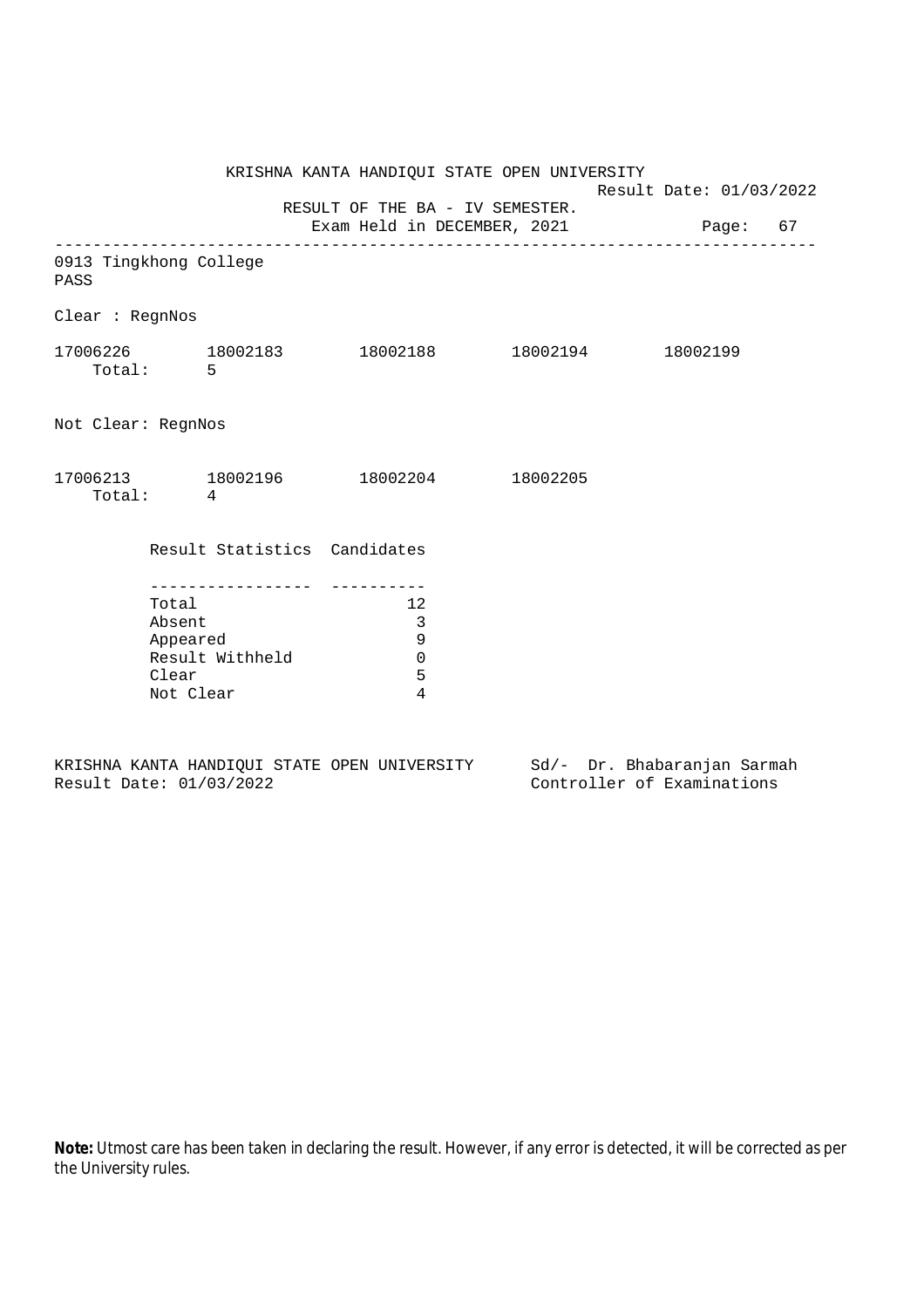Result Date: 01/03/2022

 RESULT OF THE BA - IV SEMESTER. Exam Held in DECEMBER, 2021 Page: 68

--------------------------------------------------------------------------------

0916 CENTRAL JAIL, DIBRUGARH PASS

Not Clear : RegnNos

18002226 18002232 Total: 2

Result Statistics Candidates

| Total           |  |
|-----------------|--|
| Absent          |  |
| Appeared        |  |
| Result Withheld |  |
| Clear           |  |
| Not Clear       |  |

KRISHNA KANTA HANDIQUI STATE OPEN UNIVERSITY Sd/- Dr. Bhabaranjan Sarmah<br>Result Date: 01/03/2022 Controller of Examinations

Controller of Examinations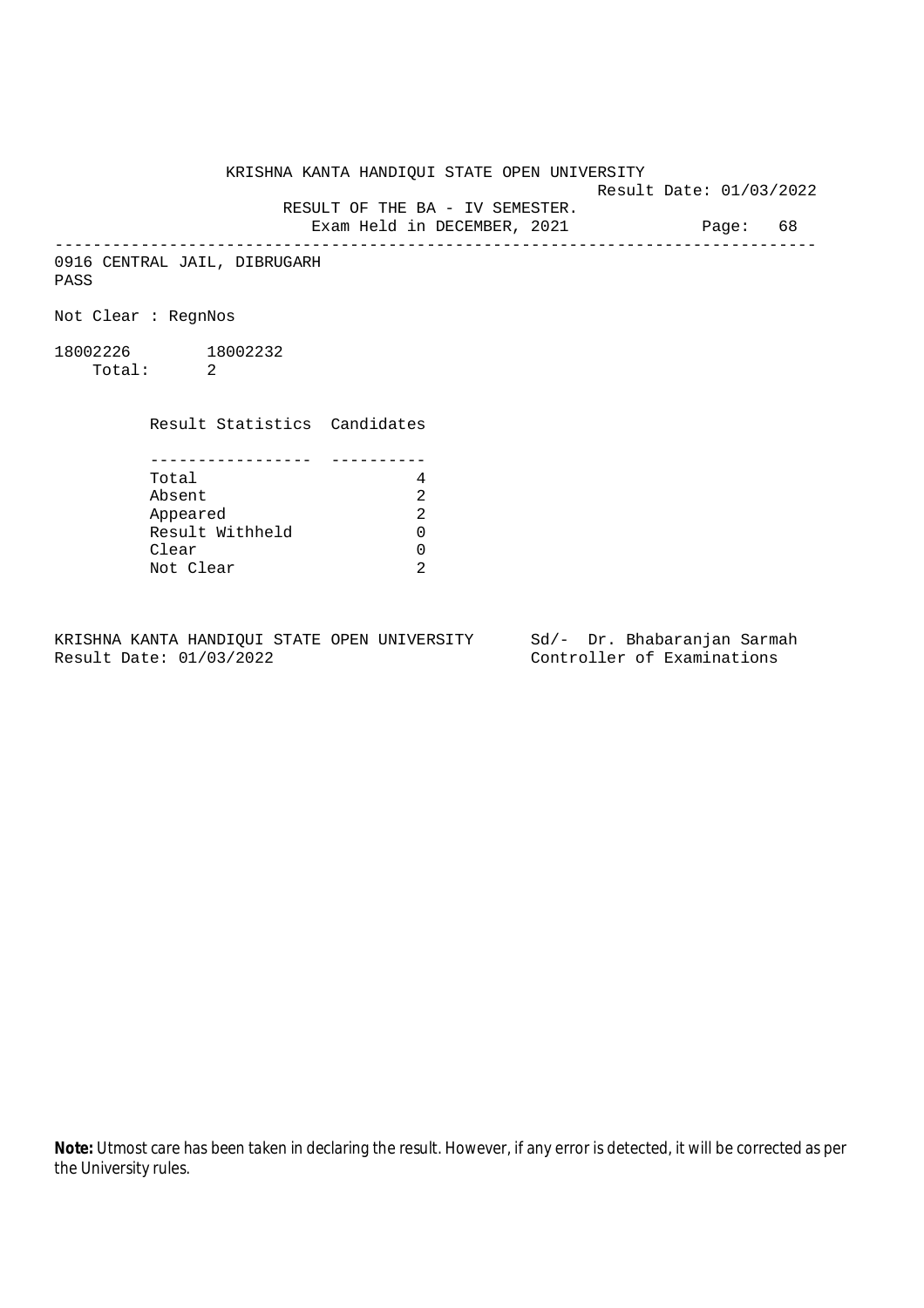Result Date: 01/03/2022 RESULT OF THE BA - IV SEMESTER. Exam Held in DECEMBER, 2021 Page: 69 -------------------------------------------------------------------------------- 0917 DD Rasiwasia College, Chabua Not Clear : RegnNos 19002669 20010052 Total: 2 Result Statistics Candidates ----------------- ---------- Total 2 Absent 0<br>
Appeared 2<br>
Result Withheld 0 Appeared

KRISHNA KANTA HANDIQUI STATE OPEN UNIVERSITY

KRISHNA KANTA HANDIQUI STATE OPEN UNIVERSITY Sd/- Dr. Bhabaranjan Sarmah Result Date: 01/03/2022 Controller of Examinations

Clear 0 Not Clear 2

Result Withheld 0

PASS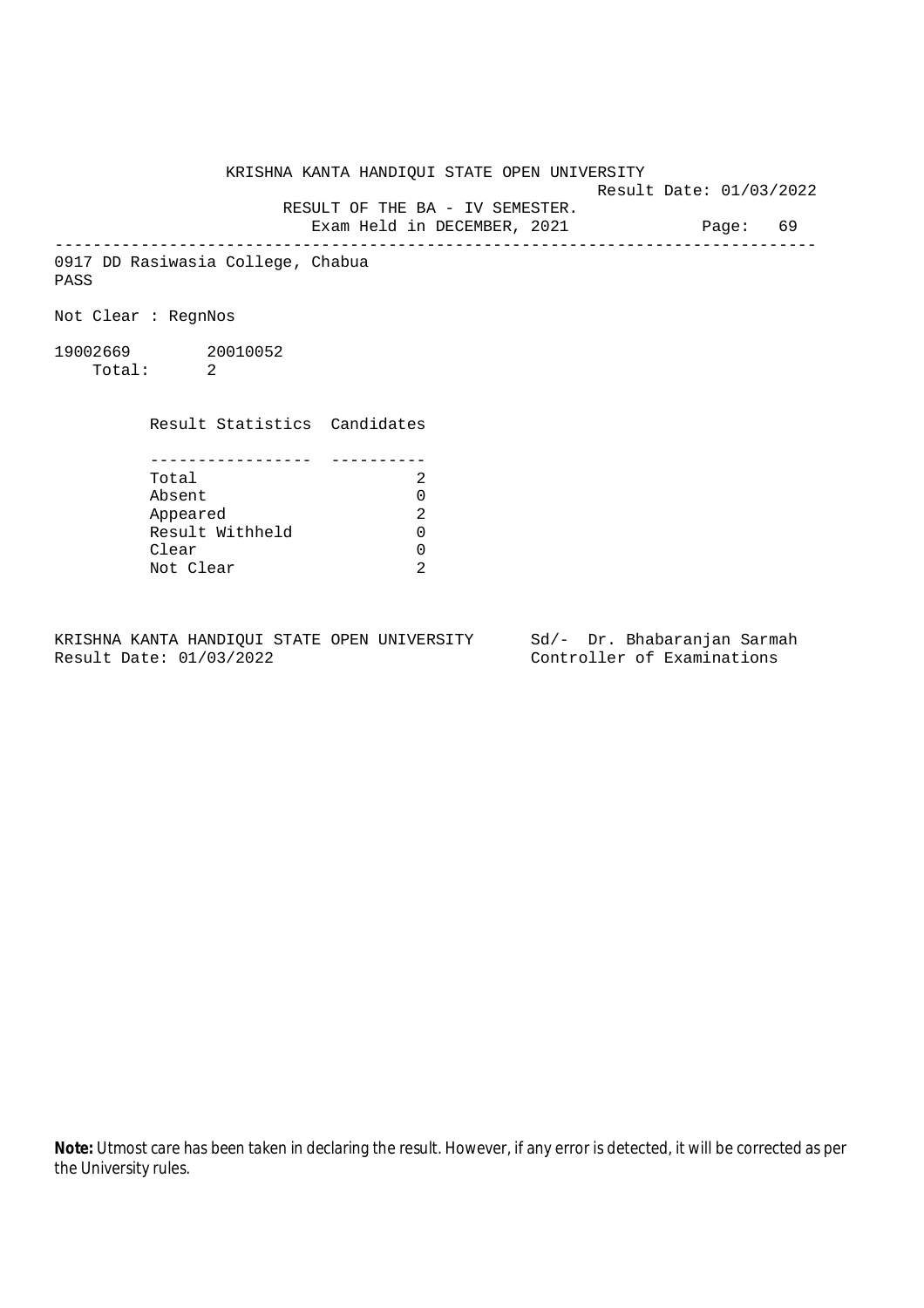|                                                                         |                          |                                         | KRISHNA KANTA HANDIQUI STATE OPEN UNIVERSITY                   |  |          |                                                           |          |          |  |
|-------------------------------------------------------------------------|--------------------------|-----------------------------------------|----------------------------------------------------------------|--|----------|-----------------------------------------------------------|----------|----------|--|
|                                                                         |                          |                                         | RESULT OF THE BA - IV SEMESTER.<br>Exam Held in DECEMBER, 2021 |  |          | Result Date: 01/03/2022                                   |          | Page: 70 |  |
| 1001 Goalpara College<br>PASS                                           |                          |                                         |                                                                |  |          |                                                           |          |          |  |
| Clear : RegnNos                                                         |                          |                                         |                                                                |  |          |                                                           |          |          |  |
| 17006443 17006463                                                       |                          |                                         | 19002672 19002673                                              |  |          |                                                           | 19002674 |          |  |
| 19002677                                                                |                          | 19002679                                | 19002681                                                       |  | 19002682 |                                                           | 19002683 |          |  |
| 19002684                                                                |                          | 19002685                                | 19002686                                                       |  | 19002690 |                                                           | 19002694 |          |  |
| 19002695                                                                |                          | 19002698                                | 19002700                                                       |  | 19002701 |                                                           | 19002704 |          |  |
| 19002708                                                                |                          | 19002710                                | 19002715                                                       |  | 19002722 |                                                           | 19002724 |          |  |
| 19002727                                                                |                          | 19002731                                | 19002733                                                       |  | 19002736 |                                                           | 19002737 |          |  |
| 19002740 19002742                                                       | Total: 35                |                                         | 19002746                                                       |  |          | 19002748                                                  | 19002756 |          |  |
| Not Clear: RegnNos                                                      |                          |                                         |                                                                |  |          |                                                           |          |          |  |
| 17006494 19002687                                                       |                          |                                         | 19002711 19002714                                              |  |          |                                                           | 19002720 |          |  |
| 19002725 19002726<br>Total:                                             | $\overline{\phantom{0}}$ |                                         | 19002739                                                       |  |          |                                                           |          |          |  |
|                                                                         |                          | Result Statistics Candidates            |                                                                |  |          |                                                           |          |          |  |
| Total<br>Absent<br>Appeared<br>Result Withheld<br>Clear<br>Not Clear    |                          | 44<br>1<br>43<br>$\mathbf 0$<br>35<br>8 |                                                                |  |          |                                                           |          |          |  |
| KRISHNA KANTA HANDIQUI STATE OPEN UNIVERSITY<br>Result Date: 01/03/2022 |                          |                                         |                                                                |  |          | Sd/- Dr. Bhabaranjan Sarmah<br>Controller of Examinations |          |          |  |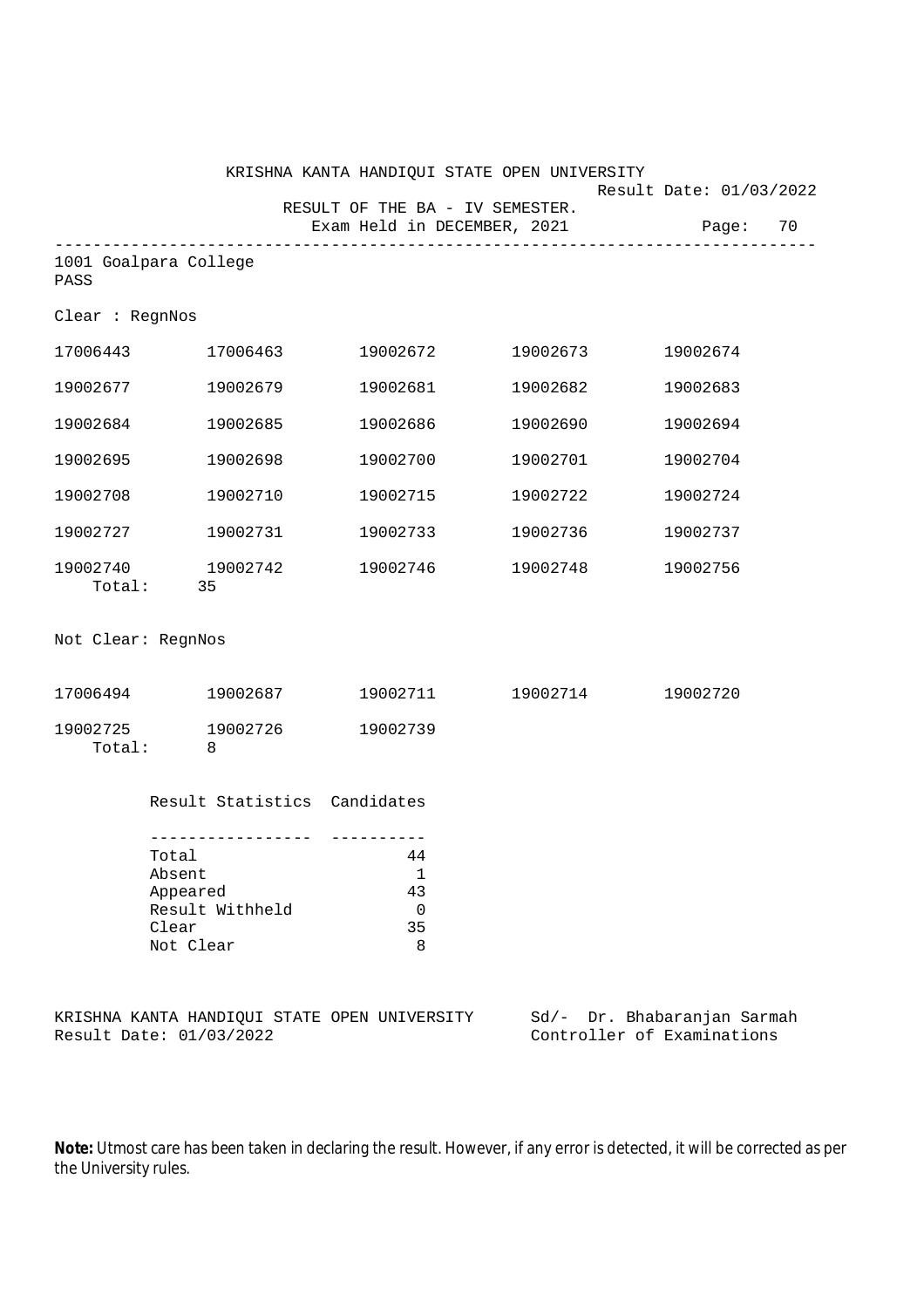| KRISHNA KANTA HANDIQUI STATE OPEN UNIVERSITY                         |                              |  |                                                                 |                                                                         |  |  | Result Date: 01/03/2022 |  |  |
|----------------------------------------------------------------------|------------------------------|--|-----------------------------------------------------------------|-------------------------------------------------------------------------|--|--|-------------------------|--|--|
|                                                                      |                              |  |                                                                 | RESULT OF THE BA - IV SEMESTER.<br>Exam Held in DECEMBER, 2021 Page: 71 |  |  |                         |  |  |
| 1002 Habraghat Mahavidyalaya, Krishnai<br>PASS                       |                              |  |                                                                 |                                                                         |  |  |                         |  |  |
| Clear : RegnNos                                                      |                              |  |                                                                 |                                                                         |  |  |                         |  |  |
| $17006514$ $17006542$ $19002768$ $19002770$ $19002773$<br>Total: 5   |                              |  |                                                                 |                                                                         |  |  |                         |  |  |
| Not Clear: RegnNos                                                   |                              |  |                                                                 |                                                                         |  |  |                         |  |  |
| 19002785 19002787 19002792                                           | Total: 3                     |  |                                                                 |                                                                         |  |  |                         |  |  |
|                                                                      | Result Statistics Candidates |  |                                                                 |                                                                         |  |  |                         |  |  |
| Total<br>Absent<br>Appeared<br>Result Withheld<br>Clear<br>Not Clear |                              |  | 12<br>$\overline{4}$<br>8<br>$\mathbf 0$<br>5<br>$\overline{3}$ |                                                                         |  |  |                         |  |  |
|                                                                      |                              |  |                                                                 |                                                                         |  |  |                         |  |  |

KRISHNA KANTA HANDIQUI STATE OPEN UNIVERSITY<br>Result Date: 01/03/2022 Sd/- Dr. Bhabaranjan Sarmah<br>Controller of Examinations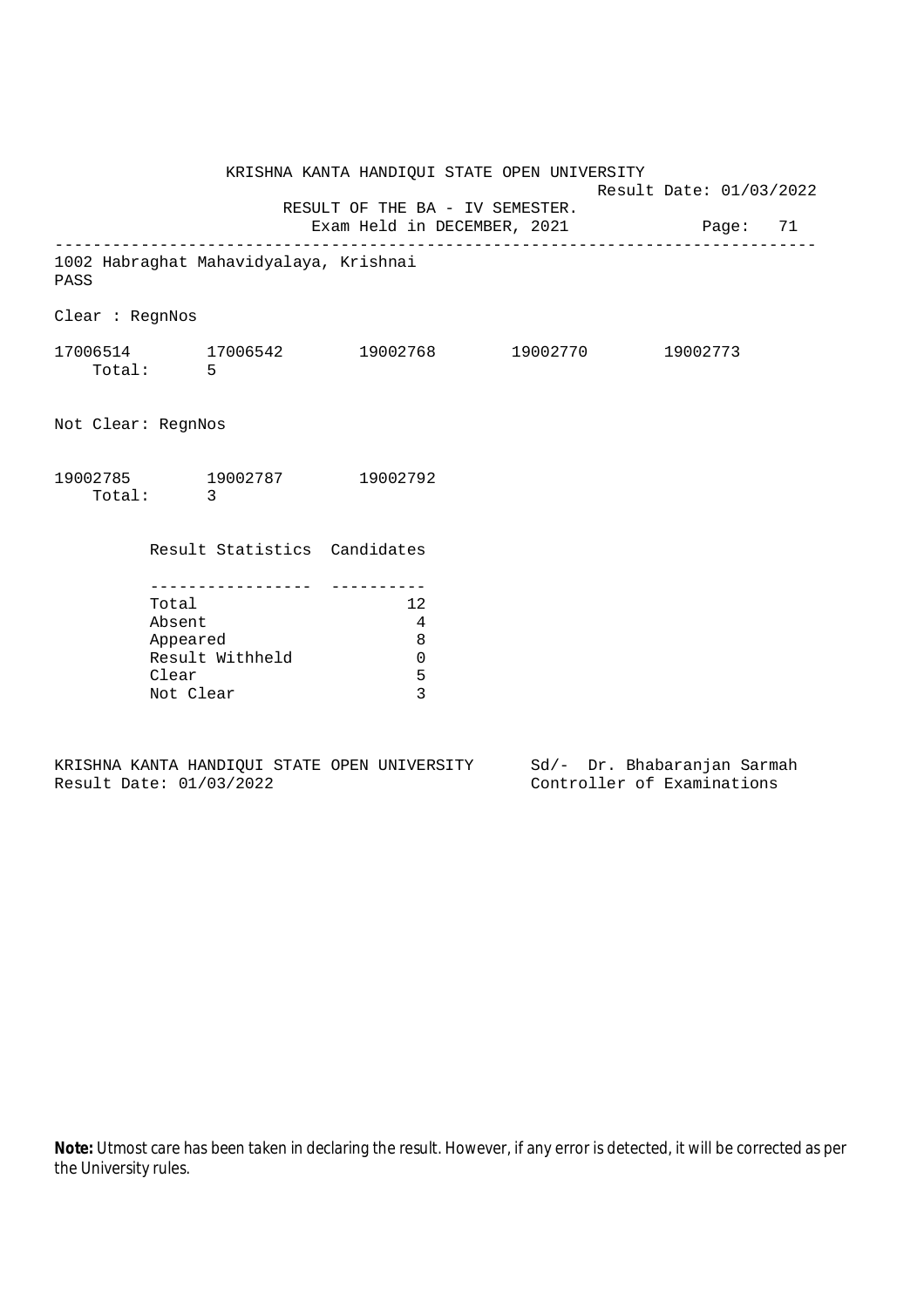|                               |                              |                                 | KRISHNA KANTA HANDIQUI STATE OPEN UNIVERSITY |                         |  |
|-------------------------------|------------------------------|---------------------------------|----------------------------------------------|-------------------------|--|
|                               |                              | RESULT OF THE BA - IV SEMESTER. |                                              | Result Date: 01/03/2022 |  |
|                               |                              |                                 | Exam Held in DECEMBER, 2021 Page: 72         |                         |  |
| 1006 Jaleswar College<br>PASS |                              |                                 |                                              |                         |  |
| Clear : RegnNos<br>17006860   | 18002426                     | 19002804                        | 19002806                                     | 19002808                |  |
| 19002810                      | 19002812                     | 19002813                        | 19002816                                     | 19002821                |  |
| 19002823                      | 19002824                     | 19002827                        | 19002831                                     | 19002832                |  |
| 19002833                      | 19002835                     | 19002836                        | 19002840                                     | 19002841                |  |
| 19002842                      | 19002846                     | 19002847                        | 19002851                                     | 19002852                |  |
| 19002853                      | 19002854                     | 19002855                        | 19002856                                     | 19002857                |  |
| 19002860                      | 19002862                     | 19002863                        | 19002864                                     | 19002865                |  |
| 19002867                      | 19002868                     | 19002872                        | 19002873                                     | 19002876                |  |
| 19002878                      | 19002879                     | 19002880                        | 19002881                                     | 19002883                |  |
| 19002884                      | 19002885                     | 19002886                        | 19002887                                     | 19002889                |  |
| 19002890<br>Total:            | 19002892<br>55               | 19002893                        | 19002894                                     | 19002896                |  |
| Not Clear: RegnNos            |                              |                                 |                                              |                         |  |
| 19002820<br>Total:            | 19002844<br>5                | 19002845                        | 19002849                                     | 19002877                |  |
|                               | Result Statistics Candidates |                                 |                                              |                         |  |
|                               | Total                        | 63                              |                                              |                         |  |
|                               | Absent                       | 3                               |                                              |                         |  |
|                               | Appeared                     | 60                              |                                              |                         |  |
|                               | Result Withheld<br>Clear     | 0<br>55                         |                                              |                         |  |
|                               | Not Clear                    | 5                               |                                              |                         |  |
|                               |                              |                                 |                                              |                         |  |
|                               |                              |                                 |                                              |                         |  |

KRISHNA KANTA HANDIQUI STATE OPEN UNIVERSITY Sd/- Dr. Bhabaranjan Sarmah Result Date: 01/03/2022 Controller of Examinations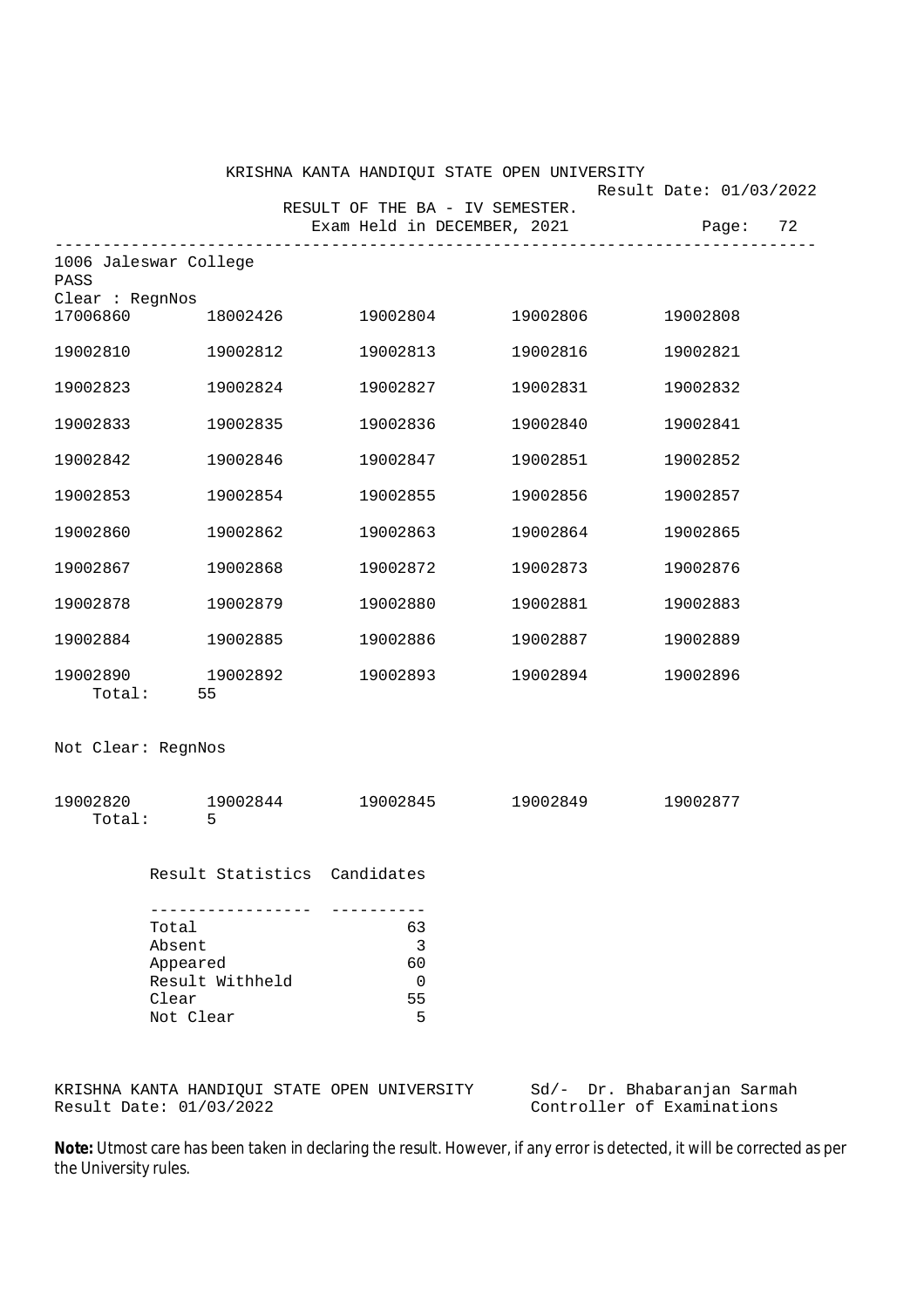Result Date: 01/03/2022

RESULT OF THE BA - IV SEMESTER.

Exam Held in DECEMBER, 2021 Page: 73 -------------------------------------------------------------------------------- 1008 Dudhnoi College

PASS

Clear : RegnNos

| 17007056           | 17007062       | 17007063 | 19002901 | 19002907 |
|--------------------|----------------|----------|----------|----------|
| 19002909           | 19002910       | 19002922 | 19002925 | 19002928 |
| 19002929<br>Total: | 19002932<br>13 | 19002940 |          |          |

Not Clear: RegnNos

19002905 19002938 Total: 2

Result Statistics Candidates

| Total           | 16    |
|-----------------|-------|
| Absent          |       |
| Appeared        | 15    |
| Result Withheld |       |
| Clear           | ่ 1 ว |
| Not Clear       |       |

KRISHNA KANTA HANDIQUI STATE OPEN UNIVERSITY Sd/- Dr. Bhabaranjan Sarmah Result Date: 01/03/2022 Controller of Examinations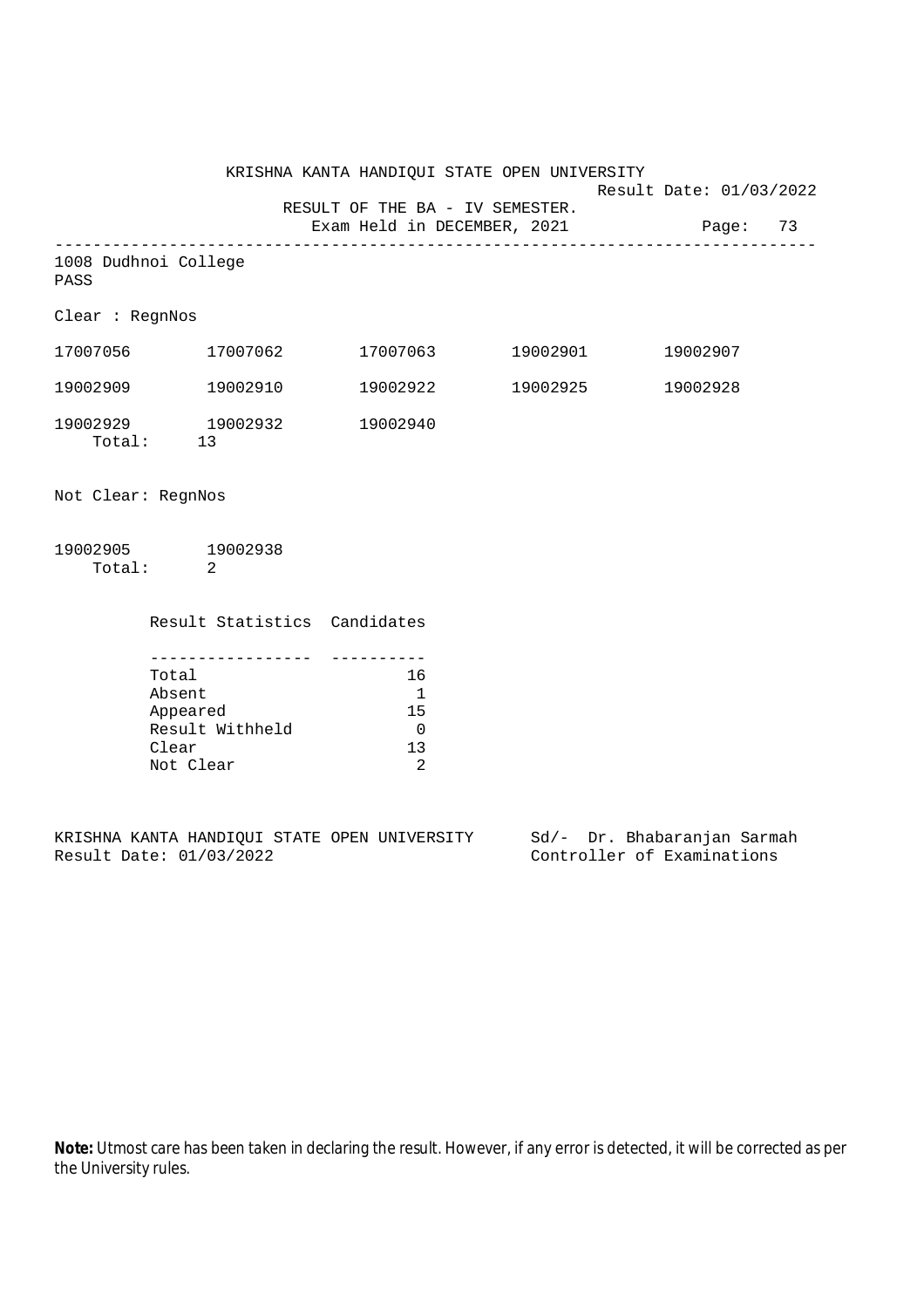Result Date: 01/03/2022

RESULT OF THE BA - IV SEMESTER.

Exam Held in DECEMBER, 2021 Page: 74

| 1009 Agia College<br>PASS |              |                              |          |          |          |
|---------------------------|--------------|------------------------------|----------|----------|----------|
| Clear : RegnNos           |              |                              |          |          |          |
| 17007091                  |              | 18002478                     | 19002803 | 19002949 | 19002950 |
| 19002953<br>Total:        | 10           | 19002956                     | 19002958 | 19002959 | 19002960 |
| Not Clear: RegnNos        |              |                              |          |          |          |
| 19002945<br>Total:        | $\mathbf{1}$ |                              |          |          |          |
|                           |              | Result Statistics Candidates |          |          |          |

| Total           | 11 |
|-----------------|----|
| Absent          |    |
| Appeared        | 11 |
| Result Withheld |    |
| Clear           |    |
| Not Clear       |    |

|                         |  |  | KRISHNA KANTA HANDIOUI STATE OPEN UNIVERSITY |  | Sd/- Dr. Bhabaranjan Sarmah |  |
|-------------------------|--|--|----------------------------------------------|--|-----------------------------|--|
| Result Date: 01/03/2022 |  |  |                                              |  | Controller of Examinations  |  |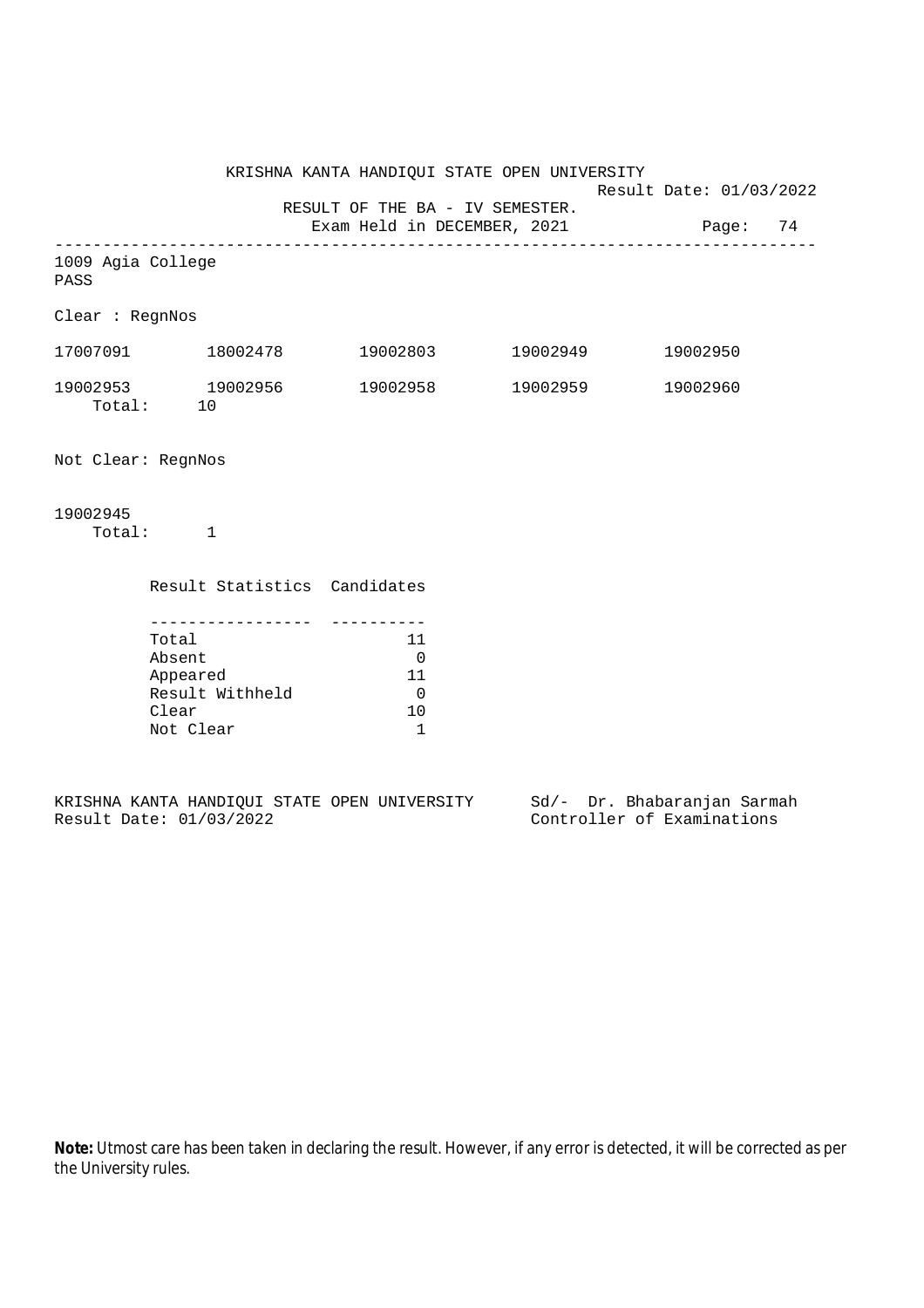KRISHNA KANTA HANDIQUI STATE OPEN UNIVERSITY Result Date: 01/03/2022 RESULT OF THE BA - IV SEMESTER. Exam Held in DECEMBER, 2021 Page: 75 -------------------------------------------------------------------------------- 1010 Bikali College PASS Not Clear : RegnNos 19002964 Total: 1 Result Statistics Candidates ----------------- ---------- Total 1<br>Absent 0 Absent 0<br>
Appeared 1<br>
Result Withheld 0 Appeared 1 Result Withheld 0 Clear 0 Not Clear 1

KRISHNA KANTA HANDIQUI STATE OPEN UNIVERSITY Sd/- Dr. Bhabaranjan Sarmah Result Date: 01/03/2022 Controller of Examinations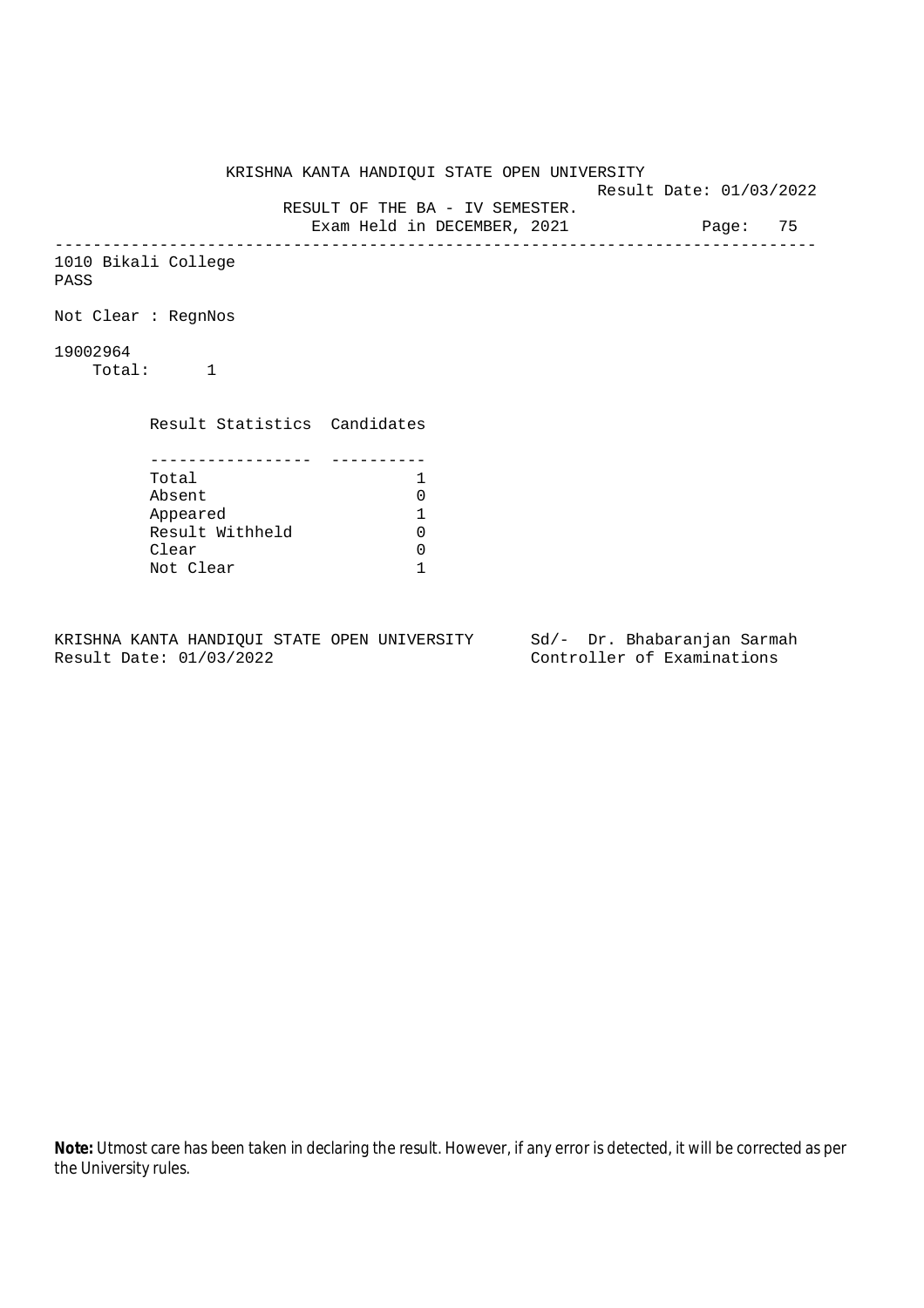|                    |                                                                                        |                                             | KRISHNA KANTA HANDIQUI STATE OPEN UNIVERSITY |                                        |
|--------------------|----------------------------------------------------------------------------------------|---------------------------------------------|----------------------------------------------|----------------------------------------|
|                    |                                                                                        | RESULT OF THE BA - IV SEMESTER.             | Exam Held in DECEMBER, 2021                  | Result Date: 01/03/2022<br>Page:<br>76 |
| PASS               | 1011 Lakhipur College, Goalpara                                                        |                                             |                                              |                                        |
| Clear : RegnNos    |                                                                                        |                                             |                                              |                                        |
| 17007266           | 17007291                                                                               | 18002525                                    | 19002969                                     | 19002970                               |
| 19002971           | 19002972                                                                               | 19002973                                    | 19002975                                     | 19002976                               |
| 19002980           | 19002982                                                                               | 19002983                                    | 19002985                                     | 19002986                               |
| 19002987           | 19002988                                                                               | 19002992                                    | 19002993                                     | 19002994                               |
| 19002995           | 19002996                                                                               | 19002999                                    | 19003001                                     | 19003002                               |
| 19003004           | 19003005                                                                               | 19003006                                    | 19003008                                     | 19003009                               |
| 19003010           | 19003011                                                                               | 19003012                                    | 19003013                                     | 19003014                               |
| 19003016           | 19003018                                                                               | 19003020                                    | 19003021                                     | 19003022                               |
| 19003023           | 19003024                                                                               | 19003025                                    | 19003028                                     | 19003029                               |
| 19003030<br>Total: | 19003031<br>48                                                                         | 19003032                                    |                                              |                                        |
| Not Clear: RegnNos |                                                                                        |                                             |                                              |                                        |
| 19002981<br>Total: | 19002990<br>5                                                                          | 19002991                                    | 19003015                                     | 19003026                               |
|                    |                                                                                        | Result Statistics Candidates                |                                              |                                        |
|                    | --------------<br>Total<br>Absent<br>Appeared<br>Result Withheld<br>Clear<br>Not Clear | ----------<br>55<br>2<br>53<br>0<br>48<br>5 |                                              |                                        |

KRISHNA KANTA HANDIQUI STATE OPEN UNIVERSITY Sd/- Dr. Bhabaranjan Sarmah Result Date: 01/03/2022 Controller of Examinations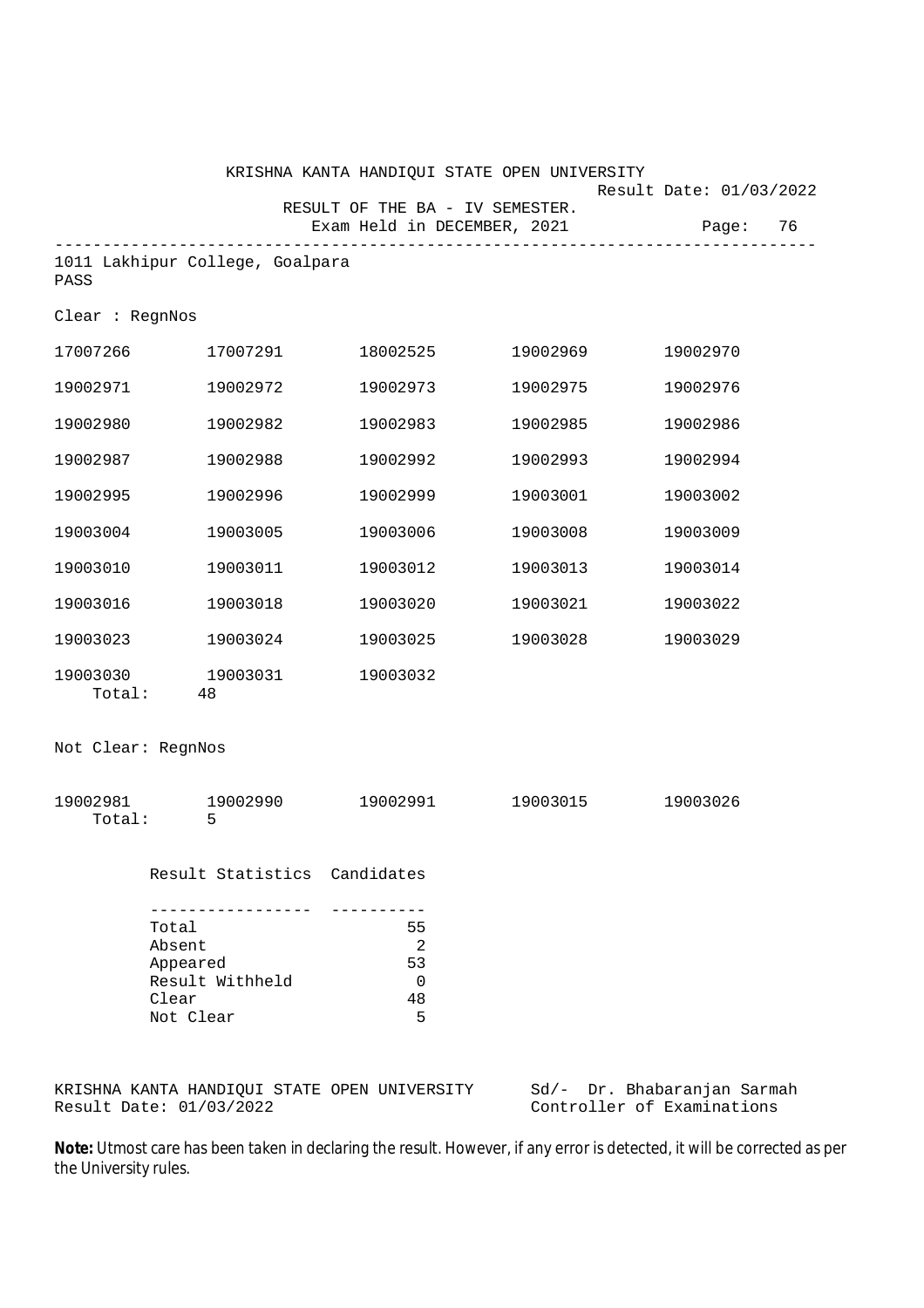|                                 |                | KRISHNA KANTA HANDIOUI STATE OPEN UNIVERSITY<br>RESULT OF THE BA - IV SEMESTER. |          | Result Date: 01/03/2022 |    |
|---------------------------------|----------------|---------------------------------------------------------------------------------|----------|-------------------------|----|
|                                 |                | Exam Held in DECEMBER, 2021                                                     |          | Page:                   | 77 |
| 1101 Sarupathar College<br>PASS |                |                                                                                 |          |                         |    |
| Clear: RegnNos                  |                |                                                                                 |          |                         |    |
| 19003034                        | 19003036       | 19003038                                                                        | 19003039 | 19003040                |    |
| 19003044                        | 19003045       | 19003062                                                                        | 19003064 | 19003065                |    |
| 19003066                        | 19003067       | 19003068                                                                        | 19003069 | 19003073                |    |
| 19003074                        | 19003076       | 19003077                                                                        | 19003079 | 19003080                |    |
| 19003081                        | 19003085       | 19003087                                                                        | 19003095 | 19003096                |    |
| 19003097<br>Total:              | 19003098<br>29 | 19003100                                                                        | 19003102 |                         |    |

Result Statistics Candidates

| Total           | 31 |
|-----------------|----|
| Absent          |    |
| Appeared        | 29 |
| Result Withheld |    |
| Clear           | 29 |
| Not Clear       |    |

KRISHNA KANTA HANDIQUI STATE OPEN UNIVERSITY Sd/- Dr. Bhabaranjan Sarmah<br>Result Date: 01/03/2022 Controller of Examinations Controller of Examinations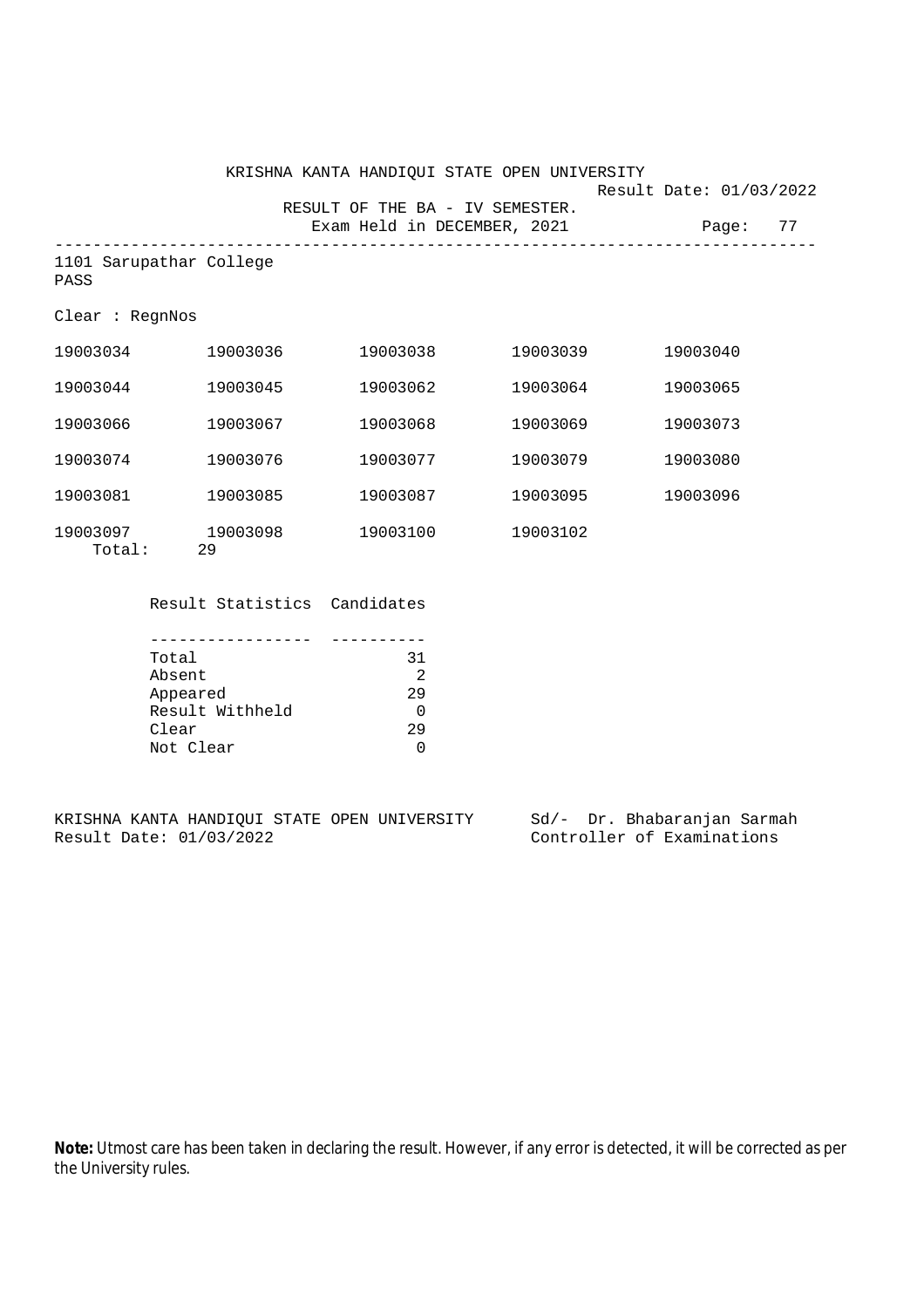KRISHNA KANTA HANDIQUI STATE OPEN UNIVERSITY Result Date: 01/03/2022 RESULT OF THE BA - IV SEMESTER. Exam Held in DECEMBER, 2021 Page: 78 -------------------------------------------------------------------------------- 1102 Kamargaon College PASS Clear : RegnNos 17007391 19003106 19003111 19003115 19003121 19003122 19003124 19003126 19003128 19003129 19003130 19003131 Total: 12 Not Clear: RegnNos

19003116 19003117 Total: 2

> Result Statistics Candidates ----------------- ----------

| Total           | 1 R |
|-----------------|-----|
| Absent          |     |
| Appeared        | 14  |
| Result Withheld |     |
| Clear           | 1 2 |
| Not Clear       |     |

KRISHNA KANTA HANDIQUI STATE OPEN UNIVERSITY Sd/- Dr. Bhabaranjan Sarmah Result Date: 01/03/2022 Controller of Examinations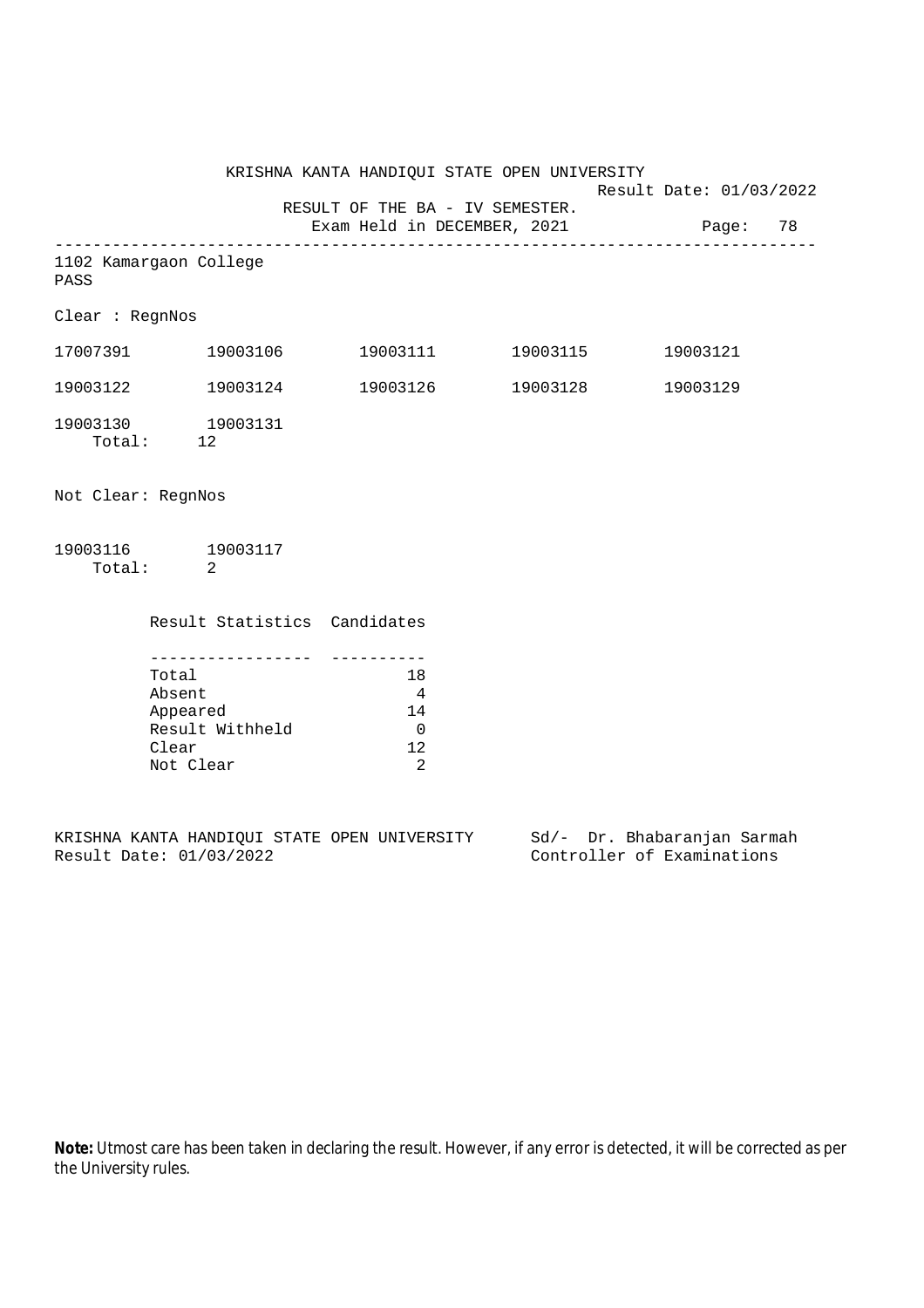| 1103 Furkating College                                               |                            |                              |                                 |                                                                                                                                                                   |
|----------------------------------------------------------------------|----------------------------|------------------------------|---------------------------------|-------------------------------------------------------------------------------------------------------------------------------------------------------------------|
| Clear : RegnNos                                                      |                            |                              |                                 |                                                                                                                                                                   |
|                                                                      |                            |                              |                                 |                                                                                                                                                                   |
| Total: 6                                                             |                            |                              |                                 |                                                                                                                                                                   |
|                                                                      |                            |                              |                                 |                                                                                                                                                                   |
| Total<br>Absent<br>Appeared<br>Result Withheld<br>Clear<br>Not Clear | 6<br>0<br>6<br>0<br>6<br>0 |                              |                                 |                                                                                                                                                                   |
|                                                                      |                            | Result Statistics Candidates | RESULT OF THE BA - IV SEMESTER. | KRISHNA KANTA HANDIQUI STATE OPEN UNIVERSITY<br>Result Date: 01/03/2022<br>Exam Held in DECEMBER, 2021 Page: 79<br>$18002668$ 18002672 19003132 19003137 19003146 |

KRISHNA KANTA HANDIQUI STATE OPEN UNIVERSITY Sd/- Dr. Bhabaranjan Sarmah Result Date: 01/03/2022 Controller of Examinations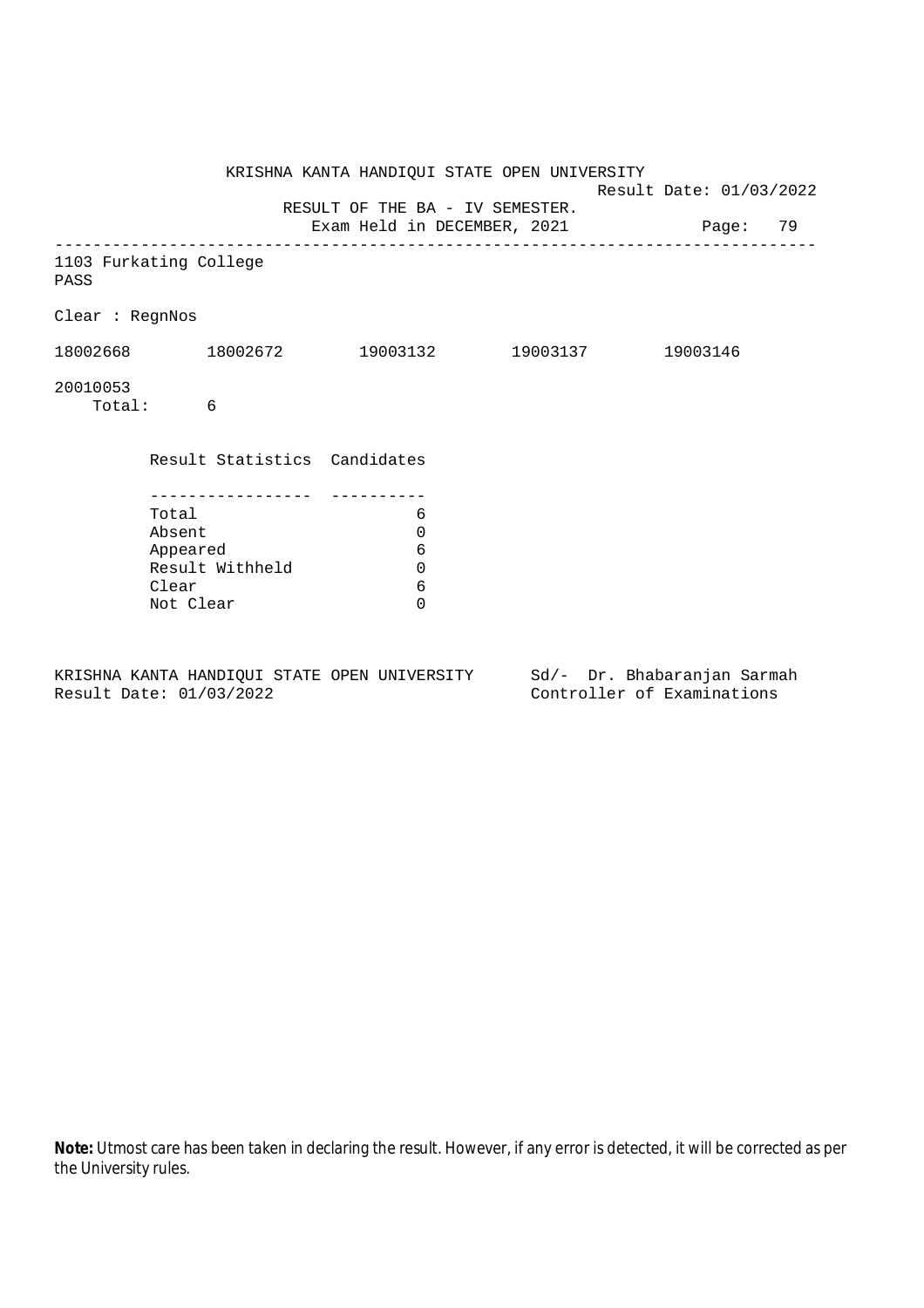Result Date: 01/03/2022

 RESULT OF THE BA - IV SEMESTER. Exam Held in DECEMBER, 2021 Page: 80

--------------------------------------------------------------------------------

1104 Joya Gogoi College, Khumtai PASS

Clear : RegnNos

17007493 18002696 19003167 Total: 3

> Result Statistics Candidates ----------------- ---------- Total 3 Absent 0<br>
> Appeared 3<br>
> Result Withheld 0 Appeared Result Withheld 0<br>Clear 3 Clear Not Clear 0

KRISHNA KANTA HANDIQUI STATE OPEN UNIVERSITY Sd/- Dr. Bhabaranjan Sarmah Result Date: 01/03/2022 Controller of Examinations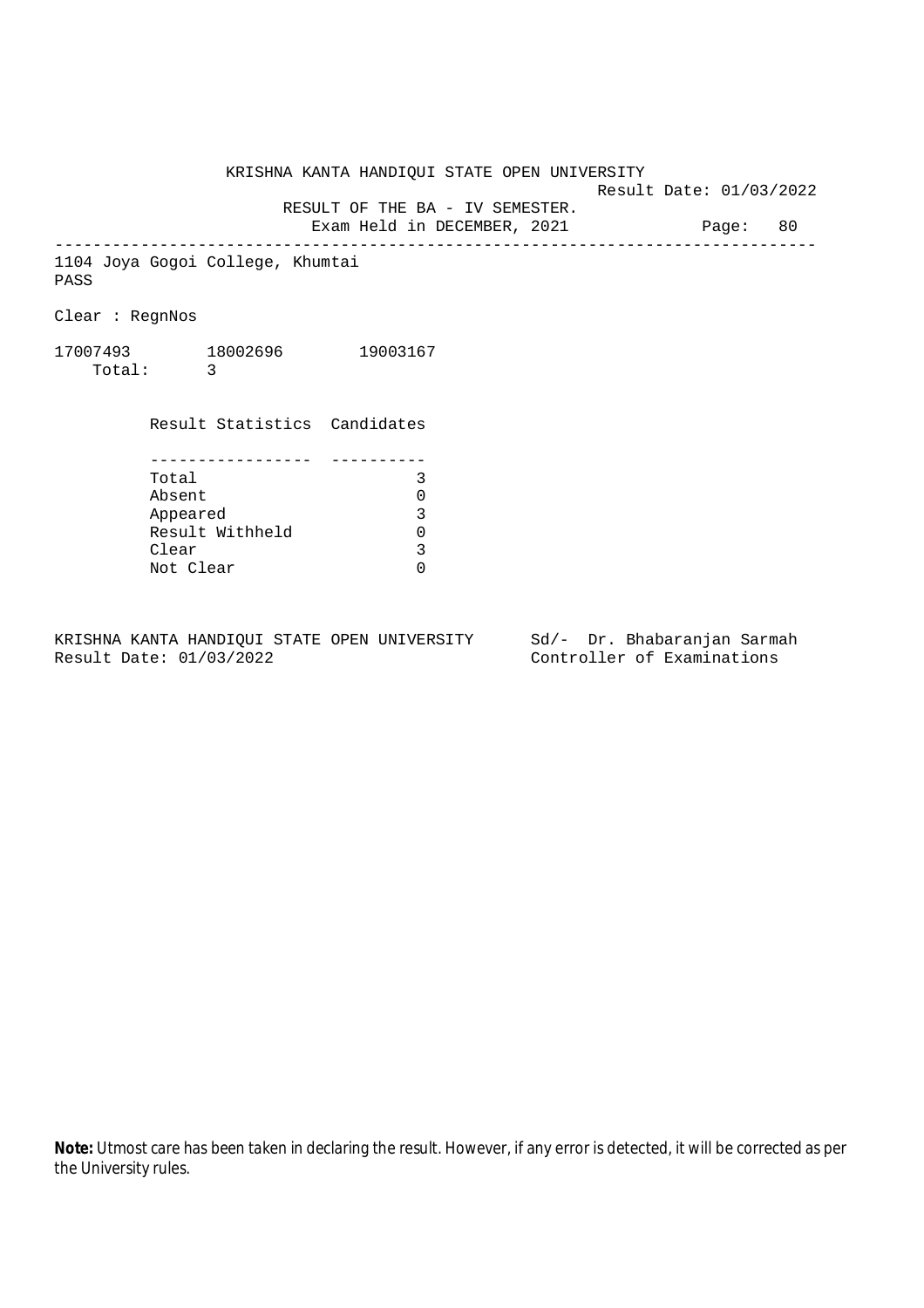KRISHNA KANTA HANDIQUI STATE OPEN UNIVERSITY Result Date: 01/03/2022 RESULT OF THE BA - IV SEMESTER. Exam Held in DECEMBER, 2021 Page: 81 -------------------------------------------------------------------------------- 1105 J. D. S. G. College, Bokakhat PASS Clear : RegnNos 17007548 17007577 17007610 18002713 18002724 19003170 19003171 19003172 19003173 19003178 19003186 19003205 19003218 Total: 13 Not Clear: RegnNos 17007615 Total: 1 Result Statistics Candidates ----------------- ----------

| Total           | 14  |
|-----------------|-----|
| Absent          | 0   |
| Appeared        | 14  |
| Result Withheld | O   |
| Clear           | 13. |
| Not Clear       |     |

KRISHNA KANTA HANDIQUI STATE OPEN UNIVERSITY Sd/- Dr. Bhabaranjan Sarmah Result Date: 01/03/2022 Controller of Examinations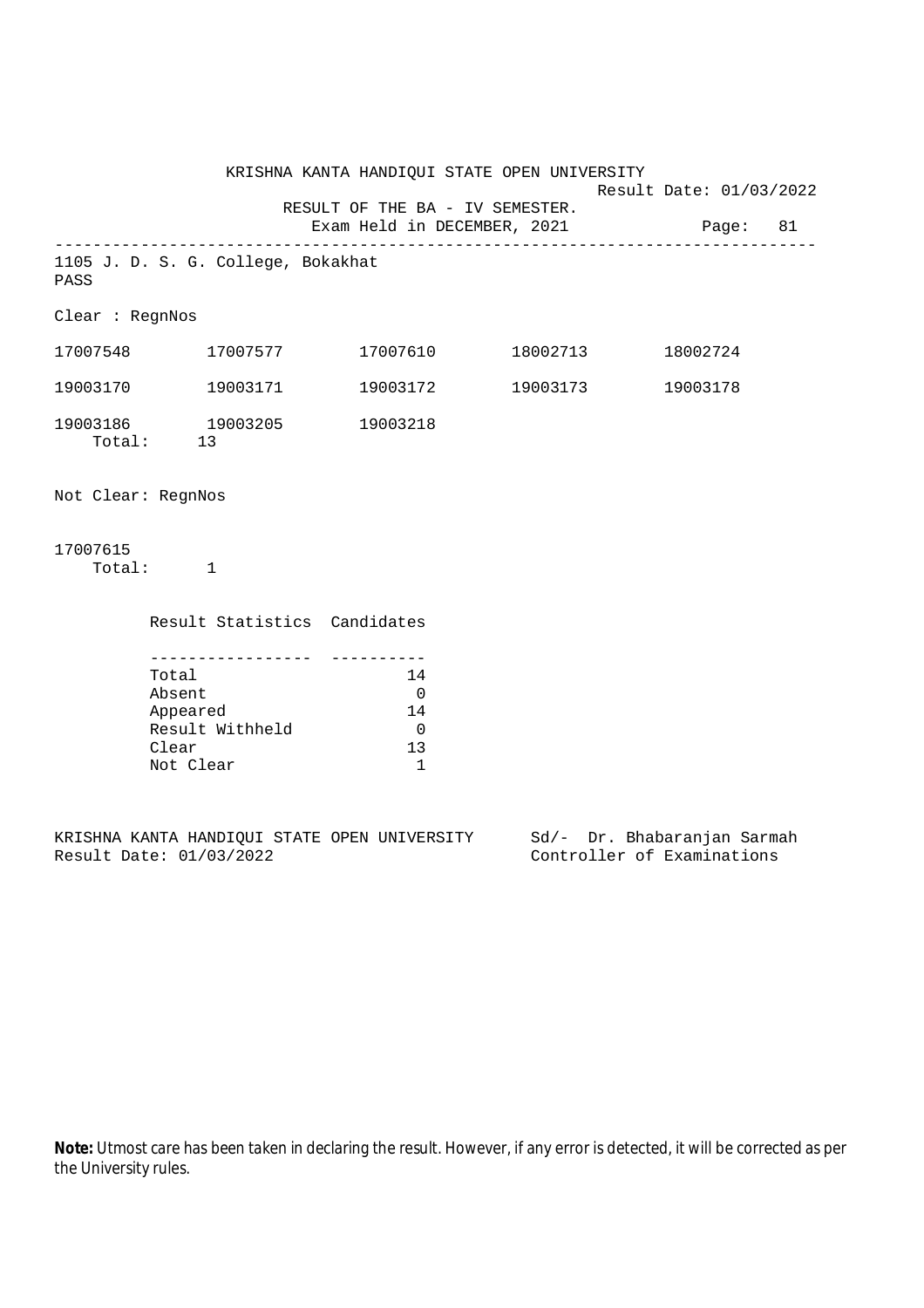KRISHNA KANTA HANDIQUI STATE OPEN UNIVERSITY Result Date: 01/03/2022 RESULT OF THE BA - IV SEMESTER. Exam Held in DECEMBER, 2021 Page: 82 -------------------------------------------------------------------------------- 1106 Golaghat Commerce College PASS Clear : RegnNos 19003221 19003226 19003234 19003240 19003241 19003242 19003246 19003248 19003249 19003250 19003251 19003252 Total: 12 Not Clear: RegnNos 19003233 Total: 1 Result Statistics Candidates

| Total           | 1 3 |
|-----------------|-----|
| Absent          |     |
| Appeared        | 1 3 |
| Result Withheld |     |
| Clear           | 12  |
| Not Clear       |     |

KRISHNA KANTA HANDIQUI STATE OPEN UNIVERSITY Sd/- Dr. Bhabaranjan Sarmah Result Date: 01/03/2022 Controller of Examinations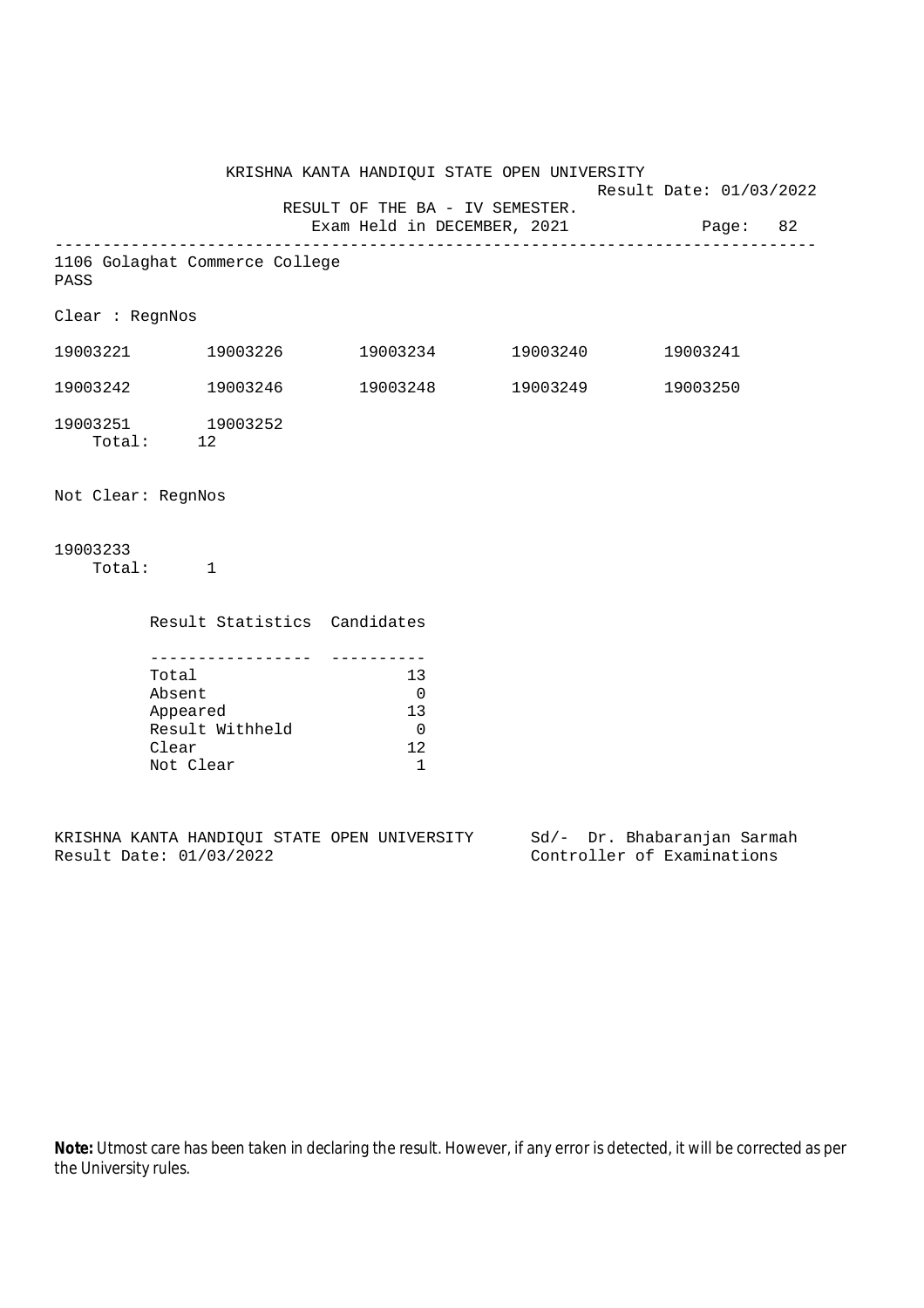Result Date: 01/03/2022

 RESULT OF THE BA - IV SEMESTER. Exam Held in DECEMBER, 2021 Page: 83

--------------------------------------------------------------------------------

1107 Hemo Prova Borbora Girls College PASS

Clear : RegnNos

17007672 18002783 19003265 Total: 3

> Result Statistics Candidates ----------------- ---------- Total 3 Absent 0<br>
> Appeared 3<br>
> Result Withheld 0 Appeared Result Withheld 0<br>Clear 3 Clear Not Clear 0

KRISHNA KANTA HANDIQUI STATE OPEN UNIVERSITY Sd/- Dr. Bhabaranjan Sarmah Result Date: 01/03/2022 Controller of Examinations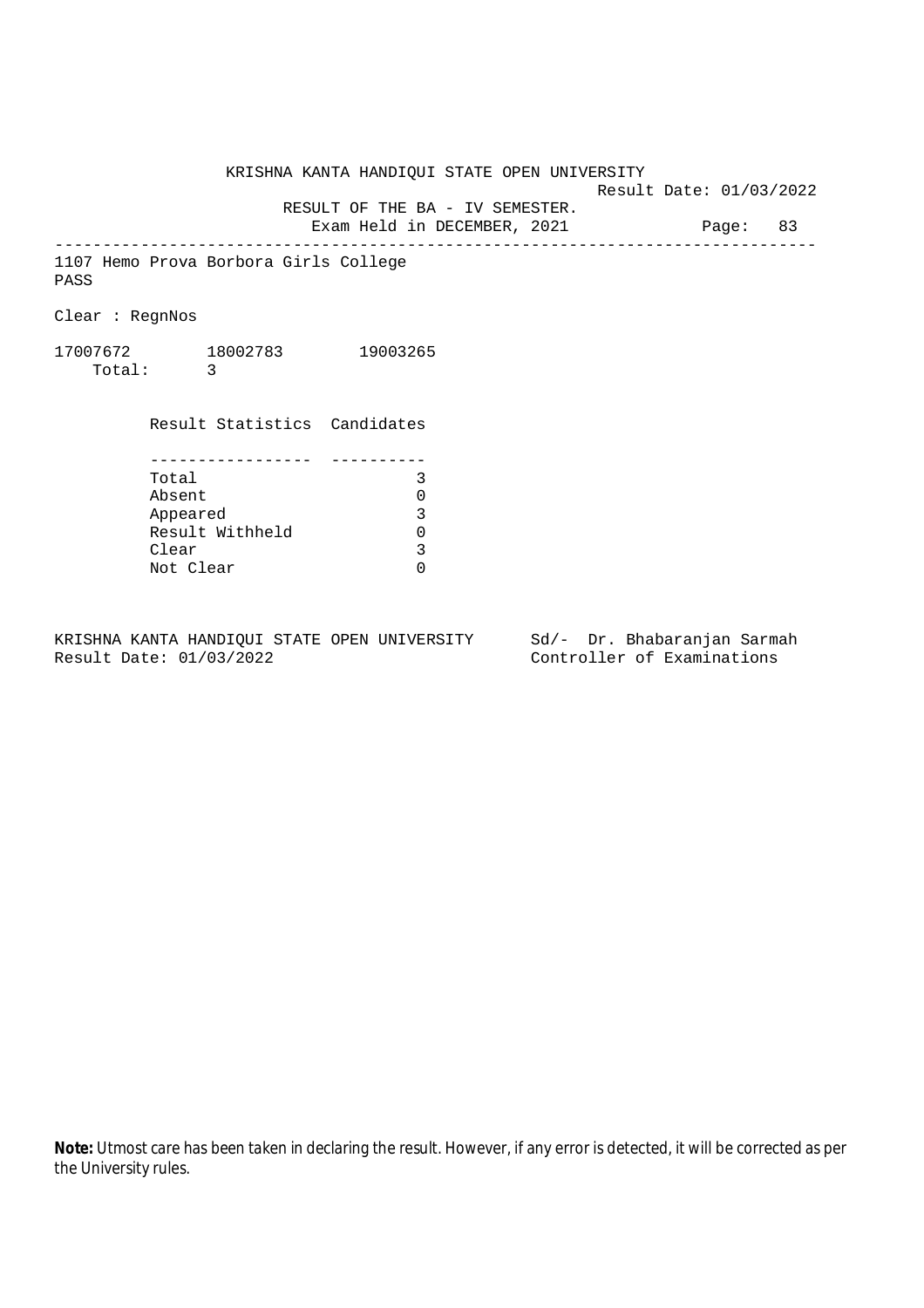Result Date: 01/03/2022

RESULT OF THE BA - IV SEMESTER.

Exam Held in DECEMBER, 2021 Page: 84 --------------------------------------------------------------------------------

1108 Kamarbandha Jr. College PASS

Not Clear : RegnNos

19003269 19003276 Total: 2

Result Statistics Candidates

| Total           |  |
|-----------------|--|
| Absent          |  |
| Appeared        |  |
| Result Withheld |  |
| Clear           |  |
| Not Clear       |  |

KRISHNA KANTA HANDIQUI STATE OPEN UNIVERSITY Sd/- Dr. Bhabaranjan Sarmah<br>Result Date: 01/03/2022 Controller of Examinations

Controller of Examinations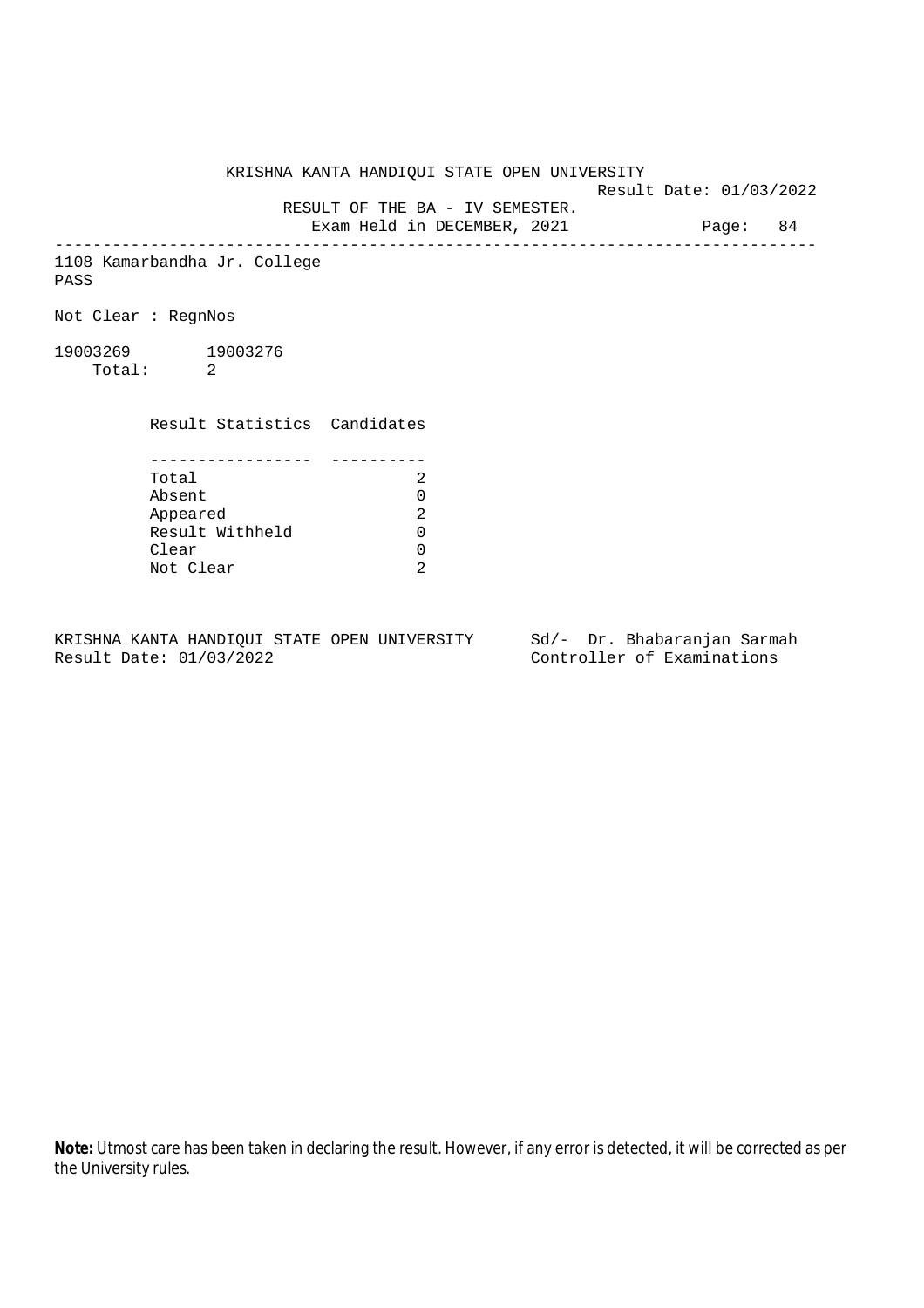Result Date: 01/03/2022

 RESULT OF THE BA - IV SEMESTER. Exam Held in DECEMBER, 2021 Page: 85

-------------------------------------------------------------------------------- 1109 DKD College

PASS

Clear : RegnNos

| 19003282           | 19003284       | 19003293 | 19003295 | 19003297 |
|--------------------|----------------|----------|----------|----------|
| 19003300           | 19003324       | 19003326 | 19003342 | 19003343 |
| 19003344<br>Total: | 19003354<br>15 | 19003357 | 19003378 | 20010054 |

Not Clear: RegnNos

19003358 Total: 1

| Result Statistics Candidates |                |
|------------------------------|----------------|
|                              |                |
|                              |                |
| Total                        | 18             |
| Absent                       | $\mathfrak{D}$ |
| Appeared                     | 16             |
| Result Withheld              |                |
| Clear                        | 15             |
| Not Clear                    |                |

KRISHNA KANTA HANDIQUI STATE OPEN UNIVERSITY Sd/- Dr. Bhabaranjan Sarmah Result Date: 01/03/2022 Controller of Examinations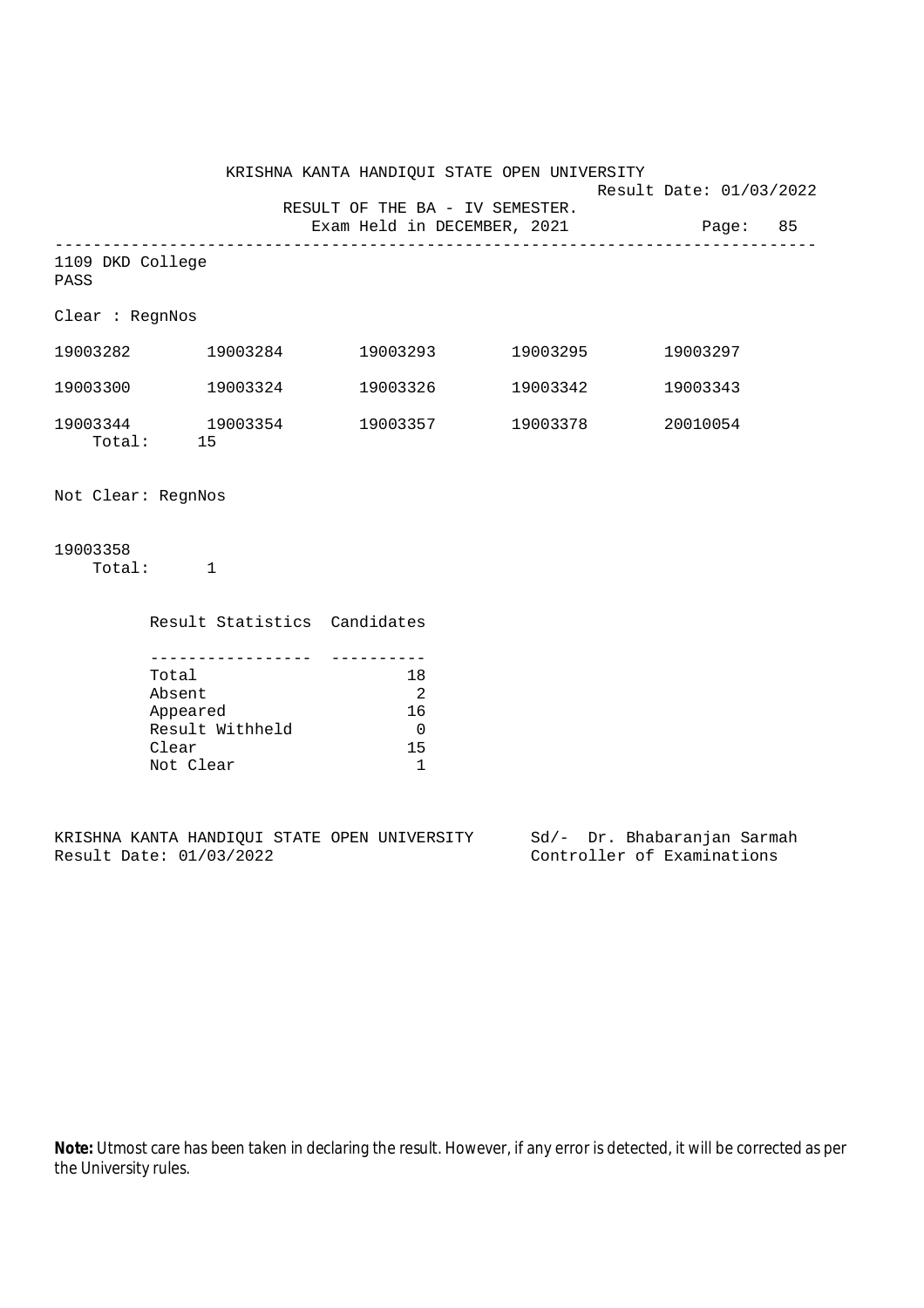KRISHNA KANTA HANDIQUI STATE OPEN UNIVERSITY Result Date: 01/03/2022 RESULT OF THE BA - IV SEMESTER. Exam Held in DECEMBER, 2021 Page: 86

-------------------------------------------------------------------------------- 1111 Debraj Roy College PASS

Clear : RegnNos

| 17007940           | 17008043       | 19003402 | 19003422 | 19003429 |
|--------------------|----------------|----------|----------|----------|
| 19003434           | 19003437       | 19003440 | 19003447 | 19003453 |
| 19003463           | 19003468       | 19003474 | 19003482 | 19003488 |
| 19003493<br>Total: | 19003494<br>18 | 19003499 |          |          |

Result Statistics Candidates

| Total           | 18  |
|-----------------|-----|
| Absent          |     |
| Appeared        | 18  |
| Result Withheld |     |
| Clear           | 1 R |
| Not Clear       |     |

KRISHNA KANTA HANDIQUI STATE OPEN UNIVERSITY Sd/- Dr. Bhabaranjan Sarmah Result Date: 01/03/2022 Controller of Examinations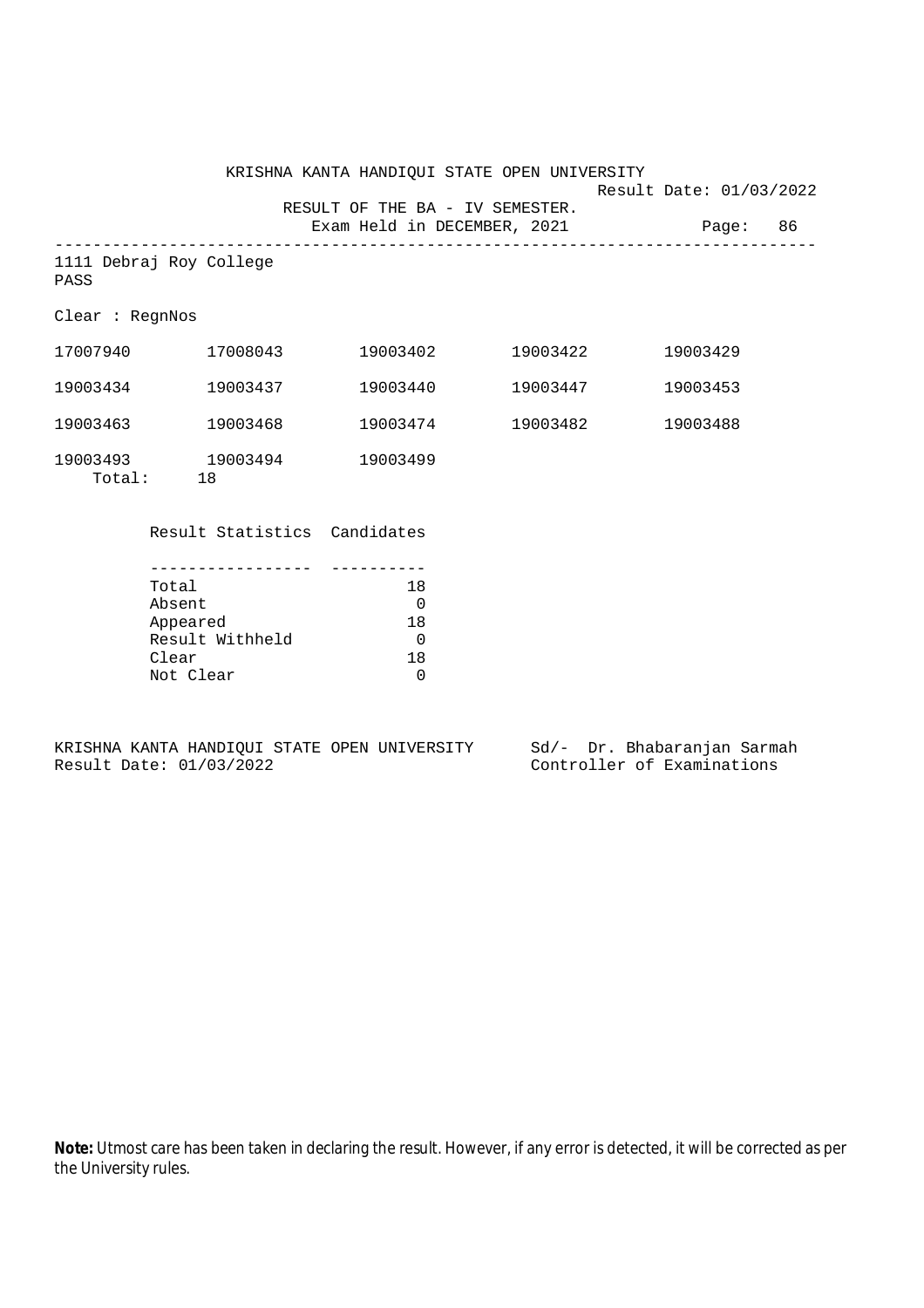|                                |          | KRISHNA KANTA HANDIQUI STATE OPEN UNIVERSITY |          | Result Date: 01/03/2022 |
|--------------------------------|----------|----------------------------------------------|----------|-------------------------|
|                                |          | RESULT OF THE BA - IV SEMESTER.              |          |                         |
|                                |          | Exam Held in DECEMBER, 2021                  |          | 87<br>Page:             |
| 1112 Barpathar College<br>PASS |          |                                              |          |                         |
| Clear : RegnNos                |          |                                              |          |                         |
| 17008129                       | 17008165 | 18003001                                     | 19003501 | 19003502                |
| 19003505                       | 19003508 | 19003510                                     | 19003513 | 19003516                |
| 19003517                       | 19003520 | 19003524                                     | 19003525 | 19003529                |
| 19003533                       | 19003536 | 19003537                                     | 19003538 | 19003539                |
| 19003541                       | 19003543 | 19003545                                     | 19003548 | 19003549                |
| 19003550                       | 19003556 | 19003562                                     | 19003563 | 19003564                |
| 19003565                       | 19003566 | 19003567                                     | 19003568 | 19003569                |
| 19003570                       | 19003572 | 19003574                                     | 19003575 | 19003576                |
| 19003577                       | 19003579 | 19003580                                     | 19003584 | 19003585                |
| 19003587                       | 19003588 | 19003589                                     | 19003590 | 19003591                |
| 19003592                       | 19003593 | 19003594                                     | 19003595 | 19003596                |
| 19003597                       | 19003599 | 19003600                                     | 19003601 | 19003603                |
| 19003604                       |          |                                              |          |                         |

Total: 61

 Result Statistics Candidates ----------------- ---------- Total 62 Absent 1<br>Appeared 61 Appeared

Result Withheld 0 Clear 61<br>Not Clear 61 Not Clear

KRISHNA KANTA HANDIQUI STATE OPEN UNIVERSITY Sd/- Dr. Bhabaranjan Sarmah Result Date: 01/03/2022 Controller of Examinations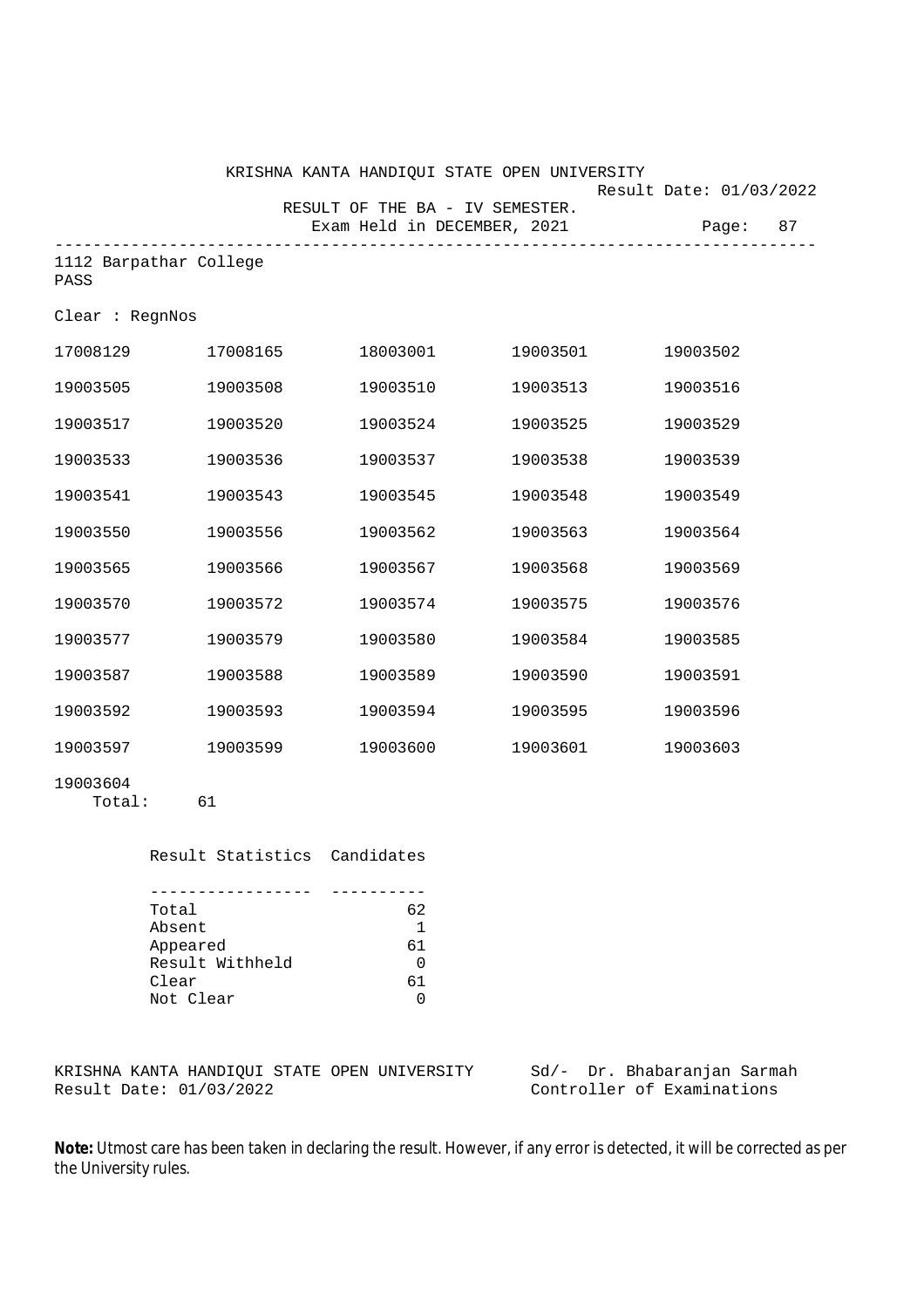KRISHNA KANTA HANDIQUI STATE OPEN UNIVERSITY Result Date: 01/03/2022 RESULT OF THE BA - IV SEMESTER. Exam Held in DECEMBER, 2021 Page: 88 -------------------------------------------------------------------------------- 1114 Golaghat Purbanchalik College PASS Not Clear : RegnNos 19003606 Total: 1 Result Statistics Candidates ----------------- ---------- Total 1 Absent 0<br>
Appeared 1<br>
Result Withheld 0 Appeared 1 Result Withheld Clear 0 Not Clear 1

KRISHNA KANTA HANDIQUI STATE OPEN UNIVERSITY Sd/- Dr. Bhabaranjan Sarmah Result Date: 01/03/2022 Controller of Examinations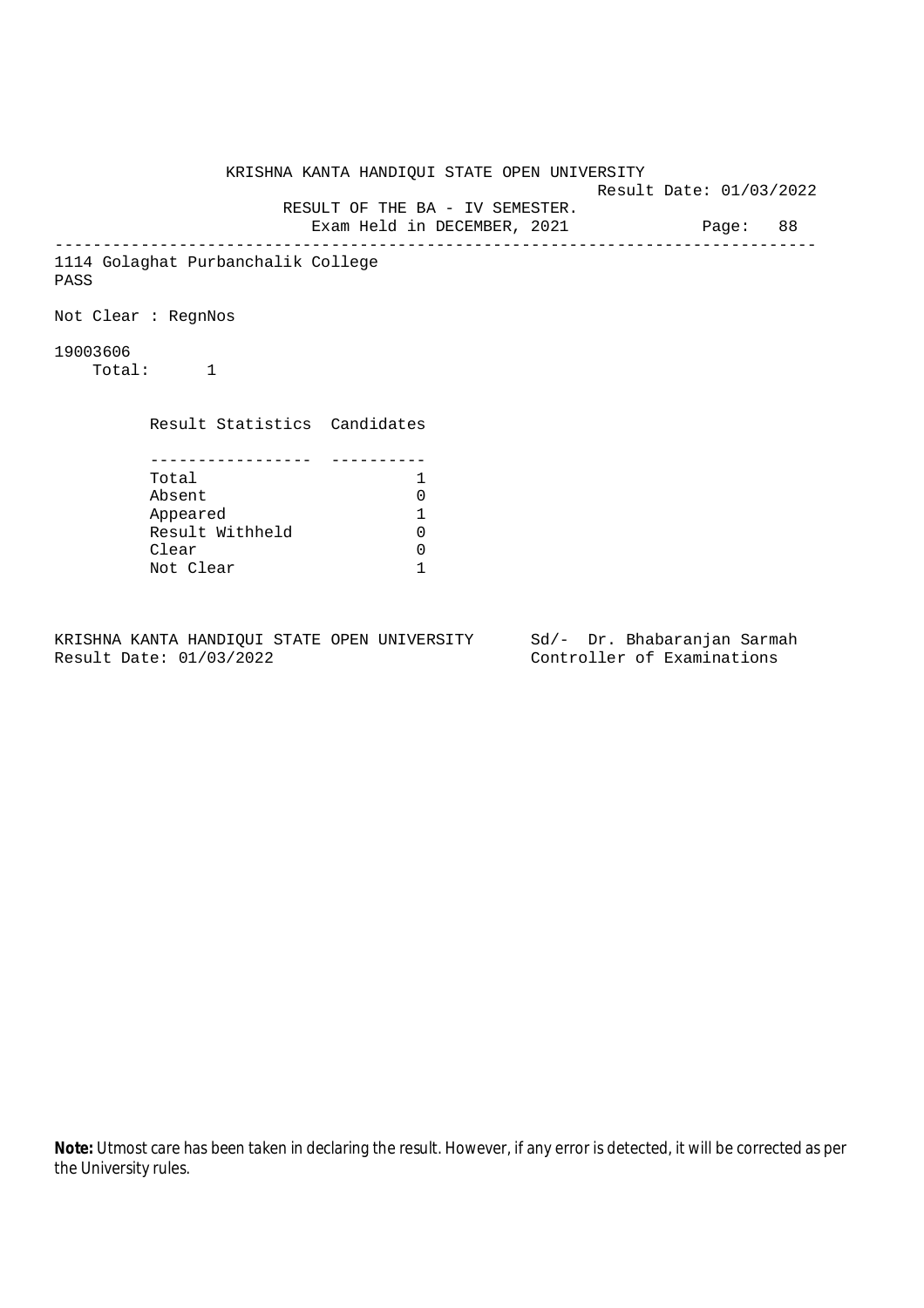|                                                                                            |                                     |                                                                    | KRISHNA KANTA HANDIQUI STATE OPEN UNIVERSITY | Result Date: 01/03/2022 |
|--------------------------------------------------------------------------------------------|-------------------------------------|--------------------------------------------------------------------|----------------------------------------------|-------------------------|
|                                                                                            |                                     | RESULT OF THE BA - IV SEMESTER.<br>Exam Held in DECEMBER, 2021     |                                              | Page: 89                |
| PASS                                                                                       | 1201 S. K. Roy College, Katlicherra |                                                                    |                                              |                         |
| Clear : RegnNos                                                                            |                                     |                                                                    |                                              |                         |
|                                                                                            | 17008294 18003033                   |                                                                    | 18003034 19003613                            | 19003624                |
| 19003630                                                                                   | 19003631                            | 19003632                                                           | 19003633                                     | 19003634                |
| 19003636                                                                                   | 19003637                            | 19003639                                                           | 19003640                                     | 19003641                |
| 19003642                                                                                   | 19003646                            | 19003650                                                           | 19003651                                     | 19003654                |
|                                                                                            | 19003659 19003660                   |                                                                    | 19003663 19003665                            | 19003666                |
| 20010055                                                                                   | Total: 26                           |                                                                    |                                              |                         |
| Not Clear: RegnNos                                                                         |                                     |                                                                    |                                              |                         |
|                                                                                            | 19003614 19003655<br>Total: 2       |                                                                    |                                              |                         |
|                                                                                            | Result Statistics Candidates        |                                                                    |                                              |                         |
| ------------------<br>Total<br>Absent<br>Appeared<br>Result Withheld<br>Clear<br>Not Clear |                                     | 29<br>$\mathbf{1}$<br>28<br>$\overline{0}$<br>26<br>$\overline{2}$ |                                              |                         |

KRISHNA KANTA HANDIQUI STATE OPEN UNIVERSITY Sd/- Dr. Bhabaranjan Sarmah<br>Result Date: 01/03/2022 Controller of Examinations

Controller of Examinations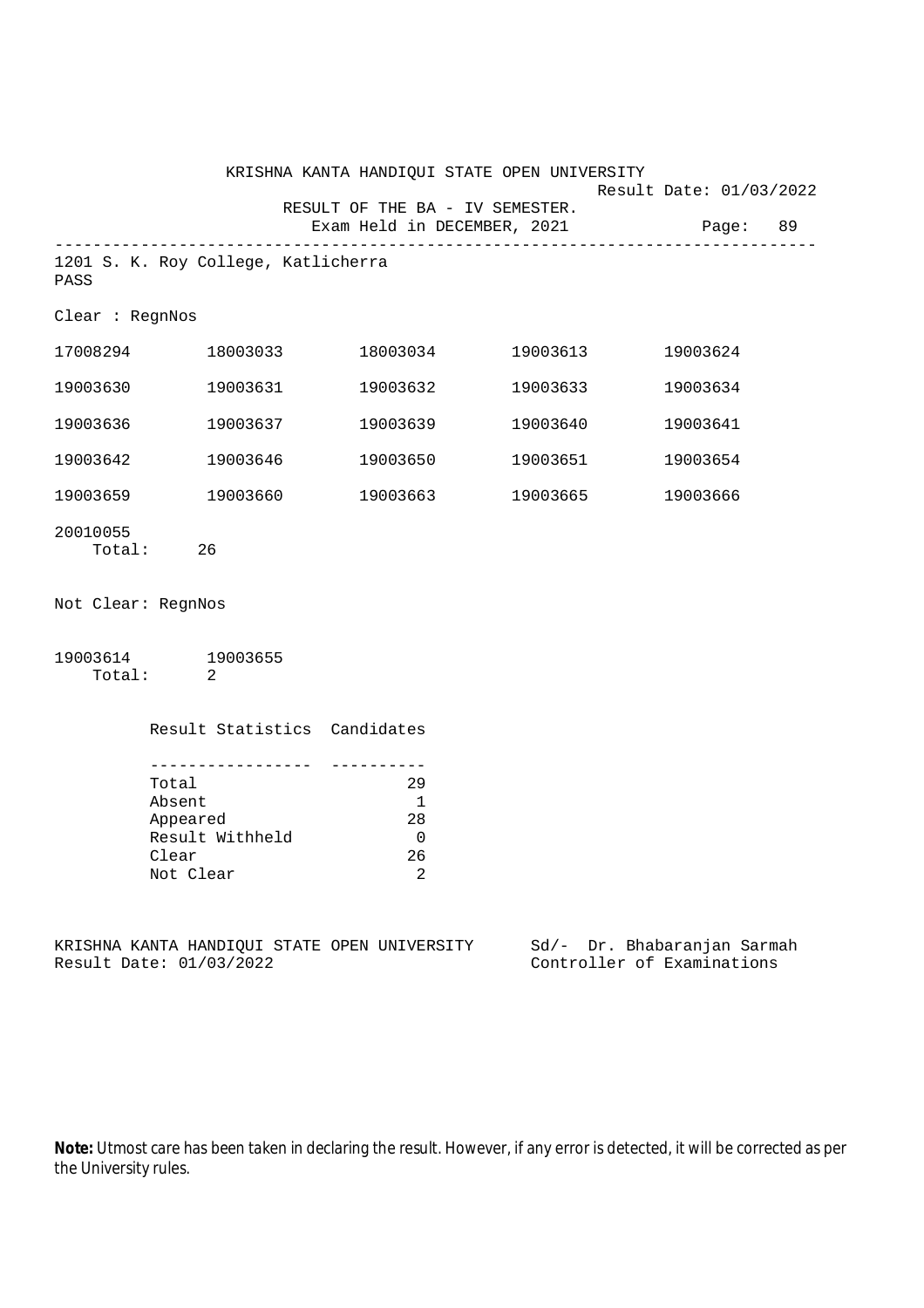KRISHNA KANTA HANDIQUI STATE OPEN UNIVERSITY Result Date: 01/03/2022 RESULT OF THE BA - IV SEMESTER. Exam Held in DECEMBER, 2021 Page: 90 -------------------------------------------------------------------------------- 1203 Srikishan Sarda College, Hailakandi PASS Clear : RegnNos 19003679 19003682 Total: 2 Result Statistics Candidates ----------------- ---------- Total 2 Absent<br>
Appeared 2<br>
Result Withheld 0<br>
Clear 2 Appeared Result Withheld 0 Clear Not Clear 0

KRISHNA KANTA HANDIQUI STATE OPEN UNIVERSITY Sd/- Dr. Bhabaranjan Sarmah Result Date: 01/03/2022 Controller of Examinations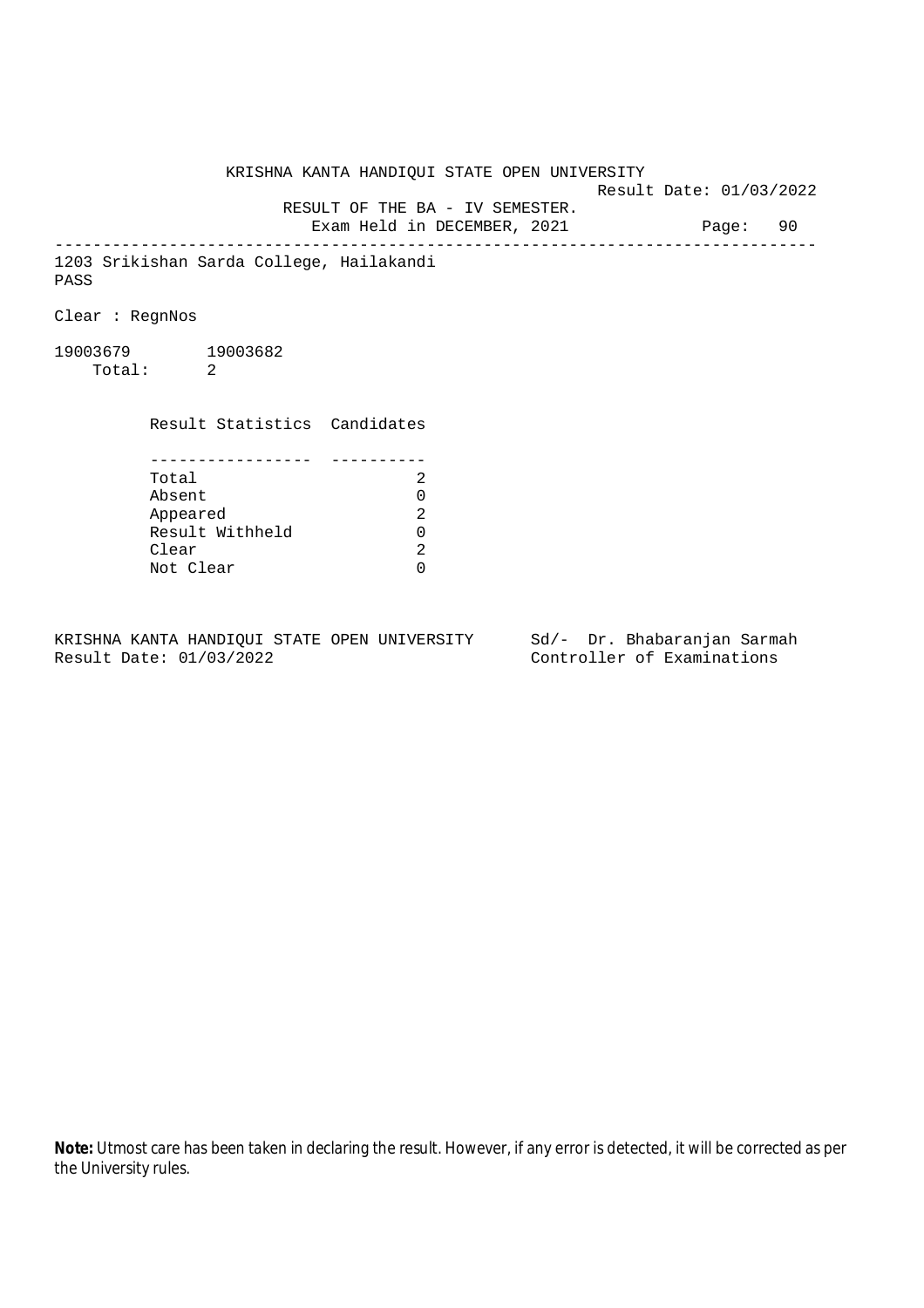KRISHNA KANTA HANDIQUI STATE OPEN UNIVERSITY Result Date: 01/03/2022 RESULT OF THE BA - IV SEMESTER. Exam Held in DECEMBER, 2021 Page: 91 -------------------------------------------------------------------------------- 1300 KKHSOU Regional Centre, Jorhat PASS Not Clear : RegnNos 19002215 Total: 1 Result Statistics Candidates ----------------- ---------- Total 1 Absent 0<br>
Appeared 1<br>
Result Withheld 0 Appeared 1 Result Withheld Clear 0 Not Clear 1

KRISHNA KANTA HANDIQUI STATE OPEN UNIVERSITY Sd/- Dr. Bhabaranjan Sarmah Result Date: 01/03/2022 Controller of Examinations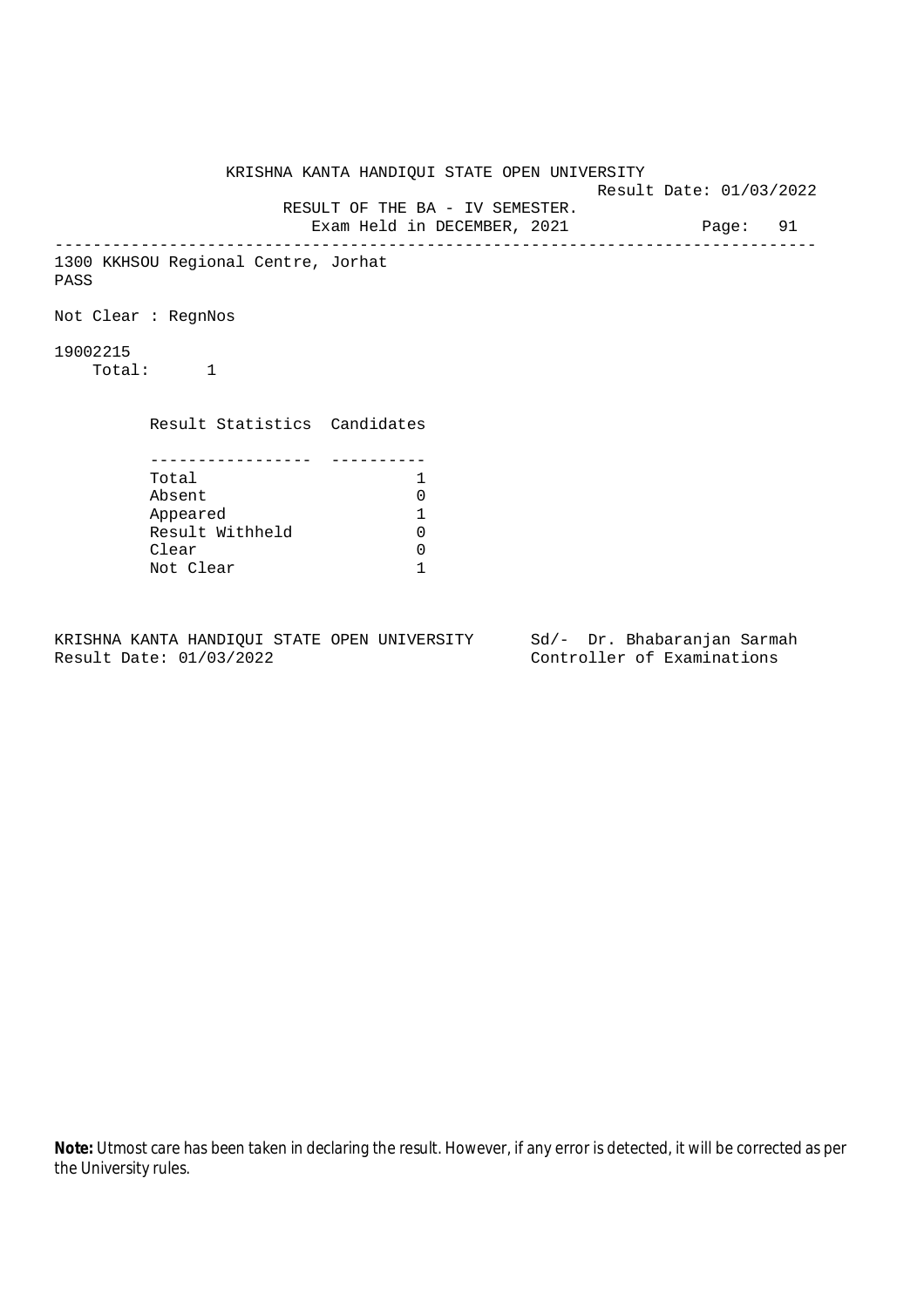KRISHNA KANTA HANDIQUI STATE OPEN UNIVERSITY Result Date: 01/03/2022 RESULT OF THE BA - IV SEMESTER. Exam Held in DECEMBER, 2021 Page: 92 -------------------------------------------------------------------------------- 1301 Kakojan College PASS Clear : RegnNos 17008331 19003699 19003704 19003715 19003718 19003738 19003739 19003744 19003746 19003750 19003754 Total: 11 Not Clear: RegnNos 19003720 Total: 1 Result Statistics Candidates ----------------- ---------- Total 12 Absent 0<br>Appeared 12 Appeared Result Withheld 0 Clear 11 Not Clear 1

KRISHNA KANTA HANDIQUI STATE OPEN UNIVERSITY Sd/- Dr. Bhabaranjan Sarmah Result Date: 01/03/2022 Controller of Examinations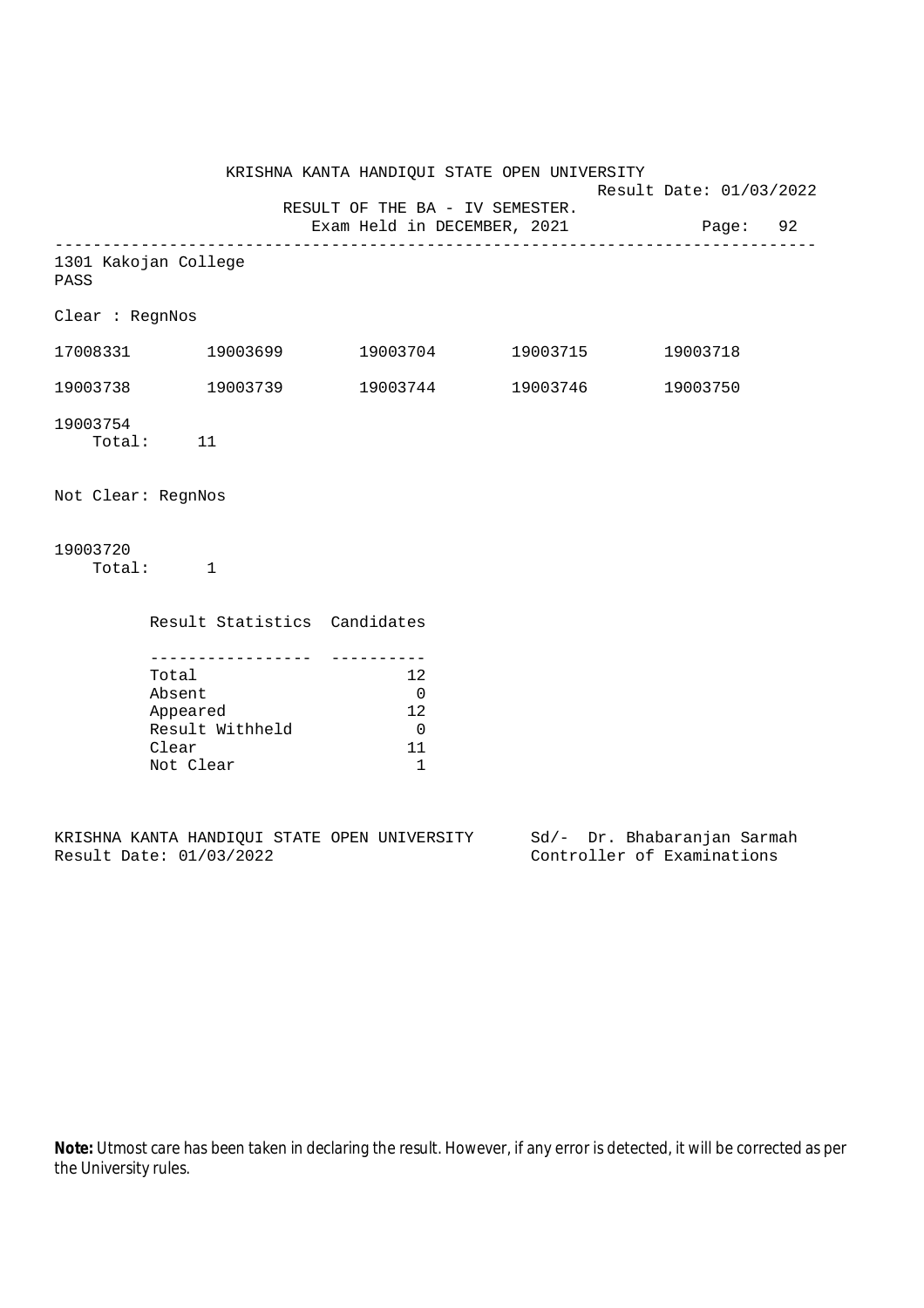|                                        |                              | KRISHNA KANTA HANDIQUI STATE OPEN UNIVERSITY | Result Date: 01/03/2022 |  |
|----------------------------------------|------------------------------|----------------------------------------------|-------------------------|--|
|                                        |                              | RESULT OF THE BA - IV SEMESTER.              |                         |  |
|                                        |                              | Exam Held in DECEMBER, 2021 Page: 93         |                         |  |
| 1302 J. B. College, Jorhat<br>PASS     |                              |                                              |                         |  |
| Clear : RegnNos                        |                              |                                              |                         |  |
|                                        |                              |                                              |                         |  |
| 19003819 19003843 19003884<br>Total: 8 |                              |                                              |                         |  |
| Not Clear: RegnNos                     |                              |                                              |                         |  |
|                                        |                              | $17008492$ $19003785$ $19003786$ $19003822$  | 19003851                |  |
| 19003908 19003915 19003930<br>Total: 8 |                              |                                              |                         |  |
|                                        | Result Statistics Candidates |                                              |                         |  |
| Total                                  |                              | 18                                           |                         |  |
| Absent                                 |                              | $\overline{\phantom{0}}^2$                   |                         |  |
|                                        | Appeared                     | 16                                           |                         |  |
|                                        | Result Withheld              | $\overline{0}$                               |                         |  |
| Clear<br>Not Clear                     |                              | 8<br>8                                       |                         |  |

KRISHNA KANTA HANDIQUI STATE OPEN UNIVERSITY Sd/- Dr. Bhabaranjan Sarmah Result Date: 01/03/2022 Controller of Examinations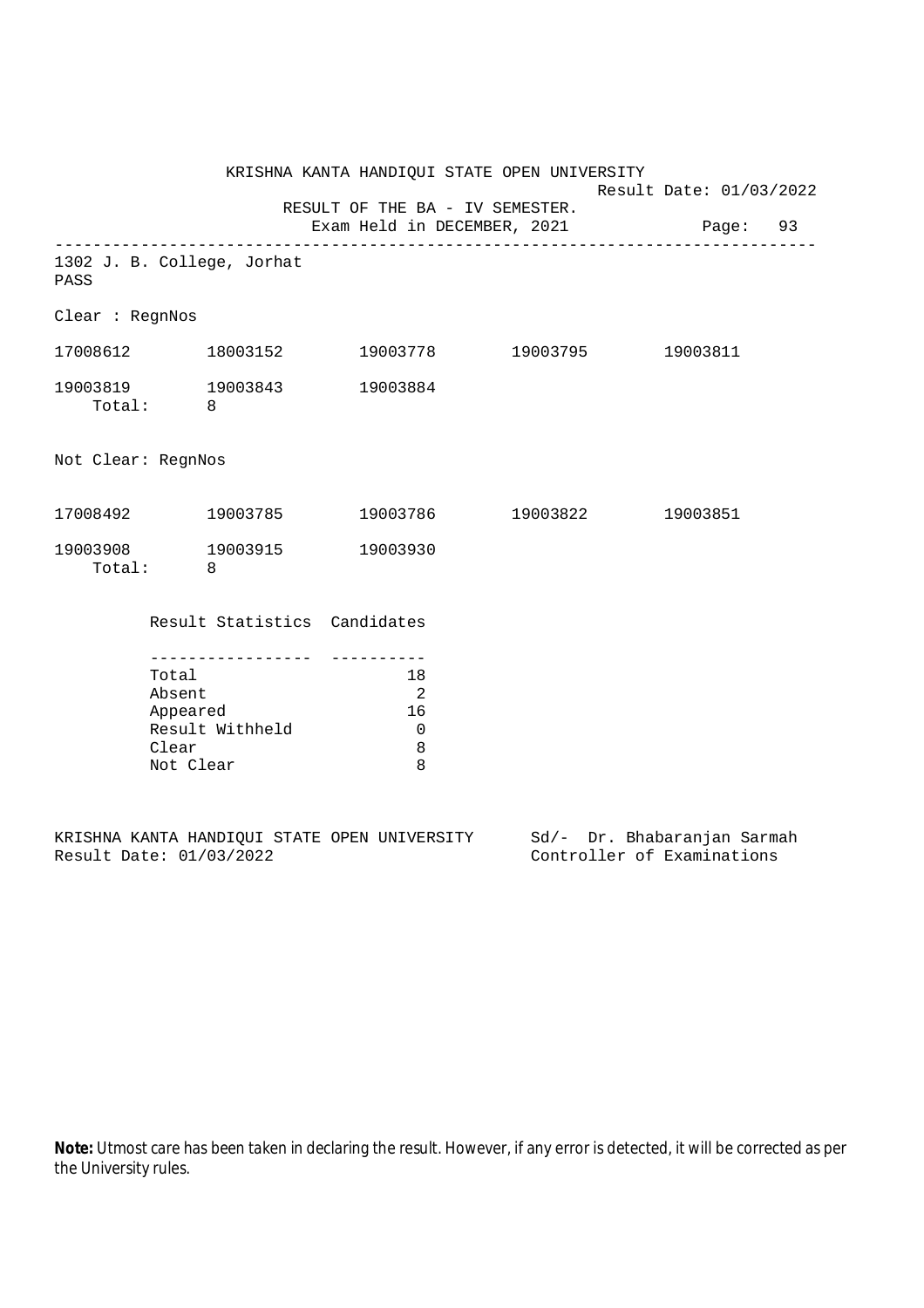|                                |                                     | KRISHNA KANTA HANDIQUI STATE OPEN UNIVERSITY |                   | Result Date: 01/03/2022 |  |
|--------------------------------|-------------------------------------|----------------------------------------------|-------------------|-------------------------|--|
|                                |                                     | RESULT OF THE BA - IV SEMESTER.              |                   |                         |  |
|                                |                                     | Exam Held in DECEMBER, 2021                  |                   | Page: 94                |  |
| 1304 Cinnamara College<br>PASS |                                     |                                              |                   |                         |  |
| Clear: RegnNos                 |                                     |                                              |                   |                         |  |
|                                |                                     |                                              | 17012451 19003953 | 19003958                |  |
|                                | 19003977 19003978                   |                                              | 19003991 19003993 | 19004005                |  |
| Total: 14                      | 19004011 19004014 19004020 19004026 |                                              |                   |                         |  |
| Not Clear: RegnNos             |                                     |                                              |                   |                         |  |
| Total:                         | 19003952 19003976 19004019<br>3     |                                              |                   |                         |  |

 Result Statistics Candidates ----------------- ---------- Total 19 Absent 2 Appeared 17 Result Withheld 0 Clear 14 Not Clear 3

KRISHNA KANTA HANDIQUI STATE OPEN UNIVERSITY Sd/- Dr. Bhabaranjan Sarmah Result Date: 01/03/2022 Controller of Examinations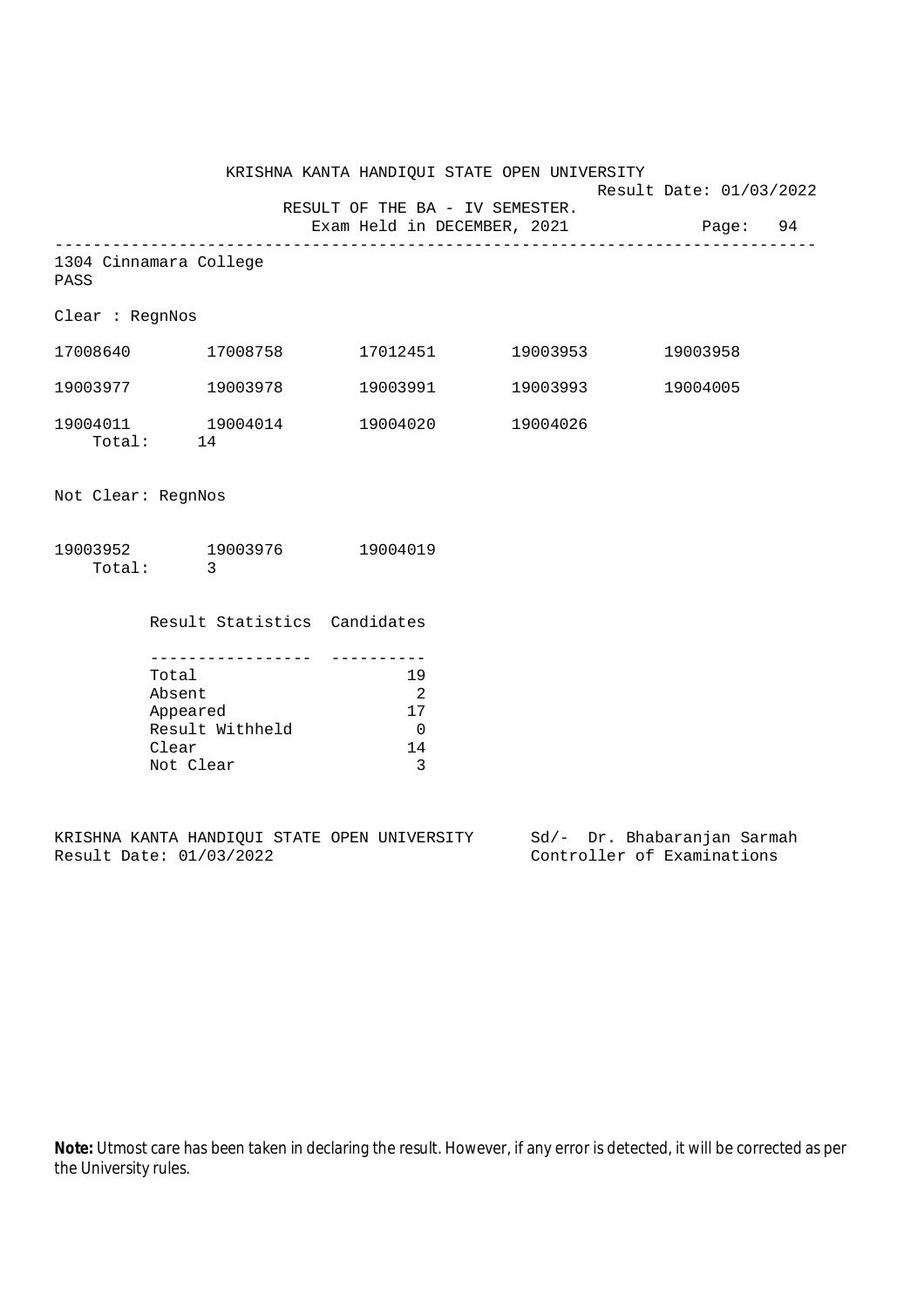KRISHNA KANTA HANDIQUI STATE OPEN UNIVERSITY Result Date: 01/03/2022 RESULT OF THE BA - IV SEMESTER. Exam Held in DECEMBER, 2021 Page: 95 -------------------------------------------------------------------------------- 1305 Pub Majuli College, Bongaon PASS Clear : RegnNos 19004027 19004029 19004032 19004033 Total: 4 Result Statistics Candidates ----------------- ---------- Total 4 Absent 0<br>
Appeared 4<br>
Result Withheld 0 Appeared Result Withheld Clear 4 Not Clear 0

KRISHNA KANTA HANDIQUI STATE OPEN UNIVERSITY Sd/- Dr. Bhabaranjan Sarmah Result Date: 01/03/2022 Controller of Examinations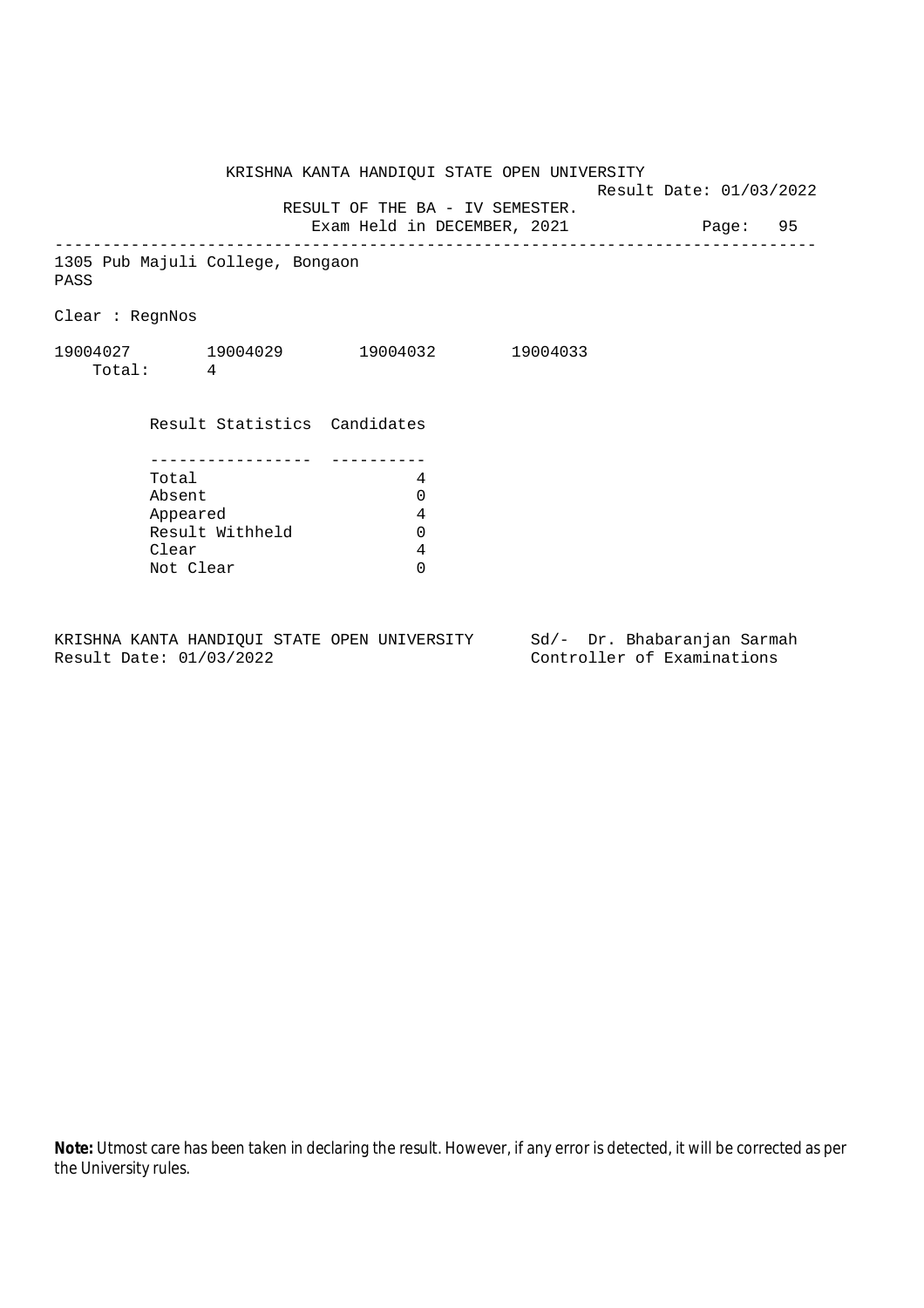|                    |                                                                                            | KRISHNA KANTA HANDIQUI STATE OPEN UNIVERSITY                                                    | Result Date: 01/03/2022     |  |
|--------------------|--------------------------------------------------------------------------------------------|-------------------------------------------------------------------------------------------------|-----------------------------|--|
|                    |                                                                                            | RESULT OF THE BA - IV SEMESTER.<br>Exam Held in DECEMBER, 2021                                  | Page: 96                    |  |
| PASS               | 1308 Dr. Nabin Bardoloi College, Na-Ali                                                    |                                                                                                 |                             |  |
| Clear : RegnNos    |                                                                                            |                                                                                                 |                             |  |
|                    | 18003298 19004065                                                                          | 19004075 19004078                                                                               | 19004079                    |  |
|                    | 19004080 19004089                                                                          | 19004100    19004107                                                                            | 19004112                    |  |
|                    | 19004116    19004117                                                                       | 19004123 19004125                                                                               | 19004128                    |  |
| 19004129           | Total: 16                                                                                  |                                                                                                 |                             |  |
| Not Clear: RegnNos |                                                                                            |                                                                                                 |                             |  |
|                    | 17008866 18003304<br>Total: 2                                                              |                                                                                                 |                             |  |
|                    | Result Statistics Candidates                                                               |                                                                                                 |                             |  |
|                    | __________________<br>Total<br>Absent<br>Appeared<br>Result Withheld<br>Clear<br>Not Clear | -----------<br>20<br>$\overline{\phantom{a}}^2$<br>18<br>$\overline{0}$<br>16<br>$\overline{2}$ |                             |  |
|                    |                                                                                            | KRISHNA KANTA HANDIQUI STATE OPEN UNIVERSITY                                                    | Sd/- Dr. Bhabaranjan Sarmah |  |

Result Date: 01/03/2022 Controller of Examinations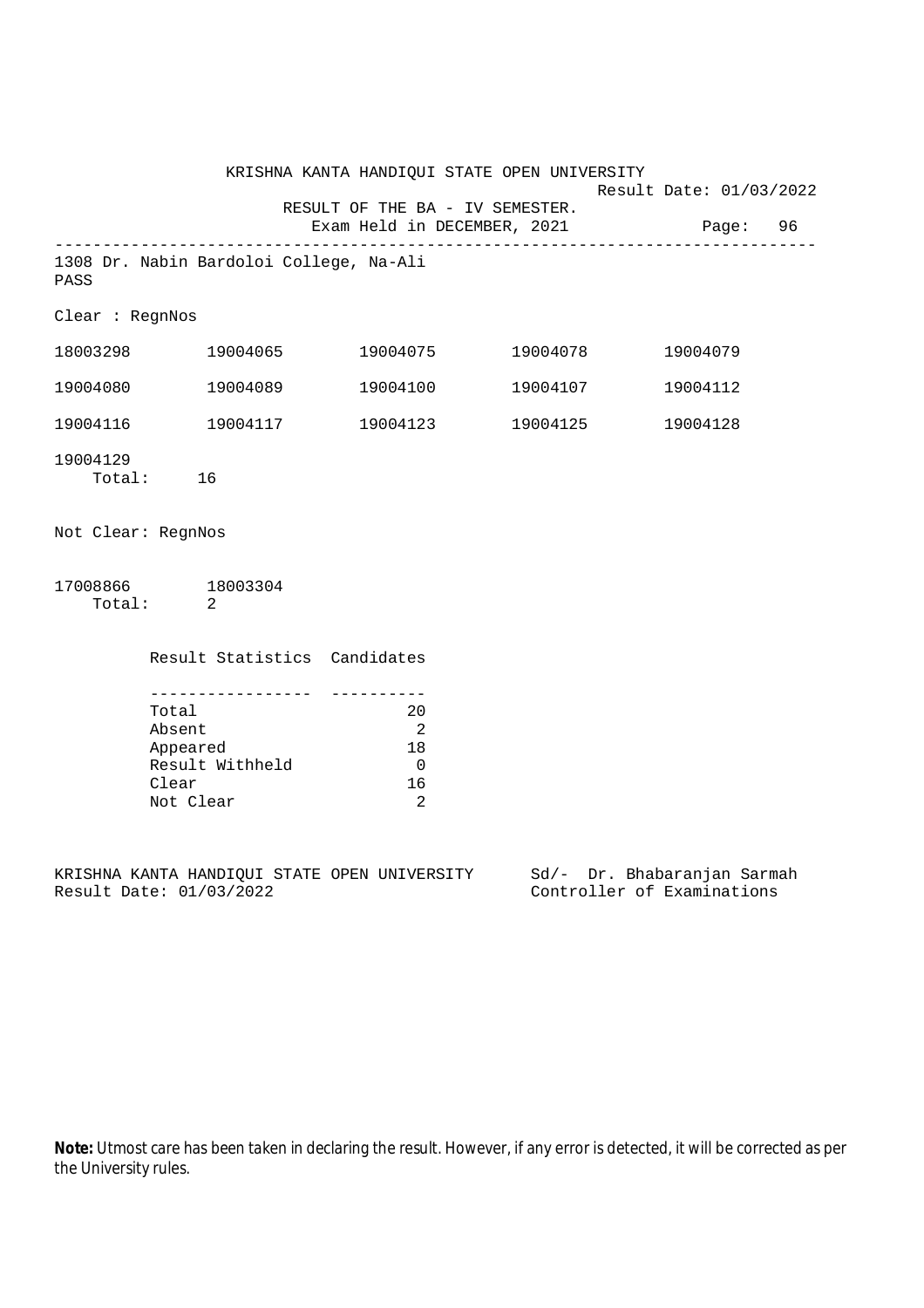KRISHNA KANTA HANDIQUI STATE OPEN UNIVERSITY Result Date: 01/03/2022 RESULT OF THE BA - IV SEMESTER. Exam Held in DECEMBER, 2021 Page: 97 -------------------------------------------------------------------------------- 1310 Bahona College PASS Not Clear : RegnNos 19004141 Total: 1 Result Statistics Candidates ----------------- ---------- Total 1<br>Absent 0 Absent 0<br>
Appeared 1<br>
Result Withheld 0 Appeared 1 Result Withheld 0 Clear 0 Not Clear 1

KRISHNA KANTA HANDIQUI STATE OPEN UNIVERSITY Sd/- Dr. Bhabaranjan Sarmah Result Date: 01/03/2022 Controller of Examinations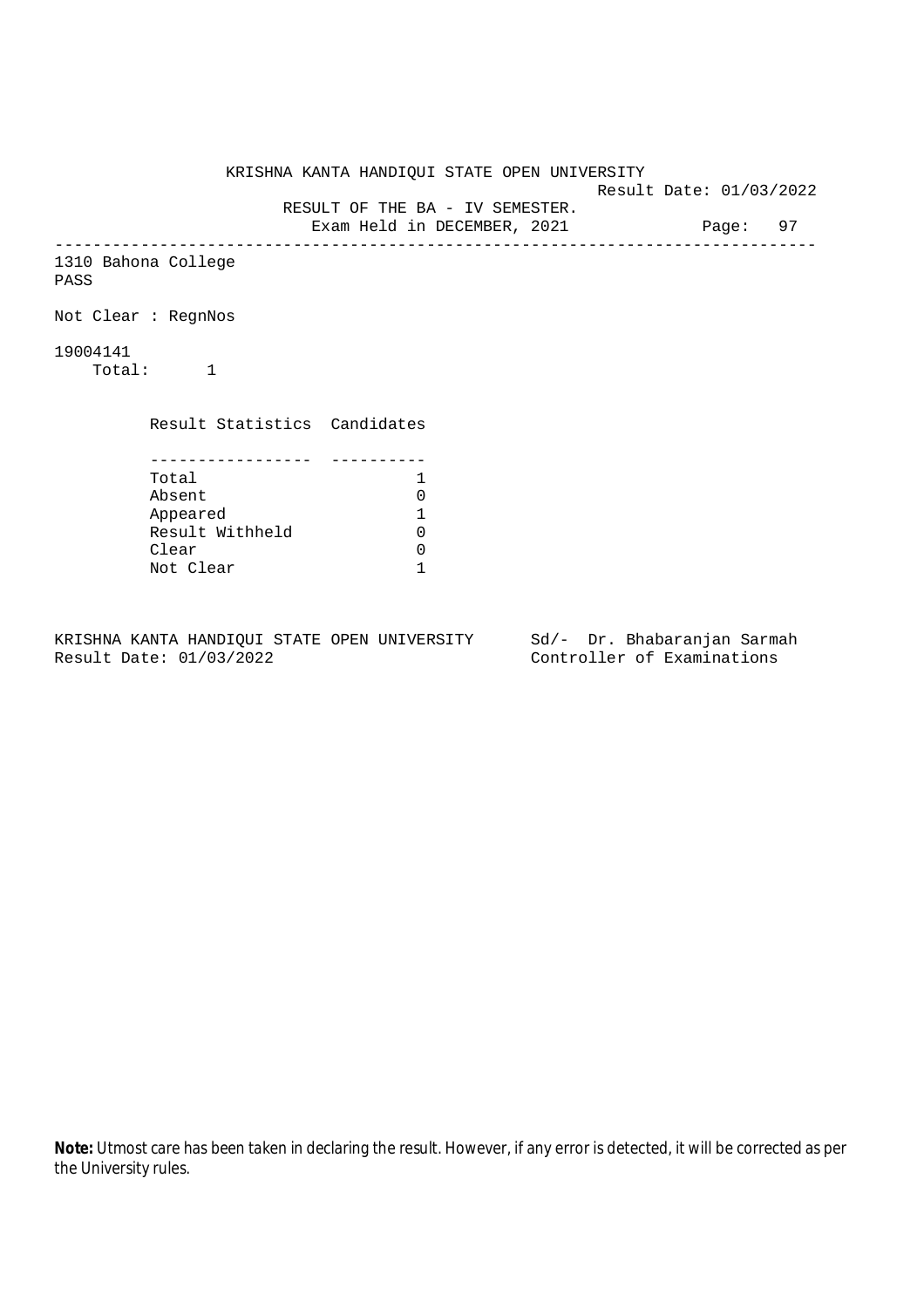KRISHNA KANTA HANDIQUI STATE OPEN UNIVERSITY Result Date: 01/03/2022 RESULT OF THE BA - IV SEMESTER. Exam Held in DECEMBER, 2021 Page: 98 -------------------------------------------------------------------------------- 1316 Majuli College PASS Clear : RegnNos 19004147 Total: 1 Result Statistics Candidates ----------------- ---------- Total 1<br>Absent 0 Absent<br>
Appeared 1<br>
Result Withheld 0<br>
Clear 1 Appeared 1 Result Withheld Clear Not Clear 0

KRISHNA KANTA HANDIQUI STATE OPEN UNIVERSITY Sd/- Dr. Bhabaranjan Sarmah Result Date: 01/03/2022 Controller of Examinations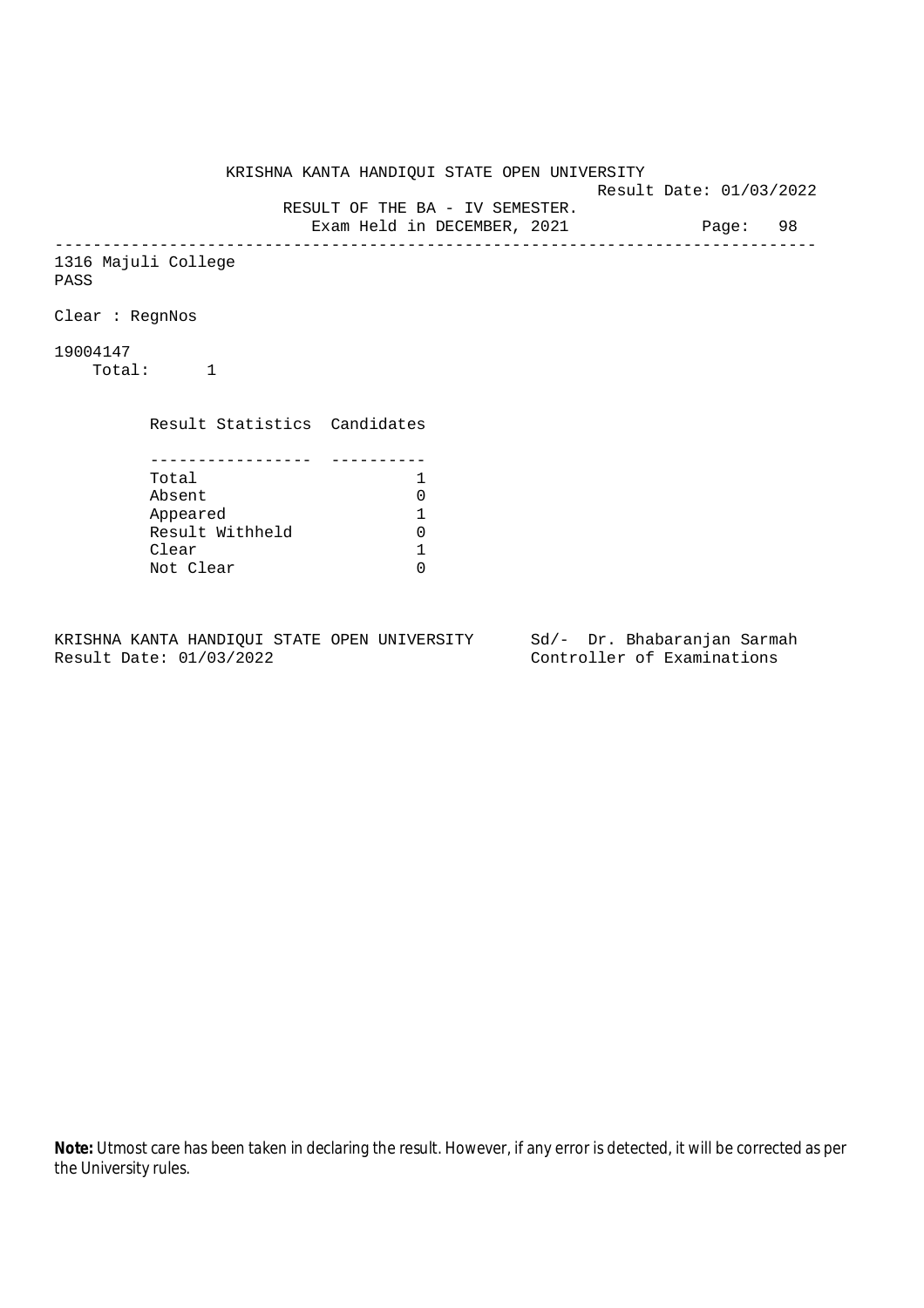KRISHNA KANTA HANDIQUI STATE OPEN UNIVERSITY Result Date: 01/03/2022 RESULT OF THE BA - IV SEMESTER. Exam Held in DECEMBER, 2021 Page: 99 -------------------------------------------------------------------------------- 1320 Lohit Pariya Jr. College, Majuli PASS Clear : RegnNos 19004157 19004163 Total: 2 Not Clear: RegnNos 19004162 Total: 1 Result Statistics Candidates ----------------- ---------- Total 3 Absent 0 Appeared 3 Result Withheld 0 Clear 2 Not Clear 1

KRISHNA KANTA HANDIQUI STATE OPEN UNIVERSITY Sd/- Dr. Bhabaranjan Sarmah Result Date: 01/03/2022 Controller of Examinations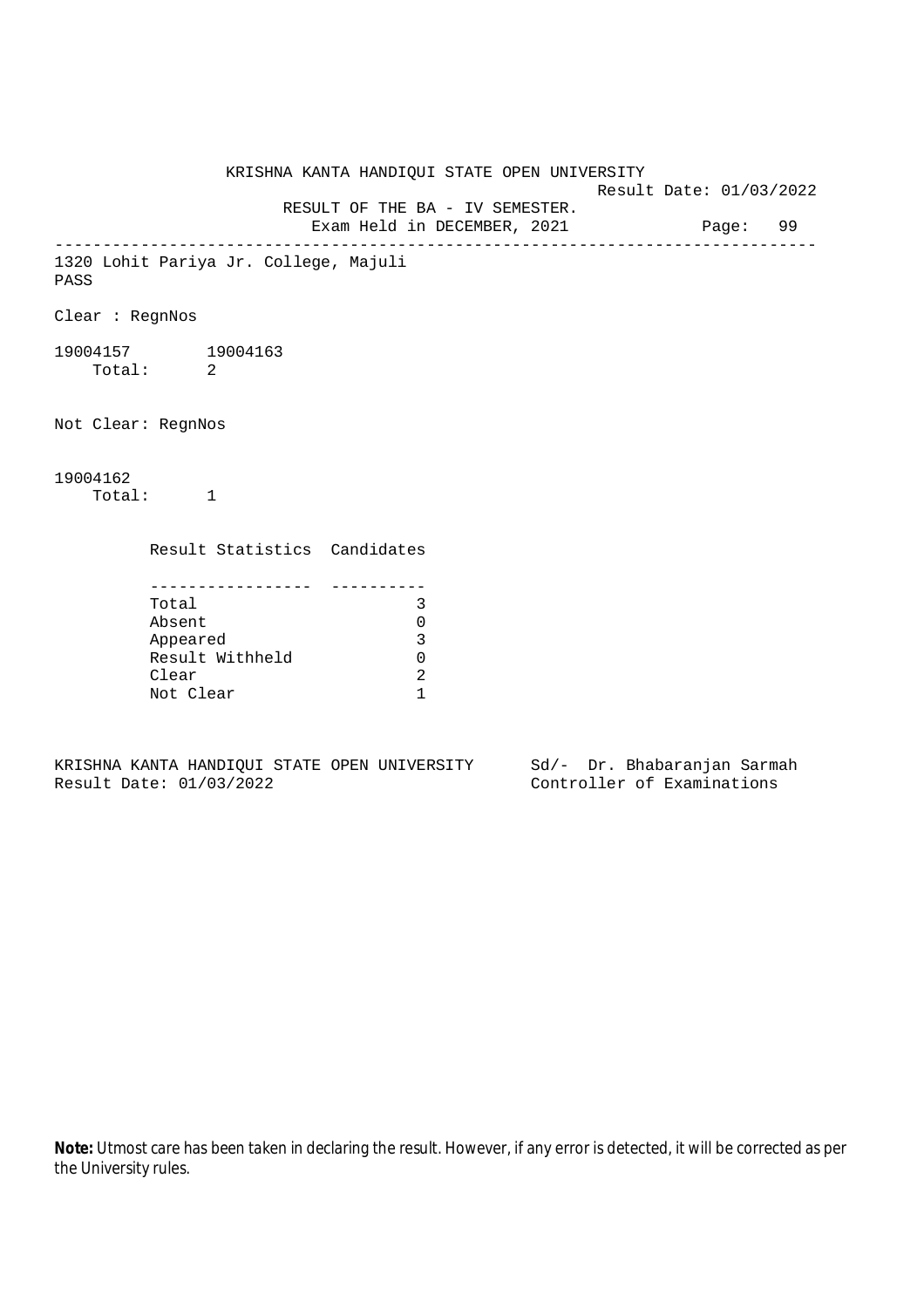KRISHNA KANTA HANDIQUI STATE OPEN UNIVERSITY Result Date: 01/03/2022 RESULT OF THE BA - IV SEMESTER. Exam Held in DECEMBER, 2021 Page: 100 -------------------------------------------------------------------------------- 1322 Jorhat College PASS Clear : RegnNos 19004203 Total: 1 Not Clear: RegnNos 19004172 Total: 1 Result Statistics Candidates ----------------- ---------- Total 3 Absent 1 Appeared 2 Result Withheld 0 Clear 1 Not Clear 1

KRISHNA KANTA HANDIQUI STATE OPEN UNIVERSITY Sd/- Dr. Bhabaranjan Sarmah Result Date: 01/03/2022 Controller of Examinations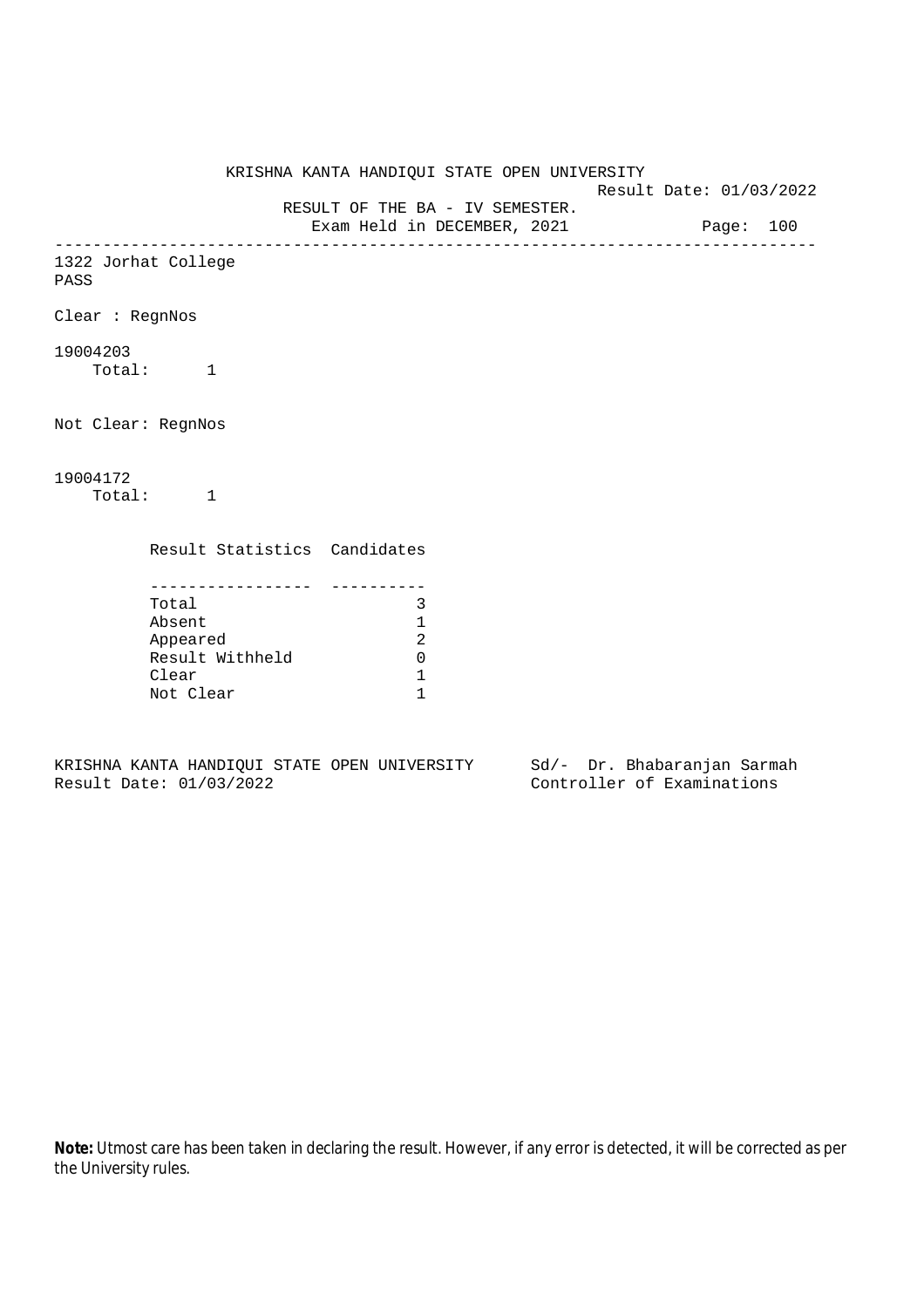|                    |                 |                                     | KRISHNA KANTA HANDIQUI STATE OPEN UNIVERSITY           | Result Date: 01/03/2022 |  |  |
|--------------------|-----------------|-------------------------------------|--------------------------------------------------------|-------------------------|--|--|
|                    |                 |                                     | RESULT OF THE BA - IV SEMESTER.                        |                         |  |  |
|                    |                 |                                     | Exam Held in DECEMBER, 2021 Page: 101                  |                         |  |  |
| PASS               |                 | 1324 C.K.B. College, Teok           |                                                        |                         |  |  |
| Clear : RegnNos    |                 |                                     |                                                        |                         |  |  |
|                    |                 | 19004209    19004214                | 19004221 19004226 19004238                             |                         |  |  |
|                    | Total: 9        | 19004241 19004242                   | 19004246 19004247                                      |                         |  |  |
| Not Clear: RegnNos |                 |                                     |                                                        |                         |  |  |
|                    |                 |                                     | $19004216$ $19004217$ $19004219$ $19004225$ $19004227$ |                         |  |  |
|                    | Total: 8        | 19004231 19004237                   | 19004244                                               |                         |  |  |
|                    |                 | Result Statistics Candidates        |                                                        |                         |  |  |
|                    |                 | . _ _ _ _ _ _ _ _ _ _ _ _ _ _ _ _ _ |                                                        |                         |  |  |
|                    | Total<br>Absent |                                     | 17<br>$\overline{0}$                                   |                         |  |  |
|                    | Appeared        |                                     | 17                                                     |                         |  |  |
|                    |                 | Result Withheld                     | $\overline{0}$                                         |                         |  |  |
|                    | Clear           |                                     | 9                                                      |                         |  |  |
|                    | Not Clear       |                                     | 8                                                      |                         |  |  |

|  |                         |  | KRISHNA KANTA HANDIOUI STATE OPEN UNIVERSITY |  | Sd/- Dr. Bhabaranjan Sarmah |  |
|--|-------------------------|--|----------------------------------------------|--|-----------------------------|--|
|  | Result Date: 01/03/2022 |  |                                              |  | Controller of Examinations  |  |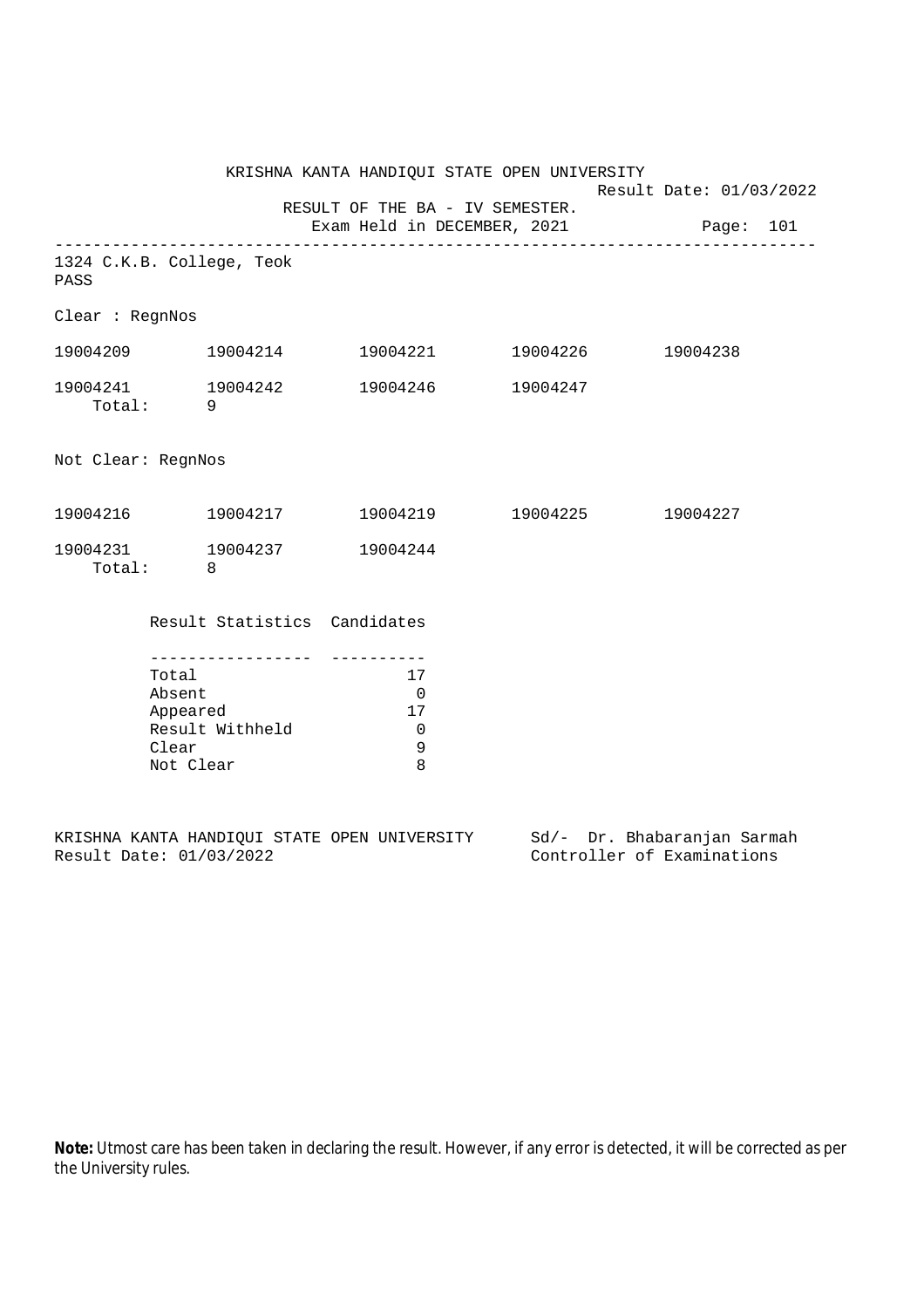|                    |                                                                                        | KRISHNA KANTA HANDIQUI STATE OPEN UNIVERSITY |                   |                                                      |
|--------------------|----------------------------------------------------------------------------------------|----------------------------------------------|-------------------|------------------------------------------------------|
|                    |                                                                                        | RESULT OF THE BA - IV SEMESTER.              |                   | Result Date: 01/03/2022                              |
|                    |                                                                                        | Exam Held in DECEMBER, 2021                  |                   | Page: 102                                            |
| PASS               | 1401 Jawaharlal Nehru College, Boko                                                    |                                              |                   |                                                      |
| Clear : RegnNos    |                                                                                        |                                              |                   |                                                      |
|                    | 17009162 18003433                                                                      |                                              | 18003444 19004251 | 19004255                                             |
| 19004259           | 19004261                                                                               | 19004267                                     | 19004269          | 19004273                                             |
|                    | 19004284 19004287                                                                      | 19004292                                     | 19004295          | 19004298                                             |
|                    | 19004299 19004303                                                                      | 19004305                                     | 19004307          | 19004309                                             |
|                    | 19004314 19004316<br>Total: 24                                                         | 19004320 19004321                            |                   |                                                      |
| Not Clear: RegnNos |                                                                                        |                                              |                   |                                                      |
|                    | 19004258 19004268                                                                      | 19004286 19004301                            |                   | 19004312                                             |
| 19004315           | Total: 6                                                                               |                                              |                   |                                                      |
|                    | Result Statistics Candidates                                                           |                                              |                   |                                                      |
|                    | --------------<br>Total<br>Absent<br>Appeared<br>Result Withheld<br>Clear<br>Not Clear | 34<br>$\overline{4}$<br>30<br>0<br>24<br>6   |                   |                                                      |
|                    | Result Date: 01/03/2022                                                                | KRISHNA KANTA HANDIQUI STATE OPEN UNIVERSITY | Sd/-              | Dr. Bhabaranjan Sarmah<br>Controller of Examinations |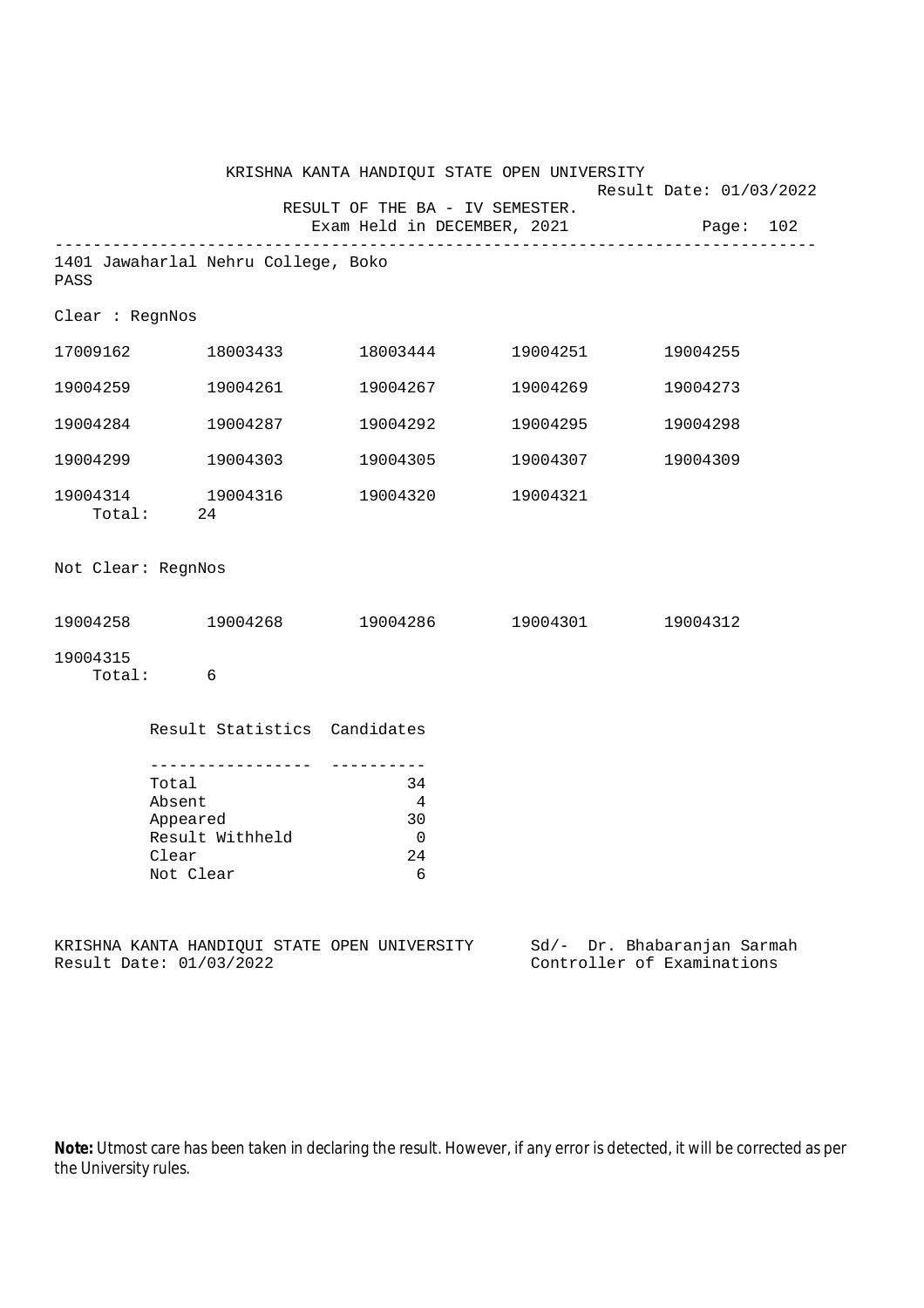Result Date: 01/03/2022

 RESULT OF THE BA - IV SEMESTER. Exam Held in DECEMBER, 2021 Page: 103

--------------------------------------------------------------------------------

1402 F. A. Ahmed College, Goroimari PASS

Clear : RegnNos

18003467 19004325 19004332 Total: 3

> Result Statistics Candidates ----------------- ---------- Total 3 Absent 0<br>
> Appeared 3<br>
> Result Withheld 0 Appeared Result Withheld 0<br>Clear 3 Clear Not Clear 0

KRISHNA KANTA HANDIQUI STATE OPEN UNIVERSITY Sd/- Dr. Bhabaranjan Sarmah Result Date: 01/03/2022 Controller of Examinations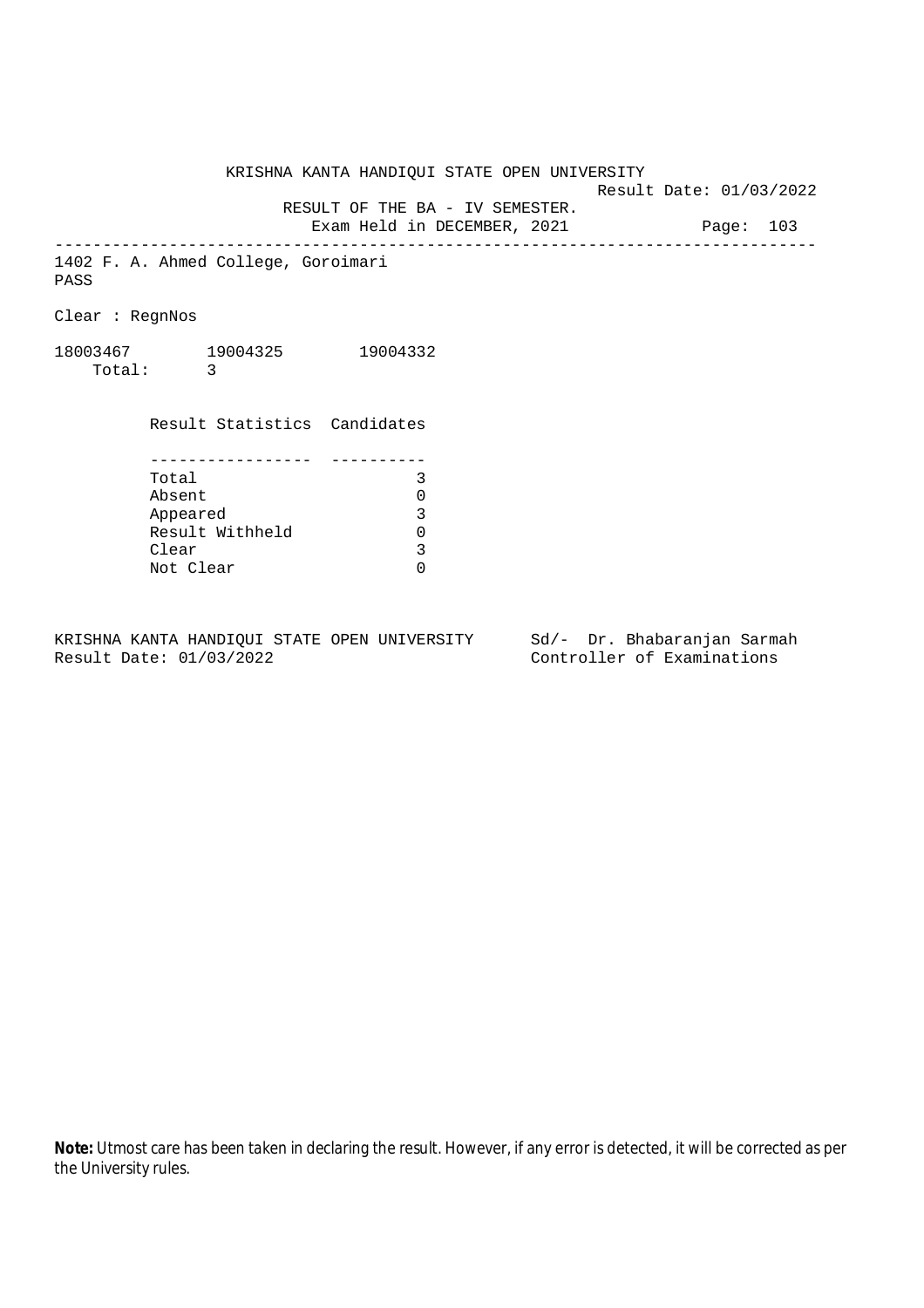KRISHNA KANTA HANDIQUI STATE OPEN UNIVERSITY Result Date: 01/03/2022 RESULT OF THE BA - IV SEMESTER. Exam Held in DECEMBER, 2021 Page: 104 -------------------------------------------------------------------------------- 1403 B. P. Chaliha College, Nagarbera PASS Clear : RegnNos 17009322 Total: 1 Result Statistics Candidates ----------------- ---------- Total 2<br>Absent 1 Absent<br>
Appeared 1<br>
Result Withheld 0<br>
Clear 1 Appeared 1 Result Withheld Clear Not Clear 0

KRISHNA KANTA HANDIQUI STATE OPEN UNIVERSITY Sd/- Dr. Bhabaranjan Sarmah Result Date: 01/03/2022 Controller of Examinations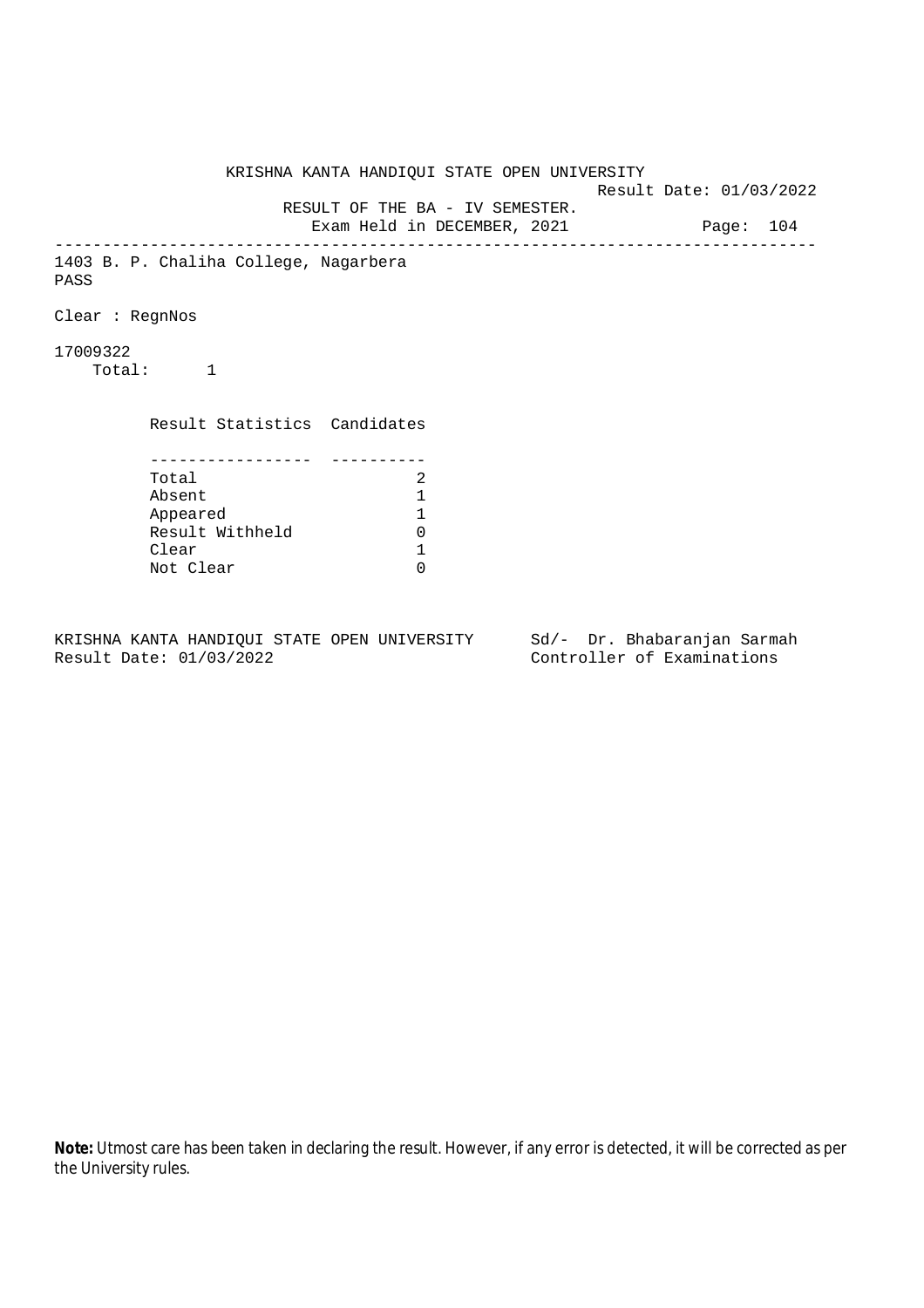|                    |                                                                                                         |                                                                            | KRISHNA KANTA HANDIQUI STATE OPEN UNIVERSITY | Result Date: 01/03/2022     |  |
|--------------------|---------------------------------------------------------------------------------------------------------|----------------------------------------------------------------------------|----------------------------------------------|-----------------------------|--|
|                    |                                                                                                         | RESULT OF THE BA - IV SEMESTER.                                            | Exam Held in DECEMBER, 2021                  | Page: 105                   |  |
| PASS               | 1404 Rangia Teacher Training College                                                                    |                                                                            |                                              |                             |  |
| Clear : RegnNos    |                                                                                                         |                                                                            |                                              |                             |  |
|                    | $17009477$ $17009544$ $17009600$ $17009624$                                                             |                                                                            |                                              | 18003499                    |  |
| 18003511           | 18003533                                                                                                | 18003547                                                                   | 18003550                                     | 18003553                    |  |
| 19004335           | 19004341                                                                                                | 19004342                                                                   | 19004345                                     | 19004347                    |  |
| 19004356           | 19004363                                                                                                | 19004366                                                                   | 19004367                                     | 19004368                    |  |
| 19004370           | 19004373                                                                                                | 19004375                                                                   | 19004383                                     | 19004389                    |  |
| 19004404           | 19004407                                                                                                | 19004410                                                                   | 19004412                                     | 19004413                    |  |
| 19004415           | 19004419                                                                                                | 19004421                                                                   | 19004422                                     | 19004425                    |  |
| 19004429           | $19004431$ $19004434$ $19004435$                                                                        |                                                                            |                                              | 19004439                    |  |
| 19010248<br>Total: | 41                                                                                                      |                                                                            |                                              |                             |  |
| Not Clear: RegnNos |                                                                                                         |                                                                            |                                              |                             |  |
|                    | 18003480 19004359                                                                                       |                                                                            | 19004371 19004376 19004385                   |                             |  |
| 19004403<br>Total: | 19004440<br>7                                                                                           |                                                                            |                                              |                             |  |
|                    | Result Statistics Candidates                                                                            |                                                                            |                                              |                             |  |
|                    | <u>u du du du du du du du d</u><br>Total<br>Absent<br>Appeared<br>Result Withheld<br>Clear<br>Not Clear | <u> Liberal Liberal Liberal Communica</u><br>51<br>3<br>48<br>0<br>41<br>7 |                                              |                             |  |
|                    | KRISHNA KANTA HANDIQUI STATE OPEN UNIVERSITY                                                            |                                                                            |                                              | Sd/- Dr. Bhabaranjan Sarmah |  |

Result Date: 01/03/2022 Controller of Examinations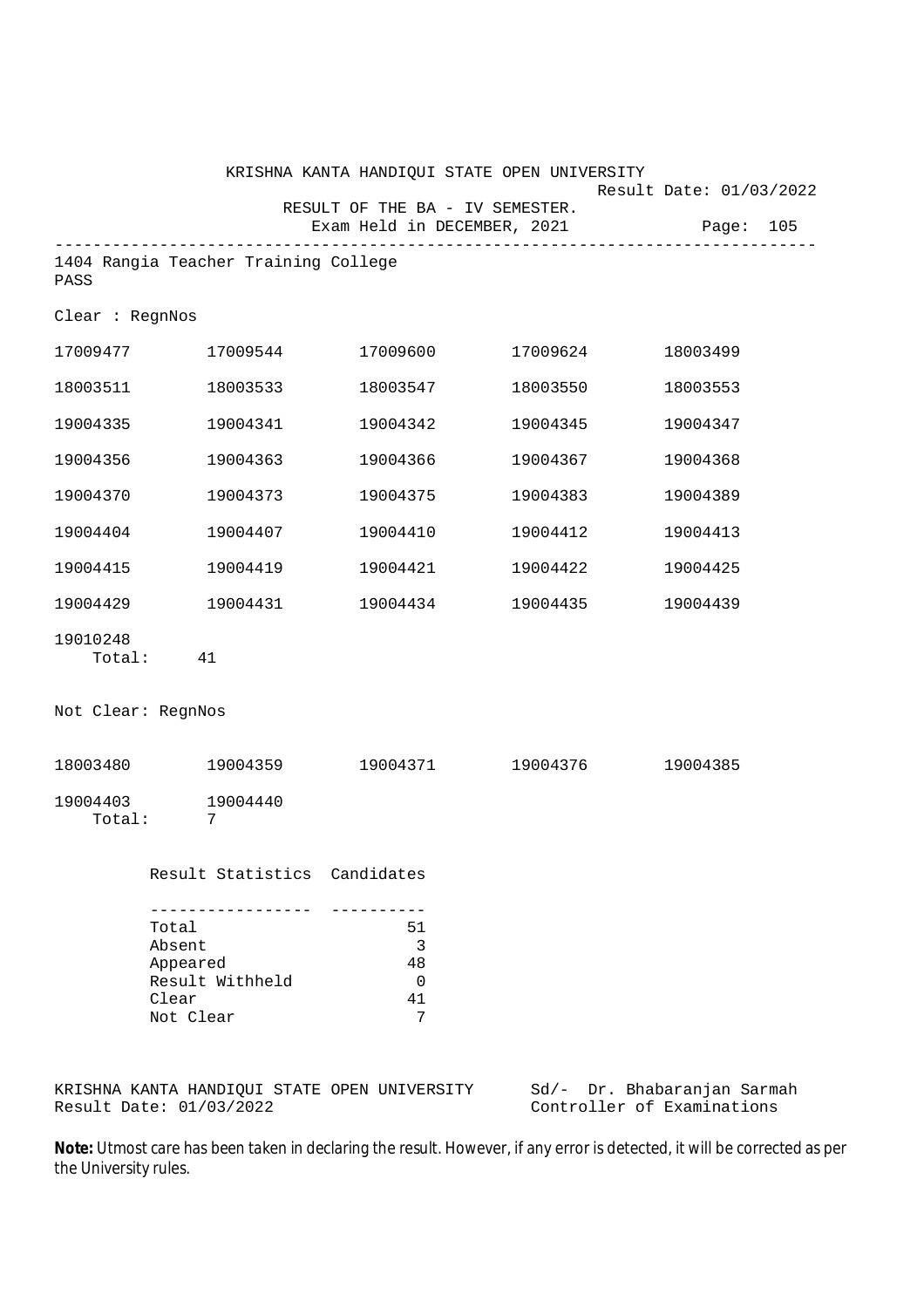|                                                                                         |                                                                     | KRISHNA KANTA HANDIQUI STATE OPEN UNIVERSITY                   |          |                                                                          |
|-----------------------------------------------------------------------------------------|---------------------------------------------------------------------|----------------------------------------------------------------|----------|--------------------------------------------------------------------------|
|                                                                                         |                                                                     | RESULT OF THE BA - IV SEMESTER.<br>Exam Held in DECEMBER, 2021 |          | Result Date: 01/03/2022<br>Page: 106                                     |
| PASS                                                                                    | -----------------------------<br>1405 Dakshin Kamrup College, Mirza |                                                                |          |                                                                          |
| Clear : RegnNos<br>18003573                                                             |                                                                     | 18003587 18003618 18003621 18003632                            |          |                                                                          |
|                                                                                         | 18003642 18003690                                                   | 18003692                                                       | 18003696 | 19004337                                                                 |
| 19004450                                                                                | 19004452                                                            | 19004453                                                       | 19004454 | 19004461                                                                 |
| 19004462                                                                                | 19004469                                                            | 19004479                                                       | 19004483 | 19004484                                                                 |
| 19004486                                                                                | 19004488                                                            | 19004491                                                       | 19004492 | 19004493                                                                 |
| 19004494                                                                                | 19004499                                                            | 19004514                                                       | 19004515 | 19004519                                                                 |
| 19004520                                                                                | 19004525                                                            | 19004533                                                       | 19004534 | 19004539                                                                 |
| 19004540                                                                                | 19004546                                                            | 19004548                                                       | 19004549 | 19004550                                                                 |
|                                                                                         | 19004552 19004555                                                   | 19004557                                                       | 19004558 | 19004559                                                                 |
|                                                                                         | 19004561 19004562<br>Total: 50                                      | 19004565                                                       | 19004566 | 19004568                                                                 |
| Not Clear: RegnNos                                                                      |                                                                     |                                                                |          |                                                                          |
|                                                                                         | 19004451 19004496                                                   |                                                                |          |                                                                          |
| 19004567<br>Total:                                                                      | 6                                                                   |                                                                |          |                                                                          |
|                                                                                         | Result Statistics Candidates                                        |                                                                |          |                                                                          |
| ---------------<br>Total<br>Absent<br>Appeared<br>Result Withheld<br>Clear<br>Not Clear |                                                                     | 60<br>$\overline{4}$<br>56<br>$\overline{0}$<br>50<br>6        |          |                                                                          |
|                                                                                         |                                                                     |                                                                |          | KRISHNA KANTA HANDIQUI STATE OPEN UNIVERSITY Sd/- Dr. Bhabaranjan Sarmah |

KRISHNA KANTA HANDIQUI STATE OPEN UNIVERSITY<br>Result Date: 01/03/2022

su/- Dr. Bhabaranjan sarm<br>Controller of Examinations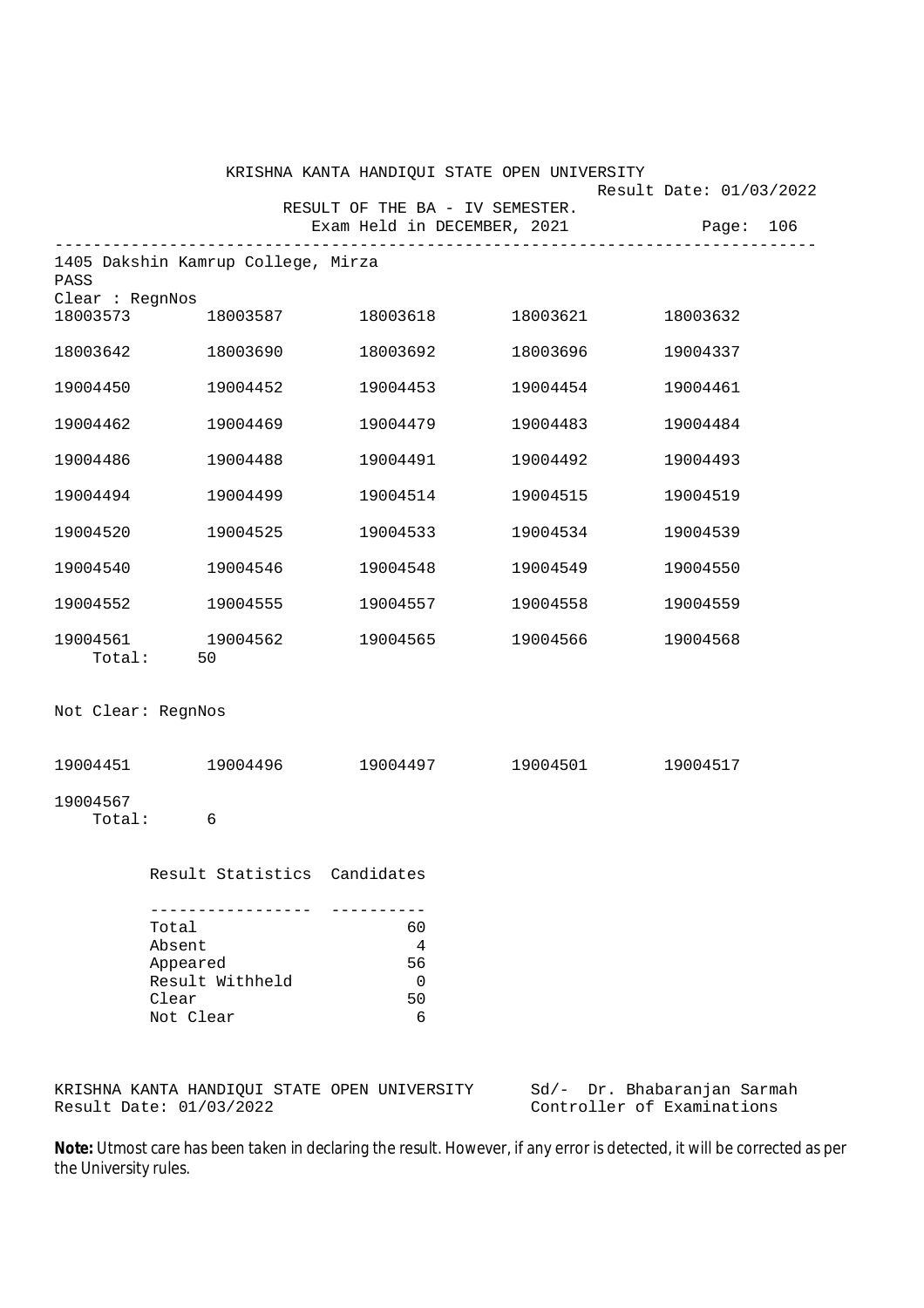|                        |                                    | KRISHNA KANTA HANDIQUI STATE OPEN UNIVERSITY                   |          | Result Date: 01/03/2022 |  |
|------------------------|------------------------------------|----------------------------------------------------------------|----------|-------------------------|--|
|                        |                                    | RESULT OF THE BA - IV SEMESTER.<br>Exam Held in DECEMBER, 2021 |          | Page: 107               |  |
| PASS                   | 1406 S. B. M. S College, Sualkuchi |                                                                |          |                         |  |
| Clear : <b>RegnNos</b> |                                    |                                                                |          |                         |  |
| 19004571               | 19004572                           | 19004579                                                       | 19004580 | 19004581                |  |
| 19004584               | 19004585                           | 19004586                                                       | 19004589 | 19004590                |  |
| 19004593               | 19004595                           | 19004597                                                       | 19004599 | 19004600                |  |
| 19004601<br>Total:     | 16                                 |                                                                |          |                         |  |

Result Statistics Candidates

| Total           | 17 |
|-----------------|----|
| Absent          |    |
| Appeared        | 16 |
| Result Withheld |    |
| Clear           | 16 |
| Not Clear       |    |

KRISHNA KANTA HANDIQUI STATE OPEN UNIVERSITY Sd/- Dr. Bhabaranjan Sarmah<br>Result Date: 01/03/2022 Controller of Examinations

Controller of Examinations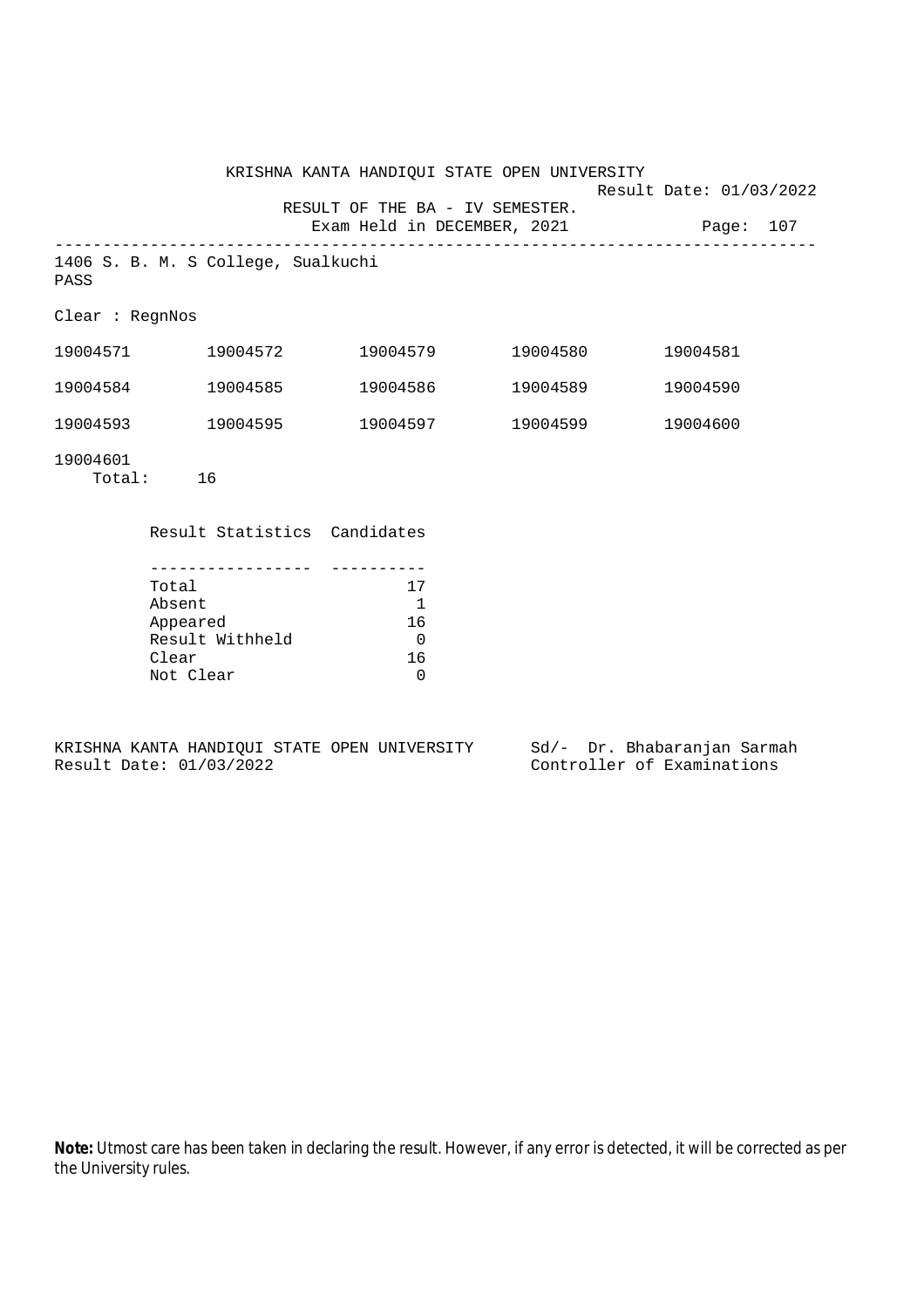KRISHNA KANTA HANDIQUI STATE OPEN UNIVERSITY Result Date: 01/03/2022 RESULT OF THE BA - IV SEMESTER. Exam Held in DECEMBER, 2021 Page: 108 -------------------------------------------------------------------------------- 1407 Baihata Chariali B. Ed. College PASS Clear : RegnNos 19004603 19004612 19004615 19004617 19004618 Total: 5 Not Clear: RegnNos 19004623 Total: 1 Result Statistics Candidates ----------------- ---------- Total 6 Absent 0 Appeared 6 Result Withheld 0 Clear 5 Not Clear 1

KRISHNA KANTA HANDIQUI STATE OPEN UNIVERSITY Sd/- Dr. Bhabaranjan Sarmah Result Date: 01/03/2022 Controller of Examinations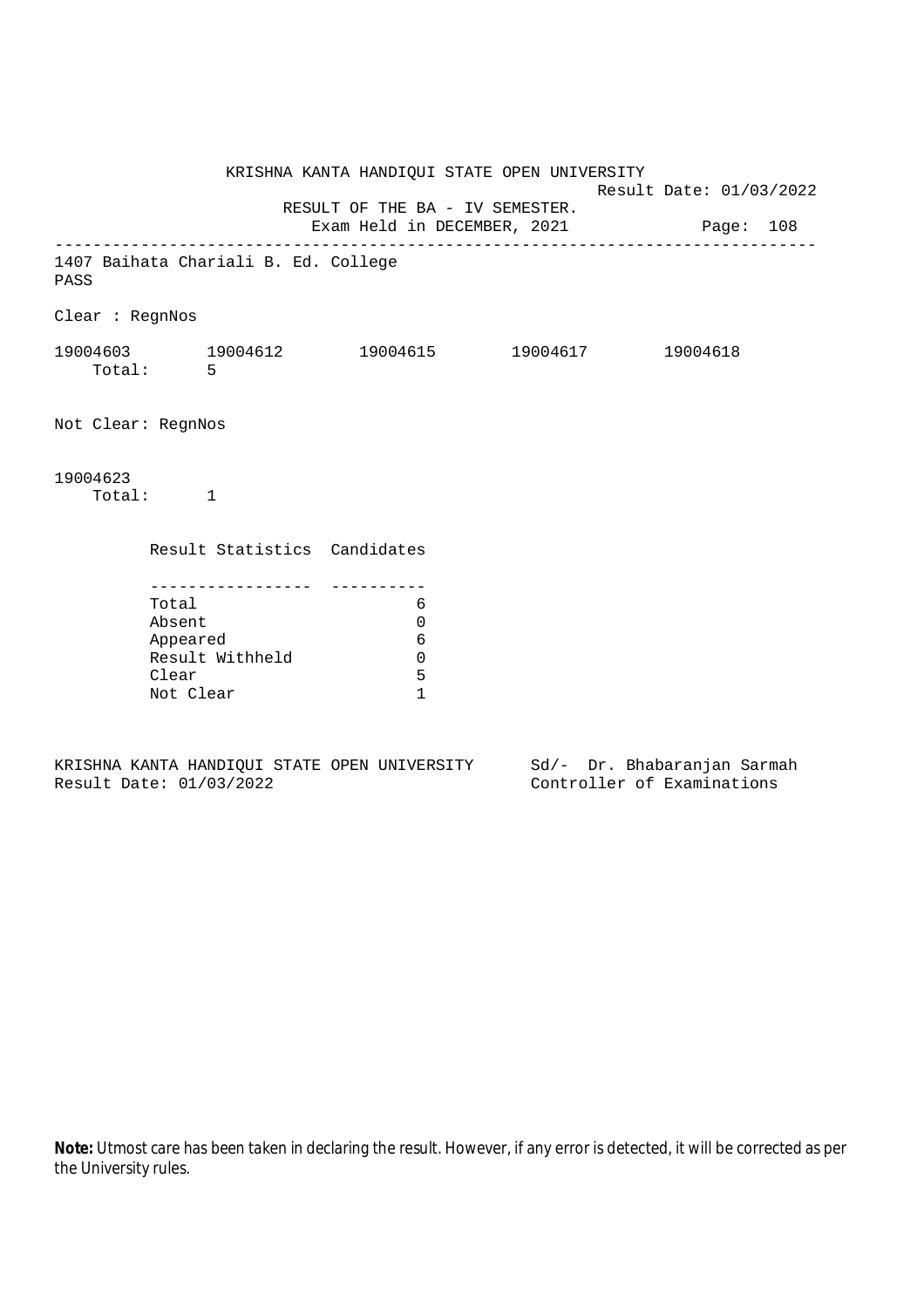|                    |                                     |                                 | KRISHNA KANTA HANDIQUI STATE OPEN UNIVERSITY | Result Date: 01/03/2022               |
|--------------------|-------------------------------------|---------------------------------|----------------------------------------------|---------------------------------------|
|                    |                                     | RESULT OF THE BA - IV SEMESTER. |                                              | Exam Held in DECEMBER, 2021 Page: 109 |
| PASS               | 1408 Kamalpur Jr. College, Kamalpur |                                 |                                              |                                       |
| Clear : RegnNos    |                                     |                                 |                                              |                                       |
| 18003784           | Total: 1                            |                                 |                                              |                                       |
| Not Clear: RegnNos |                                     |                                 |                                              |                                       |
|                    | 17010016 19004629                   |                                 | 19004632 19004635                            | 19004636                              |
| 19004638           | 19004639                            |                                 | 19004644 19004646                            | 19004647                              |
|                    | 19004648 19004654<br>Total: 12      |                                 |                                              |                                       |
|                    | Result Statistics Candidates        |                                 |                                              |                                       |

| Total           | 16  |
|-----------------|-----|
| Absent          | ર   |
| Appeared        |     |
| Result Withheld |     |
| Clear           |     |
| Not Clear       | 1 ລ |

|  |                         |  | KRISHNA KANTA HANDIOUI STATE OPEN UNIVERSITY |  | Sd/- Dr. Bhabaranjan Sarmah |  |
|--|-------------------------|--|----------------------------------------------|--|-----------------------------|--|
|  | Result Date: 01/03/2022 |  |                                              |  | Controller of Examinations  |  |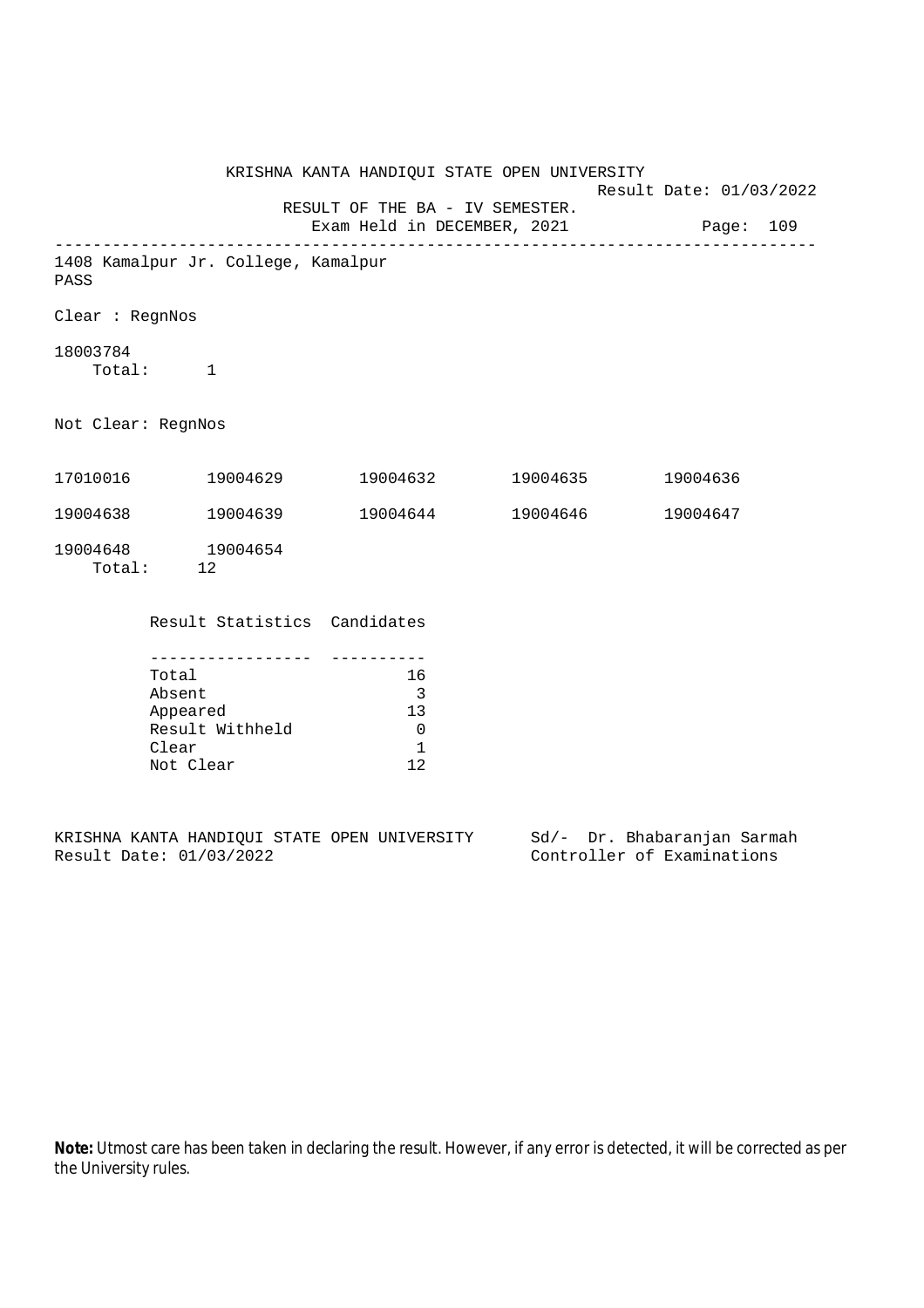KRISHNA KANTA HANDIQUI STATE OPEN UNIVERSITY Result Date: 01/03/2022 RESULT OF THE BA - IV SEMESTER. Exam Held in DECEMBER, 2021 Page: 110 -------------------------------------------------------------------------------- 1410 Manabendra Sarma Girls College, Rangia PASS Clear : RegnNos 19004655 19004656 19004657 19004658 19004662 19004665 19004675 19004685 19004686 19004687 Total: 10 Not Clear: RegnNos 19004661 Total: 1 Result Statistics Candidates ----------------- ---------- Total 11 Absent 0 Appeared 11 Result Withheld 0<br>Clear 10 Clear

|  |                         |  | KRISHNA KANTA HANDIOUI STATE OPEN UNIVERSITY |  | Sd/- Dr. Bhabaranjan Sarmah |  |
|--|-------------------------|--|----------------------------------------------|--|-----------------------------|--|
|  | Result Date: 01/03/2022 |  |                                              |  | Controller of Examinations  |  |

Not Clear 1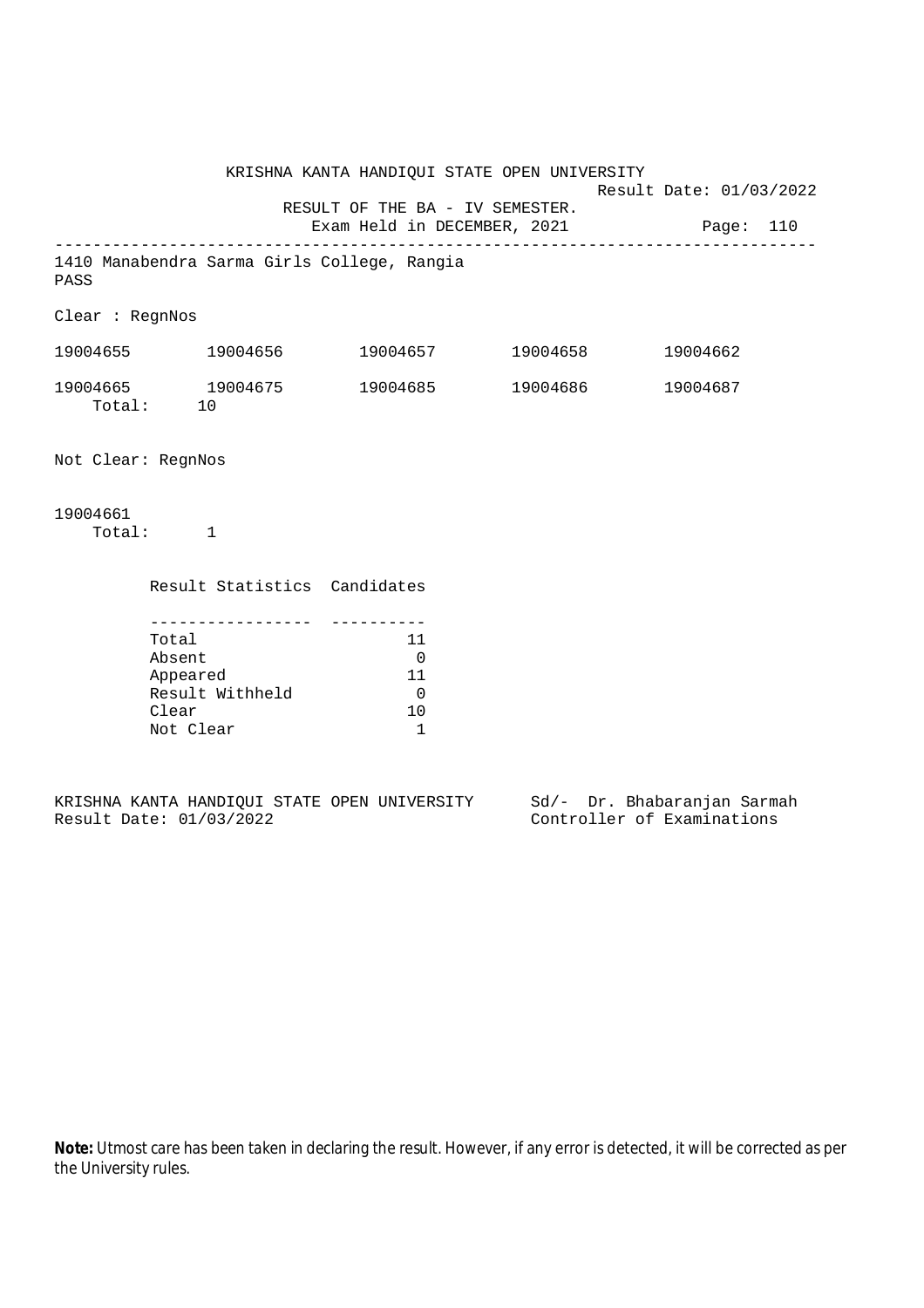KRISHNA KANTA HANDIQUI STATE OPEN UNIVERSITY Result Date: 01/03/2022 RESULT OF THE BA - IV SEMESTER. Exam Held in DECEMBER, 2021 Page: 111 -------------------------------------------------------------------------------- 1411 North East Development Foundation PASS Not Clear : RegnNos 19004698 19004699 19004701 19004702 19004703 19004704 19004706 19004708 19004709 19004710 Total: 10 Result Statistics Candidates ----------------- ---------- Total 12 Absent 2 Appeared 10<br>Result Withheld 0

KRISHNA KANTA HANDIQUI STATE OPEN UNIVERSITY Sd/- Dr. Bhabaranjan Sarmah Result Date: 01/03/2022 Controller of Examinations

Clear 0<br>Not Clear 10

Result Withheld 0

Not Clear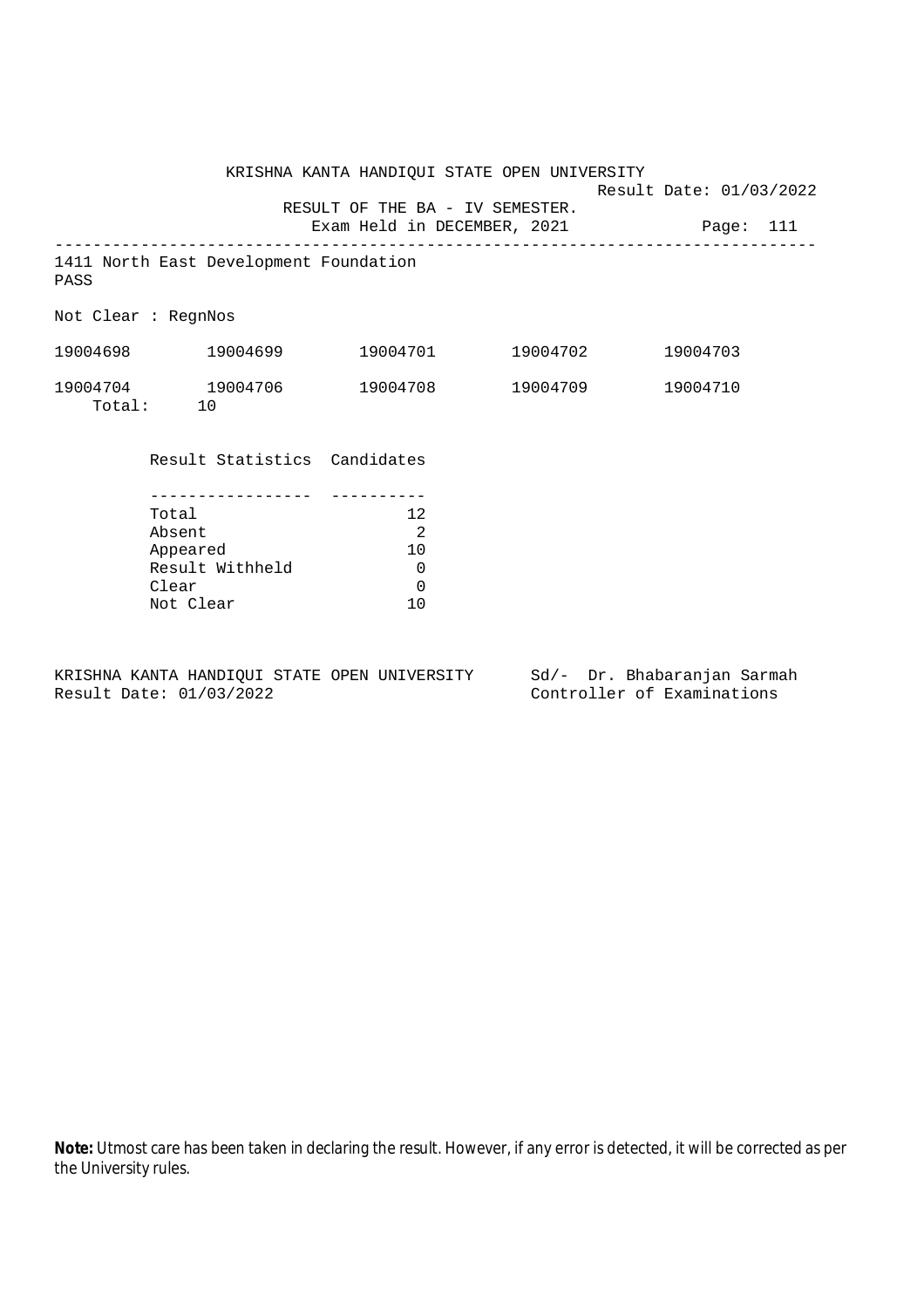|                    |                                                  | KRISHNA KANTA HANDIQUI STATE OPEN UNIVERSITY                             |                   |                         |          |  |
|--------------------|--------------------------------------------------|--------------------------------------------------------------------------|-------------------|-------------------------|----------|--|
|                    |                                                  | RESULT OF THE BA - IV SEMESTER.<br>Exam Held in DECEMBER, 2021 Page: 112 |                   | Result Date: 01/03/2022 |          |  |
| PASS               | 1413 Chhaygaon College                           |                                                                          |                   |                         |          |  |
| Clear : RegnNos    |                                                  |                                                                          |                   |                         |          |  |
|                    | 19004713 19004717                                |                                                                          | 19004721 19004724 |                         | 19004725 |  |
|                    | 19004727 19004731                                |                                                                          | 19004742 19004743 |                         | 19004744 |  |
|                    | 19004747 19004749                                |                                                                          | 19004751 19004752 |                         | 19004753 |  |
|                    | 19004754 19004755<br>Total: 19                   | 19004756 19004758                                                        |                   |                         |          |  |
| Not Clear: RegnNos |                                                  |                                                                          |                   |                         |          |  |
| 19004716           | Total: 1                                         |                                                                          |                   |                         |          |  |
|                    | Result Statistics Candidates                     |                                                                          |                   |                         |          |  |
|                    | -----------------<br>Total<br>Absent<br>Appeared | 20<br>$\overline{0}$<br>20                                               |                   |                         |          |  |

KRISHNA KANTA HANDIQUI STATE OPEN UNIVERSITY Sd/- Dr. Bhabaranjan Sarmah<br>Result Date: 01/03/2022 Controller of Examinations

Not Clear 1

Result Withheld 0 Clear 19

Controller of Examinations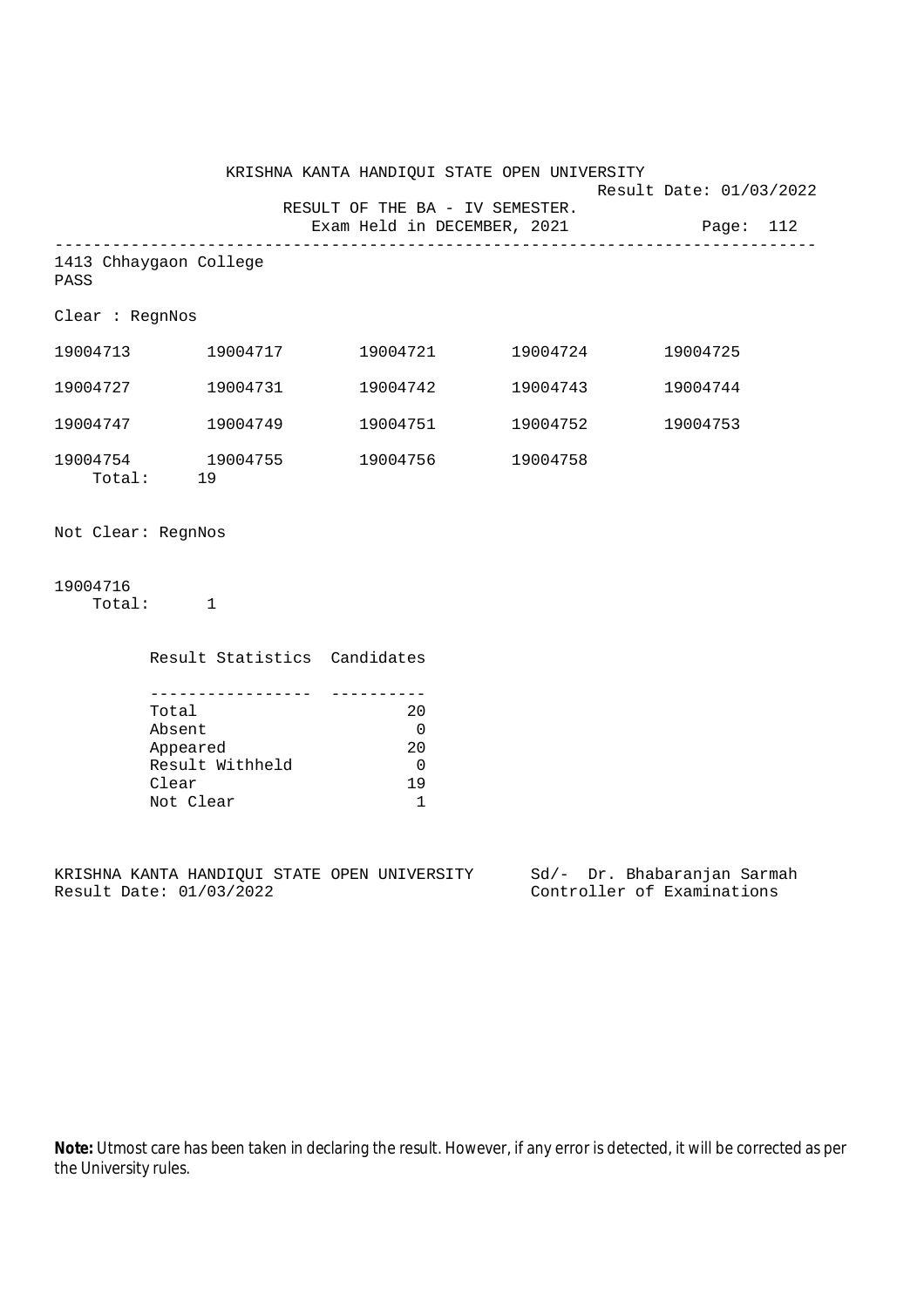KRISHNA KANTA HANDIQUI STATE OPEN UNIVERSITY Result Date: 01/03/2022 RESULT OF THE BA - IV SEMESTER. Exam Held in DECEMBER, 2021 Page: 113 -------------------------------------------------------------------------------- 1414 Saraighat College PASS Clear : RegnNos 17010369 19004762 19004769 19004770 Total: 4 Not Clear: RegnNos 19004768 19004772 19004776 Total: 3 Result Statistics Candidates ----------------- ---------- Total 7 Absent 0 Appeared 7 Result Withheld 0 Clear 4 Not Clear 3

KRISHNA KANTA HANDIQUI STATE OPEN UNIVERSITY Sd/- Dr. Bhabaranjan Sarmah Result Date: 01/03/2022 Controller of Examinations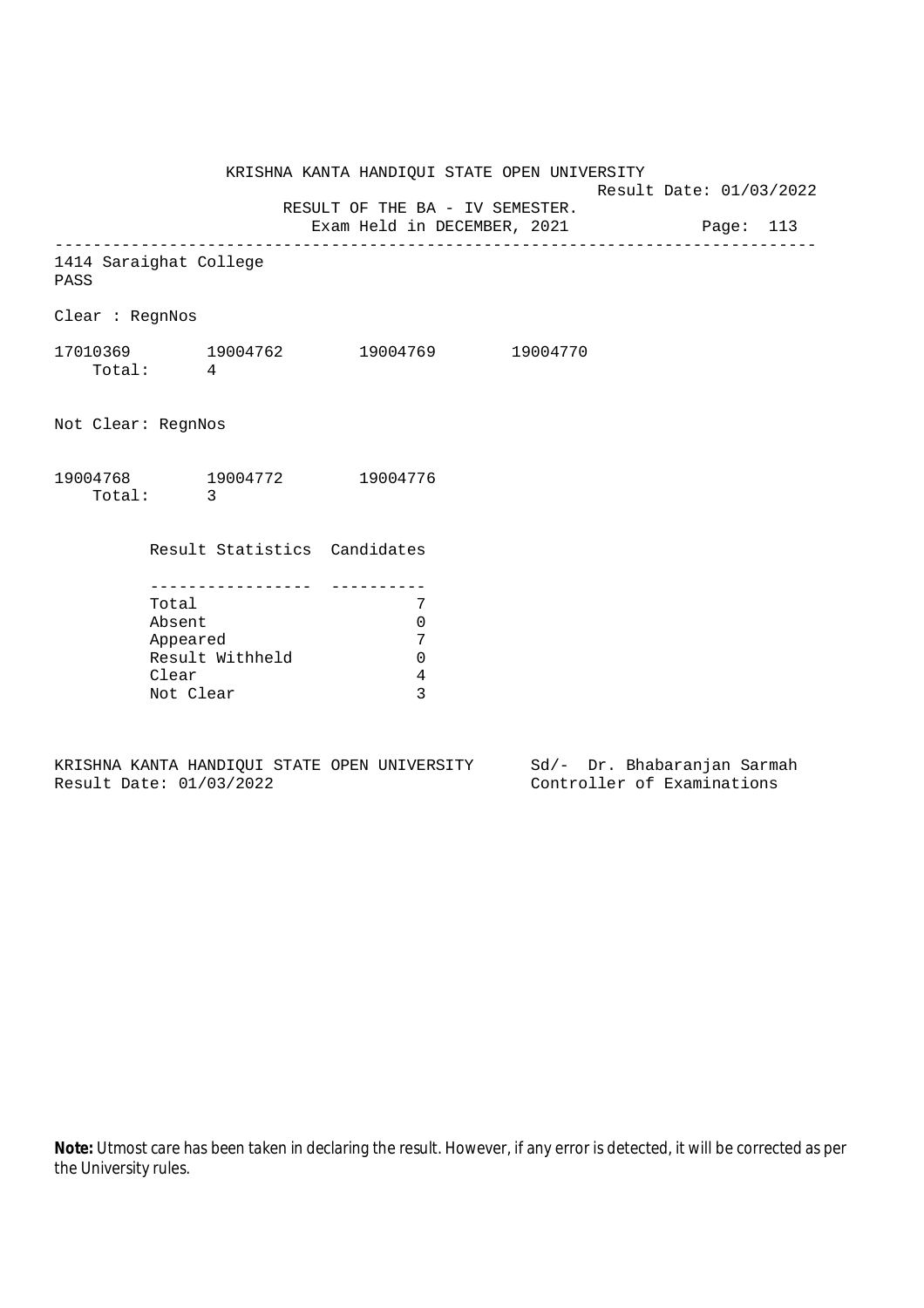|                    |                                                                                           |                                                                  | KRISHNA KANTA HANDIQUI STATE OPEN UNIVERSITY | Result Date: 01/03/2022     |
|--------------------|-------------------------------------------------------------------------------------------|------------------------------------------------------------------|----------------------------------------------|-----------------------------|
|                    |                                                                                           | RESULT OF THE BA - IV SEMESTER.<br>Exam Held in DECEMBER, 2021   |                                              | Page: 114                   |
| PASS               | 1418 Suren Das College, Hajo                                                              |                                                                  | ------------------------------               |                             |
| Clear : RegnNos    |                                                                                           |                                                                  |                                              |                             |
|                    | 18003911 18003922                                                                         |                                                                  | 18003930 19004715                            | 19004786                    |
| 19004788           | 19004791                                                                                  | 19004794                                                         | 19004796                                     | 19004800                    |
| 19004801           | 19004802                                                                                  | 19004803                                                         | 19004804                                     | 19004805                    |
| 19004813           | 19004818                                                                                  | 19004822                                                         | 19004823                                     | 19004827                    |
| 19004828           | 19004831                                                                                  | 19004835                                                         | 19004836                                     | 19004839                    |
| 19004840           | 19004841                                                                                  | 19004846                                                         | 19004847                                     | 19004849                    |
| 19004857           | 19004858                                                                                  | 19004859                                                         | 19004860                                     | 19004863                    |
| 19004864           | 19004874                                                                                  |                                                                  | 19004875 19004877                            | 19007970                    |
| 20010067<br>Total: | 41                                                                                        |                                                                  |                                              |                             |
| Not Clear: RegnNos |                                                                                           |                                                                  |                                              |                             |
|                    | 19004821 19004829                                                                         | 19004848                                                         | 19004856                                     | 19004866                    |
| 19004870<br>Total: | 19004871<br>7                                                                             |                                                                  |                                              |                             |
|                    | Result Statistics Candidates                                                              |                                                                  |                                              |                             |
|                    | -----------------<br>Total<br>Absent<br>Appeared<br>Result Withheld<br>Clear<br>Not Clear | __________<br>49<br>$\mathbf{1}$<br>48<br>$\mathbf 0$<br>41<br>7 |                                              |                             |
|                    | KRISHNA KANTA HANDIQUI STATE OPEN UNIVERSITY                                              |                                                                  |                                              | Sd/- Dr. Bhabaranjan Sarmah |

Result Date: 01/03/2022 Controller of Examinations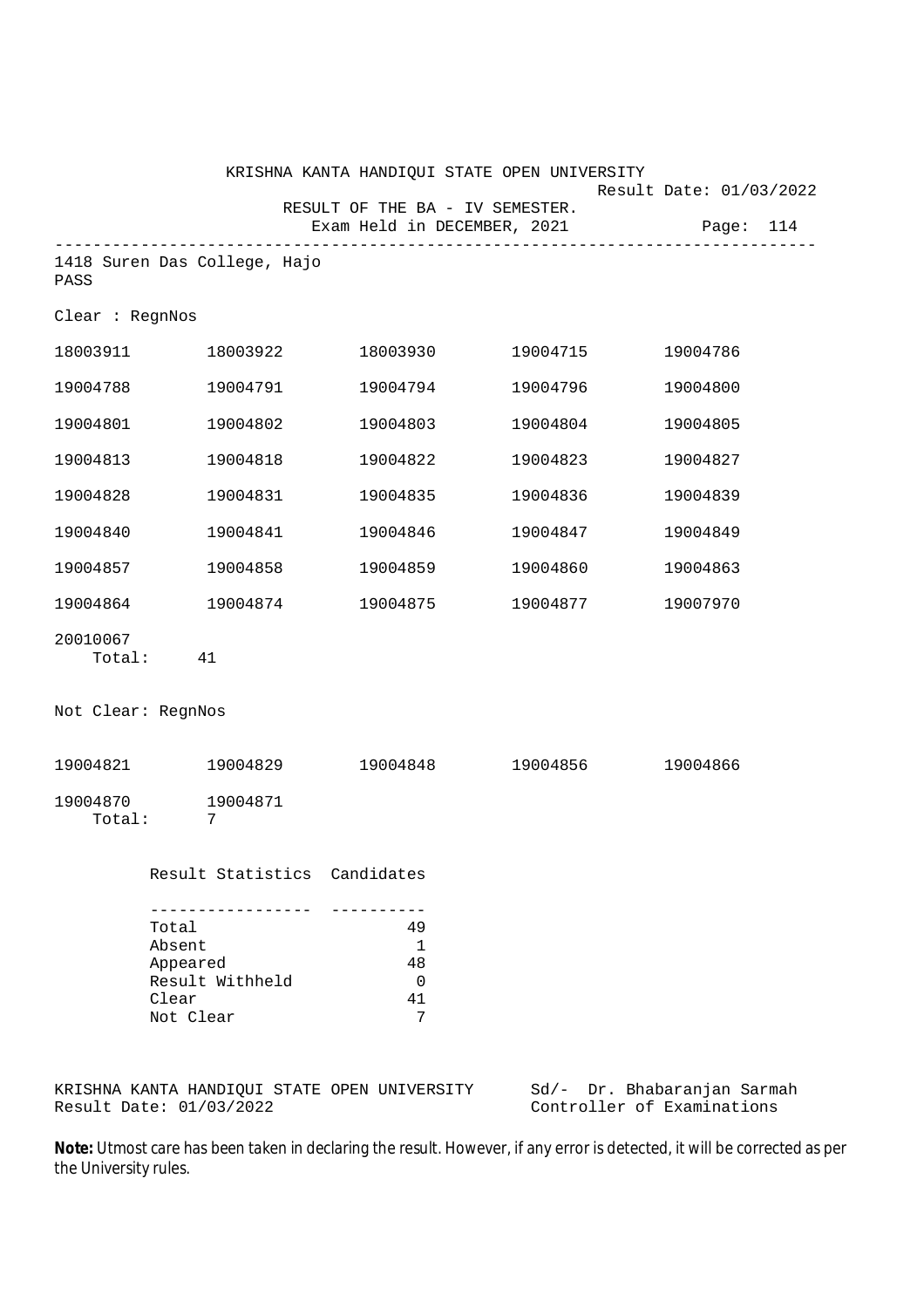KRISHNA KANTA HANDIQUI STATE OPEN UNIVERSITY Result Date: 01/03/2022 RESULT OF THE BA - IV SEMESTER. Exam Held in DECEMBER, 2021 Page: 115 -------------------------------------------------------------------------------- 1419 Patidarrang College PASS Clear : RegnNos 18003957 19004879 19004884 19004885 19004890 Total: 5 Result Statistics Candidates ----------------- ---------- Total 5 Absent<br>
Appeared 5<br>
Result Withheld 0<br>
Clear 5 Appeared Result Withheld 0 Clear Not Clear 0

KRISHNA KANTA HANDIQUI STATE OPEN UNIVERSITY Sd/- Dr. Bhabaranjan Sarmah Result Date: 01/03/2022 Controller of Examinations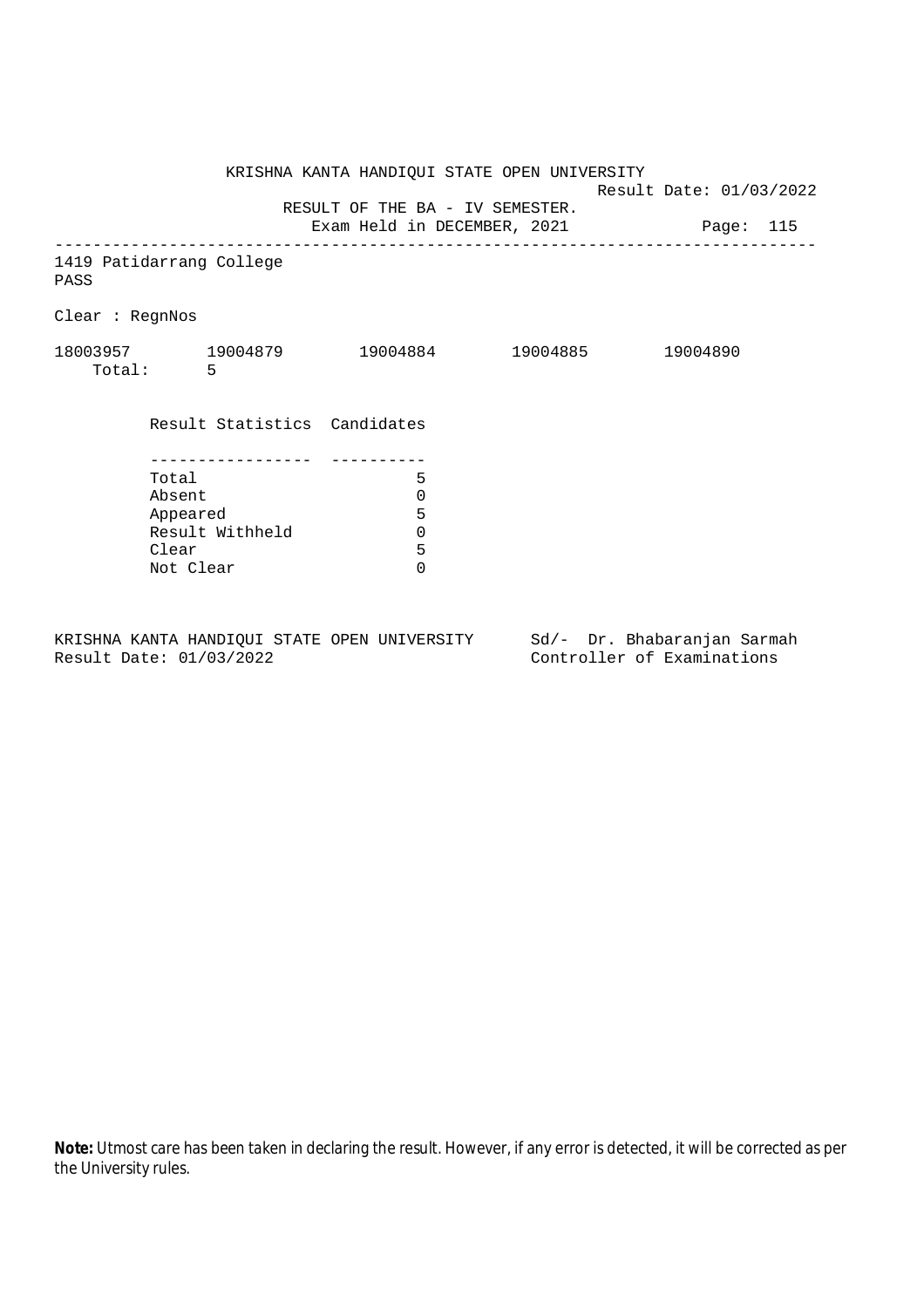KRISHNA KANTA HANDIQUI STATE OPEN UNIVERSITY Result Date: 01/03/2022 RESULT OF THE BA - IV SEMESTER. Exam Held in DECEMBER, 2021 Page: 116 --------------------------------------------------------------------------------

1422 Pub Kamrup College PASS

Clear : RegnNos

| 19004898 | 19004904 | 19004905 | 19004906 |
|----------|----------|----------|----------|
| Total:   |          |          |          |

Not Clear: RegnNos

19004894 19004901 Total: 2

Result Statistics Candidates

| Total           |  |
|-----------------|--|
| Absent          |  |
| Appeared        |  |
| Result Withheld |  |
| Clear           |  |
| Not Clear       |  |

KRISHNA KANTA HANDIQUI STATE OPEN UNIVERSITY Sd/- Dr. Bhabaranjan Sarmah Result Date: 01/03/2022 Controller of Examinations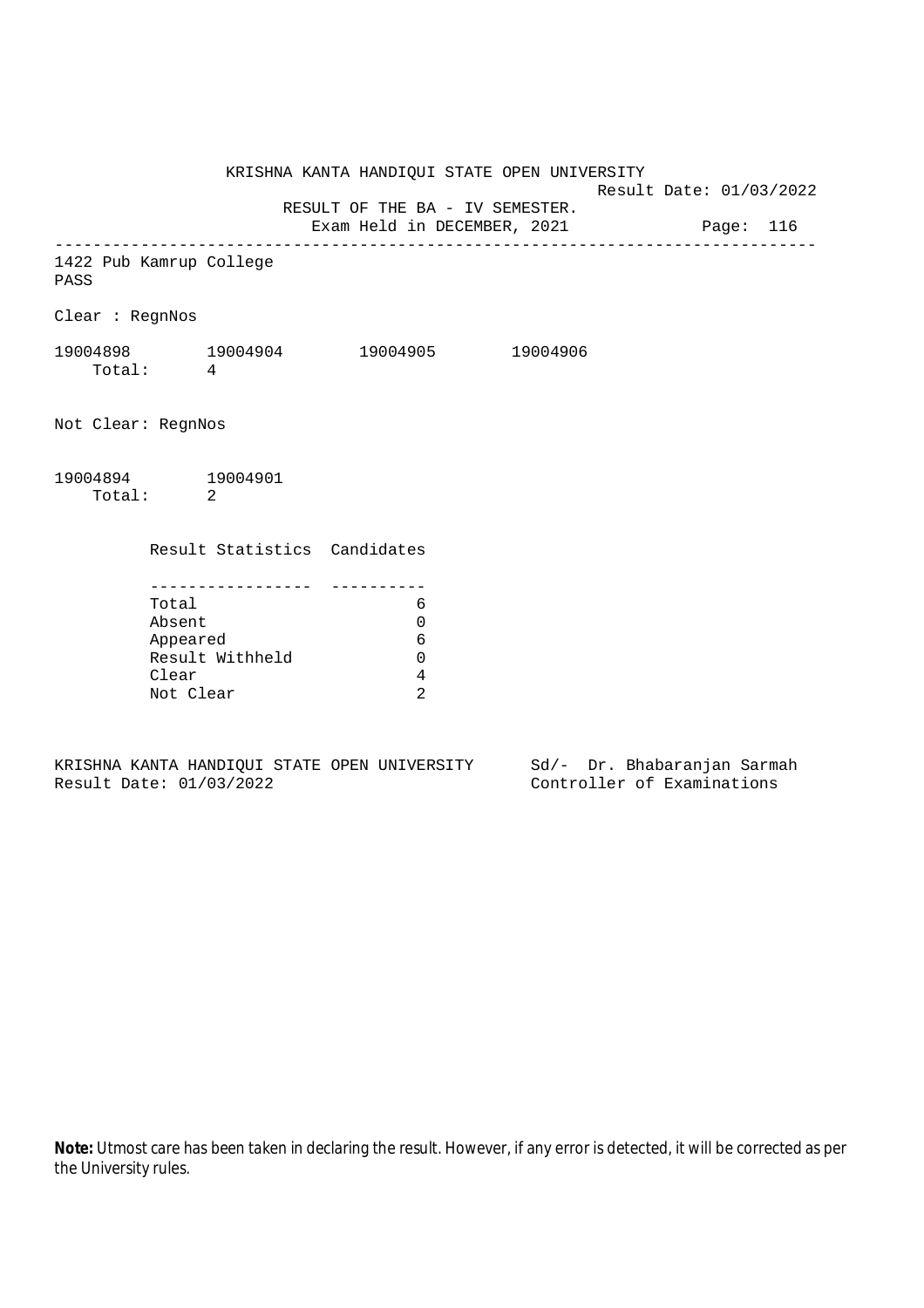KRISHNA KANTA HANDIQUI STATE OPEN UNIVERSITY Result Date: 01/03/2022 RESULT OF THE BA - IV SEMESTER. Exam Held in DECEMBER, 2021 Page: 117 -------------------------------------------------------------------------------- 1423 Puthimari College PASS Clear : RegnNos 18003975 19004908 19004912 19004914 19004915 Total: 5 Result Statistics Candidates ----------------- ---------- Total 5 Absent<br>
Appeared 5<br>
Result Withheld 0<br>
Clear 5 Appeared Result Withheld 0 Clear Not Clear 0

KRISHNA KANTA HANDIQUI STATE OPEN UNIVERSITY Sd/- Dr. Bhabaranjan Sarmah Result Date: 01/03/2022 Controller of Examinations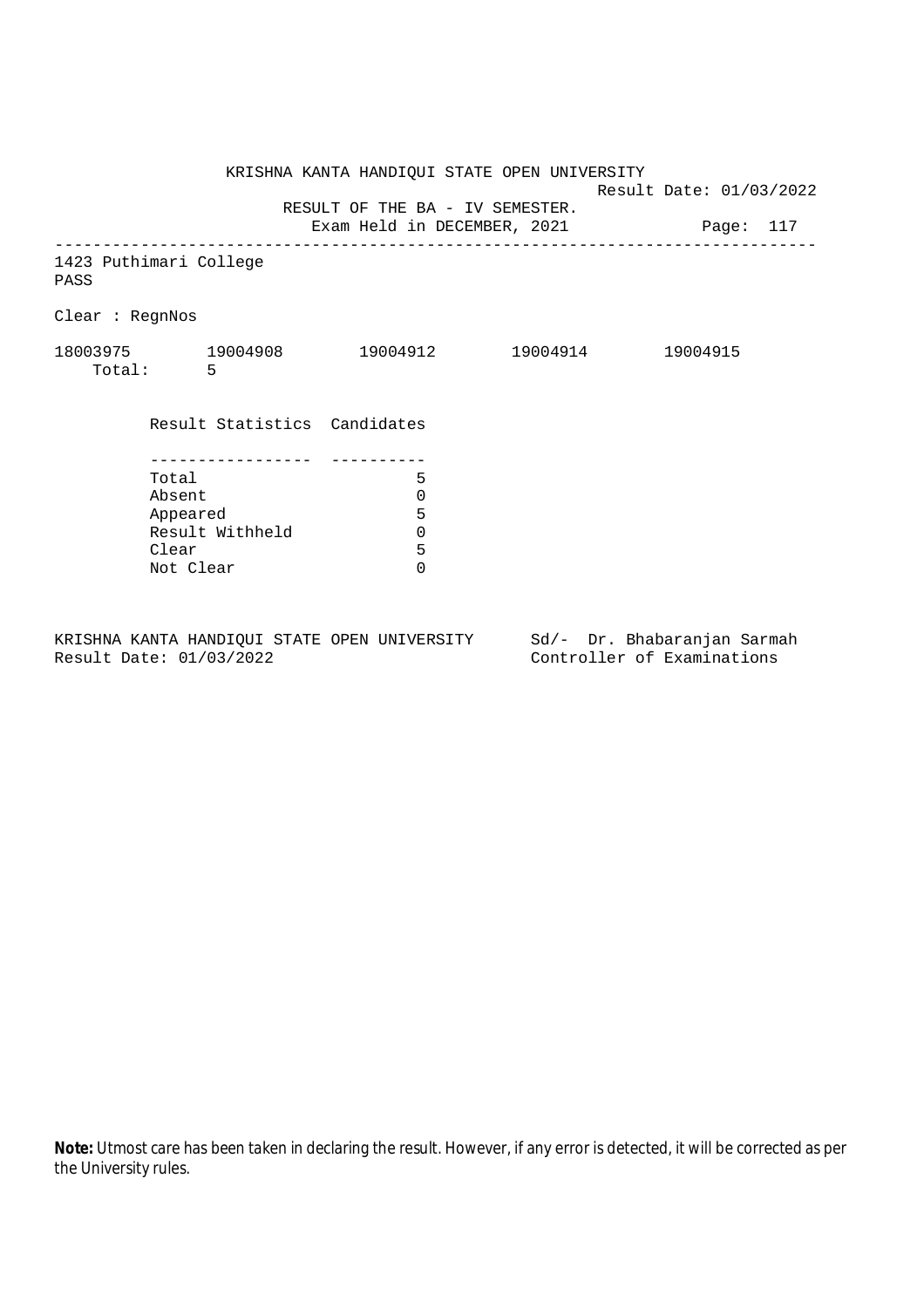|                    |                                                                                           |          | KRISHNA KANTA HANDIQUI STATE OPEN UNIVERSITY                         |          |                                                                                                        |  |
|--------------------|-------------------------------------------------------------------------------------------|----------|----------------------------------------------------------------------|----------|--------------------------------------------------------------------------------------------------------|--|
|                    |                                                                                           |          | RESULT OF THE BA - IV SEMESTER.                                      |          | Result Date: 01/03/2022<br>Exam Held in DECEMBER, 2021 Page: 118                                       |  |
| PASS               | 1424 Rangia College                                                                       |          |                                                                      |          |                                                                                                        |  |
| Clear : RegnNos    |                                                                                           |          |                                                                      |          |                                                                                                        |  |
|                    |                                                                                           |          | 19004923                                                             | 19004925 | 19004931                                                                                               |  |
| 19004932           | 19004935                                                                                  |          | 19004938                                                             | 19004940 | 19004941                                                                                               |  |
| 19004944           |                                                                                           | 19004945 | 19004947                                                             | 19004950 | 19004951                                                                                               |  |
| 19004952           | 19004956                                                                                  |          | 19004957                                                             | 19004958 | 19004959                                                                                               |  |
|                    | 19004962 19004964<br>Total: 24                                                            |          | 19004965                                                             | 19004967 |                                                                                                        |  |
| Not Clear: RegnNos |                                                                                           |          |                                                                      |          |                                                                                                        |  |
| 19004966           | Total: 1                                                                                  |          |                                                                      |          |                                                                                                        |  |
|                    |                                                                                           |          | Result Statistics Candidates                                         |          |                                                                                                        |  |
|                    | -----------------<br>Total<br>Absent<br>Appeared<br>Result Withheld<br>Clear<br>Not Clear |          | 26<br>$\overline{1}$<br>25<br>$\overline{0}$<br>24<br>$\overline{1}$ |          |                                                                                                        |  |
|                    | Result Date: 01/03/2022                                                                   |          |                                                                      |          | KRISHNA KANTA HANDIQUI STATE OPEN UNIVERSITY Sd/- Dr. Bhabaranjan Sarmah<br>Controller of Examinations |  |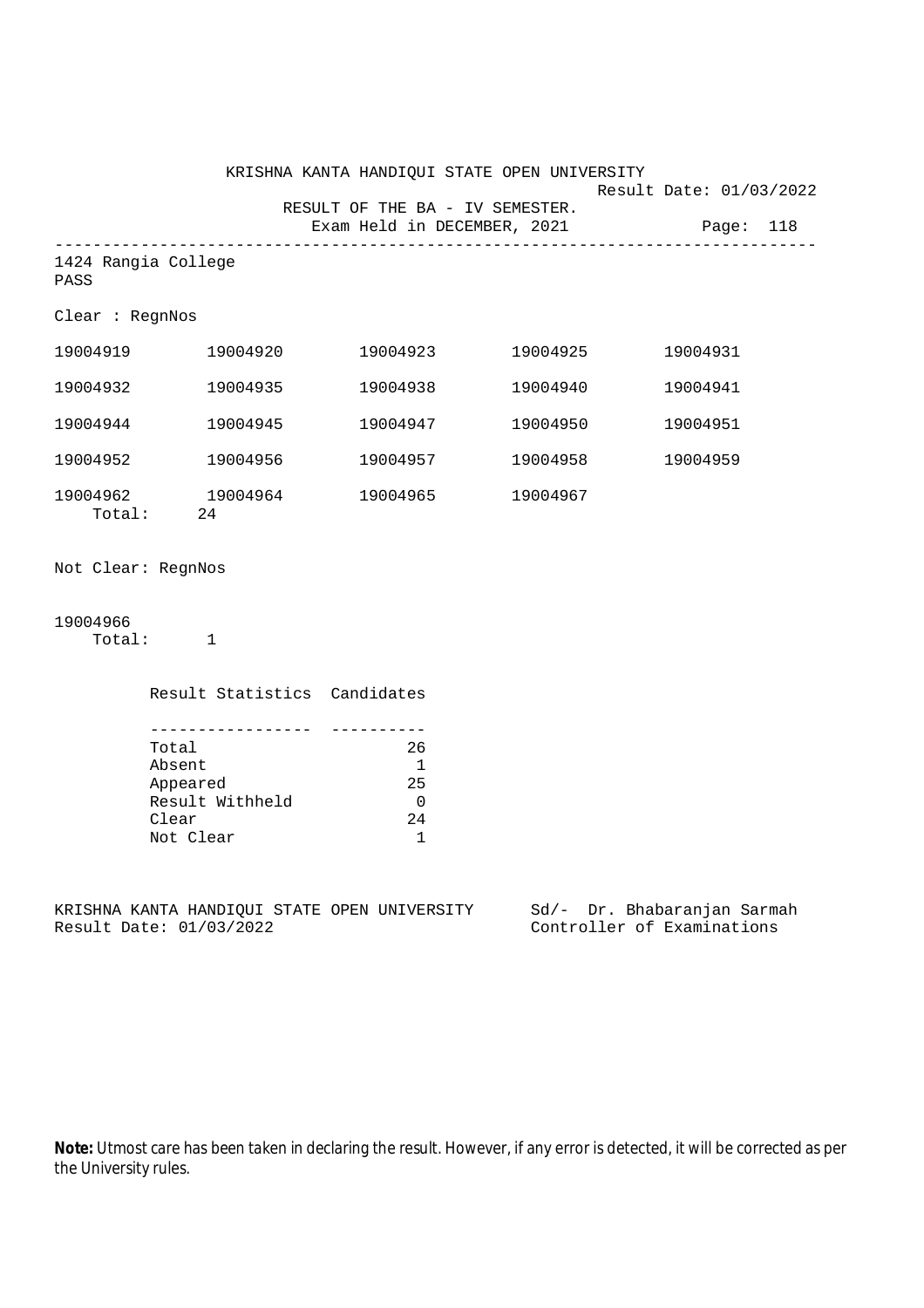|                                |                                             | KRISHNA KANTA HANDIQUI STATE OPEN UNIVERSITY                             |          | Result Date: 01/03/2022 |
|--------------------------------|---------------------------------------------|--------------------------------------------------------------------------|----------|-------------------------|
|                                |                                             | RESULT OF THE BA - IV SEMESTER.<br>Exam Held in DECEMBER, 2021 Page: 119 |          |                         |
|                                |                                             |                                                                          |          |                         |
| PASS                           | 1500 KKHSOU CITY STUDY CENTRE, KHANAPARA    |                                                                          |          |                         |
| Clear : RegnNos                | $17010740$ $17011362$ $17019889$ $18004342$ |                                                                          |          | 18004351                |
| 18004354                       | 18004362                                    | 18004396                                                                 | 18004400 | 18004404                |
| 18004434                       | 18004441                                    | 18004445                                                                 | 19001182 | 19004997                |
| 19005029                       | 19005032                                    | 19005039                                                                 | 19005046 | 19005051                |
| 19005052                       | 19005055                                    | 19005062                                                                 | 19005077 | 19005099                |
| 19005111                       | 19005112                                    | 19005123                                                                 | 19005391 | 19005394                |
| 19005401                       | 19005410                                    | 19005452                                                                 | 19005464 | 19005482                |
| 19005487                       | 19005488                                    | 19005492                                                                 | 19005540 | 19005551                |
| 19005565                       | 19005566                                    | 19005567                                                                 | 19005608 | 19005615                |
| 19005634                       | 19005644                                    | 19005648                                                                 | 19005650 | 19005652                |
| 19006116 20010072<br>Total: 52 |                                             |                                                                          |          |                         |
| Not Clear: RegnNos             |                                             |                                                                          |          |                         |
| 17010746 17011335              |                                             | 19004991                                                                 | 19004996 | 19005006                |
|                                |                                             |                                                                          |          |                         |
| 19005015                       | 19005027                                    | 19005041                                                                 | 19005053 | 19005064                |
| 19005083                       | 19005084                                    | 19005098                                                                 | 19005108 | 19005117                |
| 19005124                       | 19005372                                    | 19005377                                                                 | 19005398 | 19005421                |
| 19005434                       | 19005438                                    | 19005450                                                                 | 19005523 | 19005535                |
| 19005545                       | 19005548                                    | 19005568                                                                 | 19005574 | 19005575                |
| 19005578                       | 19005585                                    | 19005603                                                                 | 19005612 | 19005613                |
| 19005616                       | 19005623                                    | 19005624                                                                 | 19005626 | 19005631                |
| 19005637<br>Total:             | 19005649<br>44                              | 19009900                                                                 | 20010074 |                         |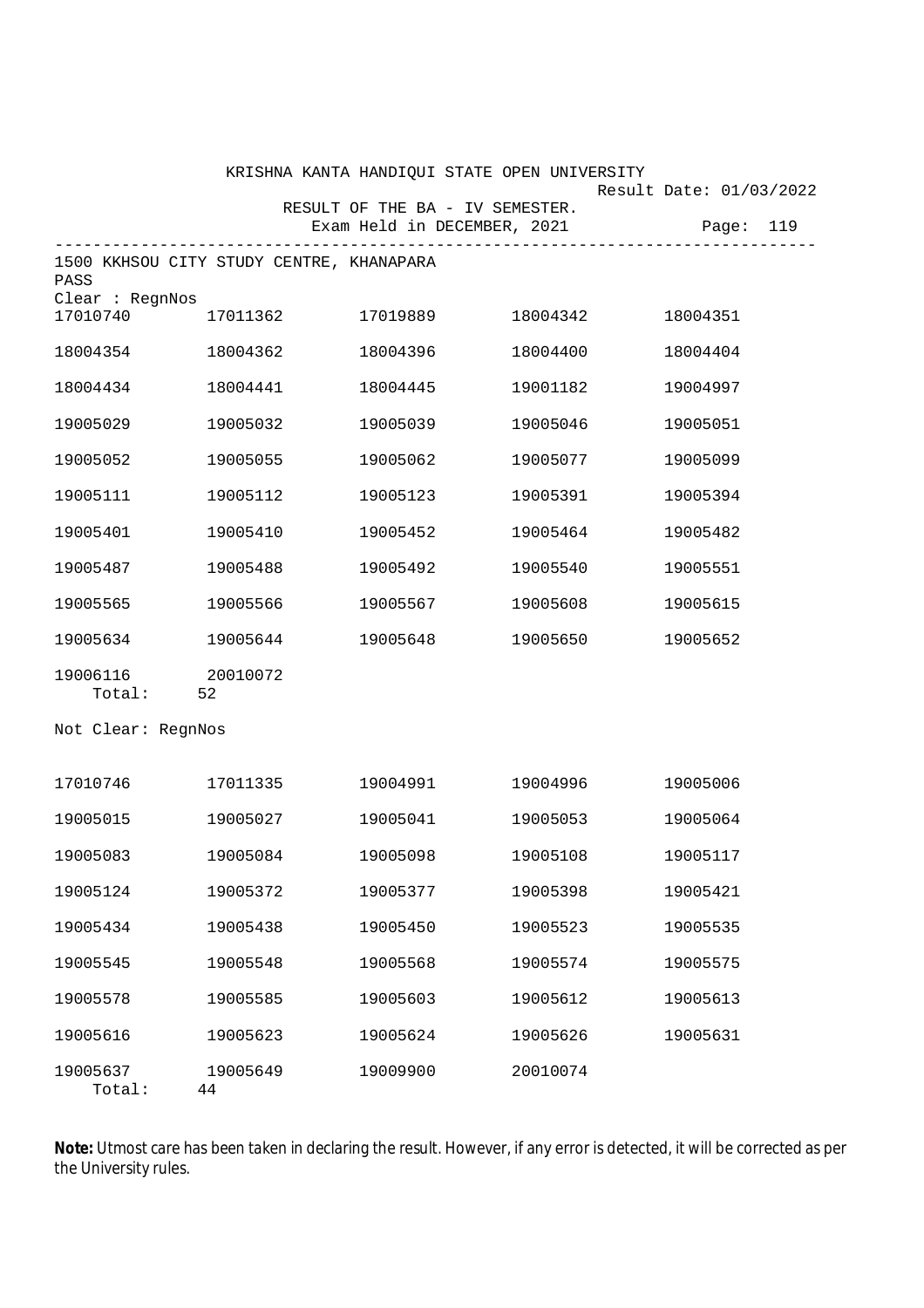KRISHNA KANTA HANDIQUI STATE OPEN UNIVERSITY

Result Date: 01/03/2022

 RESULT OF THE BA - IV SEMESTER. Exam Held in DECEMBER, 2021 Page: 120

--------------------------------------------------------------------------------

1500 KKHSOU CITY STUDY CENTRE, KHANAPARA PASS

Not Clear : RegnNos

Result Statistics Candidates

| Total           | 110 |
|-----------------|-----|
| Absent          | 14  |
| Appeared        | 96  |
| Result Withheld |     |
| Clear           | 52  |
| Not Clear       | ΔΔ  |

KRISHNA KANTA HANDIQUI STATE OPEN UNIVERSITY Sd/- Dr. Bhabaranjan Sarmah<br>Result Date: 01/03/2022 Controller of Examinations

Controller of Examinations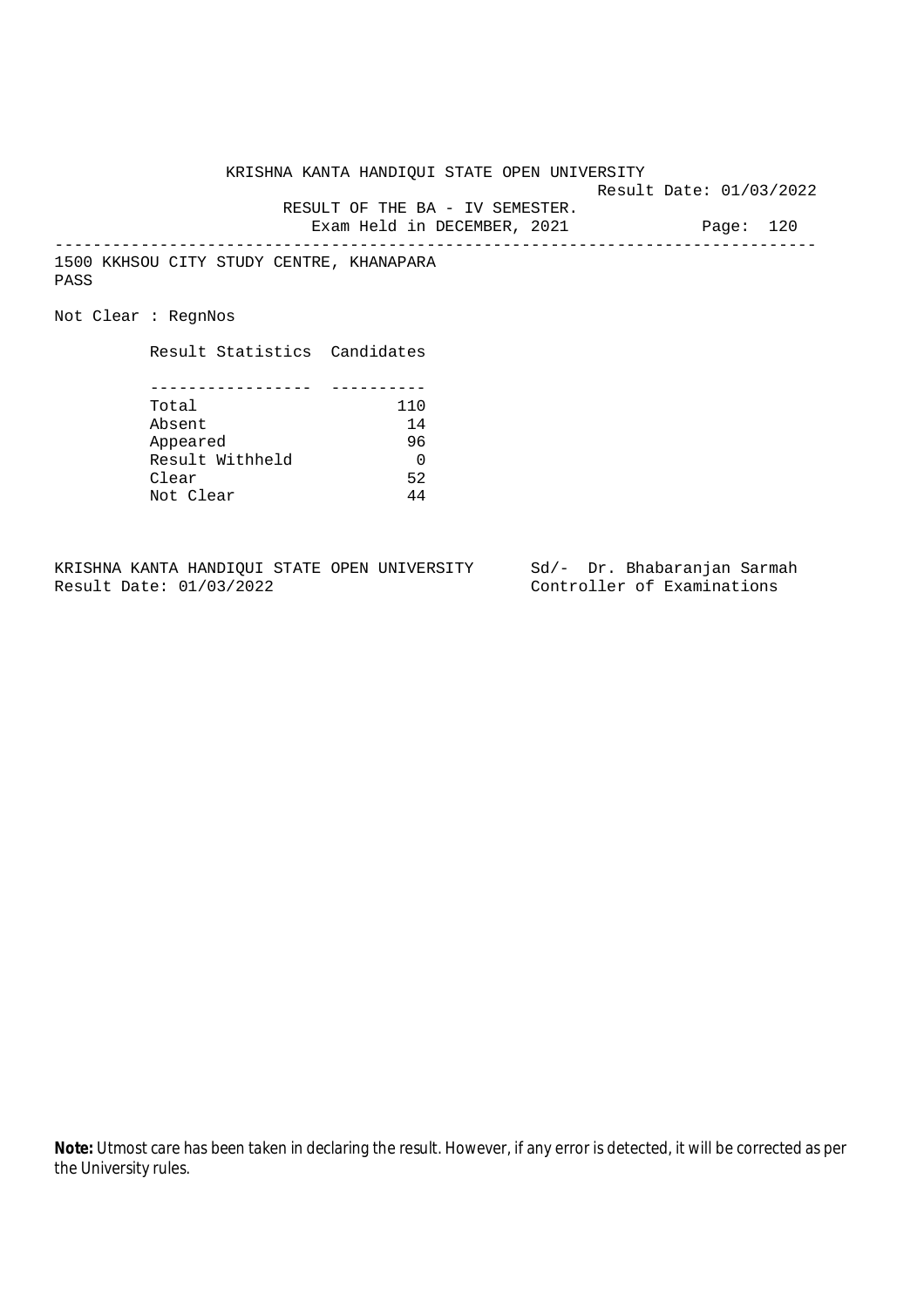|                                                                                            |                                              | KRISHNA KANTA HANDIQUI STATE OPEN UNIVERSITY            |                   | Result Date: 01/03/2022                                                                                |
|--------------------------------------------------------------------------------------------|----------------------------------------------|---------------------------------------------------------|-------------------|--------------------------------------------------------------------------------------------------------|
|                                                                                            |                                              | RESULT OF THE BA - IV SEMESTER.                         |                   | Exam Held in DECEMBER, 2021 Page: 121                                                                  |
| PASS                                                                                       | 1502 Pragjyotish College                     |                                                         |                   |                                                                                                        |
| Clear : RegnNos                                                                            |                                              |                                                         |                   |                                                                                                        |
|                                                                                            |                                              | 17010931 19005086                                       |                   | 19005095                                                                                               |
|                                                                                            | 19005104 19005127                            |                                                         |                   | 19005156                                                                                               |
|                                                                                            | 19005157 19005173                            |                                                         | 19005185 19005193 | 19005195                                                                                               |
| 19005202                                                                                   | 19005203<br>Total: 19                        | 19005220                                                | 19005228          |                                                                                                        |
| Not Clear: RegnNos                                                                         |                                              |                                                         |                   |                                                                                                        |
|                                                                                            | 17010952 19005088 19005137 19005139 19005166 |                                                         |                   |                                                                                                        |
| Total:                                                                                     | 19005177 19005223<br>$\overline{7}$          |                                                         |                   |                                                                                                        |
|                                                                                            | Result Statistics Candidates                 |                                                         |                   |                                                                                                        |
| ------------------<br>Total<br>Absent<br>Appeared<br>Result Withheld<br>Clear<br>Not Clear |                                              | 27<br>$\overline{1}$<br>26<br>$\overline{0}$<br>19<br>7 |                   |                                                                                                        |
|                                                                                            | Result Date: 01/03/2022                      |                                                         |                   | KRISHNA KANTA HANDIQUI STATE OPEN UNIVERSITY Sd/- Dr. Bhabaranjan Sarmah<br>Controller of Examinations |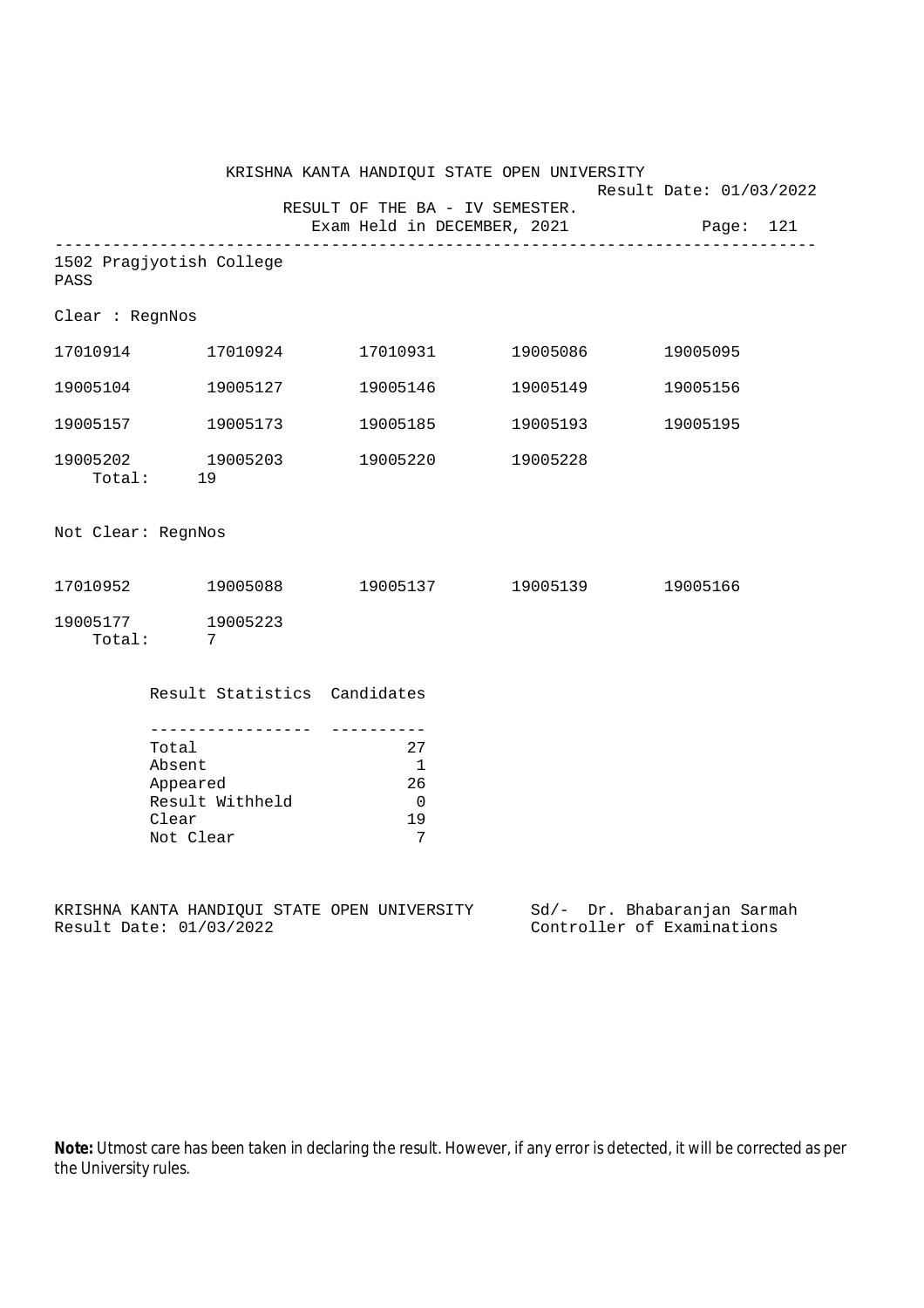KRISHNA KANTA HANDIQUI STATE OPEN UNIVERSITY Result Date: 01/03/2022 RESULT OF THE BA - IV SEMESTER. Exam Held in DECEMBER, 2021 Page: 122 -------------------------------------------------------------------------------- 1503 Icon Commerce College, Rajgarh Road PASS Clear : RegnNos 17010984 17010995 17010999 18004236 Total: 4 Not Clear: RegnNos 19005234 Total: 1 Result Statistics Candidates ----------------- ---------- Total 5 Absent 0 Appeared 5 Result Withheld 0 Clear 4 Not Clear 1

KRISHNA KANTA HANDIQUI STATE OPEN UNIVERSITY Sd/- Dr. Bhabaranjan Sarmah Result Date: 01/03/2022 Controller of Examinations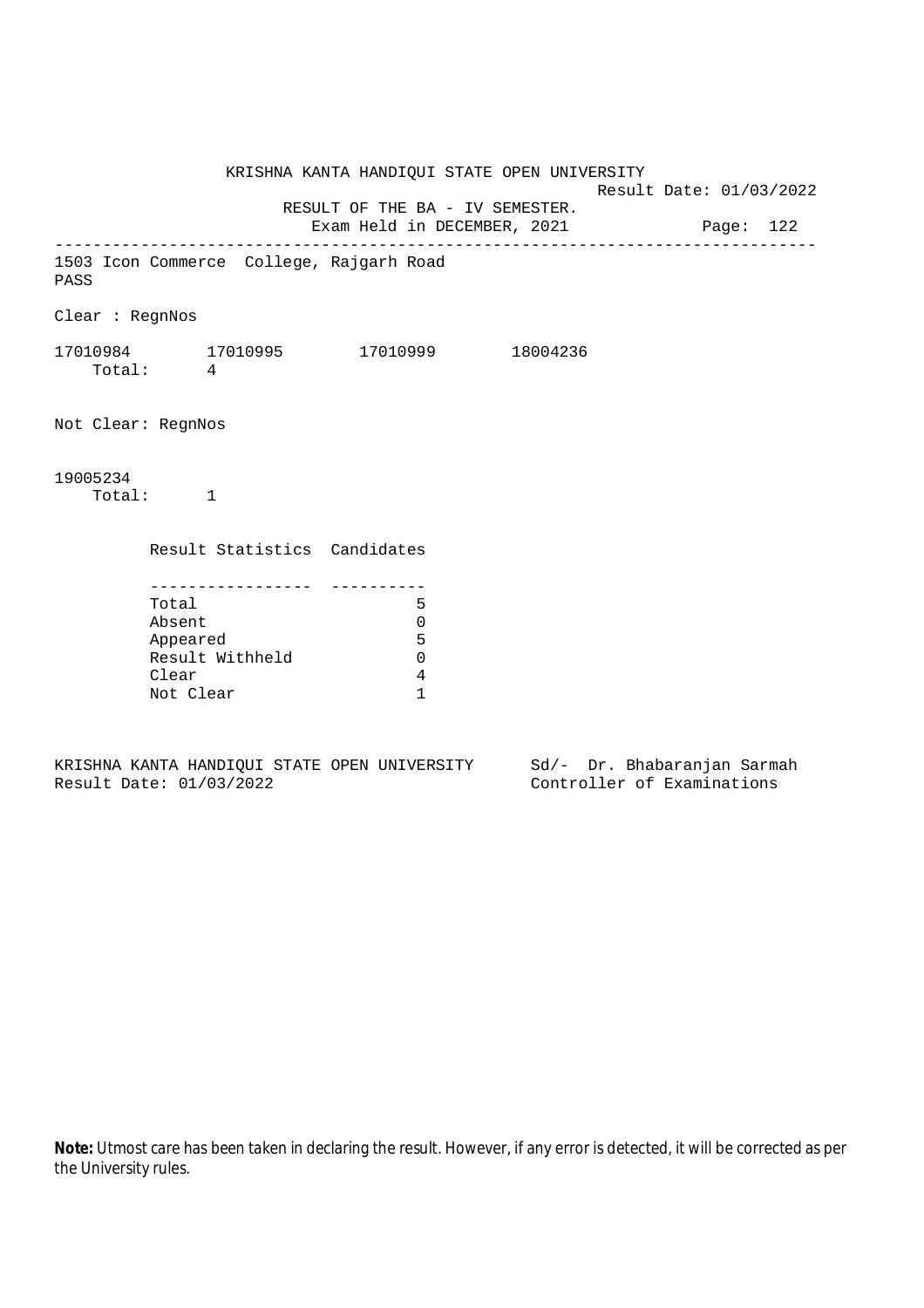KRISHNA KANTA HANDIQUI STATE OPEN UNIVERSITY Result Date: 01/03/2022 RESULT OF THE BA - IV SEMESTER. Exam Held in DECEMBER, 2021 Page: 123 -------------------------------------------------------------------------------- 1504 Darwin School of Correspondence PASS Not Clear : RegnNos 19005269 Total: 1 Result Statistics Candidates ----------------- ---------- Total 2<br>Absent 1 Absent 1 Appeared 1 Result Withheld Clear 0 Not Clear 1

KRISHNA KANTA HANDIQUI STATE OPEN UNIVERSITY Sd/- Dr. Bhabaranjan Sarmah Result Date: 01/03/2022 Controller of Examinations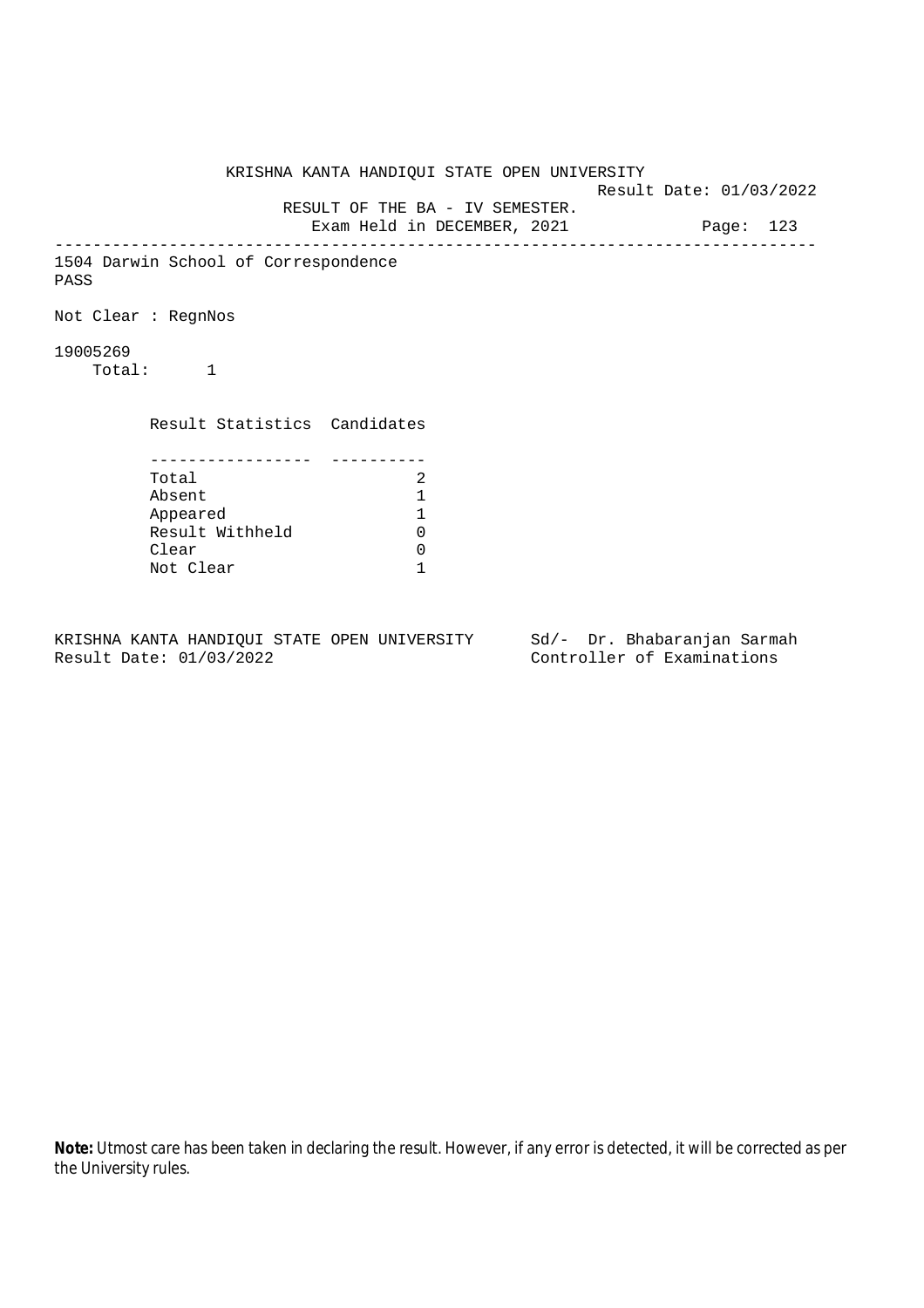|                     |                              | KRISHNA KANTA HANDIQUI STATE OPEN UNIVERSITY                             | Result Date: 01/03/2022 |  |
|---------------------|------------------------------|--------------------------------------------------------------------------|-------------------------|--|
|                     |                              | RESULT OF THE BA - IV SEMESTER.<br>Exam Held in DECEMBER, 2021 Page: 124 |                         |  |
| PASS                |                              | 1505 Assam Instn of Mass Comm. & Media Research                          |                         |  |
| Not Clear : RegnNos |                              |                                                                          |                         |  |
|                     | Total: 5                     | 19005270 19005273 19005275 19005287 19005288                             |                         |  |
|                     | Result Statistics Candidates |                                                                          |                         |  |
|                     | Total                        | 5                                                                        |                         |  |
|                     | Absent                       | 0                                                                        |                         |  |
|                     | Appeared                     | 5                                                                        |                         |  |
|                     | Result Withheld              | 0                                                                        |                         |  |
|                     | Clear                        | $\mathbf 0$                                                              |                         |  |
|                     | Not Clear                    | 5                                                                        |                         |  |

KRISHNA KANTA HANDIQUI STATE OPEN UNIVERSITY Sd/- Dr. Bhabaranjan Sarmah<br>Result Date: 01/03/2022 Controller of Examinations

Controller of Examinations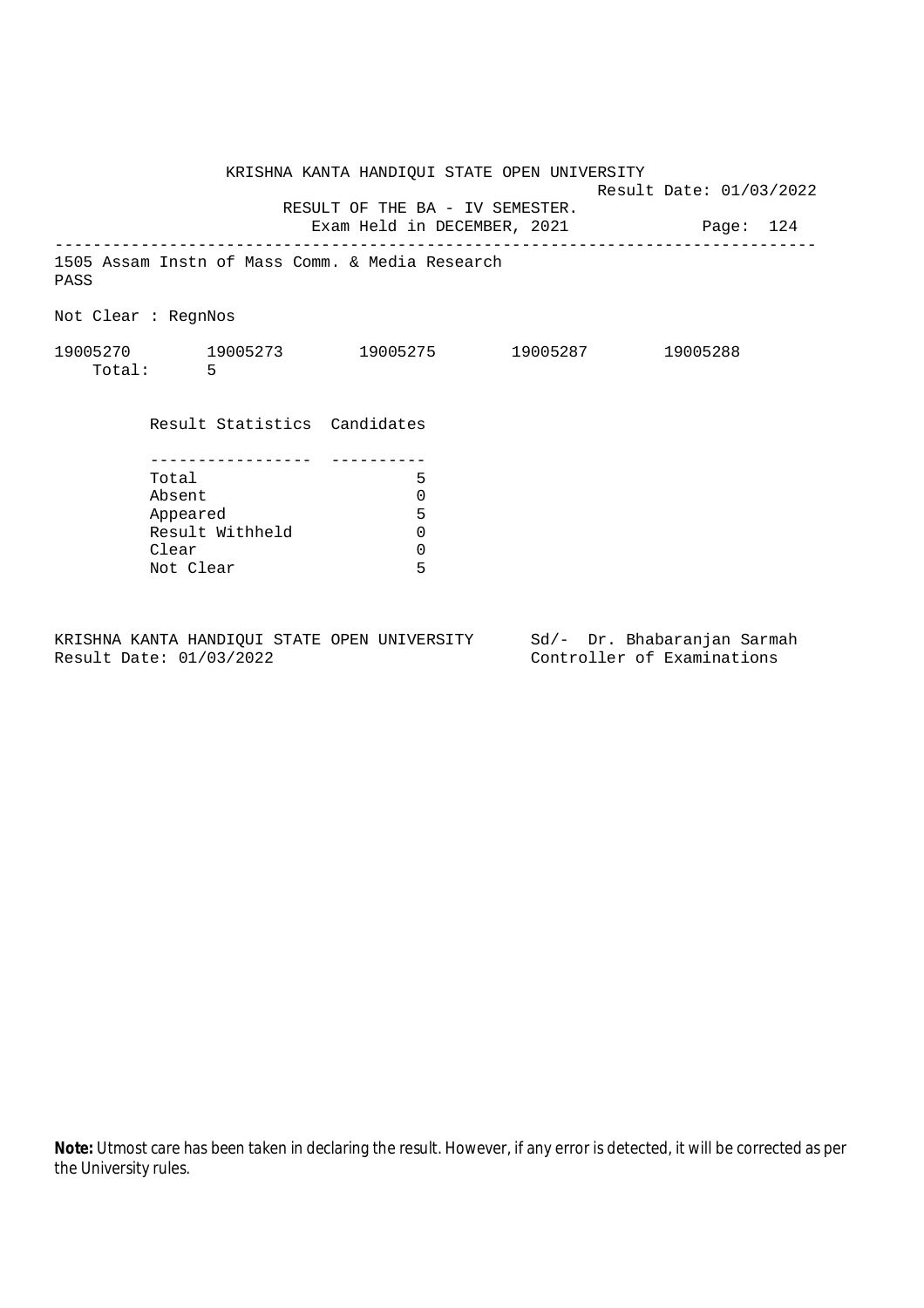KRISHNA KANTA HANDIQUI STATE OPEN UNIVERSITY

Result Date: 01/03/2022

 RESULT OF THE BA - IV SEMESTER. Exam Held in DECEMBER, 2021 Page: 125

--------------------------------------------------------------------------------

1507 SADBA Institute of Technology & Management PASS

Not Clear : RegnNos

17011098 19005299 19005305 Total: 3

> Result Statistics Candidates ----------------- ----------<br>Total 3

| Total           | 3 |
|-----------------|---|
| Absent          | U |
| Appeared        | 3 |
| Result Withheld | U |
| Clear           | U |
| Not Clear       | ς |

KRISHNA KANTA HANDIQUI STATE OPEN UNIVERSITY Sd/- Dr. Bhabaranjan Sarmah Result Date: 01/03/2022 Controller of Examinations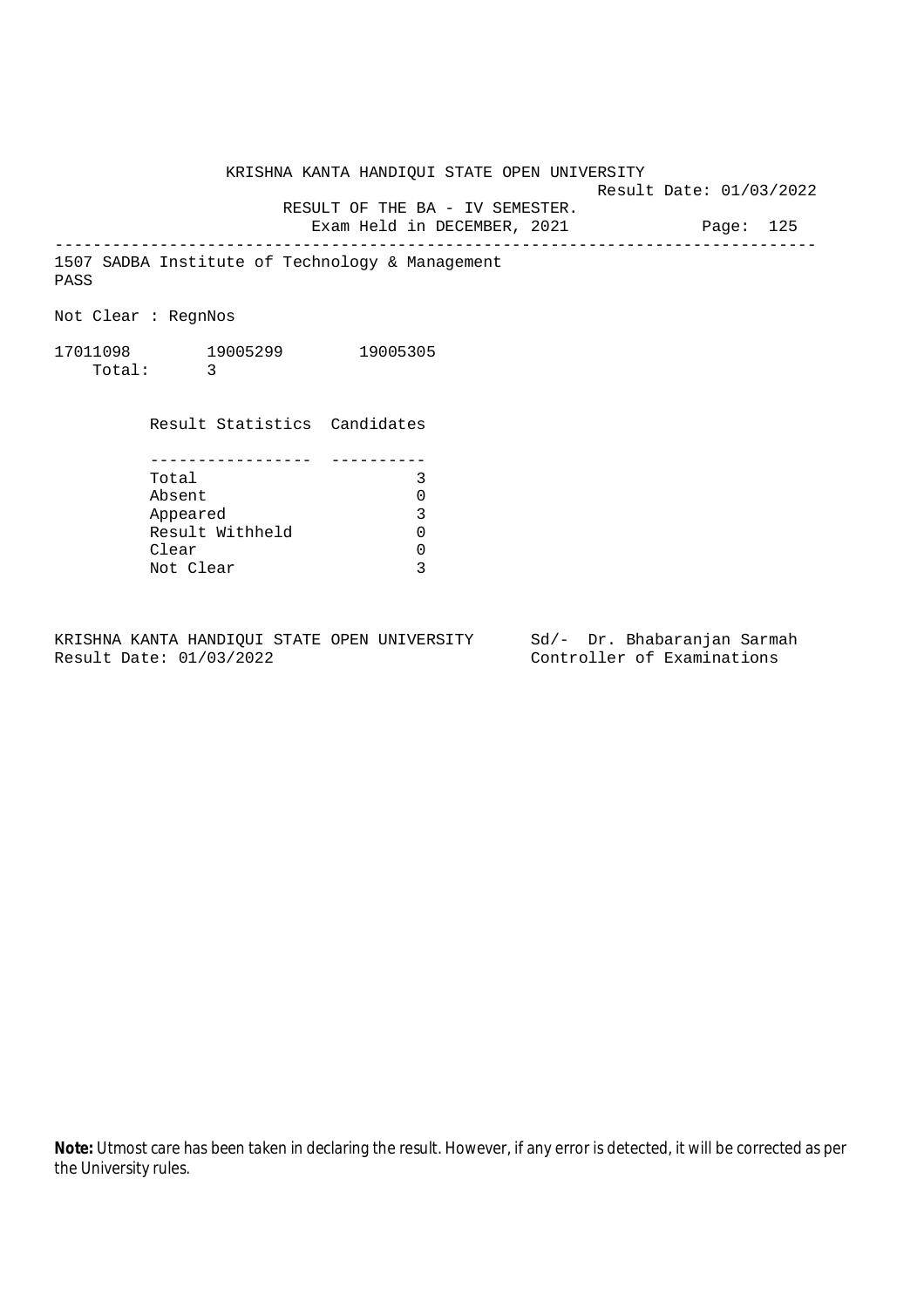KRISHNA KANTA HANDIQUI STATE OPEN UNIVERSITY Result Date: 01/03/2022 RESULT OF THE BA - IV SEMESTER. Exam Held in DECEMBER, 2021 Page: 126 -------------------------------------------------------------------------------- 1508 Guwahati Public College, Ambari PASS Clear : RegnNos 18004295 19005324 Total: 2 Result Statistics Candidates ----------------- ---------- Total 2 Absent<br>
Appeared 2<br>
Result Withheld 0<br>
Clear 2 Appeared Result Withheld 0 Clear Not Clear 0

KRISHNA KANTA HANDIQUI STATE OPEN UNIVERSITY Sd/- Dr. Bhabaranjan Sarmah Result Date: 01/03/2022 Controller of Examinations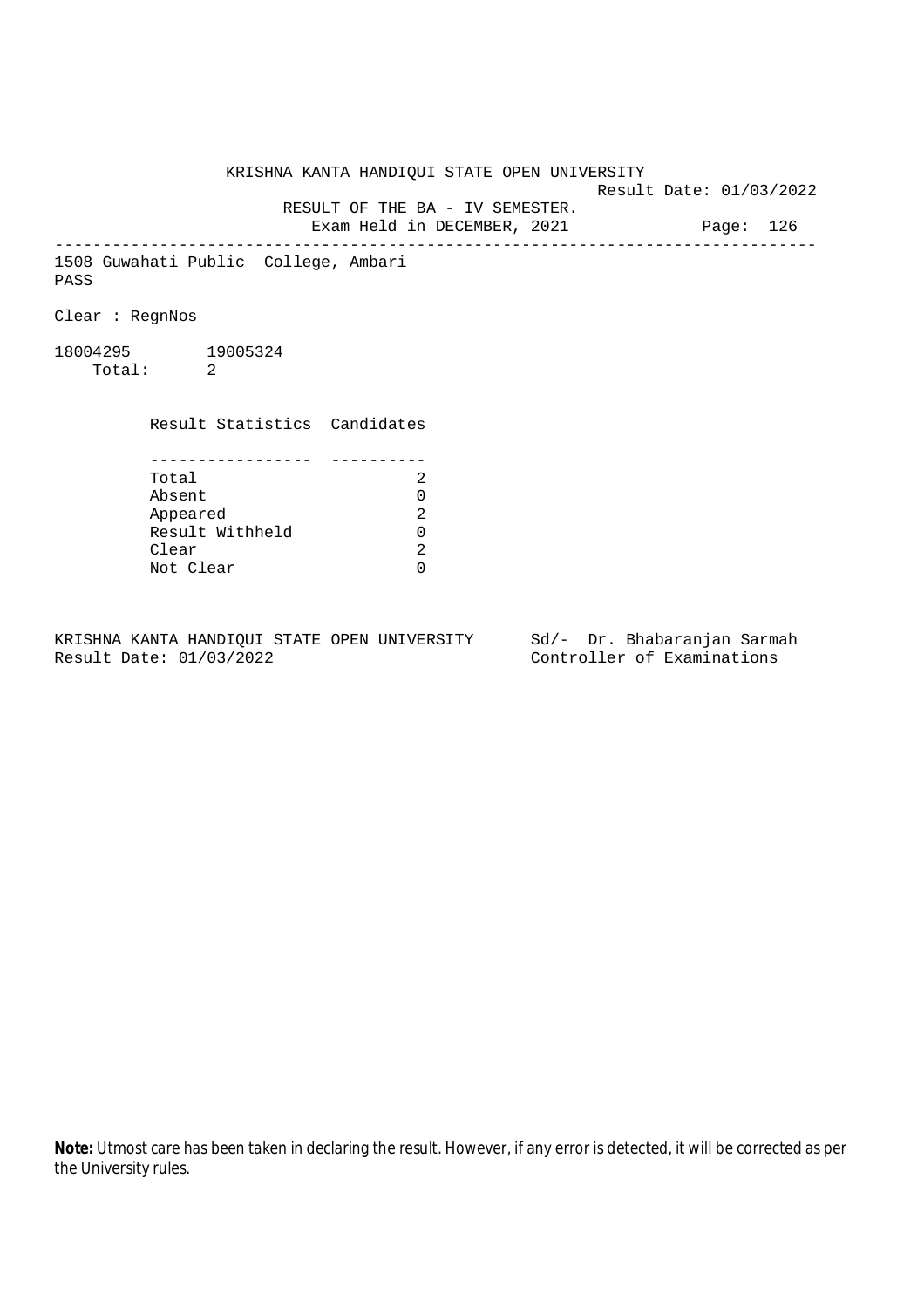|                    |                                                                      | KRISHNA KANTA HANDIQUI STATE OPEN UNIVERSITY                   | Result Date: 01/03/2022 |                             |
|--------------------|----------------------------------------------------------------------|----------------------------------------------------------------|-------------------------|-----------------------------|
|                    | ______________________________                                       | RESULT OF THE BA - IV SEMESTER.<br>Exam Held in DECEMBER, 2021 | Page: 127               |                             |
| PASS               | 1510 S. K. Hazarika College, R. G. Baruah Rd.                        |                                                                |                         |                             |
| Clear : RegnNos    |                                                                      |                                                                |                         |                             |
|                    | 17011184 17011185                                                    | 17011186 17011216                                              |                         | 19005329                    |
|                    | 19005335 19005336                                                    | 19005357 19005363                                              |                         | 19005364                    |
|                    | 19005366 19005899<br>Total: 12                                       |                                                                |                         |                             |
| Not Clear: RegnNos |                                                                      |                                                                |                         |                             |
|                    | 17011218    19005334                                                 |                                                                |                         | 19005344 19005346 19005350  |
|                    | 19005351 19005352<br>Total: 8                                        | 19005365                                                       |                         |                             |
|                    | Result Statistics Candidates                                         |                                                                |                         |                             |
|                    | Total<br>Absent<br>Appeared<br>Result Withheld<br>Clear<br>Not Clear | 20<br>$\overline{0}$<br>20<br>$\overline{0}$<br>12<br>8        |                         |                             |
|                    | KRISHNA KANTA HANDIQUI STATE OPEN UNIVERSITY                         |                                                                |                         | Sd/- Dr. Bhabaranjan Sarmah |

Result Date: 01/03/2022 Controller of Examinations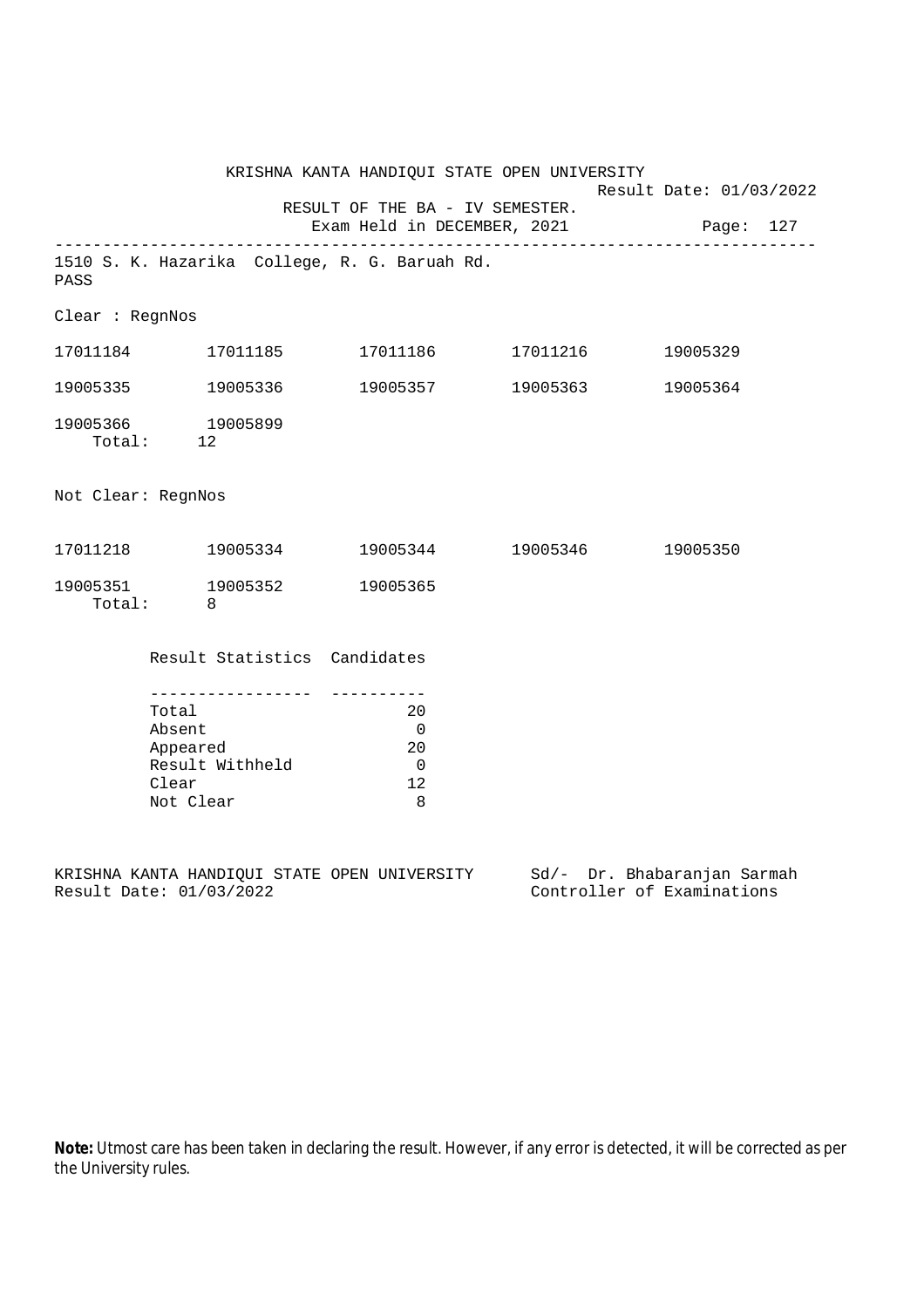KRISHNA KANTA HANDIQUI STATE OPEN UNIVERSITY Result Date: 01/03/2022 RESULT OF THE BA - IV SEMESTER. Exam Held in DECEMBER, 2021 Page: 128 -------------------------------------------------------------------------------- 1514 R. J. Educational Trust, Dispur PASS Clear : RegnNos 17011493 Total: 1 Result Statistics Candidates ----------------- ---------- Total 2<br>Absent 1 Absent<br>
Appeared 1<br>
Result Withheld 0<br>
Clear 1 Appeared 1 Result Withheld 0 Clear Not Clear 0

KRISHNA KANTA HANDIQUI STATE OPEN UNIVERSITY Sd/- Dr. Bhabaranjan Sarmah Result Date: 01/03/2022 Controller of Examinations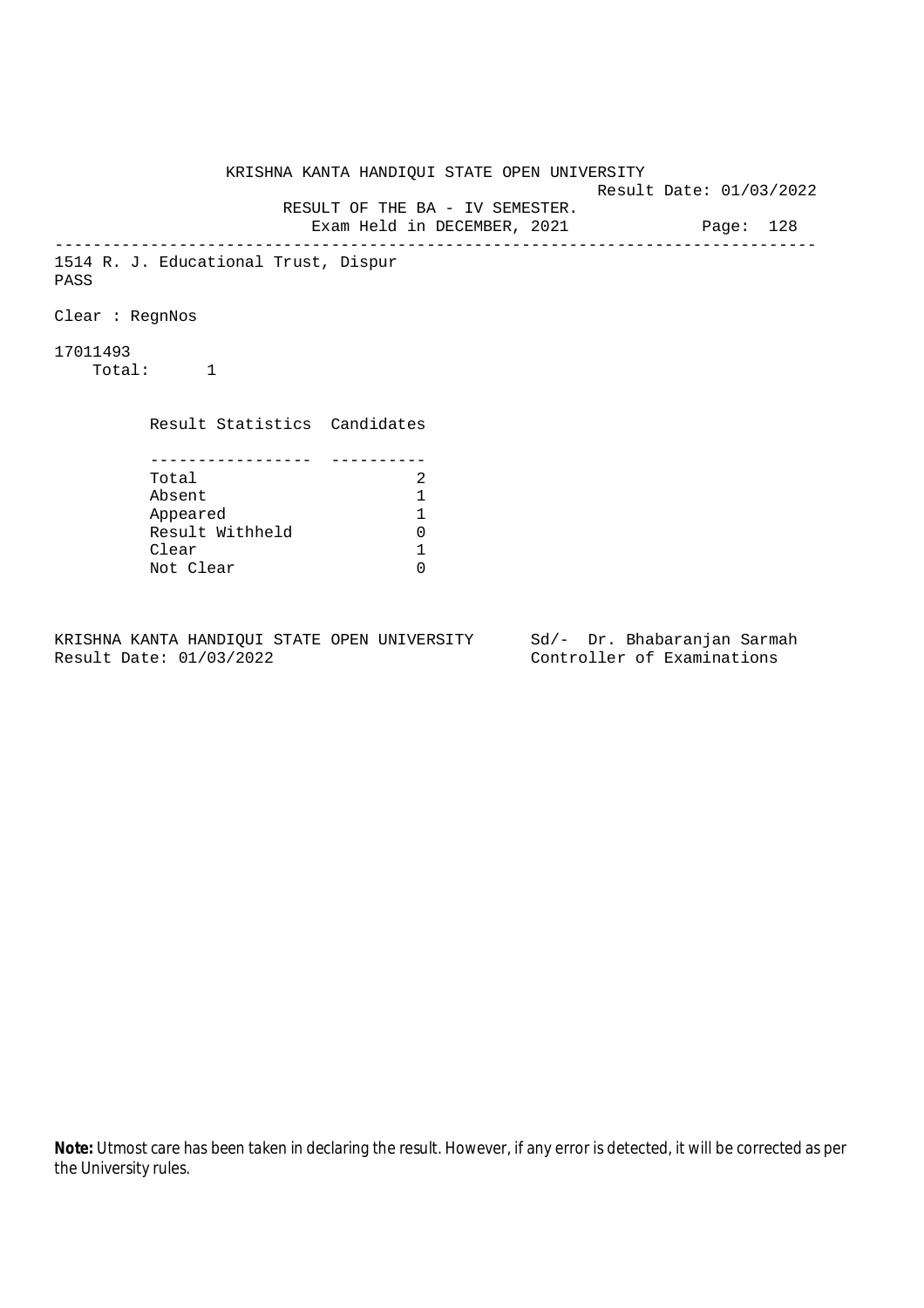| KRISHNA KANTA HANDIQUI STATE OPEN UNIVERSITY<br>RESULT OF THE BA - IV SEMESTER.<br>Exam Held in DECEMBER, 2021 Page: 129 |                                                   |                                       |                                                                                  | Result Date: 01/03/2022    |                             |          |  |
|--------------------------------------------------------------------------------------------------------------------------|---------------------------------------------------|---------------------------------------|----------------------------------------------------------------------------------|----------------------------|-----------------------------|----------|--|
|                                                                                                                          |                                                   |                                       |                                                                                  |                            |                             |          |  |
| PASS                                                                                                                     |                                                   | 1516 Assam Siksha Academy, Hatigaon   |                                                                                  |                            |                             |          |  |
| Clear : RegnNos                                                                                                          |                                                   |                                       |                                                                                  |                            |                             |          |  |
|                                                                                                                          |                                                   | 18004537 19005667                     |                                                                                  | 19005673 19005674          |                             | 19005677 |  |
| 19005687 19005688                                                                                                        |                                                   |                                       |                                                                                  | 19005689 19005694          |                             | 19005700 |  |
|                                                                                                                          |                                                   | 19005707 19005713<br>Total: 13        | 19005719                                                                         |                            |                             |          |  |
| Not Clear: RegnNos                                                                                                       |                                                   |                                       |                                                                                  |                            |                             |          |  |
|                                                                                                                          |                                                   |                                       |                                                                                  | 18004527 19005680 19005685 |                             |          |  |
|                                                                                                                          | Total: 8                                          | 19005690 19005704                     | 19005711                                                                         |                            |                             |          |  |
|                                                                                                                          |                                                   |                                       | Result Statistics Candidates                                                     |                            |                             |          |  |
|                                                                                                                          | Total<br>Absent<br>Appeared<br>Clear<br>Not Clear | __________________<br>Result Withheld | -----------<br>24<br>$\overline{\phantom{a}}$<br>21<br>$\overline{0}$<br>13<br>8 |                            |                             |          |  |
|                                                                                                                          |                                                   |                                       | KRISHNA KANTA HANDIQUI STATE OPEN UNIVERSITY                                     |                            | Sd/- Dr. Bhabaranjan Sarmah |          |  |

Result Date: 01/03/2022 Controller of Examinations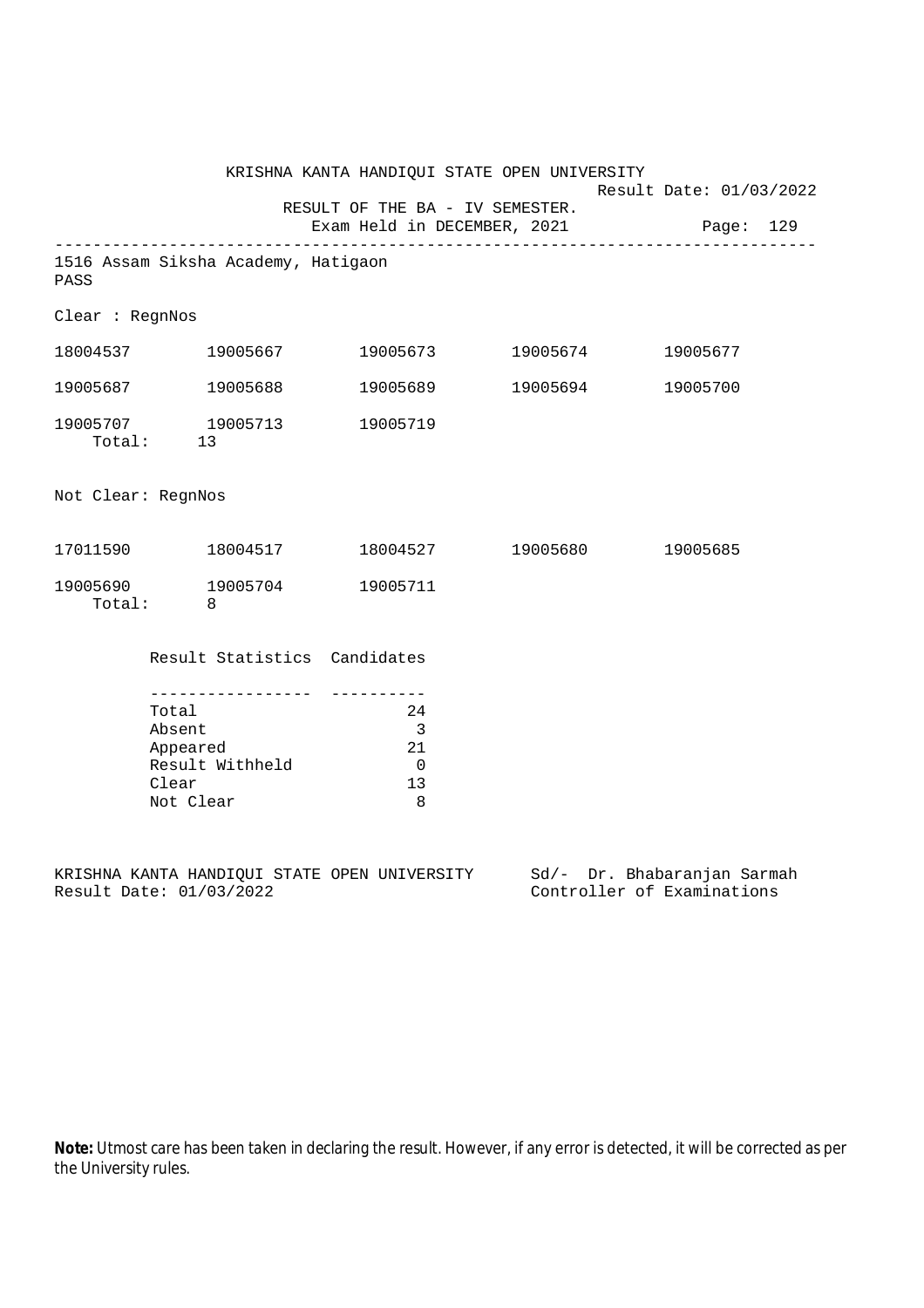KRISHNA KANTA HANDIQUI STATE OPEN UNIVERSITY Result Date: 01/03/2022 RESULT OF THE BA - IV SEMESTER. Exam Held in DECEMBER, 2021 Page: 130 -------------------------------------------------------------------------------- 1520 West Guwahati B. Ed. College, Pandu PASS Clear : RegnNos 19005729 19005731 19005734 19005735 19005739 Total: 5 Not Clear: RegnNos 19005742 Total: 1 Result Statistics Candidates ----------------- ---------- Total 8 Absent 2 Appeared 6 Result Withheld 0 Clear 5 Not Clear 1

KRISHNA KANTA HANDIQUI STATE OPEN UNIVERSITY Sd/- Dr. Bhabaranjan Sarmah Result Date: 01/03/2022 Controller of Examinations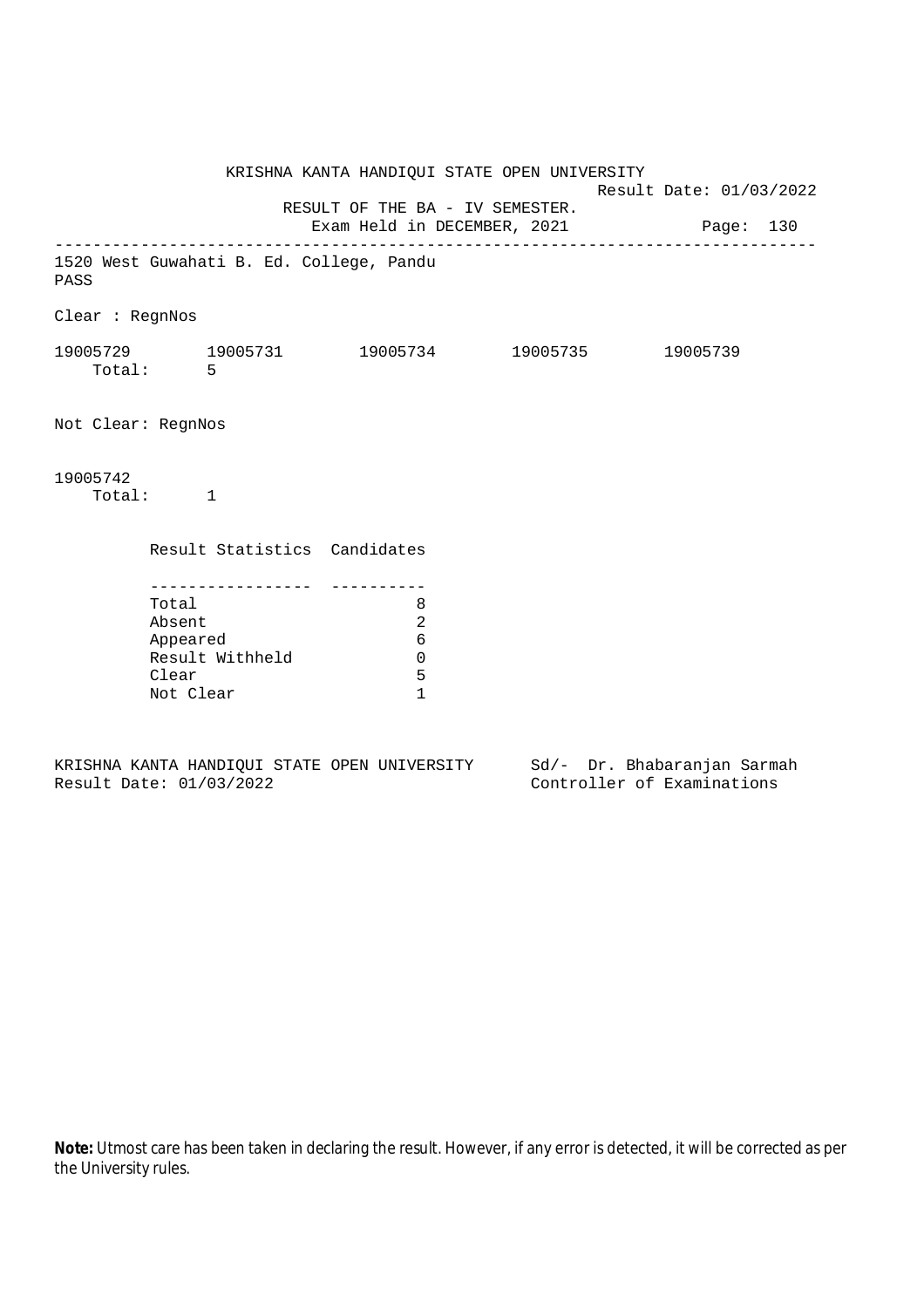|                    |                                                                      | KRISHNA KANTA HANDIQUI STATE OPEN UNIVERSITY |                   | Result Date: 01/03/2022               |
|--------------------|----------------------------------------------------------------------|----------------------------------------------|-------------------|---------------------------------------|
|                    |                                                                      | RESULT OF THE BA - IV SEMESTER.              |                   | Exam Held in DECEMBER, 2021 Page: 131 |
| PASS               | 1521 Karmashree Hiteswar Saikia College                              |                                              |                   |                                       |
| Clear : RegnNos    |                                                                      |                                              |                   |                                       |
| 17011836           | 17011879                                                             |                                              |                   | 18004618                              |
| 19000154           | 19005746                                                             | 19005751                                     | 19005754          | 19005758                              |
| 19005763           | 19005767                                                             | 19005769                                     | 19005776          | 19005800                              |
| 19005808           | 19005814                                                             | 19005816                                     | 19005835          | 19005841                              |
| 19005850           | 19005851                                                             | 19005854                                     | 19005855          | 19005857                              |
| 19005862           | 19005871                                                             |                                              |                   | 19005887                              |
| 19005888           | Total: 31                                                            |                                              |                   |                                       |
| Not Clear: RegnNos |                                                                      |                                              |                   |                                       |
|                    |                                                                      |                                              | 19005773 19005819 | 19005829                              |
| Total:             | 19005846 19005848<br>- 9                                             | 19005861                                     | 19005869          |                                       |
|                    | Result Statistics Candidates                                         |                                              |                   |                                       |
|                    | Total<br>Absent<br>Appeared<br>Result Withheld<br>Clear<br>Not Clear | 42<br>$\overline{a}$<br>40<br>0<br>31<br>9   |                   |                                       |
|                    |                                                                      | KRISHNA KANTA HANDIQUI STATE OPEN UNIVERSITY | Sd/-              | Dr. Bhabaranjan Sarmah                |

Result Date: 01/03/2022 Controller of Examinations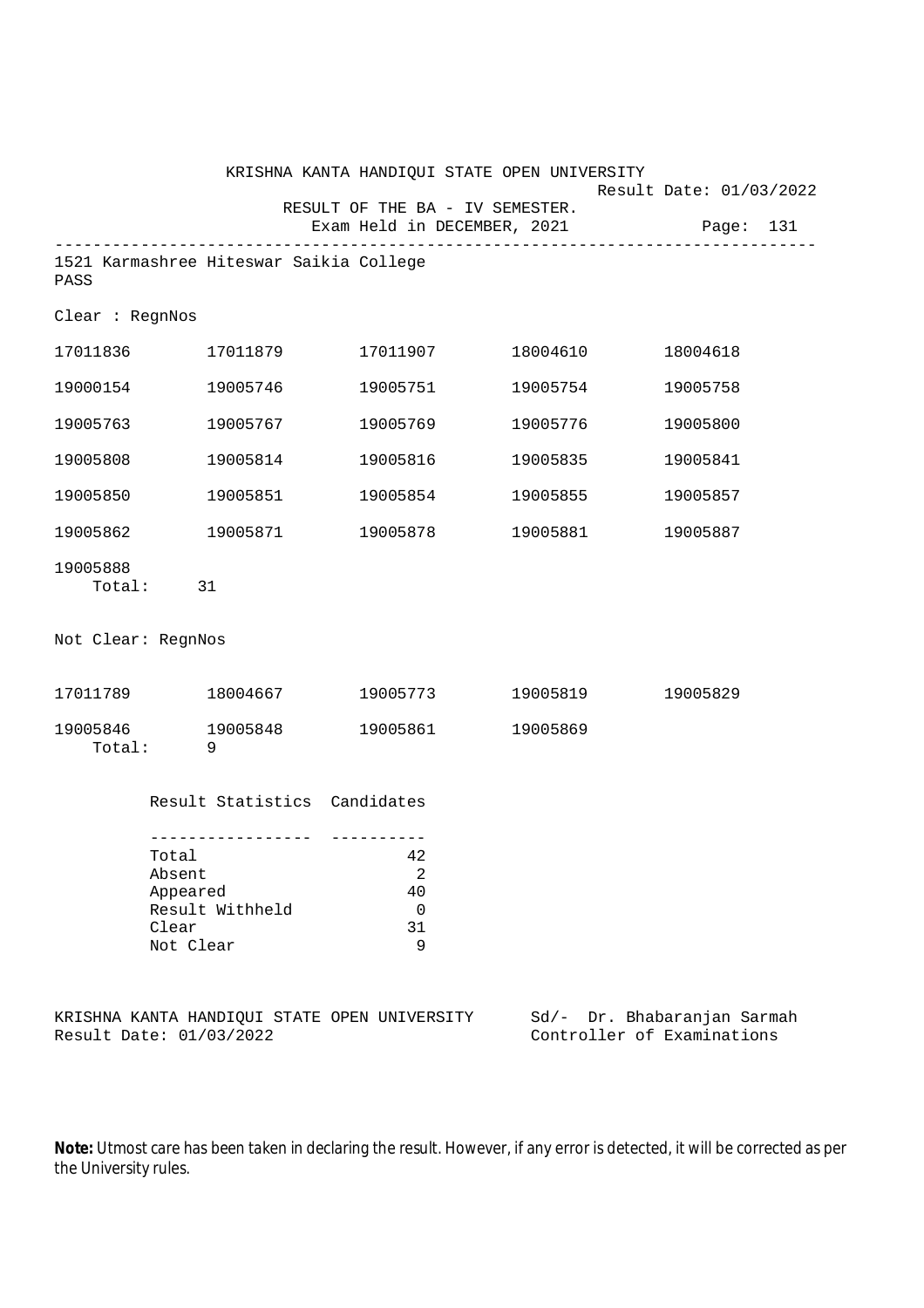KRISHNA KANTA HANDIQUI STATE OPEN UNIVERSITY

Result Date: 01/03/2022

RESULT OF THE BA - IV SEMESTER.

Exam Held in DECEMBER, 2021 Page: 132 --------------------------------------------------------------------------------

1522 Technosys, Guwahati PASS

Clear : RegnNos

19005116 19005897 19005898 Total: 3

| Result Statistics Candidates |   |
|------------------------------|---|
|                              |   |
|                              |   |
| Total                        |   |
| Absent                       |   |
| Appeared                     | ς |
| Result Withheld              |   |
| Clear                        | 3 |
| Not Clear                    |   |

KRISHNA KANTA HANDIQUI STATE OPEN UNIVERSITY Sd/- Dr. Bhabaranjan Sarmah<br>Result Date: 01/03/2022 Controller of Examinations

Controller of Examinations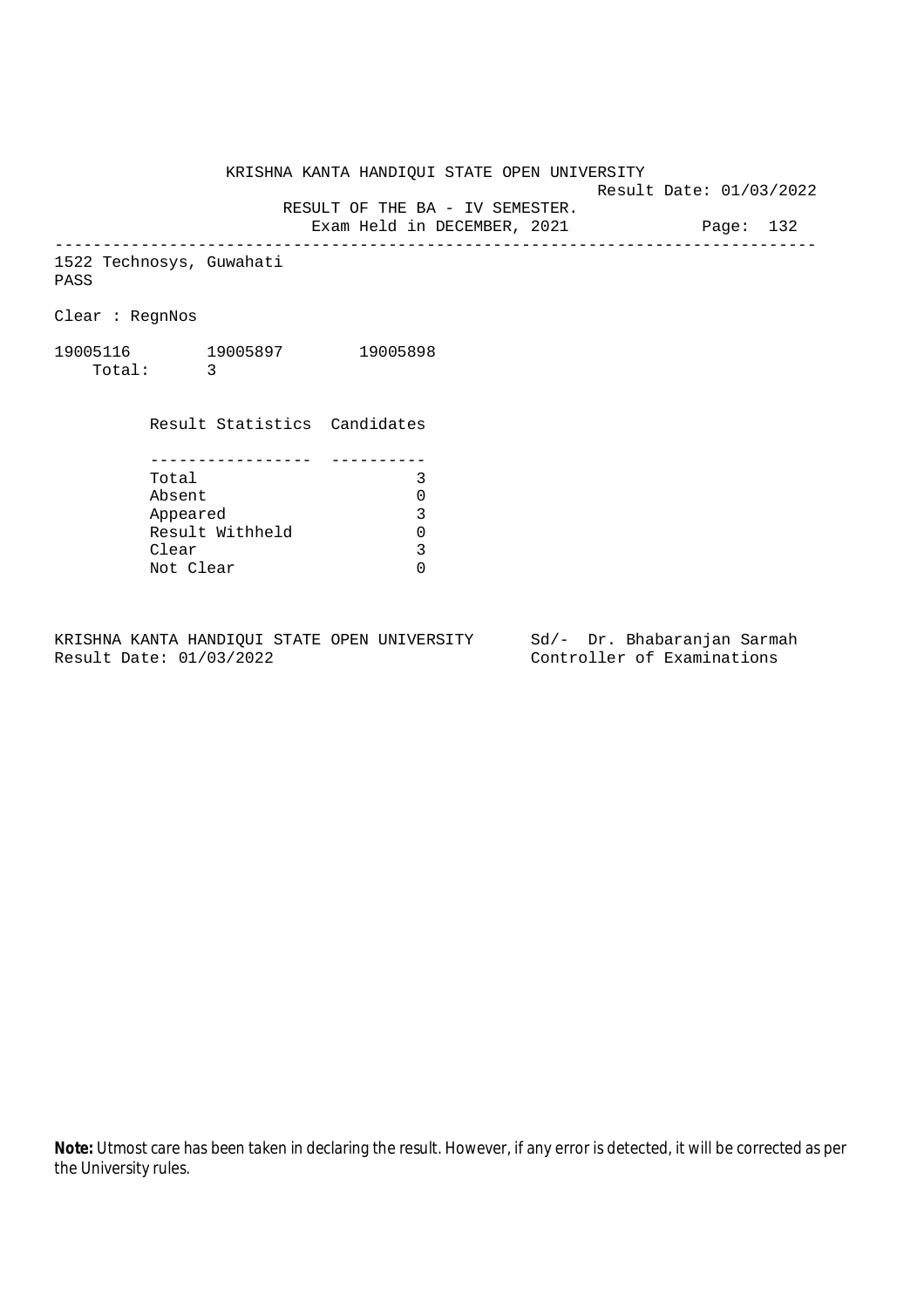KRISHNA KANTA HANDIQUI STATE OPEN UNIVERSITY Result Date: 01/03/2022 RESULT OF THE BA - IV SEMESTER. Exam Held in DECEMBER, 2021 Page: 133 -------------------------------------------------------------------------------- 1529 GATE Institute PASS Clear : RegnNos 18004792 19005913 19005919 19005927 19005932 19005949 19005972 Total: 7 Not Clear: RegnNos 19005952 Total: 1 Result Statistics Candidates ----------------- ---------- Total 11 Absent 3 Appeared 8 Result Withheld 0<br>Clear 7 Clear Not Clear 1

|  |                         |  | KRISHNA KANTA HANDIOUI STATE OPEN UNIVERSITY |  |  | Sd/- Dr. Bhabaranjan Sarmah |  |
|--|-------------------------|--|----------------------------------------------|--|--|-----------------------------|--|
|  | Result Date: 01/03/2022 |  |                                              |  |  | Controller of Examinations  |  |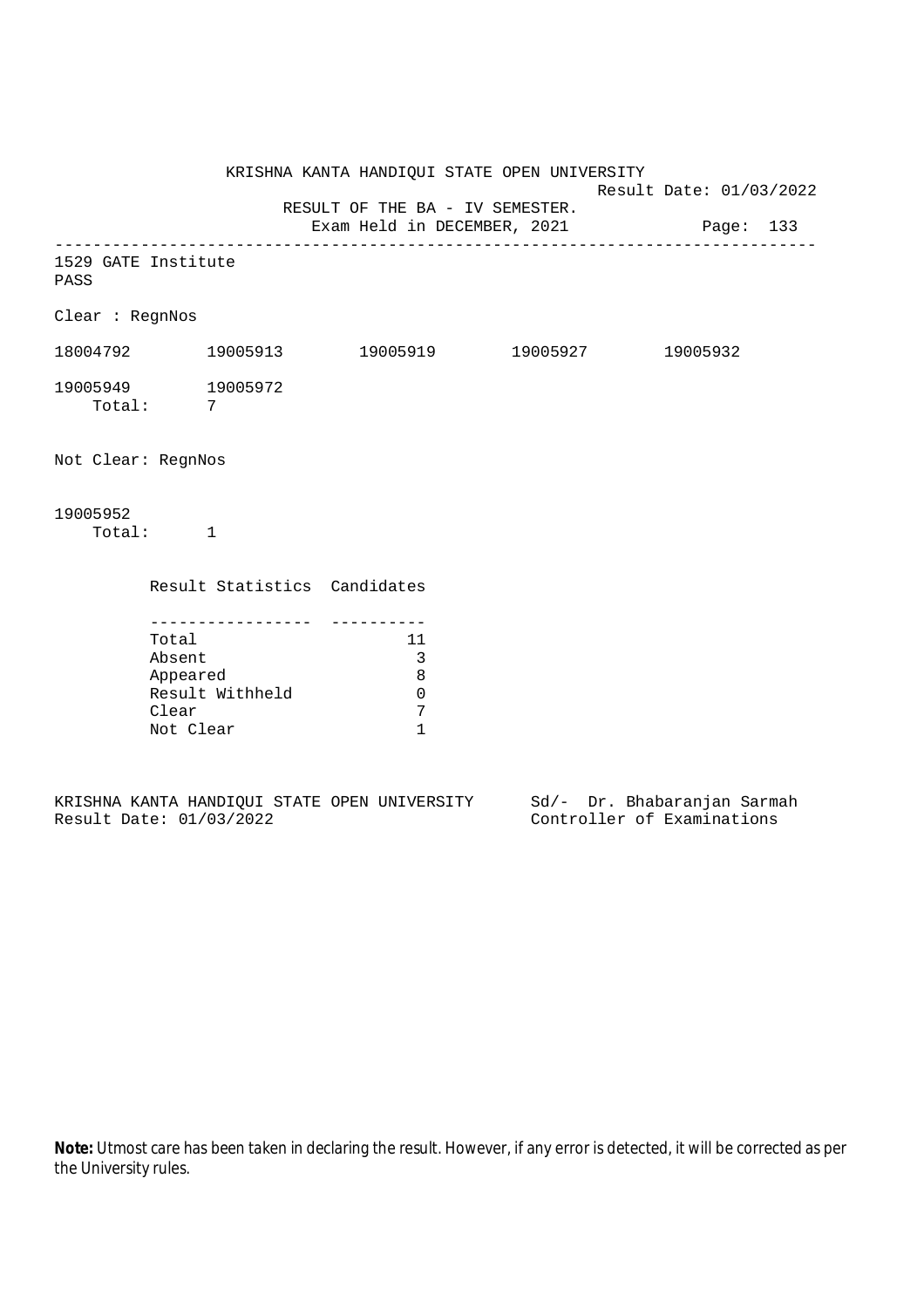|                                                                         |                              | KRISHNA KANTA HANDIQUI STATE OPEN UNIVERSITY                   |                            |                                      |
|-------------------------------------------------------------------------|------------------------------|----------------------------------------------------------------|----------------------------|--------------------------------------|
|                                                                         |                              | RESULT OF THE BA - IV SEMESTER.<br>Exam Held in DECEMBER, 2021 |                            | Result Date: 01/03/2022<br>Page: 134 |
| 1534 Paschim Guwahati Mahavidyalaya<br>PASS                             |                              |                                                                |                            |                                      |
| Clear : RegnNos                                                         |                              |                                                                |                            |                                      |
| 17012013 17012019                                                       |                              | 17012045                                                       | 19005974                   | 19005975                             |
| 19005976                                                                | 19005978                     | 19005981                                                       | 19005987                   | 19005989                             |
| 19005990                                                                | 19005998                     | 19005999                                                       | 19006004                   | 19006011                             |
| 19006012                                                                | 19006015                     | 19006020                                                       | 19006024                   | 19006025                             |
| 19006026 19006028                                                       |                              | 19006029                                                       | 19006030                   | 19006032                             |
| 19006035 19006037<br>Total: 27                                          |                              |                                                                |                            |                                      |
| Not Clear: RegnNos                                                      |                              |                                                                |                            |                                      |
| 19005977 19006006 19006014<br>Total:<br>$\overline{\mathbf{3}}$         |                              |                                                                |                            |                                      |
|                                                                         | Result Statistics Candidates |                                                                |                            |                                      |
|                                                                         |                              |                                                                |                            |                                      |
| Total<br>Absent                                                         |                              | 33<br>$\overline{\phantom{a}}$                                 |                            |                                      |
| Appeared                                                                |                              | 30                                                             |                            |                                      |
| Result Withheld                                                         |                              | $\overline{0}$                                                 |                            |                                      |
| Clear                                                                   |                              | 27                                                             |                            |                                      |
| Not Clear                                                               |                              | 3                                                              |                            |                                      |
| KRISHNA KANTA HANDIQUI STATE OPEN UNIVERSITY<br>Result Date: 01/03/2022 |                              |                                                                | Controller of Examinations | Sd/- Dr. Bhabaranjan Sarmah          |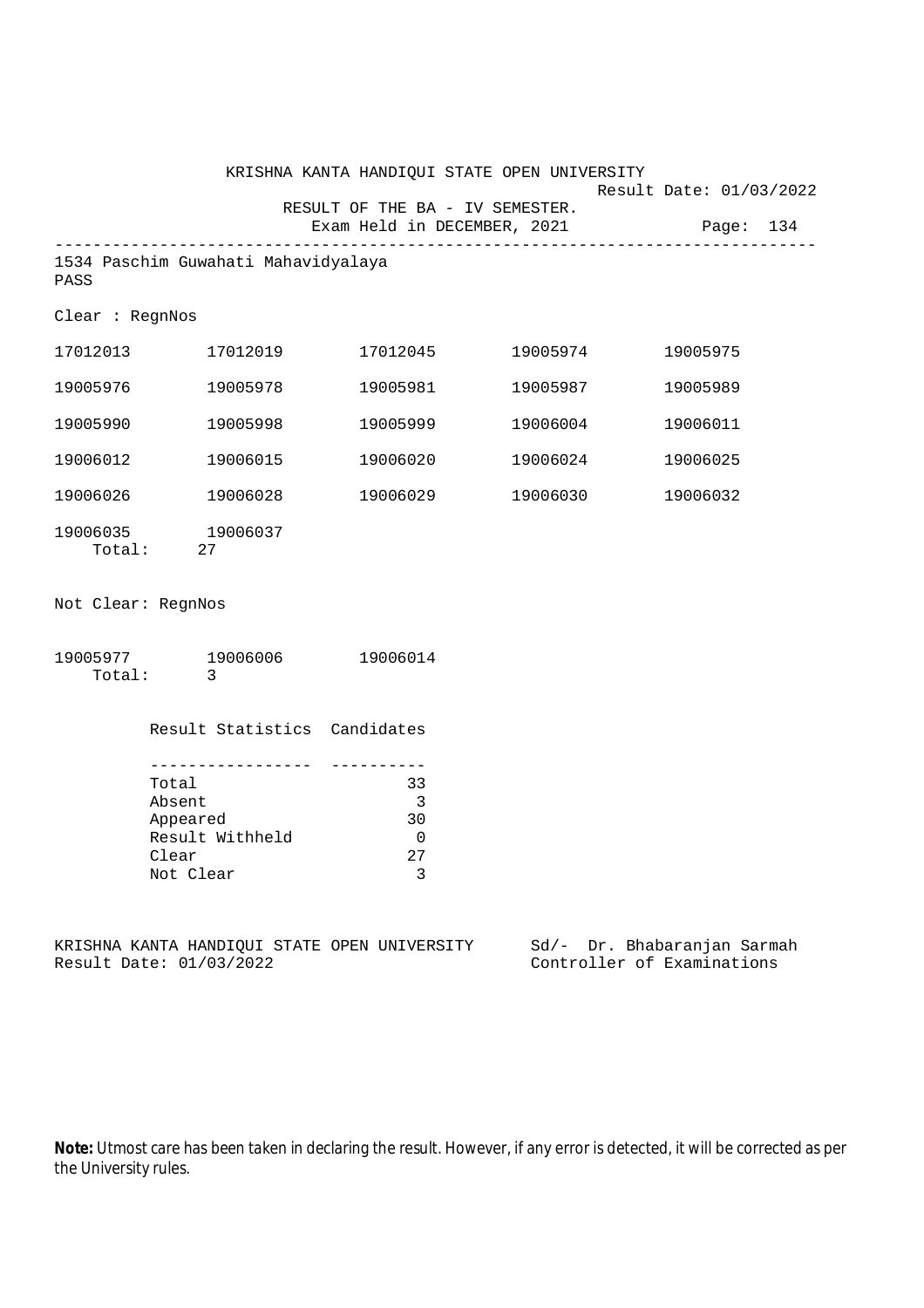KRISHNA KANTA HANDIQUI STATE OPEN UNIVERSITY Result Date: 01/03/2022 RESULT OF THE BA - IV SEMESTER. Exam Held in DECEMBER, 2021 Page: 135 -------------------------------------------------------------------------------- 1537 Asian Infotech, Zoo Road Tiniali PASS Clear : RegnNos 19006051 19006053 19006055 Total: 3 Not Clear: RegnNos 18004873 19006038 19006048 19006052 Total: 4 Result Statistics Candidates ----------------- ---------- Total 9 Absent 2 Appeared 7 Result Withheld 0 Clear 3 Not Clear 4

KRISHNA KANTA HANDIQUI STATE OPEN UNIVERSITY Sd/- Dr. Bhabaranjan Sarmah Result Date: 01/03/2022 Controller of Examinations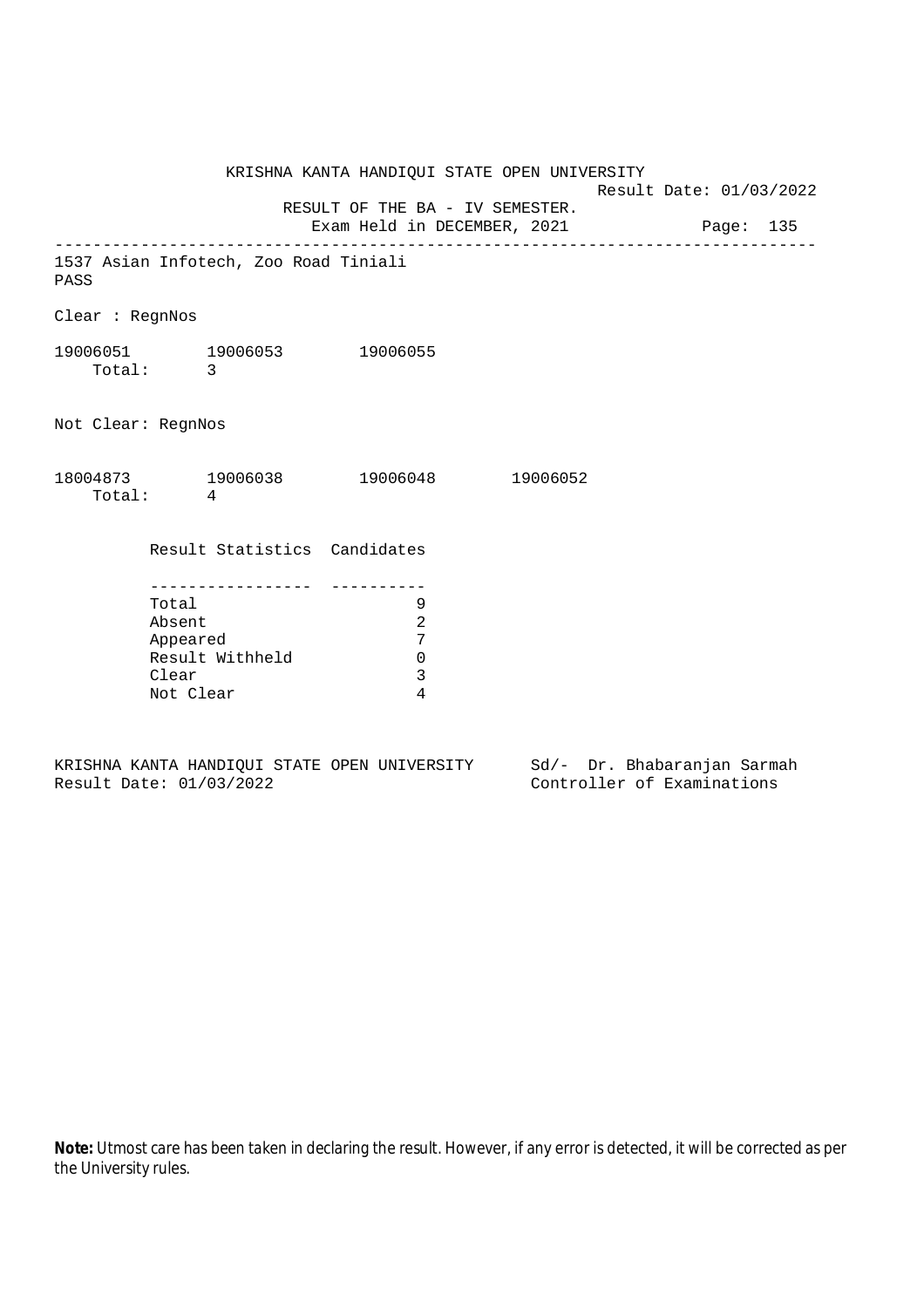KRISHNA KANTA HANDIQUI STATE OPEN UNIVERSITY Result Date: 01/03/2022 RESULT OF THE BA - IV SEMESTER. Exam Held in DECEMBER, 2021 Page: 136 -------------------------------------------------------------------------------- 1538 North Guwahati College PASS Clear : RegnNos 19006070 Total: 1 Result Statistics Candidates ----------------- ---------- Total 3<br>Absent 2 Absent<br>
Appeared 1<br>
Result Withheld 0<br>
Clear 1 Appeared 1 Result Withheld Clear Not Clear 0

KRISHNA KANTA HANDIQUI STATE OPEN UNIVERSITY Sd/- Dr. Bhabaranjan Sarmah Result Date: 01/03/2022 Controller of Examinations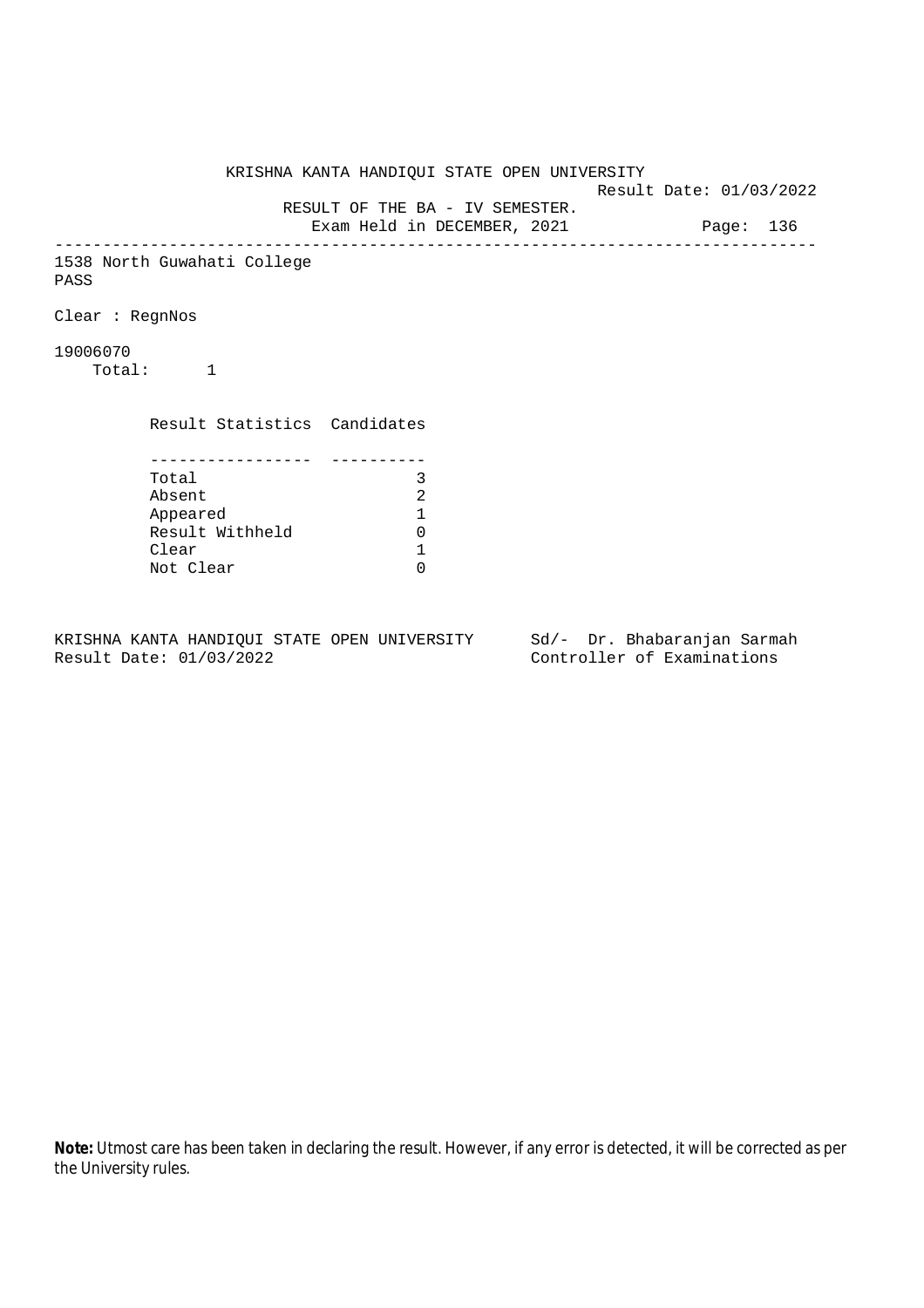KRISHNA KANTA HANDIQUI STATE OPEN UNIVERSITY

Result Date: 01/03/2022

RESULT OF THE BA - IV SEMESTER.

Exam Held in DECEMBER, 2021 Page: 137 --------------------------------------------------------------------------------

|     | 1547 Sonapur College |  |
|-----|----------------------|--|
| --- |                      |  |

PASS

Clear : RegnNos

| 19006084           | 19006091 | 19006094 | 19006095 | 19006097 |
|--------------------|----------|----------|----------|----------|
| 19006101<br>Total: | 19006102 | 19006106 | 20010103 |          |

Not Clear: RegnNos

| 19006081 | 19006087 | 19006093 |
|----------|----------|----------|
| Total:   |          |          |

Result Statistics Candidates

| Total           | 1 3 |
|-----------------|-----|
| Absent          |     |
| Appeared        | 12  |
| Result Withheld |     |
| Clear           |     |
| Not Clear       |     |

|  |                         |  | KRISHNA KANTA HANDIOUI STATE OPEN UNIVERSITY |  | Sd/- Dr. Bhabaranjan Sarmah |  |
|--|-------------------------|--|----------------------------------------------|--|-----------------------------|--|
|  | Result Date: 01/03/2022 |  |                                              |  | Controller of Examinations  |  |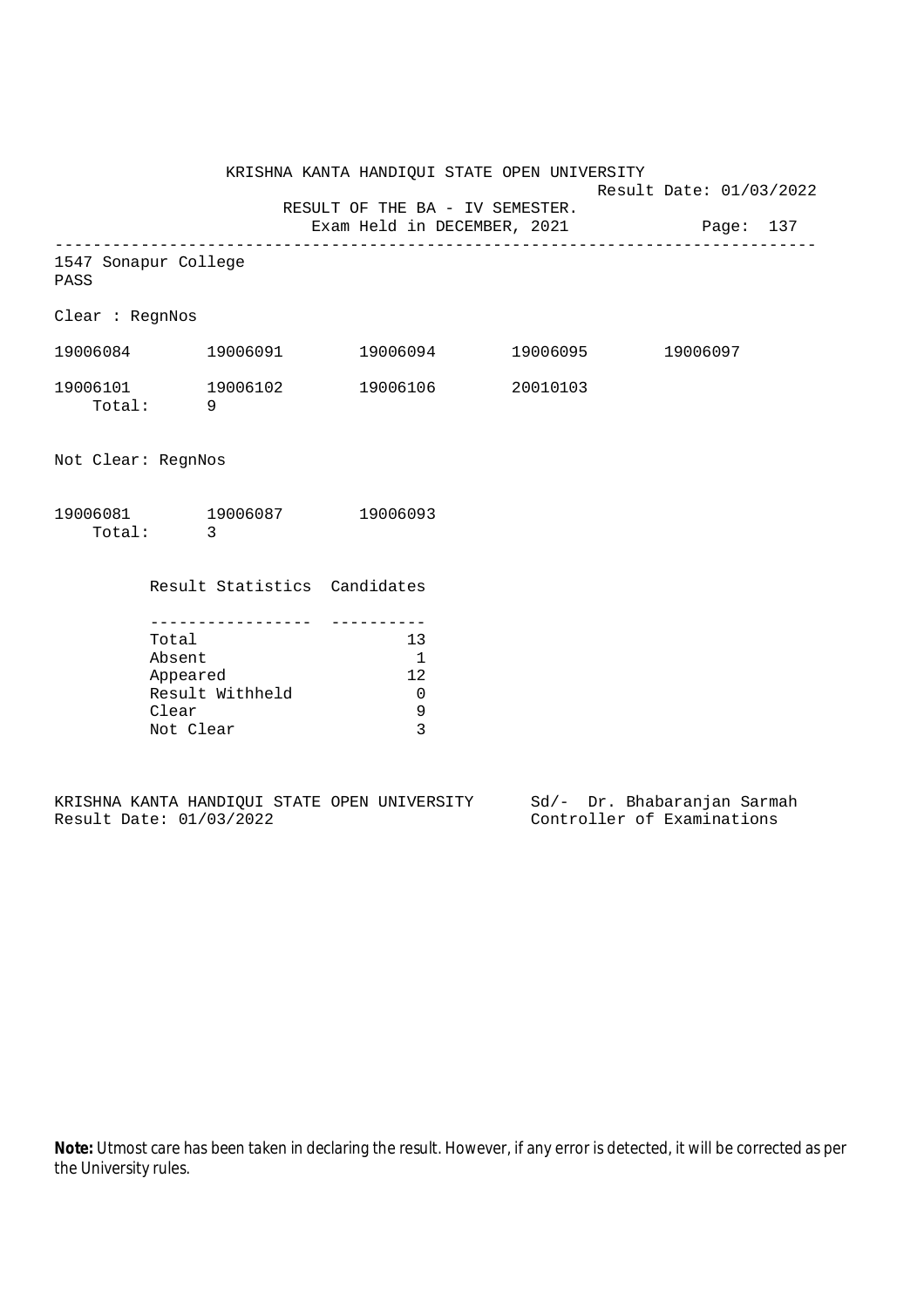|                    |                                                   |                                     | KRISHNA KANTA HANDIQUI STATE OPEN UNIVERSITY                     | Result Date: 01/03/2022 |  |  |
|--------------------|---------------------------------------------------|-------------------------------------|------------------------------------------------------------------|-------------------------|--|--|
|                    |                                                   |                                     | RESULT OF THE BA - IV SEMESTER.                                  |                         |  |  |
|                    |                                                   |                                     | Exam Held in DECEMBER, 2021 Page: 138                            |                         |  |  |
| PASS               |                                                   | 1552 Jigyas Academy, Guwahati       |                                                                  |                         |  |  |
| Clear : RegnNos    |                                                   |                                     |                                                                  |                         |  |  |
|                    | Total: 5                                          |                                     | $17012327$ $17012375$ $19006128$ $19006140$ $19006145$           |                         |  |  |
| Not Clear: RegnNos |                                                   |                                     |                                                                  |                         |  |  |
|                    |                                                   | 19006110  19006115                  | 19006119    19006121    19006136                                 |                         |  |  |
|                    | Total: 8                                          | 19006142 19006143 19006144          |                                                                  |                         |  |  |
|                    |                                                   | Result Statistics Candidates        |                                                                  |                         |  |  |
|                    | Total<br>Absent<br>Appeared<br>Clear<br>Not Clear | ----------------<br>Result Withheld | 14<br>$\overline{\phantom{0}}$<br>13<br>$\overline{0}$<br>5<br>8 |                         |  |  |

|  |                         |  | KRISHNA KANTA HANDIOUI STATE OPEN UNIVERSITY |  | Sd/- Dr. Bhabaranjan Sarmah |  |
|--|-------------------------|--|----------------------------------------------|--|-----------------------------|--|
|  | Result Date: 01/03/2022 |  |                                              |  | Controller of Examinations  |  |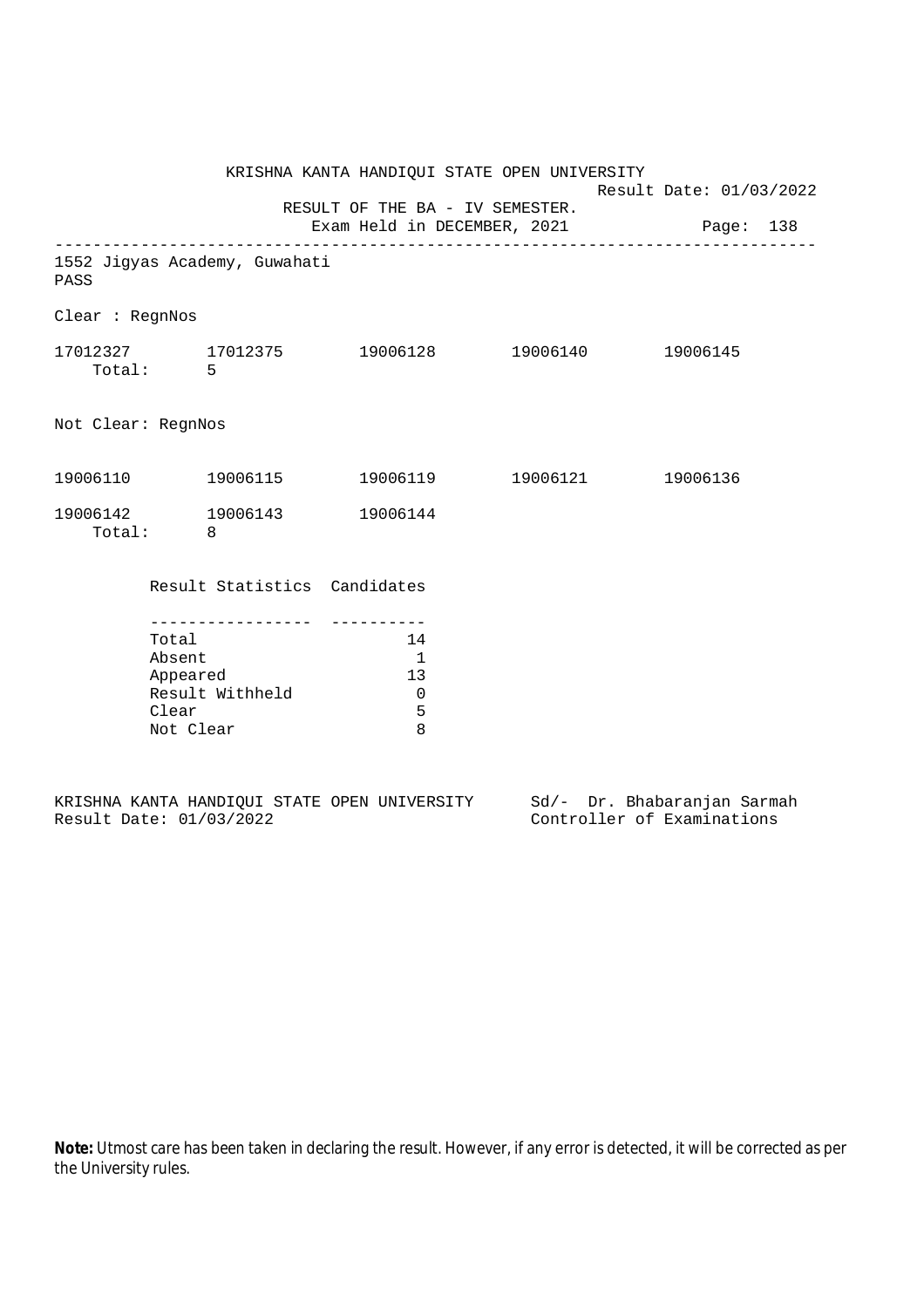|                               |                                                                                          | KRISHNA KANTA HANDIQUI STATE OPEN UNIVERSITY |                                                                             | Result Date: 01/03/2022 |  |          |  |  |
|-------------------------------|------------------------------------------------------------------------------------------|----------------------------------------------|-----------------------------------------------------------------------------|-------------------------|--|----------|--|--|
|                               |                                                                                          | RESULT OF THE BA - IV SEMESTER.              | Exam Held in DECEMBER, 2021 Page: 139                                       |                         |  |          |  |  |
| PASS                          |                                                                                          | 1553 S. B. Deorah College, Guwahati          |                                                                             |                         |  |          |  |  |
| Clear : RegnNos               |                                                                                          |                                              |                                                                             |                         |  |          |  |  |
|                               |                                                                                          |                                              | $17012412$ $17012434$ $17012478$ $17012484$ $19006154$                      |                         |  |          |  |  |
| Total: 10                     |                                                                                          | 19006155 19006157                            | 19006172 19006186                                                           |                         |  | 19006193 |  |  |
| Not Clear: RegnNos            |                                                                                          |                                              |                                                                             |                         |  |          |  |  |
|                               |                                                                                          |                                              | $17012486$ $19006146$ $19006163$ $19006165$ $19006185$                      |                         |  |          |  |  |
| 19006188 19006205<br>Total: 7 |                                                                                          |                                              |                                                                             |                         |  |          |  |  |
|                               |                                                                                          | Result Statistics Candidates                 |                                                                             |                         |  |          |  |  |
|                               | ----------------<br>Total<br>Absent<br>Appeared<br>Result Withheld<br>Clear<br>Not Clear |                                              | 18<br>$\overline{\phantom{0}}$<br>17<br>$\overline{\phantom{0}}$<br>10<br>7 |                         |  |          |  |  |

|  |                         |  | KRISHNA KANTA HANDIOUI STATE OPEN UNIVERSITY |  | Sd/- Dr. Bhabaranjan Sarmah |  |
|--|-------------------------|--|----------------------------------------------|--|-----------------------------|--|
|  | Result Date: 01/03/2022 |  |                                              |  | Controller of Examinations  |  |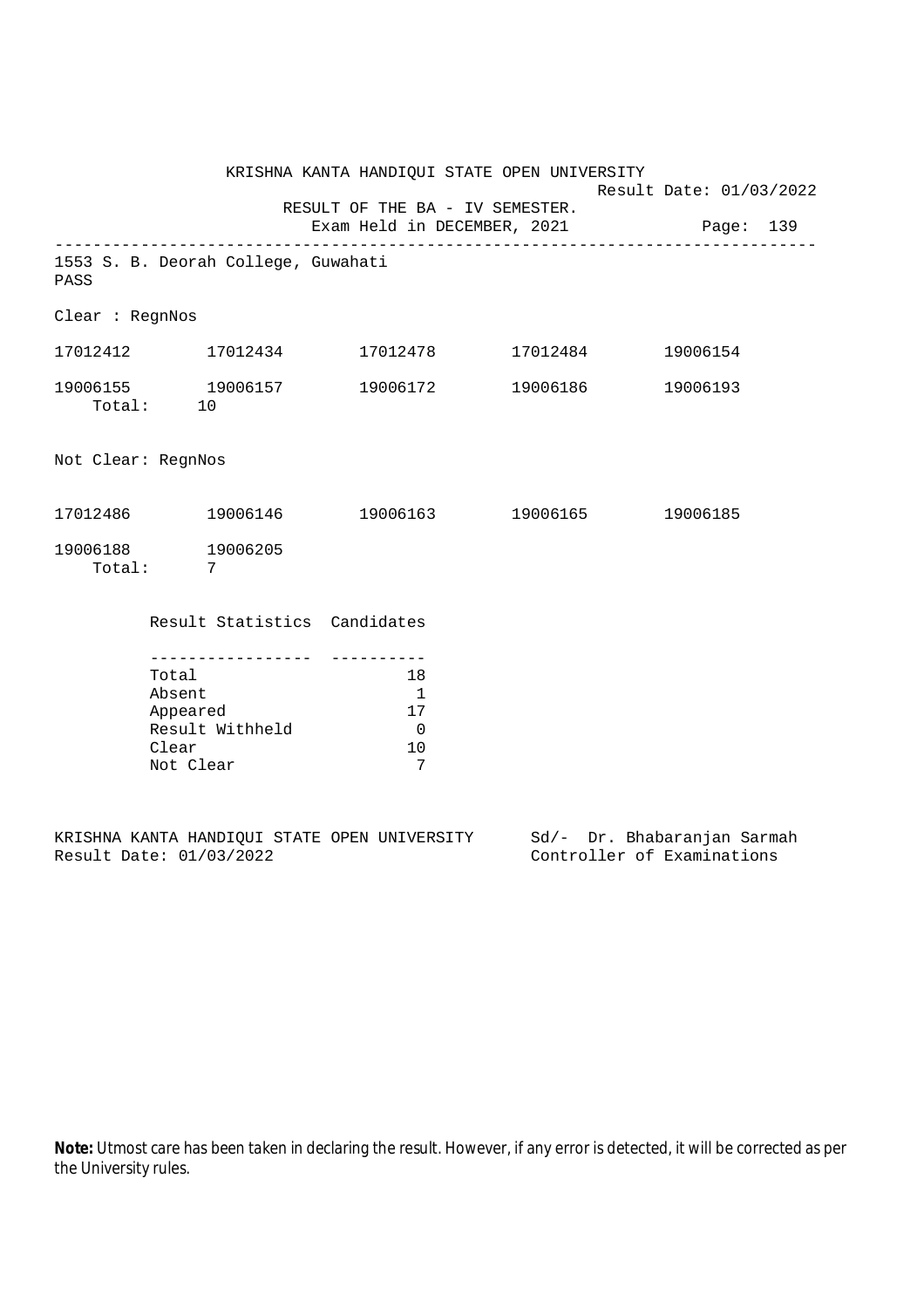KRISHNA KANTA HANDIQUI STATE OPEN UNIVERSITY

Result Date: 01/03/2022

 RESULT OF THE BA - IV SEMESTER. Exam Held in DECEMBER, 2021 Page: 140

--------------------------------------------------------------------------------

1556 K.R.B. Girls' College PASS

Not Clear : RegnNos

19006214 20010104 Total: 2

Result Statistics Candidates

| Total           |  |
|-----------------|--|
| Absent          |  |
| Appeared        |  |
| Result Withheld |  |
| Clear           |  |
| Not Clear       |  |

KRISHNA KANTA HANDIQUI STATE OPEN UNIVERSITY Sd/- Dr. Bhabaranjan Sarmah<br>Result Date: 01/03/2022 Controller of Examinations

Controller of Examinations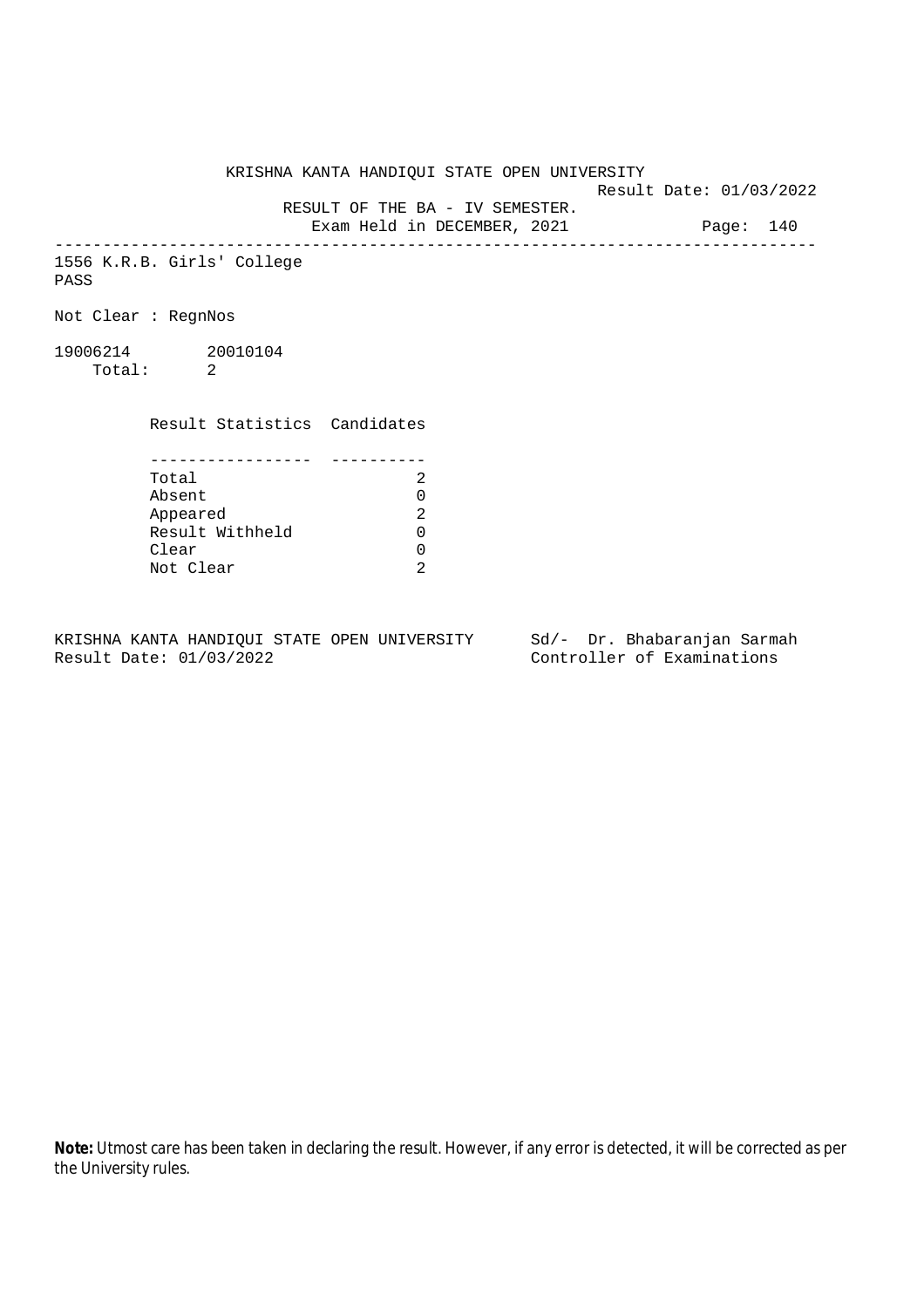KRISHNA KANTA HANDIQUI STATE OPEN UNIVERSITY Result Date: 01/03/2022 RESULT OF THE BA - IV SEMESTER. Exam Held in DECEMBER, 2021 Page: 141 -------------------------------------------------------------------------------- 1557 R. G. Baruah College, Guwahati PASS Clear : RegnNos 19006221 19006233 Total: 2 Not Clear: RegnNos 19006227 Total: 1 Result Statistics Candidates ----------------- ---------- Total 3 Absent 0 Appeared 3 Result Withheld 0 Clear 2 Not Clear 1

KRISHNA KANTA HANDIQUI STATE OPEN UNIVERSITY Sd/- Dr. Bhabaranjan Sarmah Result Date: 01/03/2022 Controller of Examinations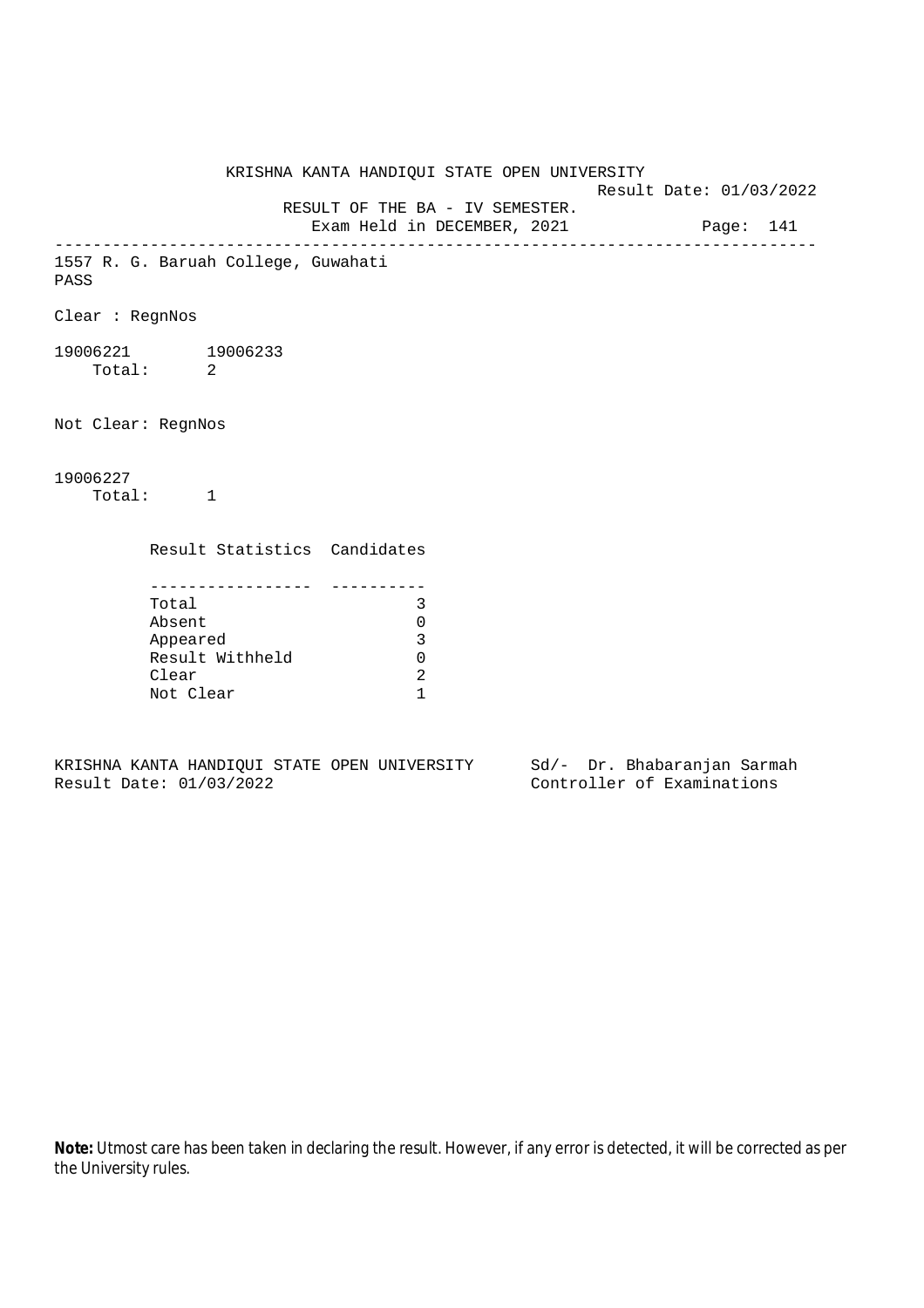KRISHNA KANTA HANDIQUI STATE OPEN UNIVERSITY Result Date: 01/03/2022 RESULT OF THE BA - IV SEMESTER. Exam Held in DECEMBER, 2021 Page: 142 -------------------------------------------------------------------------------- 1558 Assam Textile Institute, Guwahati PASS Not Clear : RegnNos 19006246 Total: 1 Result Statistics Candidates ----------------- ---------- Total 1 Absent 0<br>
Appeared 1<br>
Result Withheld 0 Appeared 1 Result Withheld Clear 0 Not Clear 1

KRISHNA KANTA HANDIQUI STATE OPEN UNIVERSITY Sd/- Dr. Bhabaranjan Sarmah Result Date: 01/03/2022 Controller of Examinations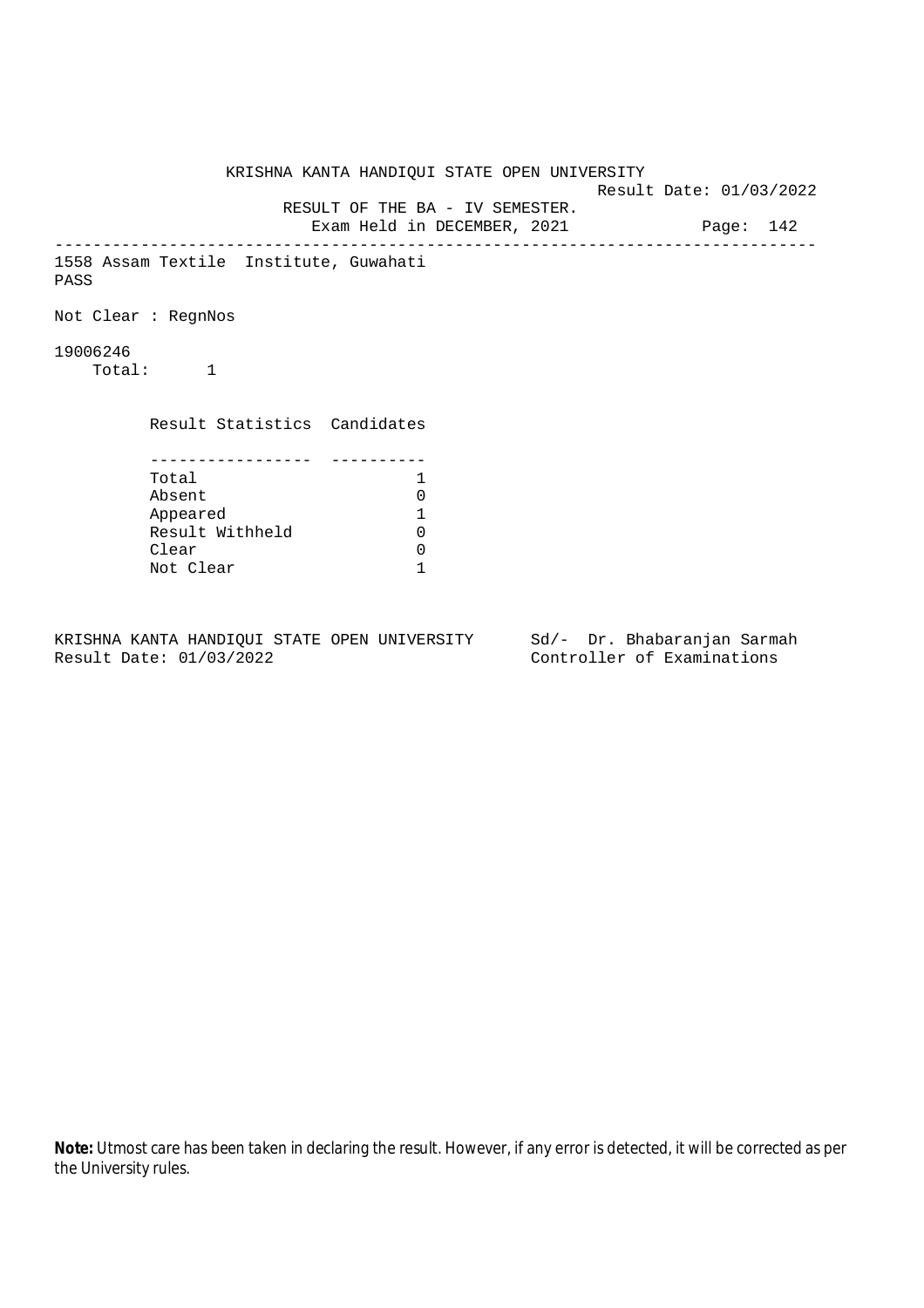KRISHNA KANTA HANDIQUI STATE OPEN UNIVERSITY Result Date: 01/03/2022 RESULT OF THE BA - IV SEMESTER. Exam Held in DECEMBER, 2021 Page: 143 -------------------------------------------------------------------------------- 1560 Malaybari Jr. College PASS Clear : RegnNos 17012578 18005018 18005026 18005029 19006256 19006257 19006259 Total: 7 Result Statistics Candidates ----------------- ---------- Total 7 Absent 0 Appeared 7<br>Result Withheld 0 Result Withheld 0<br>Clear 7 Clear 7<br>Not Clear 6 Not Clear

KRISHNA KANTA HANDIQUI STATE OPEN UNIVERSITY Sd/- Dr. Bhabaranjan Sarmah Result Date: 01/03/2022 Controller of Examinations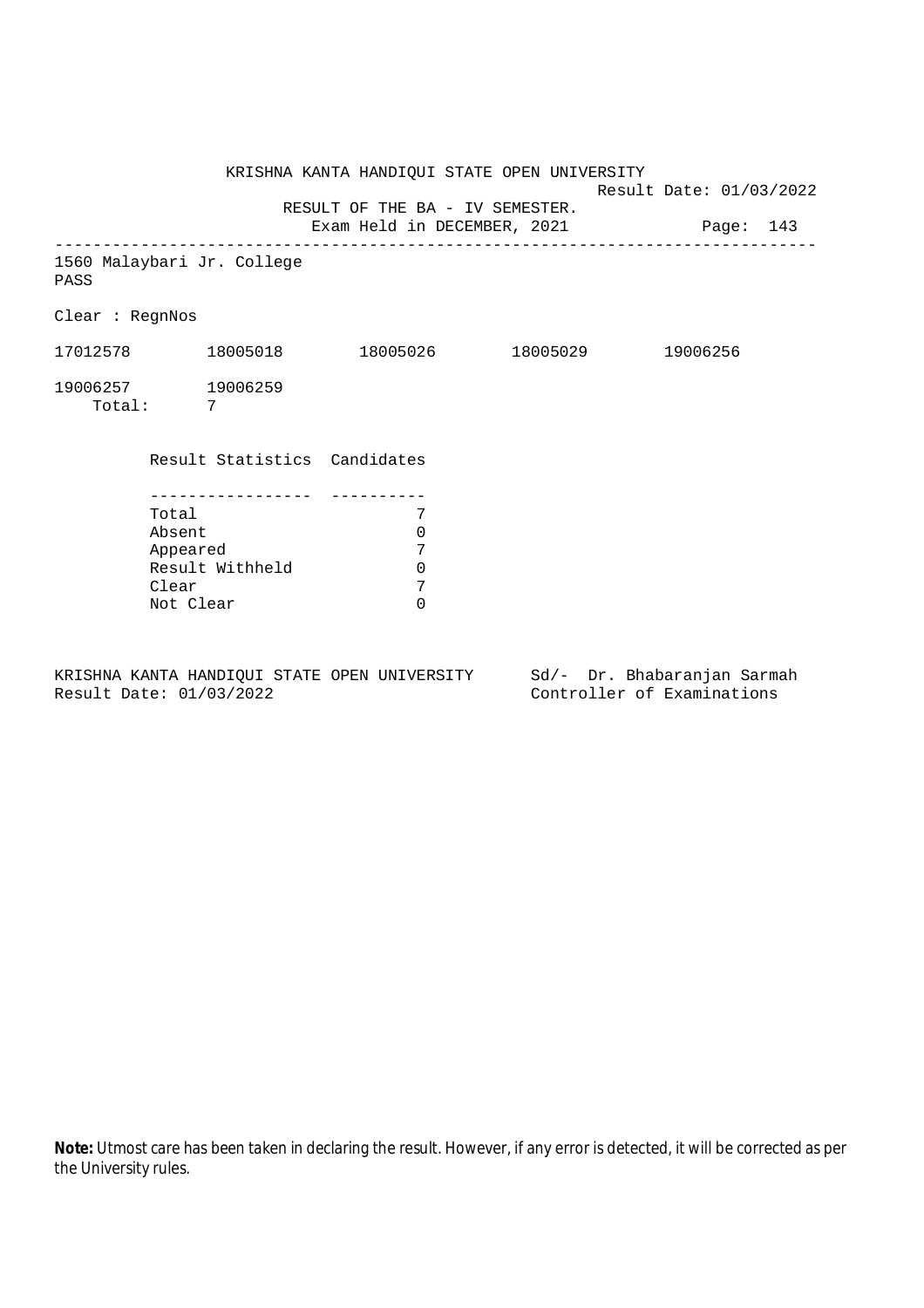|                    |                                                                                         | KRISHNA KANTA HANDIQUI STATE OPEN UNIVERSITY           |                   |                                                           |
|--------------------|-----------------------------------------------------------------------------------------|--------------------------------------------------------|-------------------|-----------------------------------------------------------|
|                    |                                                                                         | RESULT OF THE BA - IV SEMESTER.                        |                   | Result Date: 01/03/2022                                   |
|                    |                                                                                         | Exam Held in DECEMBER, 2021                            |                   | Page: 144                                                 |
| PASS               | 1601 Diphu Commerce College                                                             |                                                        |                   |                                                           |
| Clear : RegnNos    |                                                                                         |                                                        |                   |                                                           |
|                    | 17012639 17012826                                                                       |                                                        |                   | 18005121                                                  |
|                    | 19005386 19006268                                                                       | 19006269                                               | 19006284          | 19006291                                                  |
|                    | 19006296 19006300                                                                       |                                                        | 19006301 19006305 | 19006307                                                  |
|                    | 19006311 19006330                                                                       |                                                        | 19006331 19006336 | 19006342                                                  |
|                    | 19006345 19006351<br>Total: 24                                                          | 19006357 19006361                                      |                   |                                                           |
| Not Clear: RegnNos |                                                                                         |                                                        |                   |                                                           |
|                    |                                                                                         | 18005067 18005136 19006272 19006313 19006325           |                   |                                                           |
| 19006341           | Total: 6                                                                                |                                                        |                   |                                                           |
|                    | Result Statistics Candidates                                                            |                                                        |                   |                                                           |
|                    | ---------------<br>Total<br>Absent<br>Appeared<br>Result Withheld<br>Clear<br>Not Clear | 32<br>$\overline{\phantom{0}}^2$<br>30<br>0<br>24<br>6 |                   |                                                           |
|                    | Result Date: 01/03/2022                                                                 | KRISHNA KANTA HANDIQUI STATE OPEN UNIVERSITY           |                   | Sd/- Dr. Bhabaranjan Sarmah<br>Controller of Examinations |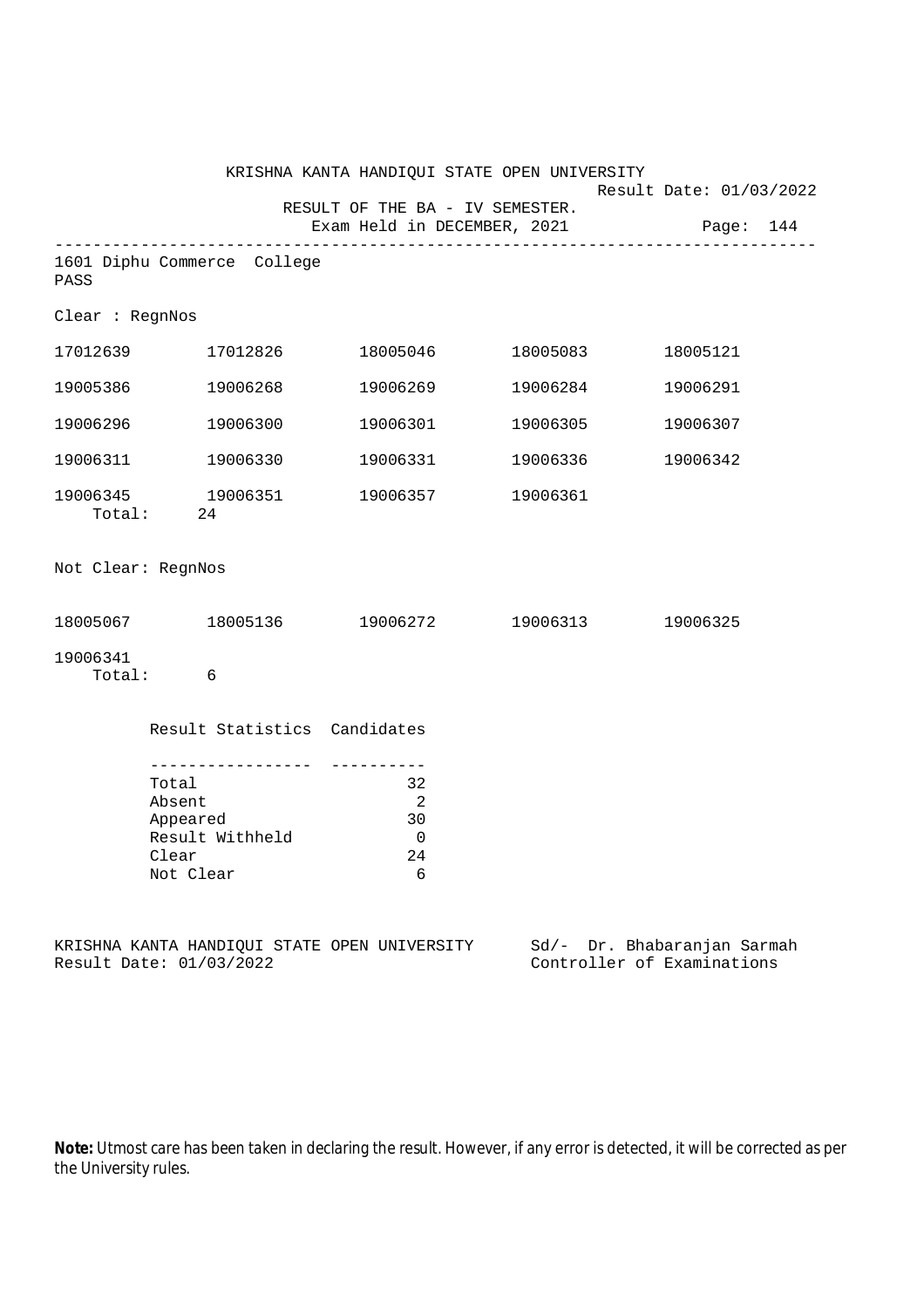KRISHNA KANTA HANDIQUI STATE OPEN UNIVERSITY Result Date: 01/03/2022 RESULT OF THE BA - IV SEMESTER. Exam Held in DECEMBER, 2021 Page: 145 -------------------------------------------------------------------------------- 1606 Eastern Karbi Anglong College, Sarihajan PASS Clear : RegnNos 18005144 19006367 19006368 19006369 19006370 19006371 19006373 19006374 19006375 19006377 Total: 10 Not Clear: RegnNos 17012833 19006363 19006366 Total: 3 Result Statistics Candidates ----------------- ---------- Total 13 Absent 0 Appeared 13 Result Withheld 0<br>Clear 10

|  |                         |  | KRISHNA KANTA HANDIOUI STATE OPEN UNIVERSITY |  |  | Sd/- Dr. Bhabaranjan Sarmah |  |
|--|-------------------------|--|----------------------------------------------|--|--|-----------------------------|--|
|  | Result Date: 01/03/2022 |  |                                              |  |  | Controller of Examinations  |  |

Clear

Not Clear 3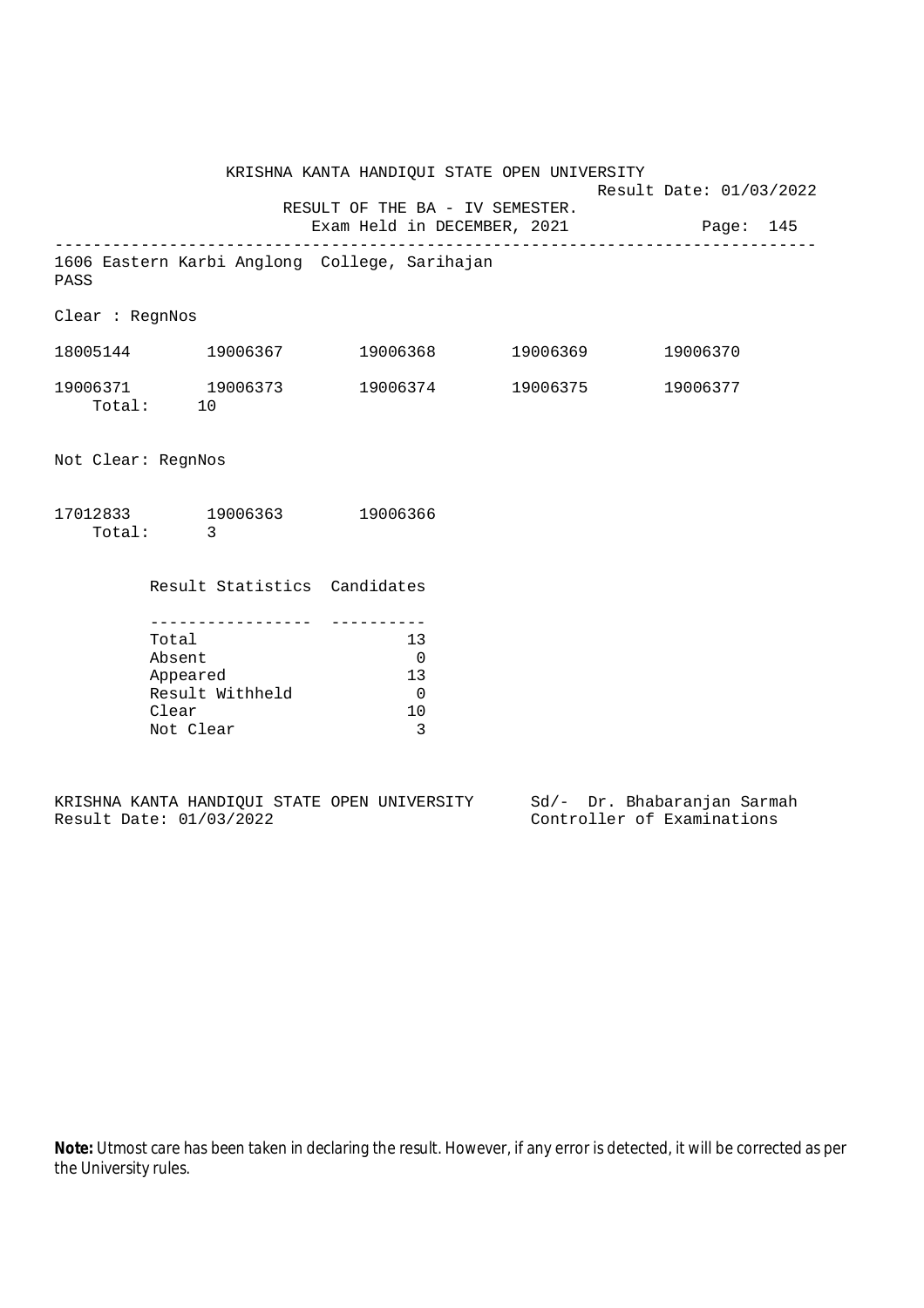|                    |                                                                                                     |                                            | KRISHNA KANTA HANDIQUI STATE OPEN UNIVERSITY | Result Date: 01/03/2022               |
|--------------------|-----------------------------------------------------------------------------------------------------|--------------------------------------------|----------------------------------------------|---------------------------------------|
|                    |                                                                                                     | RESULT OF THE BA - IV SEMESTER.            |                                              | Exam Held in DECEMBER, 2021 Page: 146 |
| PASS               | 1607 Rukasen College, Bokoliaghat                                                                   |                                            |                                              |                                       |
| Clear : RegnNos    |                                                                                                     |                                            |                                              |                                       |
|                    | 17012885 17012908                                                                                   |                                            | 19006378 19006381                            | 19006383                              |
|                    | 19006385 19006386                                                                                   | 19006388                                   | 19006389                                     | 19006390                              |
| 19006391           | 19006392                                                                                            | 19006393                                   | 19006397                                     | 19006398                              |
|                    | 19006400 19006401                                                                                   |                                            | 19006403 19006404                            | 19006405                              |
|                    | 19006406 19006407<br>Total: 23                                                                      | 20010106                                   |                                              |                                       |
| Not Clear: RegnNos |                                                                                                     |                                            |                                              |                                       |
|                    | 19006379 19006380<br>Total: 3                                                                       | 19006384                                   |                                              |                                       |
|                    | Result Statistics Candidates                                                                        |                                            |                                              |                                       |
|                    | Total<br>Absent<br>Appeared<br>Result Withheld<br>Clear<br>Not Clear                                | 30<br>4<br>26<br>$\overline{0}$<br>23<br>3 |                                              |                                       |
|                    | KRISHNA KANTA HANDIQUI STATE OPEN UNIVERSITY Sd/- Dr. Bhabaranjan Sarmah<br>Result Date: 01/03/2022 |                                            |                                              | Controller of Examinations            |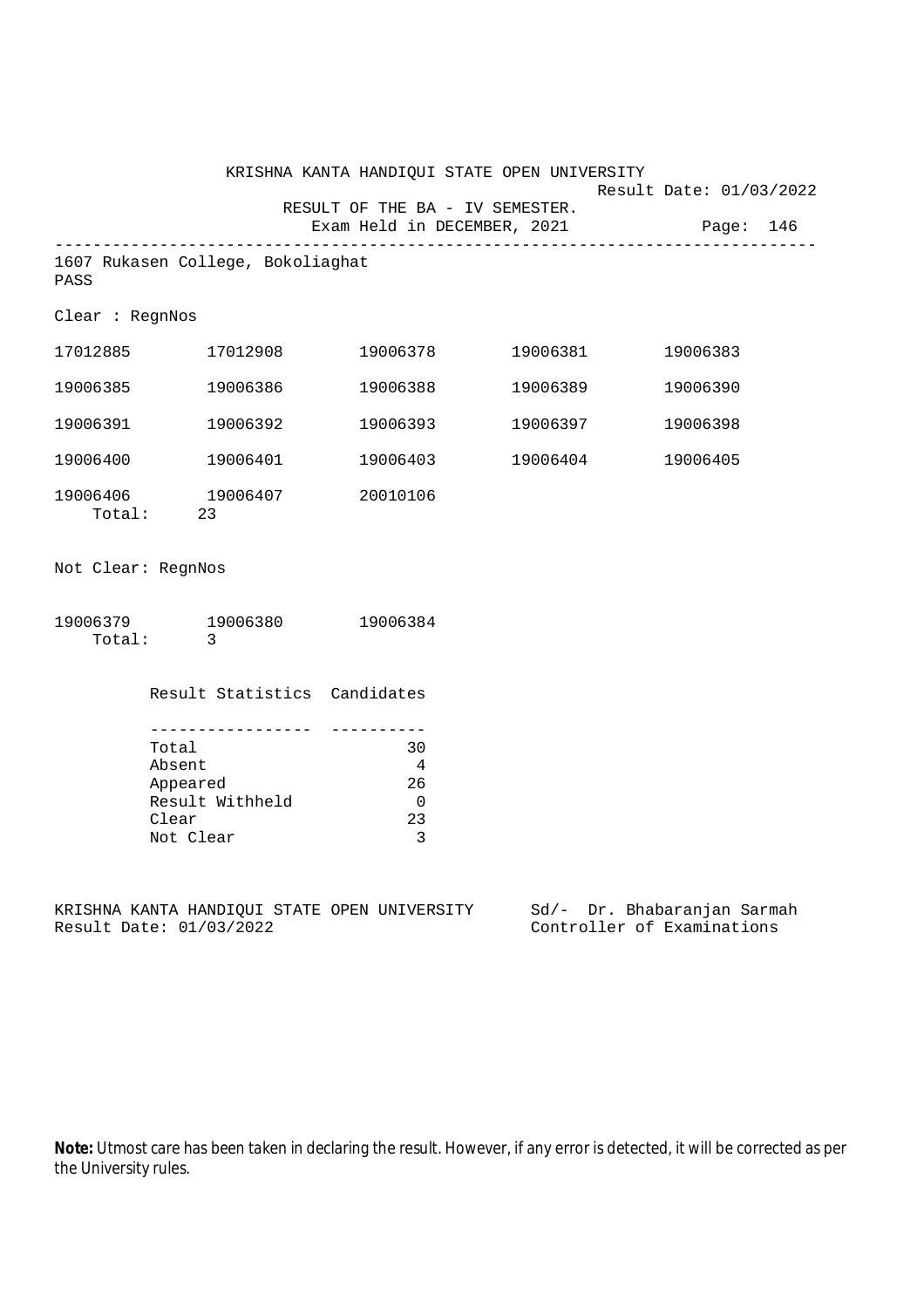|                    |                                                  | KRISHNA KANTA HANDIQUI STATE OPEN UNIVERSITY |          | Result Date: 01/03/2022               |  |
|--------------------|--------------------------------------------------|----------------------------------------------|----------|---------------------------------------|--|
|                    |                                                  | RESULT OF THE BA - IV SEMESTER.              |          | Exam Held in DECEMBER, 2021 Page: 147 |  |
| PASS               | 1608 Thong Nokbe College                         |                                              |          |                                       |  |
| Clear : RegnNos    |                                                  |                                              |          |                                       |  |
|                    | $18005225$ $19006409$ $19006411$ $19006413$      |                                              |          | 19006416                              |  |
| 19006418           | 19006419                                         | 19006421                                     | 19006422 | 19006423                              |  |
| 19006424           | 19006425                                         |                                              |          | 19006428                              |  |
|                    | 19006430 19006431 19006432 19006436<br>Total: 19 |                                              |          |                                       |  |
| Not Clear: RegnNos |                                                  |                                              |          |                                       |  |
| 19006438           | Total: 1                                         |                                              |          |                                       |  |
|                    | Result Statistics Candidates                     |                                              |          |                                       |  |
|                    | Total<br>Absent                                  | 20<br>$\mathbf 0$                            |          |                                       |  |

| ADSEIIL         |              |
|-----------------|--------------|
| Appeared        | 20           |
| Result Withheld | <sup>0</sup> |
| Clear           | 19           |
| Not Clear       |              |
|                 |              |

KRISHNA KANTA HANDIQUI STATE OPEN UNIVERSITY Sd/- Dr. Bhabaranjan Sarmah Result Date: 01/03/2022 Controller of Examinations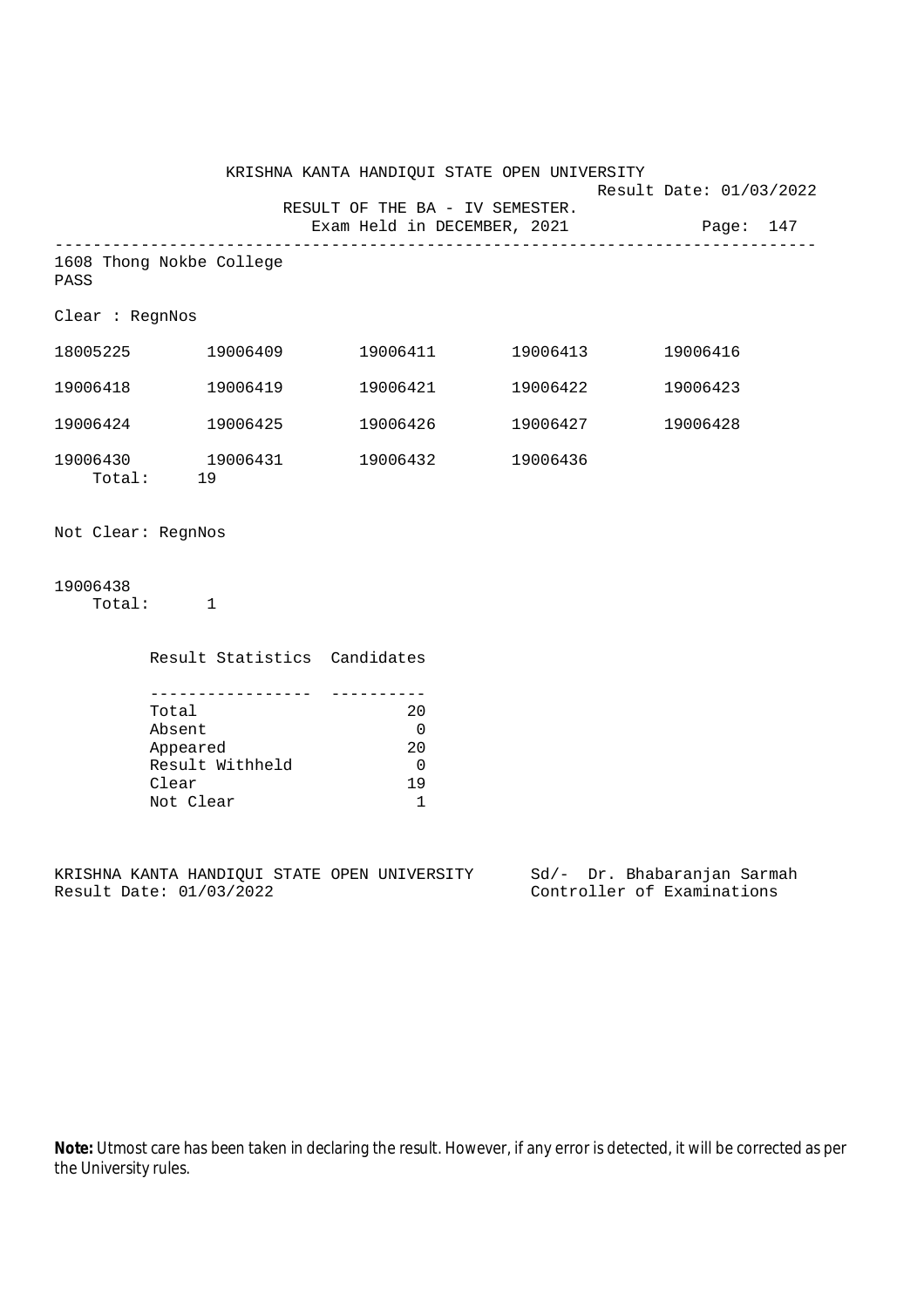KRISHNA KANTA HANDIQUI STATE OPEN UNIVERSITY Result Date: 01/03/2022 RESULT OF THE BA - IV SEMESTER. Exam Held in DECEMBER, 2021 Page: 148 -------------------------------------------------------------------------------- 1701 Ramkrishna Nagar College, Karimganj PASS Clear : RegnNos 17012973 17012994 17013010 17013023 18005231 18005234 18005240 18005241 18005244 18005245 18005251 Total: 11 Not Clear: RegnNos 17012995 Total: 1 Result Statistics Candidates ----------------- ---------- Total 12 Absent 0<br>Appeared 12 Appeared Result Withheld 0 Clear 11 Not Clear 1

KRISHNA KANTA HANDIQUI STATE OPEN UNIVERSITY Sd/- Dr. Bhabaranjan Sarmah Result Date: 01/03/2022 Controller of Examinations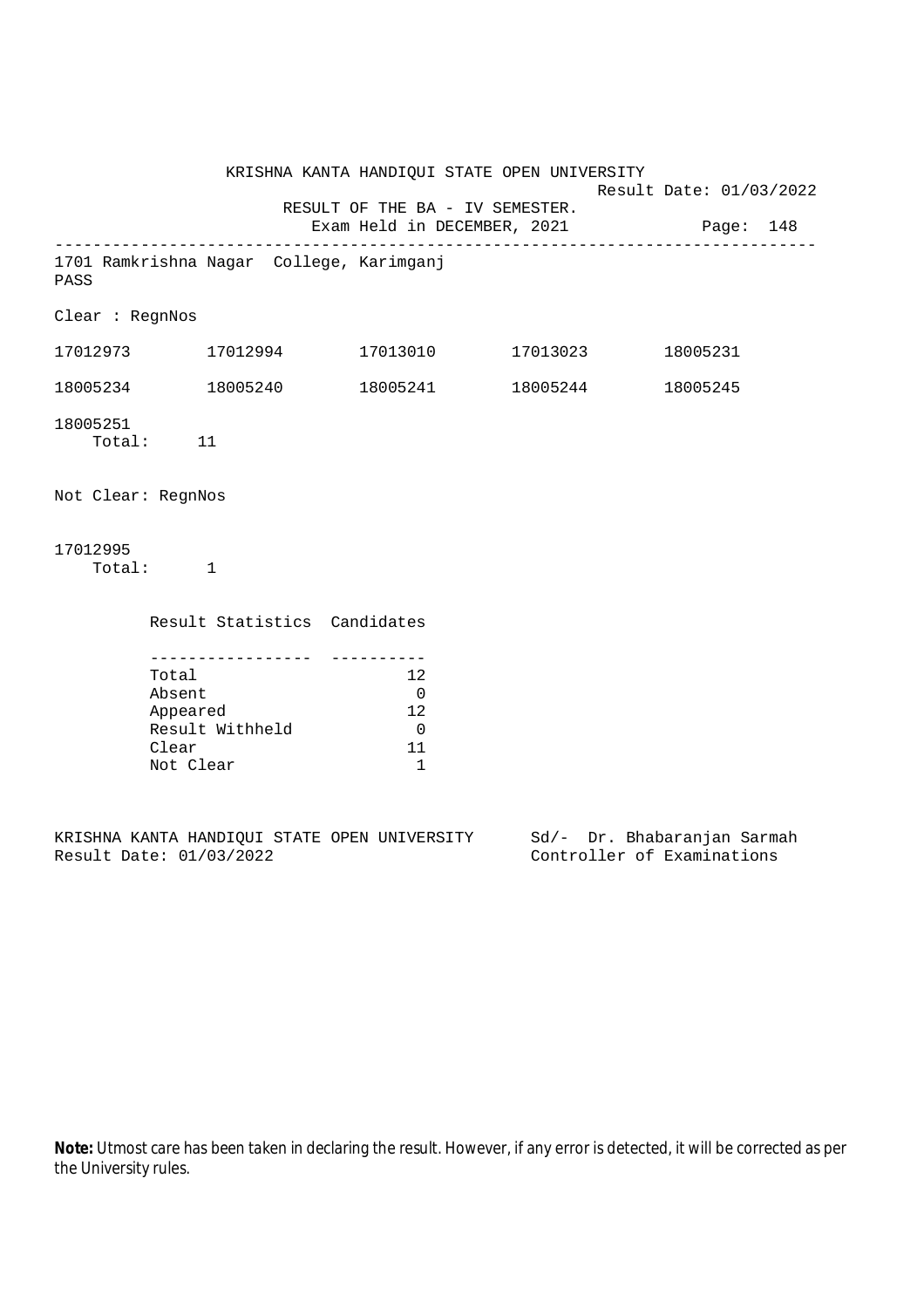|                    |                                                   | KRISHNA KANTA HANDIQUI STATE OPEN UNIVERSITY |                             | Result Date: 01/03/2022 |           |
|--------------------|---------------------------------------------------|----------------------------------------------|-----------------------------|-------------------------|-----------|
|                    |                                                   | RESULT OF THE BA - IV SEMESTER.              | Exam Held in DECEMBER, 2021 |                         | Page: 149 |
| PASS               | 1703 Highbrow, Karimganj                          |                                              |                             |                         |           |
| Clear : RegnNos    |                                                   |                                              |                             |                         |           |
|                    | 17013093 17013100                                 |                                              |                             | 18005265                |           |
| 18005277           | 18005329                                          | 19006439                                     |                             | 19006446<br>19006441    |           |
| 19006449           | 19006453                                          | 19006454                                     | 19006456                    | 19006458                |           |
| 19006459           | 19006462                                          | 19006463                                     | 19006466                    | 19006468                |           |
| 19006472           | 19006473                                          | 19006476                                     | 19006478                    | 19006479                |           |
| 19006483           | 19006486                                          | 19006489                                     | 19006490                    | 19006491                |           |
| 19006493           | 19006495                                          | 19006496                                     | 19006497                    | 19006500                |           |
| 19006501           | 19006503                                          | 19006504                                     | 19006506                    | 19006507                |           |
| 19006509           | 19006511                                          | 19006512                                     | 19006513                    | 19006515                |           |
| Total:             | 19006516 19006518<br>50                           |                                              | 19006519 19006521           | 19006523                |           |
| Not Clear: RegnNos |                                                   |                                              |                             |                         |           |
| Total:             | 17013135 19006442<br>4                            | 19006499                                     | 19006502                    |                         |           |
|                    | Result Statistics Candidates                      |                                              |                             |                         |           |
|                    | --------------<br>Total<br>Absent                 | ----------<br>56<br>2                        |                             |                         |           |
|                    | Appeared<br>Result Withheld<br>Clear<br>Not Clear | 54<br>0<br>50<br>4                           |                             |                         |           |
|                    |                                                   |                                              |                             |                         |           |

KRISHNA KANTA HANDIQUI STATE OPEN UNIVERSITY Sd/- Dr. Bhabaranjan Sarmah Result Date: 01/03/2022 Controller of Examinations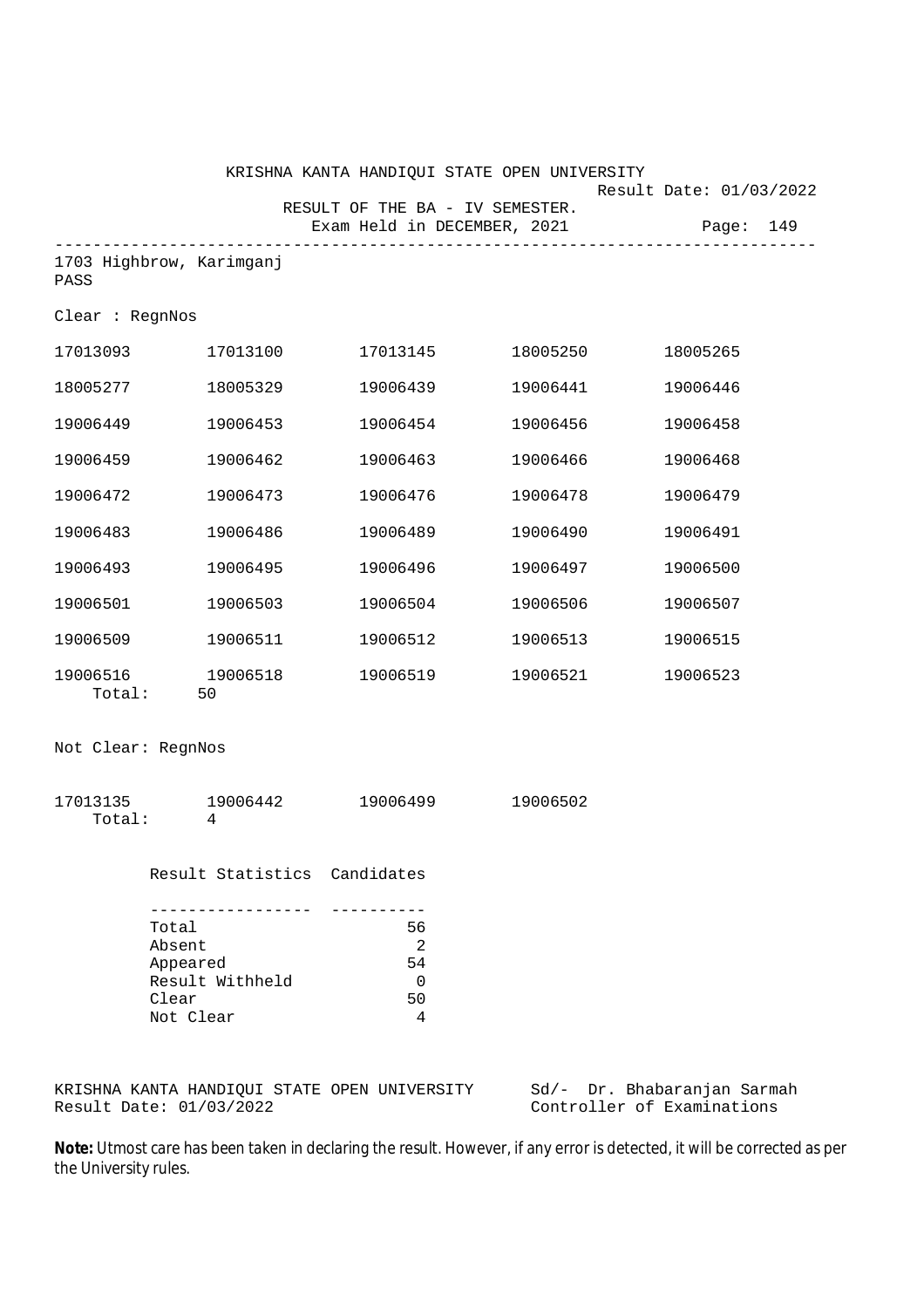|                                 |                                                             |                                      | KRISHNA KANTA HANDIQUI STATE OPEN UNIVERSITY | Result Date: 01/03/2022               |
|---------------------------------|-------------------------------------------------------------|--------------------------------------|----------------------------------------------|---------------------------------------|
|                                 |                                                             | RESULT OF THE BA - IV SEMESTER.      |                                              | Exam Held in DECEMBER, 2021 Page: 150 |
| 1707 Nilambazar College<br>PASS | --------                                                    |                                      |                                              |                                       |
| Clear : RegnNos                 |                                                             |                                      | 17013174 17013220 17013241 17013264          | 19006532                              |
| 19006533 19006534               |                                                             | 19006535                             | 19006536                                     | 19006538                              |
| 19006539                        | 19006540                                                    | 19006542                             | 19006543                                     | 19006547                              |
| 19006548                        | 19006550                                                    | 19006554                             | 19006555                                     | 19006557                              |
| 19006561                        | 19006564                                                    | 19006567                             | 19006568                                     | 19006569                              |
| 19006571                        | 19006572                                                    | 19006573                             | 19006574                                     | 19006575                              |
| 19006576                        | 19006578                                                    | 19006579                             | 19006582                                     | 19006583                              |
| 19006584                        | 19006585                                                    | 19006586                             | 19006587                                     | 19006589                              |
| 19006599                        | 19006607                                                    | 19006612                             | 19006614                                     | 19006615                              |
| 19006629<br>Total: 46           |                                                             |                                      |                                              |                                       |
| Not Clear: RegnNos              |                                                             |                                      |                                              |                                       |
| 17013268 19006524               |                                                             |                                      | 19006531 19006556 19006566                   |                                       |
| 19006581<br>Total:              | 19006588<br>8                                               | 19006617                             |                                              |                                       |
|                                 | Result Statistics Candidates                                |                                      |                                              |                                       |
| Clear                           | Total<br>Absent<br>Appeared<br>Result Withheld<br>Not Clear | 55<br>1<br>54<br>$\Omega$<br>46<br>8 |                                              |                                       |
|                                 |                                                             | COADE CREAT INTITIOCIDIZ             |                                              |                                       |

KRISHNA KANTA HANDIQUI STATE OPEN UNIVERSITY Sd/- Dr. Bhabaranjan Sarmah<br>Result Date: 01/03/2022 Controller of Examinations

Controller of Examinations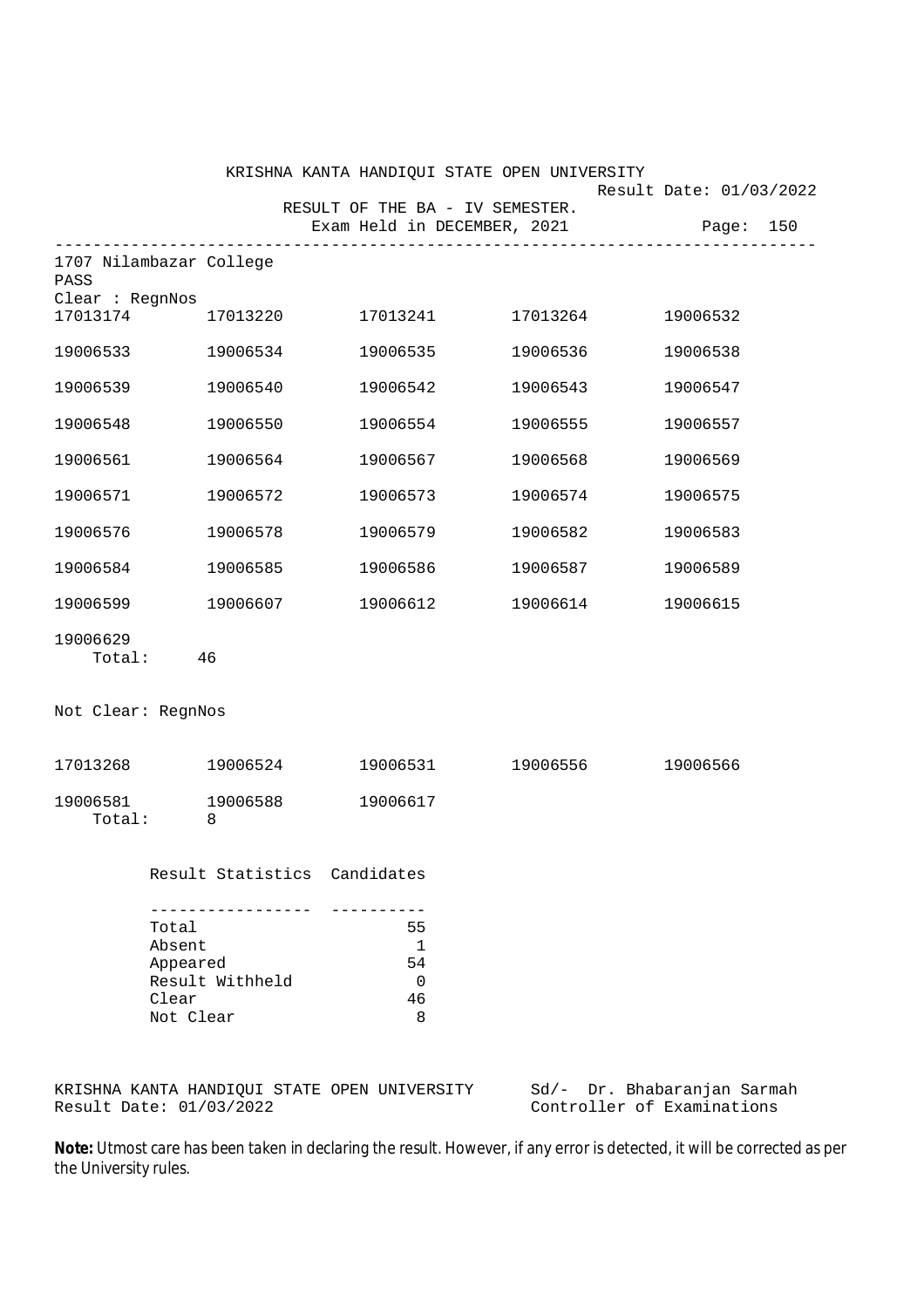KRISHNA KANTA HANDIQUI STATE OPEN UNIVERSITY Result Date: 01/03/2022 RESULT OF THE BA - IV SEMESTER. Exam Held in DECEMBER, 2021 Page: 151 -------------------------------------------------------------------------------- 1708 G. C. Paul College of Education PASS Clear : RegnNos 19006624 19006627 19006636 19006643 19006645 19006652 19006653 19006654 19006657 19006662 06652 19<br>Total: 10 Not Clear: RegnNos 19006655 19006658 Total: 2

| Result Statistics Candidates |              |
|------------------------------|--------------|
|                              |              |
| Total                        | 16           |
| Absent                       | 4            |
| Appeared                     | 12           |
| Result Withheld              | <sup>0</sup> |
| Clear                        | 10           |
| Not Clear                    | 2            |

|  |                         |  | KRISHNA KANTA HANDIOUI STATE OPEN UNIVERSITY |  | Sd/- Dr. Bhabaranjan Sarmah |  |
|--|-------------------------|--|----------------------------------------------|--|-----------------------------|--|
|  | Result Date: 01/03/2022 |  |                                              |  | Controller of Examinations  |  |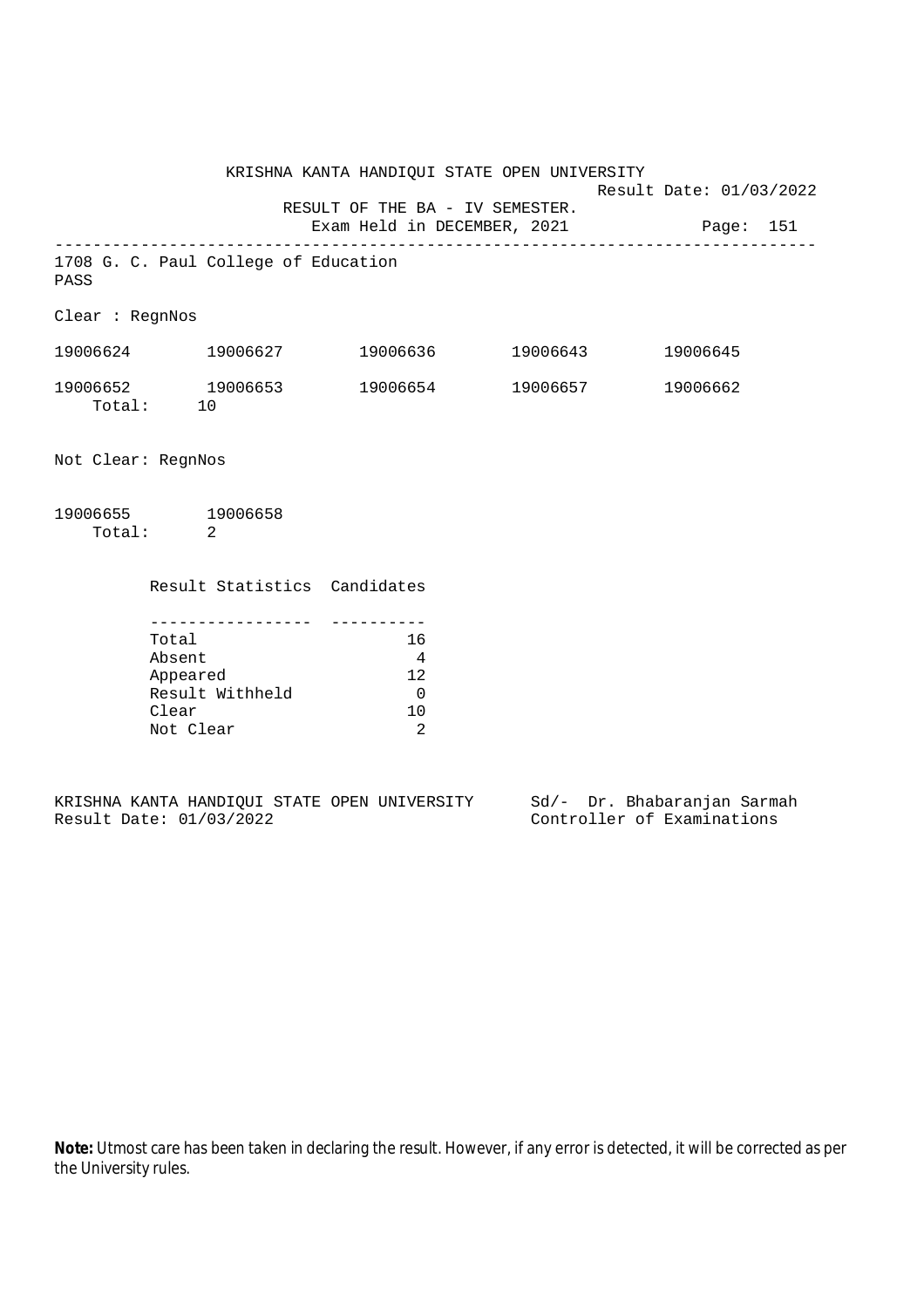|                    |                                                                         |                                                                | KRISHNA KANTA HANDIQUI STATE OPEN UNIVERSITY |                                                           |
|--------------------|-------------------------------------------------------------------------|----------------------------------------------------------------|----------------------------------------------|-----------------------------------------------------------|
|                    |                                                                         | RESULT OF THE BA - IV SEMESTER.<br>Exam Held in DECEMBER, 2021 |                                              | Result Date: 01/03/2022<br>Page: 152                      |
| PASS               | 1710 Karimganj College                                                  |                                                                |                                              |                                                           |
| Clear : RegnNos    |                                                                         |                                                                |                                              |                                                           |
|                    | 18005382 19006664                                                       | 19006666                                                       | 19006667                                     | 19006672                                                  |
| 19006674           | 19006675                                                                | 19006676                                                       | 19006678                                     | 19006679                                                  |
| 19006680           | 19006681                                                                | 19006685                                                       | 19006686                                     | 19006687                                                  |
| 19006688           | 19006689                                                                | 19006690                                                       | 19006692                                     | 19006693                                                  |
| 19006694           | 19006695                                                                | 19006697                                                       | 19006698                                     | 19006699                                                  |
| 19006701           | 19006702                                                                | 19006703                                                       | 19006707                                     | 19006708                                                  |
| 19006709<br>Total: | 31                                                                      |                                                                |                                              |                                                           |
| Not Clear: RegnNos |                                                                         |                                                                |                                              |                                                           |
|                    | 19006669 19006677 19006682 19006684<br>Total: 5                         |                                                                |                                              | 19006691                                                  |
|                    | Result Statistics Candidates                                            |                                                                |                                              |                                                           |
|                    | Total<br>Absent<br>Appeared<br>Result Withheld<br>Clear<br>Not Clear    | 37<br>1<br>36<br>0<br>31<br>5                                  |                                              |                                                           |
|                    | KRISHNA KANTA HANDIQUI STATE OPEN UNIVERSITY<br>Result Date: 01/03/2022 |                                                                |                                              | Sd/- Dr. Bhabaranjan Sarmah<br>Controller of Examinations |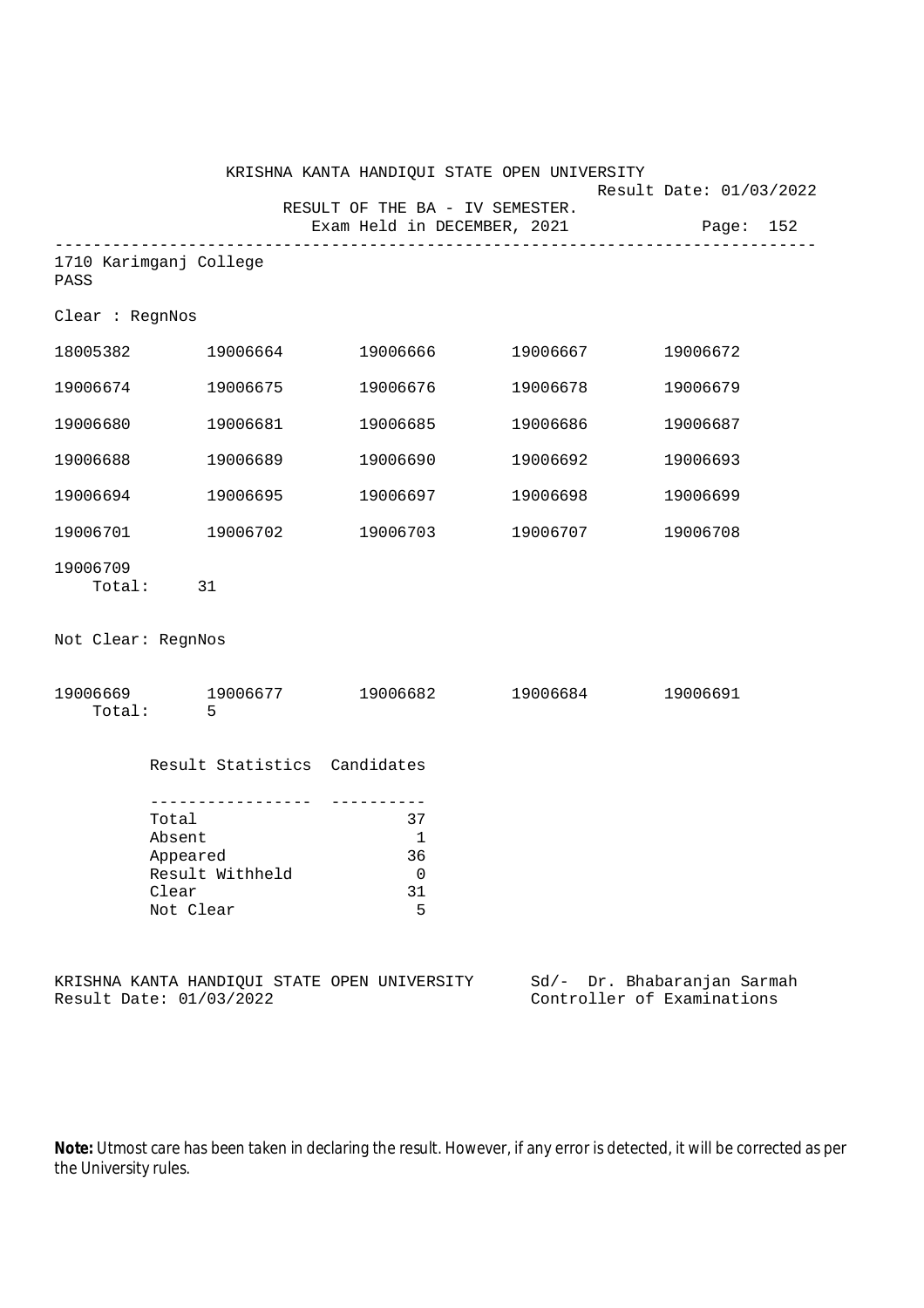|                    |                                                                                                           |                                                           | KRISHNA KANTA HANDIQUI STATE OPEN UNIVERSITY | Result Date: 01/03/2022 |
|--------------------|-----------------------------------------------------------------------------------------------------------|-----------------------------------------------------------|----------------------------------------------|-------------------------|
|                    |                                                                                                           | RESULT OF THE BA - IV SEMESTER.                           | Exam Held in DECEMBER, 2021                  | Page:<br>153            |
| PASS               | 1801 Science College, Kokrajhar                                                                           |                                                           |                                              |                         |
| Clear : RegnNos    |                                                                                                           |                                                           |                                              |                         |
| 18005406           | 18005433                                                                                                  | 18005445                                                  | 19006710                                     | 19006713                |
| 19006715           | 19006716                                                                                                  | 19006720                                                  | 19006721                                     | 19006722                |
| 19006724           | 19006725                                                                                                  | 19006728                                                  | 19006732                                     | 19006733                |
| 19006737           | 19006738                                                                                                  | 19006739                                                  | 19006740                                     | 19006745                |
| 19006753           | 19006757                                                                                                  | 19006761                                                  | 19006762                                     | 19006764                |
| 19006767           | 19006771<br>Total: 30                                                                                     | 19006772                                                  | 19006777                                     | 19006779                |
| Not Clear: RegnNos |                                                                                                           |                                                           |                                              |                         |
| 17013460           | 17013489                                                                                                  | 19006735                                                  | 19006741                                     | 19006748                |
| 19006751           | 19006752                                                                                                  | 19006756                                                  | 19006775                                     | 19006778                |
| 19006780<br>Total: | 11                                                                                                        |                                                           |                                              |                         |
|                    | Result Statistics Candidates                                                                              |                                                           |                                              |                         |
|                    | . _ _ _ _ _ _ _ _ _ _ _ _ _ _ _ _<br>Total<br>Absent<br>Appeared<br>Result Withheld<br>Clear<br>Not Clear | ----------<br>45<br>$\overline{4}$<br>41<br>0<br>30<br>11 |                                              |                         |

|  |                         |  | KRISHNA KANTA HANDIOUI STATE OPEN UNIVERSITY |  | Sd/- Dr. Bhabaranjan Sarmah |  |
|--|-------------------------|--|----------------------------------------------|--|-----------------------------|--|
|  | Result Date: 01/03/2022 |  |                                              |  | Controller of Examinations  |  |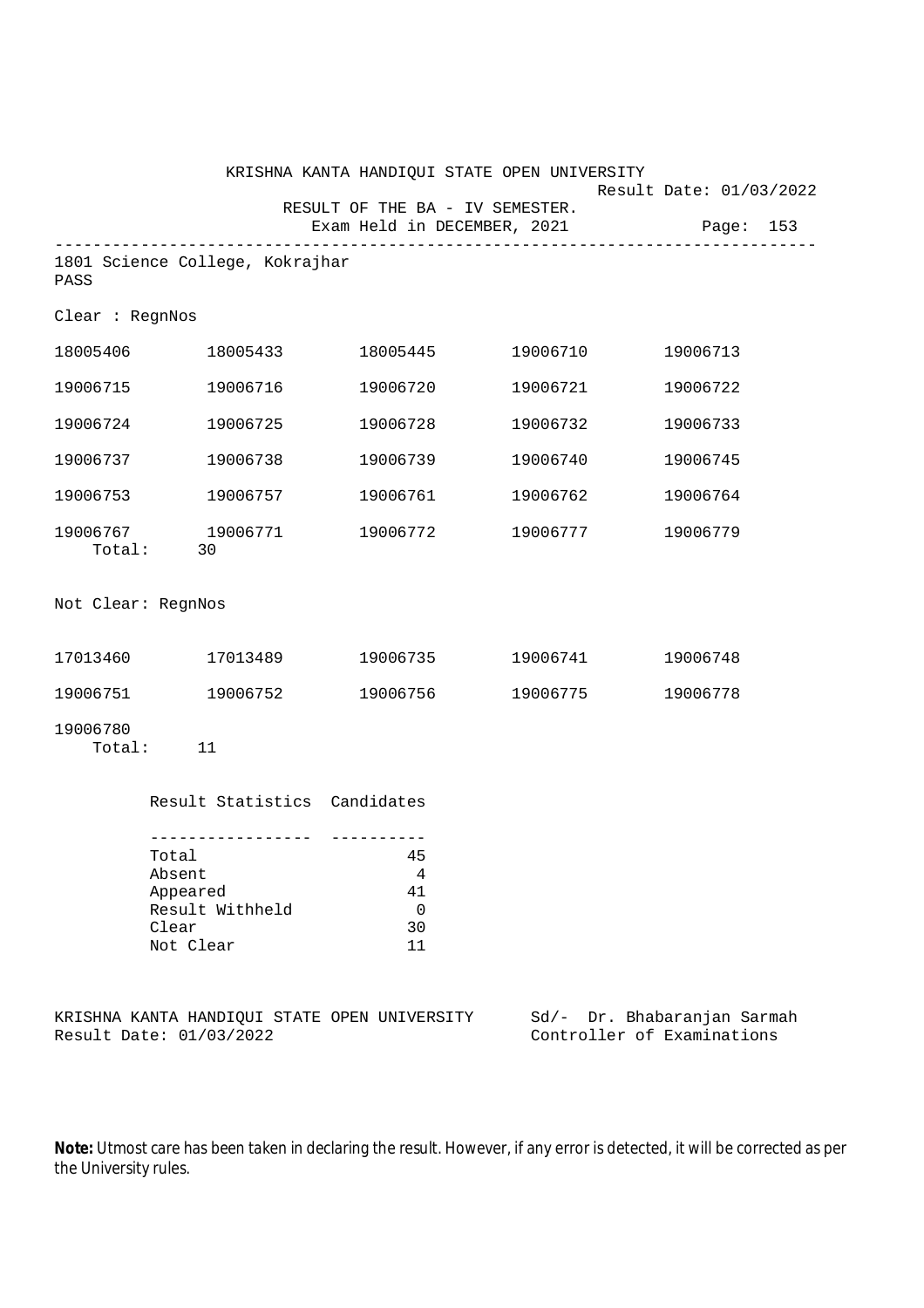KRISHNA KANTA HANDIQUI STATE OPEN UNIVERSITY Result Date: 01/03/2022 RESULT OF THE BA - IV SEMESTER. Exam Held in DECEMBER, 2021 Page: 154 -------------------------------------------------------------------------------- 1803 Fakiragram College PASS Clear : RegnNos 17013525 17013530 17013633 19006783 19006786 19006788 19006795 19006796 19006802 19006803 Total: 10 Not Clear: RegnNos 19006797 Total: 1

| Result Statistics Candidates |     |
|------------------------------|-----|
|                              |     |
| Total                        | 12  |
| Absent                       |     |
| Appeared                     | 11  |
| Result Withheld              |     |
| Clear                        | 1 N |
| Not Clear                    |     |

|  |                         |  | KRISHNA KANTA HANDIOUI STATE OPEN UNIVERSITY |  | Sd/- Dr. Bhabaranjan Sarmah |  |
|--|-------------------------|--|----------------------------------------------|--|-----------------------------|--|
|  | Result Date: 01/03/2022 |  |                                              |  | Controller of Examinations  |  |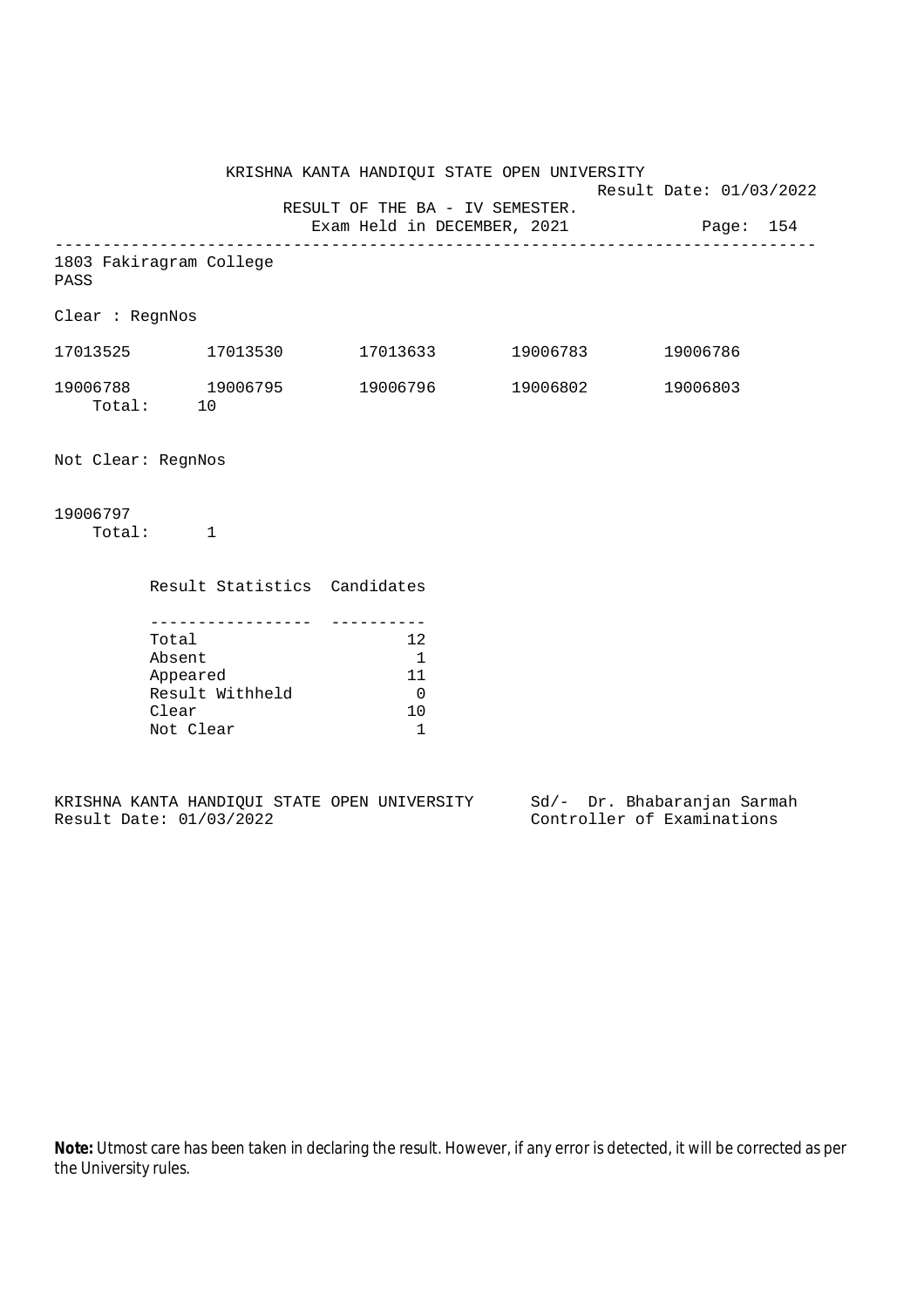KRISHNA KANTA HANDIQUI STATE OPEN UNIVERSITY Result Date: 01/03/2022 RESULT OF THE BA - IV SEMESTER. Exam Held in DECEMBER, 2021 Page: 155 -------------------------------------------------------------------------------- 1804 Shalbagan Jr. Commerce College, Gosaigaon PASS Clear : RegnNos 17013751 18005529 18005532 19006813 19006814 19006815 19006823 19006824 19006826 19006830 Total: 10 Not Clear: RegnNos 17013673 19006819 Total: 2

| Result Statistics Candidates |     |
|------------------------------|-----|
|                              |     |
| Total                        | 12  |
| Absent                       |     |
| Appeared                     | 12. |
| Result Withheld              |     |
| Clear                        | 1 O |
| Not Clear                    |     |

|  |                         |  | KRISHNA KANTA HANDIQUI STATE OPEN UNIVERSITY |  | Sd/- Dr. Bhabaranjan Sarmah |  |
|--|-------------------------|--|----------------------------------------------|--|-----------------------------|--|
|  | Result Date: 01/03/2022 |  |                                              |  | Controller of Examinations  |  |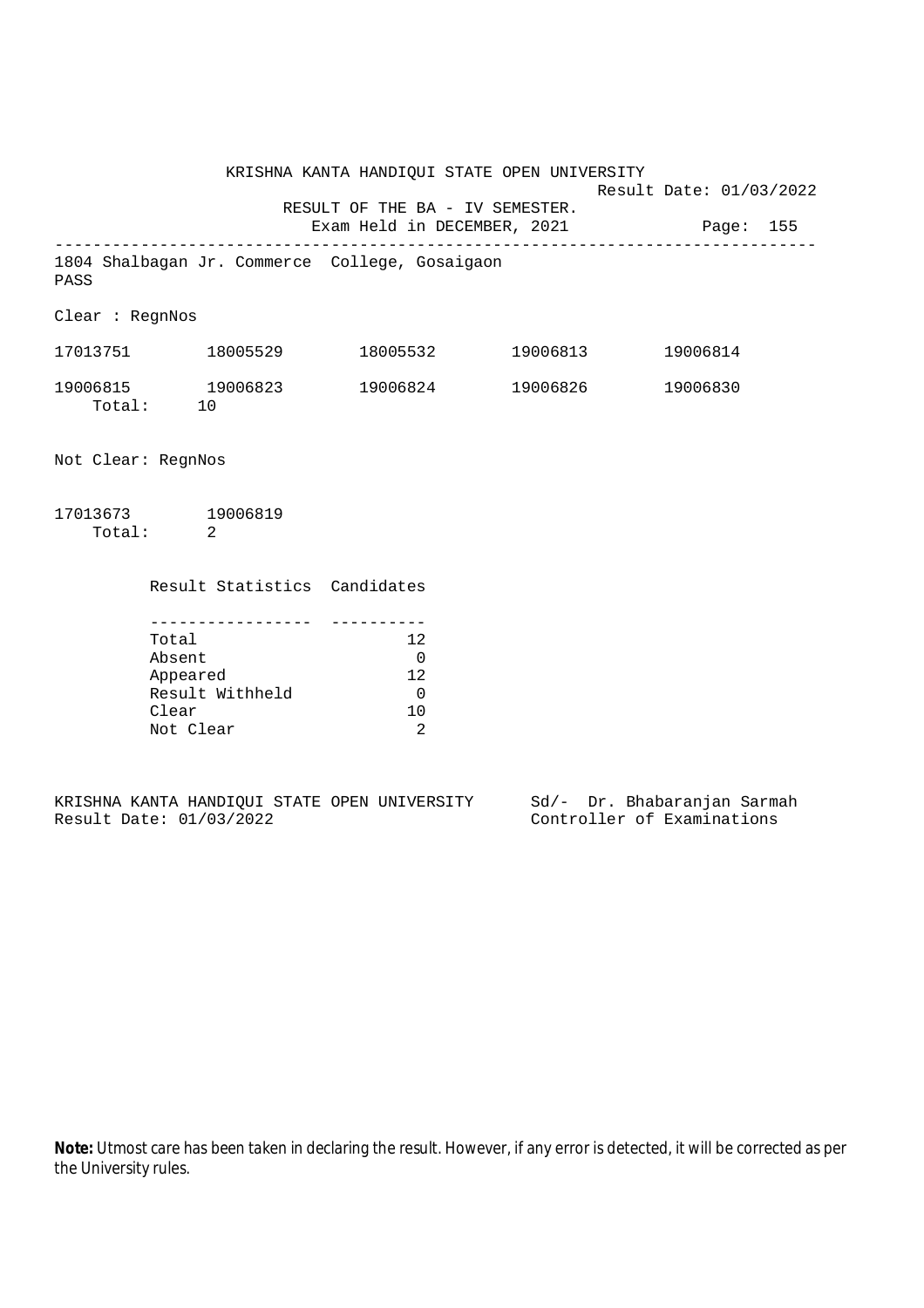KRISHNA KANTA HANDIQUI STATE OPEN UNIVERSITY Result Date: 01/03/2022 RESULT OF THE BA - IV SEMESTER. Exam Held in DECEMBER, 2021 Page: 156 -------------------------------------------------------------------------------- 1901 Lakhimpur Girls College PASS Clear : RegnNos 19006847 19006850 19006869 20010112 Total: 4 Not Clear: RegnNos 19006846 19006860 Total: 2 Result Statistics Candidates ----------------- ---------- Total 6 Absent 0 Appeared 6 Result Withheld 0 Clear 4 Not Clear 2

KRISHNA KANTA HANDIQUI STATE OPEN UNIVERSITY Sd/- Dr. Bhabaranjan Sarmah Result Date: 01/03/2022 Controller of Examinations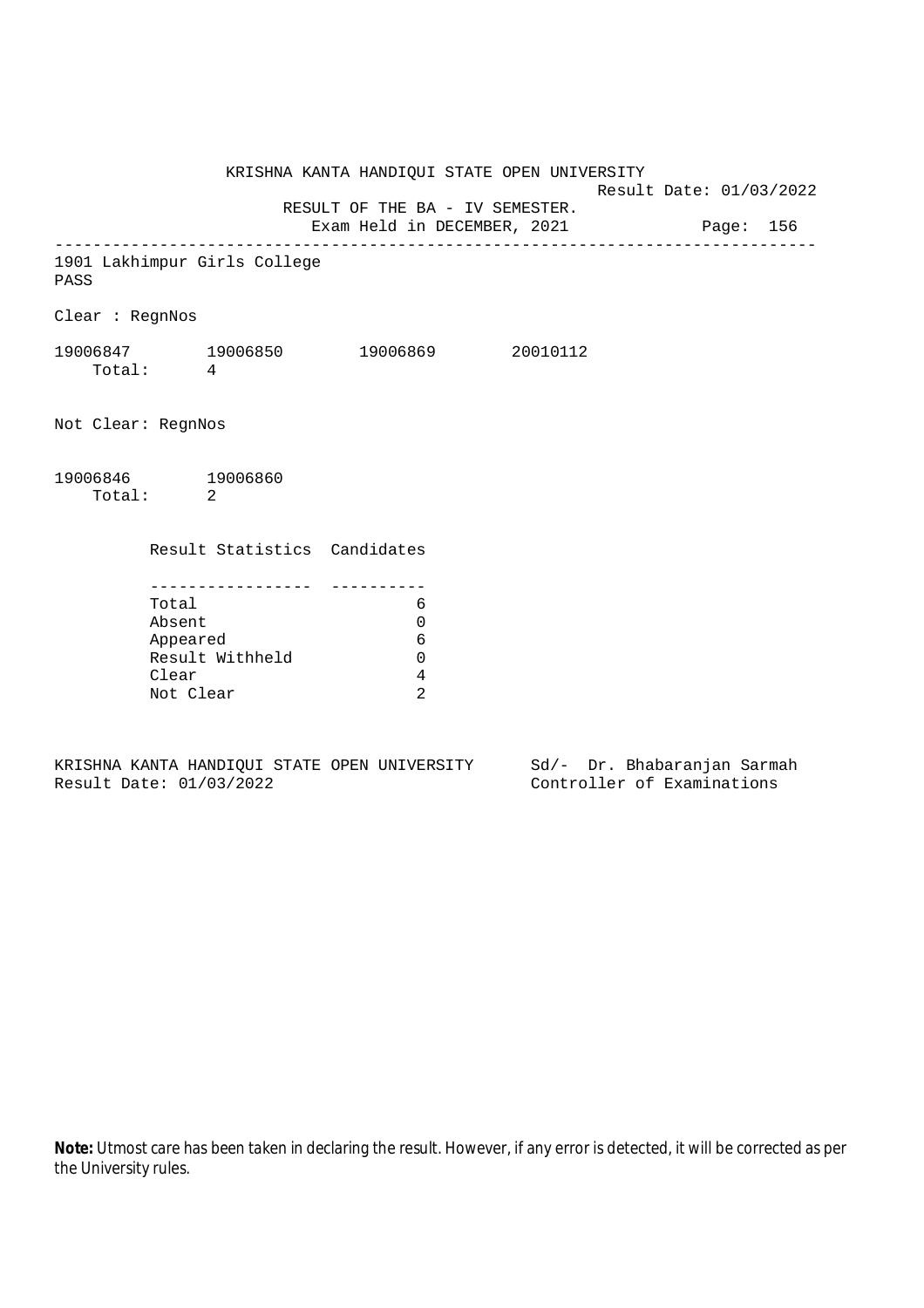|                        |                                   |                                 | KRISHNA KANTA HANDIQUI STATE OPEN UNIVERSITY |                         |  |
|------------------------|-----------------------------------|---------------------------------|----------------------------------------------|-------------------------|--|
|                        |                                   |                                 |                                              | Result Date: 01/03/2022 |  |
|                        |                                   | RESULT OF THE BA - IV SEMESTER. | Exam Held in DECEMBER, 2021 Page: 157        |                         |  |
| PASS                   | 1902 North Lakhimpur College      |                                 |                                              |                         |  |
| Clear : <b>ReqnNos</b> |                                   |                                 |                                              |                         |  |
|                        |                                   |                                 |                                              | 19006875                |  |
|                        | 19006879 19006888                 |                                 | 19006896 19006903                            | 19006906                |  |
|                        | 19006910    19006913<br>Total: 13 | 19006917                        |                                              |                         |  |
|                        | Result Statistics Candidates      |                                 |                                              |                         |  |
|                        |                                   |                                 |                                              |                         |  |
|                        | Total                             | 13                              |                                              |                         |  |
|                        | Absent                            | $\overline{\phantom{0}}$        |                                              |                         |  |
|                        | Appeared                          | 13                              |                                              |                         |  |
|                        | Result Withheld                   | $\mathbf 0$                     |                                              |                         |  |

KRISHNA KANTA HANDIQUI STATE OPEN UNIVERSITY Sd/- Dr. Bhabaranjan Sarmah<br>Result Date: 01/03/2022 Controller of Examinations

Clear 130 and 130 and 130 and 130 and 130 and 130 and 130 and 130 and 130 and 130 and 130 and 130 and 130 and 130 and 130 and 130 and 130 and 130 and 130 and 130 and 130 and 130 and 130 and 130 and 130 and 130 and 130 and

r -<br>Result Withheld 0<br>Clear 13

Not Clear 0

Controller of Examinations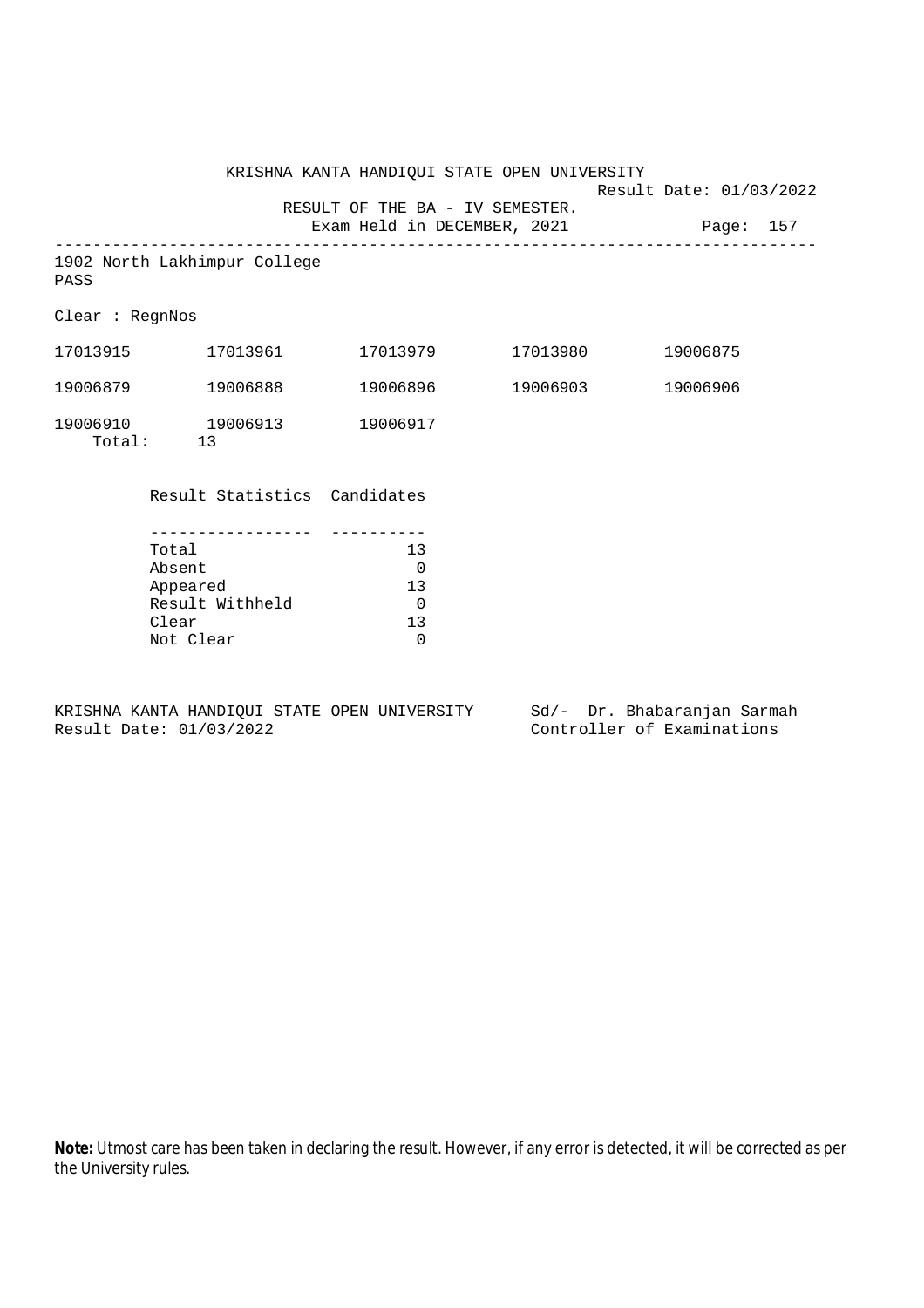|                      |                          |                                          | KRISHNA KANTA HANDIQUI STATE OPEN UNIVERSITY                        |                   | Result Date: 01/03/2022 |  |
|----------------------|--------------------------|------------------------------------------|---------------------------------------------------------------------|-------------------|-------------------------|--|
|                      |                          |                                          | RESULT OF THE BA - IV SEMESTER.<br>Exam Held in DECEMBER, 2021      |                   | Page: 158               |  |
| PASS                 |                          |                                          | 1903 Sankardeva Mahavidyalaya, Pathali Pahar                        |                   |                         |  |
| Clear : RegnNos      |                          |                                          |                                                                     |                   |                         |  |
|                      |                          | 17014129    17014180                     |                                                                     |                   | 19006919                |  |
|                      |                          | 19006924 19006928                        | 19006932                                                            | 19006933          | 19006935                |  |
|                      |                          | 19006936 19006953                        |                                                                     | 19006956 19006962 | 19006965                |  |
| Total: 18            |                          | 19006968 19006972                        | 19006976                                                            |                   |                         |  |
| Not Clear: RegnNos   |                          |                                          |                                                                     |                   |                         |  |
| 19006973<br>Total: 1 |                          |                                          |                                                                     |                   |                         |  |
|                      |                          | Result Statistics Candidates             |                                                                     |                   |                         |  |
|                      | Total<br>Absent<br>Clear | Appeared<br>Result Withheld<br>Not Clear | 21<br>$\overline{\phantom{0}}^2$<br>19<br>$\overline{0}$<br>18<br>1 |                   |                         |  |

KRISHNA KANTA HANDIQUI STATE OPEN UNIVERSITY Sd/- Dr. Bhabaranjan Sarmah Result Date: 01/03/2022 Controller of Examinations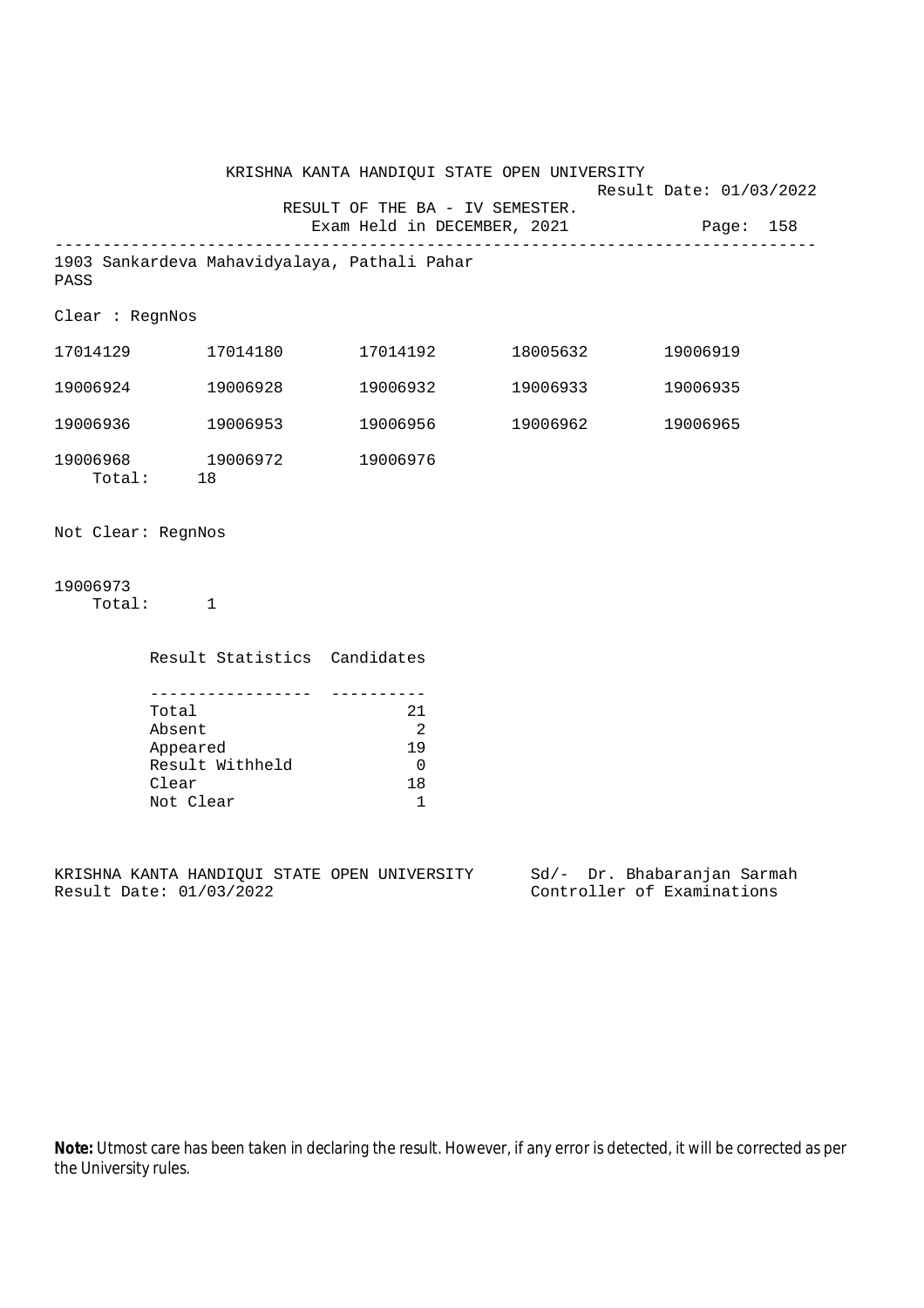KRISHNA KANTA HANDIQUI STATE OPEN UNIVERSITY Result Date: 01/03/2022 RESULT OF THE BA - IV SEMESTER. Exam Held in DECEMBER, 2021 Page: 159 -------------------------------------------------------------------------------- 1904 Bhibiram Hazarika College, Dhalpur PASS Clear : RegnNos 17014336 17014370 18005666 19006988 19006991 19006992 19006993 19006995 19006999 19007001 19007005 19007006 19007014 19007022 19007023 Total: 15 Result Statistics Candidates

| Total           | 16 |
|-----------------|----|
| Absent          | 1  |
| Appeared        | 15 |
| Result Withheld | U  |
| Clear           | 15 |
| Not Clear       | U  |

KRISHNA KANTA HANDIQUI STATE OPEN UNIVERSITY Sd/- Dr. Bhabaranjan Sarmah Result Date: 01/03/2022 Controller of Examinations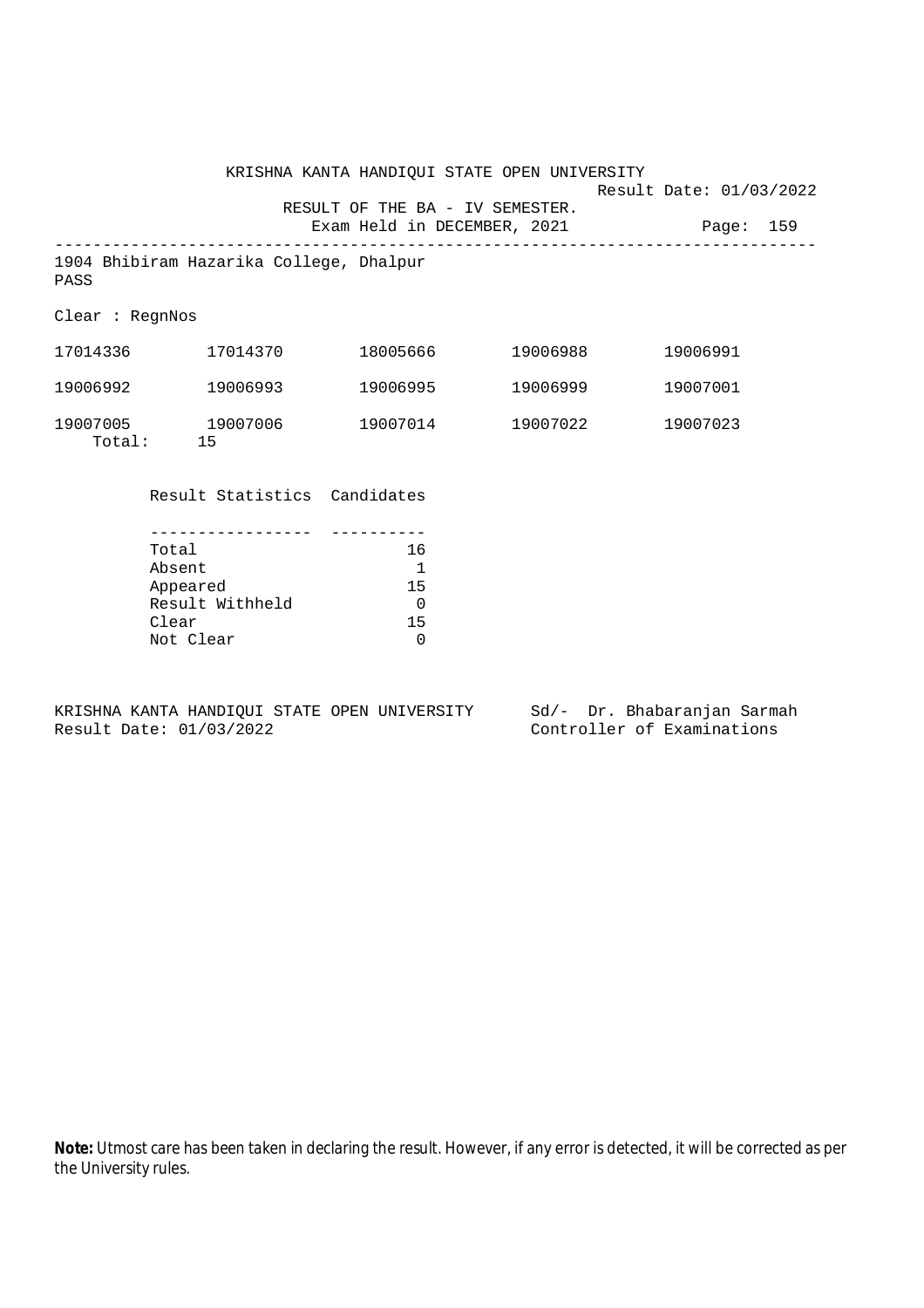KRISHNA KANTA HANDIQUI STATE OPEN UNIVERSITY Result Date: 01/03/2022 RESULT OF THE BA - IV SEMESTER. Exam Held in DECEMBER, 2021 Page: 160 -------------------------------------------------------------------------------- 1908 Nowboicha College PASS Clear : RegnNos 17014615 19007046 19007047 19007048 19007053 Total: 5 Result Statistics Candidates ----------------- ---------- Total 6 Absent<br>
Appeared 5<br>
Result Withheld 0<br>
Clear 5 Appeared Result Withheld 0 Clear Not Clear 0

KRISHNA KANTA HANDIQUI STATE OPEN UNIVERSITY Sd/- Dr. Bhabaranjan Sarmah Result Date: 01/03/2022 Controller of Examinations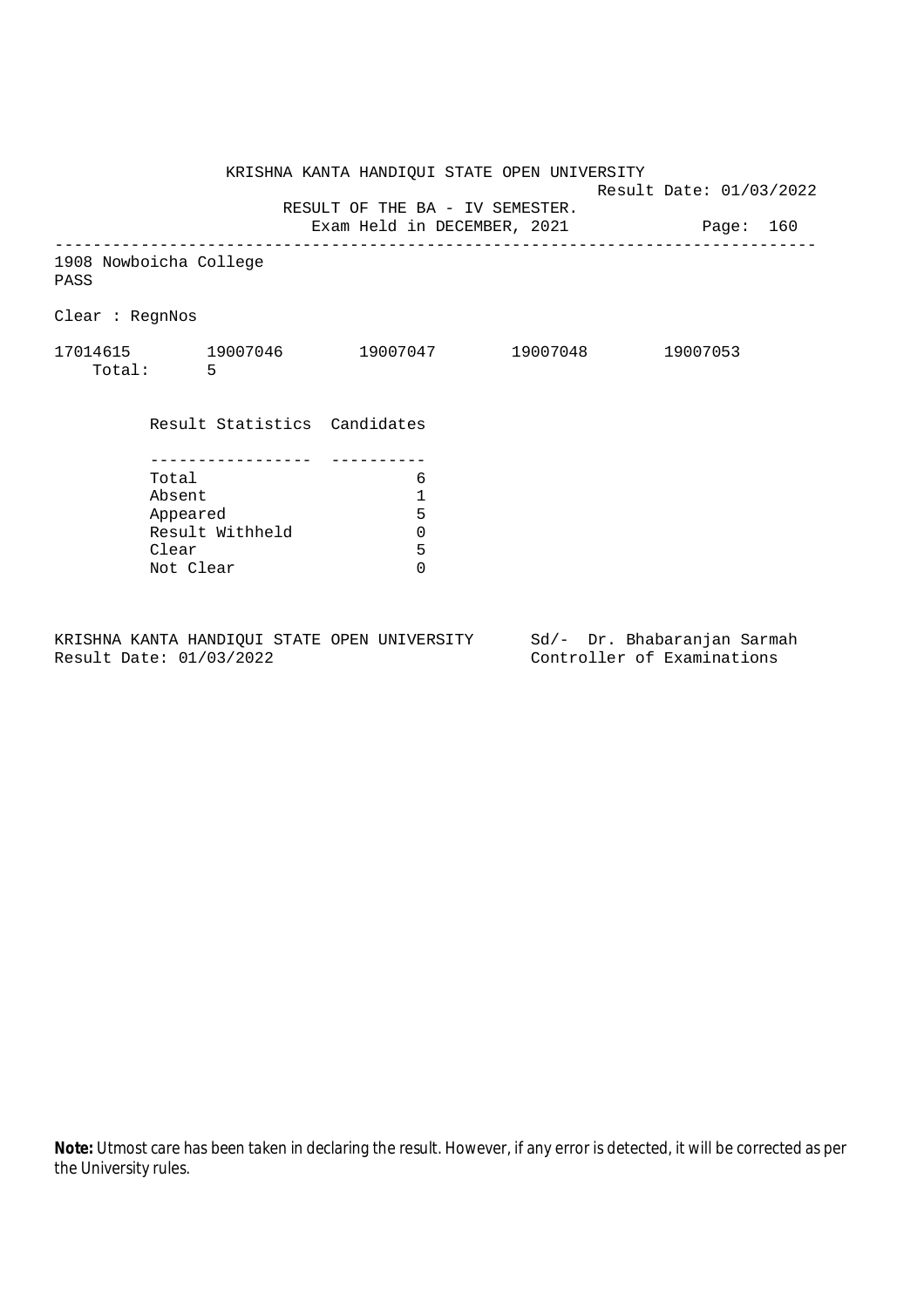|                 |           |                                 | KRISHNA KANTA HANDIQUI STATE OPEN UNIVERSITY                             | Result Date: 01/03/2022 |          |  |
|-----------------|-----------|---------------------------------|--------------------------------------------------------------------------|-------------------------|----------|--|
|                 |           |                                 | RESULT OF THE BA - IV SEMESTER.<br>Exam Held in DECEMBER, 2021 Page: 161 |                         |          |  |
| PASS            |           | 1909 Avanari College, Medakgaon |                                                                          |                         |          |  |
| Clear : RegnNos |           |                                 |                                                                          |                         |          |  |
|                 | Total: 5  |                                 | 19007054 19007055 19007056 19007057                                      |                         | 19007058 |  |
|                 |           | Result Statistics Candidates    |                                                                          |                         |          |  |
|                 |           |                                 |                                                                          |                         |          |  |
|                 | Total     |                                 | 5                                                                        |                         |          |  |
|                 | Absent    |                                 | $\mathbf 0$<br>5                                                         |                         |          |  |
|                 | Appeared  |                                 |                                                                          |                         |          |  |
|                 | Clear     | Result Withheld                 | $\mathbf 0$<br>5                                                         |                         |          |  |
|                 | Not Clear |                                 | $\Omega$                                                                 |                         |          |  |
|                 |           |                                 |                                                                          |                         |          |  |

KRISHNA KANTA HANDIQUI STATE OPEN UNIVERSITY Sd/- Dr. Bhabaranjan Sarmah<br>Result Date: 01/03/2022 Controller of Examinations

Controller of Examinations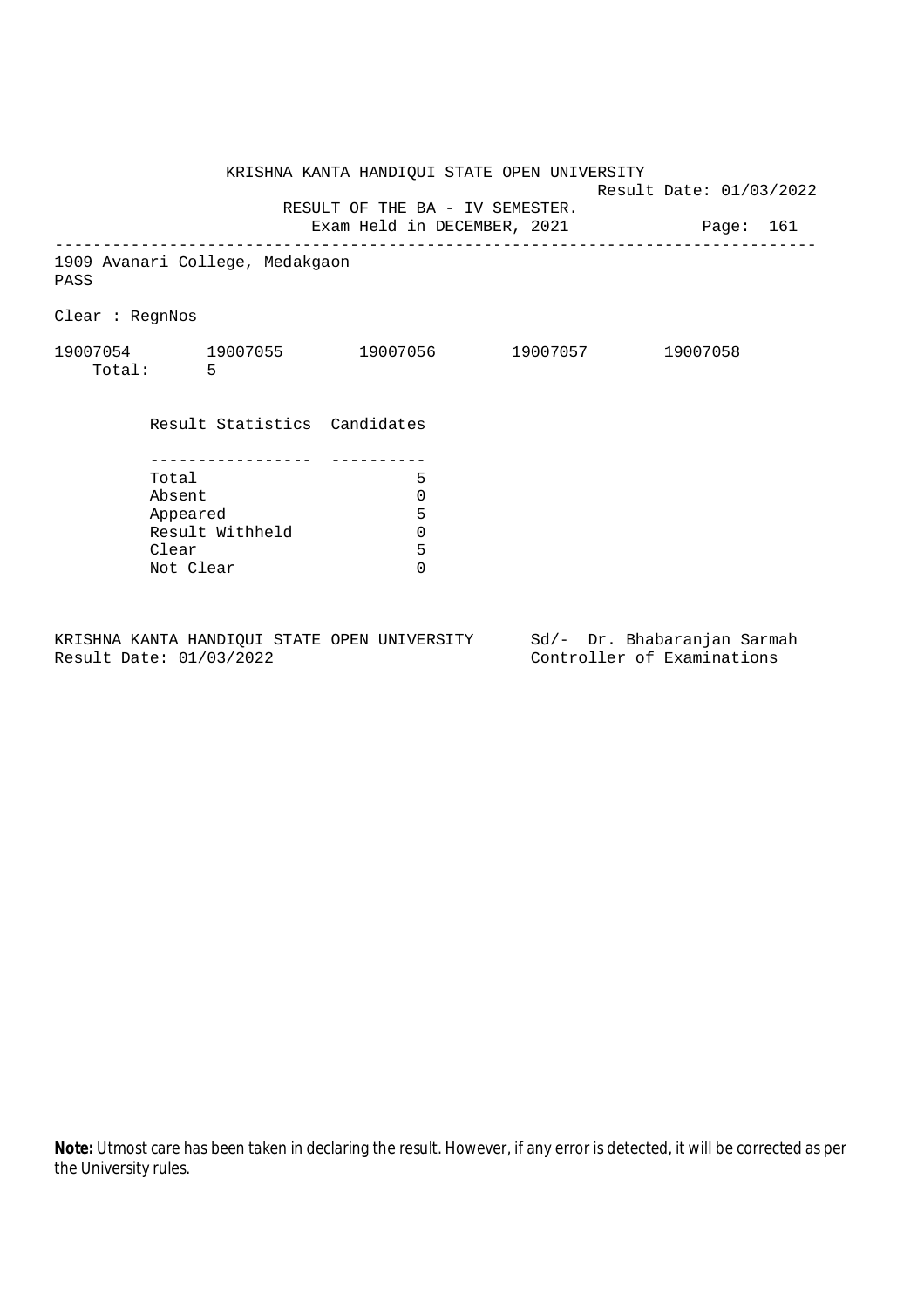KRISHNA KANTA HANDIQUI STATE OPEN UNIVERSITY Result Date: 01/03/2022 RESULT OF THE BA - IV SEMESTER. Exam Held in DECEMBER, 2021 Page: 162 -------------------------------------------------------------------------------- 1910 Panigaon Omprakash Dinodia College PASS Clear : RegnNos 17014647 Total: 1 Result Statistics Candidates ----------------- ---------- Total 1 Absent<br>
Appeared 1<br>
Result Withheld 0<br>
Clear 1 Appeared 1 Result Withheld Clear Not Clear 0

KRISHNA KANTA HANDIQUI STATE OPEN UNIVERSITY Sd/- Dr. Bhabaranjan Sarmah Result Date: 01/03/2022 Controller of Examinations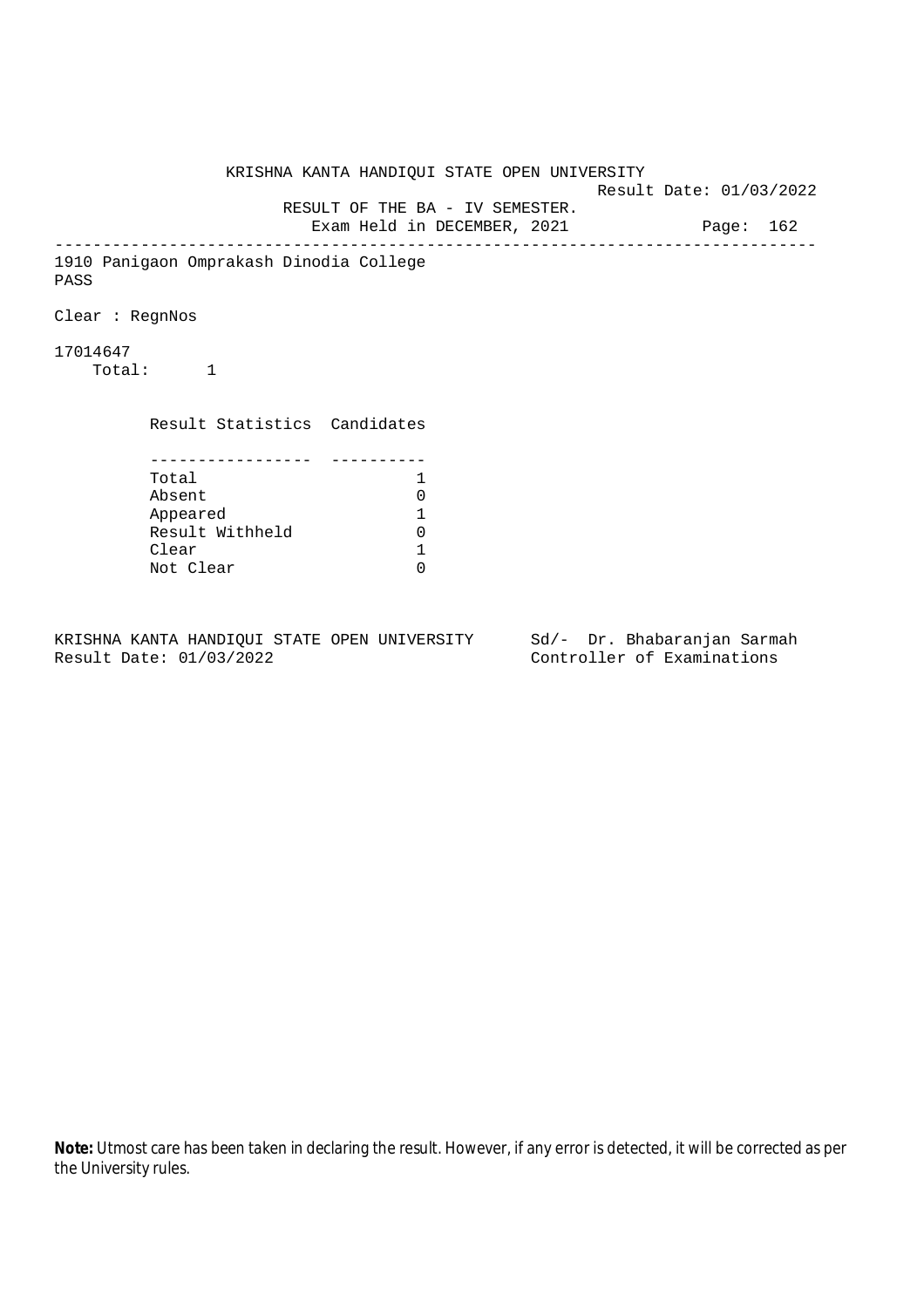KRISHNA KANTA HANDIQUI STATE OPEN UNIVERSITY Result Date: 01/03/2022 RESULT OF THE BA - IV SEMESTER. Exam Held in DECEMBER, 2021 Page: 163 -------------------------------------------------------------------------------- 1914 Kherajkhat College, Deotola PASS Clear : RegnNos 19007062 19007065 19007072 19007074 19007076 19007078 19007087 Total: 7 Result Statistics Candidates ----------------- ---------- Total 8 Absent 1 Appeared 7<br>Result Withheld 0 Result Withheld 0<br>Clear 7 Clear 7<br>Not Clear 6 Not Clear

KRISHNA KANTA HANDIQUI STATE OPEN UNIVERSITY Sd/- Dr. Bhabaranjan Sarmah Result Date: 01/03/2022 Controller of Examinations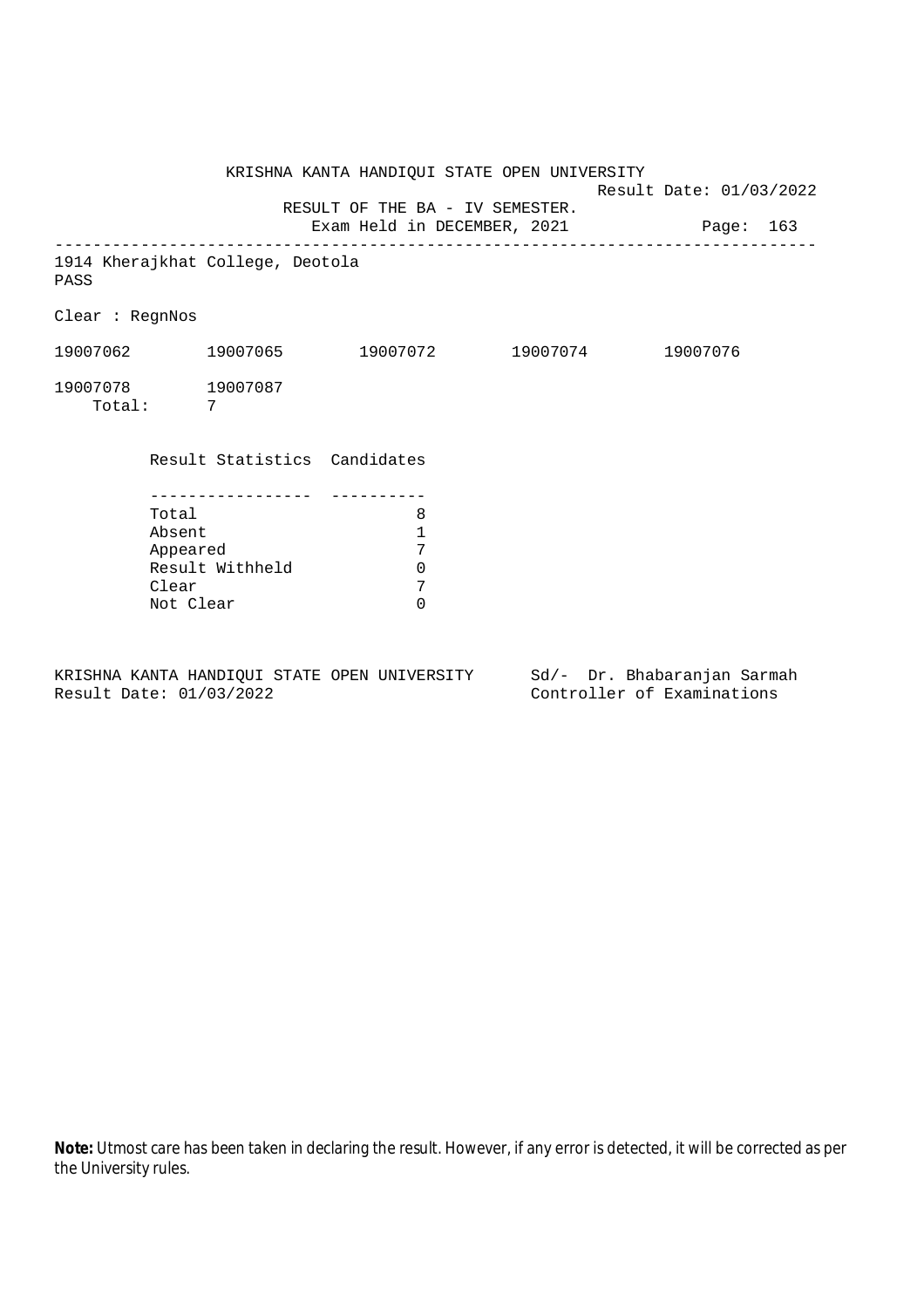KRISHNA KANTA HANDIQUI STATE OPEN UNIVERSITY Result Date: 01/03/2022 RESULT OF THE BA - IV SEMESTER. Exam Held in DECEMBER, 2021 Page: 164 -------------------------------------------------------------------------------- 1915 L. T. K. College PASS Clear : RegnNos 17014767 Total: 1 Result Statistics Candidates ----------------- ---------- Total 2<br>Absent 1 Absent<br>
Appeared 1<br>
Result Withheld 0<br>
Clear 1 Appeared 1 Result Withheld Clear Not Clear 0

KRISHNA KANTA HANDIQUI STATE OPEN UNIVERSITY Sd/- Dr. Bhabaranjan Sarmah Result Date: 01/03/2022 Controller of Examinations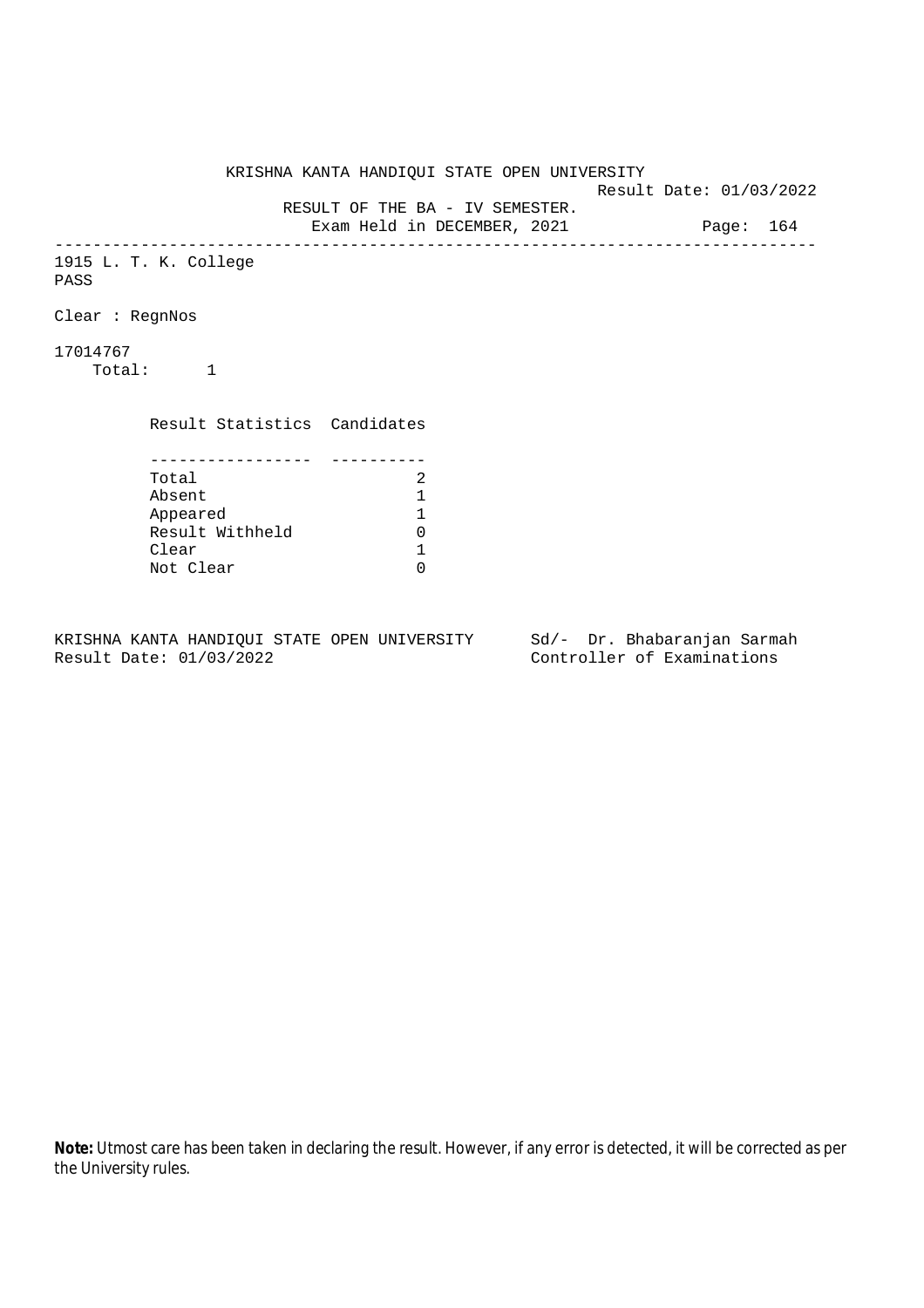KRISHNA KANTA HANDIQUI STATE OPEN UNIVERSITY

Result Date: 01/03/2022

 RESULT OF THE BA - IV SEMESTER. Exam Held in DECEMBER, 2021 Page: 165

--------------------------------------------------------------------------------

1916 Lakhimpur Commerce College PASS

Clear : RegnNos

19007101 19007105 Total: 2

Result Statistics Candidates

| Total           |   |
|-----------------|---|
| Absent          |   |
| Appeared        | 2 |
| Result Withheld | ∩ |
| Clear           | 2 |
| Not Clear       |   |

KRISHNA KANTA HANDIQUI STATE OPEN UNIVERSITY Sd/- Dr. Bhabaranjan Sarmah Result Date: 01/03/2022 Controller of Examinations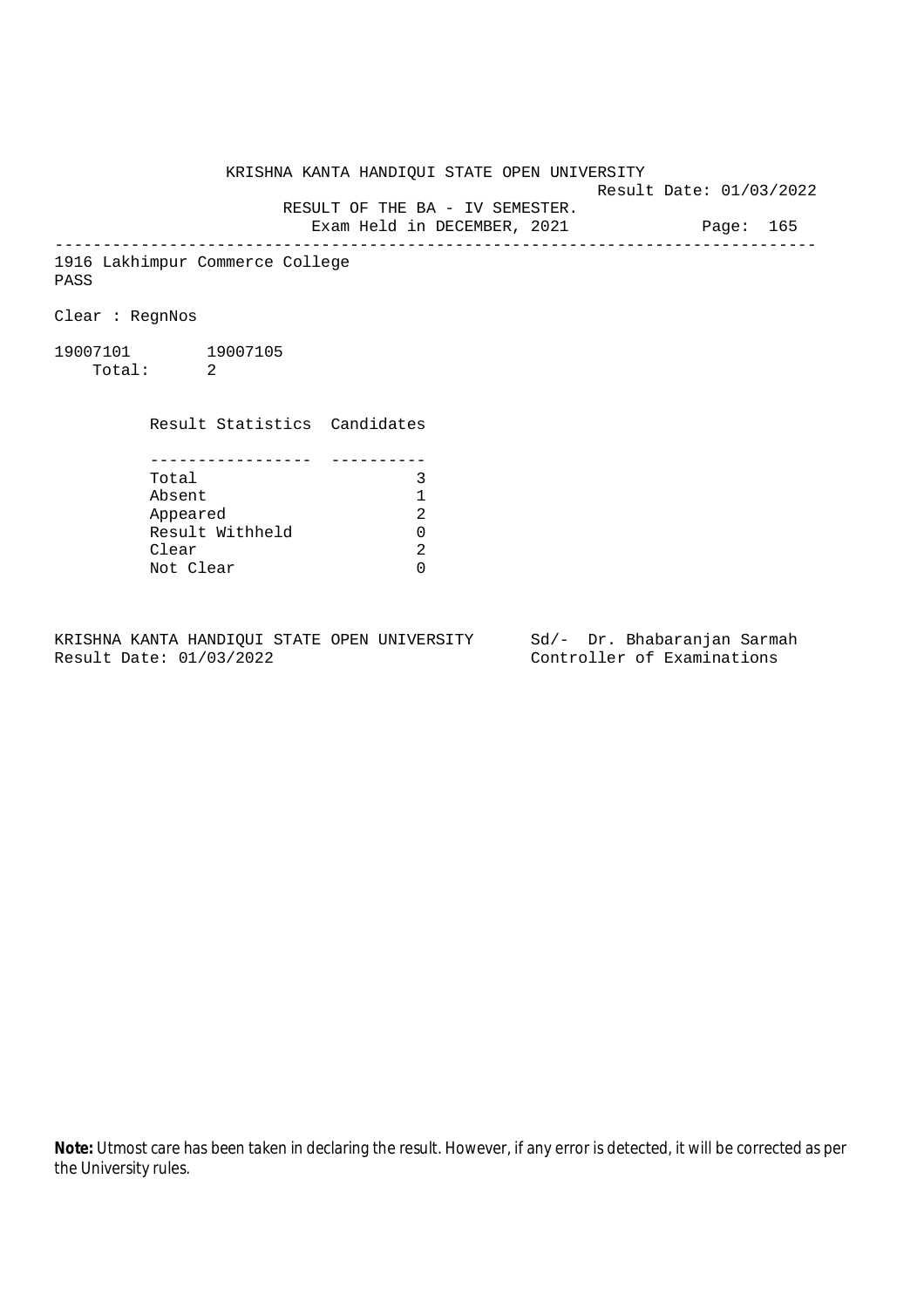KRISHNA KANTA HANDIQUI STATE OPEN UNIVERSITY Result Date: 01/03/2022 RESULT OF THE BA - IV SEMESTER. Exam Held in DECEMBER, 2021 Page: 166 -------------------------------------------------------------------------------- 1918 Madhabdev University PASS Clear : RegnNos 19007108 19007109 19007115 19007116 19007117 19007120 19007123 Total: 7 Not Clear: RegnNos 19007127 Total: 1 Result Statistics Candidates ----------------- ---------- Total 8 Absent 0 Appeared 8 Result Withheld 0<br>Clear 7 Clear Not Clear 1

|  |                         |  | KRISHNA KANTA HANDIOUI STATE OPEN UNIVERSITY |  |  | Sd/- Dr. Bhabaranjan Sarmah |  |
|--|-------------------------|--|----------------------------------------------|--|--|-----------------------------|--|
|  | Result Date: 01/03/2022 |  |                                              |  |  | Controller of Examinations  |  |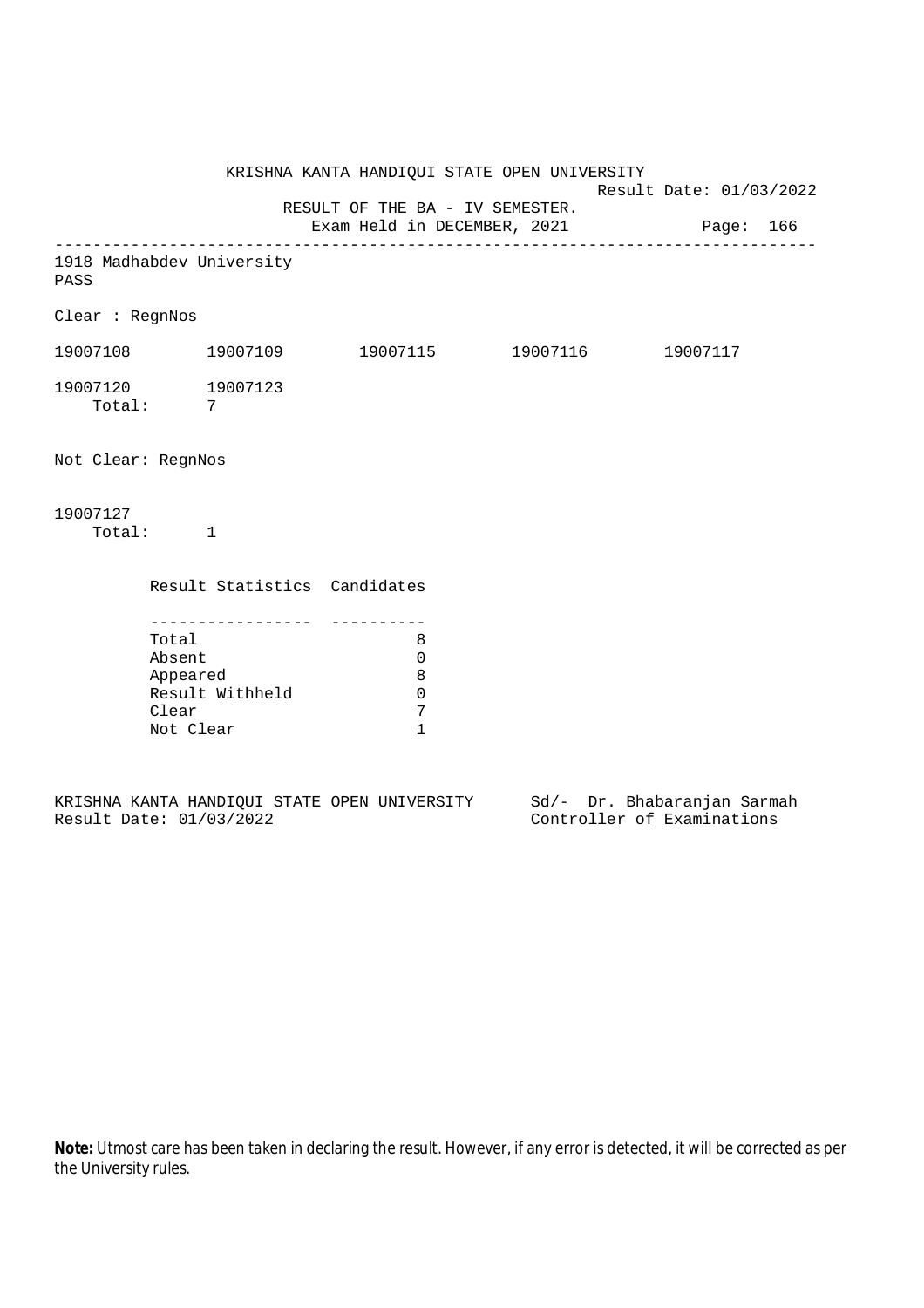|                               |          | KRISHNA KANTA HANDIQUI STATE OPEN UNIVERSITY |          |          | Result Date: 01/03/2022 |
|-------------------------------|----------|----------------------------------------------|----------|----------|-------------------------|
|                               |          | RESULT OF THE BA - IV SEMESTER.              |          |          |                         |
|                               |          | Exam Held in DECEMBER, 2021                  |          |          | Page: 167               |
| 2001 Morigaon College<br>PASS |          |                                              |          |          |                         |
| Clear : RegnNos               |          |                                              |          |          |                         |
| 17014851 17014860             |          | 17014914                                     | 17015050 | 17015170 |                         |
| 17015205                      | 17015213 | 18005840                                     | 18005864 | 18005888 |                         |
| 18005910                      | 19007132 | 19007136                                     | 19007145 | 19007153 |                         |
| 19007156                      | 19007160 | 19007161                                     | 19007165 | 19007167 |                         |
| 19007170                      | 19007174 | 19007175                                     | 19007176 | 19007182 |                         |
| 19007183                      | 19007184 | 19007187                                     | 19007190 | 19007193 |                         |
| 19007194                      | 19007199 | 19007205                                     | 19007207 | 19007208 |                         |
| 19007210                      | 19007211 | 19007221                                     | 19007223 | 19007233 |                         |
| 19007234                      | 19007235 | 19007240                                     | 19007241 | 19007242 |                         |
| 19007250                      | 19007252 | 19007254                                     | 19007255 | 19007257 |                         |
| 19007258                      | 19007259 | 19007263                                     | 19007265 | 19007268 |                         |
| 19007270<br>Total:<br>59      | 19007273 | 19007279                                     | 19007288 |          |                         |
|                               |          |                                              |          |          |                         |

## Not Clear: RegnNos

| 18005865 | 19007179 | 19007253 |
|----------|----------|----------|
| Total:   |          |          |

Result Statistics Candidates

| Total           | 64 |
|-----------------|----|
| Absent          | 2  |
| Appeared        | 62 |
| Result Withheld |    |
| Clear           | 59 |
| Not Clear       |    |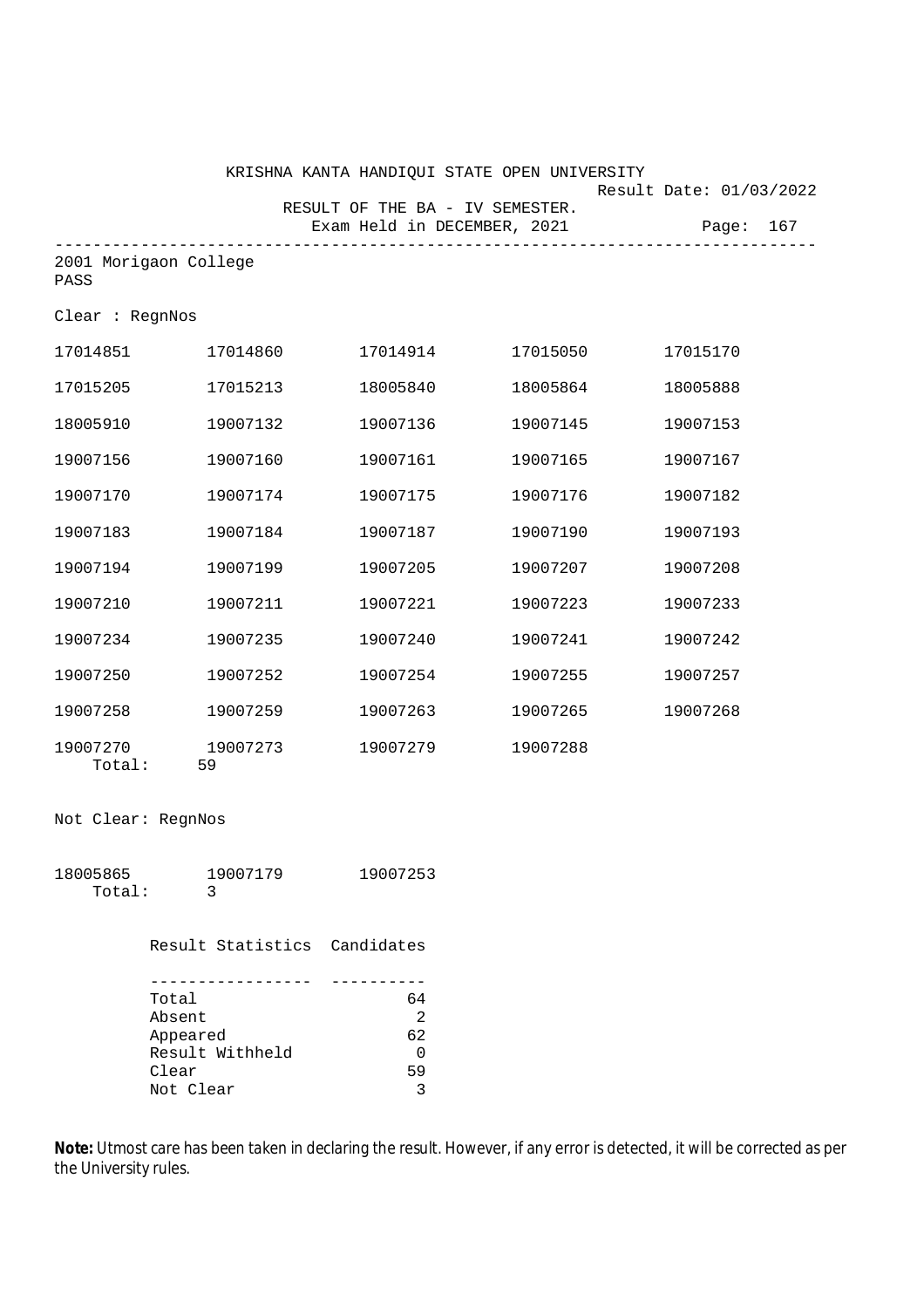KRISHNA KANTA HANDIQUI STATE OPEN UNIVERSITY Result Date: 01/03/2022 RESULT OF THE BA - IV SEMESTER. Exam Held in DECEMBER, 2021 Page: 168 --------------------------------------------------------------------------------

2001 Morigaon College PASS

Not Clear : RegnNos

KRISHNA KANTA HANDIQUI STATE OPEN UNIVERSITY Sd/- Dr. Bhabaranjan Sarmah Result Date: 01/03/2022 Controller of Examinations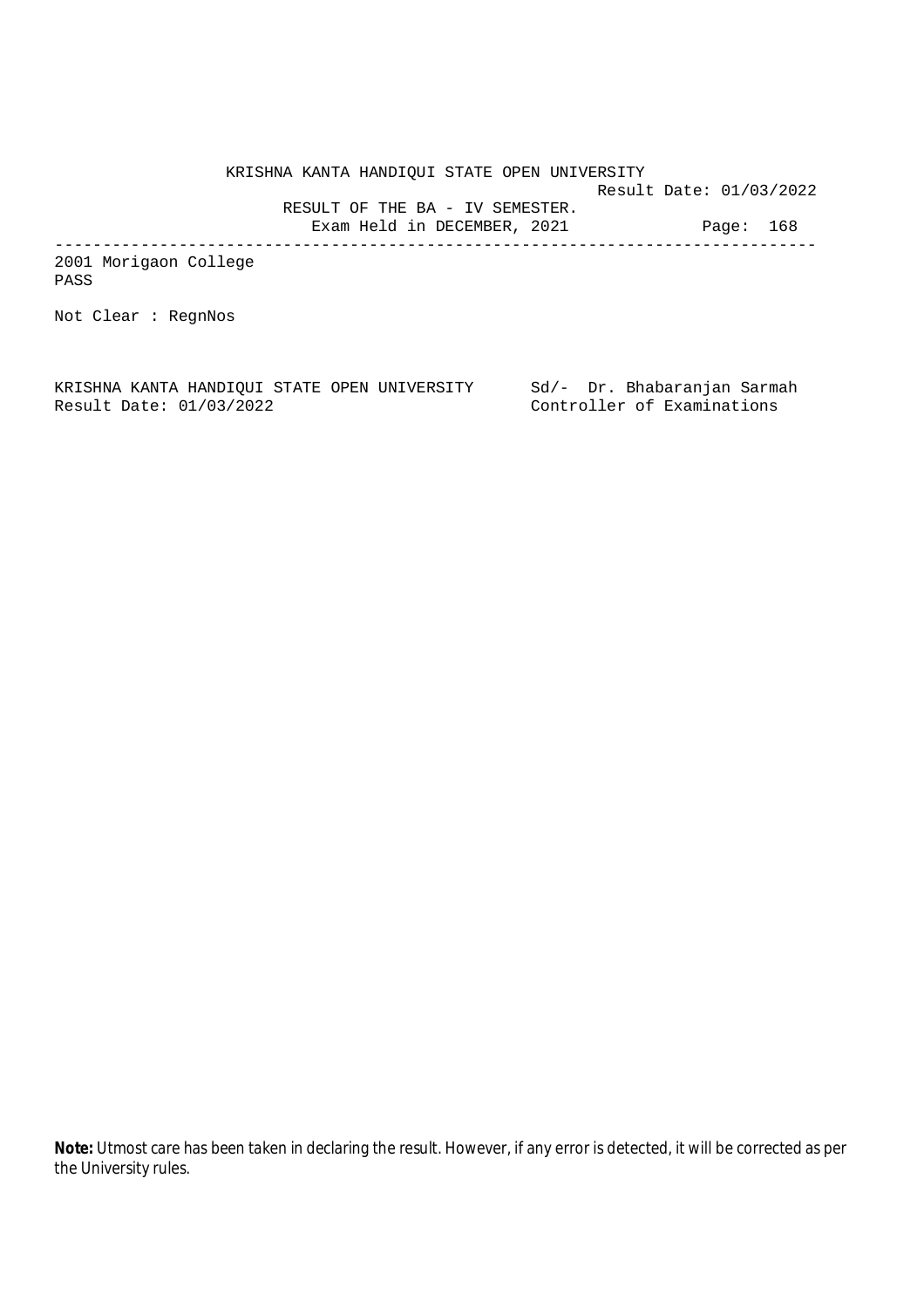Result Date: 01/03/2022 RESULT OF THE BA - IV SEMESTER. Exam Held in DECEMBER, 2021 Page: 169 -------------------------------------------------------------------------------- 2002 Laharighat College, Laharighat Clear : RegnNos 19007293 19007295 Total: 2 Result Statistics Candidates

KRISHNA KANTA HANDIQUI STATE OPEN UNIVERSITY

| Total           |    |
|-----------------|----|
| Absent          |    |
| Appeared        | 2. |
| Result Withheld |    |
| Clear           | 2. |
| Not Clear       |    |

PASS

KRISHNA KANTA HANDIQUI STATE OPEN UNIVERSITY Sd/- Dr. Bhabaranjan Sarmah Result Date: 01/03/2022 Controller of Examinations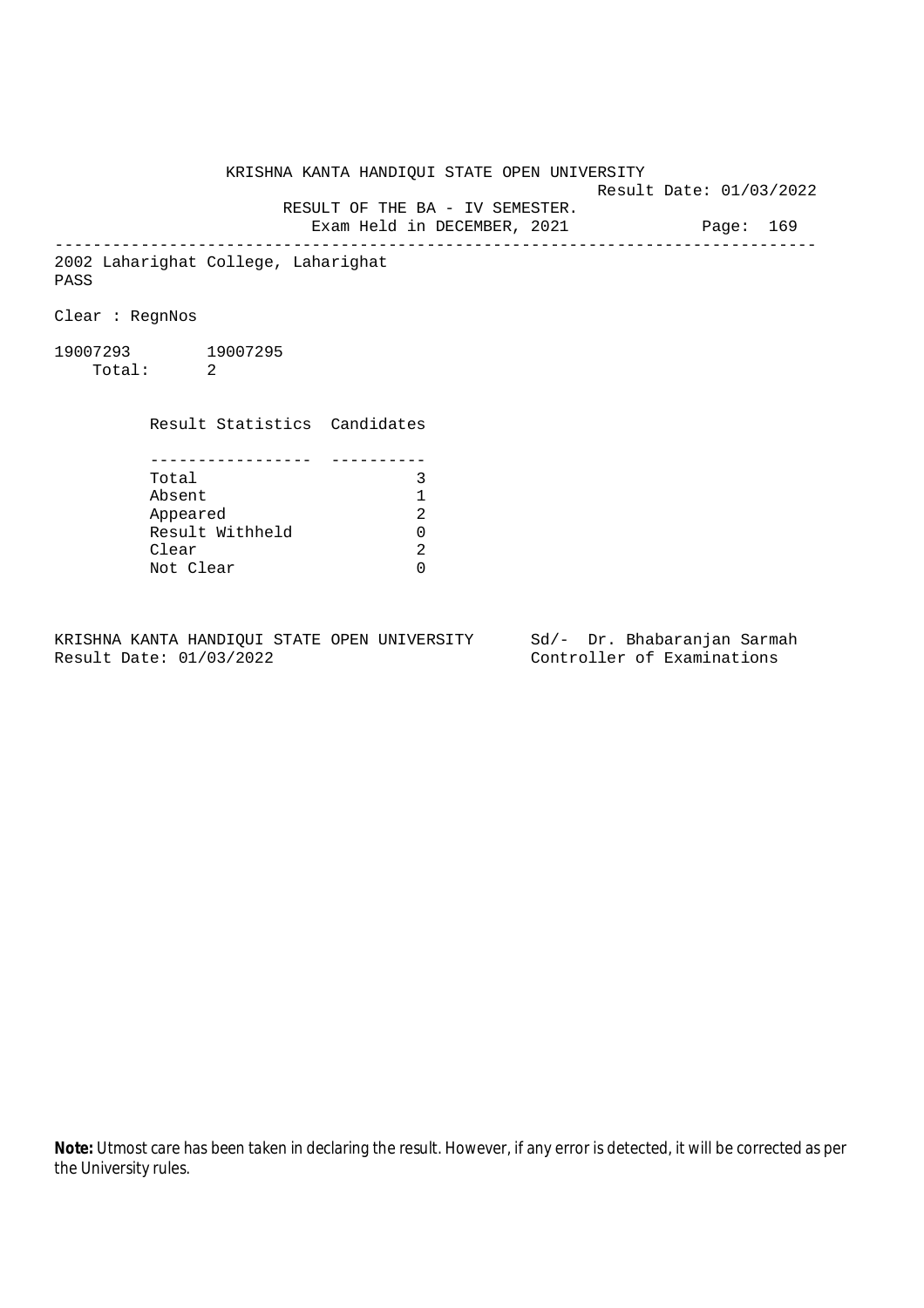|                    |                                                                                                     |                                                                | KRISHNA KANTA HANDIQUI STATE OPEN UNIVERSITY | Result Date: 01/03/2022    |
|--------------------|-----------------------------------------------------------------------------------------------------|----------------------------------------------------------------|----------------------------------------------|----------------------------|
|                    |                                                                                                     | RESULT OF THE BA - IV SEMESTER.<br>Exam Held in DECEMBER, 2021 |                                              | Page: 170                  |
| PASS               | 2005 Jagiroad College                                                                               |                                                                |                                              |                            |
| Clear : RegnNos    |                                                                                                     |                                                                |                                              |                            |
|                    | 17015375    17015388                                                                                |                                                                |                                              | 18005958                   |
| 19007297           | 19007300                                                                                            | 19007307                                                       | 19007308                                     | 19007312                   |
| 19007315           | 19007319                                                                                            | 19007327                                                       | 19007331                                     | 19007336                   |
| 19007340           | 19007341                                                                                            | 19007344                                                       | 19007345                                     | 19007346                   |
| 19007349           | Total: 21                                                                                           |                                                                |                                              |                            |
| Not Clear: RegnNos |                                                                                                     |                                                                |                                              |                            |
|                    | 19007303 19007335 19007352<br>Total: 3                                                              |                                                                |                                              |                            |
|                    | Result Statistics Candidates                                                                        |                                                                |                                              |                            |
|                    | Total<br>Absent<br>Appeared<br>Result Withheld<br>Clear<br>Not Clear                                | 24<br>$\overline{0}$<br>24<br>$\overline{0}$<br>21<br>3        |                                              |                            |
|                    | KRISHNA KANTA HANDIQUI STATE OPEN UNIVERSITY Sd/- Dr. Bhabaranjan Sarmah<br>Result Date: 01/03/2022 |                                                                |                                              | Controller of Examinations |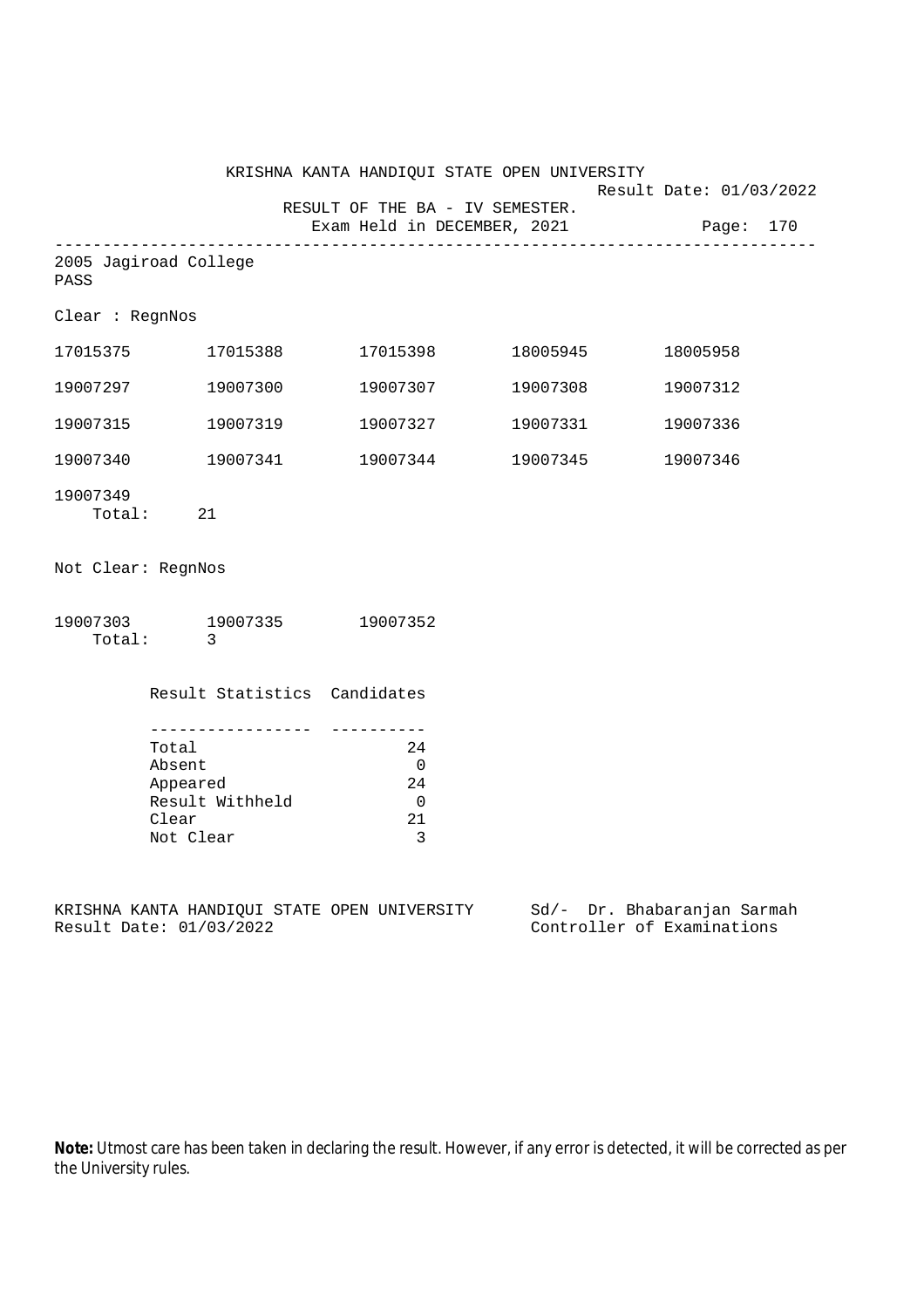|                                                                         |                                                   |                                   |                                                                |  | KRISHNA KANTA HANDIQUI STATE OPEN UNIVERSITY              |          |           |  |
|-------------------------------------------------------------------------|---------------------------------------------------|-----------------------------------|----------------------------------------------------------------|--|-----------------------------------------------------------|----------|-----------|--|
|                                                                         |                                                   |                                   | RESULT OF THE BA - IV SEMESTER.<br>Exam Held in DECEMBER, 2021 |  | Result Date: 01/03/2022                                   |          | Page: 171 |  |
| 2102 Nowgong Girls' College<br>PASS                                     |                                                   |                                   |                                                                |  |                                                           |          |           |  |
| Clear : RegnNos                                                         |                                                   |                                   |                                                                |  |                                                           |          |           |  |
| 17011233 17015534                                                       |                                                   |                                   |                                                                |  |                                                           | 19005806 |           |  |
| 19007365 19007367                                                       |                                                   |                                   |                                                                |  | 19007369 19007383                                         | 19007385 |           |  |
| 19007391 19007401                                                       |                                                   |                                   |                                                                |  | 19007403 19007405                                         | 19007409 |           |  |
| 19007410 19007425                                                       | Total: 20                                         |                                   |                                                                |  | 19007435 19007436                                         | 20010119 |           |  |
| Expelled: RegnNos                                                       |                                                   |                                   |                                                                |  |                                                           |          |           |  |
| 19007387 19007422                                                       | Total: 2                                          |                                   |                                                                |  |                                                           |          |           |  |
| Not Clear: RegnNos                                                      |                                                   |                                   |                                                                |  |                                                           |          |           |  |
|                                                                         |                                                   |                                   |                                                                |  | $18005990$ $18006005$ $19007368$ $19007379$ $19007418$    |          |           |  |
| 19007426 19007439<br>Total: 7                                           |                                                   |                                   |                                                                |  |                                                           |          |           |  |
|                                                                         |                                                   | Result Statistics Candidates      |                                                                |  |                                                           |          |           |  |
|                                                                         | Total<br>Absent<br>Appeared<br>Clear<br>Not Clear | --------------<br>Result Withheld | 30<br>1<br>29<br>2<br>20<br>7                                  |  |                                                           |          |           |  |
| KRISHNA KANTA HANDIQUI STATE OPEN UNIVERSITY<br>Result Date: 01/03/2022 |                                                   |                                   |                                                                |  | Sd/- Dr. Bhabaranjan Sarmah<br>Controller of Examinations |          |           |  |

**Note:** Utmost care has been taken in declaring the result. However, if any error is detected, it will be corrected as per

the University rules.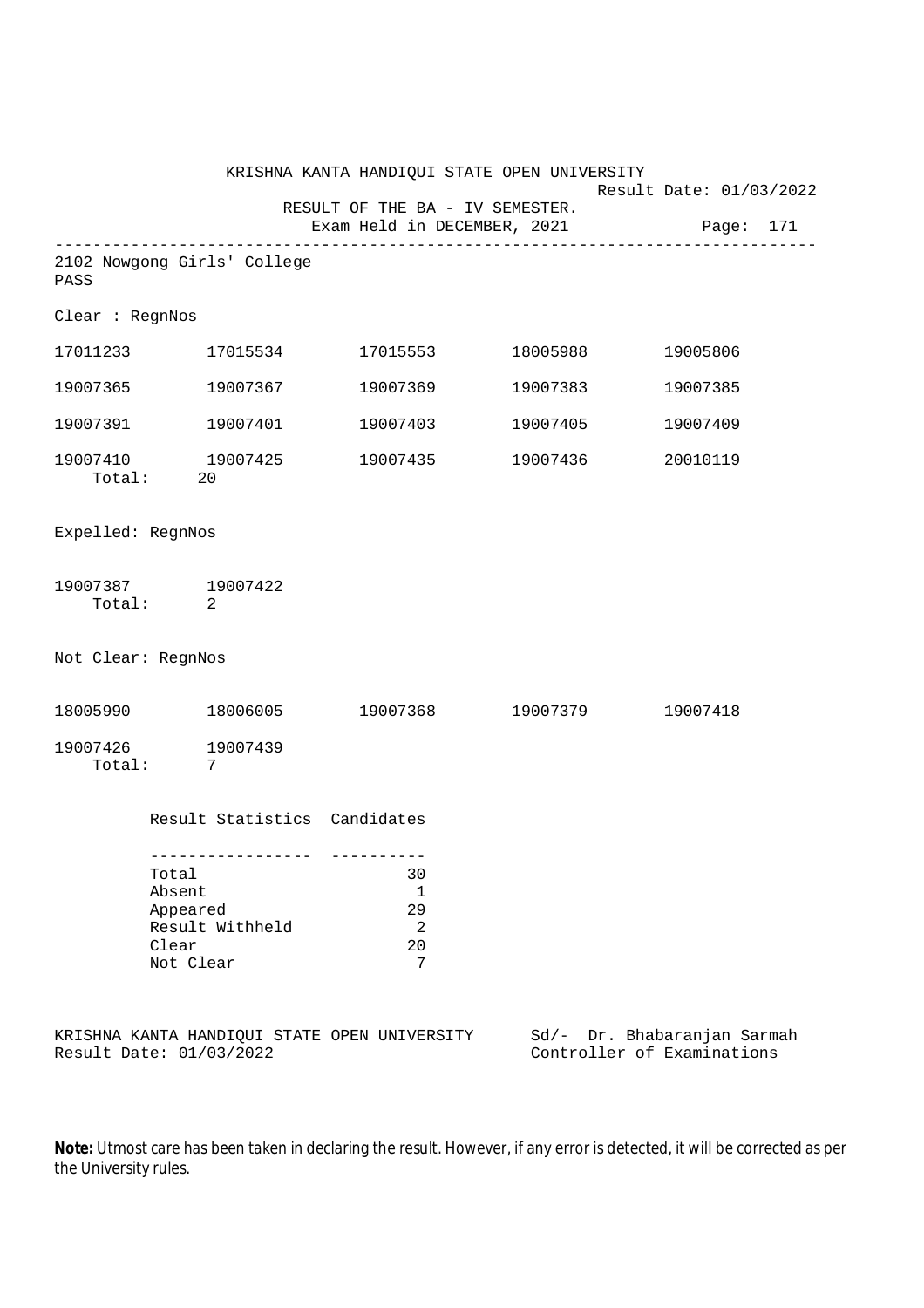KRISHNA KANTA HANDIQUI STATE OPEN UNIVERSITY Result Date: 01/03/2022 RESULT OF THE BA - IV SEMESTER. Exam Held in DECEMBER, 2021 Page: 172 -------------------------------------------------------------------------------- 2103 Dr. Birinchi Kr. Barooah College, Puranigudam PASS Clear : RegnNos 19007446 19007448 19007450 19007463 19007464 Total: 5 Not Clear: RegnNos 19007449 19007462 Total: 2 Result Statistics Candidates ----------------- ---------- Total 8 Absent 1 Appeared 7 Result Withheld 0 Clear 5 Not Clear 2

KRISHNA KANTA HANDIQUI STATE OPEN UNIVERSITY Sd/- Dr. Bhabaranjan Sarmah Result Date: 01/03/2022 Controller of Examinations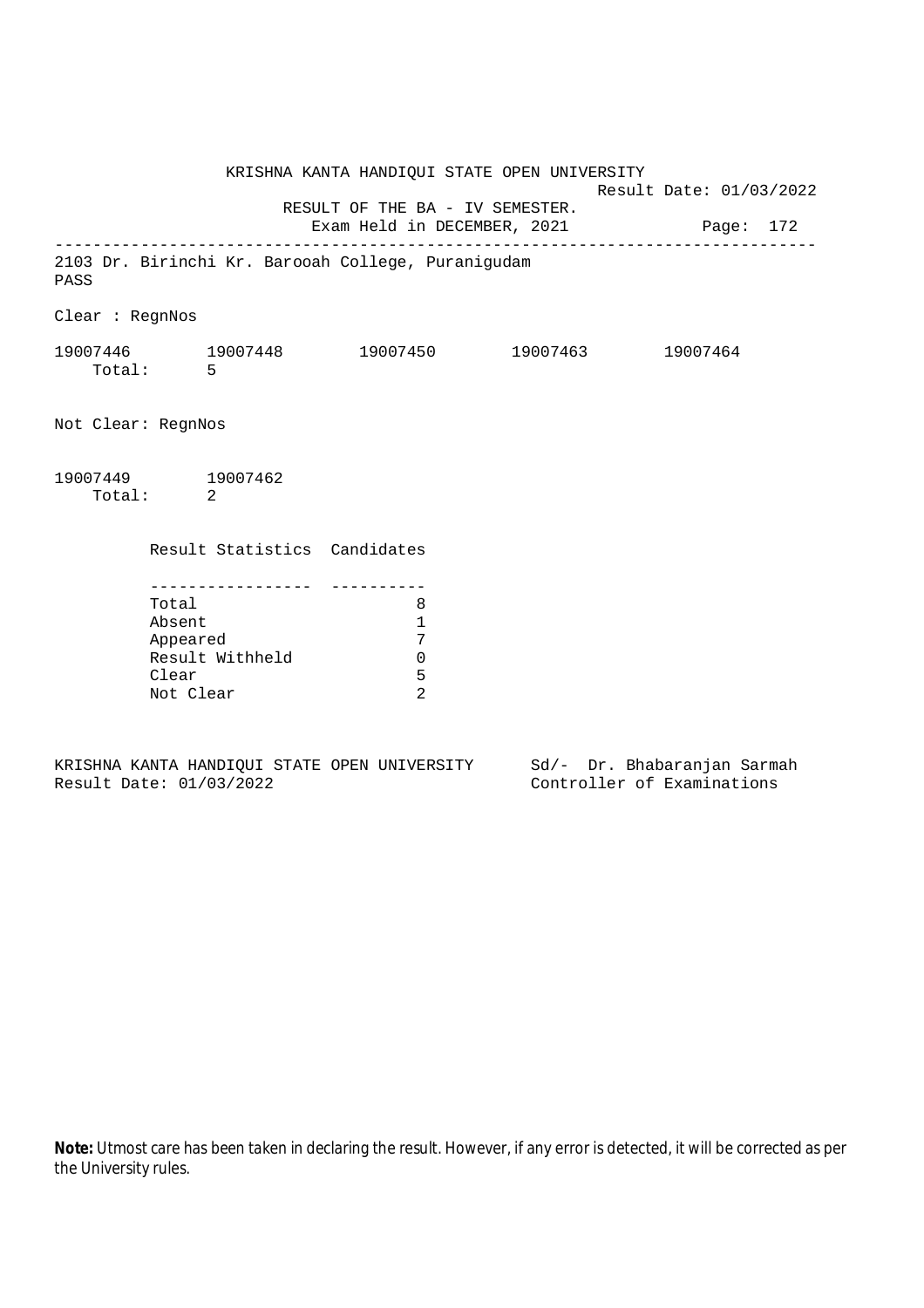|                    |                                                                                        |                                                                | KRISHNA KANTA HANDIQUI STATE OPEN UNIVERSITY |                                                           |
|--------------------|----------------------------------------------------------------------------------------|----------------------------------------------------------------|----------------------------------------------|-----------------------------------------------------------|
|                    |                                                                                        | RESULT OF THE BA - IV SEMESTER.<br>Exam Held in DECEMBER, 2021 |                                              | Result Date: 01/03/2022<br>Page: 173                      |
| PASS               | 2105 Nowgong College                                                                   |                                                                |                                              |                                                           |
| Clear : RegnNos    |                                                                                        |                                                                |                                              |                                                           |
| 17015884           | 18006058                                                                               | 18006094                                                       | 18006099                                     | 18006154                                                  |
| 19007473           | 19007475                                                                               | 19007480                                                       | 19007492                                     | 19007497                                                  |
| 19007504           | 19007513                                                                               | 19007517                                                       | 19007525                                     | 19007539                                                  |
| 19007544           | 19007558                                                                               | 19007560                                                       | 19007564                                     | 19007573                                                  |
|                    | 19007585 19007586<br>Total: 24                                                         | 19007593                                                       | 19007600                                     |                                                           |
| Not Clear: RegnNos |                                                                                        |                                                                |                                              |                                                           |
|                    | 18006134 18006160                                                                      | 19007493                                                       | 19007495                                     | 19007527                                                  |
|                    | 19007532 19007533                                                                      | 19007545                                                       | 19007550                                     | 19007551                                                  |
|                    | 19007562 19007571<br>Total: 15                                                         | 19007588                                                       | 19007599                                     | 19007604                                                  |
|                    | Result Statistics Candidates                                                           |                                                                |                                              |                                                           |
|                    | --------------<br>Total<br>Absent<br>Appeared<br>Result Withheld<br>Clear<br>Not Clear | 44<br>5<br>39<br>$\mathbf 0$<br>24<br>15                       |                                              |                                                           |
|                    | KRISHNA KANTA HANDIQUI STATE OPEN UNIVERSITY<br>Result Date: 01/03/2022                |                                                                |                                              | Sd/- Dr. Bhabaranjan Sarmah<br>Controller of Examinations |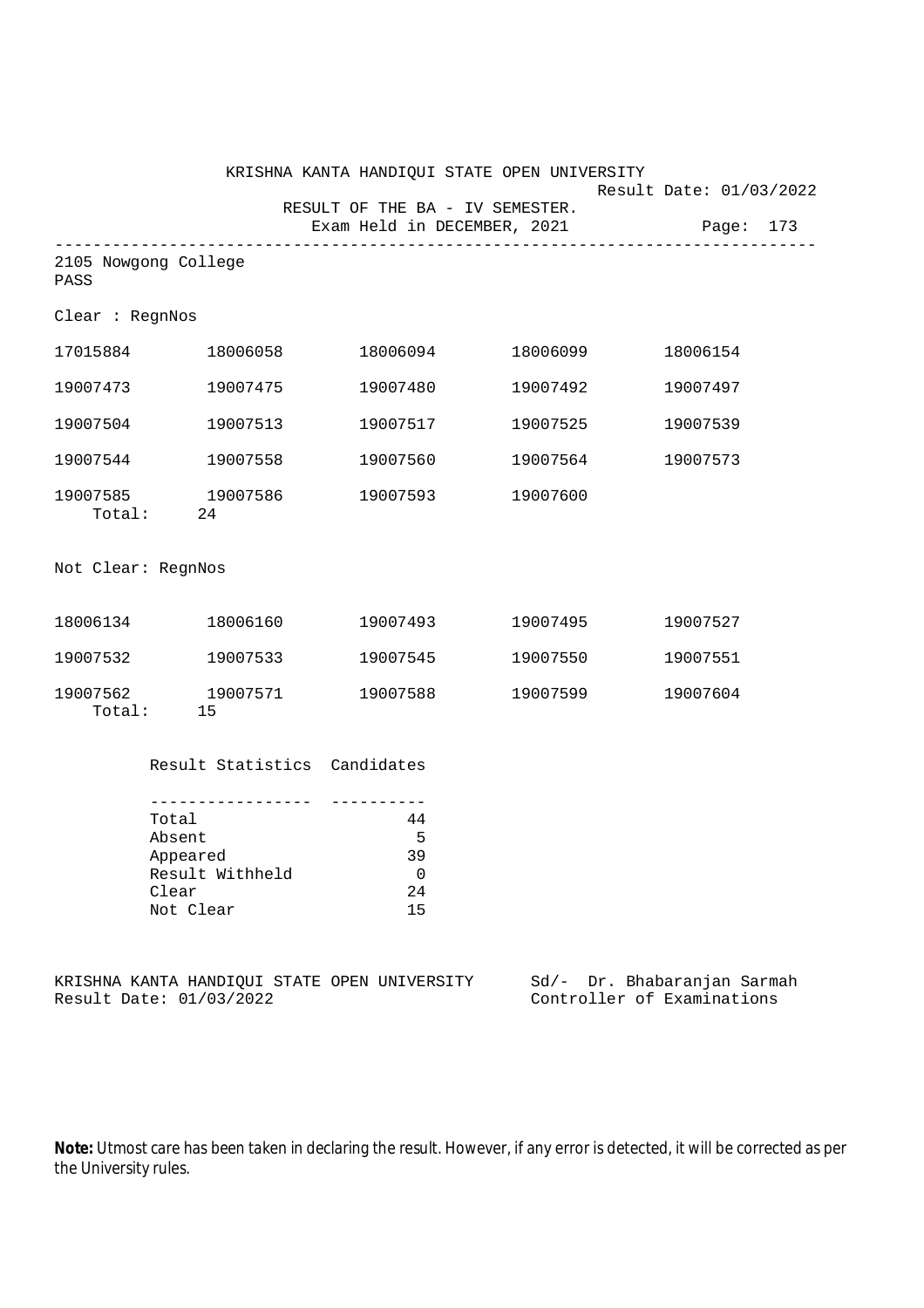|                              |                                       |                             | KRISHNA KANTA HANDIQUI STATE OPEN UNIVERSITY                             | Result Date: 01/03/2022 |  |  |
|------------------------------|---------------------------------------|-----------------------------|--------------------------------------------------------------------------|-------------------------|--|--|
|                              |                                       |                             | RESULT OF THE BA - IV SEMESTER.<br>Exam Held in DECEMBER, 2021 Page: 174 |                         |  |  |
| 2106 Lumding College<br>PASS |                                       |                             |                                                                          |                         |  |  |
| Clear : RegnNos              |                                       |                             |                                                                          |                         |  |  |
|                              |                                       |                             | $17015979$ 17015993 17016004 19007611 19007613                           |                         |  |  |
| 19007615                     | Total: 6                              |                             |                                                                          |                         |  |  |
| Not Clear: RegnNos           |                                       |                             |                                                                          |                         |  |  |
| 19007614                     | Total: 1                              |                             |                                                                          |                         |  |  |
|                              |                                       |                             | Result Statistics Candidates                                             |                         |  |  |
|                              | Total<br>Absent<br>Clear<br>Not Clear | Appeared<br>Result Withheld | 8<br>$\mathbf{1}$<br>7<br>$\mathbf 0$<br>6<br>$\mathbf{1}$               |                         |  |  |
|                              |                                       |                             |                                                                          |                         |  |  |

|  |                         |  | KRISHNA KANTA HANDIOUI STATE OPEN UNIVERSITY |  |  | Sd/- Dr. Bhabaranjan Sarmah |  |
|--|-------------------------|--|----------------------------------------------|--|--|-----------------------------|--|
|  | Result Date: 01/03/2022 |  |                                              |  |  | Controller of Examinations  |  |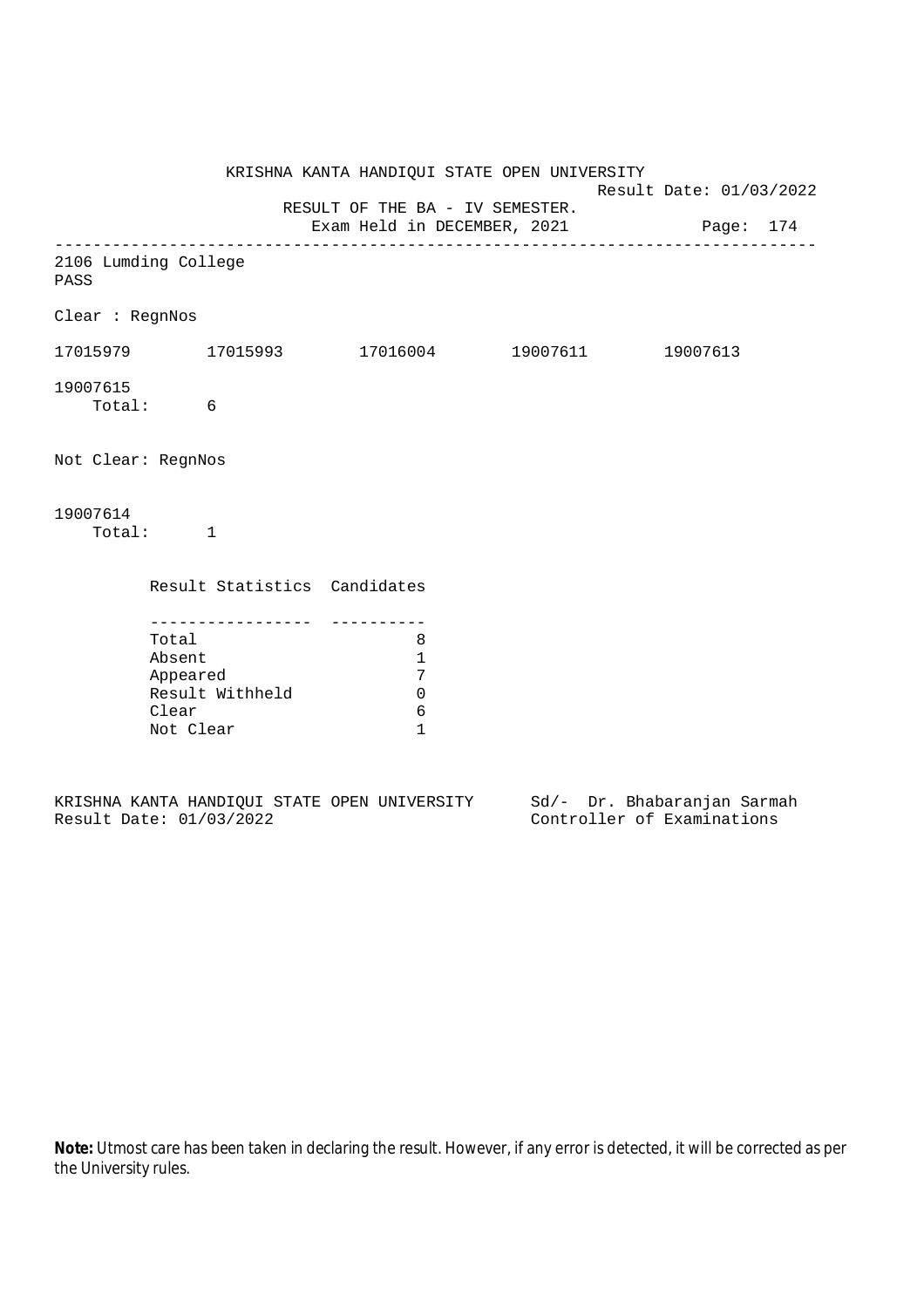KRISHNA KANTA HANDIQUI STATE OPEN UNIVERSITY Result Date: 01/03/2022 RESULT OF THE BA - IV SEMESTER. Exam Held in DECEMBER, 2021 Page: 175 -------------------------------------------------------------------------------- 2109 Kaliabor College PASS Clear : RegnNos 17016107 18006230 19007625 19007642 19007652 19007659 19007666 19007668 Total: 8 Not Clear: RegnNos 17016017 17016076 18006211 19007632 19007633 19007645 19007646 19007653 19007657 19007667 19007671 19007677 19007680 Total: 13 Result Statistics Candidates ----------------- ---------- Total 24 Absent 3 Appeared 21 Result Withheld 0<br>Clear 8

KRISHNA KANTA HANDIQUI STATE OPEN UNIVERSITY Sd/- Dr. Bhabaranjan Sarmah<br>Result Date: 01/03/2022 Controller of Examinations

Not Clear 13

Clear

Controller of Examinations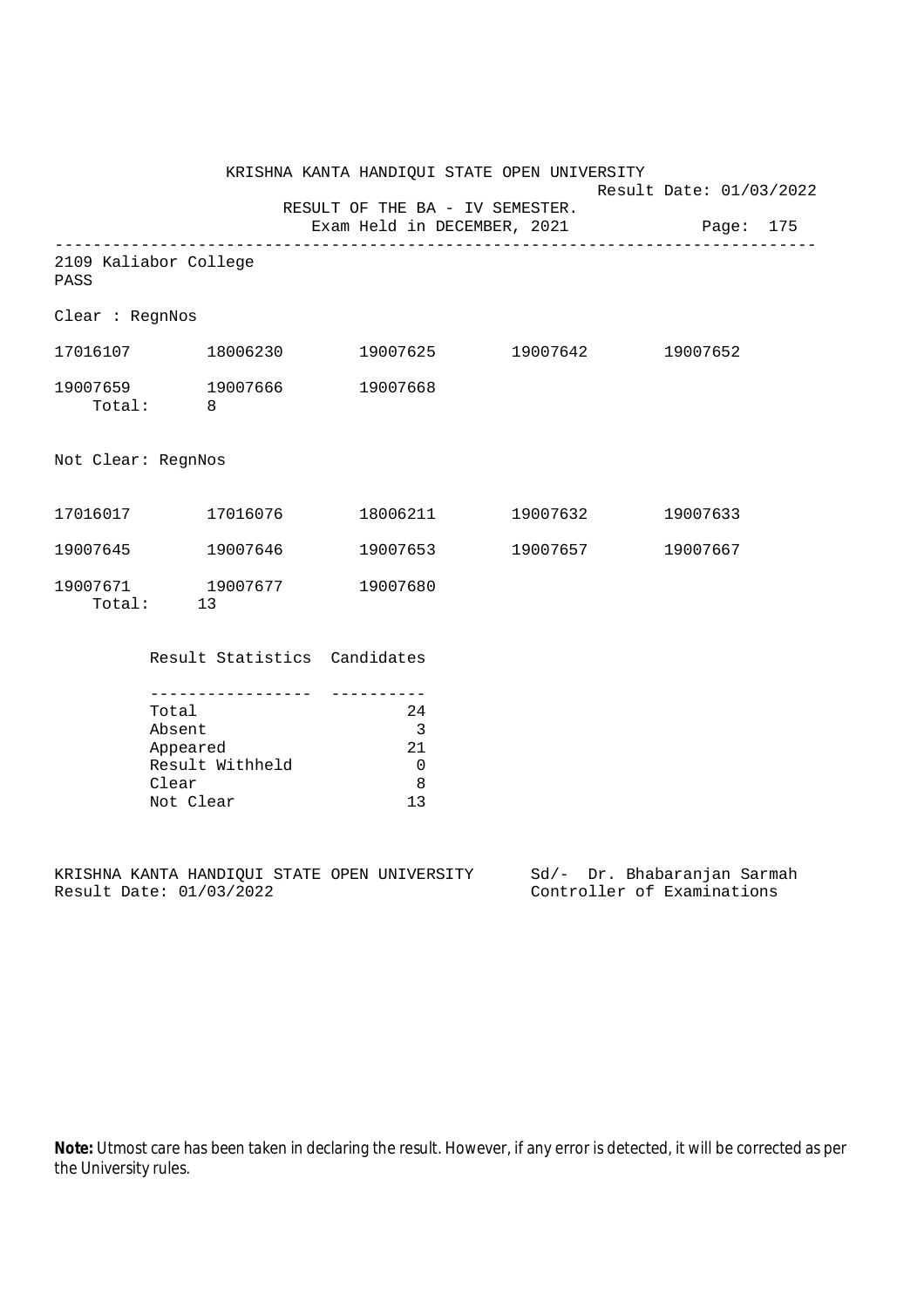|                    |                                                                         | KRISHNA KANTA HANDIQUI STATE OPEN UNIVERSITY                   |                   | Result Date: 01/03/2022                                   |
|--------------------|-------------------------------------------------------------------------|----------------------------------------------------------------|-------------------|-----------------------------------------------------------|
|                    |                                                                         | RESULT OF THE BA - IV SEMESTER.<br>Exam Held in DECEMBER, 2021 |                   | Page: 176                                                 |
| PASS               | 2111 Lanka Mahavidyalay, Lanka                                          |                                                                |                   |                                                           |
| Clear : RegnNos    |                                                                         |                                                                |                   |                                                           |
| 17016115           | 17016187                                                                | 17016217                                                       | 17016221          | 17016249                                                  |
| 18006259           | 19007681                                                                | 19007682                                                       | 19007683          | 19007685                                                  |
| 19007686           | 19007689                                                                | 19007690                                                       | 19007694          | 19007697                                                  |
| 19007707           | 19007710                                                                | 19007711                                                       | 19007712          | 19007719                                                  |
| 19007720           | 19007721                                                                | 19007722                                                       | 19007723          | 19007725                                                  |
| 19007727           | 19007731                                                                | 19007736                                                       | 19007737          | 19007739                                                  |
| 19007745<br>Total: | 31                                                                      |                                                                |                   |                                                           |
| Not Clear: RegnNos |                                                                         |                                                                |                   |                                                           |
| 19007708           | 19007713                                                                |                                                                | 19007724 19007730 | 19007741                                                  |
| 19007746<br>Total: | 6                                                                       |                                                                |                   |                                                           |
|                    | Result Statistics Candidates                                            |                                                                |                   |                                                           |
|                    | Total<br>Absent<br>Appeared<br>Result Withheld<br>Clear<br>Not Clear    | 40<br>3<br>37<br>$\mathbf 0$<br>31<br>6                        |                   |                                                           |
|                    | KRISHNA KANTA HANDIQUI STATE OPEN UNIVERSITY<br>Result Date: 01/03/2022 |                                                                |                   | Sd/- Dr. Bhabaranjan Sarmah<br>Controller of Examinations |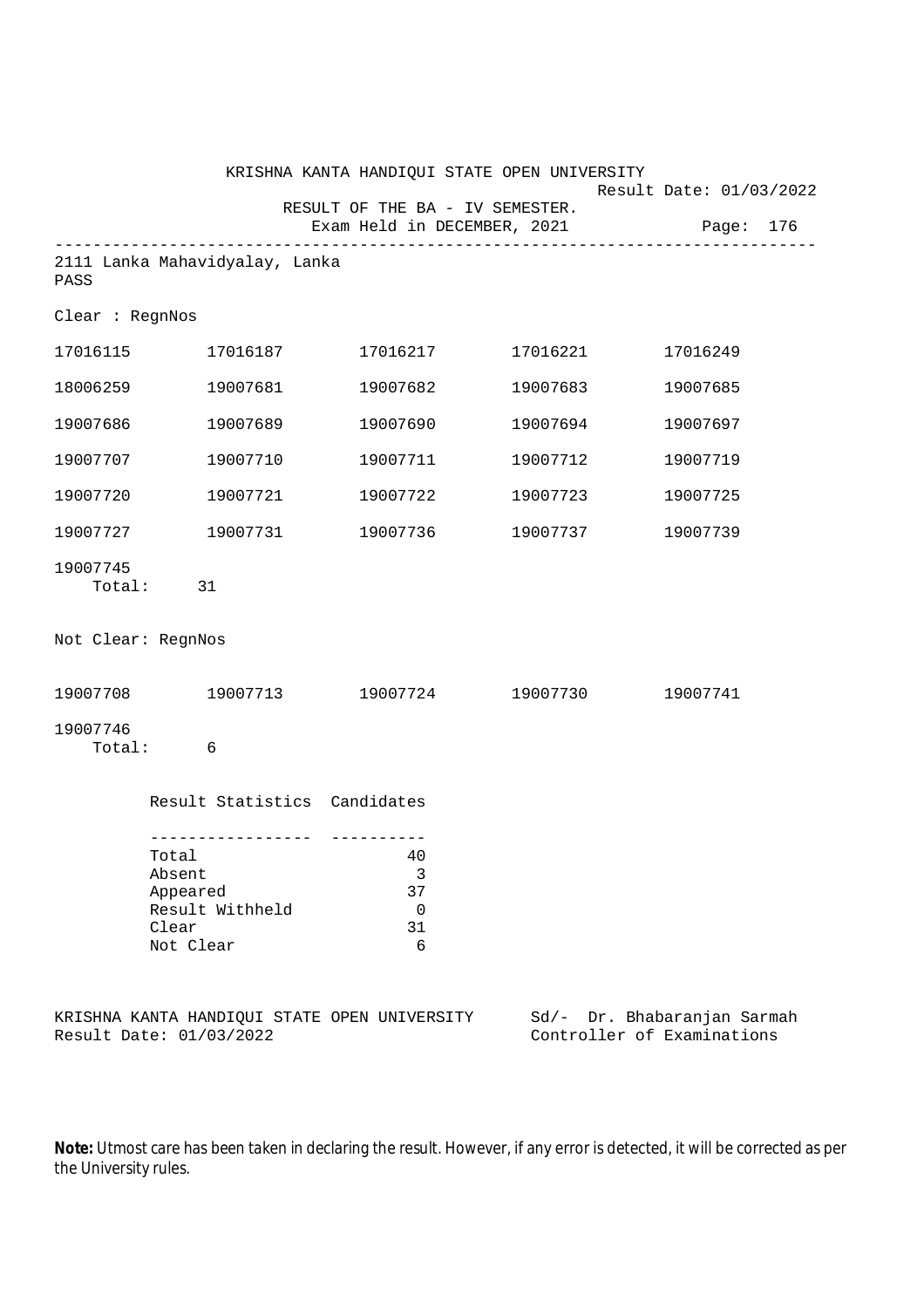|                                       |                            | KRISHNA KANTA HANDIQUI STATE OPEN UNIVERSITY                   |                   | Result Date: 01/03/2022 |
|---------------------------------------|----------------------------|----------------------------------------------------------------|-------------------|-------------------------|
|                                       |                            | RESULT OF THE BA - IV SEMESTER.<br>Exam Held in DECEMBER, 2021 |                   | Page: 177               |
| 2112 Ajmal Foundation, Hojai<br>PASS  |                            |                                                                |                   |                         |
| Clear : RegnNos                       |                            |                                                                |                   |                         |
| 17016257 17016338                     |                            | 19007749                                                       | 19007751          | 19007752                |
| 19007755                              | 19007768                   |                                                                | 19007769 19007771 | 19007773                |
| Total: 13                             | 19007776 20010124 20010125 |                                                                |                   |                         |
| Not Clear: RegnNos                    |                            |                                                                |                   |                         |
| 19007781<br>$\sim$ $\sim$ 1<br>Total: |                            |                                                                |                   |                         |

| Total           | 17 |
|-----------------|----|
| Absent          |    |
| Appeared        | 14 |
| Result Withheld |    |
| Clear           | 13 |
| Not Clear       |    |

Result Statistics Candidates

KRISHNA KANTA HANDIQUI STATE OPEN UNIVERSITY Sd/- Dr. Bhabaranjan Sarmah Result Date: 01/03/2022 Controller of Examinations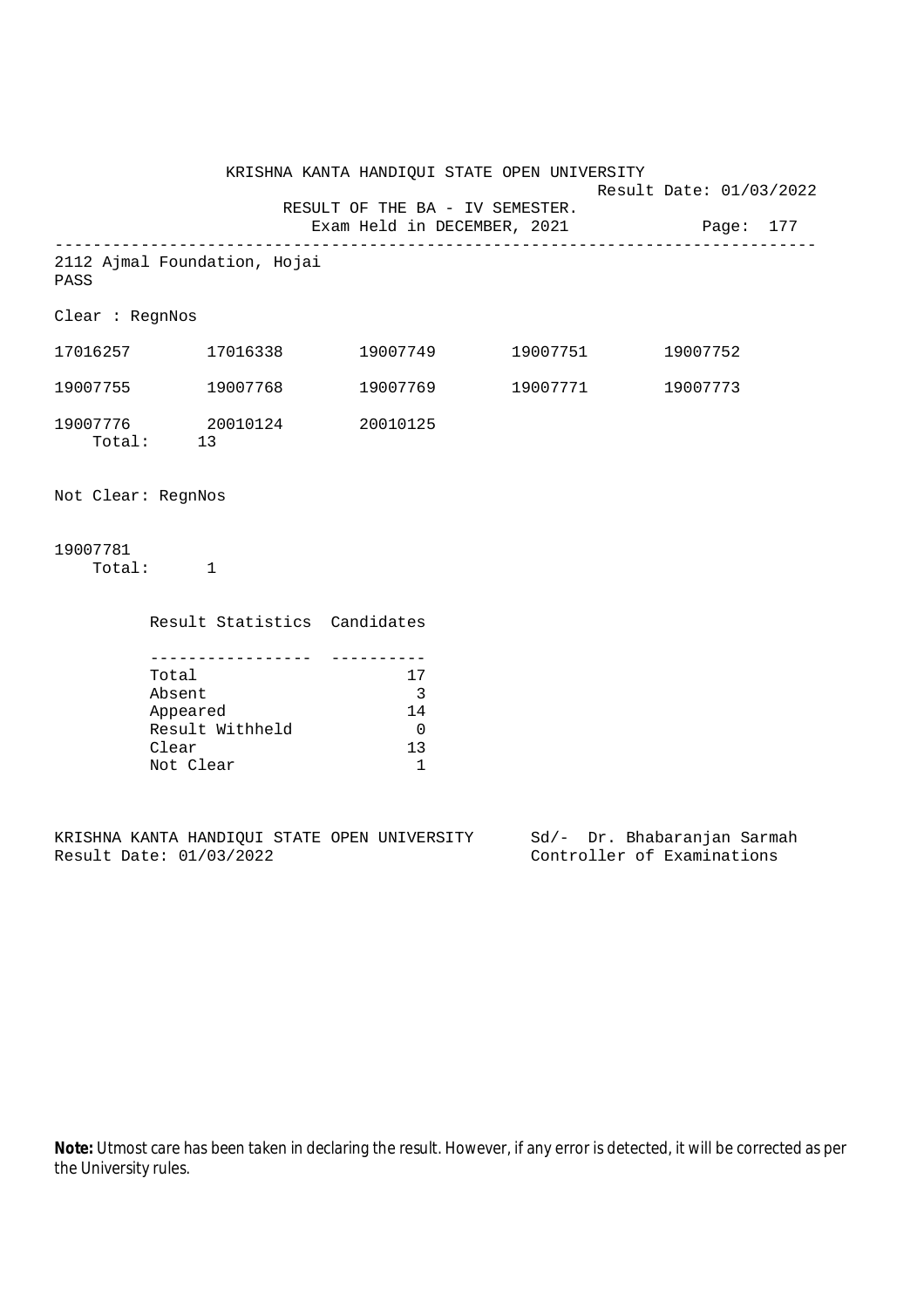|                             |                                                                      | KRISHNA KANTA HANDIQUI STATE OPEN UNIVERSITY                        |                                                                  |  |
|-----------------------------|----------------------------------------------------------------------|---------------------------------------------------------------------|------------------------------------------------------------------|--|
|                             |                                                                      | RESULT OF THE BA - IV SEMESTER.                                     | Result Date: 01/03/2022<br>Exam Held in DECEMBER, 2021 Page: 178 |  |
| 2117 Kampur College<br>PASS |                                                                      |                                                                     |                                                                  |  |
| Clear : RegnNos             |                                                                      |                                                                     |                                                                  |  |
|                             |                                                                      | $17016416$ $19007802$ $19007805$ $19007806$                         | 19007807                                                         |  |
| 19007815                    |                                                                      | 19007816  19007818  19007822                                        | 19007824                                                         |  |
|                             | Total: 14                                                            | 19007825 19007826 19007827 19007829                                 |                                                                  |  |
| Expelled: RegnNos           |                                                                      |                                                                     |                                                                  |  |
| 19007798                    | Total: 1                                                             |                                                                     |                                                                  |  |
| Not Clear: RegnNos          |                                                                      |                                                                     |                                                                  |  |
|                             | 19007817 19007831<br>Total: 2                                        |                                                                     |                                                                  |  |
|                             | Result Statistics Candidates                                         |                                                                     |                                                                  |  |
|                             | Total<br>Absent<br>Appeared<br>Result Withheld<br>Clear<br>Not Clear | 19<br>$\overline{\phantom{a}}^2$<br>17<br>$\overline{1}$<br>14<br>2 |                                                                  |  |

KRISHNA KANTA HANDIQUI STATE OPEN UNIVERSITY Sd/- Dr. Bhabaranjan Sarmah Result Date: 01/03/2022 Controller of Examinations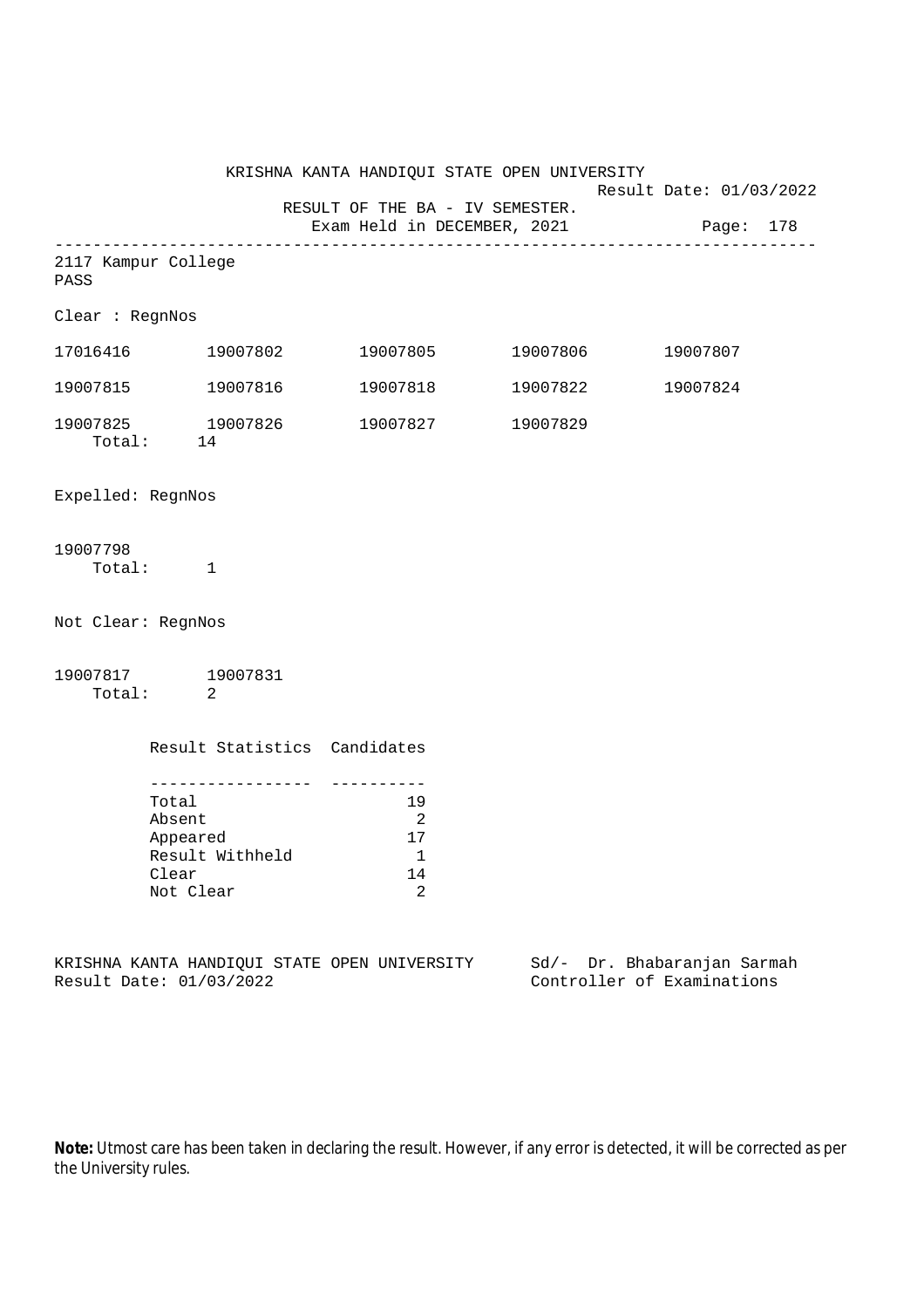KRISHNA KANTA HANDIQUI STATE OPEN UNIVERSITY

Result Date: 01/03/2022

 RESULT OF THE BA - IV SEMESTER. Exam Held in DECEMBER, 2021 Page: 179

--------------------------------------------------------------------------------

## 2118 Rupahi College

PASS

Clear : RegnNos

19007849 19007850 Total: 2

Not Clear: RegnNos

## 19007844 19007851 Total: 2

Result Statistics Candidates

| Total           |  |
|-----------------|--|
| Absent          |  |
| Appeared        |  |
| Result Withheld |  |
| Clear           |  |
| Not Clear       |  |

KRISHNA KANTA HANDIQUI STATE OPEN UNIVERSITY Sd/- Dr. Bhabaranjan Sarmah Result Date: 01/03/2022 Controller of Examinations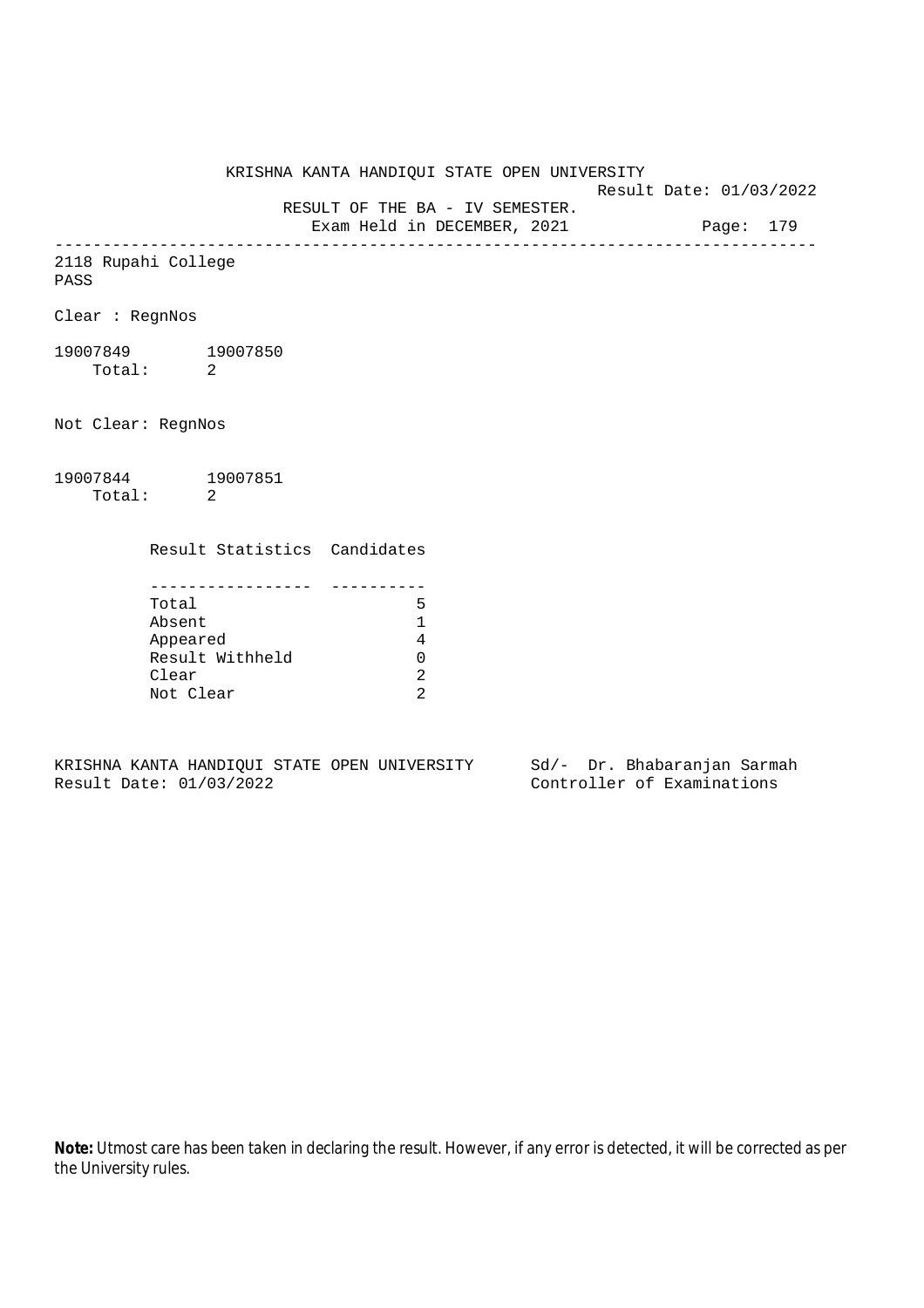KRISHNA KANTA HANDIQUI STATE OPEN UNIVERSITY Result Date: 01/03/2022 RESULT OF THE BA - IV SEMESTER. Exam Held in DECEMBER, 2021 Page: 180 -------------------------------------------------------------------------------- 2120 Murazar College PASS Clear : RegnNos 19007855 19007856 19007859 19007860 19007861 Total: 5 Not Clear: RegnNos 19007858 Total: 1 Result Statistics Candidates ----------------- ---------- Total 7 Absent 1 Appeared 6 Result Withheld 0 Clear 5 Not Clear 1

KRISHNA KANTA HANDIQUI STATE OPEN UNIVERSITY Sd/- Dr. Bhabaranjan Sarmah Result Date: 01/03/2022 Controller of Examinations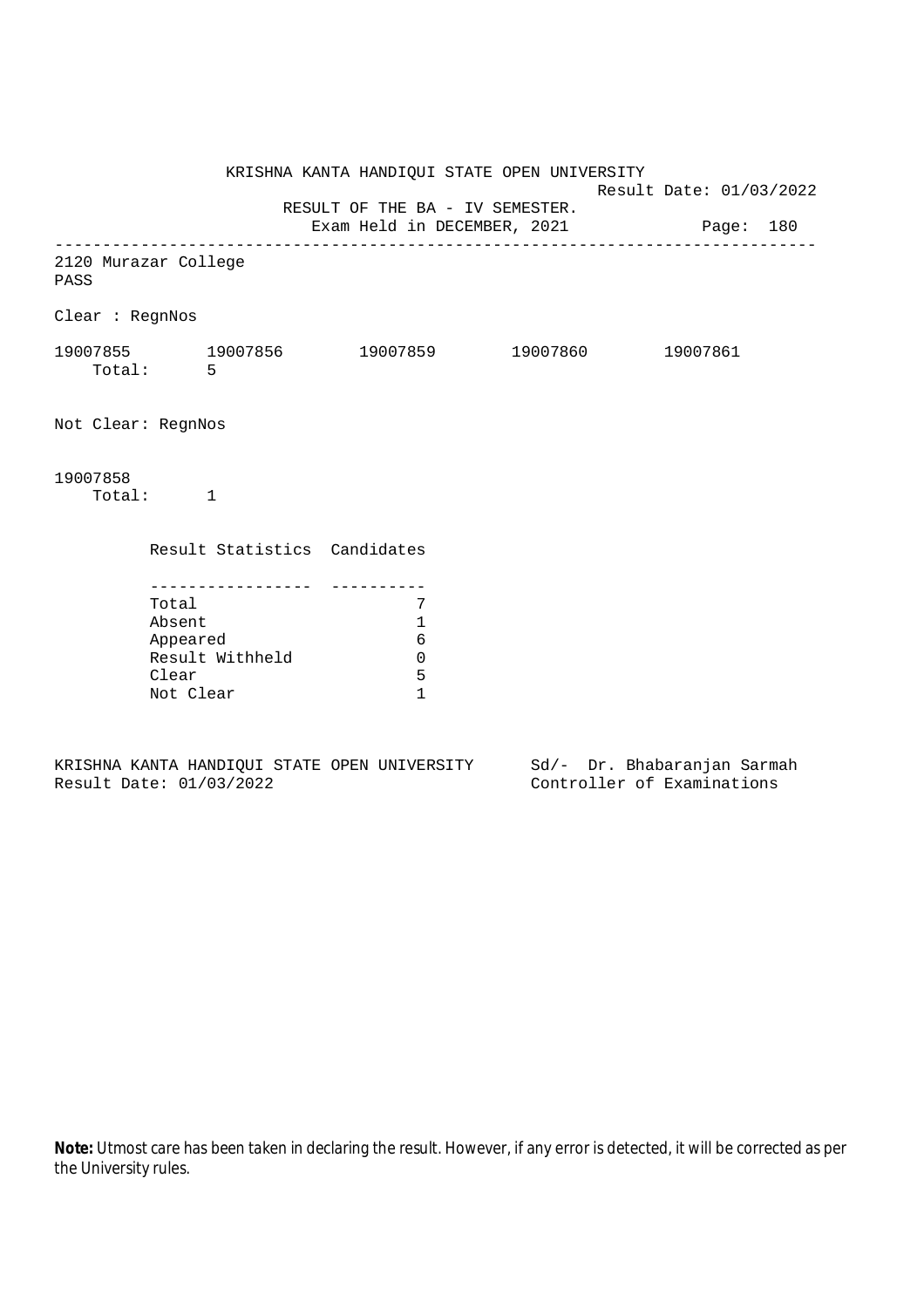|                                     |          | KRISHNA KANTA HANDIQUI STATE OPEN UNIVERSITY                             |          | Result Date: 01/03/2022 |  |
|-------------------------------------|----------|--------------------------------------------------------------------------|----------|-------------------------|--|
|                                     |          | RESULT OF THE BA - IV SEMESTER.<br>Exam Held in DECEMBER, 2021 Page: 181 |          |                         |  |
| 2123 Haji Anfor Ali College<br>PASS |          |                                                                          |          |                         |  |
| Clear : RegnNos                     |          |                                                                          |          |                         |  |
| 19007866                            | 19007867 | 19007869                                                                 | 19007870 | 19007871                |  |
| 19007872                            | 19007874 | 19007877                                                                 | 19007878 | 19007880                |  |
| 19007881                            | 19007882 | 19007884                                                                 | 19007887 | 19007889                |  |
| 19007896 19007897<br>Total: 18      |          | 19007899                                                                 |          |                         |  |
| Not Clear: RegnNos                  |          |                                                                          |          |                         |  |
| 19007875 19007898                   |          |                                                                          |          |                         |  |

Total: 2

Result Statistics Candidates

| Total           | 21  |
|-----------------|-----|
| Absent          |     |
| Appeared        | 2.0 |
| Result Withheld |     |
| Clear           | 18  |
| Not Clear       |     |

KRISHNA KANTA HANDIQUI STATE OPEN UNIVERSITY Sd/- Dr. Bhabaranjan Sarmah Result Date: 01/03/2022 Controller of Examinations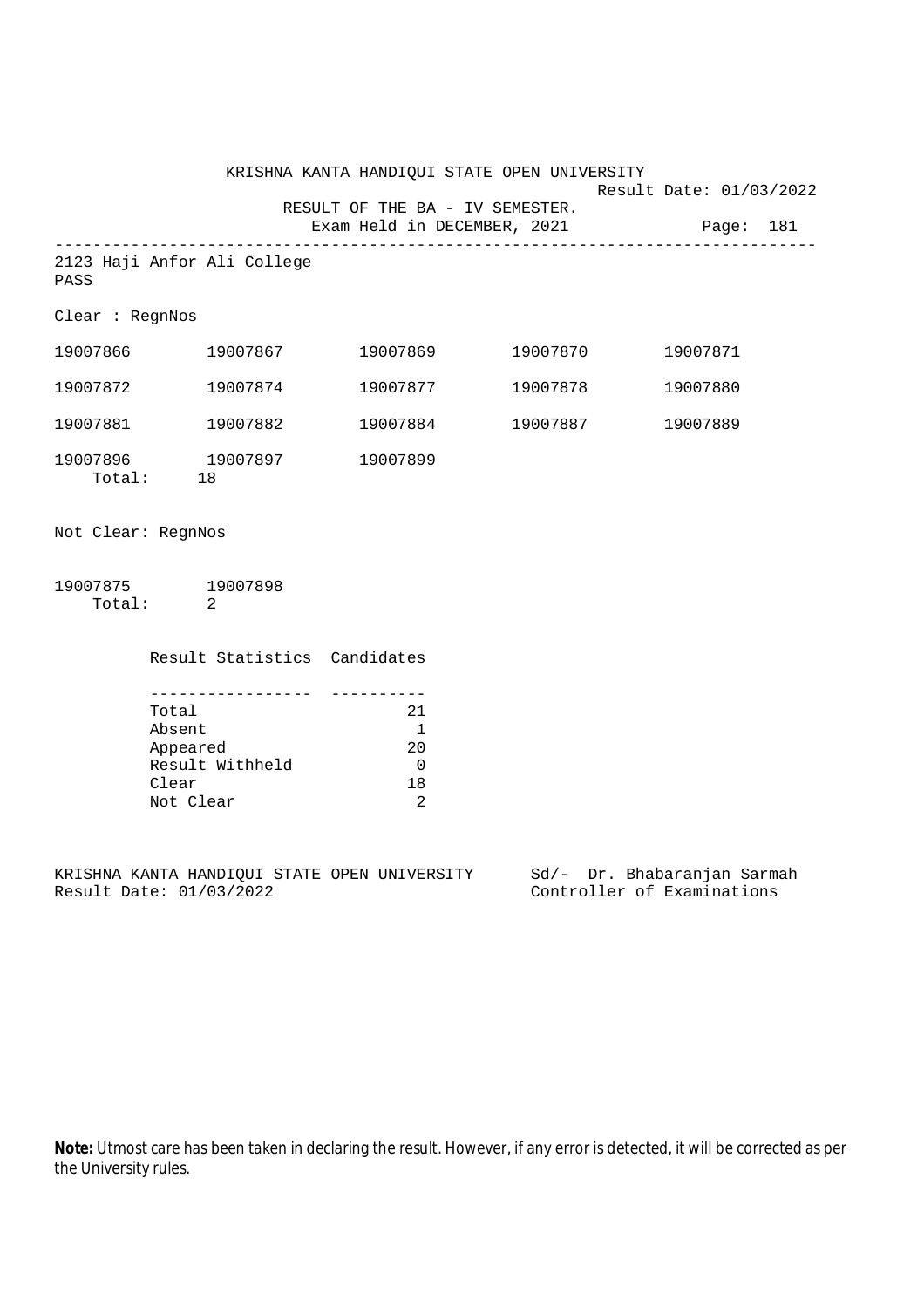|                                   |          | KRISHNA KANTA HANDIQUI STATE OPEN UNIVERSITY                   |          | Result Date: 01/03/2022 |  |
|-----------------------------------|----------|----------------------------------------------------------------|----------|-------------------------|--|
|                                   |          | RESULT OF THE BA - IV SEMESTER.<br>Exam Held in DECEMBER, 2021 |          | Page: 182               |  |
| 2125 Raha College<br>PASS         |          |                                                                |          |                         |  |
| Clear : RegnNos                   |          |                                                                |          |                         |  |
| 18006436                          | 19007900 | 19007901                                                       | 19007904 | 19007905                |  |
| 19007909                          | 19007913 | 19007915                                                       | 19007916 | 19007918                |  |
| 19007919                          | 19007926 | 19007928                                                       | 19007931 | 19007932                |  |
| 19007933 19007936<br>19<br>Total: |          | 19007938                                                       | 20010127 |                         |  |
| Not Clear: RegnNos                |          |                                                                |          |                         |  |

19007906 19007922 Total: 2

Result Statistics Candidates

| Total           | 22  |
|-----------------|-----|
| Absent          |     |
| Appeared        | 21  |
| Result Withheld |     |
| Clear           | 1 Q |
| Not Clear       |     |

KRISHNA KANTA HANDIQUI STATE OPEN UNIVERSITY Sd/- Dr. Bhabaranjan Sarmah<br>Result Date: 01/03/2022 Controller of Examinations

Controller of Examinations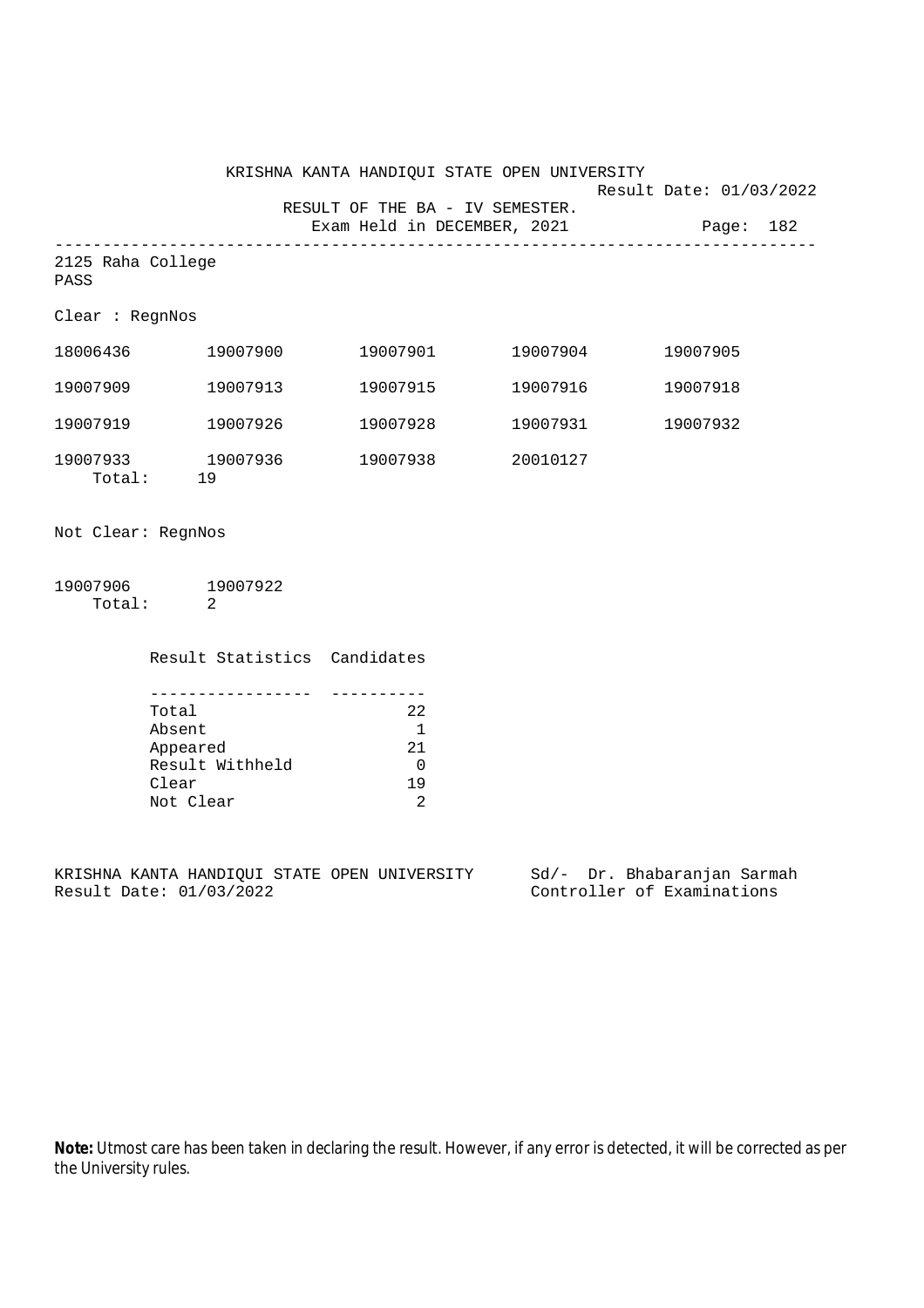KRISHNA KANTA HANDIQUI STATE OPEN UNIVERSITY

Result Date: 01/03/2022

RESULT OF THE BA - IV SEMESTER.

Exam Held in DECEMBER, 2021 Page: 183 --------------------------------------------------------------------------------

|      | 2127 Hojai College |
|------|--------------------|
| PASS |                    |

Clear : RegnNos

| 19007952           | 19007954 | 19007964 | 19007965 | 19007967 |
|--------------------|----------|----------|----------|----------|
| 19007969<br>Total: | 19007974 | 19007976 | 19008160 |          |

Not Clear: RegnNos

| 19007973 | 19007977 |
|----------|----------|
| Total:   |          |

| Result Statistics Candidates |    |
|------------------------------|----|
|                              |    |
| Total                        | 12 |
| Absent                       |    |
| Appeared                     | 11 |
| Result Withheld              |    |
| Clear                        | 9  |
| Not Clear                    |    |
|                              |    |

|  |                         |  | KRISHNA KANTA HANDIOUI STATE OPEN UNIVERSITY |  | Sd/- Dr. Bhabaranjan Sarmah |  |
|--|-------------------------|--|----------------------------------------------|--|-----------------------------|--|
|  | Result Date: 01/03/2022 |  |                                              |  | Controller of Examinations  |  |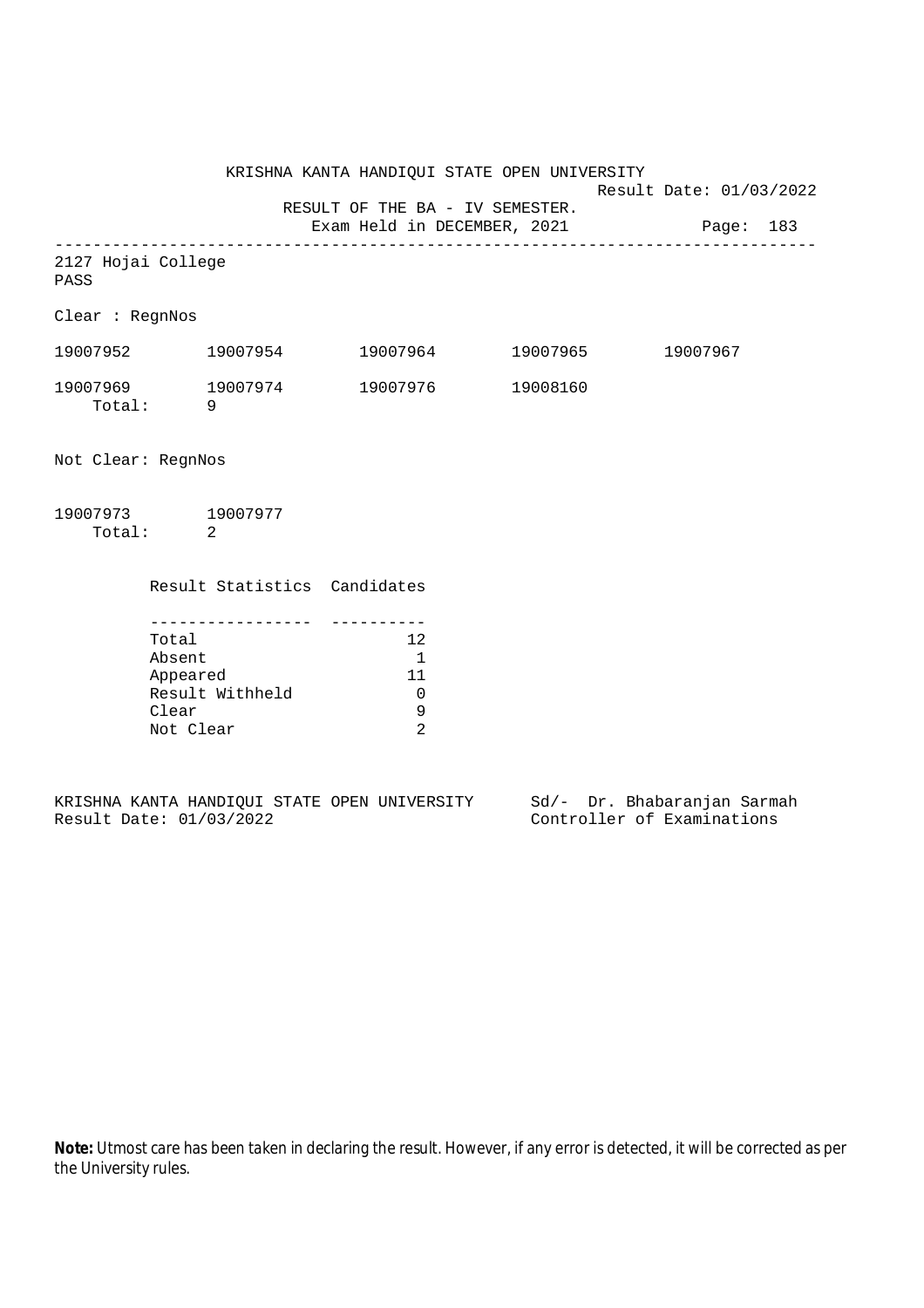|                      |                                                                         | KRISHNA KANTA HANDIQUI STATE OPEN UNIVERSITY                   |                                                           | Result Date: 01/03/2022 |  |
|----------------------|-------------------------------------------------------------------------|----------------------------------------------------------------|-----------------------------------------------------------|-------------------------|--|
|                      |                                                                         | RESULT OF THE BA - IV SEMESTER.<br>Exam Held in DECEMBER, 2021 |                                                           | Page: 184               |  |
| PASS                 | 2131 Khagarijan College                                                 |                                                                |                                                           |                         |  |
| Clear : RegnNos      |                                                                         |                                                                |                                                           |                         |  |
| 19007983<br>Total: 1 |                                                                         |                                                                |                                                           |                         |  |
| Expelled: RegnNos    |                                                                         |                                                                |                                                           |                         |  |
| 19007984<br>Total: 1 |                                                                         |                                                                |                                                           |                         |  |
| Not Clear: RegnNos   |                                                                         |                                                                |                                                           |                         |  |
| Total: 2             | 19007979 19007981                                                       |                                                                |                                                           |                         |  |
|                      | Result Statistics Candidates                                            |                                                                |                                                           |                         |  |
|                      | Total<br>Absent<br>Appeared<br>Result Withheld<br>Clear<br>Not Clear    | 4<br>0<br>4<br>$\mathbf 1$<br>1<br>$\overline{2}$              |                                                           |                         |  |
|                      | KRISHNA KANTA HANDIQUI STATE OPEN UNIVERSITY<br>Result Date: 01/03/2022 |                                                                | Sd/- Dr. Bhabaranjan Sarmah<br>Controller of Examinations |                         |  |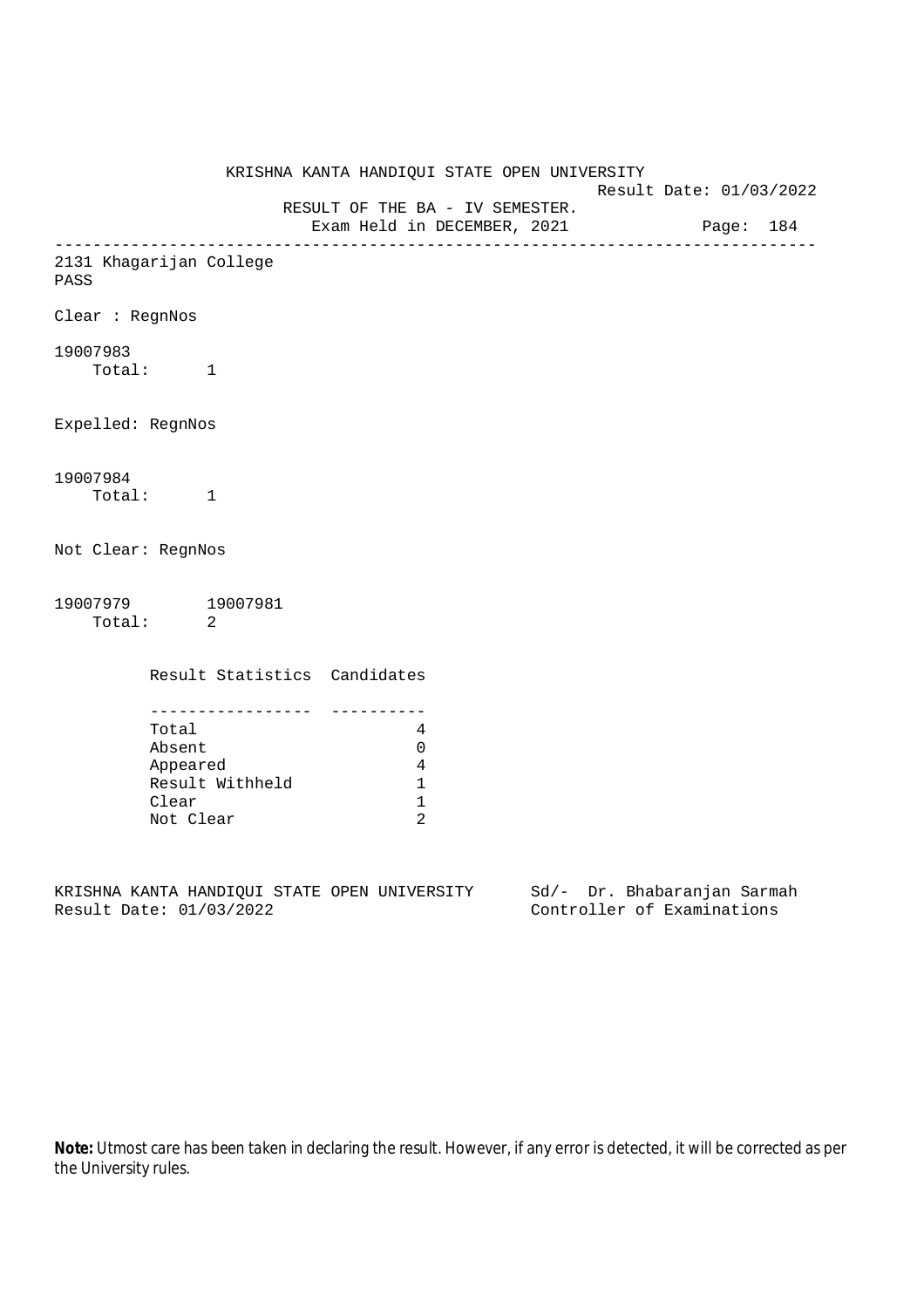|                                             |                | KRISHNA KANTA HANDIQUI STATE OPEN UNIVERSITY                         |          | Result Date: 01/03/2022 |
|---------------------------------------------|----------------|----------------------------------------------------------------------|----------|-------------------------|
|                                             |                | RESULT OF THE BA - IV SEMESTER.<br>Exam Held in DECEMBER, 2021 Page: |          | 185                     |
| 2201 M. N. C Open College<br>PASS           |                |                                                                      |          |                         |
| Clear : RegnNos<br>17016931                 | 17016937       | 17016940                                                             | 17016976 | 17017039                |
| 17017069                                    | 17017072       | 17017073                                                             | 17017104 | 18006510                |
| 18006533                                    | 18006582       | 19007987                                                             | 19007998 | 19008000                |
| 19008002                                    | 19008004       | 19008005                                                             | 19008006 | 19008010                |
| 19008012                                    | 19008013       | 19008015                                                             | 19008017 | 19008019                |
| 19008020                                    | 19008023       | 19008024                                                             | 19008025 | 19008026                |
| 19008042                                    | 19008043       | 19008044                                                             | 19008048 | 19008051                |
| 19008056                                    | 19008057       | 19008060                                                             | 19008064 | 19008069                |
| 19008070                                    | 19008071       | 19008077                                                             | 19008078 | 19008080                |
| 19008083                                    | 19008085       | 19008088                                                             | 19008089 | 19008094                |
| 19008096                                    | 19008097       | 19008101                                                             | 19008102 | 19008105                |
| 19008107                                    | 19008109       | 19008110                                                             | 19008114 | 19008116                |
| 19008119                                    | 19008123       | 19008131                                                             | 19008133 | 19008134                |
| 19008139                                    | 19008140       | 19008142                                                             | 19008145 | 19008148                |
| 19008157<br>Total: 73<br>Not Clear: RegnNos | 19008161       | 19008162                                                             |          |                         |
| 18006477                                    | 19007986       | 19007988                                                             | 19007996 | 19008021                |
| 19008029                                    | 19008034       | 19008047                                                             | 19008052 | 19008053                |
| 19008074                                    | 19008076       | 19008082                                                             | 19008087 | 19008095                |
| 19008099                                    | 19008111       | 19008117                                                             | 19008118 | 19008129                |
| 19008130                                    | 19008135       | 19008137                                                             | 19008141 | 19008143                |
| 19008144<br>Total:                          | 19008147<br>30 | 19008150                                                             | 19008156 | 19008299                |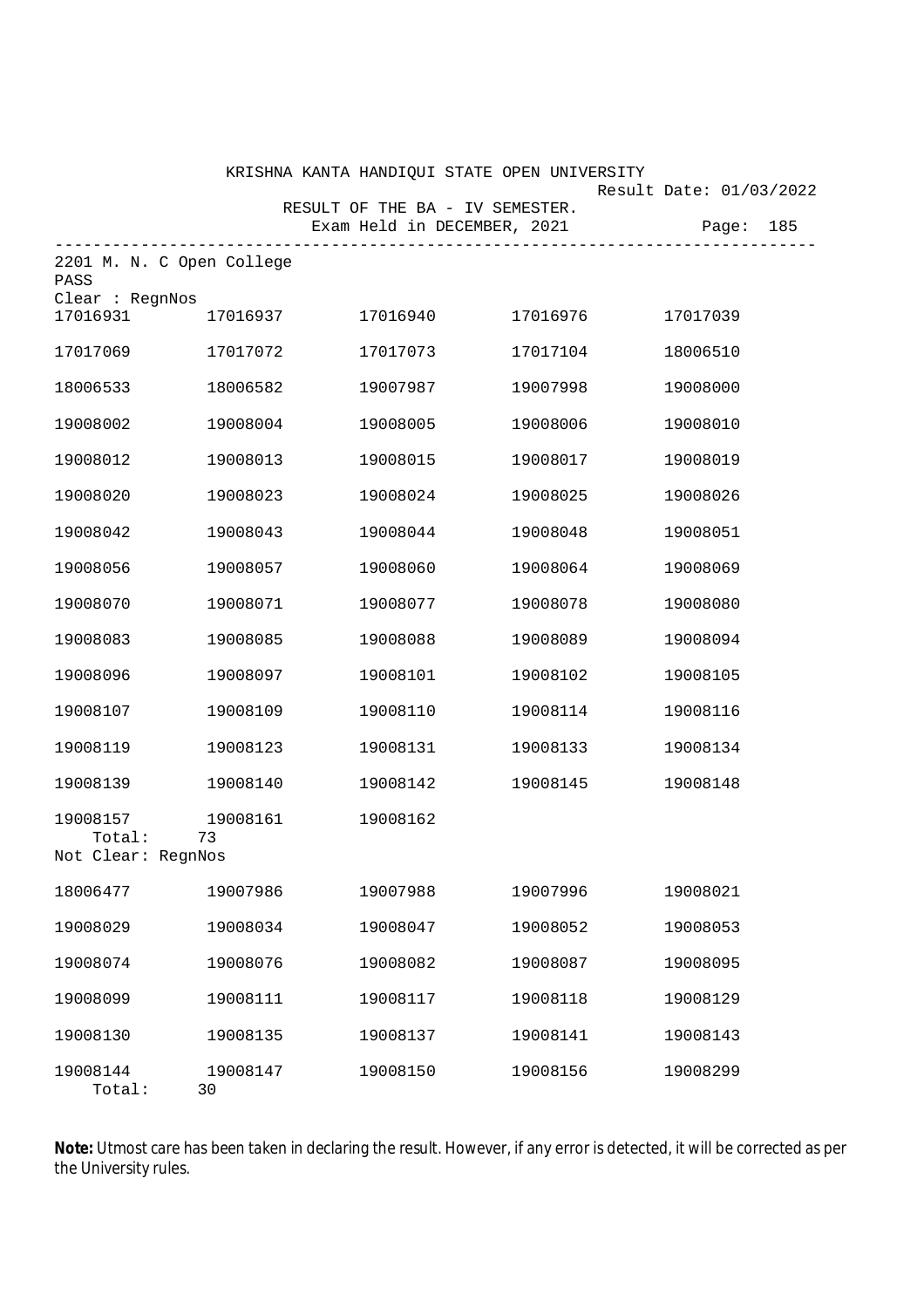KRISHNA KANTA HANDIQUI STATE OPEN UNIVERSITY

Result Date: 01/03/2022

 RESULT OF THE BA - IV SEMESTER. Exam Held in DECEMBER, 2021 Page: 186

--------------------------------------------------------------------------------

2201 M. N. C Open College PASS

Not Clear : RegnNos

Result Statistics Candidates

| Total           | 108 |
|-----------------|-----|
| Absent          | 5   |
| Appeared        | 103 |
| Result Withheld |     |
| Clear           | 73  |
| Not Clear       | 30  |

KRISHNA KANTA HANDIQUI STATE OPEN UNIVERSITY Sd/- Dr. Bhabaranjan Sarmah<br>Result Date: 01/03/2022 Controller of Examinations

Controller of Examinations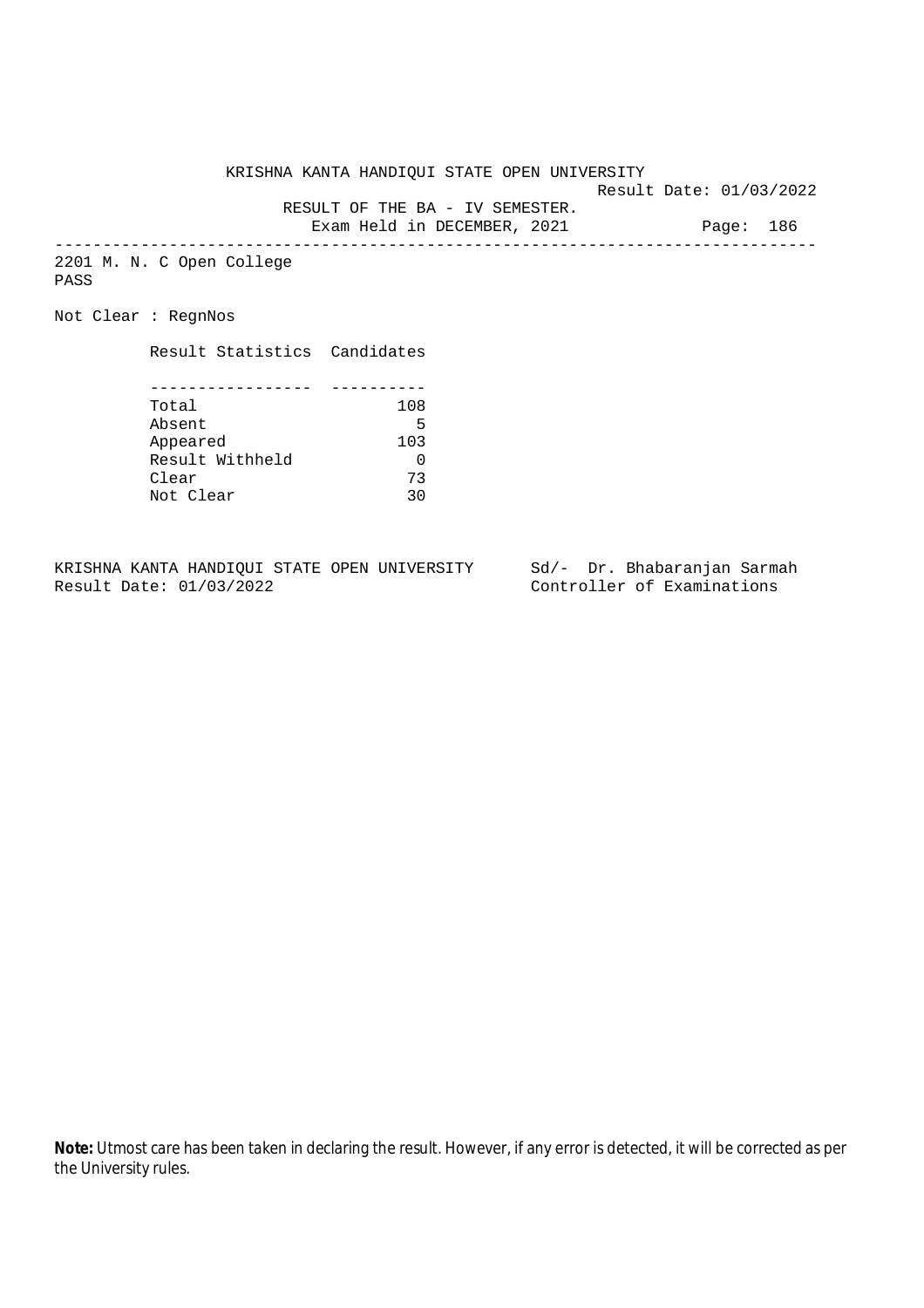KRISHNA KANTA HANDIQUI STATE OPEN UNIVERSITY Result Date: 01/03/2022 RESULT OF THE BA - IV SEMESTER. Exam Held in DECEMBER, 2021 Page: 187 -------------------------------------------------------------------------------- 2203 Swahid Smriti College, Belsor PASS Clear : RegnNos 17017283 17017371 Total: 2 Not Clear: RegnNos 18006668 19008170 Total: 2 Result Statistics Candidates ----------------- ---------- Total 4 Absent 0 Appeared 4 Result Withheld 0 Clear 2 Not Clear 2

KRISHNA KANTA HANDIQUI STATE OPEN UNIVERSITY Sd/- Dr. Bhabaranjan Sarmah Result Date: 01/03/2022 Controller of Examinations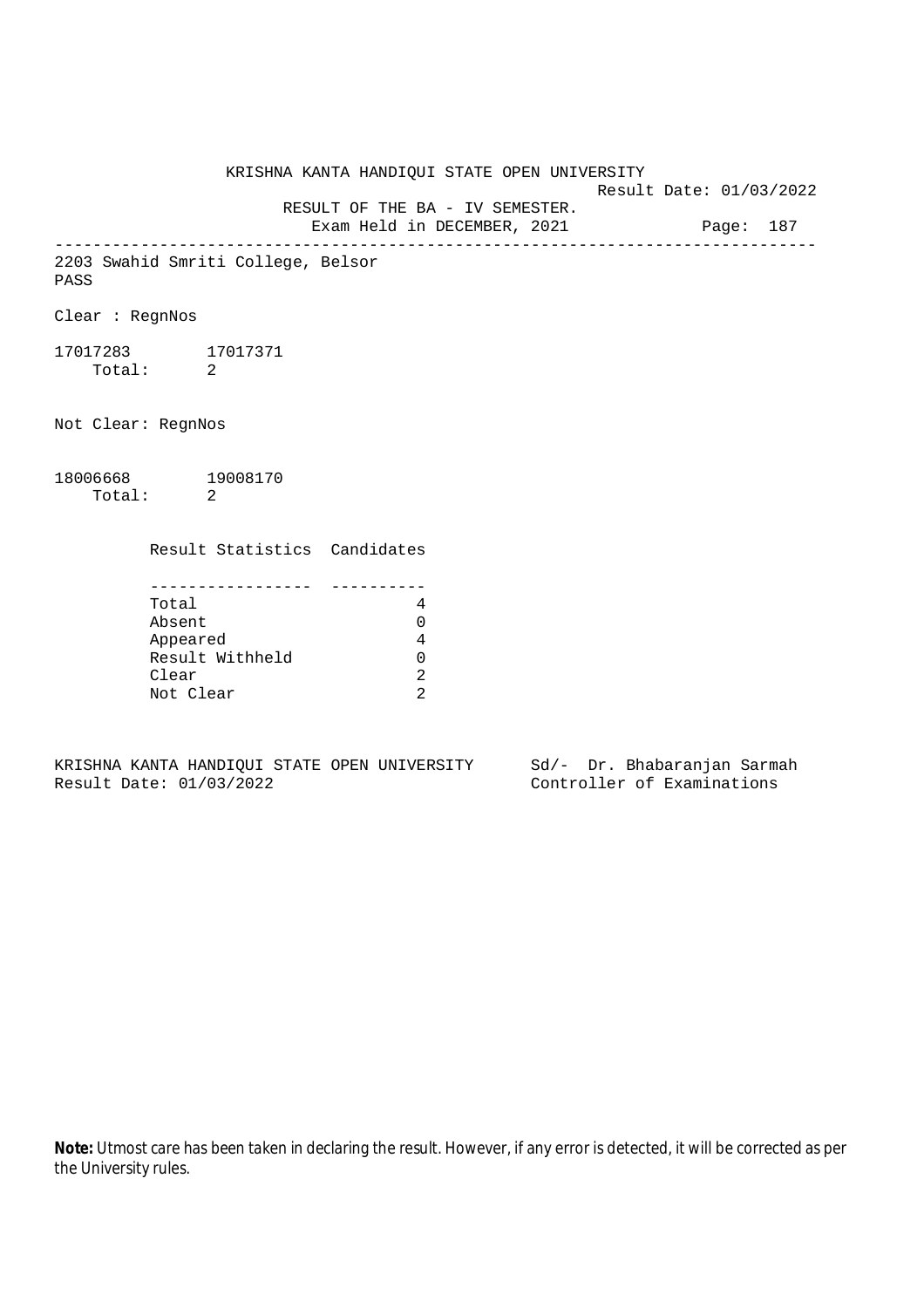|                             |                                                                                        |                                 | KRISHNA KANTA HANDIQUI STATE OPEN UNIVERSITY |                         |
|-----------------------------|----------------------------------------------------------------------------------------|---------------------------------|----------------------------------------------|-------------------------|
|                             |                                                                                        | RESULT OF THE BA - IV SEMESTER. |                                              | Result Date: 01/03/2022 |
|                             |                                                                                        | Exam Held in DECEMBER, 2021     | ------------------------                     | Page:<br>188            |
| PASS                        | 2204 Nalbari Commerce College                                                          |                                 |                                              |                         |
| Clear : RegnNos<br>19008172 | 19008180                                                                               | 19008185                        | 19008189                                     | 19008190                |
| 19008192                    | 19008193                                                                               | 19008195                        | 19008196                                     | 19008199                |
| 19008204                    | 19008207                                                                               | 19008209                        | 19008211                                     | 19008213                |
| 19008215                    | 19008218                                                                               | 19008219                        | 19008228                                     | 19008233                |
| 19008235                    | 19008236                                                                               | 19008241                        | 19008242                                     | 19008244                |
| 19008247                    | 19008249                                                                               | 19008250                        | 19008252                                     | 19008256                |
| 19008262                    | 19008272                                                                               | 19008274                        | 19008277                                     | 19008278                |
| 19008280                    | 19008282                                                                               | 19008283                        | 19008284                                     | 19008285                |
| 19008286                    | 19008287                                                                               | 19008288                        | 19008290                                     | 19008292                |
| 19008297                    | 19008298                                                                               | 19008300                        | 19008301                                     | 19008303                |
| 19008304                    | 19008305                                                                               | 19008306                        | 19008307                                     | 19008308                |
| 19008309<br>Total:          | 20010133<br>57                                                                         |                                 |                                              |                         |
| Not Clear: RegnNos          |                                                                                        |                                 |                                              |                         |
| 18006715                    | 19008182                                                                               | 19008206                        | 19008217                                     | 19008240                |
| 19008264<br>Total:          | 6                                                                                      |                                 |                                              |                         |
|                             | Result Statistics Candidates                                                           |                                 |                                              |                         |
|                             | --------------<br>Total<br>Absent<br>Appeared<br>Result Withheld<br>Clear<br>Not Clear | 67<br>4<br>63<br>0<br>57<br>6   |                                              |                         |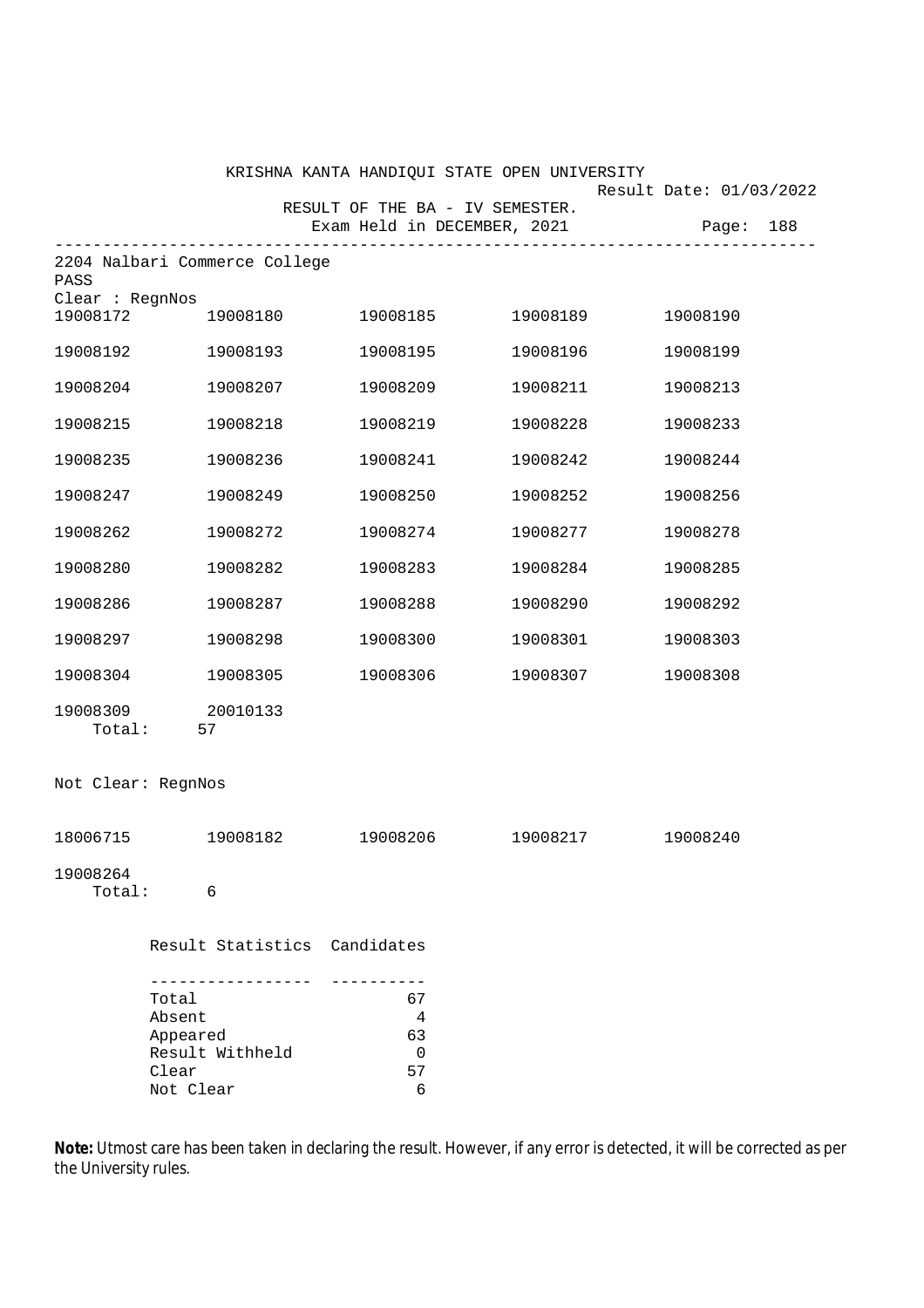KRISHNA KANTA HANDIQUI STATE OPEN UNIVERSITY Result Date: 01/03/2022 RESULT OF THE BA - IV SEMESTER. Exam Held in DECEMBER, 2021 Page: 189 --------------------------------------------------------------------------------

2204 Nalbari Commerce College PASS

Not Clear : RegnNos

KRISHNA KANTA HANDIQUI STATE OPEN UNIVERSITY Sd/- Dr. Bhabaranjan Sarmah Result Date: 01/03/2022 Controller of Examinations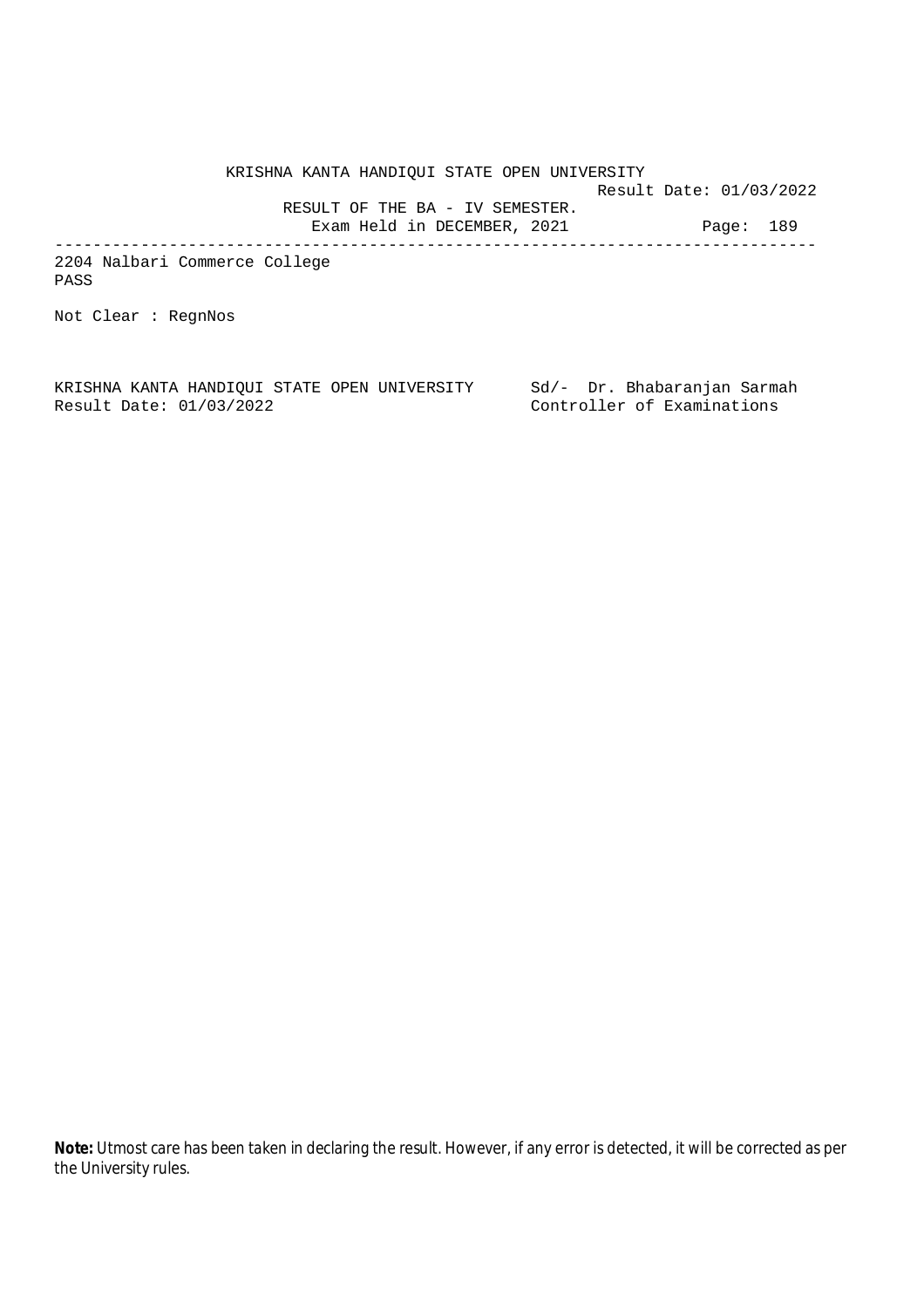|                      |                                                   |                                         | KRISHNA KANTA HANDIQUI STATE OPEN UNIVERSITY                             | Result Date: 01/03/2022 |          |  |
|----------------------|---------------------------------------------------|-----------------------------------------|--------------------------------------------------------------------------|-------------------------|----------|--|
|                      |                                                   |                                         | RESULT OF THE BA - IV SEMESTER.<br>Exam Held in DECEMBER, 2021 Page: 190 |                         |          |  |
| PASS                 |                                                   | 2205 Barkhetri Junior College, Mukalmua |                                                                          |                         |          |  |
| Clear : RegnNos      |                                                   |                                         |                                                                          |                         |          |  |
|                      |                                                   |                                         | $18006752$ $18006755$ $18006758$ $19008319$                              |                         | 19008323 |  |
| 19008327<br>Total: 6 |                                                   |                                         |                                                                          |                         |          |  |
| Not Clear: RegnNos   |                                                   |                                         |                                                                          |                         |          |  |
|                      |                                                   | 17017644 18006759                       | 18006769 19006178 19008311                                               |                         |          |  |
| Total: 8             |                                                   |                                         | 19008313 19008317 19008325                                               |                         |          |  |
|                      |                                                   | Result Statistics Candidates            |                                                                          |                         |          |  |
|                      | Total<br>Absent<br>Appeared<br>Clear<br>Not Clear | -----------------<br>Result Withheld    | 14<br>$\overline{0}$<br>14<br>$\overline{0}$<br>6<br>8                   |                         |          |  |

|  |                         |  | KRISHNA KANTA HANDIOUI STATE OPEN UNIVERSITY |  | Sd/- Dr. Bhabaranjan Sarmah |  |
|--|-------------------------|--|----------------------------------------------|--|-----------------------------|--|
|  | Result Date: 01/03/2022 |  |                                              |  | Controller of Examinations  |  |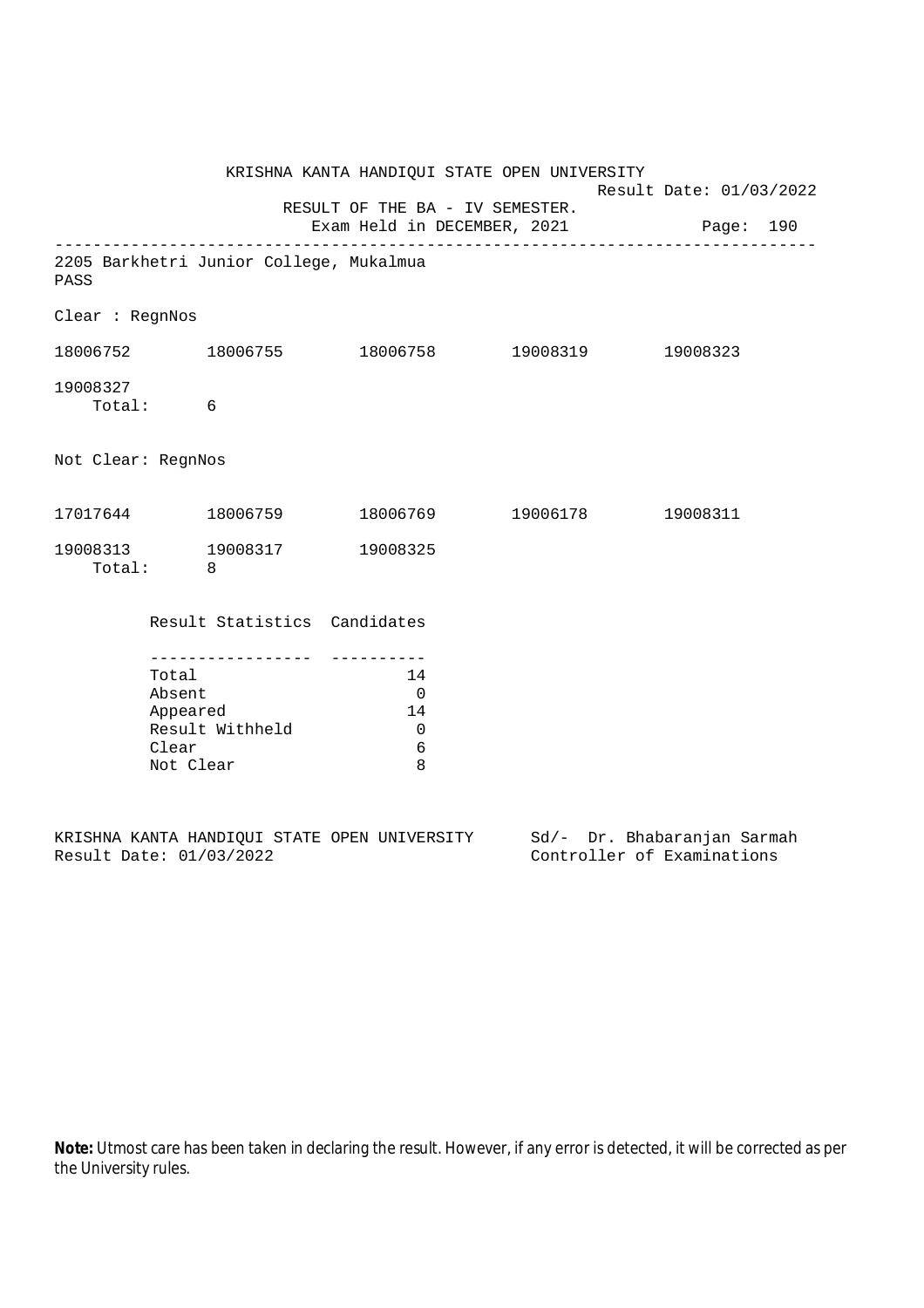KRISHNA KANTA HANDIQUI STATE OPEN UNIVERSITY Result Date: 01/03/2022 RESULT OF THE BA - IV SEMESTER. Exam Held in DECEMBER, 2021 Page: 191 -------------------------------------------------------------------------------- 2207 Dhamdhama Anchalik College PASS Clear : RegnNos 17017764 17017865 19008333 19008343 19008344 19008351 19008355 Total: 7 Result Statistics Candidates ----------------- ---------- Total 8 Absent 1 Appeared 7<br>Result Withheld 0 Result Withheld 0<br>Clear 7 Clear 7<br>Not Clear 6 Not Clear

KRISHNA KANTA HANDIQUI STATE OPEN UNIVERSITY Sd/- Dr. Bhabaranjan Sarmah Result Date: 01/03/2022 Controller of Examinations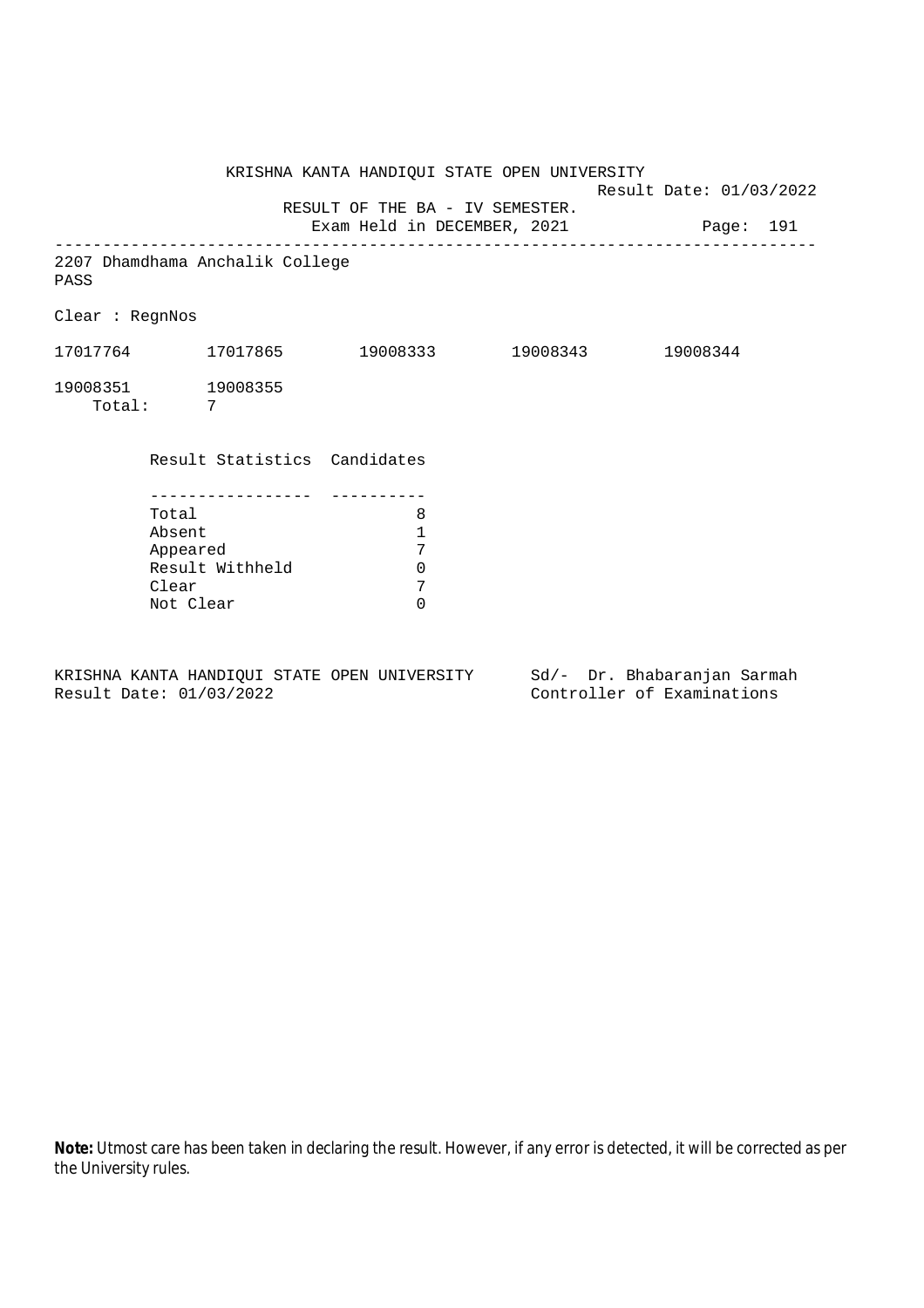|                         | KRISHNA KANTA HANDIQUI STATE OPEN UNIVERSITY |                                    |                              |                                                                | Result Date: 01/03/2022 |           |
|-------------------------|----------------------------------------------|------------------------------------|------------------------------|----------------------------------------------------------------|-------------------------|-----------|
|                         |                                              |                                    |                              | RESULT OF THE BA - IV SEMESTER.<br>Exam Held in DECEMBER, 2021 |                         | Page: 192 |
| 2209 IYDE, Tihu<br>PASS |                                              | ---------------------------------- |                              | ---------------------------                                    |                         |           |
| Clear : RegnNos         |                                              |                                    |                              |                                                                |                         |           |
| 17000045 17000062       |                                              |                                    | 18006800                     | 18006802                                                       | 18006816                |           |
| 18006817                |                                              | 18006838                           | 19008361                     | 19008362                                                       | 19008363                |           |
| 19008364                |                                              | 19008365                           | 19008366                     | 19008372                                                       | 19008373                |           |
| 19008374                |                                              | 19008379                           | 19008386                     | 19008387                                                       | 19008389                |           |
| 19008390                |                                              | 19008397                           | 19008398                     | 19008399                                                       | 19008400                |           |
| 19008402                |                                              | 19008405                           | 19008407                     | 19008409                                                       | 19008412                |           |
| 19008415                |                                              | 19008419                           | 19008420                     | 19008422                                                       | 19008427                |           |
| 19008428                |                                              | 19008430                           | 19008431                     | 19008435                                                       | 19008438                |           |
| 19008440                | 19008441                                     |                                    | 19008442                     | 19008448                                                       | 19008449                |           |
| 19008452                | Total: 46                                    |                                    |                              |                                                                |                         |           |
| Not Clear: RegnNos      |                                              |                                    |                              |                                                                |                         |           |
| 19008421                | 19008433<br>Total: 2                         |                                    |                              |                                                                |                         |           |
|                         |                                              |                                    | Result Statistics Candidates |                                                                |                         |           |
|                         | Total                                        | ---------------                    | ----------<br>48             |                                                                |                         |           |

Absent 0<br>Appeared 48 Appeared Result Withheld 0<br>Clear 46 Clear 46<br>Not Clear 2 Not Clear

KRISHNA KANTA HANDIQUI STATE OPEN UNIVERSITY Sd/- Dr. Bhabaranjan Sarmah<br>Result Date: 01/03/2022 Controller of Examinations

Controller of Examinations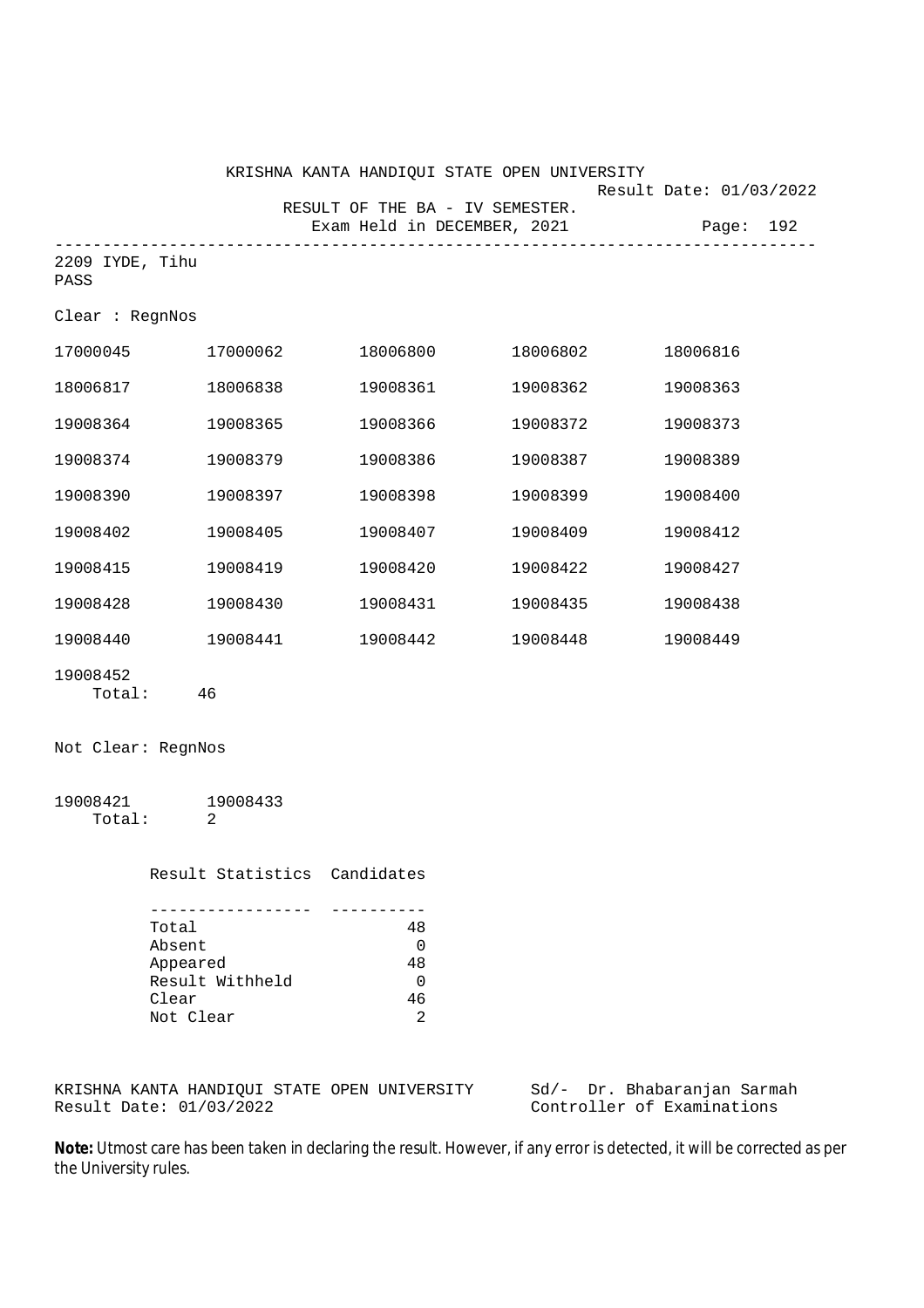KRISHNA KANTA HANDIQUI STATE OPEN UNIVERSITY Result Date: 01/03/2022 RESULT OF THE BA - IV SEMESTER. Exam Held in DECEMBER, 2021 Page: 193 -------------------------------------------------------------------------------- 2214 Nalbari College PASS Clear : RegnNos 17018062 19008453 19008456 19008460 19008463 19008465 19008467 19008476 19008482 19008485 19008486 19008487 Total: 12 Not Clear: RegnNos 19008469 19008470 19008479 Total: 3 Result Statistics Candidates ----------------- ----------

| Total           | 16 |
|-----------------|----|
| Absent          |    |
| Appeared        | 15 |
| Result Withheld | 0  |
| Clear           | 12 |
| Not Clear       | ર  |

KRISHNA KANTA HANDIQUI STATE OPEN UNIVERSITY Sd/- Dr. Bhabaranjan Sarmah Result Date: 01/03/2022 Controller of Examinations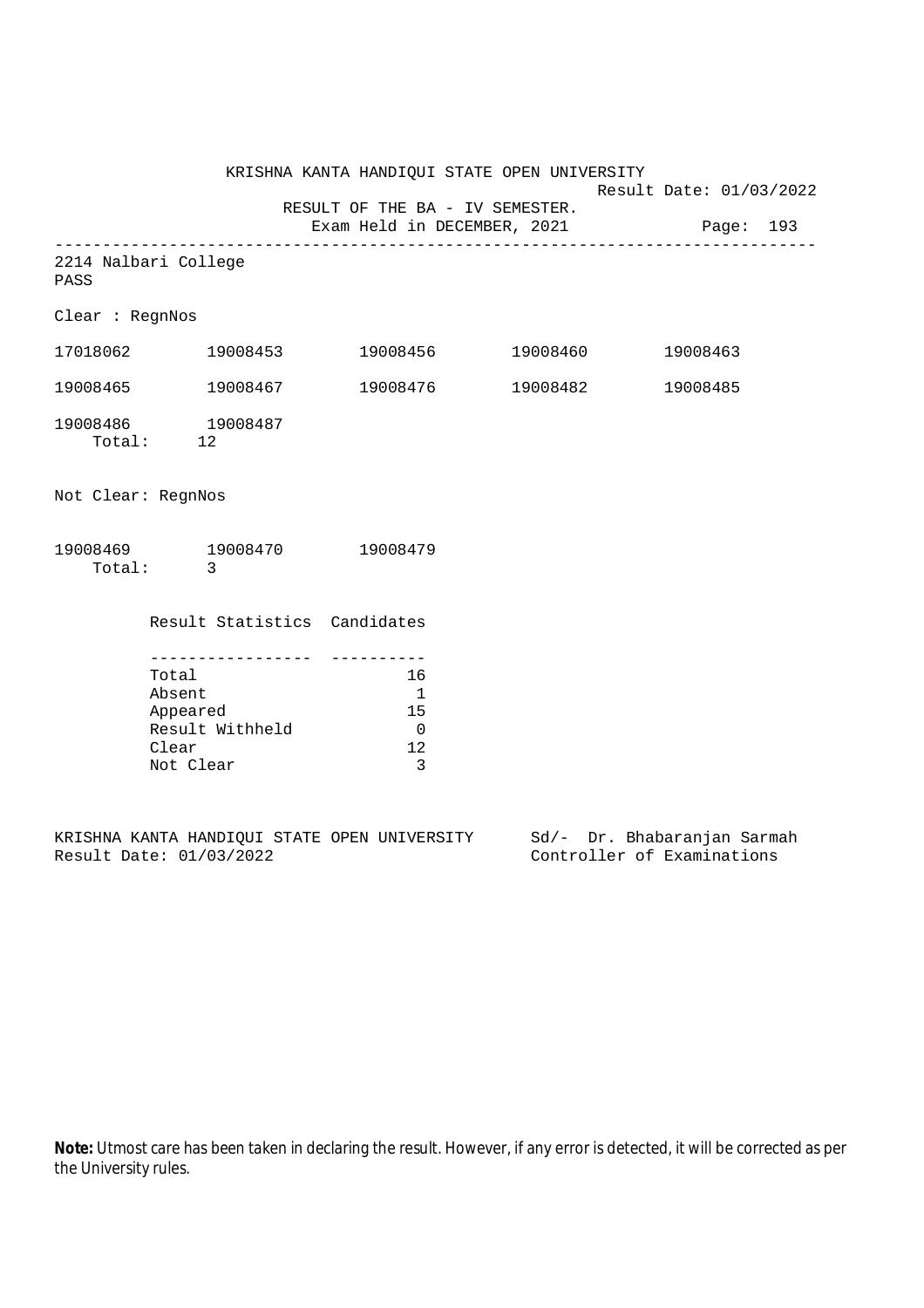|                    |                                                         | RESULT OF THE BA - IV SEMESTER.                                            | KRISHNA KANTA HANDIQUI STATE OPEN UNIVERSITY | Result Date: 01/03/2022 |
|--------------------|---------------------------------------------------------|----------------------------------------------------------------------------|----------------------------------------------|-------------------------|
|                    |                                                         | Exam Held in DECEMBER, 2021                                                |                                              | Page: 194               |
| PASS               | 2301 Maibang Degree College                             |                                                                            |                                              |                         |
| Clear : RegnNos    |                                                         |                                                                            |                                              |                         |
| 19008492           | 19008493                                                |                                                                            |                                              | 19008498                |
| 19008500           | 19008502                                                | 19008503                                                                   | 19008504                                     | 19008505                |
| 19008506           | 19008507                                                | 19008509                                                                   | 19008510                                     | 19008512                |
| 19008513           | 19008514                                                | 19008515                                                                   | 19008519                                     | 19008521                |
| 19008522           | 19008523                                                | 19008524                                                                   | 19008525                                     | 19008526                |
| 19008527           | 19008528                                                | 19008530                                                                   | 19008531                                     | 19008532                |
|                    | 19008533 19008534                                       |                                                                            | 19008535 19008536                            | 19008541                |
| 19008543           | Total: 36                                               |                                                                            |                                              |                         |
| Not Clear: RegnNos |                                                         |                                                                            |                                              |                         |
|                    | 19008494 19008540<br>Total: 2                           |                                                                            |                                              |                         |
|                    | Result Statistics Candidates                            |                                                                            |                                              |                         |
|                    | Total<br>Absent<br>Appeared<br>Result Withheld<br>Clear | -----------<br>41<br>$\overline{\mathbf{3}}$<br>38<br>$\overline{0}$<br>36 |                                              |                         |

KRISHNA KANTA HANDIQUI STATE OPEN UNIVERSITY Sd/- Dr. Bhabaranjan Sarmah<br>Result Date: 01/03/2022 Controller of Examinations

Clear 36<br>Not Clear 2

Not Clear

Controller of Examinations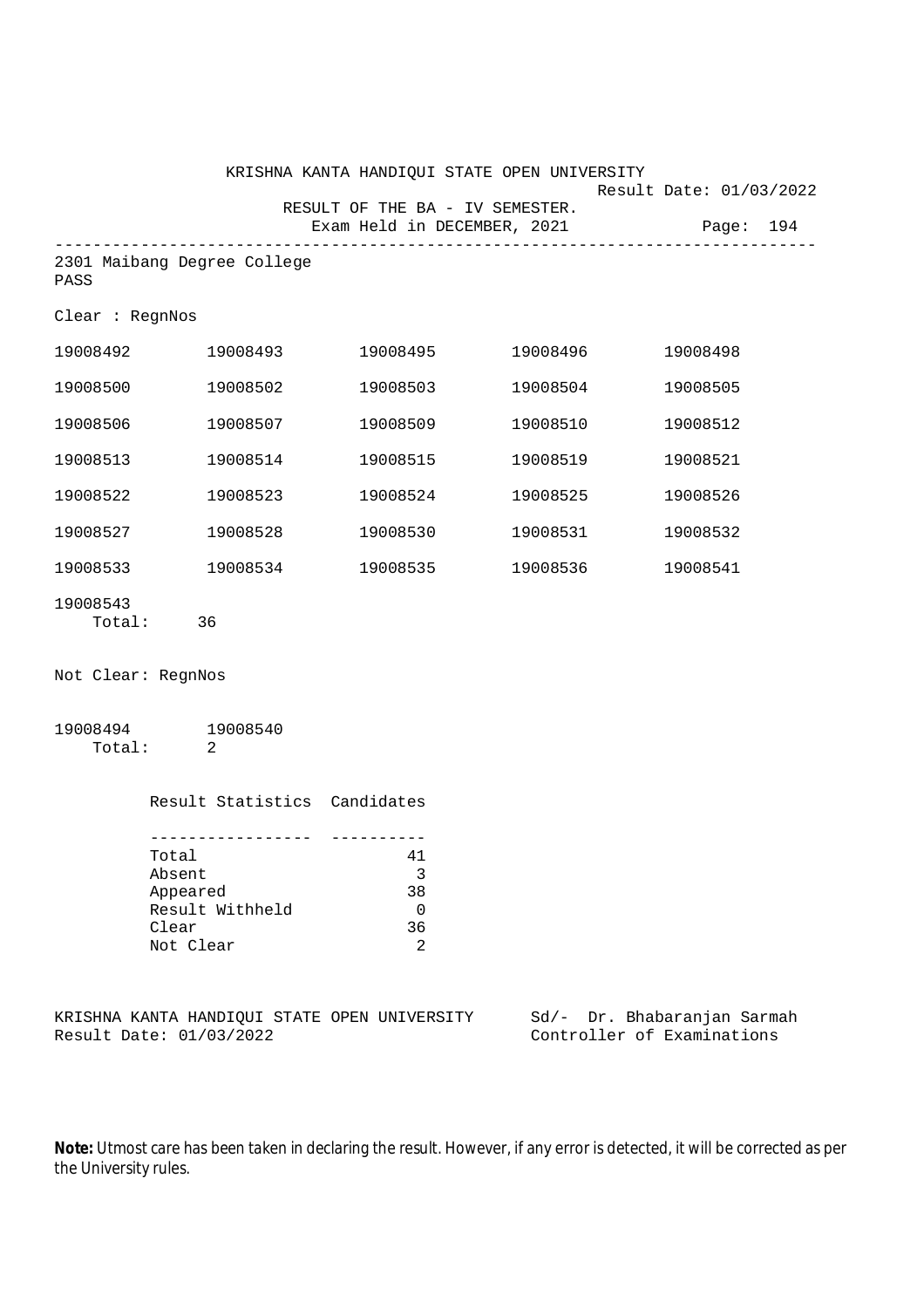|                                                       |                | KRISHNA KANTA HANDIQUI STATE OPEN UNIVERSITY                   |          | Result Date: 01/03/2022 |
|-------------------------------------------------------|----------------|----------------------------------------------------------------|----------|-------------------------|
|                                                       |                | RESULT OF THE BA - IV SEMESTER.<br>Exam Held in DECEMBER, 2021 |          | Page: 195               |
| 2303 Haflong Govt. College<br>PASS<br>Clear : RegnNos |                |                                                                |          |                         |
| 17018248                                              | 18006961       | 19008544                                                       | 19008547 | 19008548                |
| 19008549                                              | 19008550       | 19008551                                                       | 19008554 | 19008557                |
| 19008558                                              | 19008559       | 19008560                                                       | 19008562 | 19008566                |
| 19008568                                              | 19008571       | 19008574                                                       | 19008575 | 19008577                |
| 19008578                                              | 19008579       | 19008582                                                       | 19008584 | 19008586                |
| 19008588                                              | 19008589       | 19008590                                                       | 19008591 | 19008592                |
| 19008594                                              | 19008595       | 19008597                                                       | 19008598 | 19008599                |
| 19008600                                              | 19008601       | 19008602                                                       | 19008603 | 19008604                |
| 19008606                                              | 19008608       | 19008609                                                       | 19008610 | 19008611                |
| 19008612                                              | 19008613       | 19008615                                                       | 19008616 | 19008617                |
| 19008619                                              | 19008620       | 19008622                                                       | 19008623 | 19008624                |
| 19008627                                              | 19008628       | 19008630                                                       | 19008631 | 19008632                |
| 19008633<br>Total:                                    | 19008634<br>65 | 19008636                                                       | 19008637 | 19008638                |

Not Clear: RegnNos

19008545 19008585 Total: 2

Result Statistics Candidates

| Total           | 71             |
|-----------------|----------------|
| Absent          | 4              |
| Appeared        | 67             |
| Result Withheld | 0              |
| Clear           | 65             |
| Not Clear       | $\mathfrak{D}$ |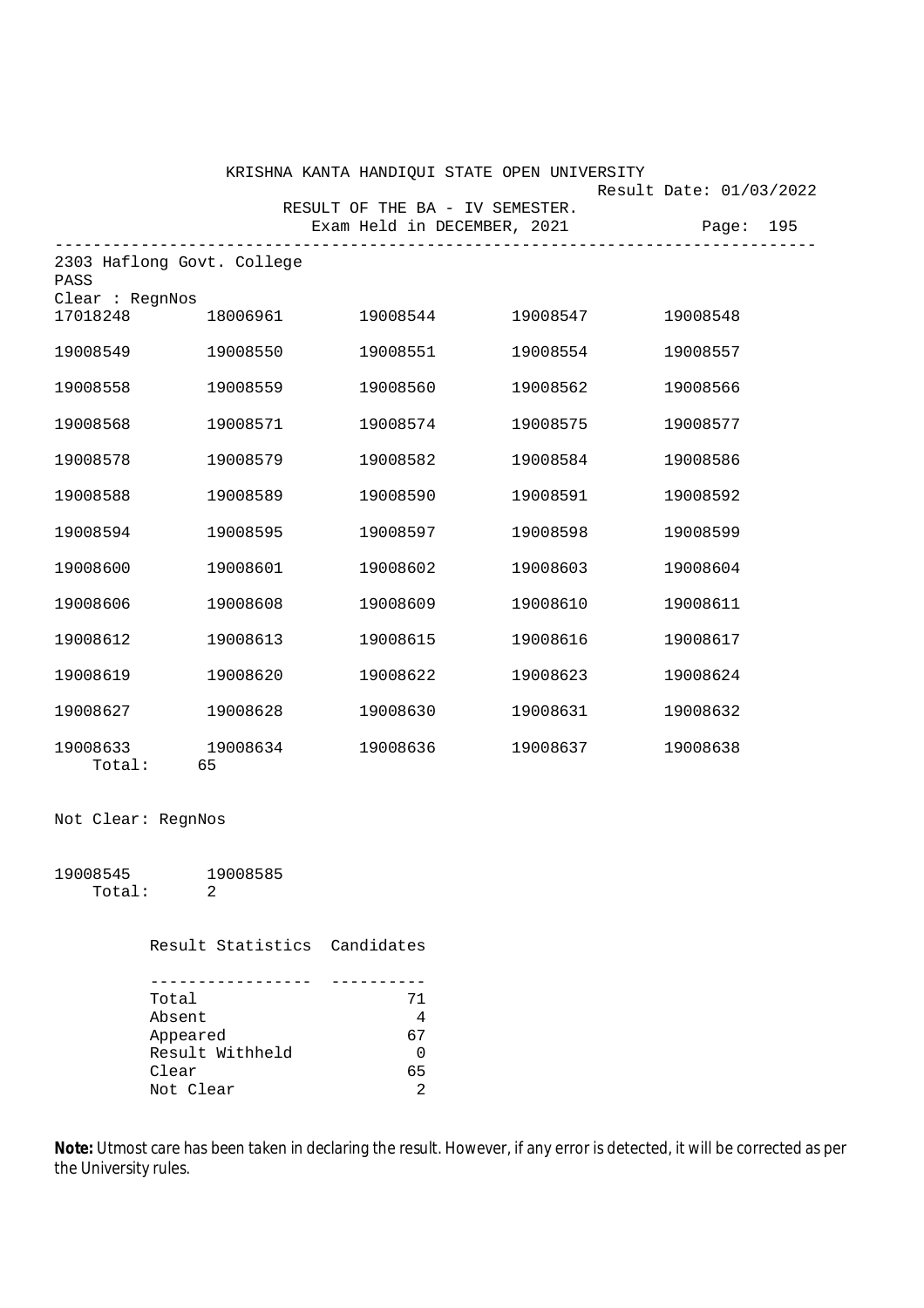KRISHNA KANTA HANDIQUI STATE OPEN UNIVERSITY Result Date: 01/03/2022 RESULT OF THE BA - IV SEMESTER. Exam Held in DECEMBER, 2021 Page: 196 --------------------------------------------------------------------------------

2303 Haflong Govt. College PASS

Not Clear : RegnNos

KRISHNA KANTA HANDIQUI STATE OPEN UNIVERSITY Sd/- Dr. Bhabaranjan Sarmah Result Date: 01/03/2022 Controller of Examinations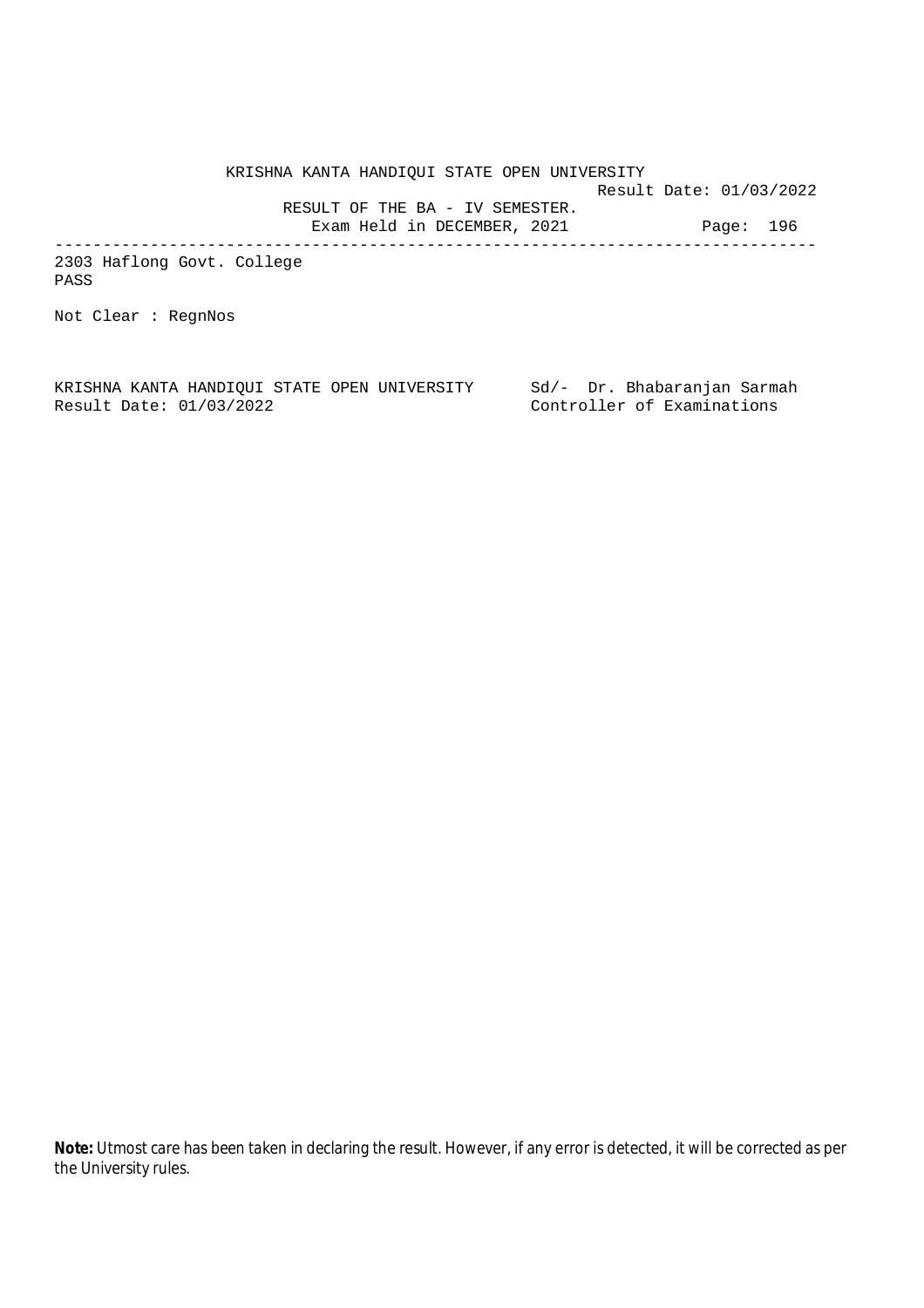|                                                 |                                 | KRISHNA KANTA HANDIQUI STATE OPEN UNIVERSITY | Result Date: 01/03/2022 |
|-------------------------------------------------|---------------------------------|----------------------------------------------|-------------------------|
|                                                 | RESULT OF THE BA - IV SEMESTER. |                                              |                         |
| 2401 Swahid Peoli Phukan College, Namti<br>PASS |                                 |                                              |                         |
| Clear : RegnNos                                 |                                 |                                              |                         |
| 19008645 19008649 19008650 19008651<br>Total: 5 |                                 |                                              | 19008652                |
| Result Statistics Candidates                    |                                 |                                              |                         |
|                                                 |                                 |                                              |                         |
| Total                                           | 5                               |                                              |                         |
| Absent                                          | 0                               |                                              |                         |
| Appeared                                        | 5                               |                                              |                         |
| Result Withheld                                 | $\Omega$                        |                                              |                         |
| Clear                                           | 5                               |                                              |                         |
| Not Clear                                       | $\Omega$                        |                                              |                         |
|                                                 |                                 |                                              |                         |

KRISHNA KANTA HANDIQUI STATE OPEN UNIVERSITY Sd/- Dr. Bhabaranjan Sarmah<br>Result Date: 01/03/2022 Controller of Examinations

Controller of Examinations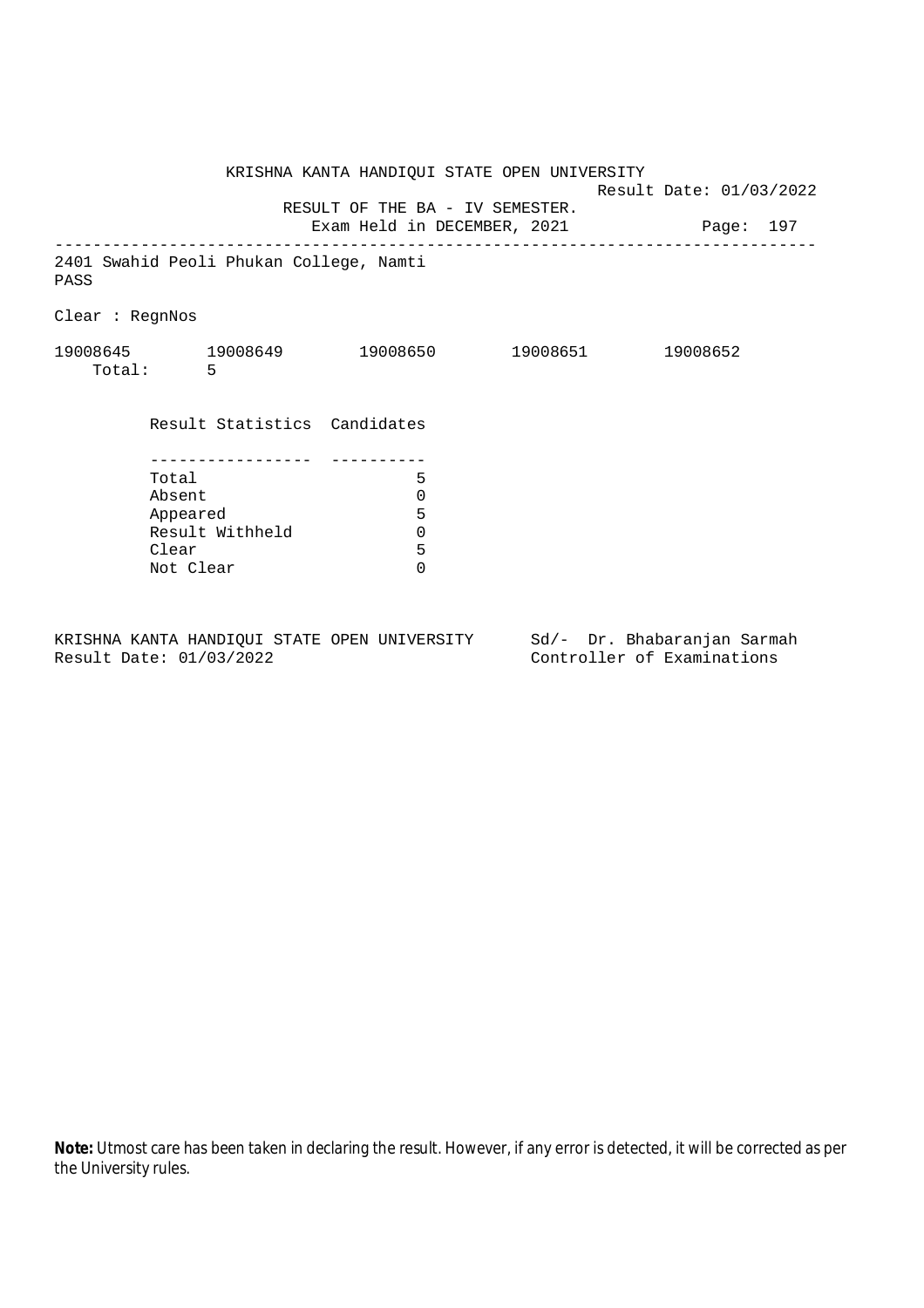KRISHNA KANTA HANDIQUI STATE OPEN UNIVERSITY Result Date: 01/03/2022 RESULT OF THE BA - IV SEMESTER. Exam Held in DECEMBER, 2021 Page: 198 -------------------------------------------------------------------------------- 2402 Dikhowmukh College PASS Clear : RegnNos 19008662 19008663 19008664 19008665 19008666 Total: 5 Result Statistics Candidates ----------------- ---------- Total 5 Absent<br>
Appeared 5<br>
Result Withheld 0<br>
Clear 5 Appeared Result Withheld 0 Clear Not Clear 0

KRISHNA KANTA HANDIQUI STATE OPEN UNIVERSITY Sd/- Dr. Bhabaranjan Sarmah Result Date: 01/03/2022 Controller of Examinations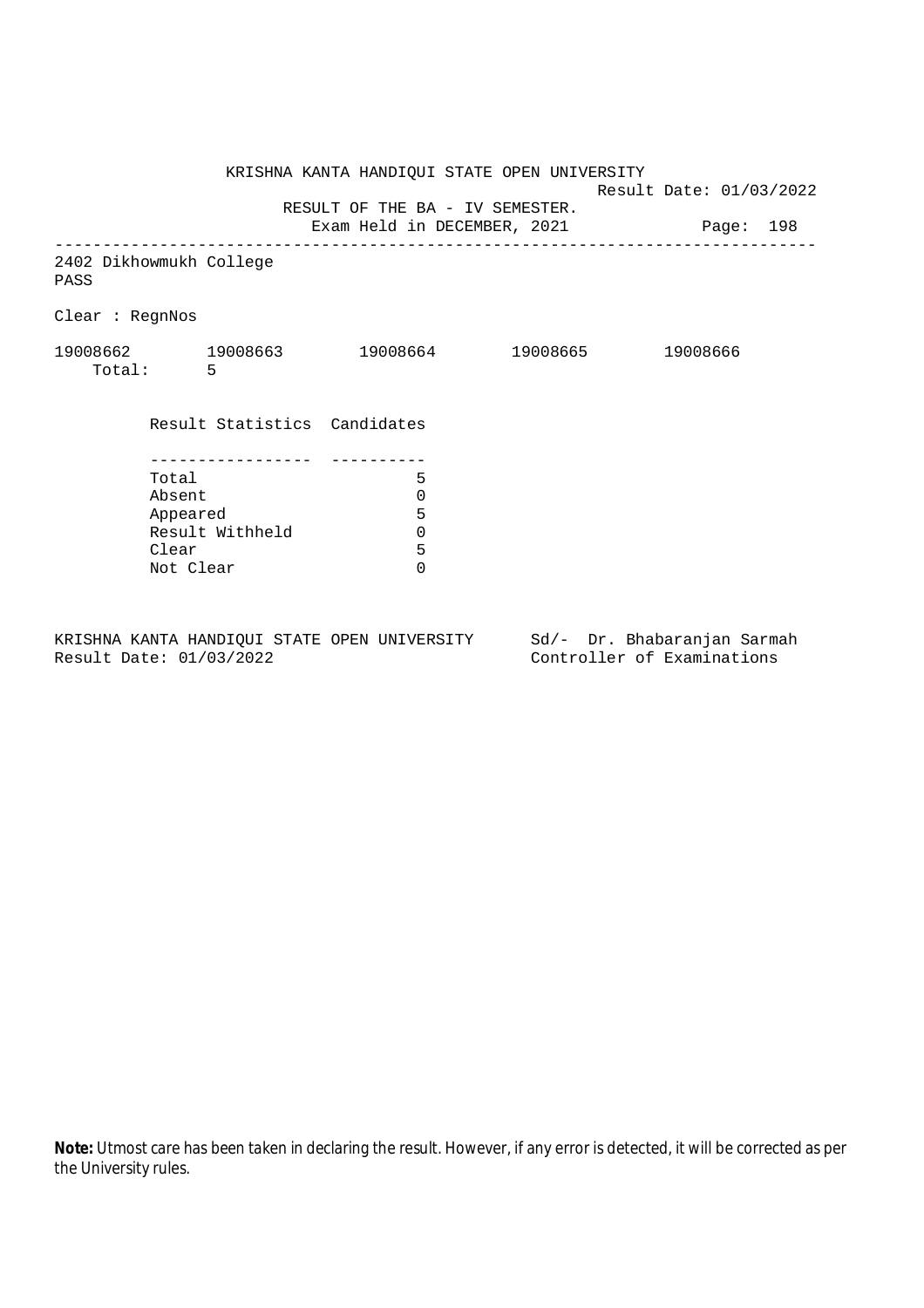KRISHNA KANTA HANDIQUI STATE OPEN UNIVERSITY Result Date: 01/03/2022 RESULT OF THE BA - IV SEMESTER. Exam Held in DECEMBER, 2021 Page: 199 -------------------------------------------------------------------------------- 2403 Gargaon College, Simaluguri PASS Clear : RegnNos 19008692 19008698 19008702 19008705 19008710 Total: 5 Not Clear: RegnNos 19008684 Total: 1 Result Statistics Candidates ----------------- ---------- Total 6 Absent 0 Appeared 6 Result Withheld 0 Clear 5 Not Clear 1

KRISHNA KANTA HANDIQUI STATE OPEN UNIVERSITY Sd/- Dr. Bhabaranjan Sarmah Result Date: 01/03/2022 Controller of Examinations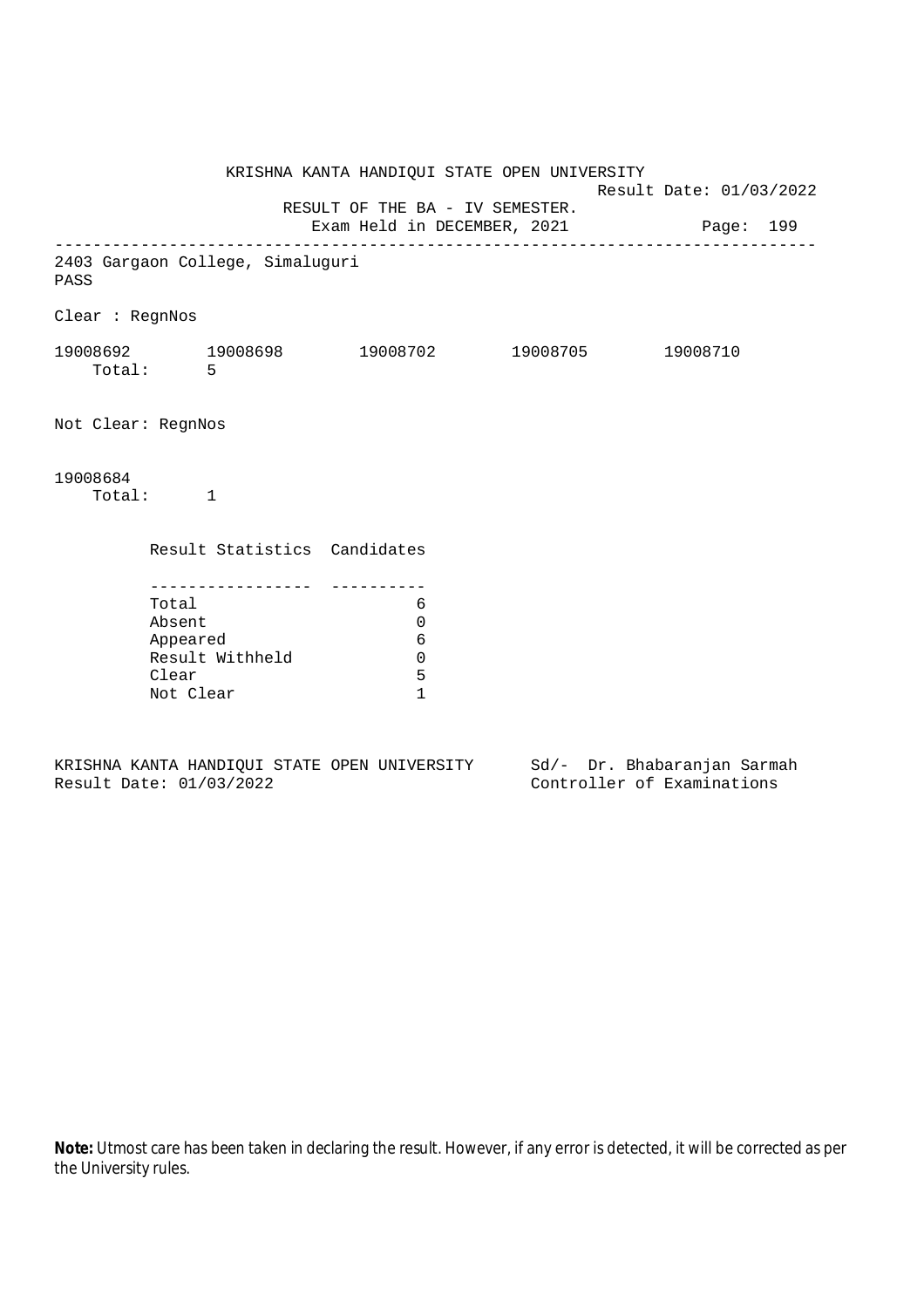KRISHNA KANTA HANDIQUI STATE OPEN UNIVERSITY Result Date: 01/03/2022 RESULT OF THE BA - IV SEMESTER. Exam Held in DECEMBER, 2021 Page: 200 -------------------------------------------------------------------------------- 2404 Sibsagar College, Joysagar PASS Clear : RegnNos 19008731 19008732 19008758 19008759 19008761 Total: 5 Not Clear: RegnNos 19008740 Total: 1 Result Statistics Candidates ----------------- ---------- Total 6 Absent 0 Appeared 6 Result Withheld 0 Clear 5 Not Clear 1

KRISHNA KANTA HANDIQUI STATE OPEN UNIVERSITY Sd/- Dr. Bhabaranjan Sarmah Result Date: 01/03/2022 Controller of Examinations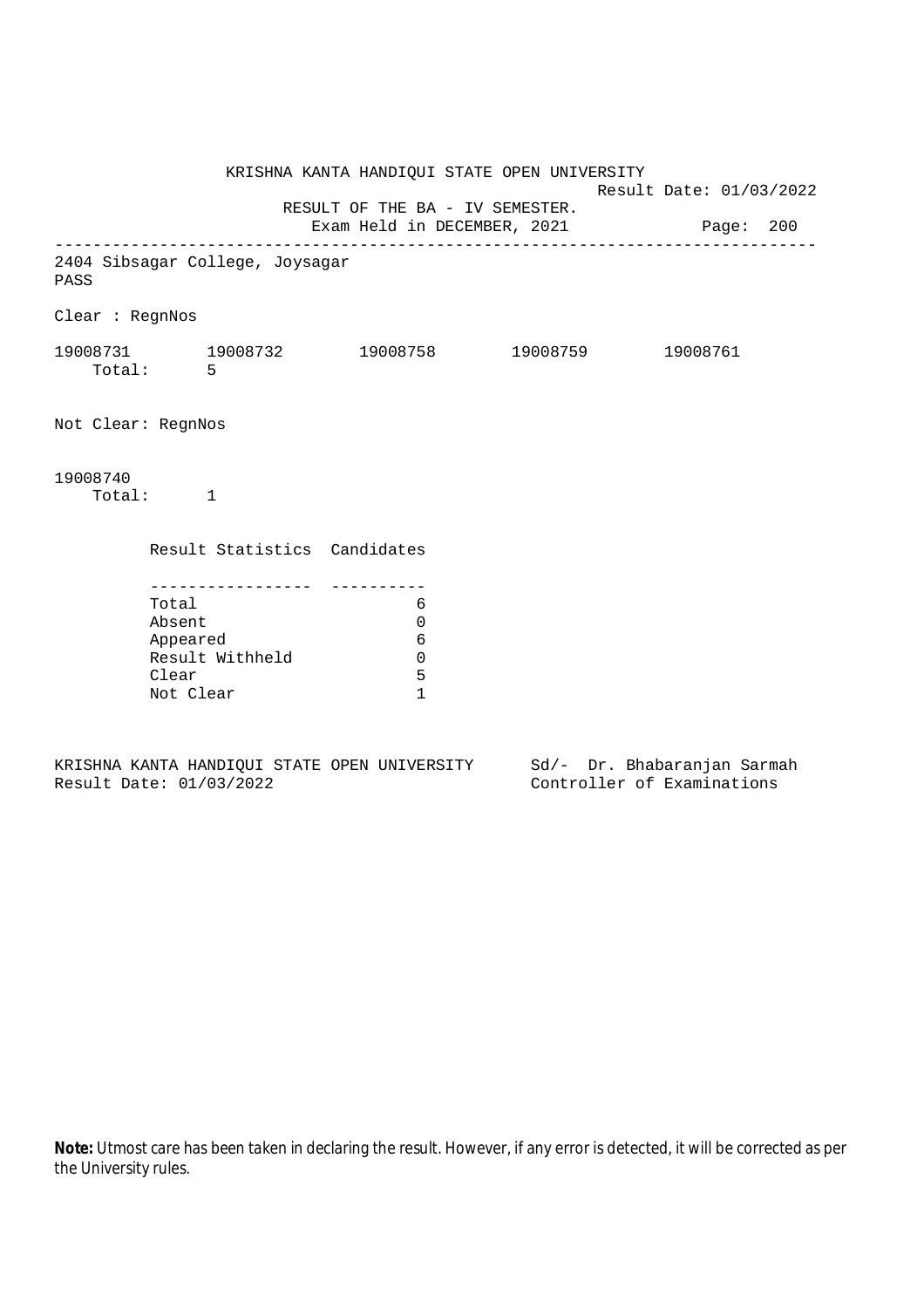KRISHNA KANTA HANDIQUI STATE OPEN UNIVERSITY

Result Date: 01/03/2022

 RESULT OF THE BA - IV SEMESTER. Exam Held in DECEMBER, 2021 Page: 201

--------------------------------------------------------------------------------

2405 Jhanji Hemnath Sarma College PASS

Clear : RegnNos

19008771 19008779 19008781 Total: 3

> Result Statistics Candidates ----------------- ---------- Total 3 Absent 0<br>
> Appeared 3<br>
> Result Withheld 0 Appeared Result Withheld 0<br>Clear 3 Clear Not Clear 0

KRISHNA KANTA HANDIQUI STATE OPEN UNIVERSITY Sd/- Dr. Bhabaranjan Sarmah Result Date: 01/03/2022 Controller of Examinations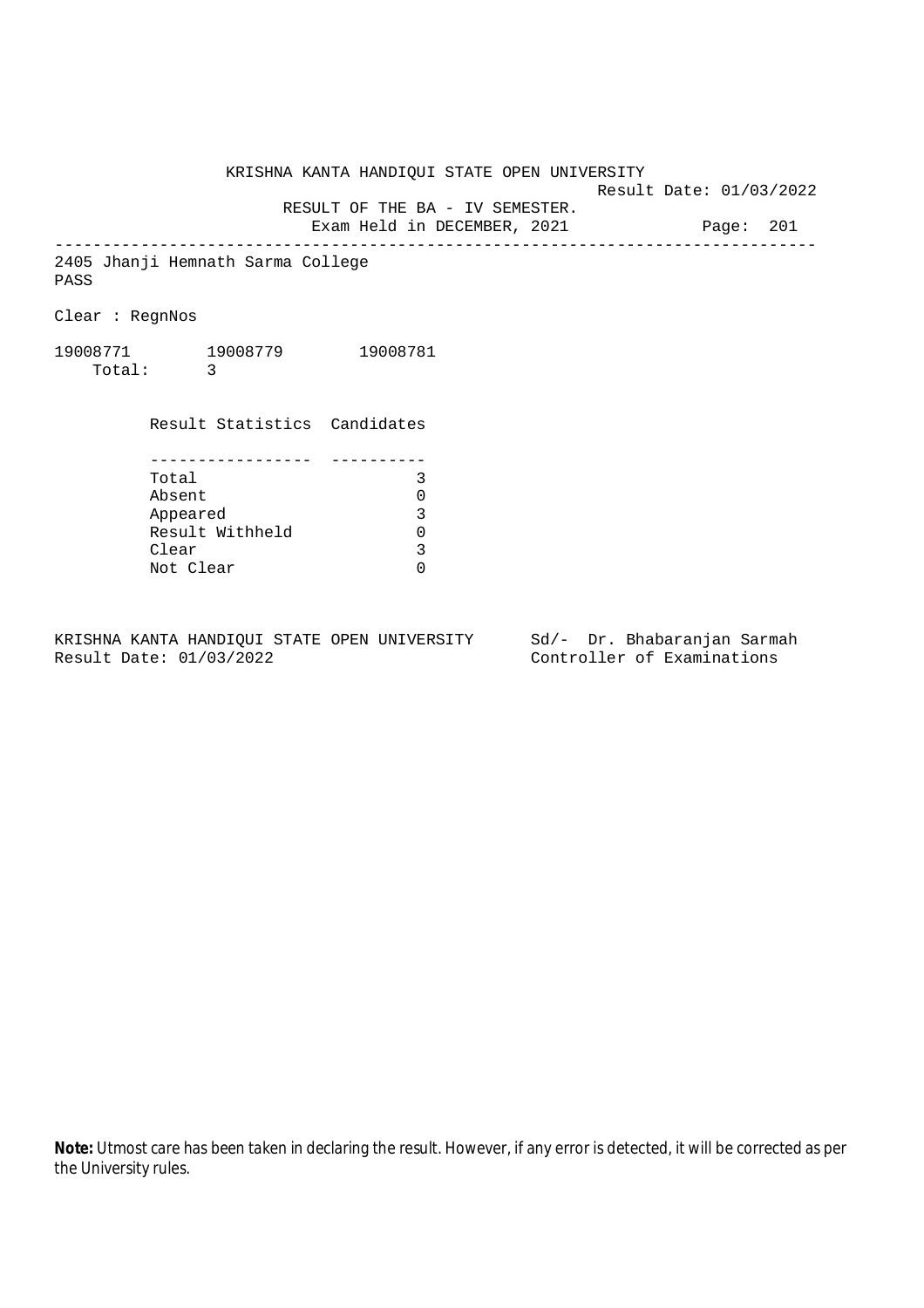|                                      |          | KRISHNA KANTA HANDIQUI STATE OPEN UNIVERSITY |                             | Result Date: 01/03/2022 |  |
|--------------------------------------|----------|----------------------------------------------|-----------------------------|-------------------------|--|
|                                      |          | RESULT OF THE BA - IV SEMESTER.              | Exam Held in DECEMBER, 2021 | Page: 202               |  |
| 2406 Moran College, Moranhat<br>PASS |          |                                              |                             |                         |  |
| Clear : RegnNos                      |          |                                              |                             |                         |  |
| 17018568                             | 17018663 | 17018682 17018689                            |                             | 17018695                |  |
| 17018696                             | 17018698 | 17018702                                     | 18007127                    | 19008790                |  |
| 19008799                             | 19008817 | 19008820                                     | 19008821                    | 19008822                |  |
| 19008829                             | 19008835 | 19008842                                     | 19008843                    | 19008847                |  |
| 19008848 19008854<br>Total:<br>24    |          | 19008856                                     | 19008861                    |                         |  |
| Not Clear: RegnNos                   |          |                                              |                             |                         |  |
| 17018572 19008838<br>Total:          | 3        | 19008853                                     |                             |                         |  |

| 30  |
|-----|
| 3   |
| 2.7 |
|     |
| 24  |
|     |
|     |

Result Statistics Candidates

KRISHNA KANTA HANDIQUI STATE OPEN UNIVERSITY Sd/- Dr. Bhabaranjan Sarmah<br>Result Date: 01/03/2022 Controller of Examinations

Controller of Examinations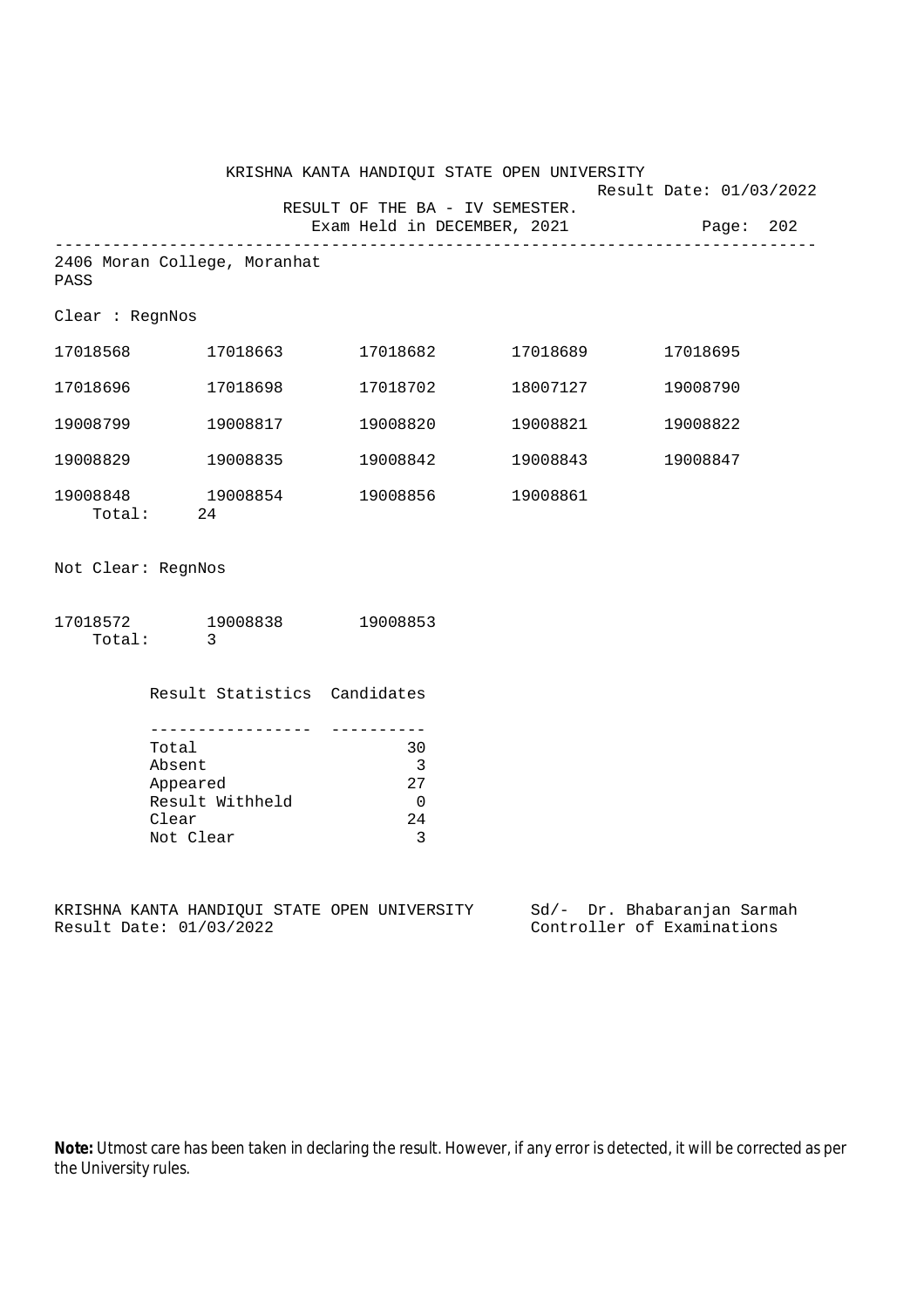|                             | KRISHNA KANTA HANDIQUI STATE OPEN UNIVERSITY                                               | Result Date: 01/03/2022                                                            |                   |                                                                                                        |
|-----------------------------|--------------------------------------------------------------------------------------------|------------------------------------------------------------------------------------|-------------------|--------------------------------------------------------------------------------------------------------|
|                             |                                                                                            | RESULT OF THE BA - IV SEMESTER.<br>Exam Held in DECEMBER, 2021                     |                   | Page: 203                                                                                              |
| 2408 Sonari College<br>PASS |                                                                                            |                                                                                    |                   |                                                                                                        |
| Clear : RegnNos             |                                                                                            |                                                                                    |                   |                                                                                                        |
|                             | 18007187 19008865                                                                          |                                                                                    | 19008874 19008879 | 19008892                                                                                               |
| 19008893                    | 19008895                                                                                   | 19008900                                                                           | 19008901          | 19008907                                                                                               |
| 19008912                    | 19008913                                                                                   | 19008916                                                                           | 19008922          | 19008923                                                                                               |
| 19008928                    | 19008929                                                                                   | 19008931                                                                           | 19008939          | 19008944                                                                                               |
|                             | 19008946    19008951<br>Total: 25                                                          |                                                                                    | 19008952 19008953 | 19008956                                                                                               |
| Not Clear: RegnNos          |                                                                                            |                                                                                    |                   |                                                                                                        |
|                             | 17018875 19008878 19008904 19008905<br>Total: 4                                            |                                                                                    |                   |                                                                                                        |
|                             | Result Statistics Candidates                                                               |                                                                                    |                   |                                                                                                        |
|                             | __________________<br>Total<br>Absent<br>Appeared<br>Result Withheld<br>Clear<br>Not Clear | __________<br>33<br>$\overline{4}$<br>29<br>$\overline{0}$<br>25<br>$\overline{4}$ |                   |                                                                                                        |
|                             | Result Date: 01/03/2022                                                                    |                                                                                    |                   | KRISHNA KANTA HANDIQUI STATE OPEN UNIVERSITY Sd/- Dr. Bhabaranjan Sarmah<br>Controller of Examinations |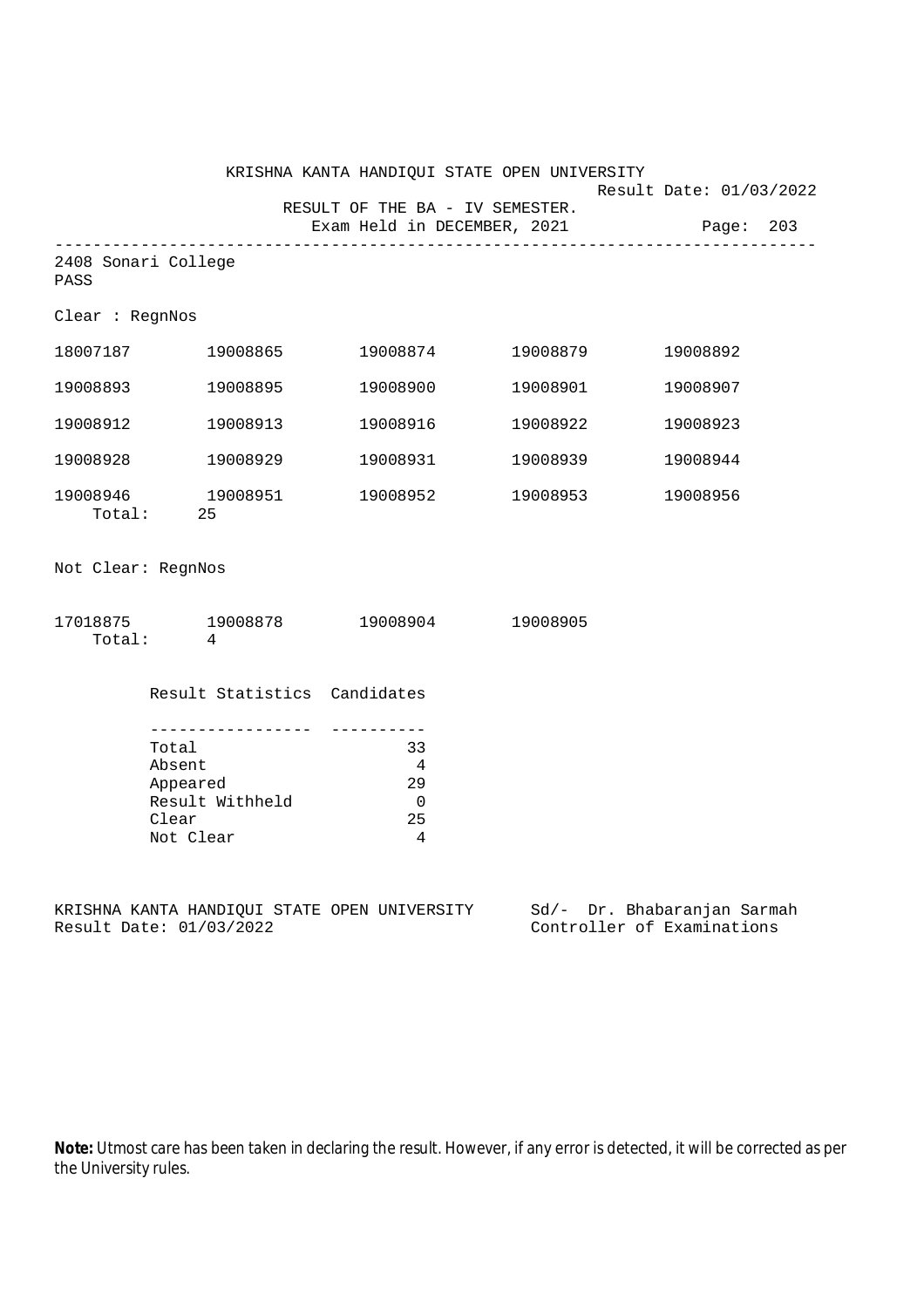KRISHNA KANTA HANDIQUI STATE OPEN UNIVERSITY Result Date: 01/03/2022 RESULT OF THE BA - IV SEMESTER. Exam Held in DECEMBER, 2021 Page: 204 -------------------------------------------------------------------------------- 2409 Nazira College PASS Clear : RegnNos 19008969 19008972 19008981 19008984 19008988 19008997 19009000 Total: 7 Not Clear: RegnNos 19008959 19008989 Total: 2 Result Statistics Candidates ----------------- ---------- Total 10 Absent 1 Appeared 9 Result Withheld 0<br>Clear 7 Clear Not Clear 2

|  |                         |  | KRISHNA KANTA HANDIOUI STATE OPEN UNIVERSITY |  |  | Sd/- Dr. Bhabaranjan Sarmah |  |
|--|-------------------------|--|----------------------------------------------|--|--|-----------------------------|--|
|  | Result Date: 01/03/2022 |  |                                              |  |  | Controller of Examinations  |  |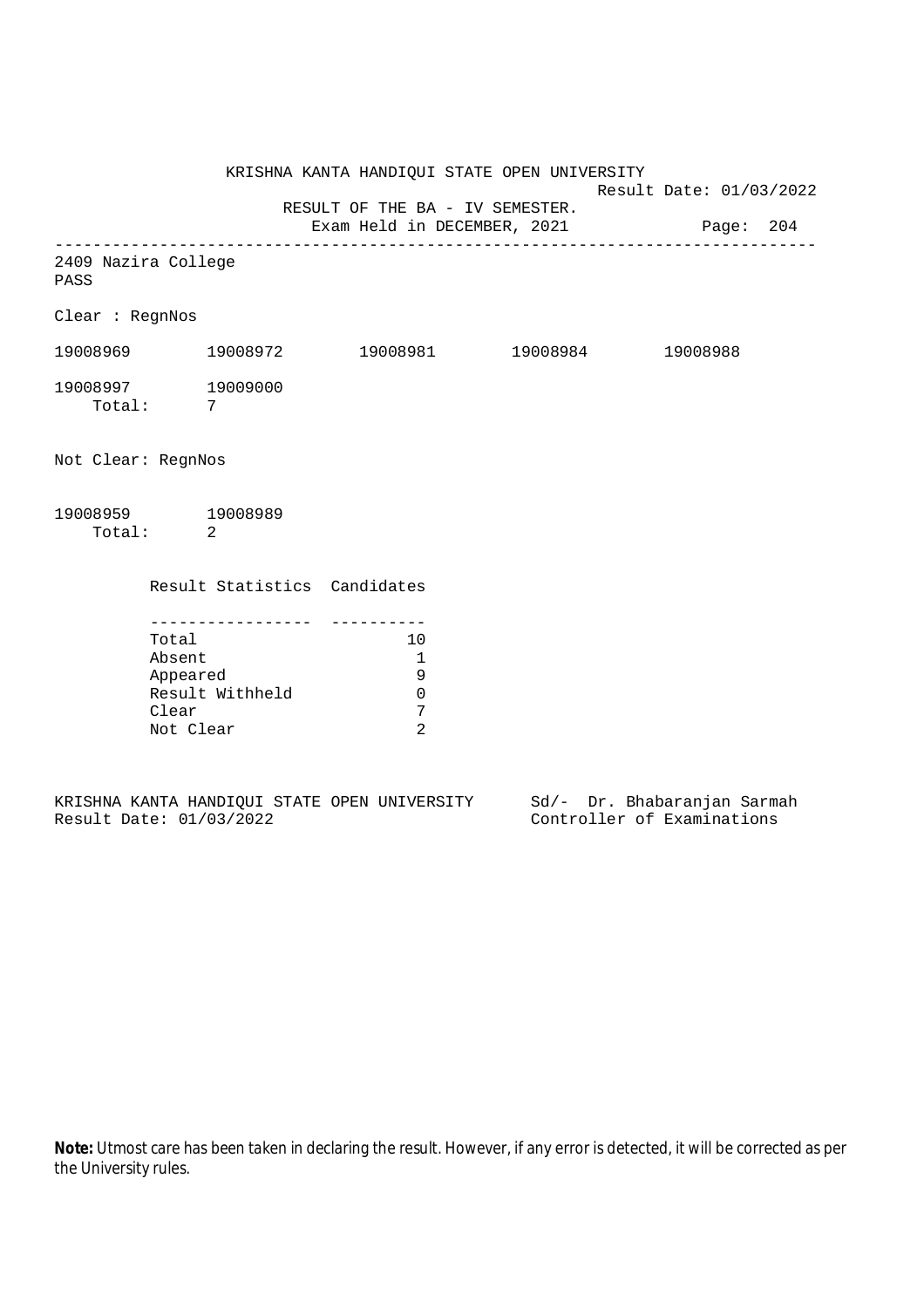|                          |                                                                             | KRISHNA KANTA HANDIQUI STATE OPEN UNIVERSITY                   |          |                                         |  |
|--------------------------|-----------------------------------------------------------------------------|----------------------------------------------------------------|----------|-----------------------------------------|--|
|                          |                                                                             | RESULT OF THE BA - IV SEMESTER.<br>Exam Held in DECEMBER, 2021 |          | Result Date: 01/03/2022<br>Page:<br>205 |  |
| PASS                     |                                                                             | 2410 Bir Lachit Barphukan College, Sivasagar                   |          |                                         |  |
| Clear : RegnNos          |                                                                             |                                                                |          |                                         |  |
| 17019046                 | 18007271                                                                    | 19009007                                                       | 19009014 | 19009027                                |  |
| 19009031                 | 19009035                                                                    | 19009038                                                       | 19009044 | 19009048                                |  |
| 19009049                 | 19009050                                                                    | 19009052                                                       | 19009057 | 19009074                                |  |
| 19009078                 | 19009080                                                                    | 19009081                                                       | 19009084 | 19009085                                |  |
| 19009086                 | 19009089                                                                    | 19009093                                                       | 19009097 | 19009102                                |  |
| 19009110                 | 19009113                                                                    | 19009116                                                       | 19009123 | 19009131                                |  |
| 19009133                 | 19009139                                                                    | 19009143                                                       | 19009147 | 19009148                                |  |
| 19009150                 | 19009151                                                                    | 19009153                                                       | 19009156 | 19009157                                |  |
| 19009159                 | 19009160                                                                    | 19009162                                                       | 19009177 | 19009180                                |  |
| 19009182<br>Total:       | 46                                                                          |                                                                |          |                                         |  |
| Not Clear: RegnNos       |                                                                             |                                                                |          |                                         |  |
| 17019029<br>Total:       | 19009004<br>5                                                               | 19009107                                                       | 19009146 | 19009178                                |  |
|                          | Result Statistics Candidates                                                |                                                                |          |                                         |  |
| Total<br>Absent<br>Clear | . _ _ _ _ _ _ _ _ _ _ _ _ _ _ _<br>Appeared<br>Result Withheld<br>Not Clear | ----------<br>57<br>6<br>51<br>0<br>46<br>5                    |          |                                         |  |
|                          |                                                                             |                                                                |          |                                         |  |

KRISHNA KANTA HANDIQUI STATE OPEN UNIVERSITY Sd/- Dr. Bhabaranjan Sarmah Result Date: 01/03/2022 Controller of Examinations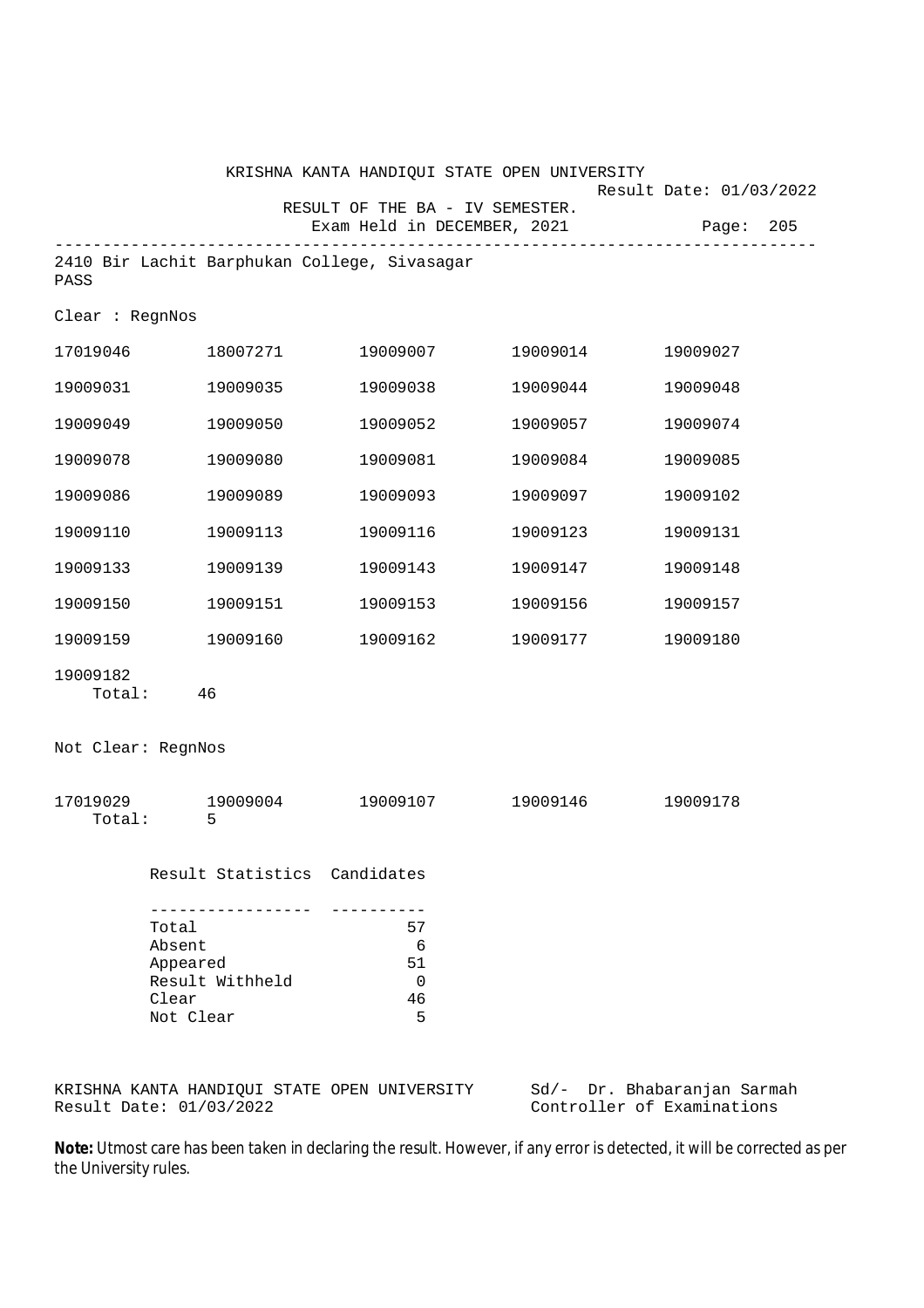KRISHNA KANTA HANDIQUI STATE OPEN UNIVERSITY Result Date: 01/03/2022 RESULT OF THE BA - IV SEMESTER. Exam Held in DECEMBER, 2021 Page: 206 -------------------------------------------------------------------------------- 2411 Amguri College, Amguri PASS Clear : RegnNos 19009188 19009197 19009198 19009199 19009200 19009202 19009203 19009204 Total: 8 Result Statistics Candidates ----------------- ---------- Total 8 Absent 0 Appeared 8 Result Withheld 0<br>Clear 8 Clear 8<br>Not Clear 6 Not Clear

KRISHNA KANTA HANDIQUI STATE OPEN UNIVERSITY Sd/- Dr. Bhabaranjan Sarmah Result Date: 01/03/2022 Controller of Examinations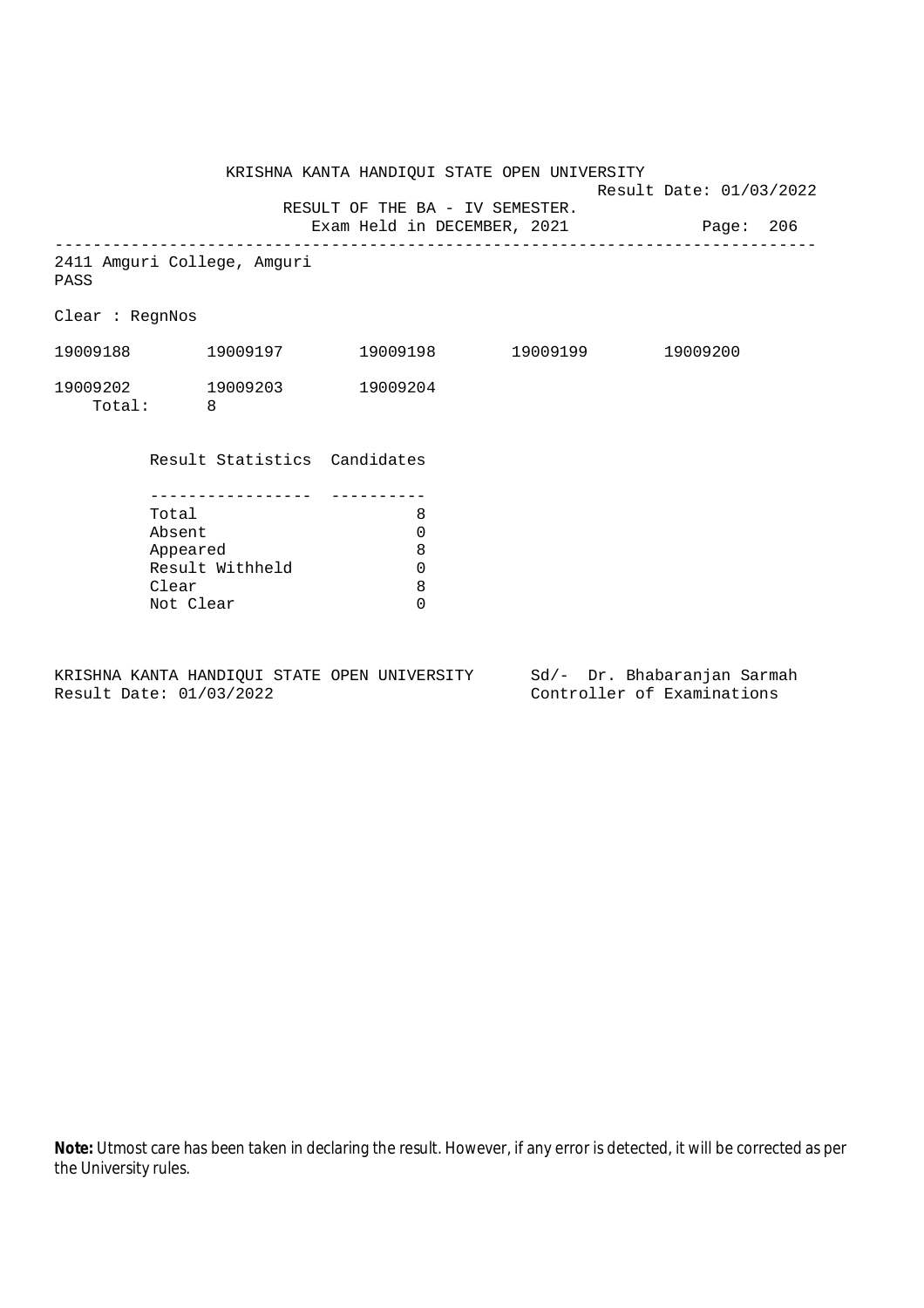KRISHNA KANTA HANDIQUI STATE OPEN UNIVERSITY

Result Date: 01/03/2022

RESULT OF THE BA - IV SEMESTER.

Exam Held in DECEMBER, 2021 Page: 207 --------------------------------------------------------------------------------

2412 Sapekhati College PASS

Clear : RegnNos

19009207 19009208 Total: 2

> Result Statistics Candidates ----------------- ---------- Total 2 Appeared

Absent<br>
Appeared 2<br>
Result Withheld 0<br>
Clear 2 Result Withheld 0 Clear Not Clear 0

KRISHNA KANTA HANDIQUI STATE OPEN UNIVERSITY Sd/- Dr. Bhabaranjan Sarmah Result Date: 01/03/2022 Controller of Examinations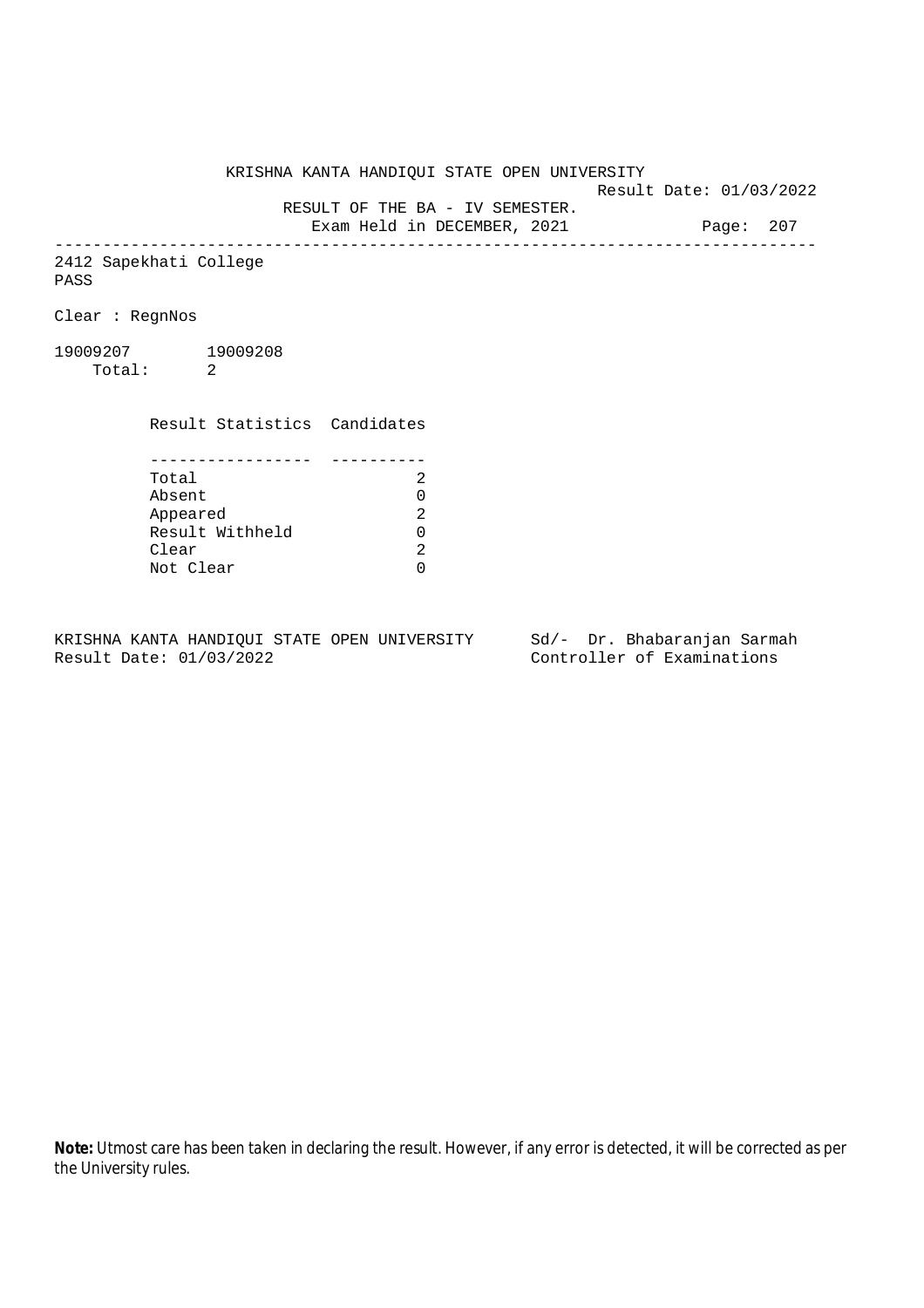KRISHNA KANTA HANDIQUI STATE OPEN UNIVERSITY Result Date: 01/03/2022 RESULT OF THE BA - IV SEMESTER. Exam Held in DECEMBER, 2021 Page: 208 -------------------------------------------------------------------------------- 2415 Demow College PASS Not Clear : RegnNos 19009217 Total: 1 Result Statistics Candidates ----------------- ---------- Total 1<br>Absent 0 Absent 0<br>
Appeared 1<br>
Result Withheld 0 Appeared 1 Result Withheld 0 Clear 0 Not Clear 1

KRISHNA KANTA HANDIQUI STATE OPEN UNIVERSITY Sd/- Dr. Bhabaranjan Sarmah Result Date: 01/03/2022 Controller of Examinations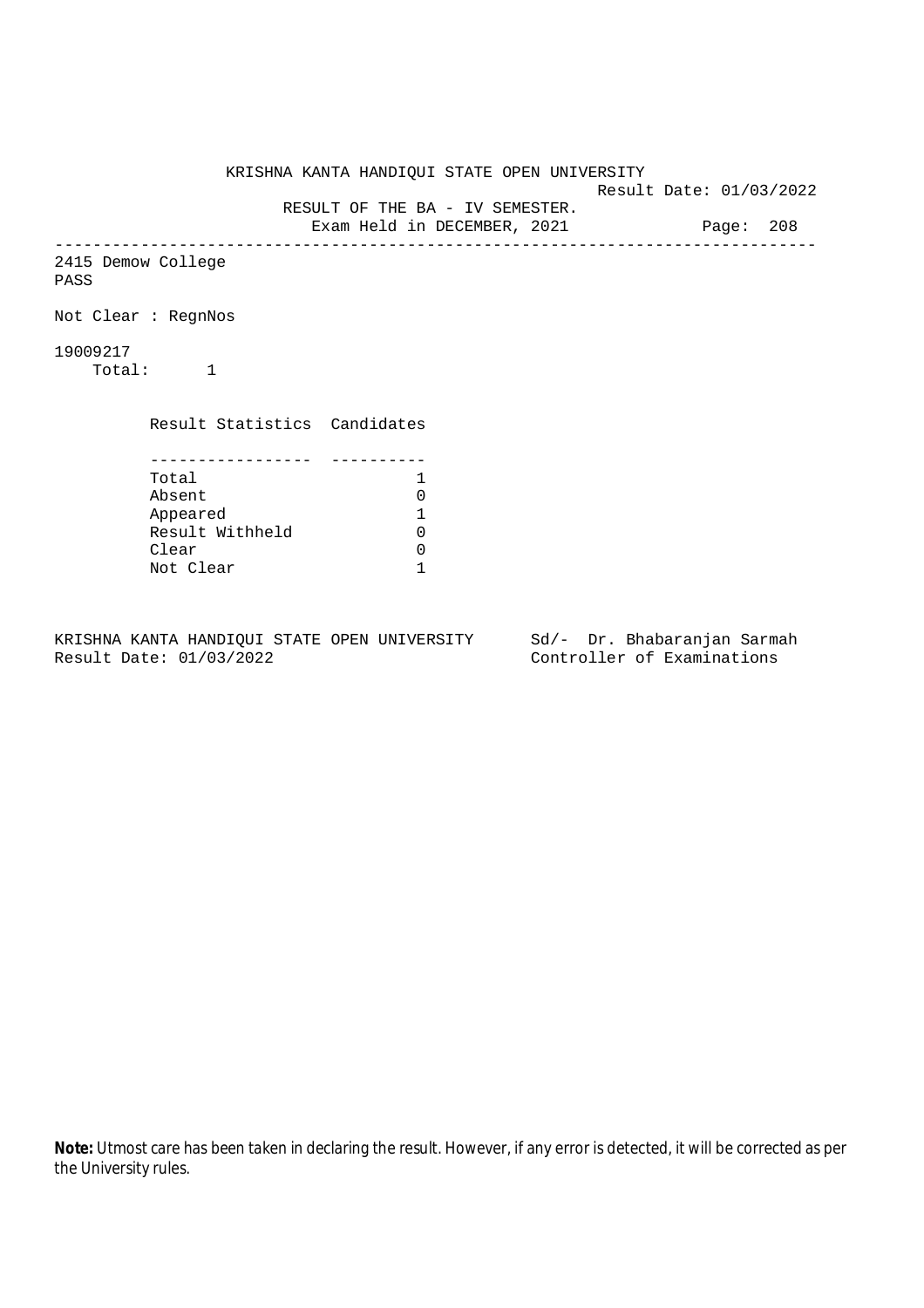KRISHNA KANTA HANDIQUI STATE OPEN UNIVERSITY Result Date: 01/03/2022 RESULT OF THE BA - IV SEMESTER. Exam Held in DECEMBER, 2021 Page: 209 -------------------------------------------------------------------------------- 2417 Swahid Maniram Dewan College, Charing PASS Clear : RegnNos 19009224 Total: 1 Result Statistics Candidates ----------------- ---------- Total 1 Absent<br>
Appeared 1<br>
Result Withheld 0<br>
Clear 1 Appeared 1 Result Withheld 0 Clear Not Clear 0

KRISHNA KANTA HANDIQUI STATE OPEN UNIVERSITY Sd/- Dr. Bhabaranjan Sarmah Result Date: 01/03/2022 Controller of Examinations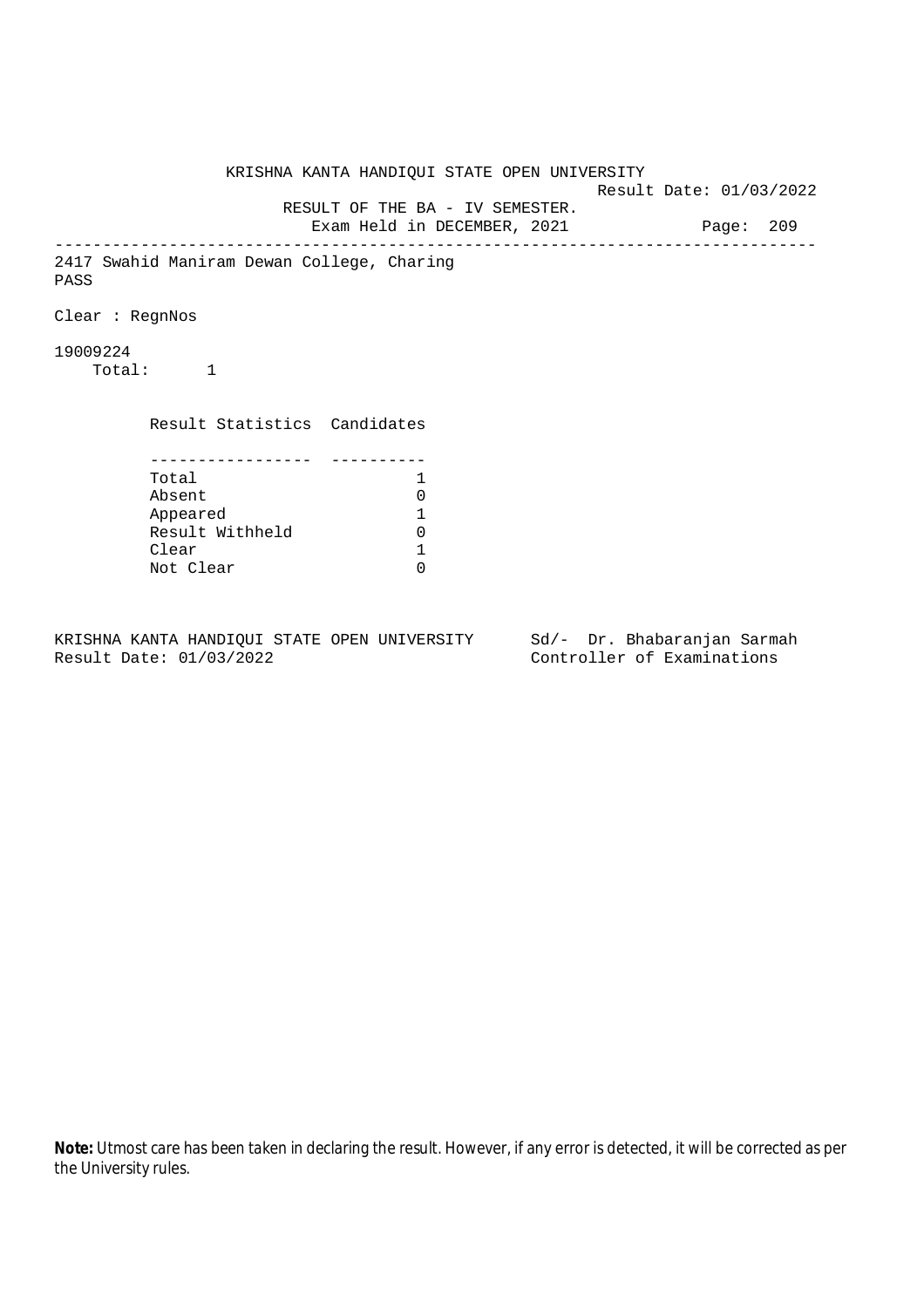|                    |                                                                      |                                            | KRISHNA KANTA HANDIQUI STATE OPEN UNIVERSITY | Result Date: 01/03/2022               |
|--------------------|----------------------------------------------------------------------|--------------------------------------------|----------------------------------------------|---------------------------------------|
|                    |                                                                      | RESULT OF THE BA - IV SEMESTER.            |                                              | Exam Held in DECEMBER, 2021 Page: 210 |
| PASS               | 2501 Tezpur College                                                  |                                            |                                              |                                       |
| Clear : RegnNos    |                                                                      |                                            |                                              |                                       |
|                    | 17019615 17019654                                                    | 18007490                                   | 18007523                                     | 18007526                              |
| 19009225           | 19009241                                                             | 19009264                                   | 19009279                                     | 19009281                              |
| 19009294           | 19009296                                                             | 19009298                                   | 19009306                                     | 19009307                              |
| 19009325           | 19009329                                                             | 19009335                                   | 19009343                                     | 19009346                              |
|                    | 19009352 19009358<br>Total: 22                                       |                                            |                                              |                                       |
| Not Clear: RegnNos |                                                                      |                                            |                                              |                                       |
|                    | 17019531 17019644                                                    | 18007500                                   | 18007533                                     | 18007876                              |
| Total:             | 19009230 19009237<br>- 9                                             | 19009309                                   | 19009317                                     |                                       |
|                    | Result Statistics Candidates                                         |                                            |                                              |                                       |
|                    | Total<br>Absent<br>Appeared<br>Result Withheld<br>Clear<br>Not Clear | 37<br>6<br>31<br>$\overline{0}$<br>22<br>9 |                                              |                                       |
|                    | KRISHNA KANTA HANDIQUI STATE OPEN UNIVERSITY                         |                                            |                                              | Sd/- Dr. Bhabaranjan Sarmah           |

Result Date: 01/03/2022 Controller of Examinations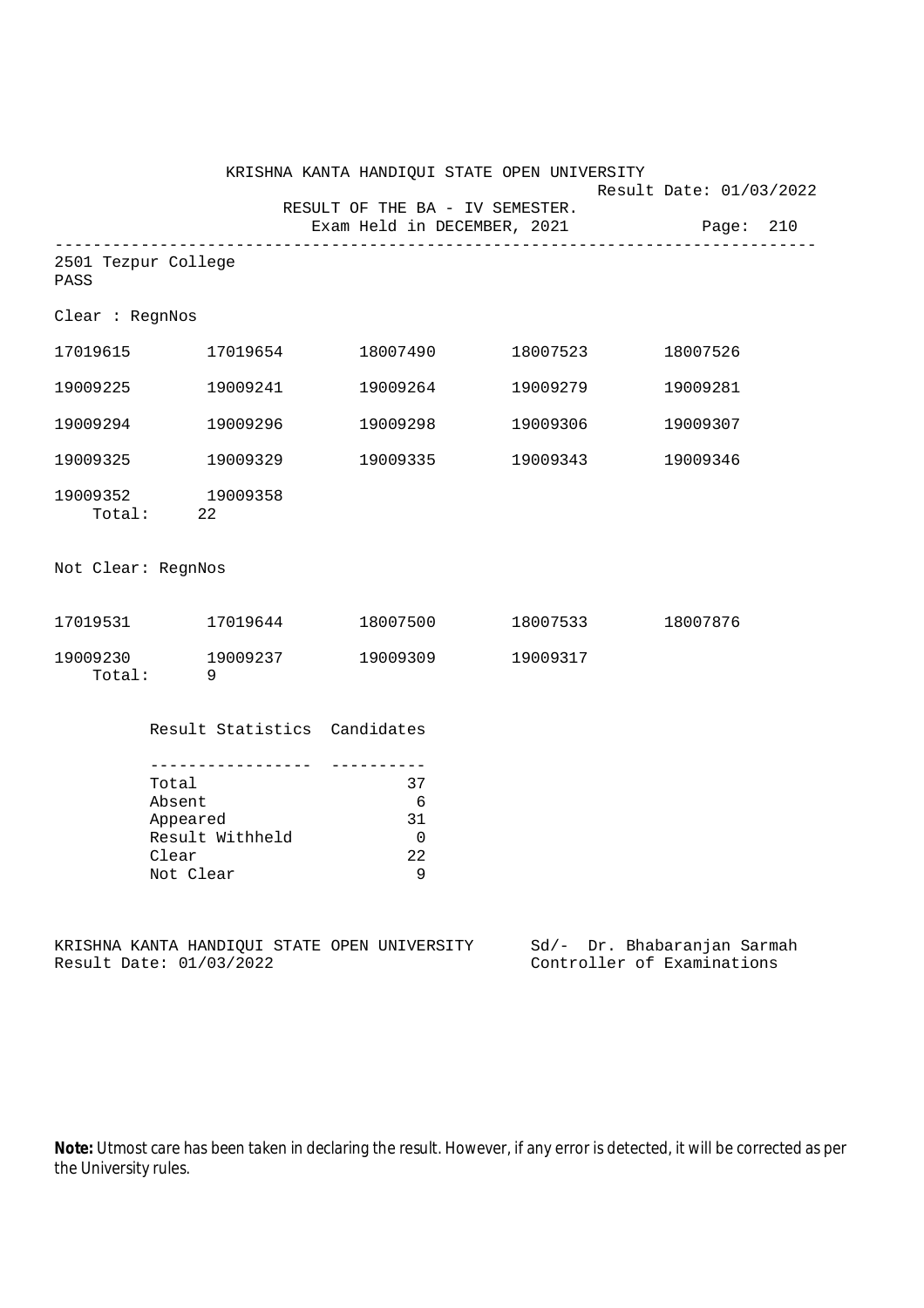|                                                                                    |                                                                         |                                            | KRISHNA KANTA HANDIQUI STATE OPEN UNIVERSITY | Result Date: 01/03/2022                              |
|------------------------------------------------------------------------------------|-------------------------------------------------------------------------|--------------------------------------------|----------------------------------------------|------------------------------------------------------|
|                                                                                    |                                                                         | RESULT OF THE BA - IV SEMESTER.            |                                              | Exam Held in DECEMBER, 2021 Page: 211                |
| PASS                                                                               | 2502 L. O. K. D College, Dhekiajuli                                     |                                            |                                              |                                                      |
| Clear : RegnNos                                                                    |                                                                         |                                            |                                              |                                                      |
|                                                                                    | 17019719 18007536                                                       |                                            | 18007562 18007582                            | 19009368                                             |
| 19009370                                                                           | 19009371                                                                | 19009372                                   | 19009378                                     | 19009385                                             |
| 19009392                                                                           | 19009397                                                                | 19009398                                   | 19009402                                     | 19009403                                             |
|                                                                                    | 19009404 19009405                                                       |                                            | 19009406 19009407                            | 19009411                                             |
|                                                                                    | 19009416 19009418<br>Total: 24                                          | 19009422 19009426                          |                                              |                                                      |
| Not Clear: RegnNos                                                                 |                                                                         |                                            |                                              |                                                      |
|                                                                                    | $19009394$ $19009395$ $19009399$ $19009400$                             |                                            |                                              | 19009414                                             |
| 19009421                                                                           | Total: 6                                                                |                                            |                                              |                                                      |
|                                                                                    | Result Statistics Candidates                                            |                                            |                                              |                                                      |
| . <u>.</u><br>Total<br>Absent<br>Appeared<br>Result Withheld<br>Clear<br>Not Clear |                                                                         | 31<br>$\overline{1}$<br>30<br>0<br>24<br>6 |                                              |                                                      |
|                                                                                    | KRISHNA KANTA HANDIQUI STATE OPEN UNIVERSITY<br>Result Date: 01/03/2022 |                                            | $Sd/-$                                       | Dr. Bhabaranjan Sarmah<br>Controller of Examinations |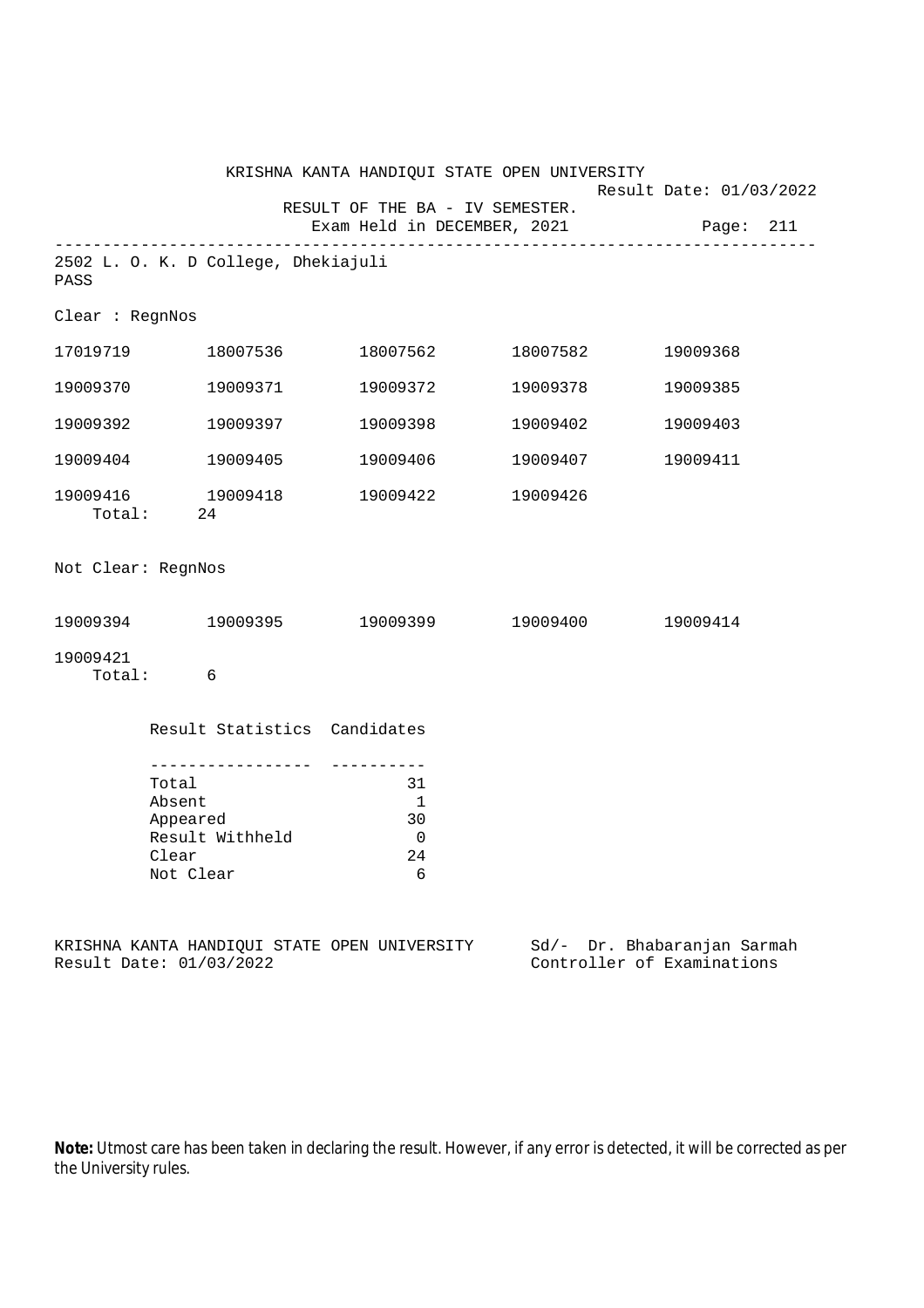|                                |          | KRISHNA KANTA HANDIQUI STATE OPEN UNIVERSITY<br>RESULT OF THE BA - IV SEMESTER.<br>Exam Held in DECEMBER, 2021 Page: 212 |          | Result Date: 01/03/2022 |
|--------------------------------|----------|--------------------------------------------------------------------------------------------------------------------------|----------|-------------------------|
| 2503 Biswanath College<br>PASS |          |                                                                                                                          |          |                         |
| Clear : RegnNos                |          |                                                                                                                          |          |                         |
| 17019935 18007656              |          | 19009430 19009431                                                                                                        |          | 19009432                |
| 19009437                       | 19009442 | 19009443                                                                                                                 | 19009445 | 19009447                |
| 19009449                       | 19009450 | 19009451                                                                                                                 | 19009457 | 19009458                |
| 19009460                       | 19009464 | 19009466                                                                                                                 | 19009467 | 19009468                |
| 19009470                       | 19009476 | 19009480                                                                                                                 | 19009481 | 19009485                |
| 19009487                       | 19009488 | 19009489                                                                                                                 | 19009491 | 19009493                |
| 19009496                       | 19009497 | 19009498                                                                                                                 | 19009499 | 19009500                |
| 19009501 19009505<br>Total:    | 40       | 19009507 19009508                                                                                                        |          | 19009512                |

Not Clear: RegnNos

## 19009436

Total: 1

| Result Statistics Candidates |    |
|------------------------------|----|
|                              |    |
|                              |    |
| Total                        | 44 |
| Absent                       | 3  |
| Appeared                     | 41 |
| Result Withheld              |    |
| Clear                        | 40 |
| Not Clear                    |    |

|  |                         |  | KRISHNA KANTA HANDIOUI STATE OPEN UNIVERSITY |  | Sd/- Dr. Bhabaranjan Sarmah |  |
|--|-------------------------|--|----------------------------------------------|--|-----------------------------|--|
|  | Result Date: 01/03/2022 |  |                                              |  | Controller of Examinations  |  |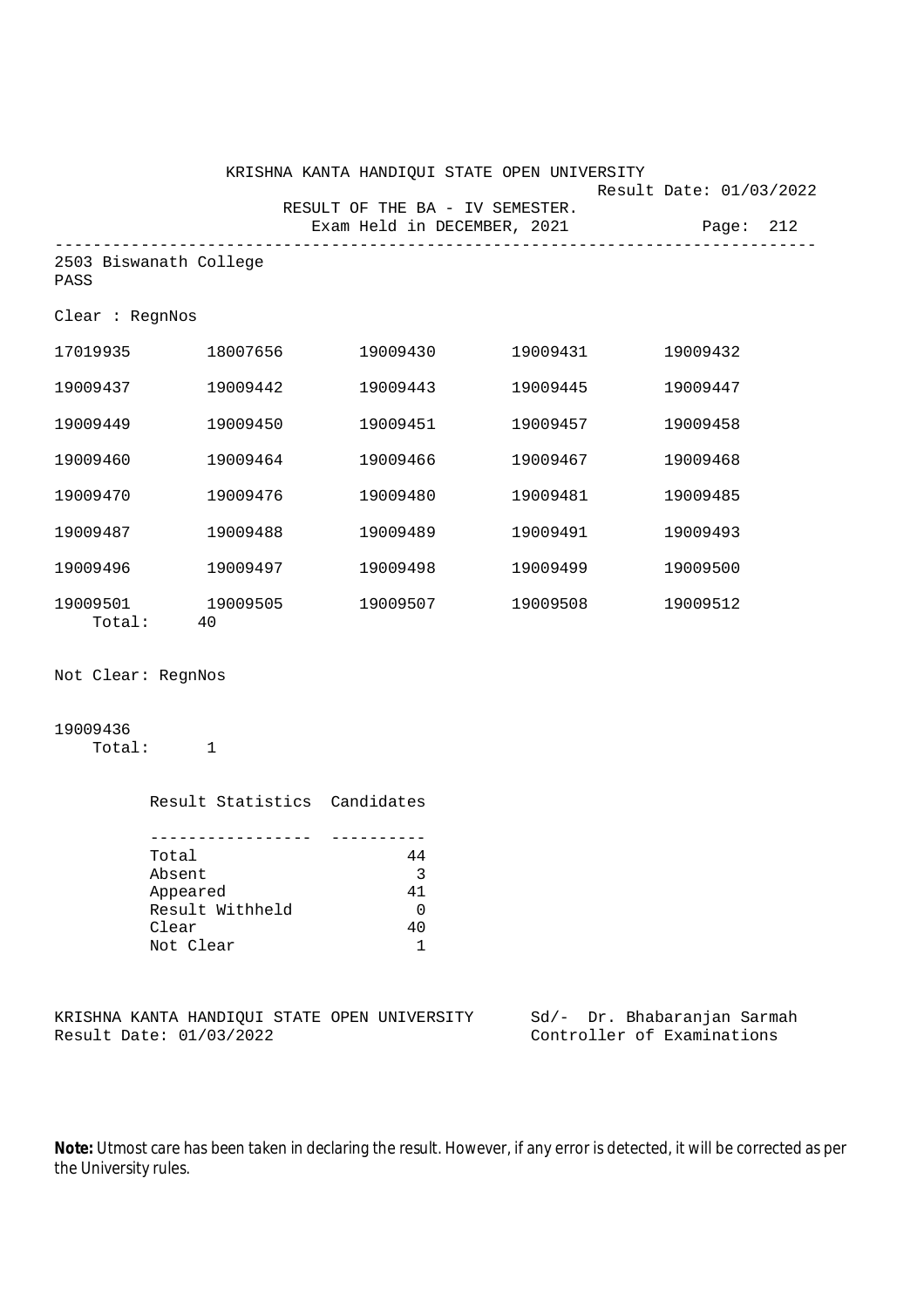|                    |                                       |                               | KRISHNA KANTA HANDIQUI STATE OPEN UNIVERSITY                             | Result Date: 01/03/2022 |  |  |  |
|--------------------|---------------------------------------|-------------------------------|--------------------------------------------------------------------------|-------------------------|--|--|--|
|                    |                                       |                               | RESULT OF THE BA - IV SEMESTER.<br>Exam Held in DECEMBER, 2021 Page: 213 |                         |  |  |  |
| PASS               |                                       | 2505 Chaiduar College, Gohpur |                                                                          |                         |  |  |  |
| Clear : RegnNos    |                                       |                               |                                                                          |                         |  |  |  |
|                    |                                       | 19009514 19009517             | 19009525 19009527 19009538                                               |                         |  |  |  |
|                    | Total: 9                              |                               | 19009542 19009545 19009547 19009555                                      |                         |  |  |  |
| Not Clear: RegnNos |                                       |                               |                                                                          |                         |  |  |  |
|                    |                                       |                               | $19009540$ $19009541$ $19009549$ $19009551$ $19009553$                   |                         |  |  |  |
| 19009554           | Total: 6                              |                               |                                                                          |                         |  |  |  |
|                    |                                       | Result Statistics Candidates  |                                                                          |                         |  |  |  |
|                    | Total<br>Absent<br>Clear<br>Not Clear | Appeared<br>Result Withheld   | 16<br>$\overline{1}$<br>15<br>$\overline{0}$<br>$\mathsf 9$<br>6         |                         |  |  |  |

|  |                         |  | KRISHNA KANTA HANDIQUI STATE OPEN UNIVERSITY |  | Sd/- Dr. Bhabaranjan Sarmah |  |
|--|-------------------------|--|----------------------------------------------|--|-----------------------------|--|
|  | Result Date: 01/03/2022 |  |                                              |  | Controller of Examinations  |  |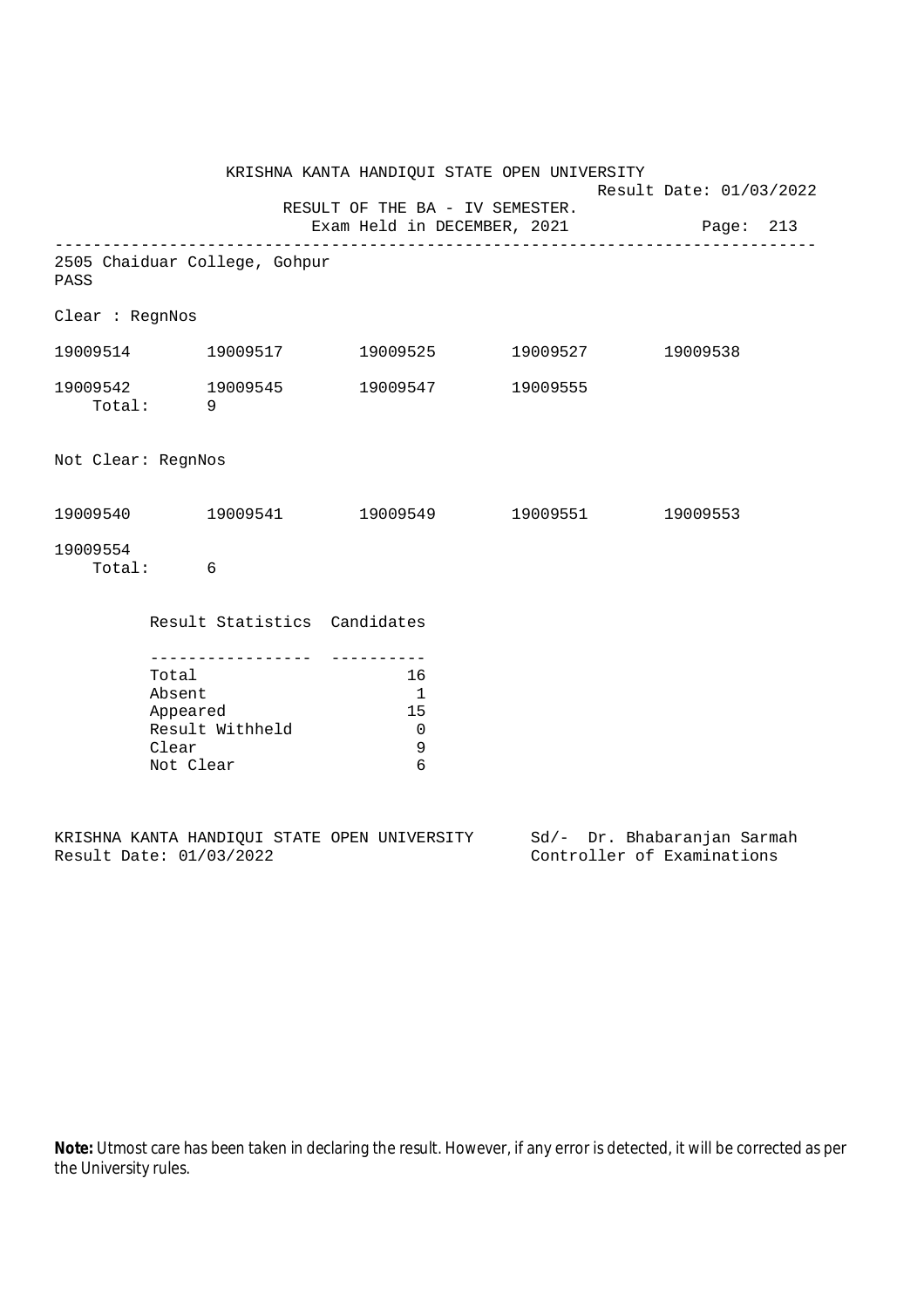KRISHNA KANTA HANDIQUI STATE OPEN UNIVERSITY Result Date: 01/03/2022 RESULT OF THE BA - IV SEMESTER. Exam Held in DECEMBER, 2021 Page: 214 -------------------------------------------------------------------------------- 2507 Sonitpur Dhatri Sewa Samity, Dhekiajuli PASS Clear : RegnNos 17022324 19009558 19009561 Total: 3 Not Clear: RegnNos 17022273 Total: 1 Result Statistics Candidates ----------------- ---------- Total 4 Absent 0 Appeared 4 Result Withheld 0 Clear 3 Not Clear 1

KRISHNA KANTA HANDIQUI STATE OPEN UNIVERSITY Sd/- Dr. Bhabaranjan Sarmah Result Date: 01/03/2022 Controller of Examinations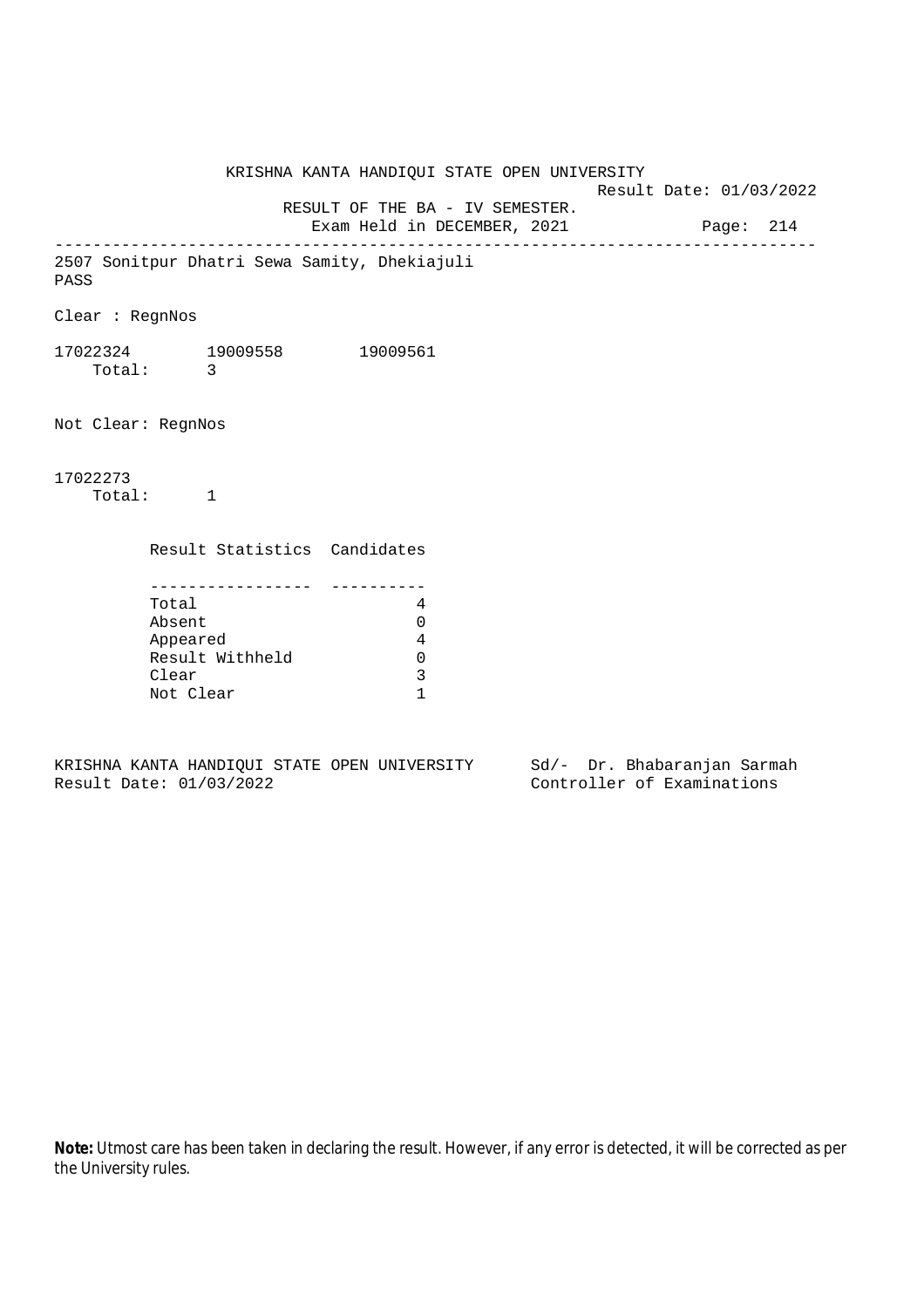|                                           |                                                                                                         | KRISHNA KANTA HANDIQUI STATE OPEN UNIVERSITY                             | Result Date: 01/03/2022 |          |  |
|-------------------------------------------|---------------------------------------------------------------------------------------------------------|--------------------------------------------------------------------------|-------------------------|----------|--|
|                                           |                                                                                                         | RESULT OF THE BA - IV SEMESTER.<br>Exam Held in DECEMBER, 2021 Page: 215 |                         |          |  |
| 2508 Rangapara College, Rangapara<br>PASS |                                                                                                         |                                                                          |                         |          |  |
| Clear : RegnNos                           |                                                                                                         |                                                                          |                         |          |  |
|                                           |                                                                                                         | 19009565 19009567 19009569 19009582                                      |                         | 19009587 |  |
| 19009588<br>Total: 6                      |                                                                                                         |                                                                          |                         |          |  |
| Not Clear: RegnNos                        |                                                                                                         |                                                                          |                         |          |  |
| 19009568 19009581 19009586<br>Total: 3    |                                                                                                         |                                                                          |                         |          |  |
|                                           | Result Statistics Candidates                                                                            |                                                                          |                         |          |  |
|                                           | - - - - - - - - - - - - - - - -<br>Total<br>Absent<br>Appeared<br>Result Withheld<br>Clear<br>Not Clear |                                                                          |                         |          |  |

|  |                         |  | KRISHNA KANTA HANDIOUI STATE OPEN UNIVERSITY |  | Sd/- Dr. Bhabaranjan Sarmah |  |
|--|-------------------------|--|----------------------------------------------|--|-----------------------------|--|
|  | Result Date: 01/03/2022 |  |                                              |  | Controller of Examinations  |  |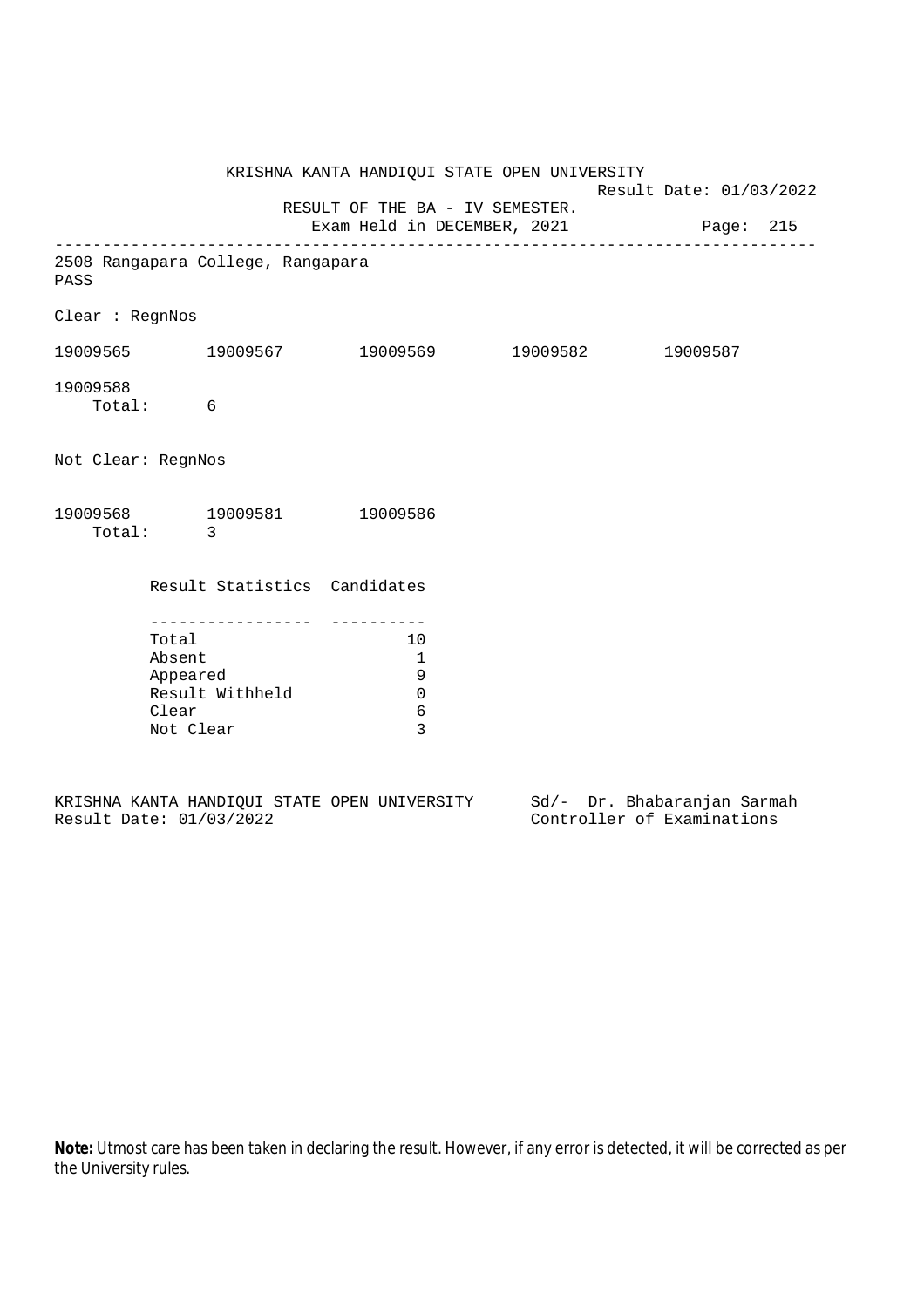|                    |                                                                                          |                                                 | KRISHNA KANTA HANDIQUI STATE OPEN UNIVERSITY                             | Result Date: 01/03/2022 |  |  |
|--------------------|------------------------------------------------------------------------------------------|-------------------------------------------------|--------------------------------------------------------------------------|-------------------------|--|--|
|                    |                                                                                          |                                                 | RESULT OF THE BA - IV SEMESTER.<br>Exam Held in DECEMBER, 2021 Page: 216 |                         |  |  |
| PASS               | 2513 Chatia College, Sootea                                                              |                                                 |                                                                          |                         |  |  |
| Clear : RegnNos    |                                                                                          |                                                 |                                                                          |                         |  |  |
|                    |                                                                                          |                                                 |                                                                          |                         |  |  |
| 19009611           | Total: 6                                                                                 |                                                 |                                                                          |                         |  |  |
| Not Clear: RegnNos |                                                                                          |                                                 |                                                                          |                         |  |  |
| 19009593           | Total: 1                                                                                 |                                                 |                                                                          |                         |  |  |
|                    |                                                                                          | Result Statistics Candidates                    |                                                                          |                         |  |  |
|                    | ----------------<br>Total<br>Absent<br>Appeared<br>Result Withheld<br>Clear<br>Not Clear | 8<br>1<br>7<br>$\mathbf 0$<br>6<br>$\mathbf{1}$ |                                                                          |                         |  |  |

|  |                         |  | KRISHNA KANTA HANDIOUI STATE OPEN UNIVERSITY |  |  | Sd/- Dr. Bhabaranjan Sarmah |  |
|--|-------------------------|--|----------------------------------------------|--|--|-----------------------------|--|
|  | Result Date: 01/03/2022 |  |                                              |  |  | Controller of Examinations  |  |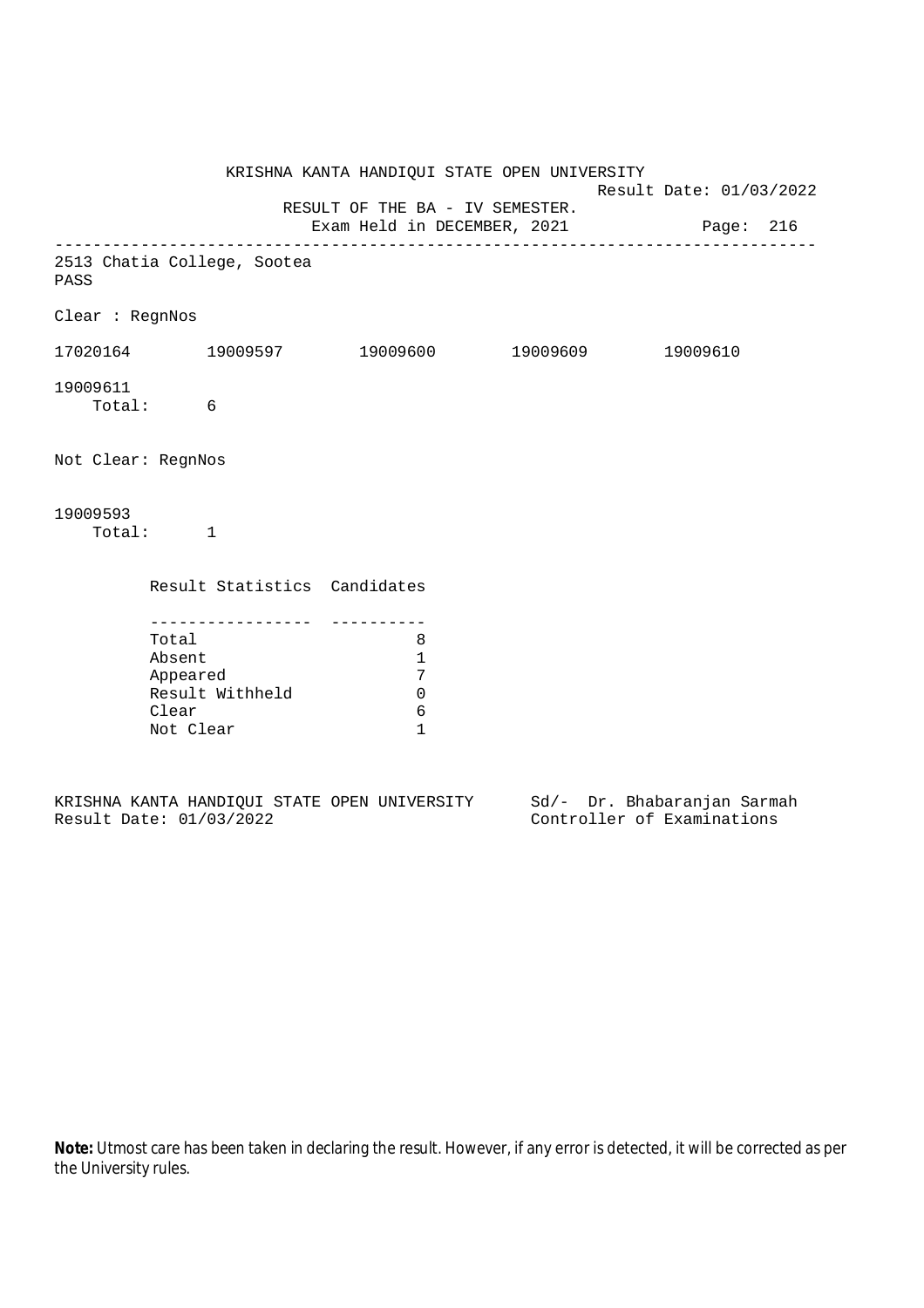KRISHNA KANTA HANDIQUI STATE OPEN UNIVERSITY Result Date: 01/03/2022 RESULT OF THE BA - IV SEMESTER. Exam Held in DECEMBER, 2021 Page: 217 -------------------------------------------------------------------------------- 2514 Tyagbir Hem Baruah College, Jamuguri PASS Clear : RegnNos 17020261 19006103 19009614 19009615 19009622 19009623 19009626 19009629 19009633 19009635 19009638 19009643 19009646 19009681 Total: 14

Not Clear: RegnNos

19009618 19009627 Total: 2

> Result Statistics Candidates ----------------- ----------

| Total           | 16. |
|-----------------|-----|
| Absent          | 0   |
| Appeared        | 16  |
| Result Withheld |     |
| Clear           | 14  |
| Not Clear       |     |

KRISHNA KANTA HANDIQUI STATE OPEN UNIVERSITY Sd/- Dr. Bhabaranjan Sarmah Result Date: 01/03/2022 Controller of Examinations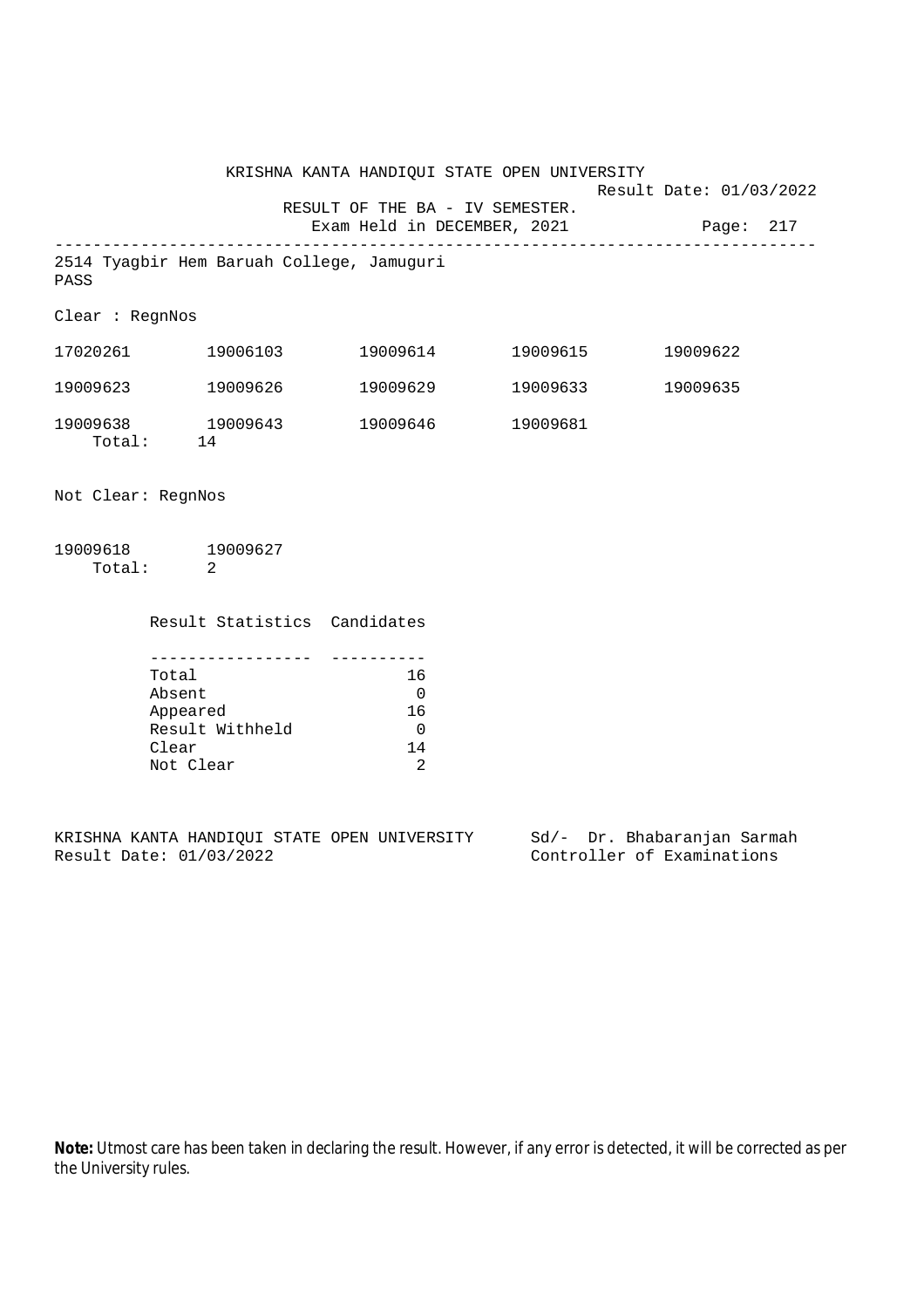KRISHNA KANTA HANDIQUI STATE OPEN UNIVERSITY

Result Date: 01/03/2022

 RESULT OF THE BA - IV SEMESTER. Exam Held in DECEMBER, 2021 Page: 218

--------------------------------------------------------------------------------

2515 Behali Degree College, Bargang PASS

Clear : RegnNos

19009659 19009661 19009665 Total: 3

> Result Statistics Candidates ----------------- ---------- Total 3 Absent 0<br>
> Appeared 3<br>
> Result Withheld 0 Appeared Result Withheld 0<br>Clear 3 Clear Not Clear 0

KRISHNA KANTA HANDIQUI STATE OPEN UNIVERSITY Sd/- Dr. Bhabaranjan Sarmah Result Date: 01/03/2022 Controller of Examinations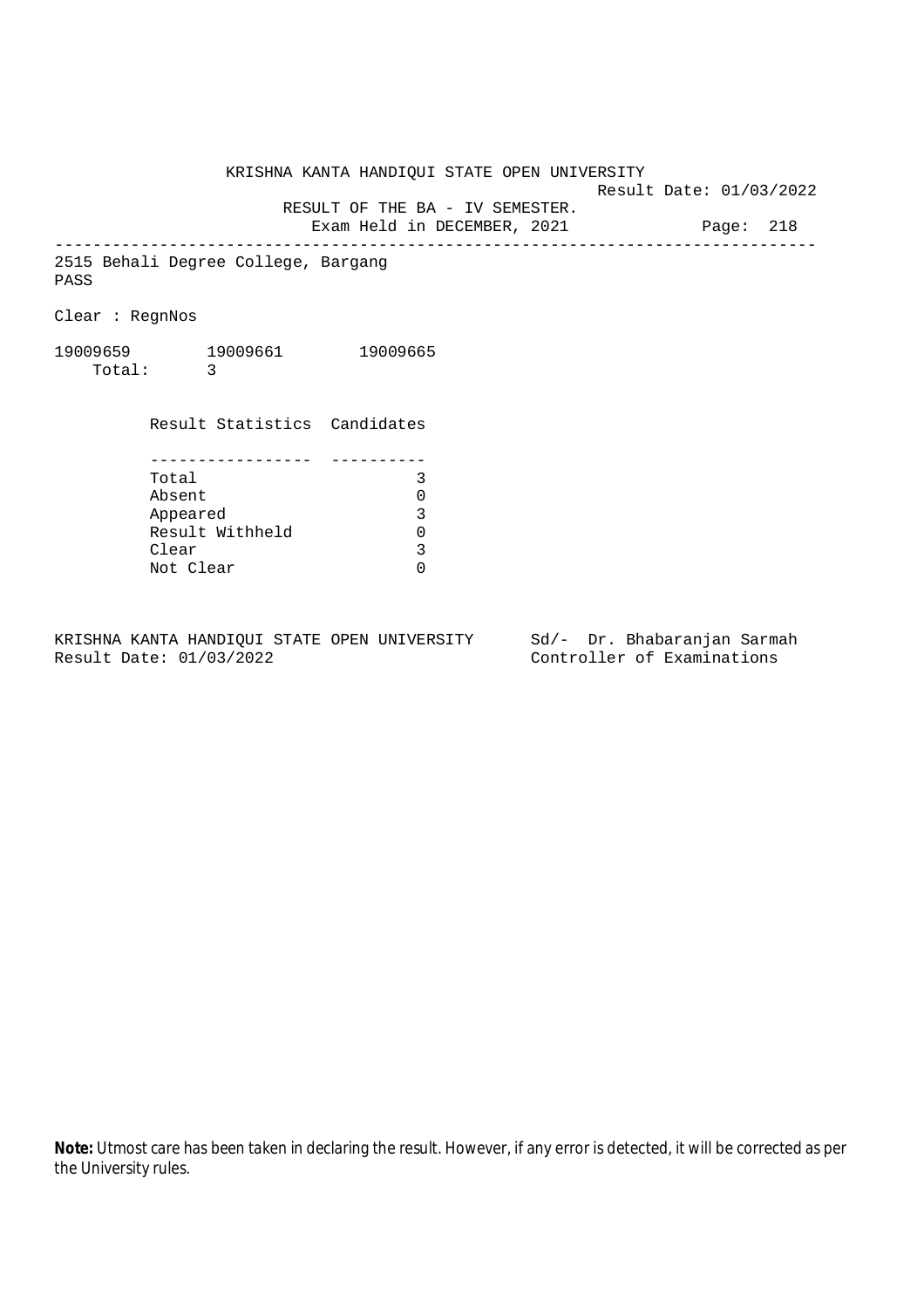KRISHNA KANTA HANDIQUI STATE OPEN UNIVERSITY Result Date: 01/03/2022 RESULT OF THE BA - IV SEMESTER. Exam Held in DECEMBER, 2021 Page: 219 -------------------------------------------------------------------------------- 2516 Kalabari College PASS Clear : RegnNos 17020442 Total: 1 Result Statistics Candidates ----------------- ---------- Total 1<br>Absent 0 Absent<br>
Appeared 1<br>
Result Withheld 0<br>
Clear 1 Appeared 1 Result Withheld Clear Not Clear 0

KRISHNA KANTA HANDIQUI STATE OPEN UNIVERSITY Sd/- Dr. Bhabaranjan Sarmah Result Date: 01/03/2022 Controller of Examinations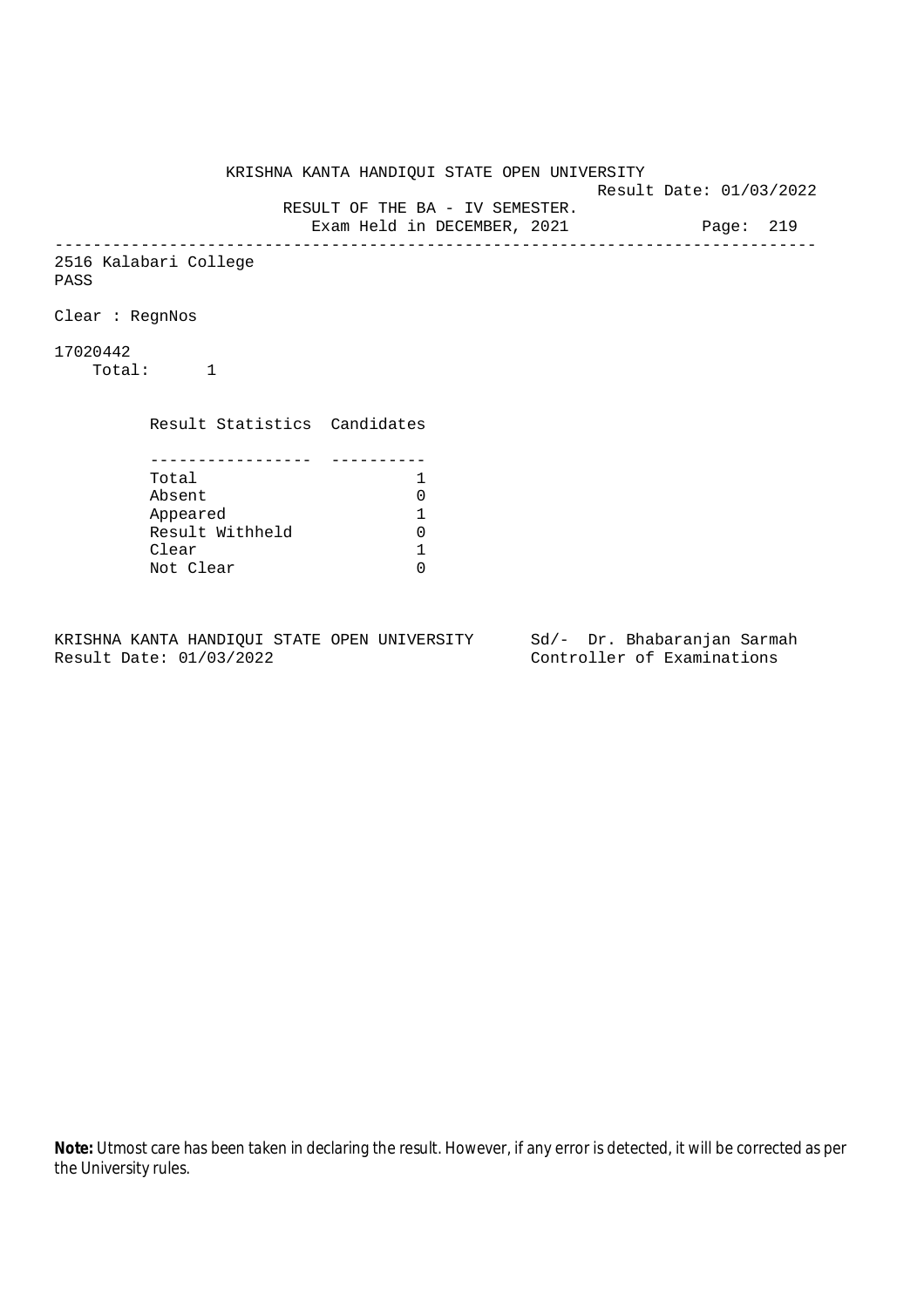KRISHNA KANTA HANDIQUI STATE OPEN UNIVERSITY

Result Date: 01/03/2022

RESULT OF THE BA - IV SEMESTER.

Exam Held in DECEMBER, 2021 Page: 220 --------------------------------------------------------------------------------

2520 CENTRAL JAIL, TEZPUR PASS

Not Clear : RegnNos

19009675 19009680 Total: 2

Result Statistics Candidates

| Total           |  |
|-----------------|--|
| Absent          |  |
| Appeared        |  |
| Result Withheld |  |
| Clear           |  |
| Not Clear       |  |

KRISHNA KANTA HANDIQUI STATE OPEN UNIVERSITY Sd/- Dr. Bhabaranjan Sarmah Result Date: 01/03/2022 Controller of Examinations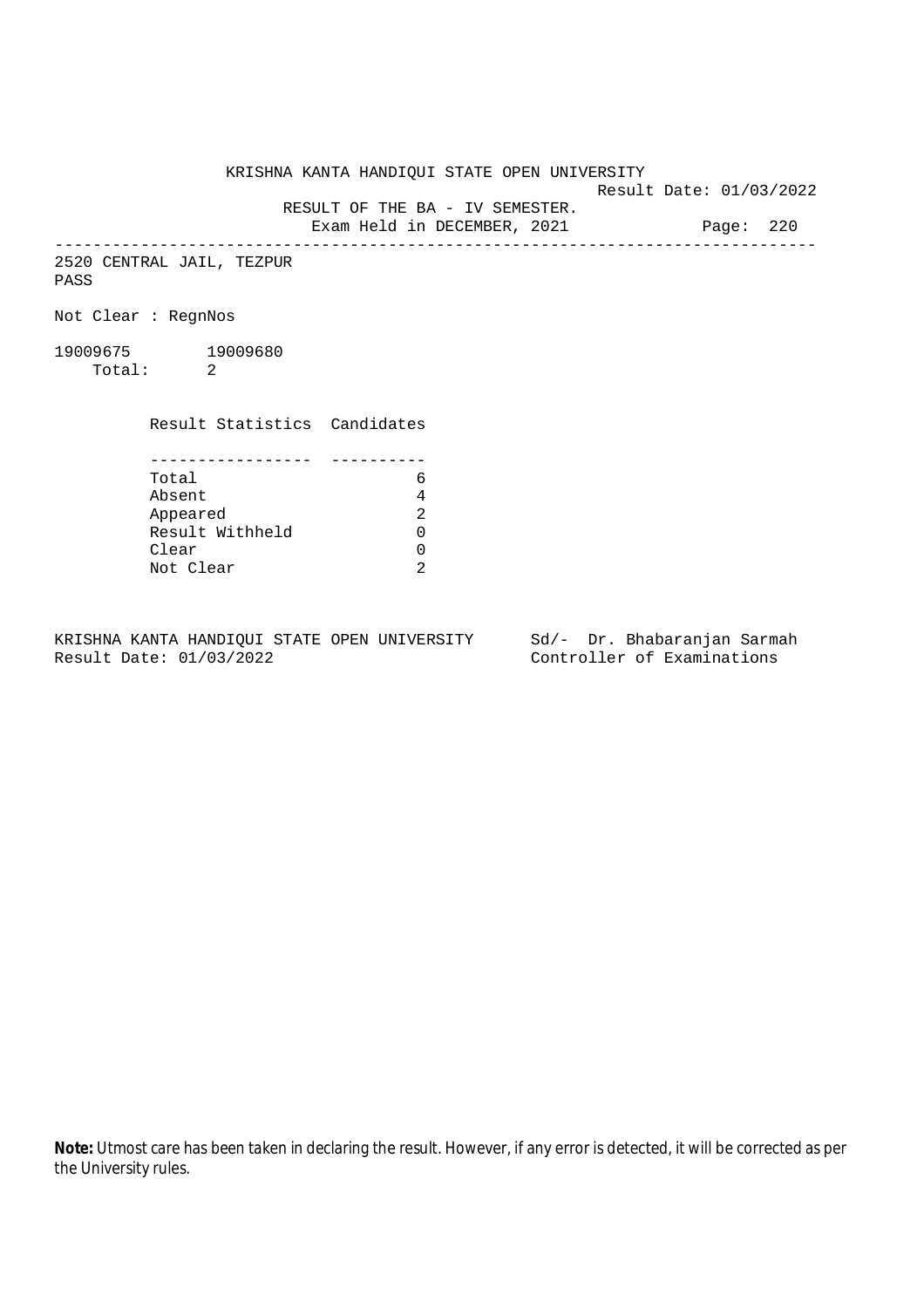|                                                                                                                                                                |                                                         | Result Date: 01/03/2022                                                                                                                                                                                                                                                                      |
|----------------------------------------------------------------------------------------------------------------------------------------------------------------|---------------------------------------------------------|----------------------------------------------------------------------------------------------------------------------------------------------------------------------------------------------------------------------------------------------------------------------------------------------|
|                                                                                                                                                                |                                                         |                                                                                                                                                                                                                                                                                              |
|                                                                                                                                                                |                                                         |                                                                                                                                                                                                                                                                                              |
|                                                                                                                                                                |                                                         |                                                                                                                                                                                                                                                                                              |
|                                                                                                                                                                |                                                         |                                                                                                                                                                                                                                                                                              |
|                                                                                                                                                                |                                                         |                                                                                                                                                                                                                                                                                              |
|                                                                                                                                                                |                                                         |                                                                                                                                                                                                                                                                                              |
| 19009746                                                                                                                                                       |                                                         |                                                                                                                                                                                                                                                                                              |
|                                                                                                                                                                |                                                         |                                                                                                                                                                                                                                                                                              |
| $\overline{\phantom{0}}$<br>13<br>$\mathbf 0$<br>5<br>8                                                                                                        |                                                         |                                                                                                                                                                                                                                                                                              |
| 2601 Tinsukia College<br>Clear : RegnNos<br>Total: 5<br>Not Clear: RegnNos<br>Total: 8<br>Total<br>Absent<br>Appeared<br>Result Withheld<br>Clear<br>Not Clear | 19009739 19009744<br>Result Statistics Candidates<br>14 | KRISHNA KANTA HANDIQUI STATE OPEN UNIVERSITY<br>RESULT OF THE BA - IV SEMESTER.<br>Exam Held in DECEMBER, 2021 Page: 221<br>$17020479 \qquad \qquad 19009711 \qquad \qquad 19009753 \qquad \qquad 19009754 \qquad \qquad 19009755$<br>$18007906$ $19009690$ $19009708$ $19009724$ $19009737$ |

|                         |  |  | KRISHNA KANTA HANDIOUI STATE OPEN UNIVERSITY |  | Sd/- Dr. Bhabaranjan Sarmah |  |
|-------------------------|--|--|----------------------------------------------|--|-----------------------------|--|
| Result Date: 01/03/2022 |  |  |                                              |  | Controller of Examinations  |  |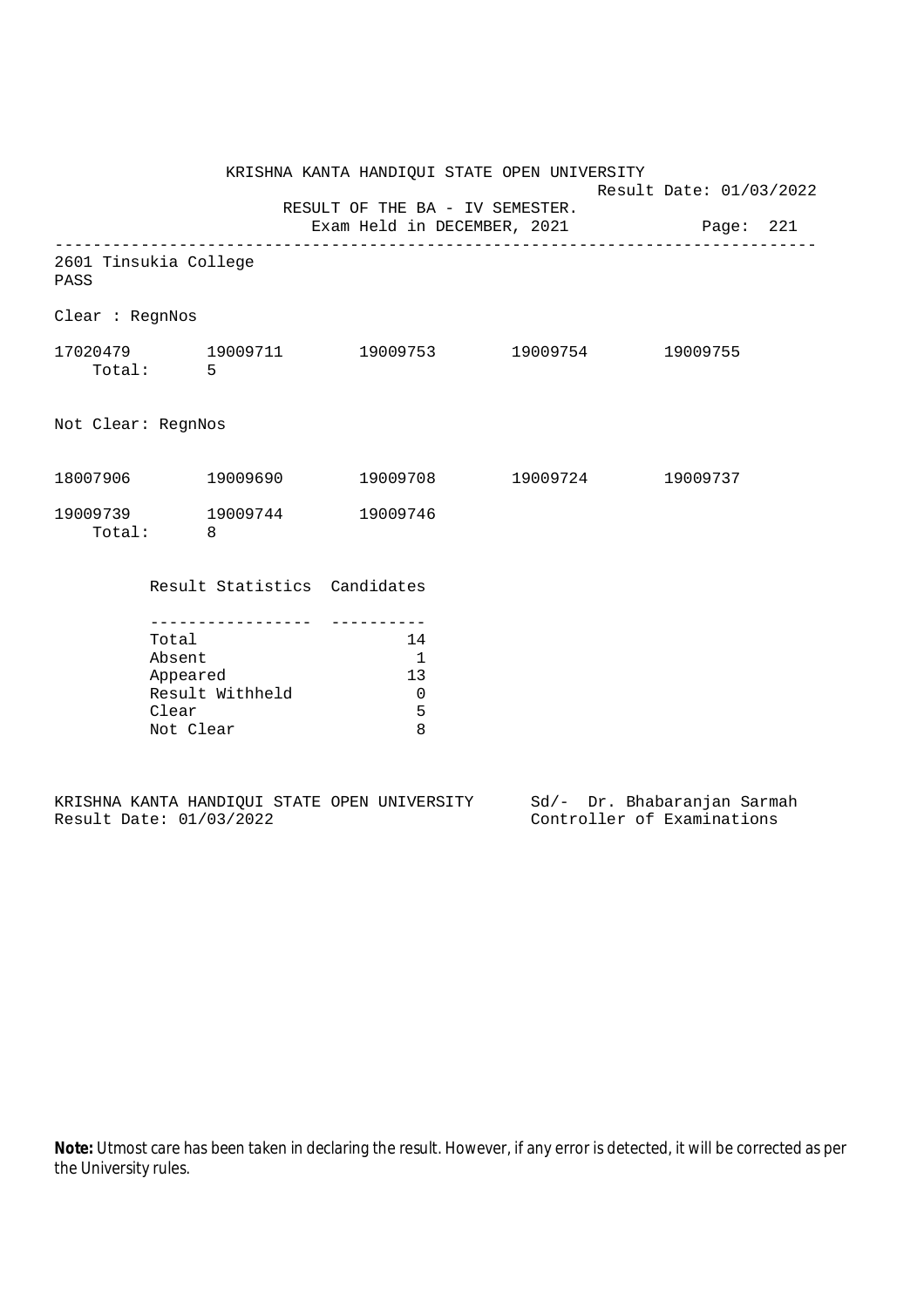|                                                                          |                                                   |                                | KRISHNA KANTA HANDIQUI STATE OPEN UNIVERSITY               |                            | Result Date: 01/03/2022 |  |  |
|--------------------------------------------------------------------------|---------------------------------------------------|--------------------------------|------------------------------------------------------------|----------------------------|-------------------------|--|--|
| RESULT OF THE BA - IV SEMESTER.<br>Exam Held in DECEMBER, 2021 Page: 222 |                                                   |                                |                                                            |                            |                         |  |  |
| PASS                                                                     |                                                   | 2602 Tinsukia Commerce College |                                                            |                            |                         |  |  |
| Clear : RegnNos                                                          |                                                   |                                |                                                            |                            |                         |  |  |
| 19009765<br>Total: 1                                                     |                                                   |                                |                                                            |                            |                         |  |  |
| Not Clear: RegnNos                                                       |                                                   |                                |                                                            |                            |                         |  |  |
|                                                                          |                                                   | 18007933 19009762              |                                                            | 19009766 19009769 19009770 |                         |  |  |
|                                                                          | Total: 8                                          | 19009777 19009781              | 19009783                                                   |                            |                         |  |  |
|                                                                          |                                                   | Result Statistics Candidates   |                                                            |                            |                         |  |  |
|                                                                          | Total<br>Absent<br>Appeared<br>Clear<br>Not Clear | Result Withheld                | 10<br>$\mathbf{1}$<br>9<br>$\mathbf 0$<br>$\mathbf 1$<br>8 |                            |                         |  |  |

|  |                         |  | KRISHNA KANTA HANDIOUI STATE OPEN UNIVERSITY |  | Sd/- Dr. Bhabaranjan Sarmah |  |
|--|-------------------------|--|----------------------------------------------|--|-----------------------------|--|
|  | Result Date: 01/03/2022 |  |                                              |  | Controller of Examinations  |  |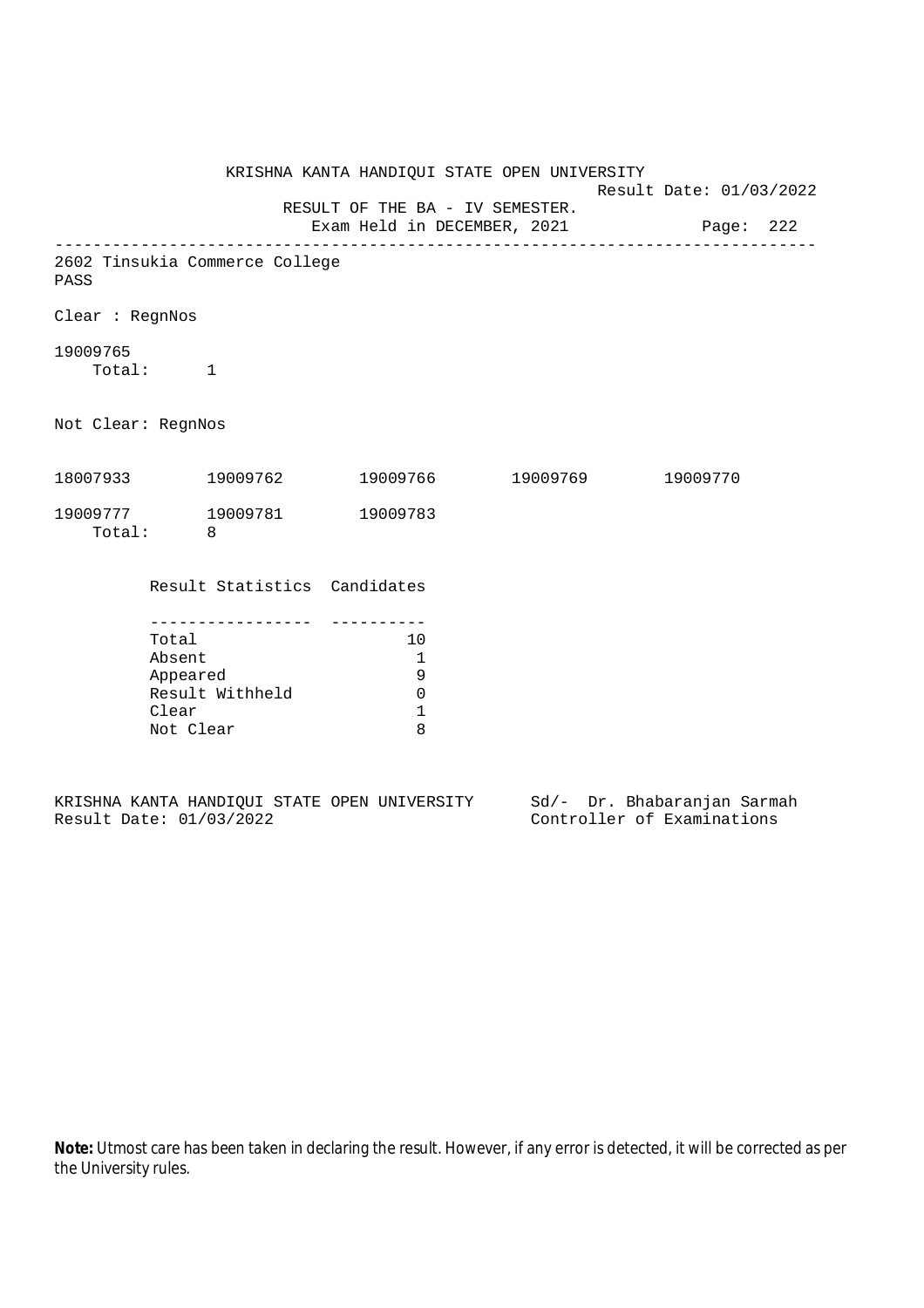KRISHNA KANTA HANDIQUI STATE OPEN UNIVERSITY Result Date: 01/03/2022 RESULT OF THE BA - IV SEMESTER. Exam Held in DECEMBER, 2021 Page: 223 -------------------------------------------------------------------------------- 2603 Margherita College PASS Clear : RegnNos 18007944 19009795 19009798 19009800 19009805 Total: 5 Not Clear: RegnNos 19009794 19009801 Total: 2 Result Statistics Candidates ----------------- ---------- Total 8 Absent 1 Appeared 7 Result Withheld 0 Clear 5 Not Clear 2

KRISHNA KANTA HANDIQUI STATE OPEN UNIVERSITY Sd/- Dr. Bhabaranjan Sarmah Result Date: 01/03/2022 Controller of Examinations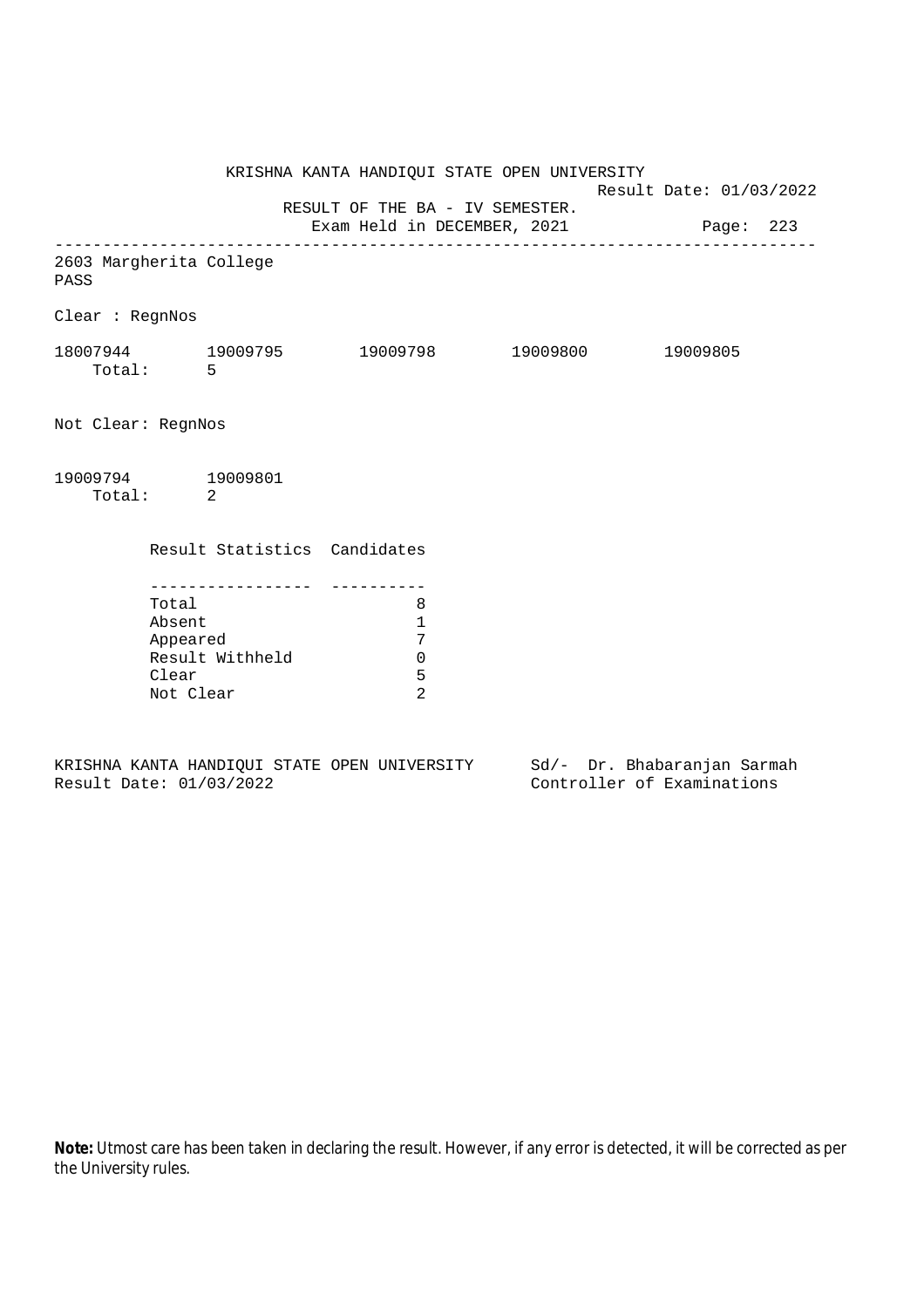|                    |                                                                                       | KRISHNA KANTA HANDIQUI STATE OPEN UNIVERSITY                   |          | Result Date: 01/03/2022                                   |
|--------------------|---------------------------------------------------------------------------------------|----------------------------------------------------------------|----------|-----------------------------------------------------------|
|                    |                                                                                       | RESULT OF THE BA - IV SEMESTER.<br>Exam Held in DECEMBER, 2021 |          | Page: 224                                                 |
| PASS               | 2605 Doomdooma College, Rupai Saiding                                                 |                                                                |          |                                                           |
| Clear : RegnNos    |                                                                                       |                                                                |          |                                                           |
|                    | 19009823 19009828                                                                     | 19009830                                                       | 19009834 | 19009835                                                  |
| 19009836           | 19009838                                                                              | 19009840                                                       | 19009853 | 19009860                                                  |
| 19009862           | 19009863                                                                              | 19009864                                                       | 19009866 | 19009869                                                  |
| 19009870           | 19009871                                                                              | 19009875                                                       | 19009882 | 19009883                                                  |
| 19009884           | 19009886                                                                              | 19009888                                                       | 19009894 | 19009898                                                  |
| 19009901           | 19009902<br>Total: 27                                                                 |                                                                |          |                                                           |
| Not Clear: RegnNos |                                                                                       |                                                                |          |                                                           |
|                    |                                                                                       | 19009820 19009824 19009825 19009850                            |          | 19009880                                                  |
| 19009885<br>Total: | $\overline{6}$                                                                        |                                                                |          |                                                           |
|                    | Result Statistics Candidates                                                          |                                                                |          |                                                           |
|                    | -------------<br>Total<br>Absent<br>Appeared<br>Result Withheld<br>Clear<br>Not Clear | 36<br>3<br>33<br>0<br>27<br>6                                  |          |                                                           |
|                    | Result Date: 01/03/2022                                                               | KRISHNA KANTA HANDIQUI STATE OPEN UNIVERSITY                   |          | Sd/- Dr. Bhabaranjan Sarmah<br>Controller of Examinations |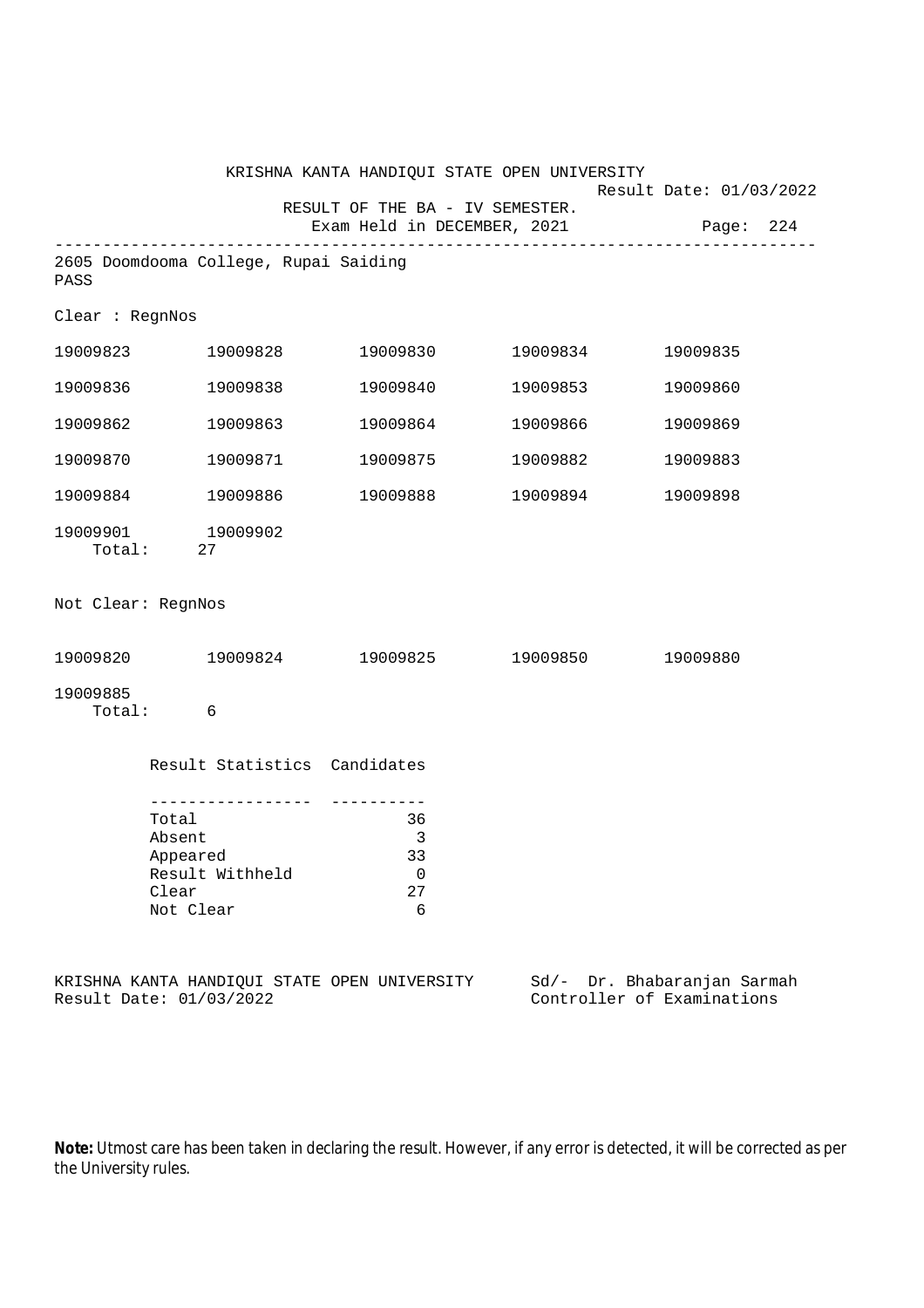KRISHNA KANTA HANDIQUI STATE OPEN UNIVERSITY Result Date: 01/03/2022 RESULT OF THE BA - IV SEMESTER. Exam Held in DECEMBER, 2021 Page: 225 -------------------------------------------------------------------------------- 2608 Digboi College PASS Clear : RegnNos 19009906 19009907 19009909 19009913 19009916 19009918 19009919 19009922 19009926 19009927 19009928 Total: 11 Not Clear: RegnNos 19009911 19009914 Total: 2 Result Statistics Candidates ----------------- ---------- Total 13 Absent 0<br>Appeared 13 Appeared 13 Result Withheld 0 Clear 11

KRISHNA KANTA HANDIQUI STATE OPEN UNIVERSITY Sd/- Dr. Bhabaranjan Sarmah Result Date: 01/03/2022 Controller of Examinations

Not Clear 2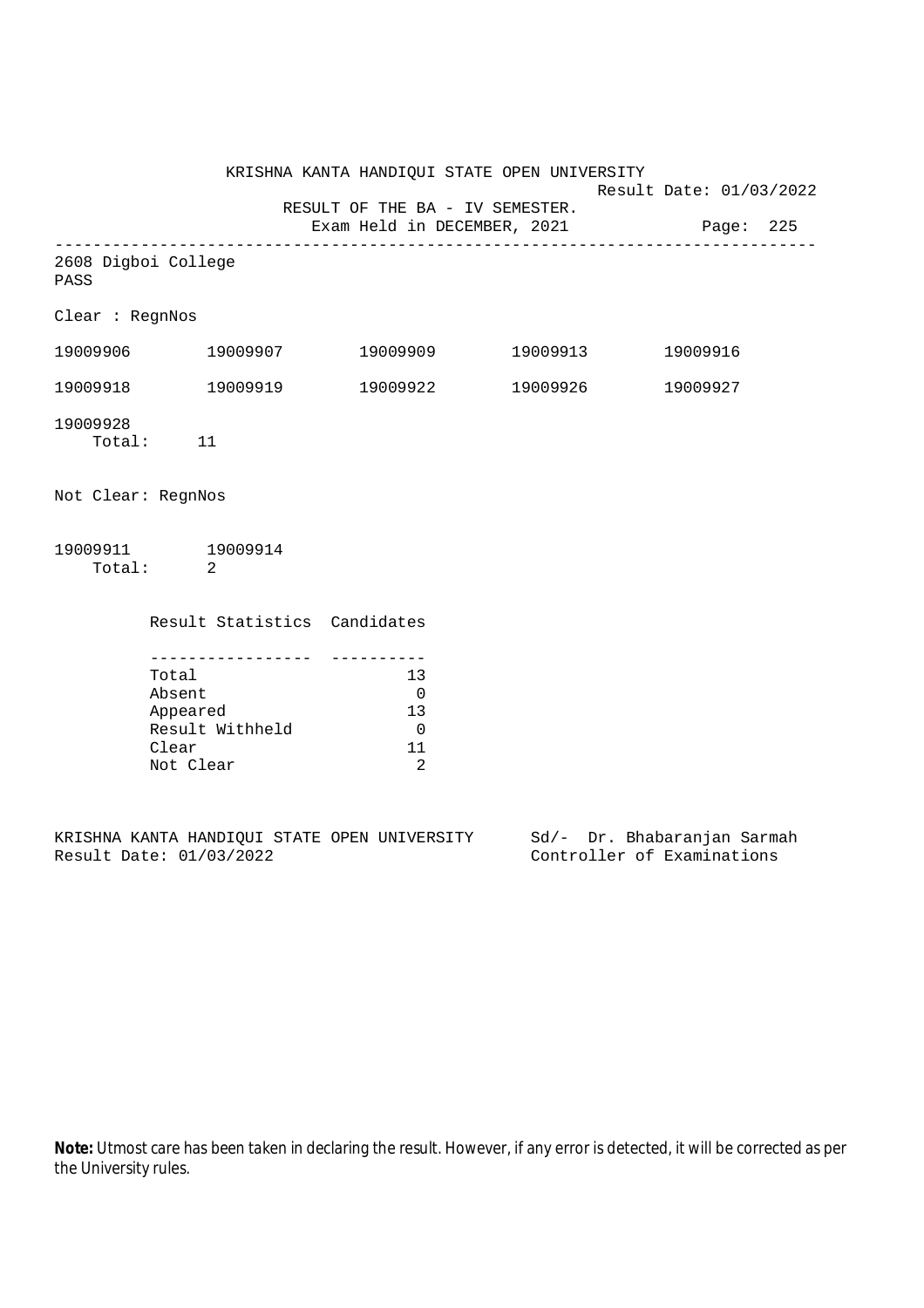KRISHNA KANTA HANDIQUI STATE OPEN UNIVERSITY Result Date: 01/03/2022 RESULT OF THE BA - IV SEMESTER. Exam Held in DECEMBER, 2021 Page: 226 -------------------------------------------------------------------------------- 2701 Rural Organisation for Social Services PASS Clear : RegnNos 17020781 19009939 19009943 19009944 19009946 19009947 19009948 19009949 19009952 Total: 9 Not Clear: RegnNos 19009950 Total: 1 Result Statistics Candidates ----------------- ---------- Total 10 Absent 0 Appeared 10 Result Withheld 0<br>Clear 9 Clear

|  |                         |  | KRISHNA KANTA HANDIOUI STATE OPEN UNIVERSITY |  |  | Sd/- Dr. Bhabaranjan Sarmah |  |
|--|-------------------------|--|----------------------------------------------|--|--|-----------------------------|--|
|  | Result Date: 01/03/2022 |  |                                              |  |  | Controller of Examinations  |  |

Not Clear 1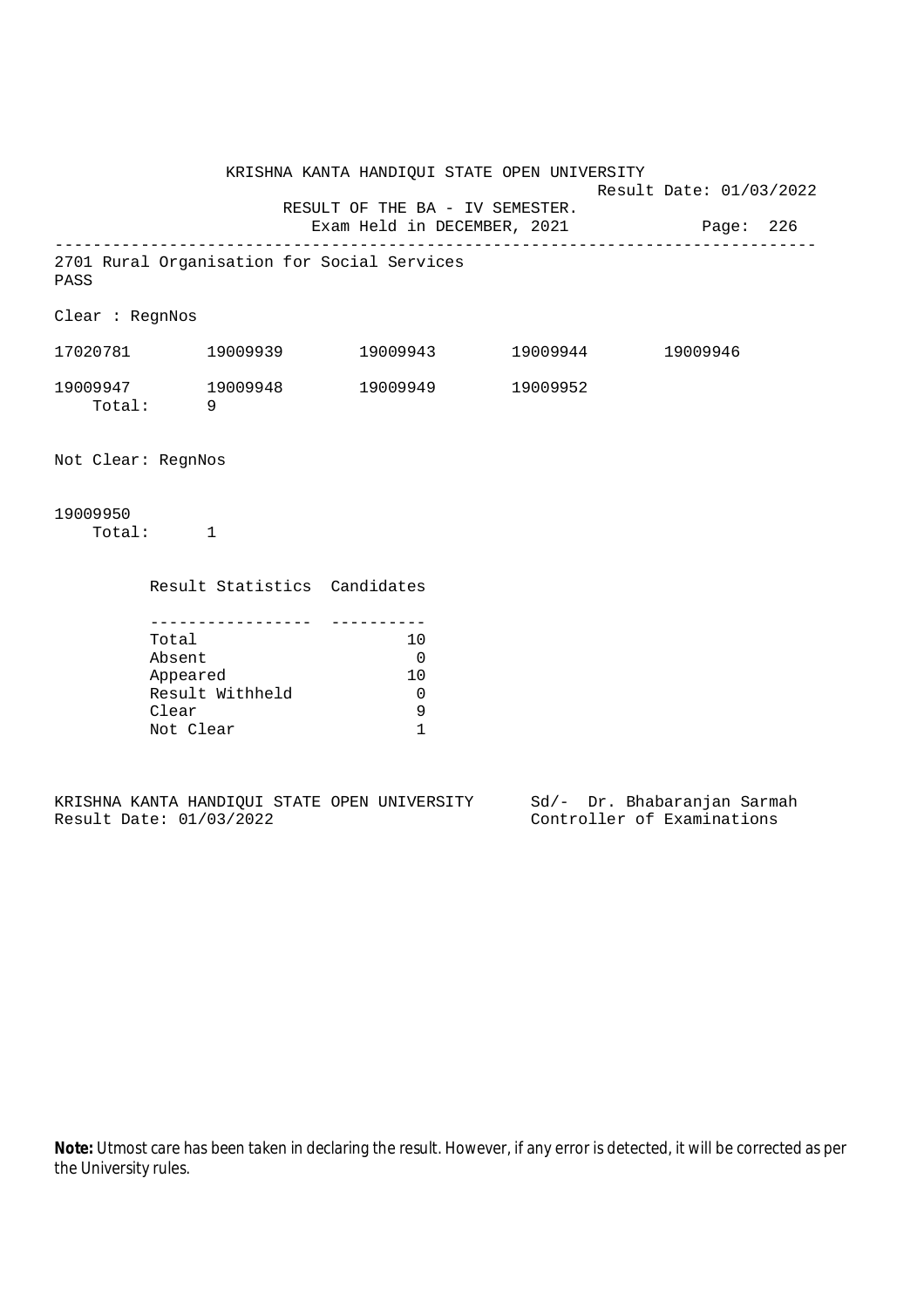|                    |                                                                                    | KRISHNA KANTA HANDIQUI STATE OPEN UNIVERSITY                       |                                      |                                                           |
|--------------------|------------------------------------------------------------------------------------|--------------------------------------------------------------------|--------------------------------------|-----------------------------------------------------------|
|                    |                                                                                    | RESULT OF THE BA - IV SEMESTER.<br>Exam Held in DECEMBER, 2021     | ------------------------------------ | Result Date: 01/03/2022<br>Page: 227                      |
| PASS               | 2705 Khoirabari College, Khoirabari                                                |                                                                    |                                      |                                                           |
| Clear : RegnNos    |                                                                                    |                                                                    |                                      |                                                           |
|                    | 18008038 19009956                                                                  |                                                                    | 19009957 19009959                    | 19009960                                                  |
| 19009963           | 19009967                                                                           | 19009968                                                           | 19009971                             | 19009972                                                  |
| 19009973           | 19009975                                                                           | 19009977                                                           | 19009979                             | 19009980                                                  |
| 19009983           | 19009985                                                                           | 19009986                                                           | 19009987                             | 19009988                                                  |
| 19009989           | 19009991                                                                           | 19009992                                                           | 19009993                             | 19009995                                                  |
|                    | 19009996 19009999<br>Total: 27                                                     |                                                                    |                                      |                                                           |
| Not Clear: RegnNos |                                                                                    |                                                                    |                                      |                                                           |
| 19009997           | Total: 1                                                                           |                                                                    |                                      |                                                           |
|                    | Result Statistics Candidates                                                       |                                                                    |                                      |                                                           |
|                    | . <u>.</u><br>Total<br>Absent<br>Appeared<br>Result Withheld<br>Clear<br>Not Clear | ----------<br>29<br>$\overline{\phantom{a}}$<br>28<br>0<br>27<br>1 |                                      |                                                           |
|                    | KRISHNA KANTA HANDIQUI STATE OPEN UNIVERSITY<br>Result Date: 01/03/2022            |                                                                    |                                      | Sd/- Dr. Bhabaranjan Sarmah<br>Controller of Examinations |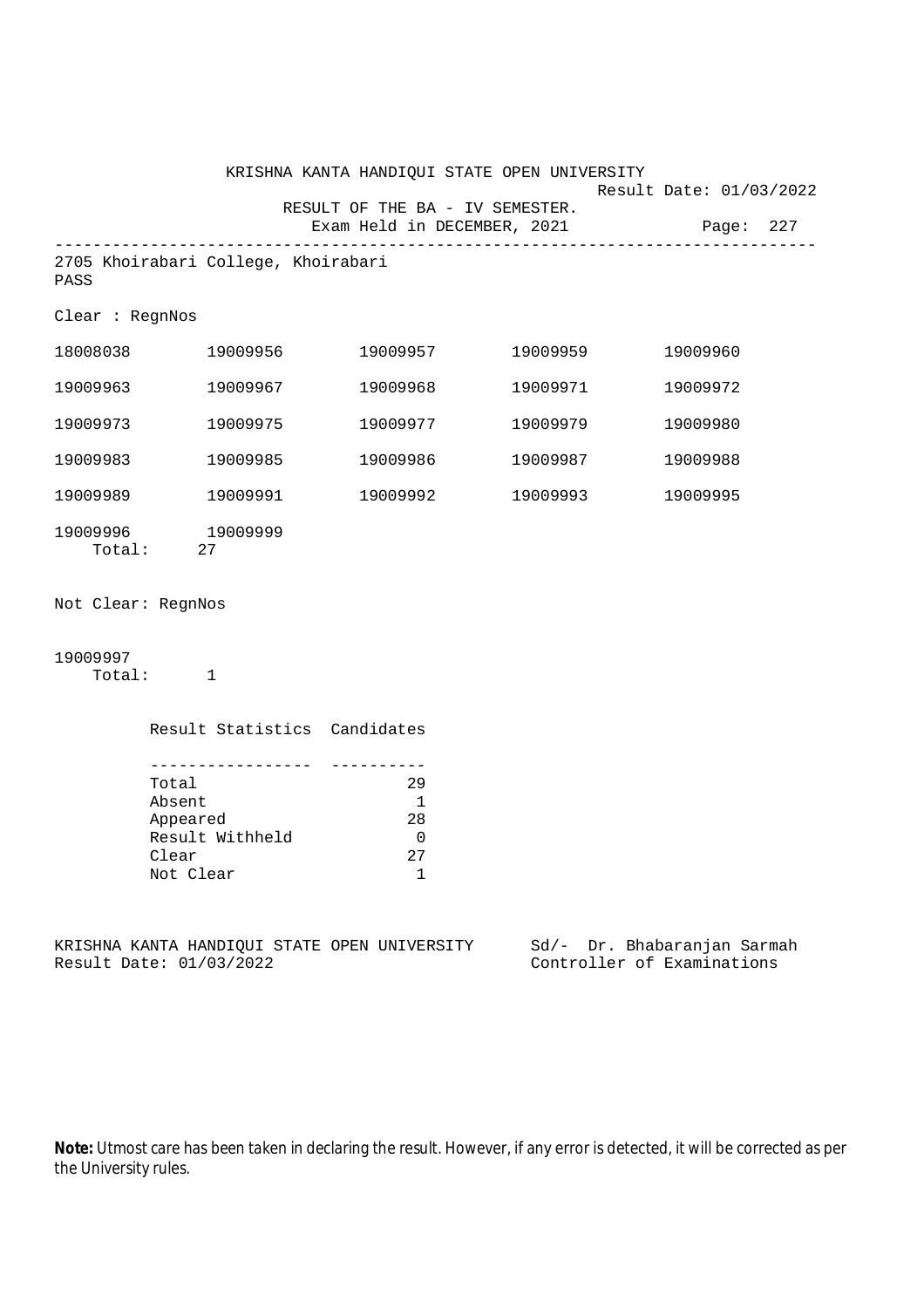|                    |                                                                           |                                                              | KRISHNA KANTA HANDIQUI STATE OPEN UNIVERSITY                             | Result Date: 01/03/2022 |  |
|--------------------|---------------------------------------------------------------------------|--------------------------------------------------------------|--------------------------------------------------------------------------|-------------------------|--|
|                    |                                                                           |                                                              | RESULT OF THE BA - IV SEMESTER.<br>Exam Held in DECEMBER, 2021 Page: 228 |                         |  |
| PASS               | 2707 Mazbat College                                                       |                                                              |                                                                          |                         |  |
| Clear : RegnNos    |                                                                           |                                                              |                                                                          |                         |  |
|                    | 18001205 19010011                                                         |                                                              |                                                                          | 19010015                |  |
|                    | 19010016 19010017                                                         |                                                              |                                                                          | 19010023                |  |
|                    | 19010024 19010027                                                         | 19010028                                                     | 19010029                                                                 | 19010030                |  |
|                    | $\begin{array}{cc} 19010031 & 19010032 \\ \text{Total:} & 17 \end{array}$ |                                                              |                                                                          |                         |  |
| Not Clear: RegnNos |                                                                           |                                                              |                                                                          |                         |  |
| 19010013           | Total: 1                                                                  |                                                              |                                                                          |                         |  |
|                    | Result Statistics Candidates                                              |                                                              |                                                                          |                         |  |
|                    | Total<br>Absent<br>Appeared<br>Result Withheld<br>Clear                   | 19<br>$\overline{\phantom{0}}$<br>18<br>$\overline{0}$<br>17 |                                                                          |                         |  |

KRISHNA KANTA HANDIQUI STATE OPEN UNIVERSITY Sd/- Dr. Bhabaranjan Sarmah Result Date: 01/03/2022 Controller of Examinations

Not Clear 1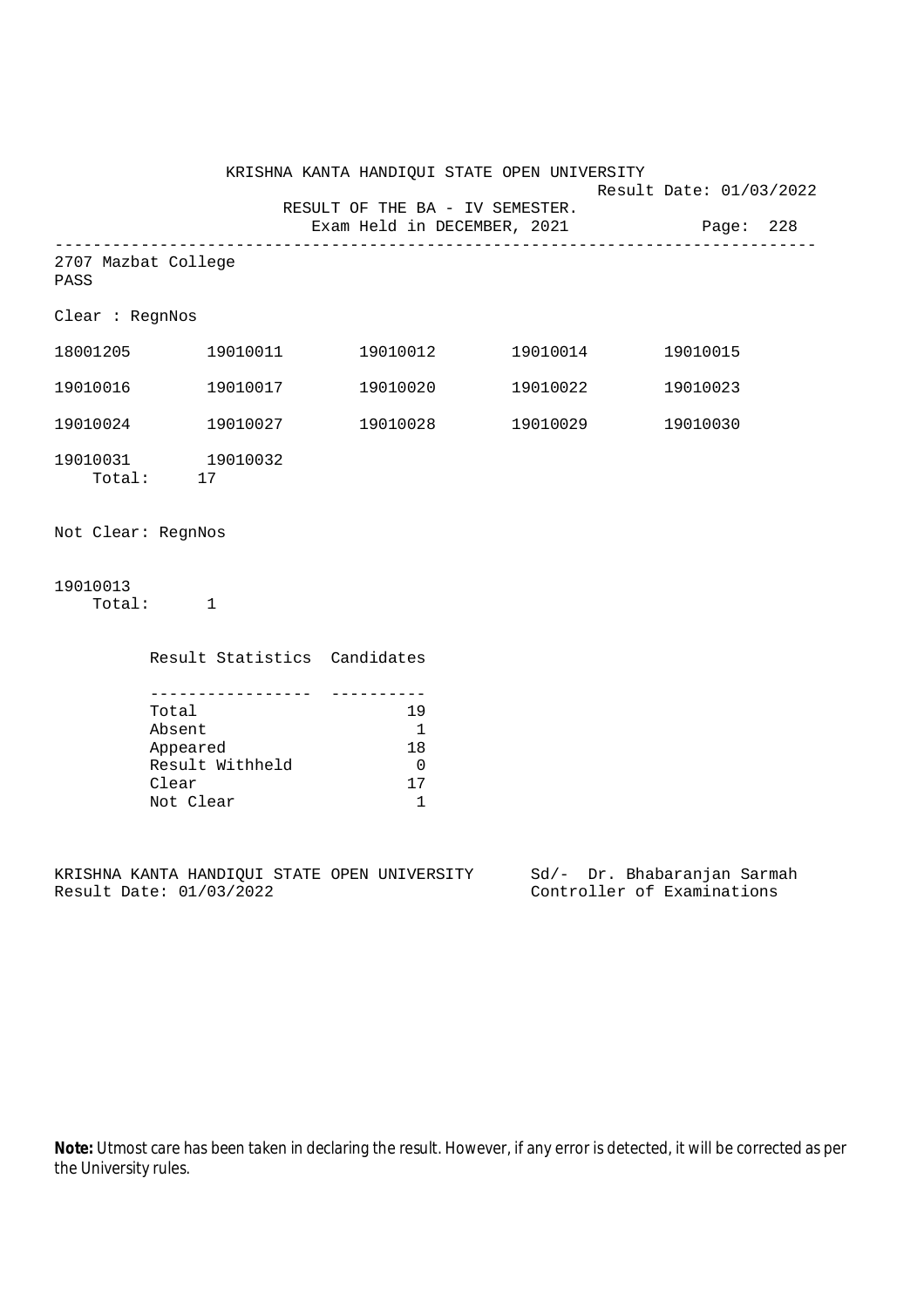|                    |                                       |                                                    | KRISHNA KANTA HANDIQUI STATE OPEN UNIVERSITY                                      |                      | Result Date: 01/03/2022 |           |  |
|--------------------|---------------------------------------|----------------------------------------------------|-----------------------------------------------------------------------------------|----------------------|-------------------------|-----------|--|
|                    |                                       |                                                    | RESULT OF THE BA - IV SEMESTER.<br>Exam Held in DECEMBER, 2021                    |                      |                         | Page: 229 |  |
| PASS               |                                       | 2708 Asboford Academy, Udalguri                    |                                                                                   |                      |                         |           |  |
| Clear : RegnNos    |                                       |                                                    |                                                                                   |                      |                         |           |  |
|                    |                                       |                                                    |                                                                                   |                      |                         |           |  |
| 19010043           |                                       | 19010044                                           |                                                                                   | 19010045    19010046 |                         | 19010048  |  |
|                    |                                       | 19010049    19010050                               |                                                                                   | 19010051 19010052    |                         | 19010053  |  |
| 19010054 19010055  | Total: 17                             |                                                    |                                                                                   |                      |                         |           |  |
| Not Clear: RegnNos |                                       |                                                    |                                                                                   |                      |                         |           |  |
| 19010042           | Total: 1                              |                                                    |                                                                                   |                      |                         |           |  |
|                    |                                       | Result Statistics Candidates                       |                                                                                   |                      |                         |           |  |
|                    | Total<br>Absent<br>Clear<br>Not Clear | ___________________<br>Appeared<br>Result Withheld | -----------<br>18<br>$\overline{0}$<br>18<br>$\overline{0}$<br>17<br>$\mathbf{1}$ |                      |                         |           |  |

KRISHNA KANTA HANDIQUI STATE OPEN UNIVERSITY Sd/- Dr. Bhabaranjan Sarmah Result Date: 01/03/2022 Controller of Examinations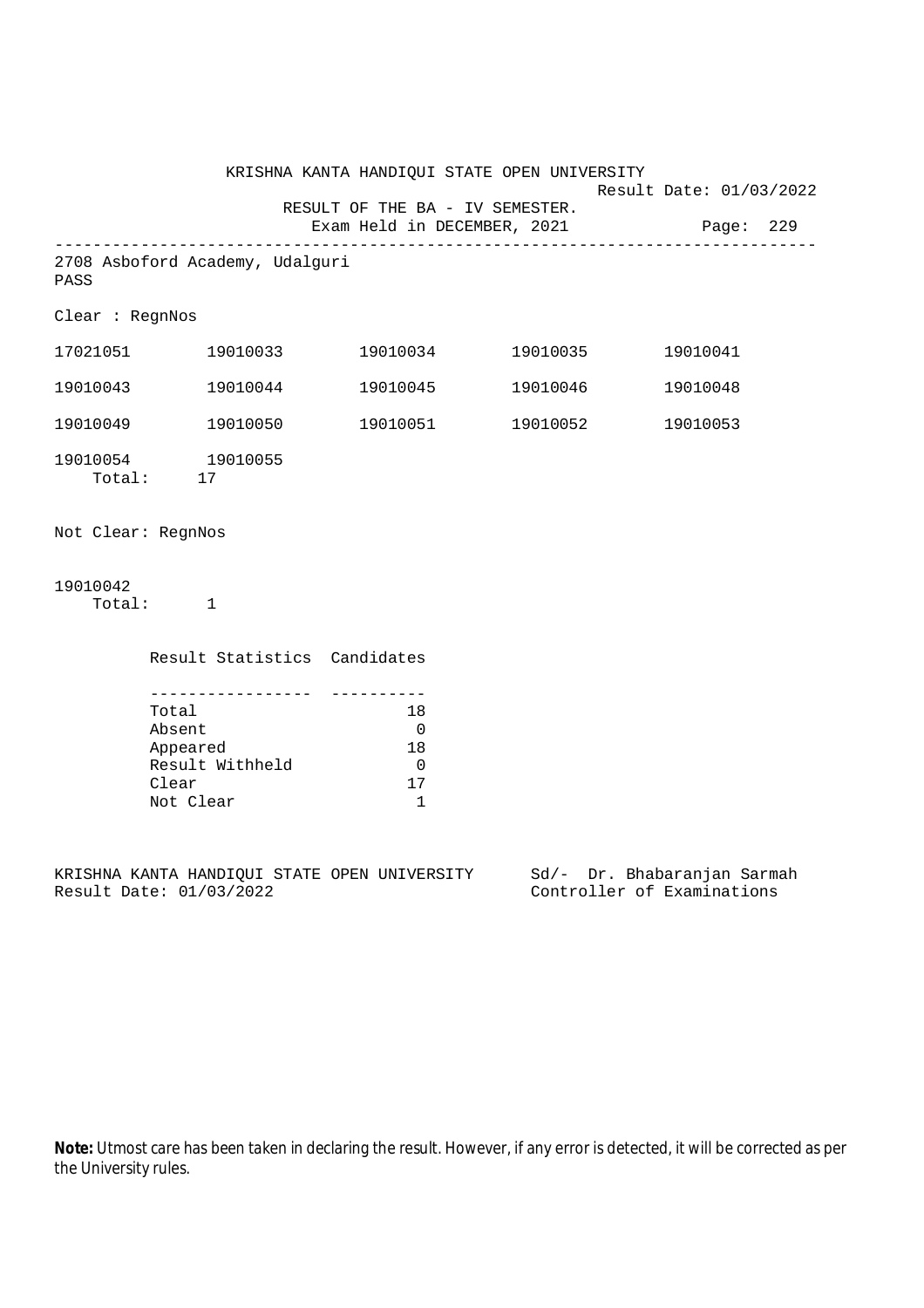KRISHNA KANTA HANDIQUI STATE OPEN UNIVERSITY Result Date: 01/03/2022 RESULT OF THE BA - IV SEMESTER. Exam Held in DECEMBER, 2021 Page: 230 -------------------------------------------------------------------------------- 2709 Udalguri College PASS Not Clear : RegnNos 17021061 Total: 1 Result Statistics Candidates ----------------- ---------- Total 1<br>Absent 0 Absent 0<br>
Appeared 1<br>
Result Withheld 0 Appeared 1 Result Withheld 0 Clear 0 Not Clear 1

KRISHNA KANTA HANDIQUI STATE OPEN UNIVERSITY Sd/- Dr. Bhabaranjan Sarmah Result Date: 01/03/2022 Controller of Examinations